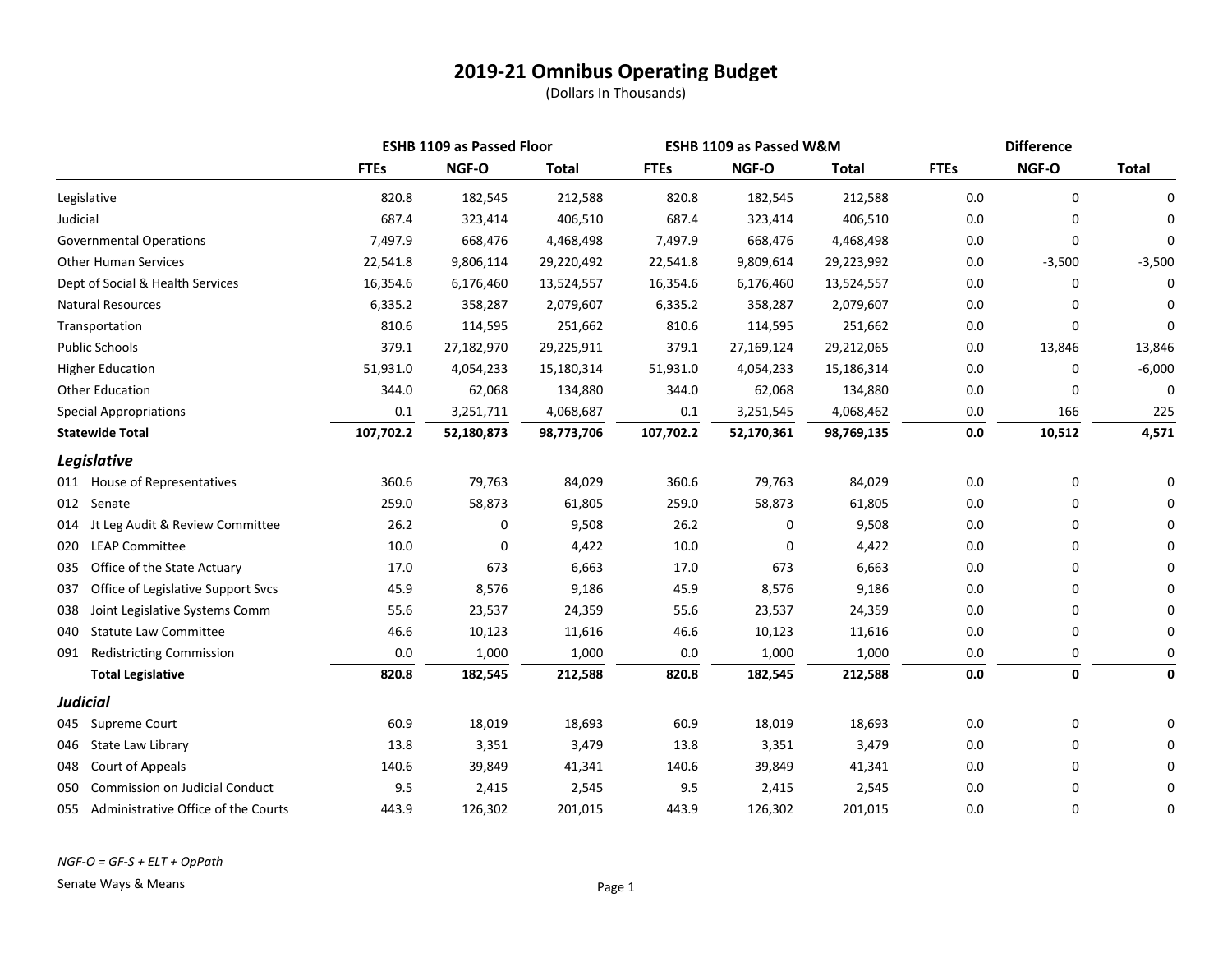|     |                                     |             | <b>ESHB 1109 as Passed Floor</b> |           |             | ESHB 1109 as Passed W&M |           | <b>Difference</b> |              |              |
|-----|-------------------------------------|-------------|----------------------------------|-----------|-------------|-------------------------|-----------|-------------------|--------------|--------------|
|     |                                     | <b>FTEs</b> | NGF-O                            | Total     | <b>FTEs</b> | NGF-O                   | Total     | <b>FTEs</b>       | NGF-O        | <b>Total</b> |
| 056 | Office of Public Defense            | 16.2        | 89,802                           | 93,873    | 16.2        | 89,802                  | 93,873    | 0.0               | 0            | 0            |
| 057 | Office of Civil Legal Aid           | 2.5         | 43,676                           | 45,564    | 2.5         | 43,676                  | 45,564    | 0.0               | 0            | 0            |
|     | <b>Total Judicial</b>               | 687.4       | 323,414                          | 406,510   | 687.4       | 323,414                 | 406,510   | 0.0               | $\mathbf{0}$ | 0            |
|     | <b>Total Legislative/Judicial</b>   | 1,508.1     | 505,959                          | 619,098   | 1,508.1     | 505,959                 | 619,098   | 0.0               | 0            | 0            |
|     | <b>Governmental Operations</b>      |             |                                  |           |             |                         |           |                   |              |              |
|     | 075 Office of the Governor          | 63.8        | 18,888                           | 23,562    | 63.8        | 18,888                  | 23,562    | 0.0               | $\Omega$     | 0            |
| 080 | Office of the Lieutenant Governor   | 8.8         | 2,505                            | 2,654     | 8.8         | 2,505                   | 2,654     | 0.0               | 0            |              |
| 082 | <b>Public Disclosure Commission</b> | 32.2        | 9,420                            | 9,834     | 32.2        | 9,420                   | 9,834     | 0.0               | $\Omega$     |              |
| 085 | Office of the Secretary of State    | 288.0       | 48,045                           | 112,521   | 288.0       | 48,045                  | 112,521   | 0.0               | $\Omega$     | U            |
| 086 | Governor's Office of Indian Affairs | 2.0         | 622                              | 650       | 2.0         | 622                     | 650       | 0.0               | 0            | U            |
| 087 | Asian-Pacific-American Affrs        | 2.0         | 600                              | 626       | 2.0         | 600                     | 626       | 0.0               | 0            |              |
| 090 | Office of the State Treasurer       | 68.0        | 0                                | 18,914    | 68.0        | 0                       | 18,914    | 0.0               | 0            |              |
| 095 | Office of the State Auditor         | 336.3       | 60                               | 95,990    | 336.3       | 60                      | 95,990    | 0.0               | 0            | n            |
| 099 | Comm Salaries for Elected Officials | 1.6         | 426                              | 456       | 1.6         | 426                     | 456       | 0.0               | 0            |              |
| 100 | Office of the Attorney General      | 1,197.9     | 26,592                           | 320,782   | 1,197.9     | 26,592                  | 320,782   | 0.0               | 0            |              |
| 101 | <b>Caseload Forecast Council</b>    | 14.0        | 3,460                            | 3,628     | 14.0        | 3,460                   | 3,628     | 0.0               | 0            | U            |
| 102 | Dept of Financial Institutions      | 209.6       | 0                                | 56,980    | 209.6       | 0                       | 56,980    | 0.0               | 0            |              |
| 103 | Department of Commerce              | 318.3       | 180,304                          | 650,776   | 318.3       | 180,304                 | 650,776   | 0.0               | 0            |              |
| 104 | Economic & Revenue Forecast Council | 6.1         | 1,664                            | 1,816     | 6.1         | 1,664                   | 1,816     | 0.0               | 0            |              |
| 105 | Office of Financial Management      | 343.8       | 44,792                           | 248,000   | 343.8       | 44,792                  | 248,000   | 0.0               | 0            |              |
| 110 | Office of Administrative Hearings   | 174.4       | 0                                | 42,965    | 174.4       | 0                       | 42,965    | 0.0               | $\Omega$     |              |
| 116 | <b>State Lottery Commission</b>     | 144.9       | 0                                | 1,162,654 | 144.9       | 0                       | 1,162,654 | 0.0               | 0            |              |
| 117 | Washington State Gambling Comm      | 114.0       | 0                                | 28,563    | 114.0       | 0                       | 28,563    | 0.0               | 0            | U            |
| 118 | WA State Comm on Hispanic Affairs   | 3.0         | 762                              | 788       | 3.0         | 762                     | 788       | 0.0               | 0            |              |
| 119 | African-American Affairs Comm       | 2.0         | 568                              | 594       | 2.0         | 568                     | 594       | 0.0               | 0            |              |
| 124 | Department of Retirement Systems    | 257.7       | 0                                | 69,293    | 257.7       | 0                       | 69,293    | 0.0               | 0            | n            |
| 126 | <b>State Investment Board</b>       | 108.9       | 0                                | 54,474    | 108.9       | 0                       | 54,474    | 0.0               | 0            |              |
| 140 | Department of Revenue               | 1,320.4     | 276,597                          | 332,094   | 1,320.4     | 276,597                 | 332,094   | 0.0               | $\Omega$     |              |
| 142 | <b>Board of Tax Appeals</b>         | 16.7        | 4,415                            | 4,577     | 16.7        | 4,415                   | 4,577     | 0.0               | 0            | 0            |
| 147 | Minority & Women's Business Enterp  | 24.0        | 0                                | 4,904     | 24.0        | 0                       | 4,904     | 0.0               | 0            | 0            |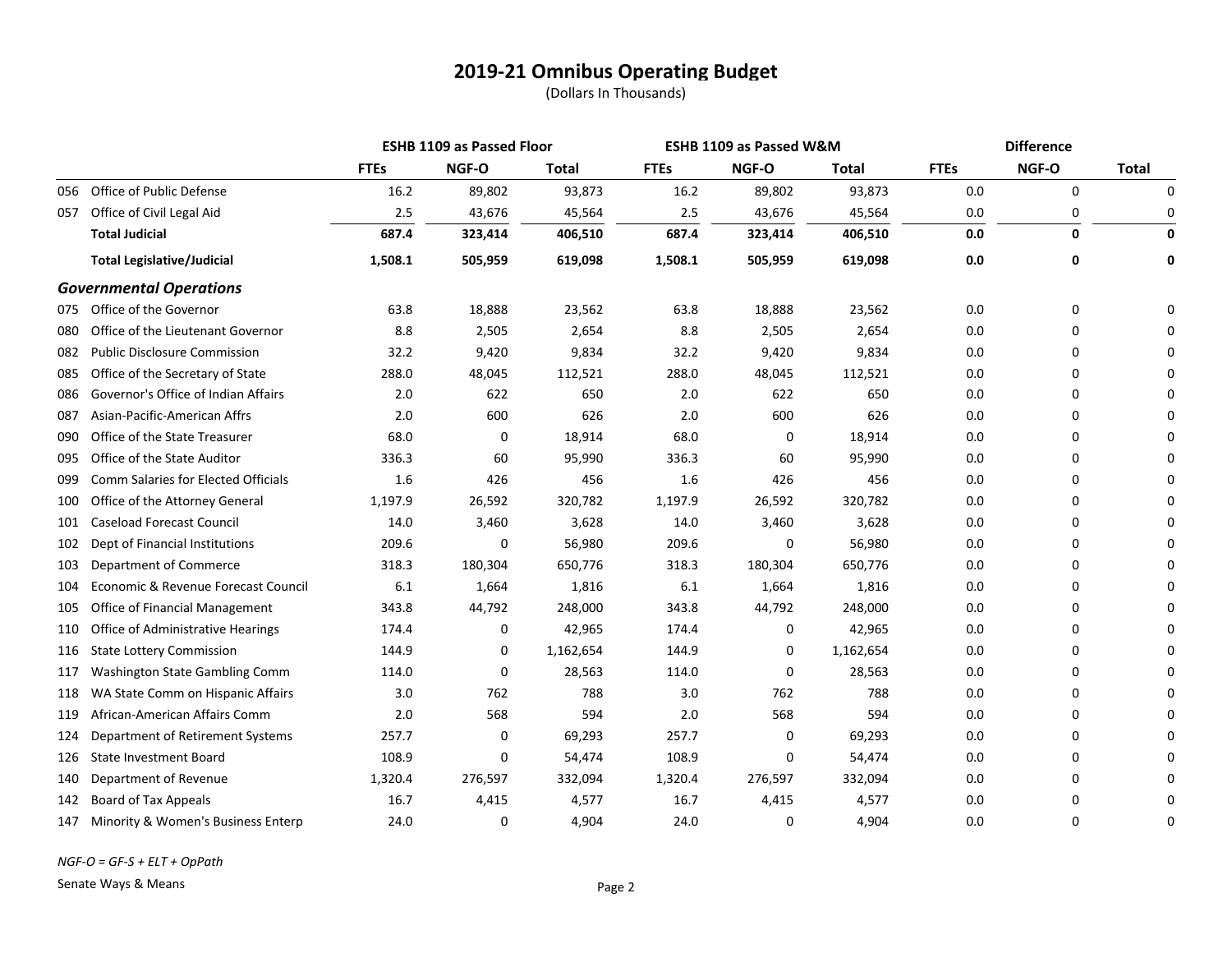(Dollars In Thousands)

|     |                                             |             | <b>ESHB 1109 as Passed Floor</b> |            | ESHB 1109 as Passed W&M |             |            | <b>Difference</b> |          |              |
|-----|---------------------------------------------|-------------|----------------------------------|------------|-------------------------|-------------|------------|-------------------|----------|--------------|
|     |                                             | <b>FTEs</b> | NGF-O                            | Total      | <b>FTEs</b>             | NGF-O       | Total      | <b>FTEs</b>       | NGF-O    | <b>Total</b> |
| 160 | Office of Insurance Commissioner            | 260.2       | $\mathbf 0$                      | 69,980     | 260.2                   | $\mathbf 0$ | 69,980     | 0.0               | 0        | n            |
| 163 | <b>Consolidated Technology Services</b>     | 388.1       | 8,910                            | 250,742    | 388.1                   | 8,910       | 250,742    | 0.0               | 0        |              |
| 165 | <b>State Board of Accountancy</b>           | 12.3        | 0                                | 3,323      | 12.3                    | 0           | 3,323      | 0.0               | 0        |              |
| 167 | Forensic Investigations Council             | 0.0         | 0                                | 691        | 0.0                     | 0           | 691        | 0.0               | 0        |              |
| 179 | Dept of Enterprise Services                 | 802.3       | 9,086                            | 388,171    | 802.3                   | 9,086       | 388,171    | 0.0               | 0        |              |
| 185 | Washington Horse Racing Commission          | 16.0        | 0                                | 5,662      | 16.0                    | 0           | 5,662      | 0.0               | 0        |              |
| 195 | <b>Liquor and Cannabis Board</b>            | 376.6       | 698                              | 99,024     | 376.6                   | 698         | 99,024     | 0.0               | 0        |              |
| 215 | Utilities and Transportation Comm           | 180.2       | 0                                | 66,442     | 180.2                   | 0           | 66,442     | 0.0               | 0        |              |
| 220 | Board for Volunteer Firefighters            | 4.0         | 0                                | 963        | 4.0                     | 0           | 963        | 0.0               | 0        |              |
| 245 | <b>Military Department</b>                  | 333.9       | 22,294                           | 313,056    | 333.9                   | 22,294      | 313,056    | 0.0               | 0        |              |
| 275 | <b>Public Employment Relations Comm</b>     | 41.6        | 4,235                            | 9,897      | 41.6                    | 4,235       | 9,897      | 0.0               | 0        |              |
| 341 | <b>LEOFF 2 Retirement Board</b>             | 7.0         | 0                                | 2,469      | 7.0                     | 0           | 2,469      | 0.0               | 0        |              |
| 355 | Archaeology & Historic Preservation         | 17.8        | 3,533                            | 5,991      | 17.8                    | 3,533       | 5,991      | $0.0\,$           | 0        |              |
|     | BOR Bd of Reg Prof Eng & Land Surveyors     | 0.0         | 0                                | 3,992      | 0.0                     | 0           | 3,992      | 0.0               | 0        |              |
|     | <b>Total Governmental Operations</b>        | 7,497.9     | 668,476                          | 4,468,498  | 7,497.9                 | 668,476     | 4,468,498  | $0.0\,$           | 0        | 0            |
|     | <b>Other Human Services</b>                 |             |                                  |            |                         |             |            |                   |          |              |
| 107 | WA State Health Care Authority              | 1,414.6     | 5,676,160                        | 20,920,031 | 1,414.6                 | 5,676,160   | 20,920,031 | 0.0               | 0        |              |
| 120 | Human Rights Commission                     | 36.2        | 4,764                            | 7,436      | 36.2                    | 4,764       | 7,436      | 0.0               | 0        |              |
| 190 | Bd of Industrial Insurance Appeals          | 163.5       | 0                                | 46,648     | 163.5                   | 0           | 46,648     | 0.0               | 0        |              |
| 227 | <b>Criminal Justice Training Comm</b>       | 55.5        | 49,930                           | 66,255     | 55.5                    | 49,930      | 66,255     | 0.0               | 0        |              |
| 235 | Department of Labor and Industries          | 3,182.8     | 24,523                           | 923,888    | 3,182.8                 | 24,523      | 923,888    | 0.0               | 0        |              |
| 303 | Department of Health                        | 1,865.7     | 147,097                          | 1,264,094  | 1,865.7                 | 147,097     | 1,264,094  | 0.0               | 0        |              |
| 305 | Department of Veterans' Affairs             | 859.7       | 35,239                           | 170,507    | 859.7                   | 35,239      | 170,507    | 0.0               | 0        | O            |
| 307 | Children, Youth, and Families               | 4,341.3     | 1,676,701                        | 2,796,437  | 4,341.3                 | 1,680,201   | 2,799,937  | 0.0               | $-3,500$ | $-3,500$     |
| 310 | <b>Department of Corrections</b>            | 8,853.2     | 2,184,665                        | 2,288,164  | 8,853.2                 | 2,184,665   | 2,288,164  | 0.0               | 0        | $\Omega$     |
| 315 | Dept of Services for the Blind              | 80.0        | 6,965                            | 34,678     | 80.0                    | 6,965       | 34,678     | 0.0               | 0        |              |
| 540 | <b>Employment Security Department</b>       | 1,689.5     | 70                               | 702,354    | 1,689.5                 | 70          | 702,354    | 0.0               | 0        | $\Omega$     |
|     | <b>Total Other Human Services</b>           | 22,541.8    | 9,806,114                        | 29,220,492 | 22,541.8                | 9,809,614   | 29,223,992 | 0.0               | $-3,500$ | $-3,500$     |
|     | <b>Dept of Social &amp; Health Services</b> |             |                                  |            |                         |             |            |                   |          |              |
|     | 030 Mental Health                           | 4,196.7     | 773,337                          | 954,650    | 4,196.7                 | 773,337     | 954,650    | 0.0               | 0        |              |

*NGF-O = GF-S + ELT + OpPath*

Senate Ways & Means **Page 3**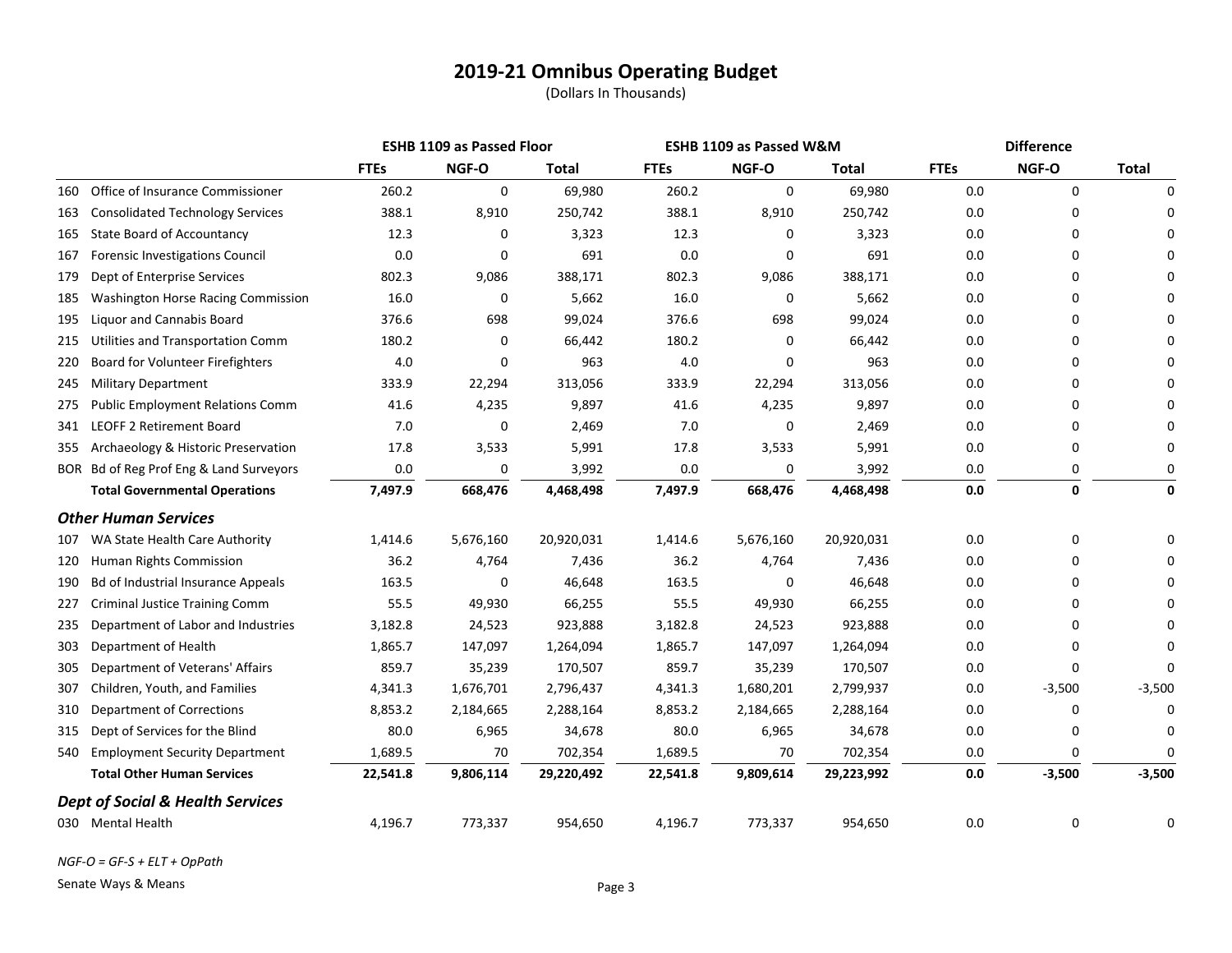|     |                                                   |             | <b>ESHB 1109 as Passed Floor</b> |              | <b>ESHB 1109 as Passed W&amp;M</b> |            |              | <b>Difference</b> |          |              |
|-----|---------------------------------------------------|-------------|----------------------------------|--------------|------------------------------------|------------|--------------|-------------------|----------|--------------|
|     |                                                   | <b>FTEs</b> | NGF-O                            | <b>Total</b> | <b>FTEs</b>                        | NGF-O      | <b>Total</b> | <b>FTEs</b>       | NGF-O    | <b>Total</b> |
| 040 | <b>Developmental Disabilities</b>                 | 4,126.4     | 1,713,477                        | 3,603,922    | 4,126.4                            | 1,713,477  | 3,603,922    | 0.0               | 0        | 0            |
| 050 | Long-Term Care                                    | 2,293.7     | 2,742,365                        | 6,346,180    | 2,293.7                            | 2,742,365  | 6,346,180    | 0.0               | 0        |              |
| 060 | <b>Economic Services Administration</b>           | 4,175.2     | 689,964                          | 2,159,473    | 4,175.2                            | 689,964    | 2,159,473    | 0.0               | 0        |              |
| 100 | <b>Vocational Rehabilitation</b>                  | 317.1       | 32,089                           | 143,684      | 317.1                              | 32,089     | 143,684      | 0.0               | 0        |              |
| 110 | <b>Administration/Support Svcs</b>                | 513.7       | 59,207                           | 108,586      | 513.7                              | 59,207     | 108,586      | 0.0               | 0        |              |
| 135 | <b>Special Commitment Center</b>                  | 442.9       | 101,918                          | 106,498      | 442.9                              | 101,918    | 106,498      | 0.0               | 0        |              |
| 145 | Payments to Other Agencies                        | 0.0         | 64,103                           | 101,564      | 0.0                                | 64,103     | 101,564      | 0.0               | 0        |              |
| 150 | <b>Information System Services</b>                | 130.8       | 0                                | 0            | 130.8                              | 0          | 0            | 0.0               | 0        | $\Omega$     |
| 160 | <b>Consolidated Field Services</b>                | 158.4       | 0                                | 0            | 158.4                              | 0          | 0            | 0.0               | 0        | 0            |
|     | <b>Total Dept of Social &amp; Health Services</b> | 16,354.6    | 6,176,460                        | 13,524,557   | 16,354.6                           | 6,176,460  | 13,524,557   | 0.0               | 0        | $\Omega$     |
|     | <b>Total Human Services</b>                       | 38,896.4    | 15,982,574                       | 42,745,049   | 38,896.4                           | 15,986,074 | 42,748,549   | 0.0               | $-3,500$ | $-3,500$     |
|     | <b>Natural Resources</b>                          |             |                                  |              |                                    |            |              |                   |          |              |
| 460 | Columbia River Gorge Commission                   | 8.0         | 1,076                            | 2,255        | 8.0                                | 1,076      | 2,255        | 0.0               | 0        | O            |
| 461 | Department of Ecology                             | 1,726.4     | 56,956                           | 589,667      | 1,726.4                            | 56,956     | 589,667      | 0.0               | 0        |              |
| 462 | WA Pollution Liab Insurance Program               | 8.8         | 0                                | 3,136        | 8.8                                | 0          | 3,136        | 0.0               | 0        |              |
| 465 | <b>State Parks and Recreation Comm</b>            | 721.1       | 29,254                           | 176,796      | 721.1                              | 29,254     | 176,796      | 0.0               | 0        |              |
| 467 | Rec and Conservation Funding Board                | 19.6        | 4,569                            | 13,603       | 19.6                               | 4,569      | 13,603       | 0.0               | 0        |              |
| 468 | Environ & Land Use Hearings Office                | 15.5        | 4,580                            | 4,834        | 15.5                               | 4,580      | 4,834        | 0.0               | 0        |              |
| 471 | <b>State Conservation Commission</b>              | 18.6        | 15,359                           | 27,341       | 18.6                               | 15,359     | 27,341       | 0.0               | 0        |              |
| 477 | Dept of Fish and Wildlife                         | 1,542.1     | 119,800                          | 480,545      | 1,542.1                            | 119,800    | 480,545      | 0.0               | 0        |              |
| 478 | <b>Puget Sound Partnership</b>                    | 43.4        | 9,572                            | 25,351       | 43.4                               | 9,572      | 25,351       | 0.0               | 0        |              |
| 490 | Department of Natural Resources                   | 1,349.4     | 81,441                           | 549,555      | 1,349.4                            | 81,441     | 549,555      | 0.0               | 0        | $\Omega$     |
| 495 | Department of Agriculture                         | 882.6       | 35,680                           | 206,524      | 882.6                              | 35,680     | 206,524      | 0.0               | 0        | $\Omega$     |
|     | <b>Total Natural Resources</b>                    | 6,335.2     | 358,287                          | 2,079,607    | 6,335.2                            | 358,287    | 2,079,607    | 0.0               | 0        | 0            |
|     | <b>Transportation</b>                             |             |                                  |              |                                    |            |              |                   |          |              |
| 225 | <b>Washington State Patrol</b>                    | 555.9       | 105,497                          | 195,486      | 555.9                              | 105,497    | 195,486      | 0.0               | 0        | 0            |
| 240 | Department of Licensing                           | 254.7       | 9,098                            | 56,176       | 254.7                              | 9,098      | 56,176       | 0.0               | $\Omega$ | 0            |
|     | <b>Total Transportation</b>                       | 810.6       | 114,595                          | 251,662      | 810.6                              | 114,595    | 251,662      | 0.0               | 0        | 0            |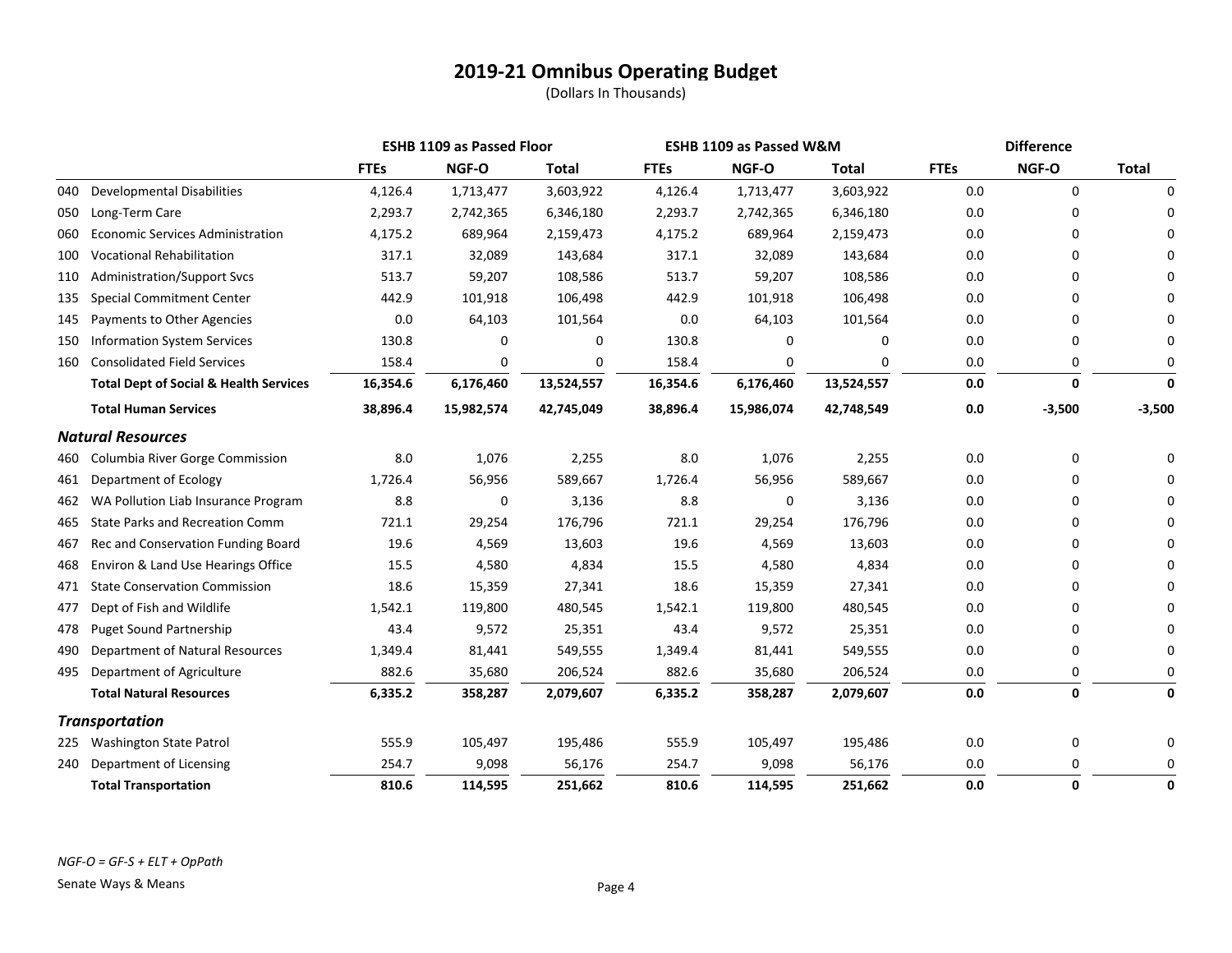(Dollars In Thousands)

|     |                                           |             | <b>ESHB 1109 as Passed Floor</b> |            | <b>ESHB 1109 as Passed W&amp;M</b> |            |              | <b>Difference</b> |        |              |
|-----|-------------------------------------------|-------------|----------------------------------|------------|------------------------------------|------------|--------------|-------------------|--------|--------------|
|     |                                           | <b>FTEs</b> | NGF-O                            | Total      | <b>FTEs</b>                        | NGF-O      | <b>Total</b> | <b>FTEs</b>       | NGF-O  | <b>Total</b> |
|     | <b>Public Schools</b>                     |             |                                  |            |                                    |            |              |                   |        |              |
| 010 | OSPI & Statewide Programs                 | 332.4       | 147,808                          | 266,599    | 332.4                              | 144,308    | 263,099      | 0.0               | 3,500  | 3,500        |
| 021 | <b>General Apportionment</b>              | 0.0         | 19,228,670                       | 19,228,670 | 0.0                                | 19,218,324 | 19,218,324   | 0.0               | 10,346 | 10,346       |
| 022 | <b>Pupil Transportation</b>               | 0.0         | 1,230,698                        | 1,230,698  | 0.0                                | 1,230,698  | 1,230,698    | 0.0               | 0      | $\Omega$     |
| 025 | <b>School Food Services</b>               | 0.0         | 14,460                           | 696,650    | 0.0                                | 14,460     | 696,650      | 0.0               | 0      | ŋ            |
| 026 | <b>Special Education</b>                  | 2.0         | 2,959,380                        | 3,458,828  | 2.0                                | 2,959,380  | 3,458,828    | 0.0               | 0      | O            |
| 028 | <b>Educational Service Districts</b>      | 0.0         | 25,613                           | 25,613     | 0.0                                | 25,613     | 25,613       | 0.0               | 0      |              |
| 029 | Levy Equalization                         | 0.0         | 693,295                          | 693,295    | 0.0                                | 693,295    | 693,295      | 0.0               | 0      |              |
| 032 | Elementary/Secondary School Improv        | 0.0         | 0                                | 5,802      | 0.0                                | 0          | 5,802        | 0.0               | 0      |              |
| 035 | <b>Institutional Education</b>            | 0.0         | 34,189                           | 34,189     | 0.0                                | 34,189     | 34,189       | 0.0               | 0      | O            |
| 045 | Ed of Highly Capable Students             | 0.0         | 62,204                           | 62,204     | $0.0\,$                            | 62,204     | 62,204       | 0.0               | 0      |              |
| 055 | <b>Education Reform</b>                   | 39.7        | 284,415                          | 383,014    | 39.7                               | 284,415    | 383,014      | 0.0               | 0      |              |
| 060 | <b>Transitional Bilingual Instruction</b> | 0.0         | 411,938                          | 514,184    | 0.0                                | 411,938    | 514,184      | 0.0               | 0      |              |
| 061 | Learning Assistance Program (LAP)         | 0.0         | 889,511                          | 1,422,992  | 0.0                                | 889,511    | 1,422,992    | 0.0               | 0      |              |
| 068 | <b>Charter Schools Apportionment</b>      | 0.0         | 99,773                           | 99,773     | 0.0                                | 99,773     | 99,773       | 0.0               | 0      | O            |
| 359 | <b>Charter School Commission</b>          | 5.0         | 0                                | 2,384      | 5.0                                | 0          | 2,384        | 0.0               | 0      | $\Omega$     |
| 714 | <b>Compensation Adjustments</b>           | 0.0         | 1,101,016                        | 1,101,016  | 0.0                                | 1,101,016  | 1,101,016    | 0.0               | 0      | $\Omega$     |
|     | <b>Total Public Schools</b>               | 379.1       | 27,182,970                       | 29,225,911 | 379.1                              | 27,169,124 | 29,212,065   | 0.0               | 13,846 | 13,846       |
|     | <b>Higher Education</b>                   |             |                                  |            |                                    |            |              |                   |        |              |
| 340 | <b>Student Achievement Council</b>        | 115.5       | 859,302                          | 913,980    | 115.5                              | 859,302    | 913,980      | 0.0               | 0      | $\Omega$     |
| 360 | University of Washington                  | 25,036.1    | 714,759                          | 7,967,462  | 25,036.1                           | 714,759    | 7,967,462    | 0.0               | 0      |              |
| 365 | <b>Washington State University</b>        | 6,671.2     | 484,593                          | 1,775,859  | 6,671.2                            | 484,593    | 1,775,859    | 0.0               | 0      | ŋ            |
| 370 | Eastern Washington University             | 1,438.9     | 126,059                          | 330,396    | 1,438.9                            | 126,059    | 330,396      | 0.0               | 0      |              |
| 375 | Central Washington University             | 1,587.4     | 126,255                          | 419,672    | 1,587.4                            | 126,255    | 419,672      | 0.0               | 0      | O            |
| 376 | The Evergreen State College               | 671.7       | 64,588                           | 159,152    | 671.7                              | 64,588     | 159,152      | 0.0               | 0      | $\Omega$     |
| 380 | Western Washington University             | 1,823.2     | 168,667                          | 410,370    | 1,823.2                            | 168,667    | 410,370      | 0.0               | 0      | $\Omega$     |
| 699 | Community/Technical College System        | 14,587.1    | 1,510,010                        | 3,203,423  | 14,587.1                           | 1,510,010  | 3,209,423    | 0.0               | 0      | $-6,000$     |
|     | <b>Total Higher Education</b>             | 51,931.0    | 4,054,233                        | 15,180,314 | 51,931.0                           | 4,054,233  | 15,186,314   | 0.0               | 0      | $-6,000$     |
|     | <b>Other Education</b>                    |             |                                  |            |                                    |            |              |                   |        |              |
|     | 351 State School for the Blind            | 98.5        | 16,498                           | 23,214     | 98.5                               | 16,498     | 23,214       | 0.0               | 0      | 0            |

*NGF-O = GF-S + ELT + OpPath*

Senate Ways & Means **Page 5**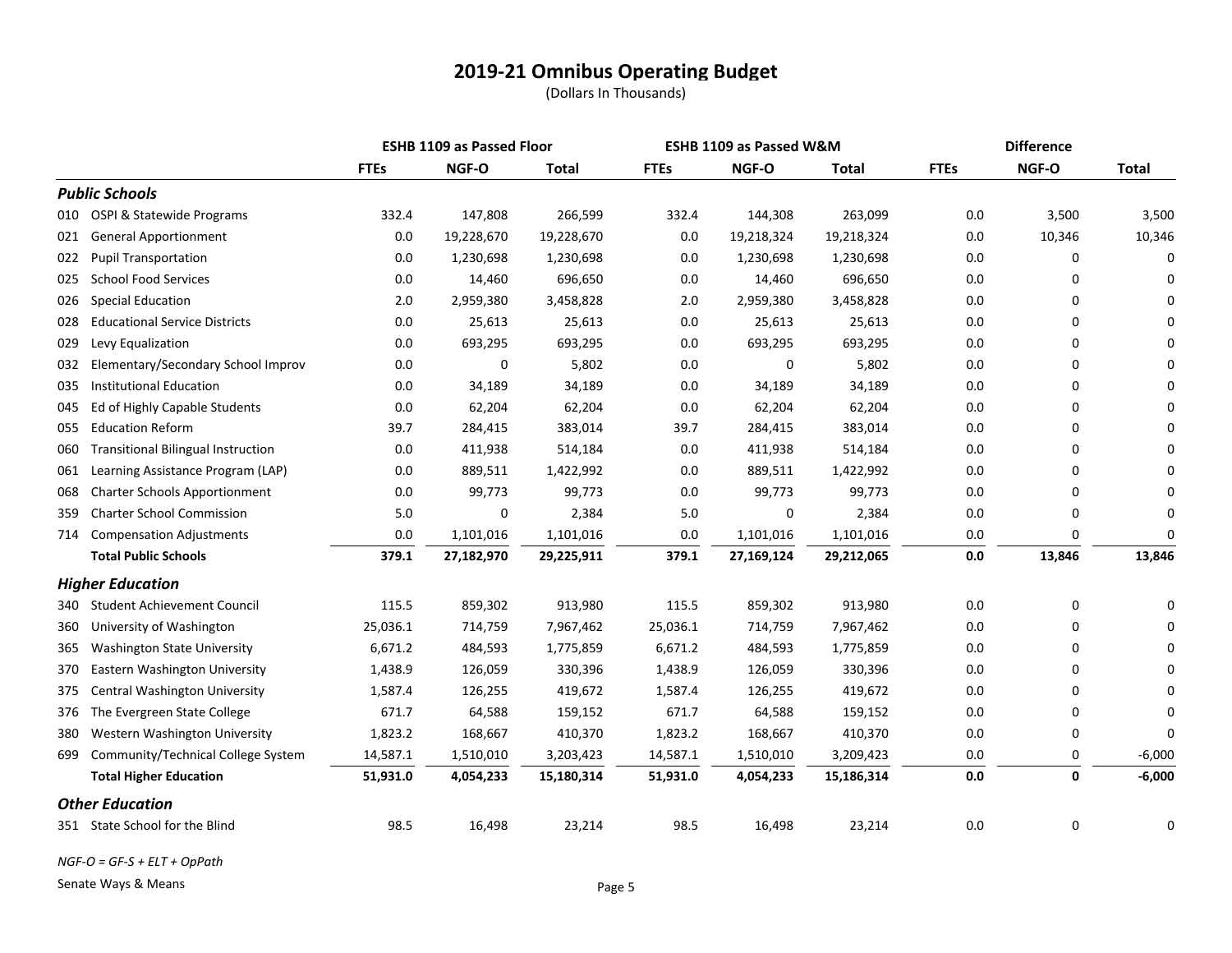|     |                                            | <b>ESHB 1109 as Passed Floor</b> |              |            | <b>ESHB 1109 as Passed W&amp;M</b> |              |            | <b>Difference</b> |              |       |
|-----|--------------------------------------------|----------------------------------|--------------|------------|------------------------------------|--------------|------------|-------------------|--------------|-------|
|     |                                            | <b>FTEs</b>                      | <b>NGF-O</b> | Total      | <b>FTEs</b>                        | <b>NGF-O</b> | Total      | <b>FTEs</b>       | <b>NGF-O</b> | Total |
| 353 | Childhood Deafness & Hearing Loss          | 133.8                            | 25,742       | 26,866     | 133.8                              | 25,742       | 26,866     | 0.0               | 0            | 0     |
| 354 | Workforce Trng & Educ Coord Board          | 25.3                             | 3,660        | 59,930     | 25.3                               | 3,660        | 59,930     | 0.0               | 0            | 0     |
| 387 | Washington State Arts Commission           | 17.5                             | 4,304        | 6,607      | 17.5                               | 4,304        | 6,607      | 0.0               | 0            | 0     |
| 390 | <b>Washington State Historical Society</b> | 37.0                             | 6,469        | 9,222      | 37.0                               | 6,469        | 9,222      | 0.0               | 0            | 0     |
| 395 | East Wash State Historical Society         | 32.0                             | 5,395        | 9,041      | 32.0                               | 5,395        | 9,041      | 0.0               | 0            | 0     |
|     | <b>Total Other Education</b>               | 344.0                            | 62,068       | 134,880    | 344.0                              | 62,068       | 134,880    | 0.0               | 0            | 0     |
|     | <b>Total Education</b>                     | 52,654.0                         | 31,299,271   | 44,541,105 | 52,654.0                           | 31,285,425   | 44,533,259 | 0.0               | 13,846       | 7,846 |
|     | <b>Special Appropriations</b>              |                                  |              |            |                                    |              |            |                   |              |       |
| 010 | Bond Retirement and Interest               | 0.0                              | 2,467,328    | 2,628,734  | 0.0                                | 2,467,328    | 2,628,734  | 0.0               | $\mathbf 0$  | 0     |
| 076 | Special Approps to the Governor            | 0.1                              | 171,997      | 111,278    | 0.1                                | 171,831      | 111,053    | 0.0               | 166          | 225   |
| 713 | State Employee Compensation Adjust         | 0.0                              | 462,041      | 1,148,943  | 0.0                                | 462,041      | 1,148,943  | 0.0               | 0            | 0     |
| 740 | <b>Contributions to Retirement Systems</b> | 0.0                              | 150,345      | 179,732    | 0.0                                | 150,345      | 179,732    | 0.0               | 0            | 0     |
|     | <b>Total Special Appropriations</b>        | 0.1                              | 3,251,711    | 4,068,687  | 0.1                                | 3,251,545    | 4,068,462  | 0.0               | 166          | 225   |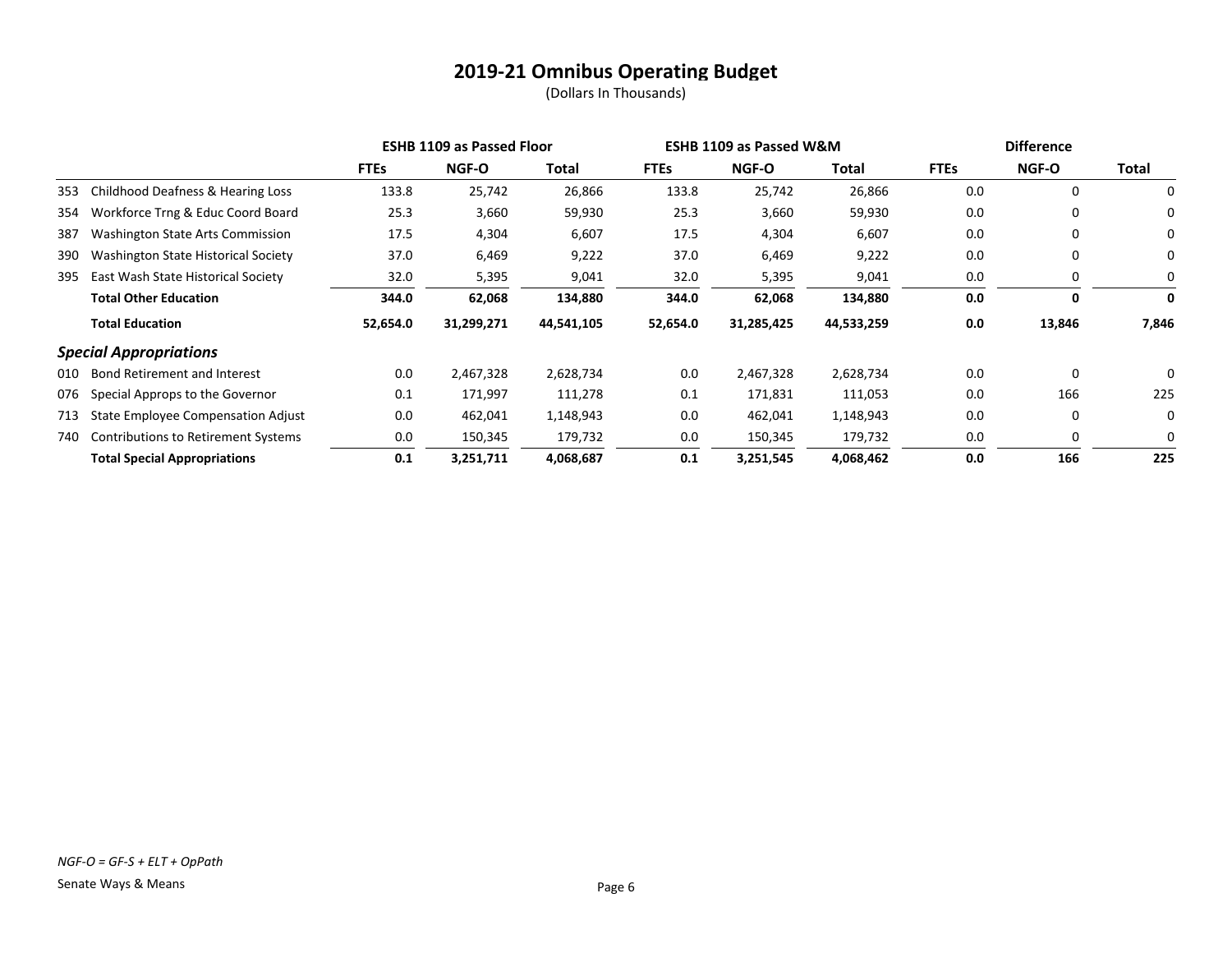# **AGENCY DETAIL**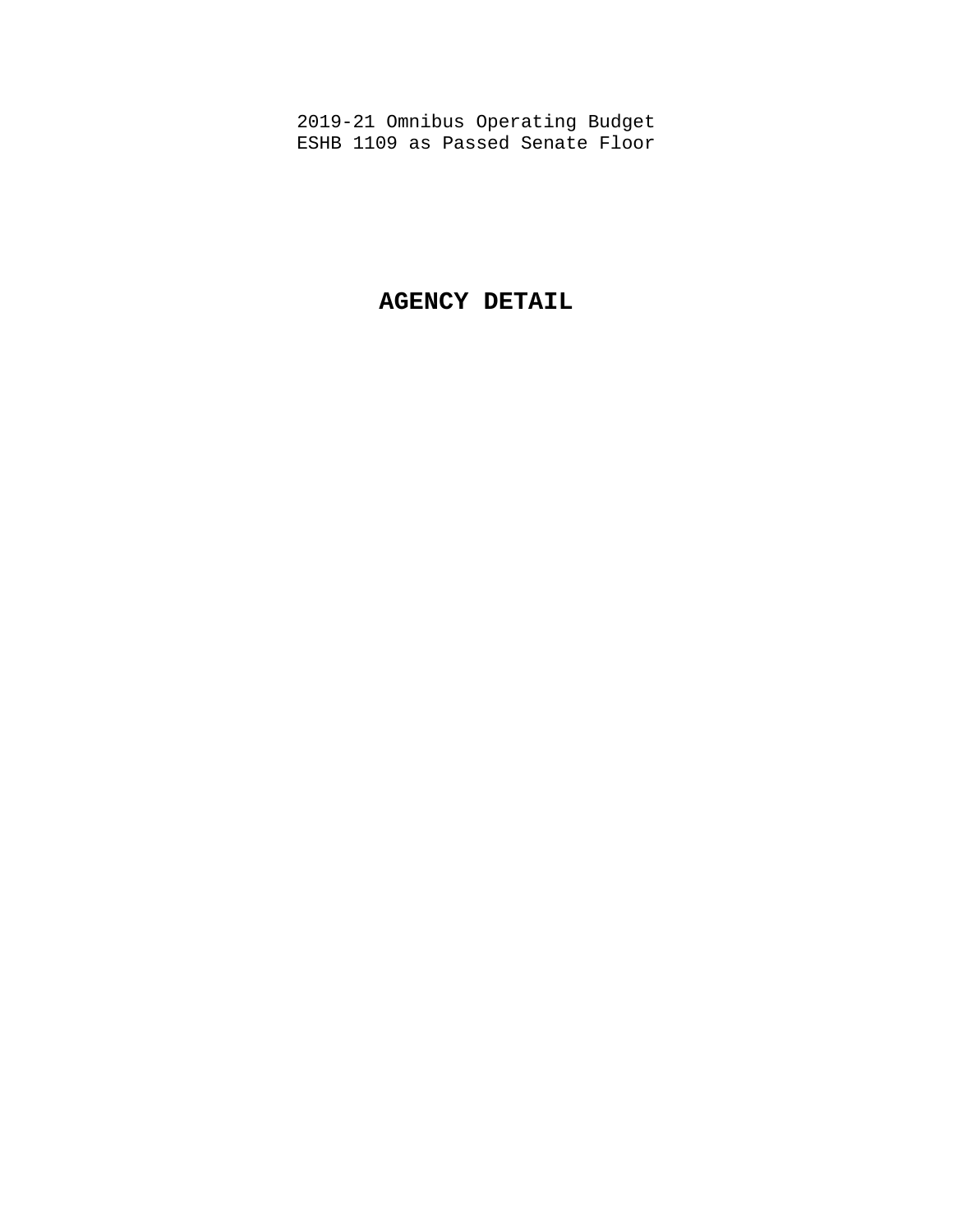**House of Representatives**

|                                | <b>FTEs</b> | <b>NGF-O</b> | Total  |
|--------------------------------|-------------|--------------|--------|
| 2017-19 Estimated Expenditures | 368.5       | 73,227       | 77,507 |
| 2019-21 Carryforward Level     | 368.6       | 74,892       | 79,158 |
| 2019-21 Maintenance Level      | 360.6       | 79,763       | 84,029 |
| Difference from 2017-19        | $-7.9$      | 6,536        | 6,522  |
| % Change from 2017-19          | $-2.1%$     | 8.9%         | 8.4%   |
| 2019-21 Policy Level           | 360.6       | 79,763       | 84,029 |
| Difference from 2017-19        | $-7.9$      | 6,536        | 6,522  |
| % Change from 2017-19          | $-2.1%$     | 8.9%         | 8.4%   |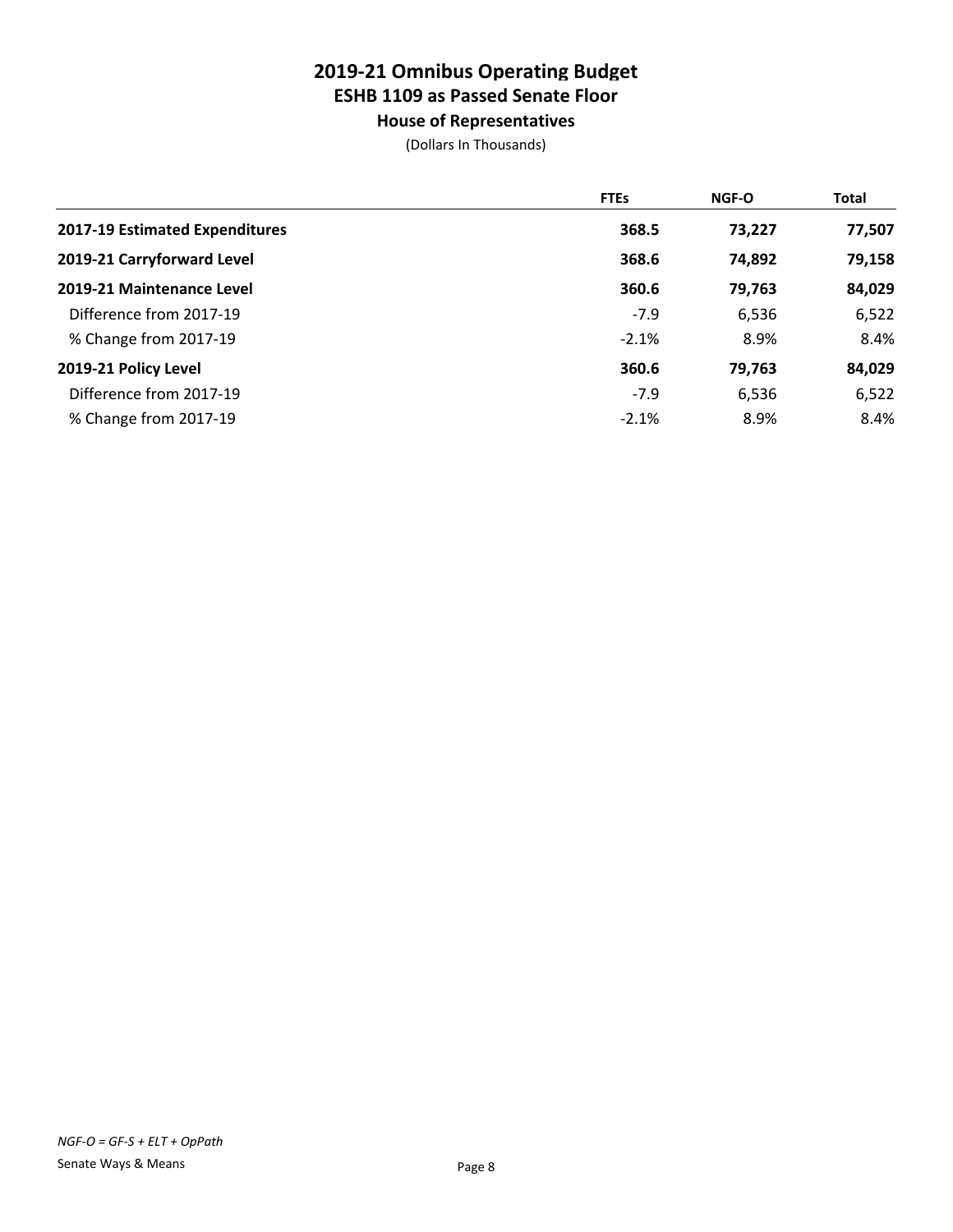### **Senate**

(Dollars In Thousands)

|                                | <b>FTEs</b> | <b>NGF-O</b> | <b>Total</b> |
|--------------------------------|-------------|--------------|--------------|
| 2017-19 Estimated Expenditures | 258.9       | 53,604       | 56,545       |
| 2019-21 Carryforward Level     | 259.0       | 54,753       | 57,685       |
| 2019-21 Maintenance Level      | 259.0       | 58,123       | 61,055       |
| Difference from 2017-19        | 0.1         | 4,519        | 4,510        |
| % Change from 2017-19          | 0.0%        | 8.4%         | 8.0%         |
| <b>Policy Other Changes:</b>   |             |              |              |
| 1. Human Resources Officer     | 0.0         | 350          | 350          |
| 2. Other Contract Costs        | 0.0         | 400          | 400          |
| <b>Policy -- Other Total</b>   | 0.0         | 750          | 750          |
| <b>Total Policy Changes</b>    | 0.0         | 750          | 750          |
| 2019-21 Policy Level           | 259.0       | 58,873       | 61,805       |
| Difference from 2017-19        | 0.1         | 5,269        | 5,260        |
| % Change from 2017-19          | 0.0%        | 9.8%         | 9.3%         |

#### *Comments:*

### **1. Human Resources Officer**

Funding is provided for a human resources officer consistent with the implementation of the Senate's Appropriate Workplace Conduct policy. (General Fund-State)

### **2. Other Contract Costs**

Funding is provided for increased contract costs. (General Fund-State)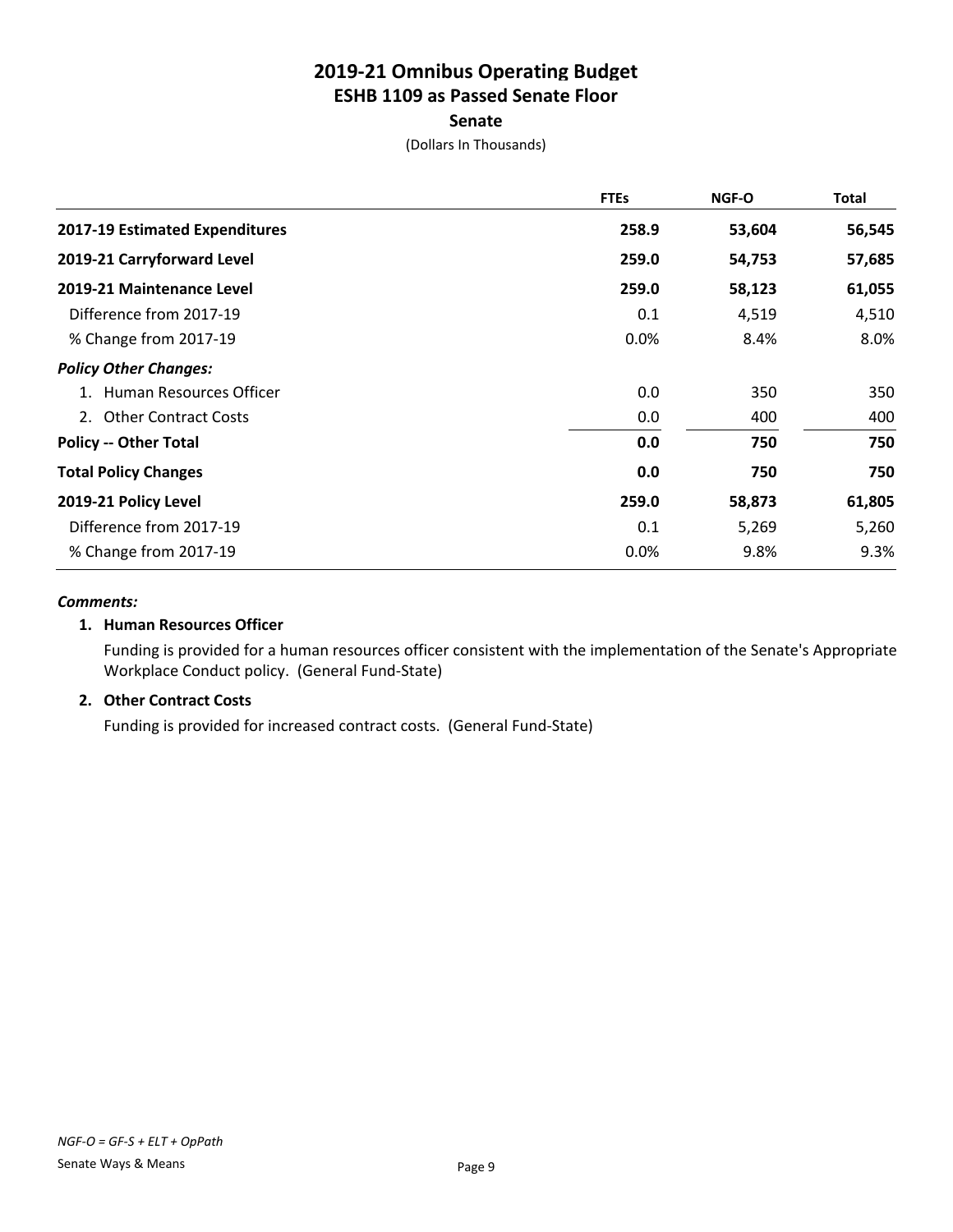## **Joint Legislative Audit & Review Committee**

(Dollars In Thousands)

|                                             | <b>FTEs</b> | NGF-O     | <b>Total</b> |
|---------------------------------------------|-------------|-----------|--------------|
| 2017-19 Estimated Expenditures              | 24.2        | 164       | 8,489        |
| 2019-21 Carryforward Level                  | 24.5        | 334       | 8,615        |
| 2019-21 Maintenance Level                   | 24.5        | 334       | 8,929        |
| Difference from 2017-19                     | 0.3         | 170       | 440          |
| % Change from 2017-19                       | 1.2%        | 103.7%    | 5.2%         |
| <b>Policy Other Changes:</b>                |             |           |              |
| 1. Self-Help Housing Dev./Taxes             | 0.1         | 0         | 17           |
| <b>Energy Service Contractors</b><br>2.     | 0.8         | 0         | 206          |
| Housing/Urban Growth Areas<br>3.            | 0.1         | 0         | 14           |
| <b>Ambulatory Surgical Facilities</b><br>4. | 0.8         | 0         | 342          |
| 5. Fund Alignment                           | 0.0         | $-334$    | 0            |
| <b>Policy -- Other Total</b>                | 1.7         | $-334$    | 579          |
| <b>Total Policy Changes</b>                 | 1.7         | $-334$    | 579          |
| 2019-21 Policy Level                        | 26.2        | 0         | 9,508        |
| Difference from 2017-19                     | 2.0         | -164      | 1,019        |
| % Change from 2017-19                       | 8.1%        | $-100.0%$ | 12.0%        |

### *Comments:*

## **1. Self-Help Housing Dev./Taxes**

Funding is provided to implement Substitute Senate Bill 5025 (self-help housing development/taxes). (Performance Audits of Government Account-State)

### **2. Energy Service Contractors**

Funding is provided for Second Substitute Senate Bill 5308 (energy service contractors). (Performance Audits of Government Account-State)

### **3. Housing/Urban Growth Areas**

Funding is provided to implement Substitute Senate Bill 5739 (housing/urban growth areas). (Performance Audits of Government Account-State)

### **4. Ambulatory Surgical Facilities**

Funding is provided for JLARC to the review the Department of Health's Ambulatory Surgical Facility regulatory program by January 1, 2021. (Performance Audits of Government Account-State)

### **5. Fund Alignment**

Funding is shifted from the general fund to the performance audits of government account. (General Fund-State; Performance Audits of Government Account-State)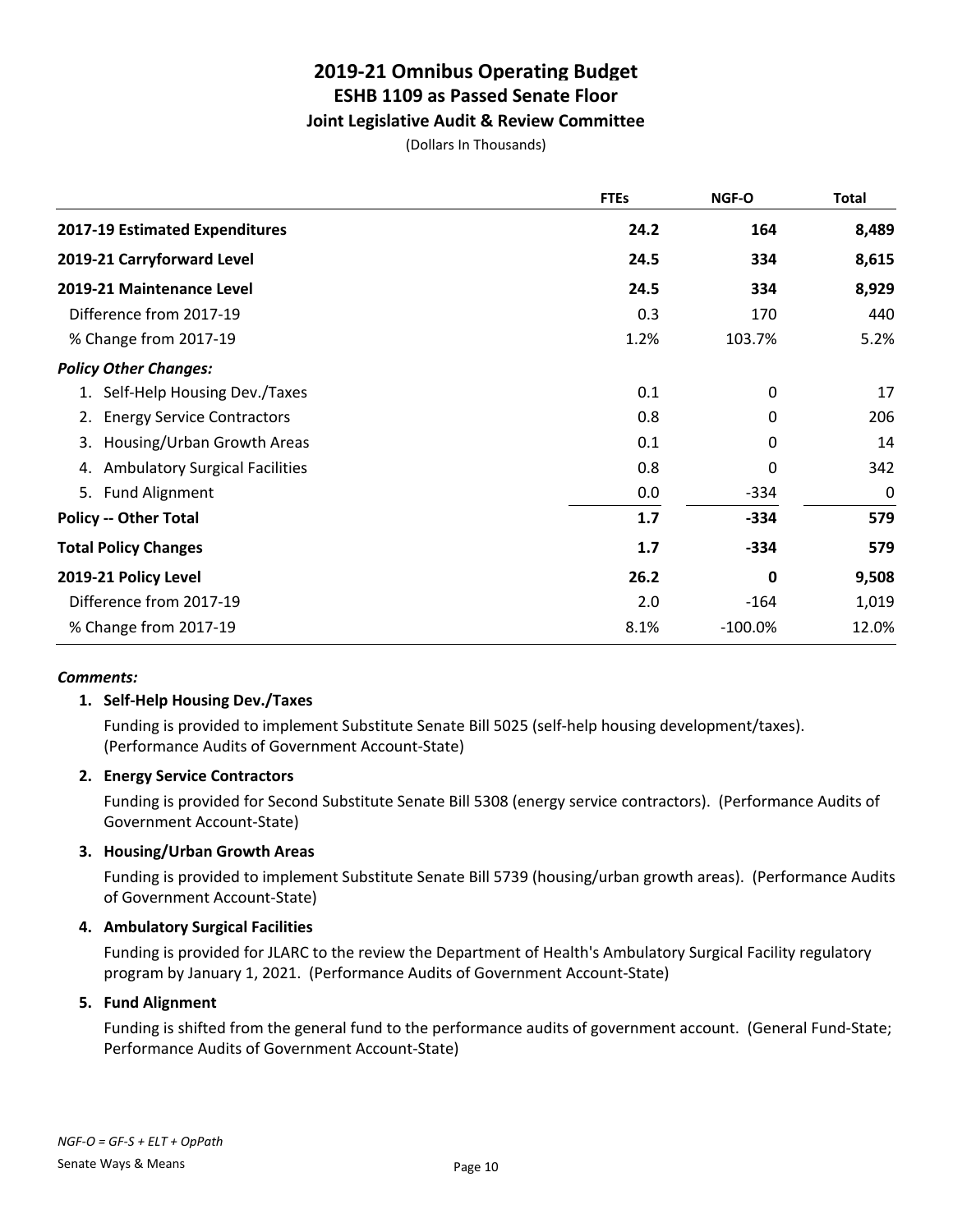## **Legislative Evaluation & Accountability Pgm Cmte**

(Dollars In Thousands)

|                                | <b>FTEs</b> | NGF-O       | <b>Total</b> |
|--------------------------------|-------------|-------------|--------------|
| 2017-19 Estimated Expenditures | 10.0        | 0           | 4,175        |
| 2019-21 Carryforward Level     | 10.0        | $\bf{0}$    | 4,257        |
| 2019-21 Maintenance Level      | 10.0        | 0           | 4,257        |
| Difference from 2017-19        | 0.0         | 0           | 82           |
| % Change from 2017-19          | 0.0%        |             | 2.0%         |
| <b>Policy Other Changes:</b>   |             |             |              |
| 1. Compensation adjustments    | 0.0         | 0           | 106          |
| 2. Retirement Buyout           | 0.0         | 0           | 59           |
| <b>Policy -- Other Total</b>   | 0.0         | $\mathbf 0$ | 165          |
| <b>Total Policy Changes</b>    | 0.0         | 0           | 165          |
| 2019-21 Policy Level           | 10.0        | 0           | 4,422        |
| Difference from 2017-19        | 0.0         | 0           | 247          |
| % Change from 2017-19          | 0.0%        |             | 5.9%         |

#### *Comments:*

### **1. Compensation adjustments**

Funding is provided for merit adjustments. (Performance Audits of Government Account-State)

### **2. Retirement Buyout**

Funding is provided for retirement buyout costs. (Performance Audits of Government Account-State)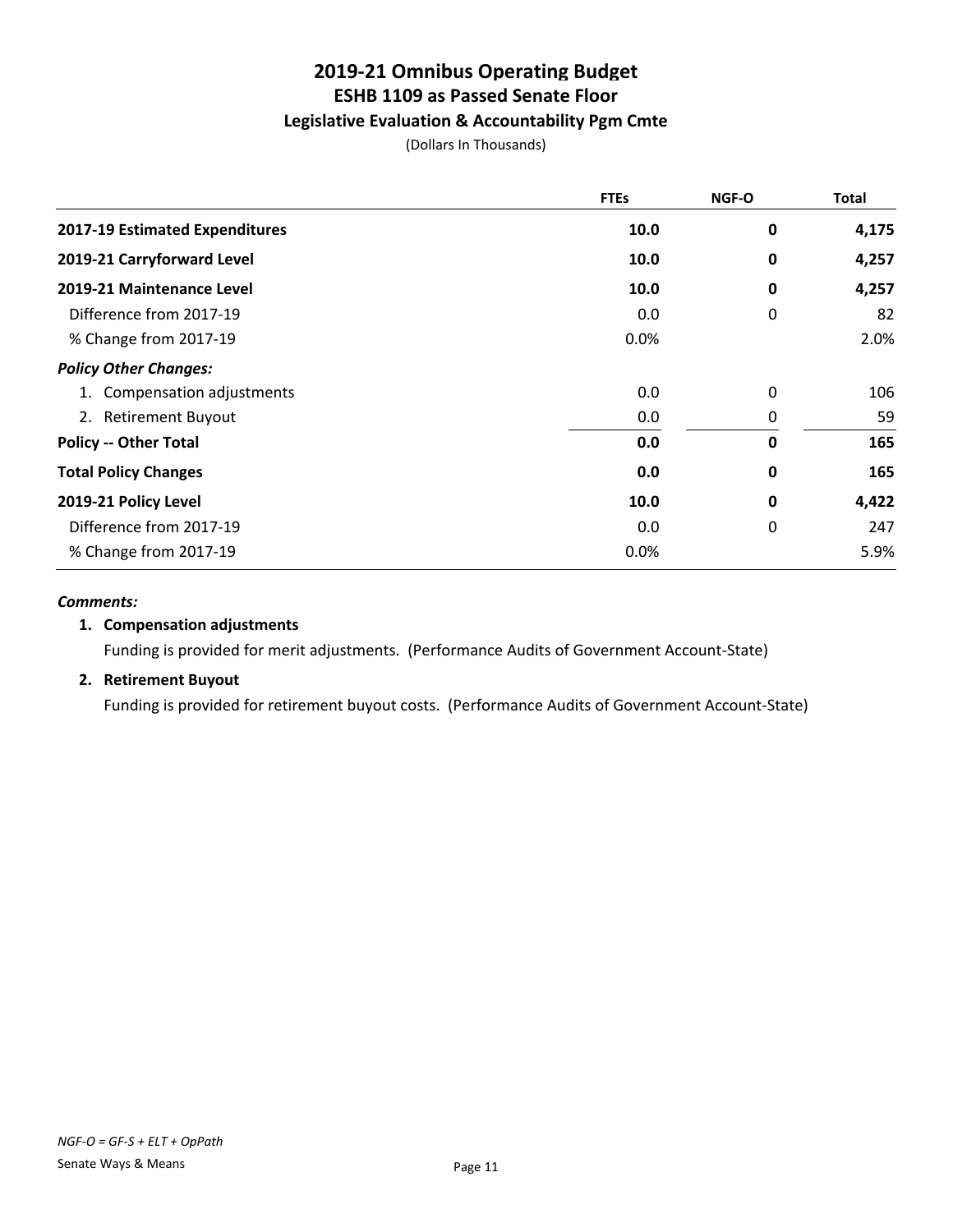**Office of the State Actuary**

|                                | <b>FTEs</b> | <b>NGF-O</b> | Total |
|--------------------------------|-------------|--------------|-------|
| 2017-19 Estimated Expenditures | 17.0        | 581          | 6,121 |
| 2019-21 Carryforward Level     | 17.0        | 590          | 6,313 |
| 2019-21 Maintenance Level      | 17.0        | 590          | 6,343 |
| Difference from 2017-19        | 0.0         | 9            | 222   |
| % Change from 2017-19          | 0.0%        | 1.5%         | 3.6%  |
| Policy -- Comp Total           | 0.0         | 83           | 320   |
| <b>Total Policy Changes</b>    | 0.0         | 83           | 320   |
| 2019-21 Policy Level           | 17.0        | 673          | 6,663 |
| Difference from 2017-19        | 0.0         | 92           | 542   |
| % Change from 2017-19          | 0.0%        | 15.8%        | 8.9%  |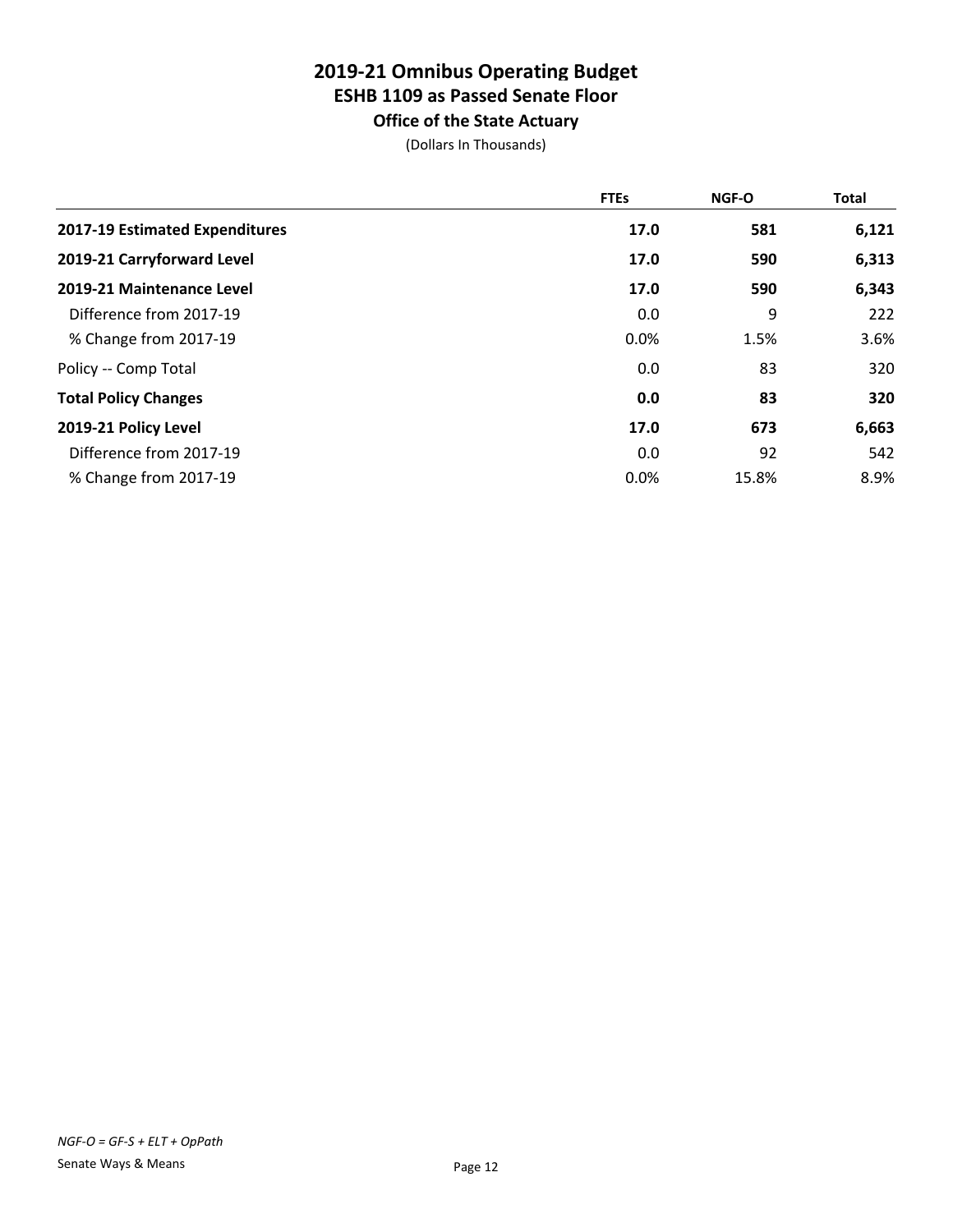# **ESHB 1109 as Passed Senate Floor**

**Office of Legislative Support Services**

|                                | <b>FTEs</b> | <b>NGF-O</b> | Total |
|--------------------------------|-------------|--------------|-------|
| 2017-19 Estimated Expenditures | 45.6        | 8,084        | 8,691 |
| 2019-21 Carryforward Level     | 45.6        | 8,263        | 8,873 |
| 2019-21 Maintenance Level      | 45.9        | 8,576        | 9,186 |
| Difference from 2017-19        | 0.3         | 492          | 495   |
| % Change from 2017-19          | 0.7%        | 6.1%         | 5.7%  |
| 2019-21 Policy Level           | 45.9        | 8,576        | 9,186 |
| Difference from 2017-19        | 0.3         | 492          | 495   |
| % Change from 2017-19          | 0.7%        | 6.1%         | 5.7%  |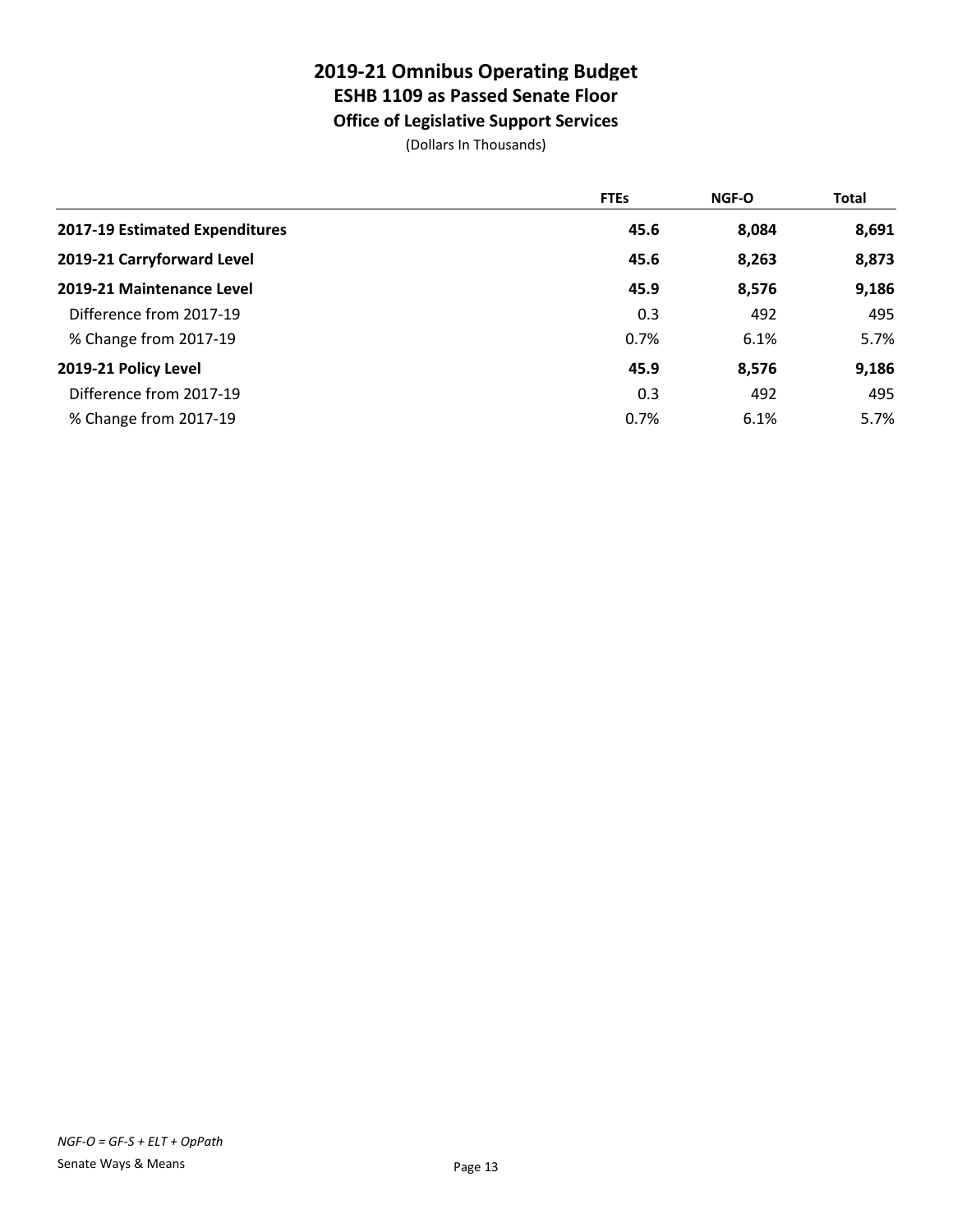## **Joint Legislative Systems Committee**

(Dollars In Thousands)

|                                    | <b>FTEs</b> | <b>NGF-O</b> | <b>Total</b> |
|------------------------------------|-------------|--------------|--------------|
| 2017-19 Estimated Expenditures     | 52.1        | 21,122       | 21,947       |
| 2019-21 Carryforward Level         | 55.6        | 21,824       | 22,646       |
| 2019-21 Maintenance Level          | 55.6        | 22,803       | 23,625       |
| Difference from 2017-19            | 3.5         | 1,681        | 1,678        |
| % Change from 2017-19              | 6.7%        | 8.0%         | 7.6%         |
| <b>Policy Other Changes:</b>       |             |              |              |
| 1. Cybersecurity Audit             | 0.0         | 70           | 70           |
| 2. Public Records Mgmt & Retention | 0.0         | 664          | 664          |
| <b>Policy -- Other Total</b>       | 0.0         | 734          | 734          |
| <b>Total Policy Changes</b>        | 0.0         | 734          | 734          |
| 2019-21 Policy Level               | 55.6        | 23,537       | 24,359       |
| Difference from 2017-19            | 3.5         | 2,415        | 2,412        |
| % Change from 2017-19              | 6.7%        | 11.4%        | 11.0%        |

### *Comments:*

### **1. Cybersecurity Audit**

Funding is provided for a 2019 audit required by RCW 43.105.215 and signed data sharing agreements. (General Fund-State)

## **2. Public Records Mgmt & Retention**

Funding is provided for the legislative public records management and retention program. (General Fund-State)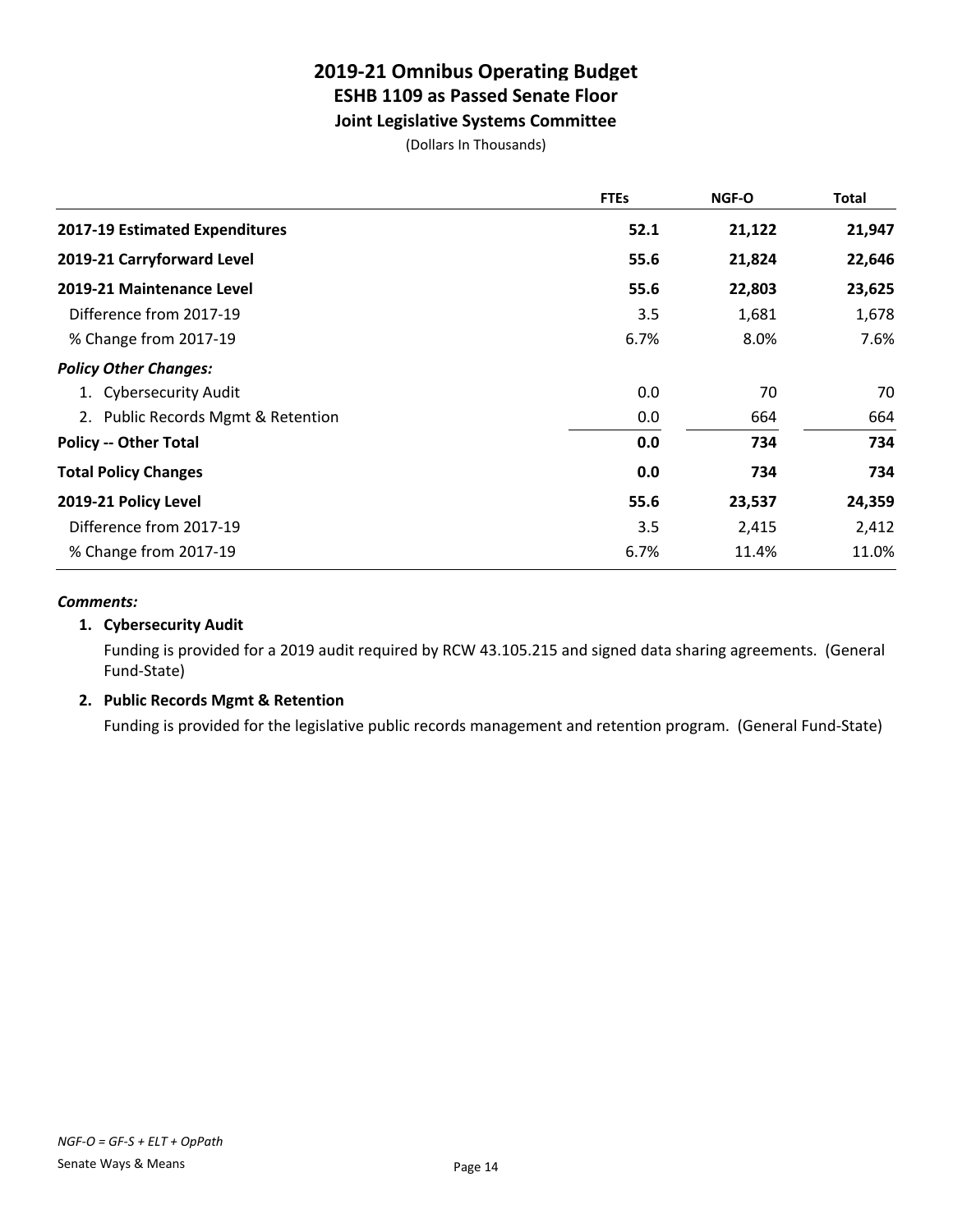**Statute Law Committee**

(Dollars In Thousands)

|                                    | <b>FTEs</b> | NGF-O  | <b>Total</b> |
|------------------------------------|-------------|--------|--------------|
| 2017-19 Estimated Expenditures     | 46.6        | 9,810  | 11,306       |
| 2019-21 Carryforward Level         | 46.6        | 10,053 | 11,548       |
| 2019-21 Maintenance Level          | 46.6        | 10,113 | 11,606       |
| Difference from 2017-19            | 0.0         | 303    | 300          |
| % Change from 2017-19              | 0.0%        | 3.1%   | 2.7%         |
| <b>Policy Other Changes:</b>       |             |        |              |
| 1. Professional Development & Dues | 0.0         | 10     | 10           |
| <b>Policy -- Other Total</b>       | 0.0         | 10     | 10           |
| <b>Total Policy Changes</b>        | 0.0         | 10     | 10           |
| 2019-21 Policy Level               | 46.6        | 10,123 | 11,616       |
| Difference from 2017-19            | 0.0         | 313    | 310          |
| % Change from 2017-19              | 0.0%        | 3.2%   | 2.7%         |

### *Comments:*

### **1. Professional Development & Dues**

Funding is provided for attorneys' bar dues. (General Fund-State)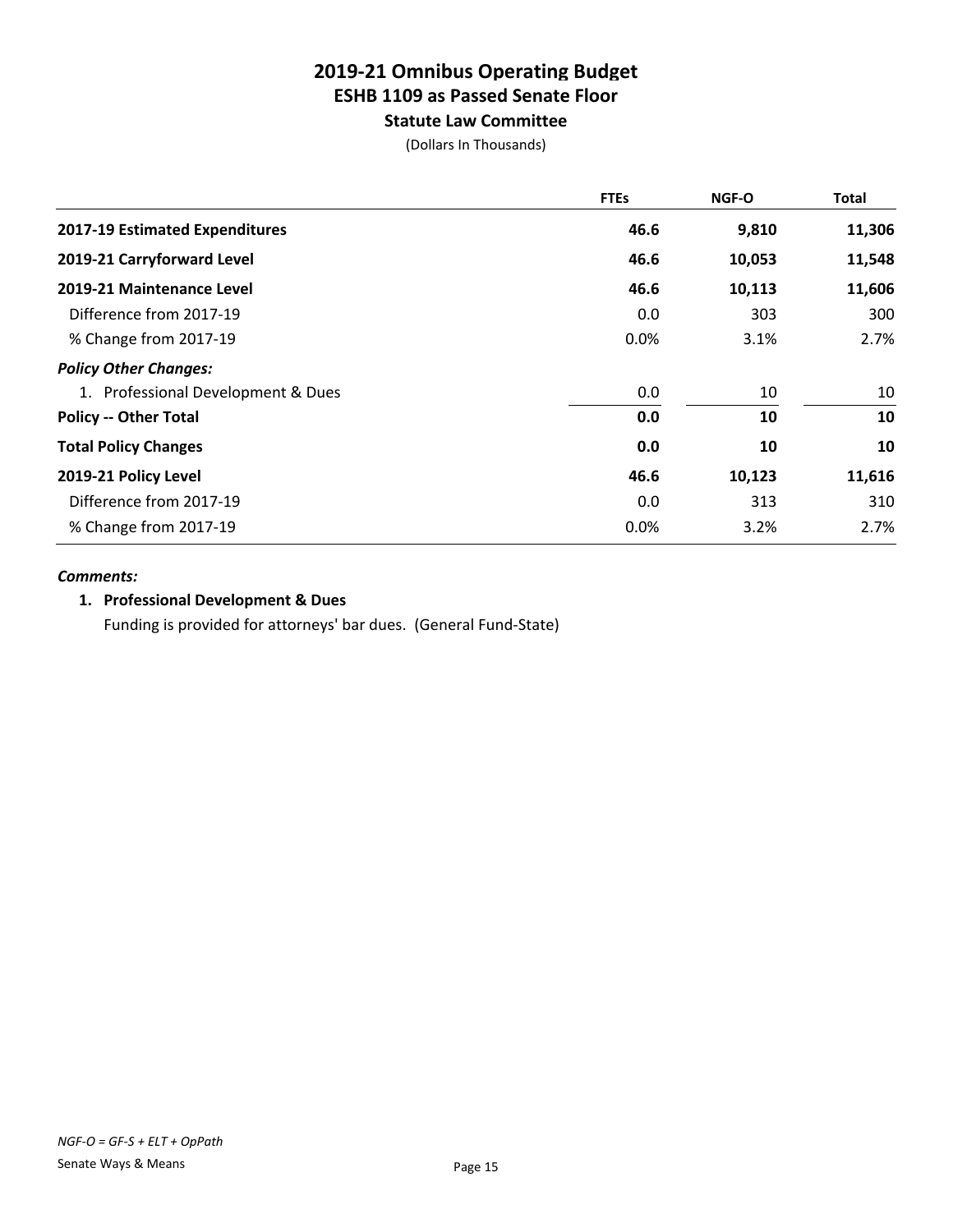**Redistricting Commission**

(Dollars In Thousands)

|                                       | <b>FTEs</b> | NGF-O | <b>Total</b> |
|---------------------------------------|-------------|-------|--------------|
| 2017-19 Estimated Expenditures        | 0.0         | 0     | 0            |
| 2019-21 Carryforward Level            | 0.0         | 0     | $\mathbf 0$  |
| 2019-21 Maintenance Level             | 0.0         | 0     | $\mathbf 0$  |
| Difference from 2017-19               | 0.0         | 0     | 0            |
| % Change from 2017-19                 |             |       |              |
| <b>Policy Other Changes:</b>          |             |       |              |
| 1. Establish Redistricting Commission | 0.0         | 1,000 | 1,000        |
| <b>Policy -- Other Total</b>          | 0.0         | 1,000 | 1,000        |
| <b>Total Policy Changes</b>           | 0.0         | 1,000 | 1,000        |
| 2019-21 Policy Level                  | 0.0         | 1,000 | 1,000        |
| Difference from 2017-19               | 0.0         | 1,000 | 1,000        |
| % Change from 2017-19                 |             |       |              |

### *Comments:*

## **1. Establish Redistricting Commission**

Every ten years, the federal government produces a new census that is used by the state to create and adopt a redistricting plan for its legislative and congressional districts. Funding is provided to establish the Redistricting Commission in January 2021 as required by the state Constitution and chapter 44.05 RCW. (General Fund-State)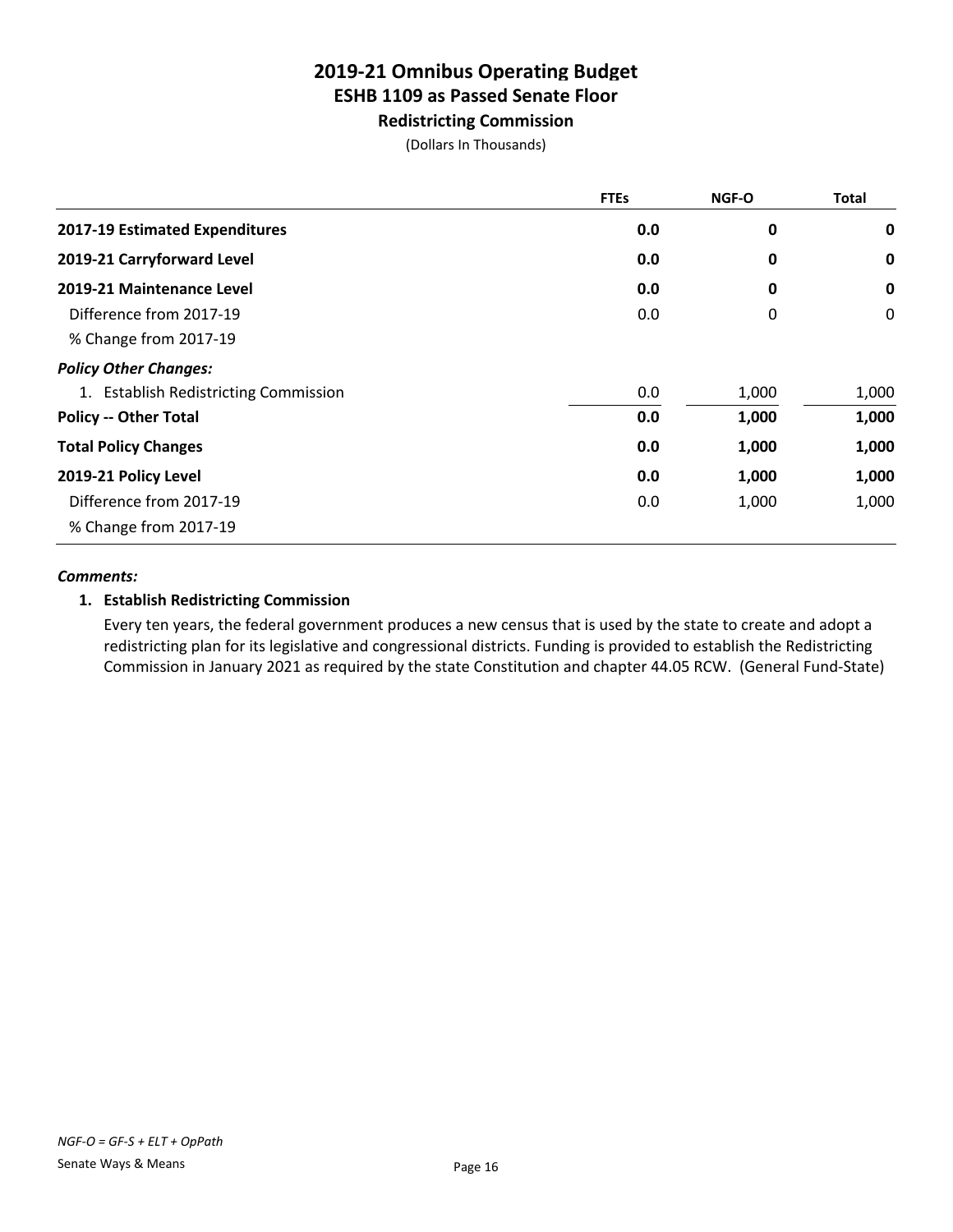## **Supreme Court**

|                                | <b>FTEs</b> | <b>NGF-O</b> | <b>Total</b> |
|--------------------------------|-------------|--------------|--------------|
| 2017-19 Estimated Expenditures | 60.9        | 15,737       | 16,408       |
| 2019-21 Carryforward Level     | 60.9        | 16,243       | 16,917       |
| 2019-21 Maintenance Level      | 60.9        | 17,359       | 18,033       |
| Difference from 2017-19        | 0.0         | 1,622        | 1,625        |
| % Change from 2017-19          | 0.0%        | 10.3%        | 9.9%         |
| Policy -- Comp Total           | 0.0         | 660          | 660          |
| <b>Total Policy Changes</b>    | 0.0         | 660          | 660          |
| 2019-21 Policy Level           | 60.9        | 18,019       | 18,693       |
| Difference from 2017-19        | 0.0         | 2,282        | 2,285        |
| % Change from 2017-19          | 0.0%        | 14.5%        | 13.9%        |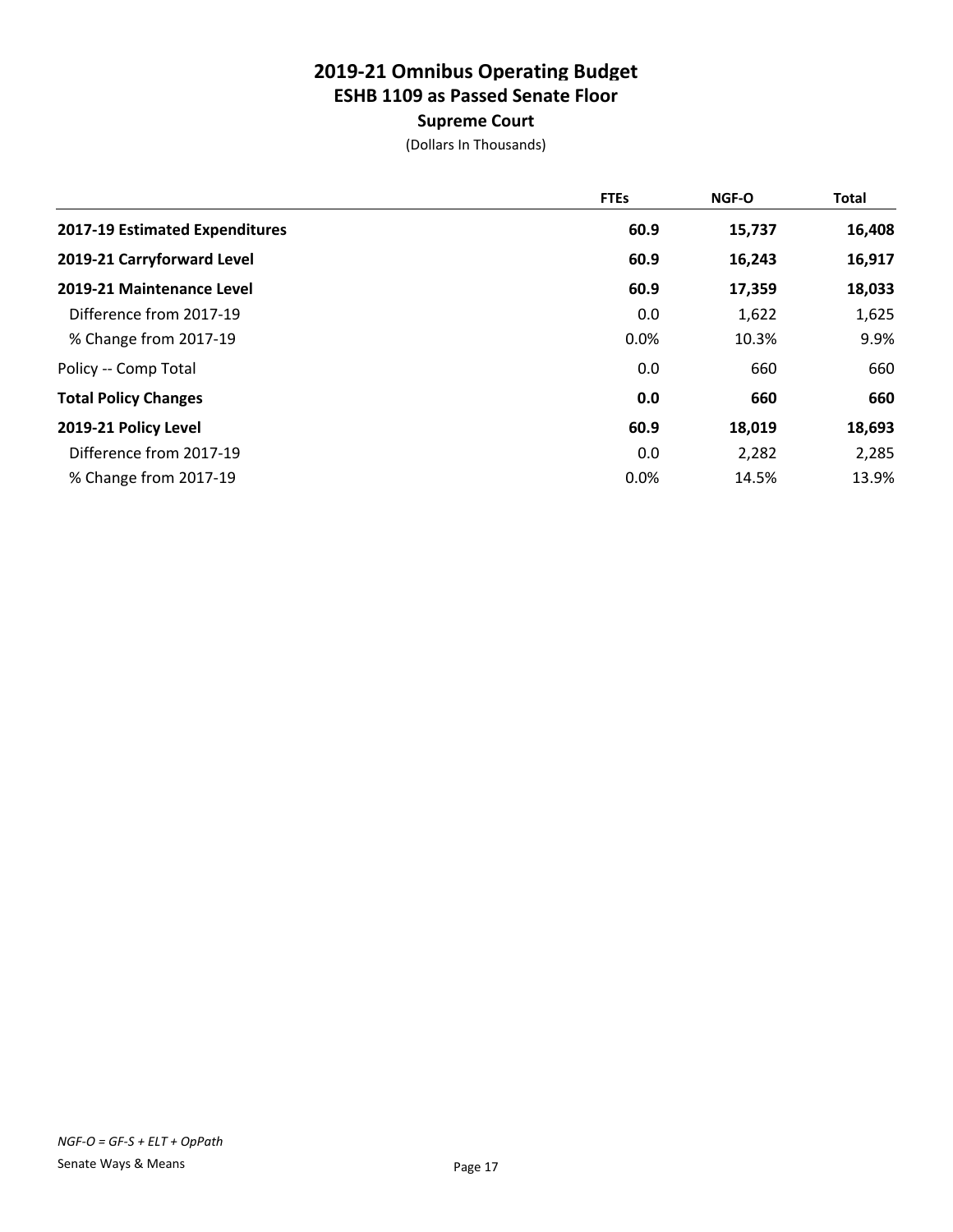## **State Law Library**

|                                | <b>FTEs</b> | <b>NGF-O</b> | <b>Total</b> |
|--------------------------------|-------------|--------------|--------------|
| 2017-19 Estimated Expenditures | 13.8        | 3,274        | 3,402        |
| 2019-21 Carryforward Level     | 13.8        | 3,338        | 3,466        |
| 2019-21 Maintenance Level      | 13.8        | 3,351        | 3,479        |
| Difference from 2017-19        | 0.0         | 77           | 77           |
| % Change from 2017-19          | 0.0%        | 2.4%         | 2.3%         |
| 2019-21 Policy Level           | 13.8        | 3,351        | 3,479        |
| Difference from 2017-19        | 0.0         | 77           | 77           |
| % Change from 2017-19          | 0.0%        | 2.4%         | 2.3%         |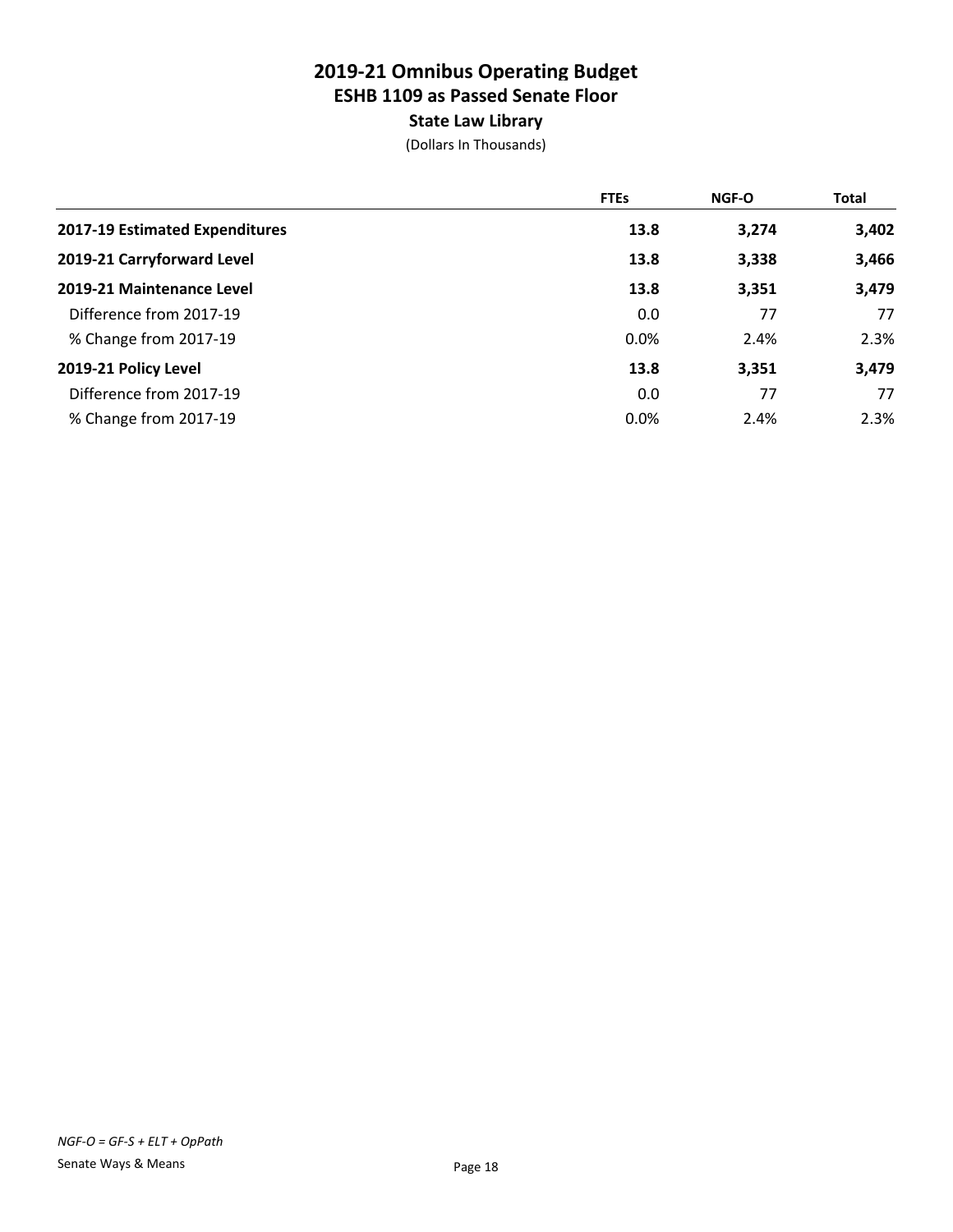## **Court of Appeals**

|                                | <b>FTEs</b> | <b>NGF-O</b> | Total  |
|--------------------------------|-------------|--------------|--------|
| 2017-19 Estimated Expenditures | 140.6       | 35,408       | 36,885 |
| 2019-21 Carryforward Level     | 140.6       | 36,429       | 37,921 |
| 2019-21 Maintenance Level      | 140.6       | 37,989       | 39,481 |
| Difference from 2017-19        | 0.0         | 2,581        | 2,596  |
| % Change from 2017-19          | 0.0%        | 7.3%         | 7.0%   |
| Policy -- Comp Total           | 0.0         | 1,860        | 1,860  |
| <b>Total Policy Changes</b>    | 0.0         | 1,860        | 1,860  |
| 2019-21 Policy Level           | 140.6       | 39,849       | 41,341 |
| Difference from 2017-19        | 0.0         | 4,441        | 4,456  |
| % Change from 2017-19          | 0.0%        | 12.5%        | 12.1%  |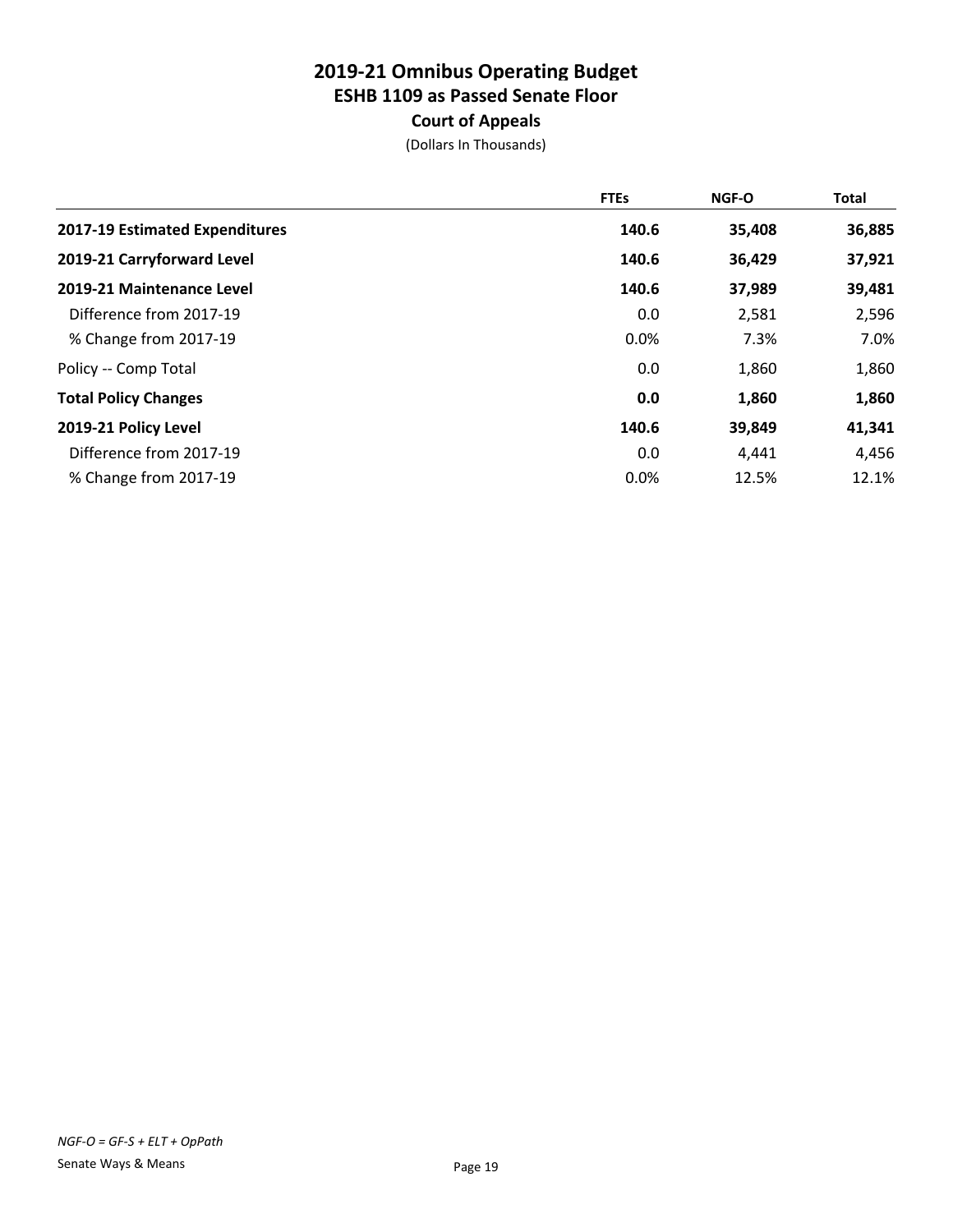# **Commission on Judicial Conduct**

(Dollars In Thousands)

|                                | <b>FTEs</b> | <b>NGF-O</b> | <b>Total</b> |
|--------------------------------|-------------|--------------|--------------|
| 2017-19 Estimated Expenditures | 9.5         | 2,450        | 2,580        |
| 2019-21 Carryforward Level     | 9.5         | 2,440        | 2,570        |
| 2019-21 Maintenance Level      | 9.5         | 2,400        | 2,530        |
| Difference from 2017-19        | 0.0         | -50          | -50          |
| % Change from 2017-19          | 0.0%        | $-2.0%$      | $-1.9%$      |
| <b>Policy Other Changes:</b>   |             |              |              |
| 1. Equipment Replacement       | 0.0         | 15           | 15           |
| <b>Policy -- Other Total</b>   | 0.0         | 15           | 15           |
| <b>Total Policy Changes</b>    | 0.0         | 15           | 15           |
| 2019-21 Policy Level           | 9.5         | 2,415        | 2,545        |
| Difference from 2017-19        | 0.0         | $-35$        | $-35$        |
| % Change from 2017-19          | 0.0%        | $-1.4%$      | $-1.4%$      |

### *Comments:*

### **1. Equipment Replacement**

Funding is provided for a new telephone system and updated office equipment. (General Fund-State)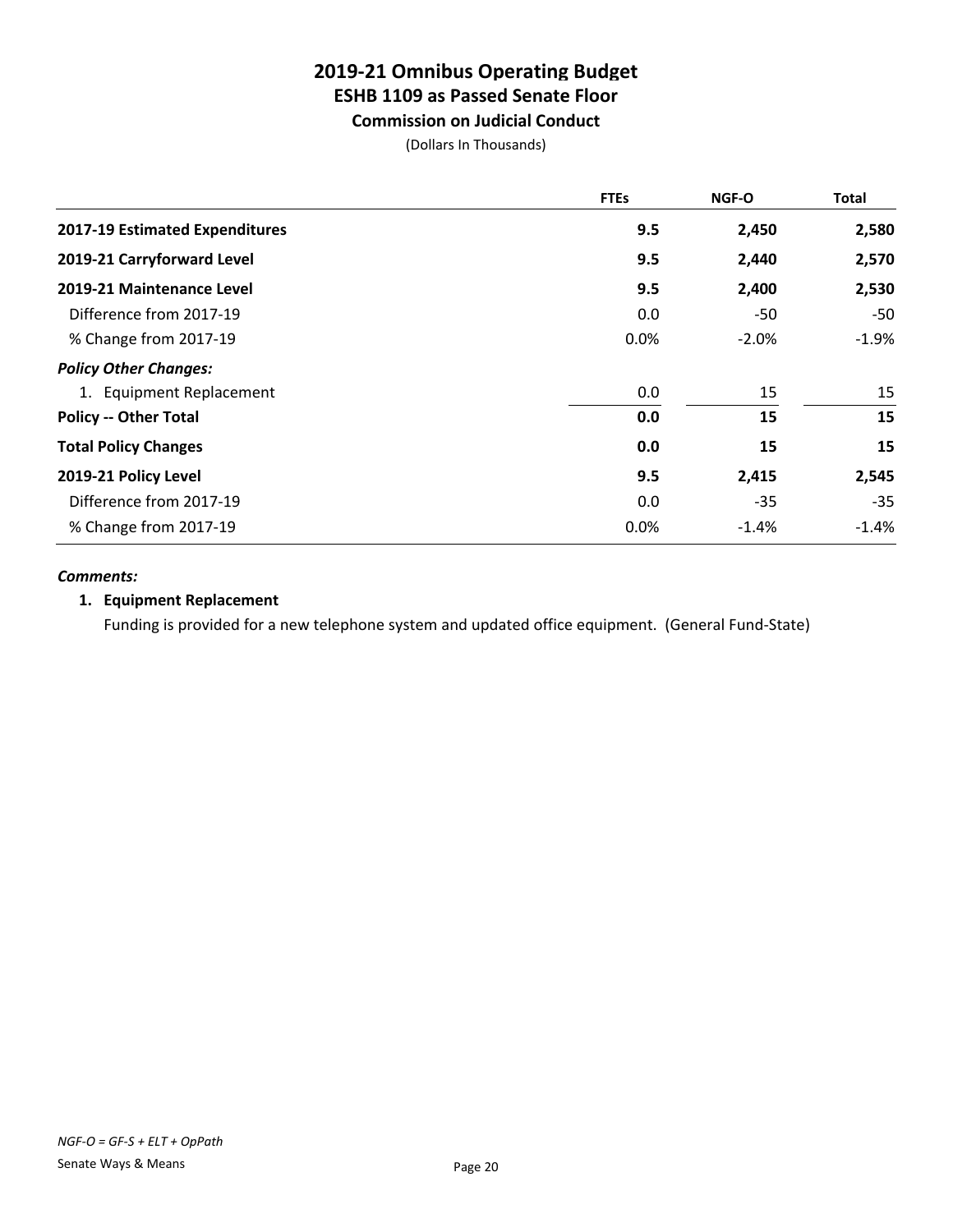**Administrative Office of the Courts**

(Dollars In Thousands)

|     |                                          | <b>FTEs</b> | NGF-O       | <b>Total</b> |
|-----|------------------------------------------|-------------|-------------|--------------|
|     | 2017-19 Estimated Expenditures           | 412.5       | 113,709     | 188,919      |
|     | 2019-21 Carryforward Level               | 395.5       | 115,129     | 162,253      |
|     | 2019-21 Maintenance Level                | 399.5       | 121,195     | 171,261      |
|     | Difference from 2017-19                  | $-13.0$     | 7,486       | $-17,658$    |
|     | % Change from 2017-19                    | $-3.2%$     | 6.6%        | $-9.3%$      |
|     | <b>Policy Other Changes:</b>             |             |             |              |
|     | 1. Uniform Guardianship                  | 3.3         | 1,027       | 1,027        |
|     | 2. Trial Court Funding Language Access   | 1.3         | 2,160       | 2,160        |
| 3.  | <b>Court System Online Training</b>      | 1.4         | 496         | 496          |
| 4.  | CLJ - Case Management System             | 21.5        | $\mathbf 0$ | 14,486       |
| 5.  | SC- Case Mgmt Sys - Ongoing Ops          | 6.0         | 0           | 1,440        |
| 6.  | <b>EDR Operations and Maintenance</b>    | 7.5         | 0           | 1,881        |
|     | 7. Appellate Electronic Court Records    | 3.5         | 0           | 2,207        |
| 8.  | Internal Equipment Replacement           | 0.0         | 0           | 1,913        |
| 9.  | <b>External Equipment Replacement</b>    | 0.0         | 0           | 1,646        |
| 10. | <b>Odyssey Development Hours</b>         | 0.0         | 0           | 574          |
| 11. | <b>EDR Future Integrations</b>           | 0.0         | 0           | 500          |
|     | 12. Thurston County Impact Fee           | 0.0         | 1,500       | 1,500        |
| 13. | <b>Court-Appointed Special Advocates</b> | 0.0         | 550         | 550          |
|     | 14. Petition Reduction                   | 0.0         | $-626$      | $-626$       |
|     | <b>Policy -- Other Total</b>             | 44.4        | 5,107       | 29,754       |
|     | <b>Total Policy Changes</b>              | 44.4        | 5,107       | 29,754       |
|     | 2019-21 Policy Level                     | 443.9       | 126,302     | 201,015      |
|     | Difference from 2017-19                  | 31.4        | 12,593      | 12,096       |
|     | % Change from 2017-19                    | 7.6%        | 11.1%       | 6.4%         |

### *Comments:*

### **1. Uniform Guardianship**

Funding is provided to implement 2SSB 5604 (uniform guardianship, etc.) which adopts the Uniform Guardianship, Conservatorship, and Other Protective Arrangements Act and repeals laws governing guardianships, and nonparental actions for child custody. (General Fund-State)

### **2. Trial Court Funding Language Access**

Funding is provided to expand the state interpreter reimbursement program and provide additional testing and training for qualified interpreters. (General Fund-State)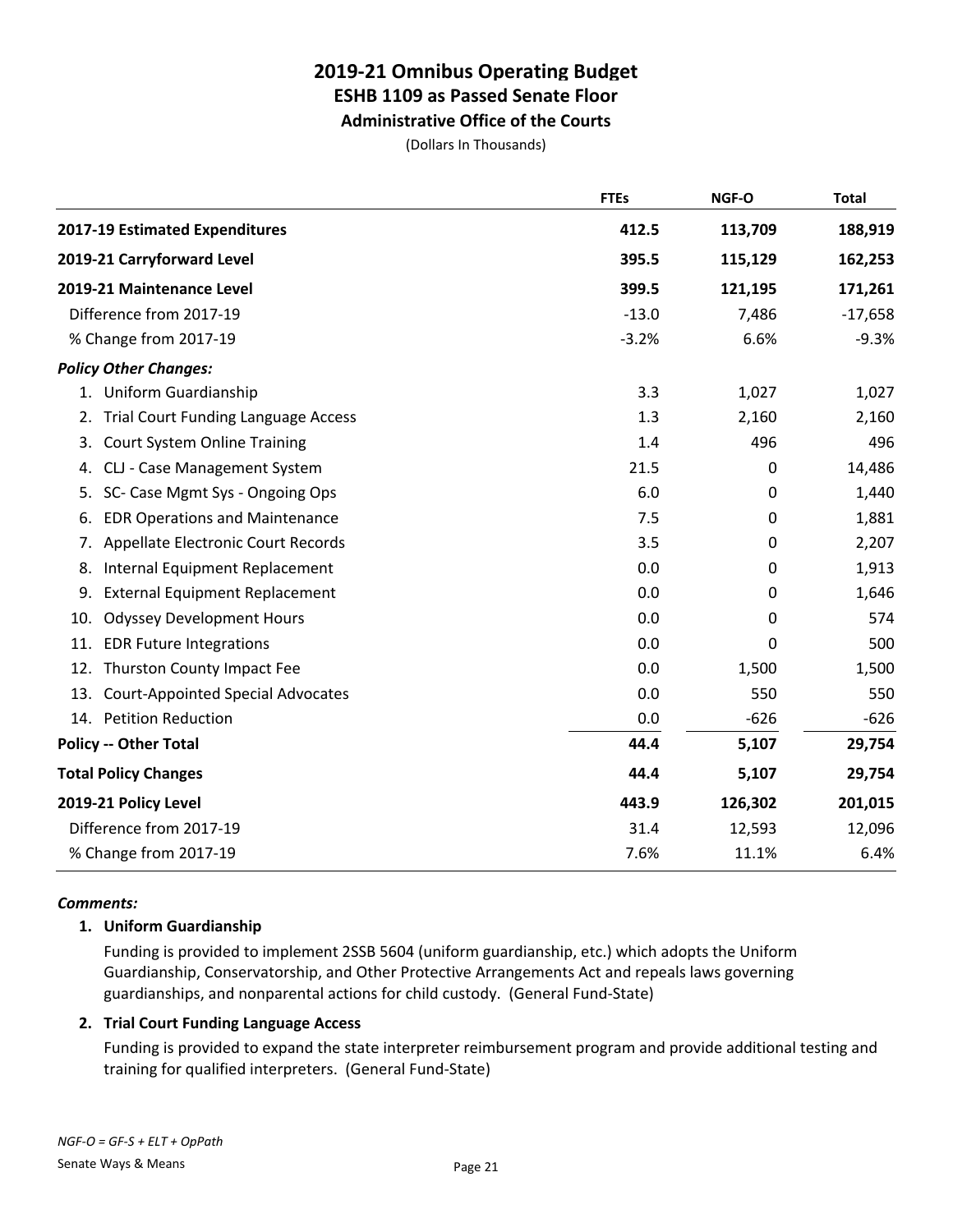## **Administrative Office of the Courts**

(Dollars In Thousands)

### **3. Court System Online Training**

Funding is provided to develop a statewide online delivery system for training judicial officers and court staff. (General Fund-State)

### **4. CLJ - Case Management System**

Funding is provided to continue vendor selection and implementation of the new commercial off-the-shelf case management system for the courts of limited jurisdiction (CLJ). This project will replace the current case management system (DISCIS). (Judicial Information Systems Account-State)

### **5. SC- Case Mgmt Sys - Ongoing Ops**

Funding is provided for staff to perform maintenance, operations and support of the Superior Court Case Management System (SC-CMS). (Judicial Information Systems Account-State)

### **6. EDR Operations and Maintenance**

Funding is provided for staff to address the maintenance and operations of the Information Networking Hub - Enterprise Data Repository (EDR) and for other services related to the Expedited Data Exchange Project. (Judicial Information Systems Account-State)

### **7. Appellate Electronic Court Records**

Funding is provided for electronic court records in the appellate courts to provide digital accessibility to the public. (Judicial Information Systems Account-State)

### **8. Internal Equipment Replacement**

Funding is provided to replace end-of-life hardware and software technology including virtual servers and firewalls. (Judicial Information Systems Account-State)

## **9. External Equipment Replacement**

Funding is provided to replace computers and other hardware technology at the trial and appellate courts and county clerk offices. (Judicial Information Systems Account-State)

### **10. Odyssey Development Hours**

Funding is provided for additional development hours for Odyssey system corrections, modifications, and enhancements to support the business processes within the Superior Courts and County Clerk offices. (Judicial Information Systems Account-State)

### **11. EDR Future Integrations**

Funding is provided to integrate additional case management systems with the Information Networking Hub - Enterprise Data Repository (EDR). (Judicial Information Systems Account-State)

## **12. Thurston County Impact Fee**

Funding is provided for the statewide fiscal impact of civil filings in Thurston County. (General Fund-State)

### **13. Court-Appointed Special Advocates**

Funding is provided for statewide training, technical assistance, and volunteer recruitment for court-appointed special advocates (CASA). (General Fund-State)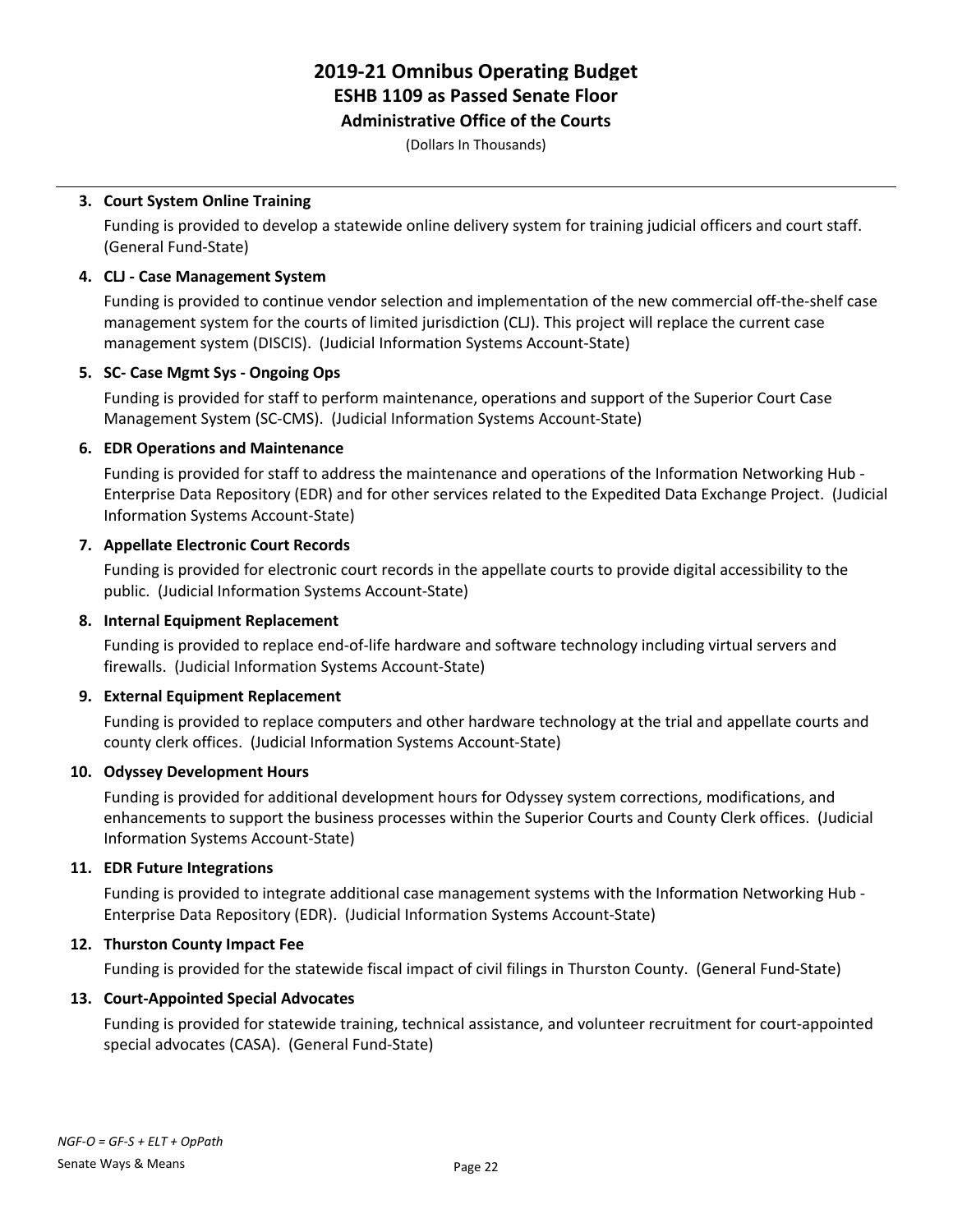# **2019-21 Omnibus Operating Budget ESHB 1109 as Passed Senate Floor Administrative Office of the Courts**

(Dollars In Thousands)

### **14. Petition Reduction**

Funding is reduced for processing truancy, children in need of services, and at-risk youth petitions due to less need for detention services as a result of the passage of E2SSB 5290 (noncriminal youth detention) and increased for family reconciliation services provided through the Department of Children, Youth, and Families. (General Fund-State)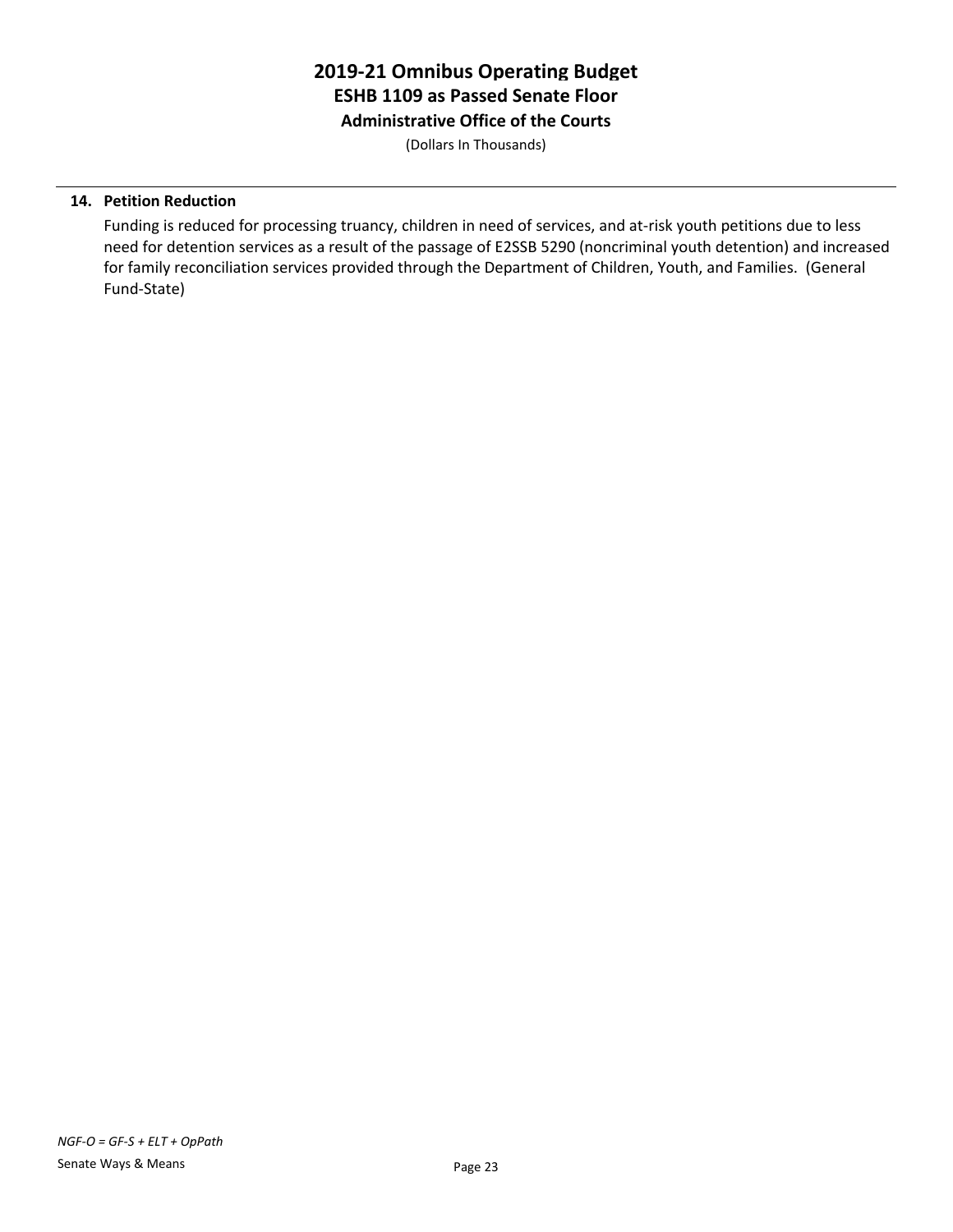**Office of Public Defense** (Dollars In Thousands)

|                                       | <b>FTEs</b> | NGF-O    | <b>Total</b> |
|---------------------------------------|-------------|----------|--------------|
| 2017-19 Estimated Expenditures        | 16.2        | 86,577   | 90,569       |
| 2019-21 Carryforward Level            | 16.2        | 89,154   | 93,143       |
| 2019-21 Maintenance Level             | 16.2        | 89,582   | 93,653       |
| Difference from 2017-19               | 0.0         | 3,005    | 3,084        |
| % Change from 2017-19                 | 0.0%        | 3.5%     | 3.4%         |
| <b>Policy Other Changes:</b>          |             |          |              |
| 1. Federal Funding for Legal Services | 0.0         | $-9,488$ | $-9,488$     |
| <b>Public Defense Support</b><br>2.   | 0.0         | 610      | 610          |
| 3. Parents for Parents Program        | 0.0         | 532      | 532          |
| Vendor Rate Increase<br>4.            | 0.0         | 8,000    | 8,000        |
| Court Reporter/Transcriptionist<br>5. | 0.0         | 566      | 566          |
| <b>Policy -- Other Total</b>          | 0.0         | 220      | 220          |
| <b>Total Policy Changes</b>           | 0.0         | 220      | 220          |
| 2019-21 Policy Level                  | 16.2        | 89,802   | 93,873       |
| Difference from 2017-19               | 0.0         | 3,225    | 3,304        |
| % Change from 2017-19                 | 0.0%        | 3.7%     | 3.6%         |

### *Comments:*

## **1. Federal Funding for Legal Services**

General Fund-State is reduced for the Parents Representation Program pursuant to recent federal guidance that allows the use of Title IV-E funding for legal representation of eligible parents and children involved in the child welfare system. A corresponding increase in federal funding is assumed in the Department of Children, Youth, and Families (DCYF). The Office of Public Defense (OPD) must implement an interagency agreement with DCYF for the use of these federal funds. (General Fund-State)

### **2. Public Defense Support**

Funding is provided for a grant to the Washington Defender Association to provide public defenders with continuing legal education and access to experienced felony and misdemeanor consulting attorneys. (General Fund-State)

### **3. Parents for Parents Program**

Funding is provided for a grant to the Parents for Parents Program for expansion that promotes the safe and timely reunification of children with their parents, or an alternative permanency outcome when reunification is not a viable goal. (General Fund-State)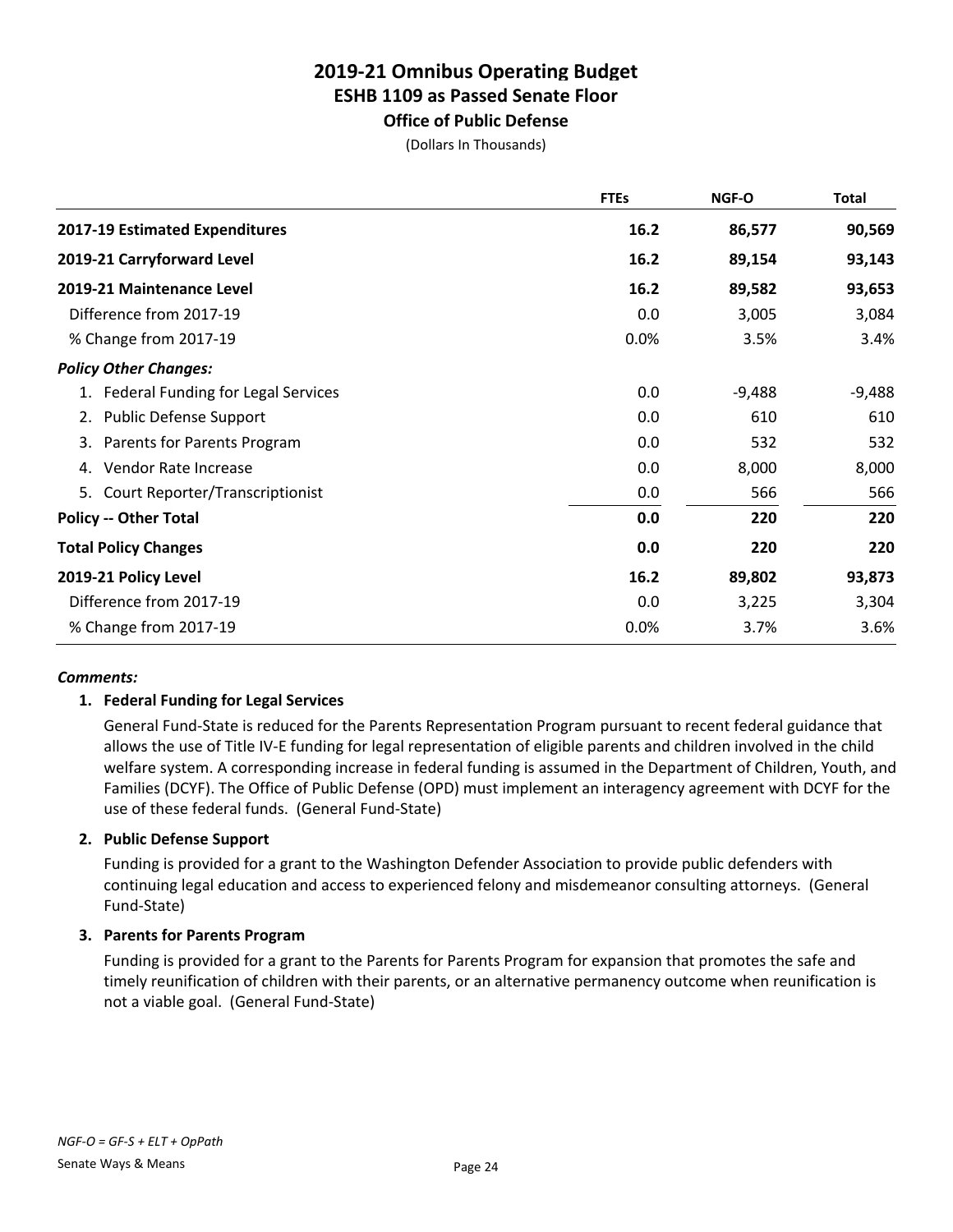# **2019-21 Omnibus Operating Budget ESHB 1109 as Passed Senate Floor Office of Public Defense**

(Dollars In Thousands)

#### **4. Vendor Rate Increase**

Funding is provided to increase salaries for 183 state-contracted public defense attorneys representing indigent persons on appeal and indigent parents involved in dependency and termination cases. (General Fund-State)

#### **5. Court Reporter/Transcriptionist**

Funding is provided to implement Supreme Court Order No. 25700-B-582 to increase the per-page payment for court reporter preparation of verbatim reports of proceedings for indigent cases on appeal to the Washington Court of Appeals and the Washington Supreme Court. The fee is raised from \$3.10 to \$3.65 per page. (General Fund-State)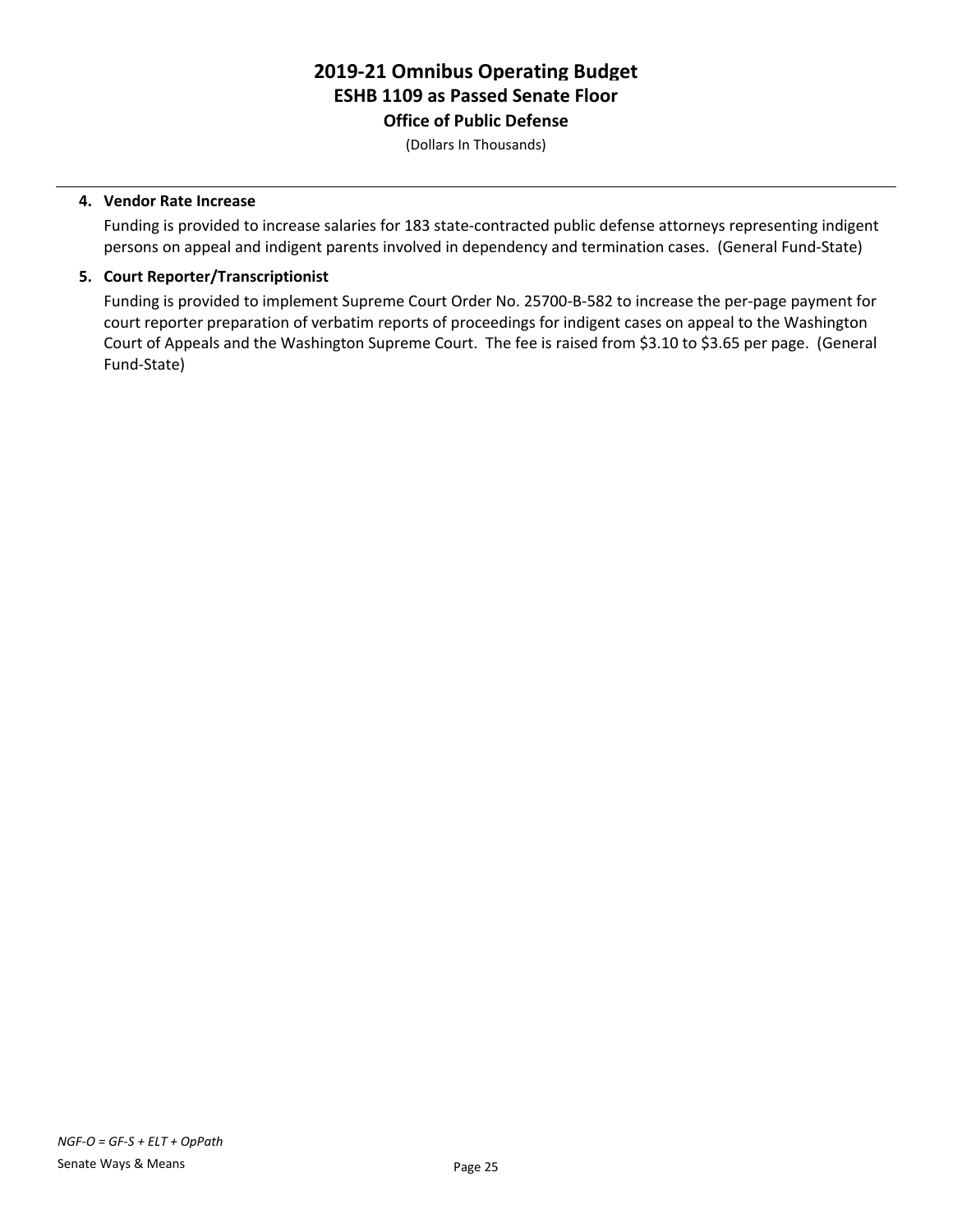# **Office of Civil Legal Aid**

(Dollars In Thousands)

|                                              | <b>FTEs</b> | NGF-O  | <b>Total</b> |
|----------------------------------------------|-------------|--------|--------------|
| 2017-19 Estimated Expenditures               | 3.0         | 33,434 | 35,321       |
| 2019-21 Carryforward Level                   | 2.5         | 34,660 | 36,548       |
| 2019-21 Maintenance Level                    | 2.5         | 35,085 | 36,973       |
| Difference from 2017-19                      | $-0.5$      | 1,651  | 1,652        |
| % Change from 2017-19                        | $-16.7%$    | 4.9%   | 4.7%         |
| <b>Policy Other Changes:</b>                 |             |        |              |
| Federal Funding for Legal Services<br>1.     | 0.0         | $-714$ | $-714$       |
| Kinship Care Coordinator<br>2.               | 0.0         | 214    | 214          |
| <b>Children's Representation Study</b><br>3. | 0.0         | 505    | 505          |
| Civil Justice Reinvestment-Phase 2<br>4.     | 0.0         | 4,000  | 4,000        |
| Vendor Rate Adjustment - Pro Bono<br>5.      | 0.0         | 600    | 600          |
| Vendor Rate Increase<br>6.                   | 0.0         | 3,086  | 3,086        |
| <b>International Families</b><br>7.          | 0.0         | 300    | 300          |
| <b>Tenant Evictions Study</b><br>8.          | 0.0         | 600    | 600          |
| <b>Policy -- Other Total</b>                 | 0.0         | 8,591  | 8,591        |
| <b>Total Policy Changes</b>                  | 0.0         | 8,591  | 8,591        |
| 2019-21 Policy Level                         | 2.5         | 43,676 | 45,564       |
| Difference from 2017-19                      | $-0.5$      | 10,242 | 10,243       |
| % Change from 2017-19                        | $-16.7%$    | 30.6%  | 29.0%        |

### *Comments:*

### **1. Federal Funding for Legal Services**

General Fund-State is reduced for the Child Dependency Program pursuant to recent federal guidance that allows the use of Title IV-E funding for legal representation of eligible parents and children involved in the child welfare system. A corresponding increase in federal funding is assumed in the Department of Children, Youth, and Families (DCYF). The Office of Civil Legal Aid (OCLA) must implement an interagency agreement with DCYF for the use of these federal funds. (General Fund-State)

### **2. Kinship Care Coordinator**

Funding is provided to implement SB 5651 (kinship care legal aid) whereby a kinship care coordinator position is created at OCLA. The coordinator will develop training materials designed to help free and low cost attorneys provide legal advice and assistance to kinship caregivers and to work with state entities to develop legal aid initiatives and implement recommendations of the Kinship Care Oversight Committee. (General Fund-State)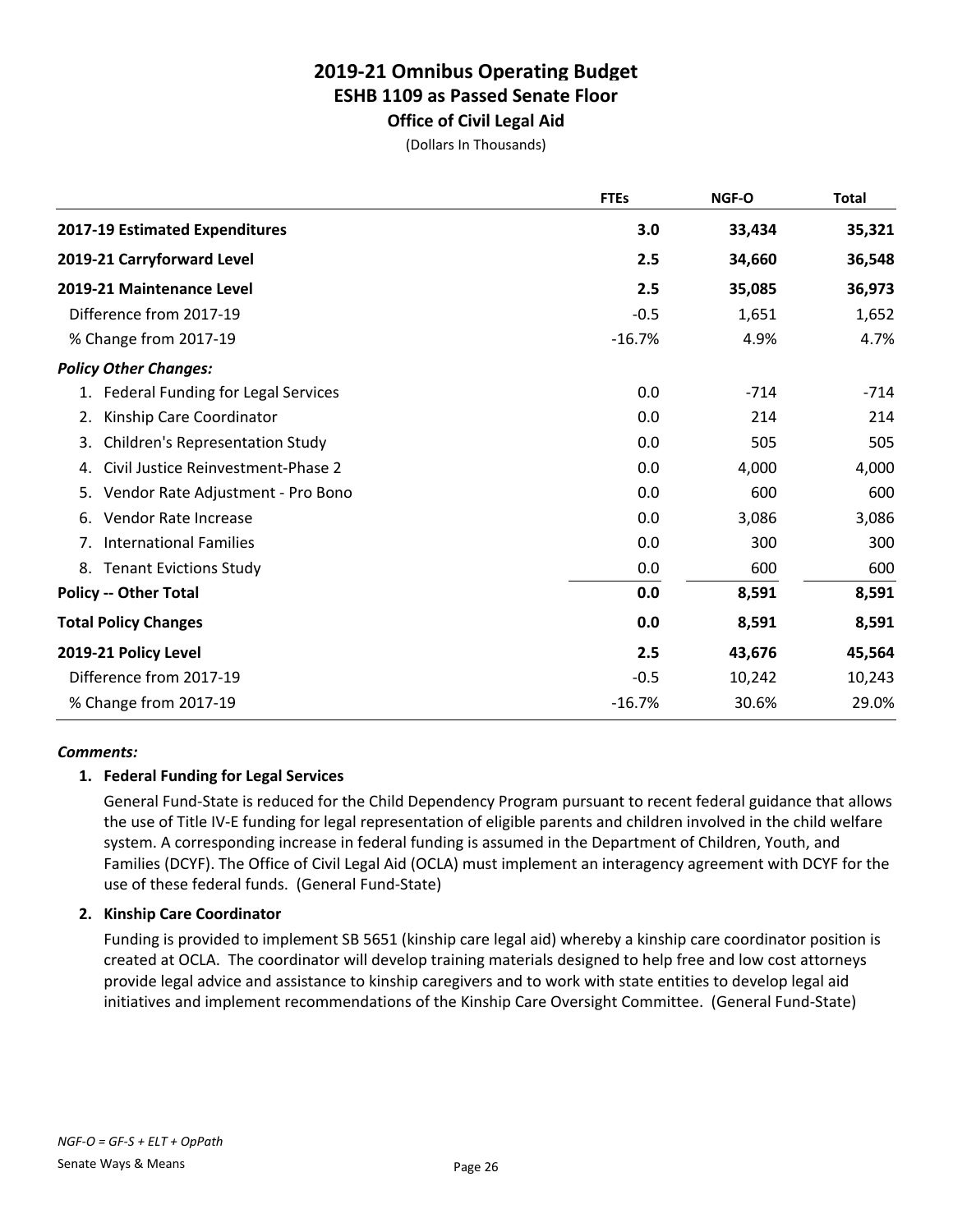# **Office of Civil Legal Aid**

(Dollars In Thousands)

### **3. Children's Representation Study**

A reappropriation is provided to complete the study on the effectiveness of early appointment of attorneys for children in dependency cases as outlined in Chapter 20, Laws of 2017, 3rd sp.s. (2ESSB 5890). The study will be due December of 2020. (General Fund-State)

### **4. Civil Justice Reinvestment-Phase 2**

Funding is provided for 13 FTE legal aid attorneys in furtherance of the Civil Justice Reinvestment Plan to increase access to civil legal aid for low-income populations. (General Fund-State)

### **5. Vendor Rate Adjustment - Pro Bono**

Funding is provided for a vendor rate increase for subcontracted volunteer (pro bono) civil legal aid programs throughout Washington. (General Fund-State)

### **6. Vendor Rate Increase**

Funding is provided for a vendor rate increase resulting from a collective bargaining agreement between the Northwest Justice Project and its staff union. The vendor rate adjustment will maintain existing levels of client service capacity including the 20 FTEs funded by the Legislature in the 2017-19 biennium that began implementation of the Civil Justice Reinvestment Plan. (General Fund-State)

### **7. International Families**

Funding is provided for a grant to the International Families Justice Coalition which organizes multi-lingual and multi-cultural volunteer and low-bono attorneys to represent indigent foreign nationals in family law proceedings. (General Fund-State)

## **8. Tenant Evictions Study**

Funding is provided for a comparative study of the impact of legal representation for tenants facing eviction in unlawful detainer cases filed under the Residential Landlord Tenant Act (RLTA). (General Fund-State)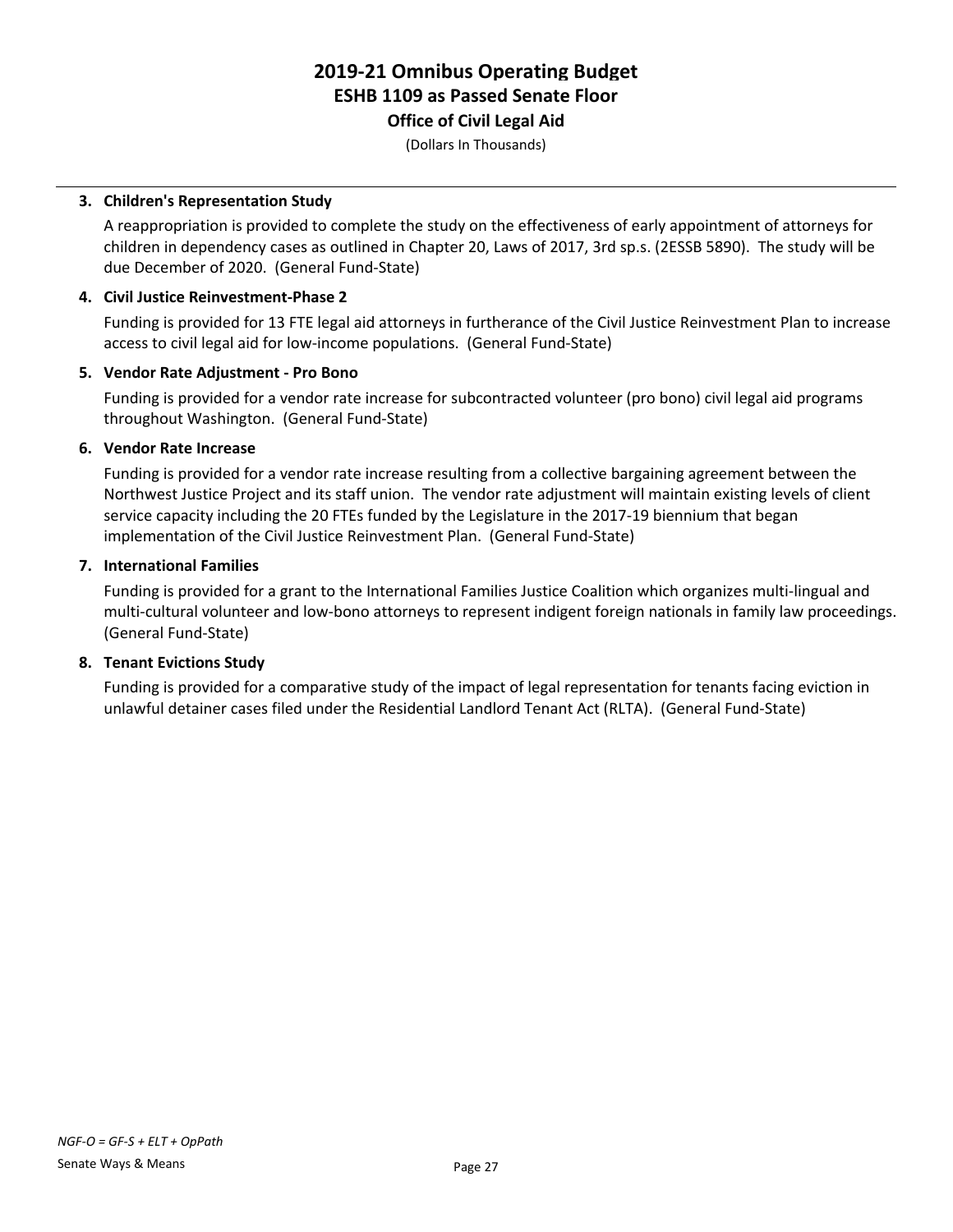# **Office of the Governor**

(Dollars In Thousands)

|                                            | <b>FTEs</b> | NGF-O  | <b>Total</b> |
|--------------------------------------------|-------------|--------|--------------|
| 2017-19 Estimated Expenditures             | 53.1        | 13,549 | 18,225       |
| 2019-21 Carryforward Level                 | 53.6        | 14,528 | 19,202       |
| 2019-21 Maintenance Level                  | 60.8        | 14,758 | 19,432       |
| Difference from 2017-19                    | 7.7         | 1,209  | 1,207        |
| % Change from 2017-19                      | 14.5%       | 8.9%   | 6.6%         |
| <b>Policy Other Changes:</b>               |             |        |              |
| Immigration & Naturalization Policy<br>1.  | 1.0         | 350    | 350          |
| <b>LGBTQ Commission</b><br>2.              | 2.0         | 612    | 612          |
| 3. Executive Protection Funding            | 0.0         | 2,003  | 2,003        |
| PCC and U.S. Climate Alliance<br>4.        | 0.0         | 290    | 290          |
| <b>Small Business Bill of Rights</b><br>5. | 0.0         | 110    | 110          |
| <b>Clemency and Pardons Reviews</b><br>6.  | 0.0         | 15     | 15           |
| 7. Lower Snake River Dams                  | 0.0         | 750    | 750          |
| <b>Policy -- Other Total</b>               | 3.0         | 4,130  | 4,130        |
| <b>Total Policy Changes</b>                | 3.0         | 4,130  | 4,130        |
| 2019-21 Policy Level                       | 63.8        | 18,888 | 23,562       |
| Difference from 2017-19                    | 10.7        | 5,339  | 5,337        |
| % Change from 2017-19                      | 20.2%       | 39.4%  | 29.3%        |

### *Comments:*

### **1. Immigration & Naturalization Policy**

Funding is provided for a special assistant to work on immigration policy issues. (General Fund-State)

### **2. LGBTQ Commission**

Funding is provided to implement the provisions of Engrossed Second Substitute Senate Bill 5356 (LGBTQ commission). (General Fund-State)

### **3. Executive Protection Funding**

Funding is provided for increased costs associated with the Executive Protection Unit. (General Fund-State)

### **4. PCC and U.S. Climate Alliance**

Funding is provided to pay for Washington's contribution to the Pacific Coast Collaborative and to support the US Climate Alliance. (General Fund-State)

### **5. Small Business Bill of Rights**

Funding is provided to convene agencies and stakeholders to develop a small business bill of rights. (General Fund-State)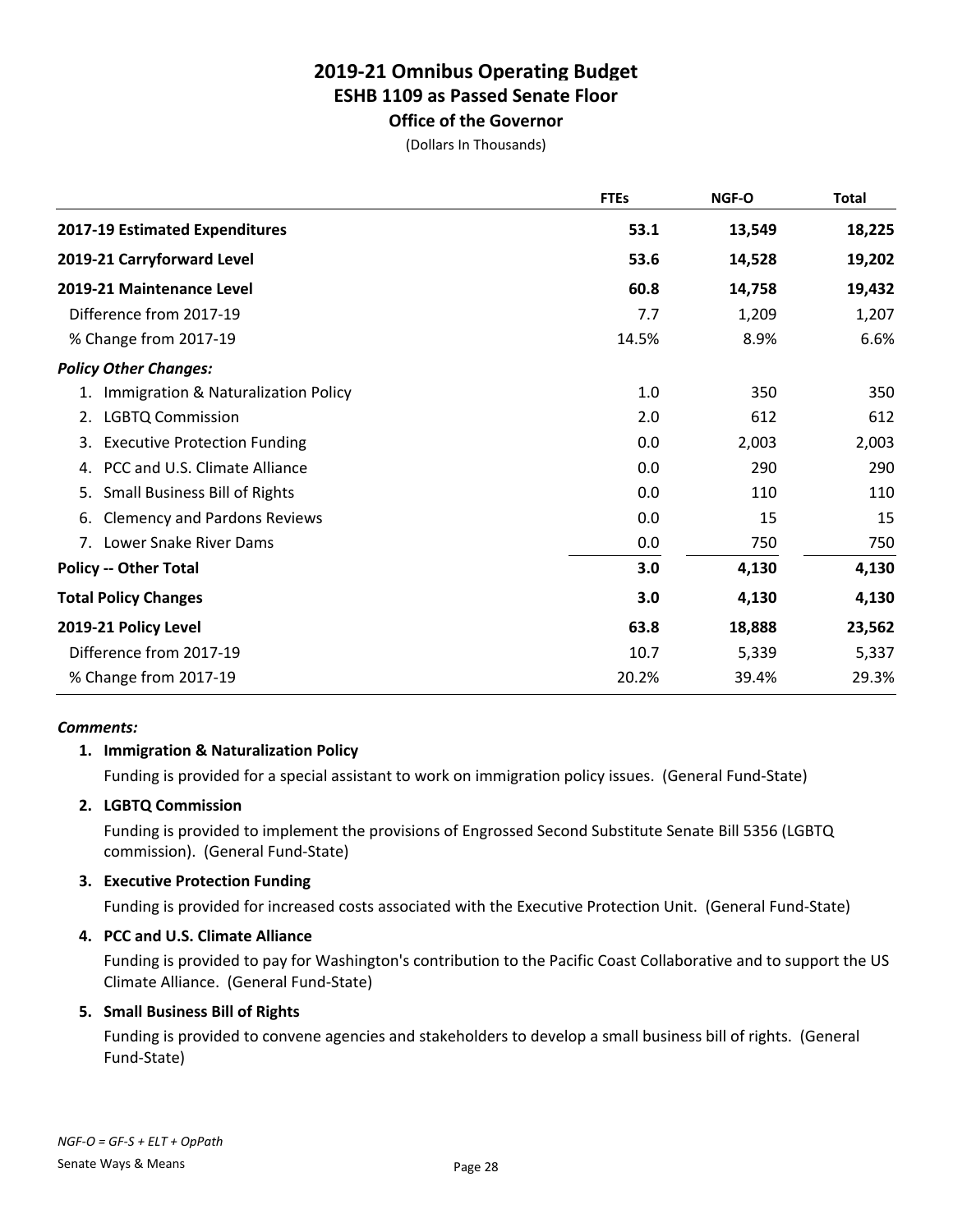**Office of the Governor**

(Dollars In Thousands)

#### **6. Clemency and Pardons Reviews**

Funding is provided for the clemency and pardons board to expedite the review of applications where the petitioner indicates an urgent need for the pardon or commutation. The urgent need may be a pending deportation order or deportation proceeding. This is one-time funding. (General Fund-State)

#### **7. Lower Snake River Dams**

Funding is provided to hire a neutral third party to establish a tribal and stakeholder process for local, state and federal leaders to address concerns associated with the possible breaching or removal of the four lower Snake River dams. (General Fund-State)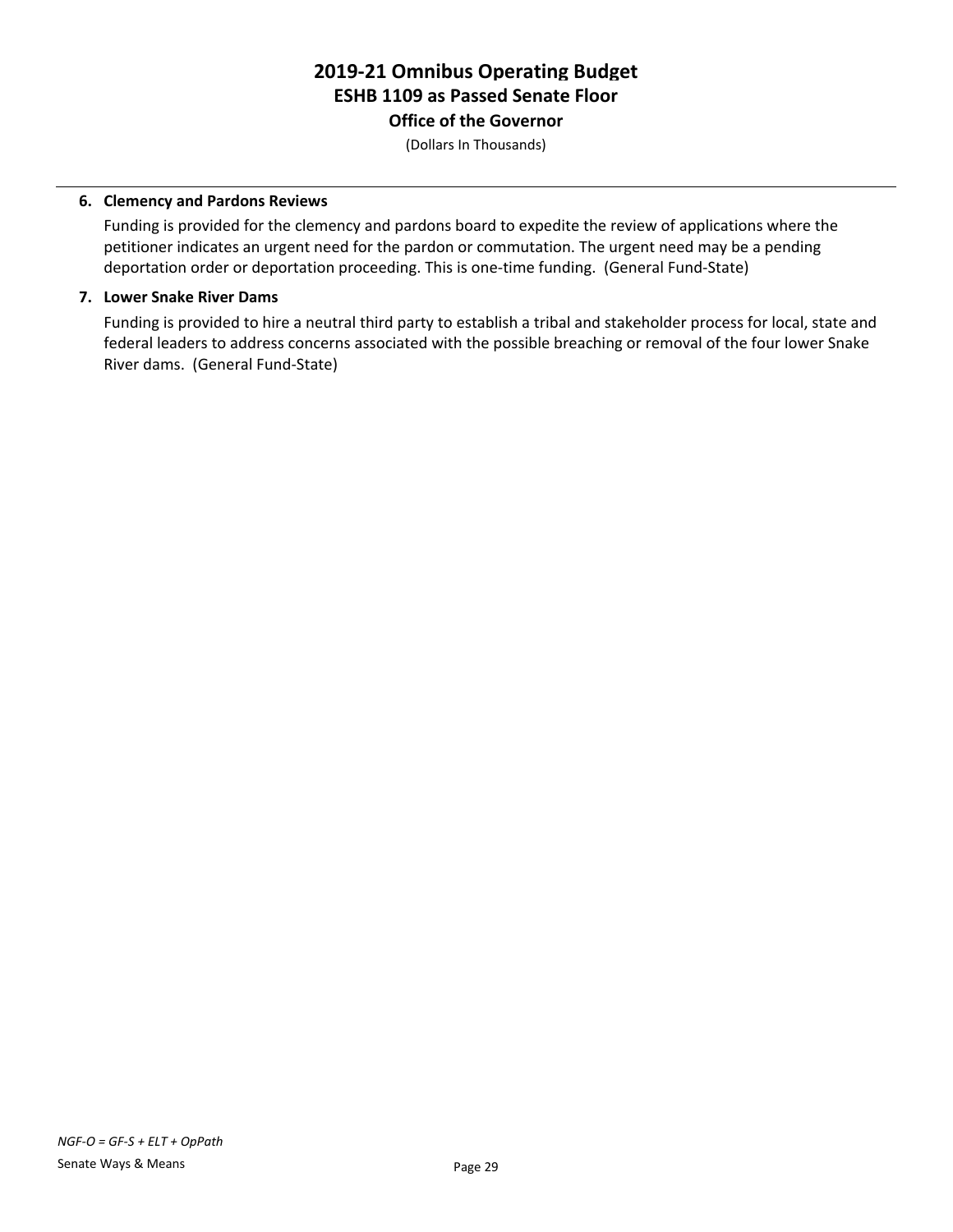**Office of the Lieutenant Governor**

(Dollars In Thousands)

|                                               | <b>FTEs</b> | NGF-O | <b>Total</b> |
|-----------------------------------------------|-------------|-------|--------------|
| 2017-19 Estimated Expenditures                | 6.8         | 1,708 | 1,857        |
| 2019-21 Carryforward Level                    | 6.8         | 1,749 | 1,898        |
| 2019-21 Maintenance Level                     | 6.8         | 1,787 | 1,936        |
| Difference from 2017-19                       | 0.0         | 79    | 79           |
| % Change from 2017-19                         | 0.0%        | 4.6%  | 4.3%         |
| <b>Policy Other Changes:</b>                  |             |       |              |
| Security and Emergency Preparedness           | 0.0         | 40    | 40           |
| <b>Education Program Administrators</b><br>2. | 1.5         | 319   | 319          |
| Complete Washington Apprenticeship<br>3.      | 0.5         | 359   | 359          |
| <b>Policy -- Other Total</b>                  | 2.0         | 718   | 718          |
| <b>Total Policy Changes</b>                   | 2.0         | 718   | 718          |
| 2019-21 Policy Level                          | 8.8         | 2,505 | 2,654        |
| Difference from 2017-19                       | 2.0         | 797   | 797          |
| % Change from 2017-19                         | 29.4%       | 46.7% | 42.9%        |

#### *Comments:*

### **1. Security and Emergency Preparedness**

Funding is provided to purchase security services and emergency equipment and supplies, and to provide emergency preparedness training to agency staff. This is one-time. (General Fund-State)

### **2. Education Program Administrators**

Funding is provided for additional staffing to support youth education programs. (General Fund-State)

### **3. Complete Washington Apprenticeship**

Funding is provided to continue to develop new pathways for the Complete Washington program, to include the healthcare industry. (General Fund-State)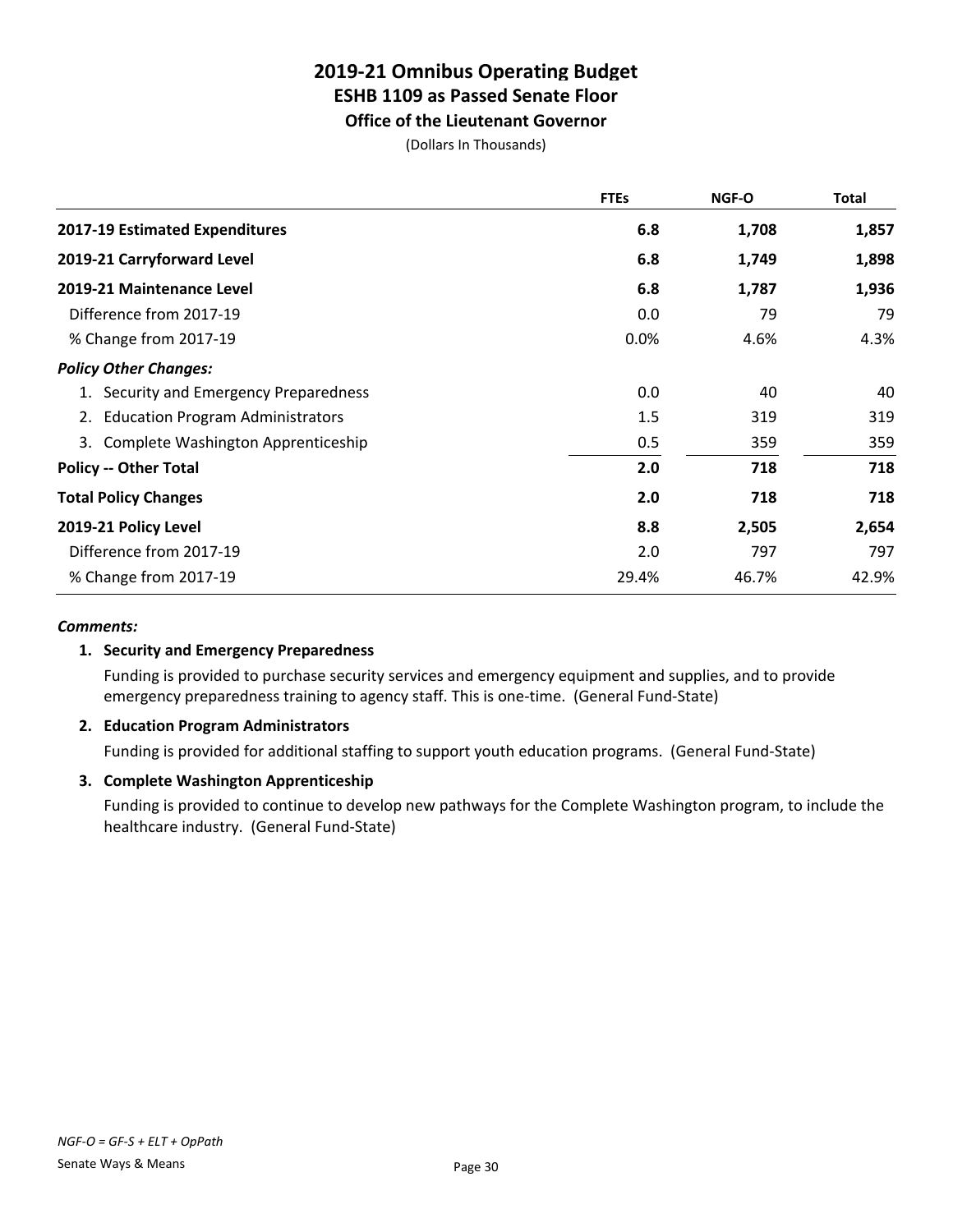# **Public Disclosure Commission**

(Dollars In Thousands)

|                                           | <b>FTEs</b> | NGF-O | <b>Total</b> |
|-------------------------------------------|-------------|-------|--------------|
| 2017-19 Estimated Expenditures            | 26.1        | 6,912 | 7,172        |
| 2019-21 Carryforward Level                | 31.1        | 7,996 | 8,256        |
| 2019-21 Maintenance Level                 | 31.1        | 9,252 | 9,572        |
| Difference from 2017-19                   | 5.0         | 2,340 | 2,400        |
| % Change from 2017-19                     | 19.2%       | 33.9% | 33.5%        |
| <b>Policy Other Changes:</b>              |             |       |              |
| 1. Political committee disclosures        | 0.1         | 0     | 24           |
| <b>Campaign Treasurers Training</b><br>2. | 1.0         | 168   | 168          |
| Legislature/code of conduct<br>3.         | 0.0         | 0     | 45           |
| 4. Travel and Training                    | 0.0         | 0     | 25           |
| <b>Policy -- Other Total</b>              | 1.1         | 168   | 262          |
| <b>Total Policy Changes</b>               | 1.1         | 168   | 262          |
| 2019-21 Policy Level                      | 32.2        | 9,420 | 9,834        |
| Difference from 2017-19                   | 6.1         | 2,508 | 2,662        |
| % Change from 2017-19                     | 23.4%       | 36.3% | 37.1%        |

### *Comments:*

## **1. Political committee disclosures**

Funding is provided to implement the provisions of Senate Bill 5221 (political committee disclosures). (Public Disclosure Transparency Account-State)

## **2. Campaign Treasurers Training**

Funding is provided to implement the provisions of Substitute Senate Bill 5388 (campaign treasurers training). Funding will allow for development of a training course for campaign treasurers and deputy treasurers. (General Fund-State)

## **3. Legislature/code of conduct**

Funding is provided to implement the provisions of Substitute Senate Bill 5861 (legislature/code of conduct). (Public Disclosure Transparency Account-State)

## **4. Travel and Training**

Funding is provided for travel and training costs. (Public Disclosure Transparency Account-State)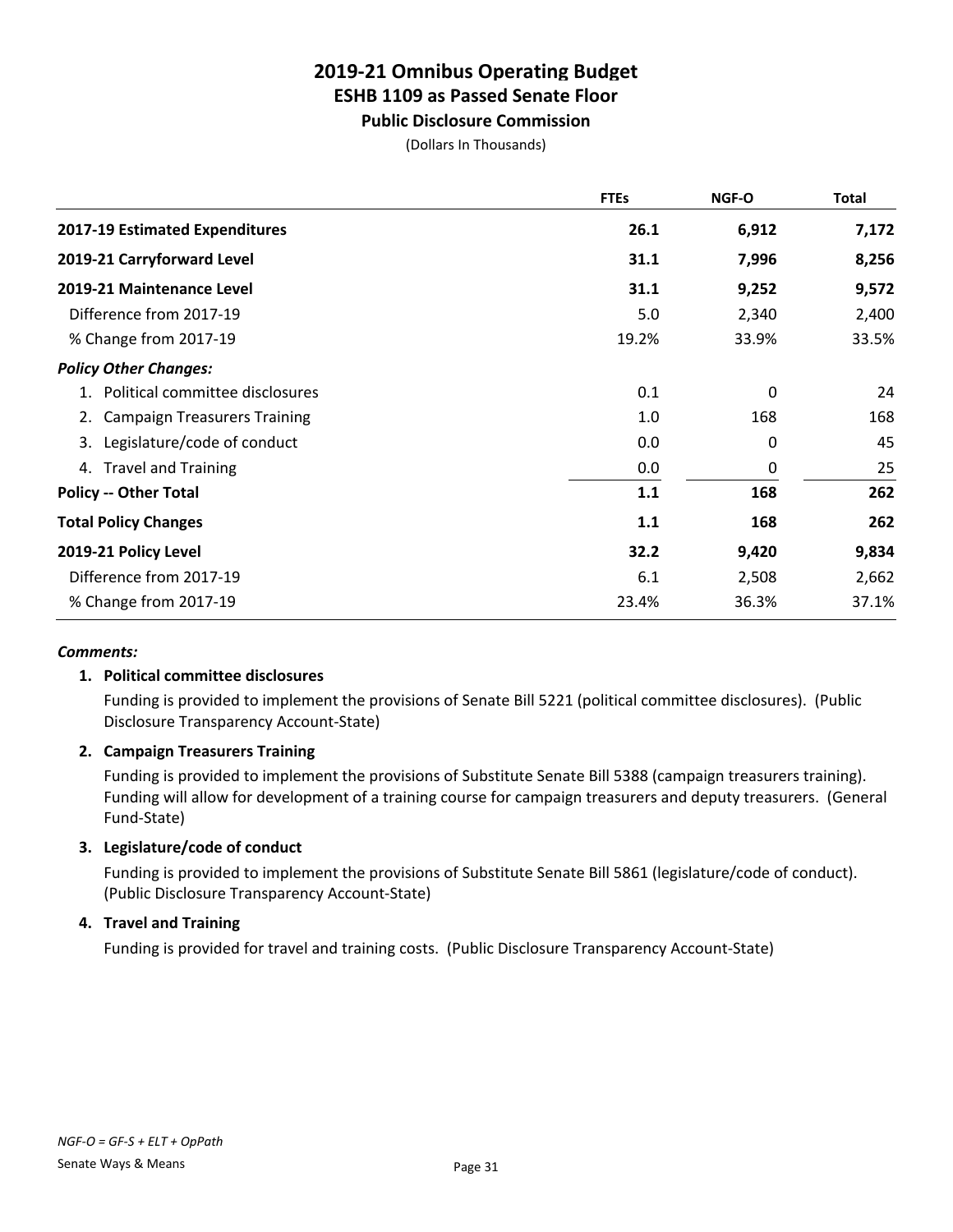**Office of the Secretary of State**

(Dollars In Thousands)

|                                                | <b>FTEs</b> | NGF-O       | <b>Total</b> |
|------------------------------------------------|-------------|-------------|--------------|
| 2017-19 Estimated Expenditures                 | 281.3       | 29,348      | 93,869       |
| 2019-21 Carryforward Level                     | 280.0       | 26,316      | 91,031       |
| 2019-21 Maintenance Level                      | 285.5       | 42,044      | 105,107      |
| Difference from 2017-19                        | 4.3         | 12,696      | 11,238       |
| % Change from 2017-19                          | 1.5%        | 43.3%       | 12.0%        |
| <b>Policy Other Changes:</b>                   |             |             |              |
| <b>Digital Archives Functionality</b><br>1.    | 0.0         | $\mathbf 0$ | 228          |
| WA State Penitentiary Library<br>2.            | 0.0         | 0           | 258          |
| Nonprofit Outreach & Training<br>3.            | 0.0         | 0           | 227          |
| <b>Election Reconciliation Reporting</b><br>4. | 1.0         | 159         | 159          |
| <b>Election Security Improvements</b><br>5.    | 0.0         | 396         | 896          |
| <b>Facilities Staffing</b><br>6.               | 1.5         | 0           | 200          |
| Pre Paid Postage<br>7.                         | 0.0         | 4,821       | 4,821        |
| Native Americans/voting<br>8.                  | 0.0         | 25          | 25           |
| 9.<br><b>Humanities Washington</b>             | 0.0         | 100         | 100          |
| <b>Civic Engagement for Elections</b><br>10.   | 0.0         | 500         | 500          |
| <b>Policy -- Other Total</b>                   | 2.5         | 6,001       | 7,414        |
| <b>Total Policy Changes</b>                    | 2.5         | 6,001       | 7,414        |
| 2019-21 Policy Level                           | 288.0       | 48,045      | 112,521      |
| Difference from 2017-19                        | 6.8         | 18,697      | 18,652       |
| % Change from 2017-19                          | 2.4%        | 63.7%       | 19.9%        |

### *Comments:*

### **1. Digital Archives Functionality**

Funding is provided for a replacement of the digital archive system. The archives provide public access to its collections via the internet and ensure the long-term accessibility of state records through data migration. (Public Records Efficiency, Preserv & Access Account-State; Local Government Archives Account-State)

### **2. WA State Penitentiary Library**

Funding is provided to purchase library materials and equipment for a branch library in the newly constructed program building at the Washington State Penitentiary (Washington State Heritage Center Account-State)

### **3. Nonprofit Outreach & Training**

Funding is provided for nonprofit outreach and education activities to enhance outreach efforts across the state, promote healthier nonprofit and charitable organizations, and enhance public trust when donating to these organizations. (Charitable Organization Education Account-State)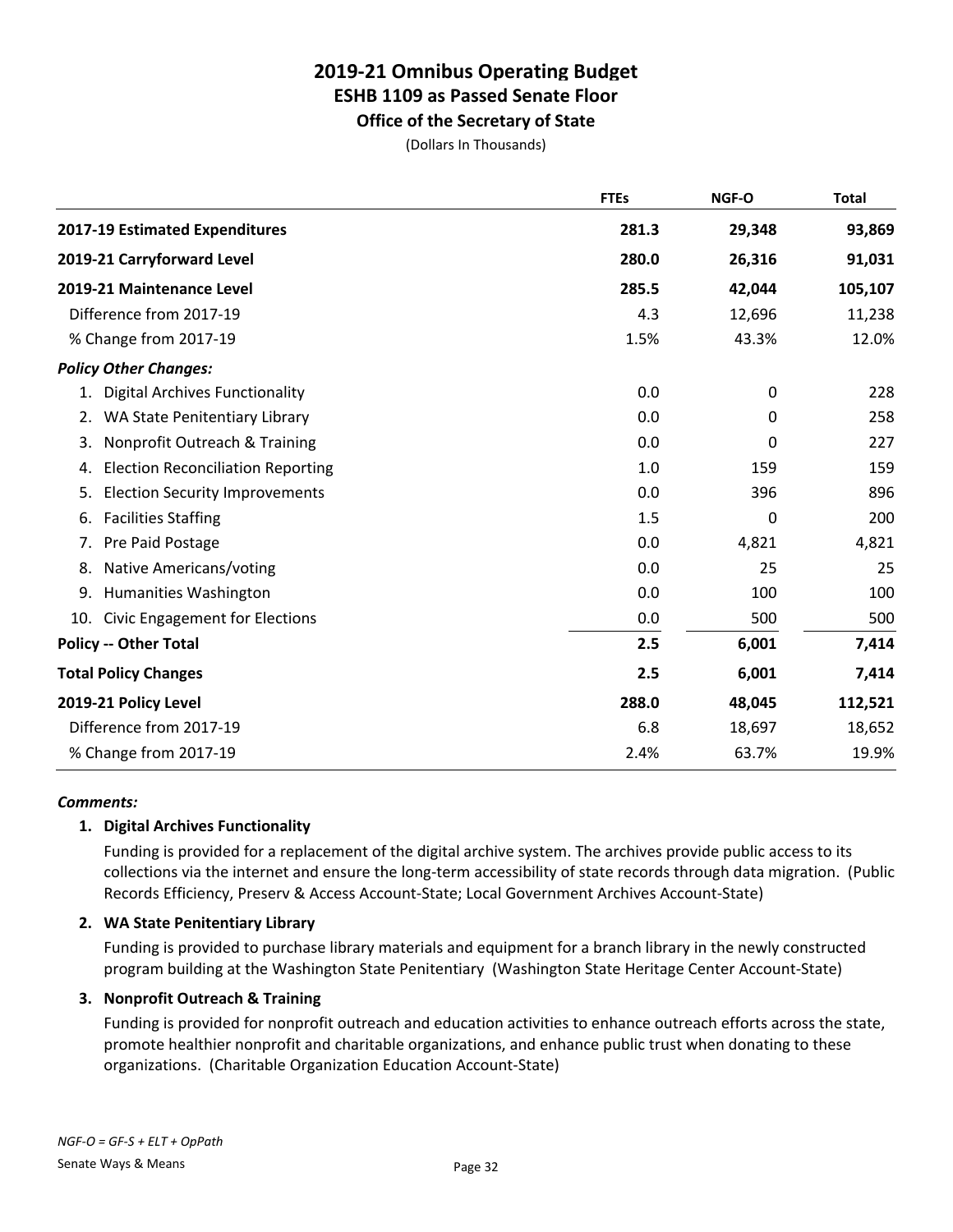**Office of the Secretary of State**

(Dollars In Thousands)

### **4. Election Reconciliation Reporting**

Funding is provided to compile county reconciliation reports, analyze the data, and to complete an annual statewide election reconciliation report for every state primary and general election. The report must include reasons for ballot rejection and an analysis of the ways ballots are received, counted and rejected that can be used by policymakers to better understand election administration. Funding is for project positions in 2019-21 only. (General Fund-State)

### **5. Election Security Improvements**

Funding is provided for a 5 percent state match required by the Help America Vote Act to enhance election technology and make election security improvements (General Fund-State; Election Account-Federal)

### **6. Facilities Staffing**

Funding is provided for staffing to maintain buildings. (Washington State Heritage Center Account-Non-Appr)

### **7. Pre Paid Postage**

Funding is provided to implement the provisions of Substitute Senate Bill 5063 (ballots, prepaid postage). Funding provided is for prepaid postage on return envelopes for elections, with county costs being reimbursed by the state. (General Fund-State)

### **8. Native Americans/voting**

Funding is provided to implement the provisions of Engrossed Substitute Senate Bill 5079 (native americans/voting). (General Fund-State)

### **9. Humanities Washington**

Funding is provided to enhance community engagement in local and state issues by expanding the Humanities Washington Speaker's Bureau Community Conversations programming in underserved areas of the state. Funds will be passed through to Humanities Washington, a 501(c)(3) nonprofit organization, and will be matched on a 1:1 basis with federal and private dollars. (General Fund-State)

### **10. Civic Engagement for Elections**

Funding is provided for civic engagement. The secretary of state and county auditors will collaborate to increase voter participation and educate voters about improvements to state election laws. This is one-time funding. (General Fund-State)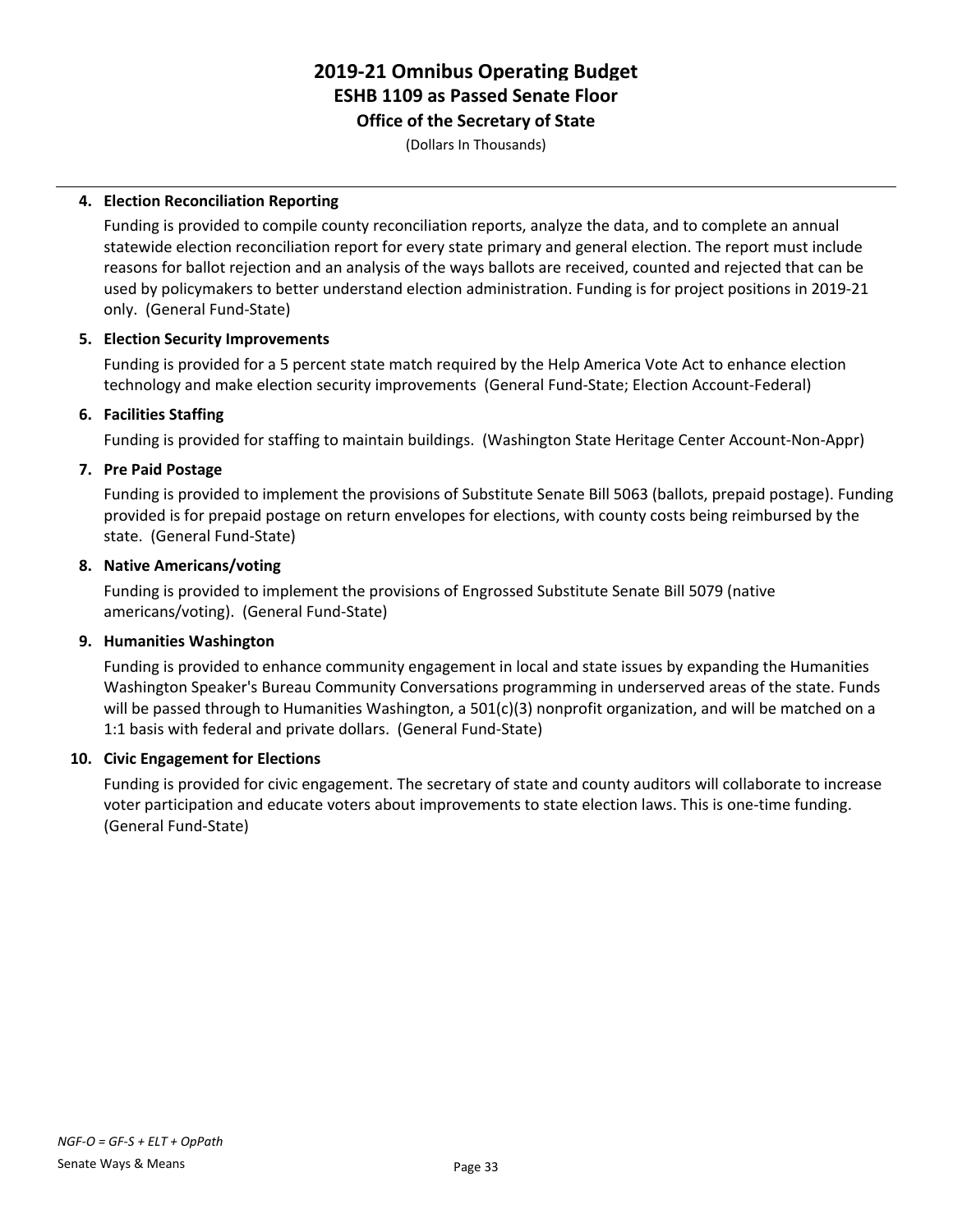**Governor's Office of Indian Affairs**

(Dollars In Thousands)

|                                | <b>FTEs</b> | <b>NGF-O</b> | <b>Total</b> |
|--------------------------------|-------------|--------------|--------------|
| 2017-19 Estimated Expenditures | 2.0         | 537          | 565          |
| 2019-21 Carryforward Level     | 2.0         | 546          | 574          |
| 2019-21 Maintenance Level      | 2.0         | 600          | 628          |
| Difference from 2017-19        | 0.0         | 63           | 63           |
| % Change from 2017-19          | 0.0%        | 11.7%        | 11.2%        |
| <b>Policy Other Changes:</b>   |             |              |              |
| 1. Ethnic Studies Curriculum   | 0.0         | 12           | 12           |
| <b>Policy -- Other Total</b>   | 0.0         | 12           | 12           |
| Policy -- Comp Total           | 0.0         | 10           | 10           |
| <b>Total Policy Changes</b>    | 0.0         | 22           | 22           |
| 2019-21 Policy Level           | 2.0         | 622          | 650          |
| Difference from 2017-19        | 0.0         | 85           | 85           |
| % Change from 2017-19          | 0.0%        | 15.8%        | 15.0%        |

#### *Comments:*

### **1. Ethnic Studies Curriculum**

Funding is provided to implement SSB 5023 (ethnic studies) whereby representatives will attend meetings of the newly created Ethnic Studies Committee. (General Fund-State)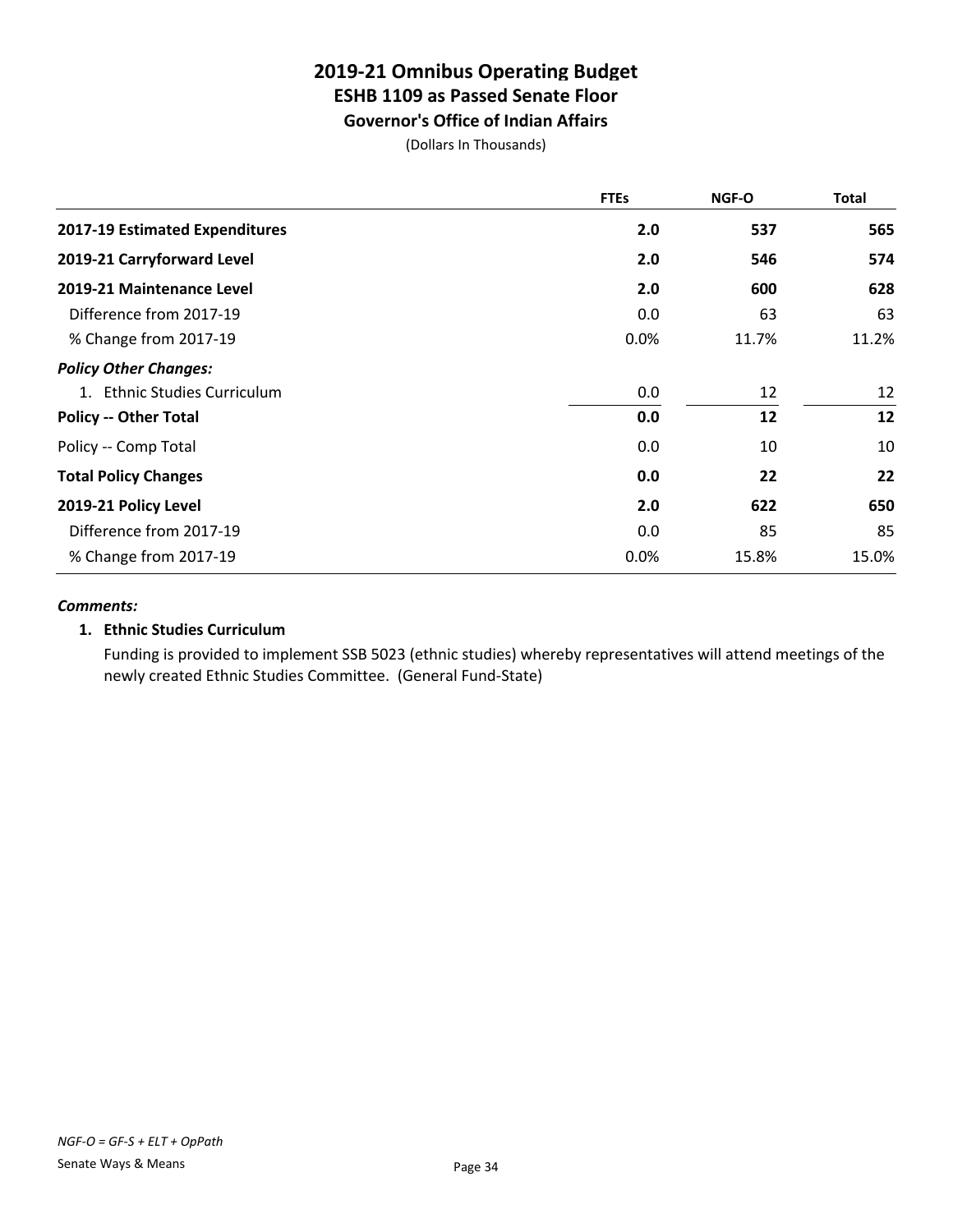## **Comm on Asian-Pacific-American Affairs**

(Dollars In Thousands)

|                                        | <b>FTEs</b> | NGF-O | <b>Total</b> |
|----------------------------------------|-------------|-------|--------------|
| 2017-19 Estimated Expenditures         | 2.0         | 495   | 521          |
| 2019-21 Carryforward Level             | 2.0         | 503   | 529          |
| 2019-21 Maintenance Level              | 2.0         | 551   | 577          |
| Difference from 2017-19                | 0.0         | 56    | 56           |
| % Change from 2017-19                  | 0.0%        | 11.3% | 10.7%        |
| <b>Policy Other Changes:</b>           |             |       |              |
| Civic Engagement<br>1.                 | 0.0         | 34    | 34           |
| <b>Ethnic Studies Curriculum</b><br>2. | 0.0         | 5     | 5            |
| <b>Policy -- Other Total</b>           | 0.0         | 39    | 39           |
| Policy -- Comp Total                   | 0.0         | 10    | 10           |
| <b>Total Policy Changes</b>            | 0.0         | 49    | 49           |
| 2019-21 Policy Level                   | 2.0         | 600   | 626          |
| Difference from 2017-19                | 0.0         | 105   | 105          |
| % Change from 2017-19                  | 0.0%        | 21.2% | 20.2%        |

### *Comments:*

### **1. Civic Engagement**

Funding is provided to expand access to interpreter and translation services and support additional Commissioner travel to engage with limited English proficient populations. (General Fund-State)

## **2. Ethnic Studies Curriculum**

Funding is provided to implement SSB 5023 (ethnic studies) whereby representatives will attend meetings of the newly created Ethnic Studies Committee. (General Fund-State)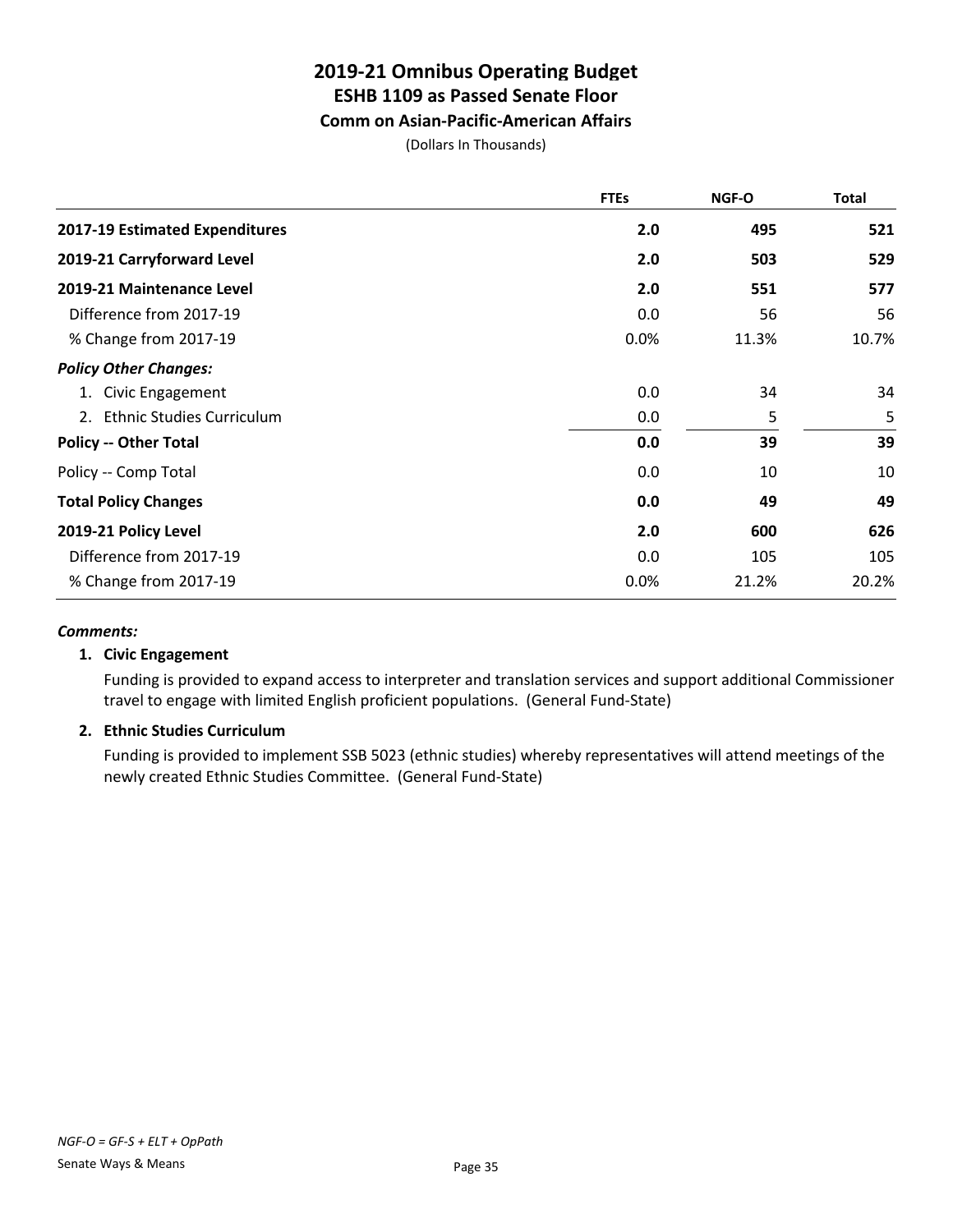**Office of the State Treasurer**

|                                | <b>FTEs</b> | <b>NGF-O</b> | <b>Total</b> |
|--------------------------------|-------------|--------------|--------------|
| 2017-19 Estimated Expenditures | 67.5        | 0            | 19,068       |
| 2019-21 Carryforward Level     | 68.0        | 0            | 19,091       |
| 2019-21 Maintenance Level      | 68.0        | 0            | 18,914       |
| Difference from 2017-19        | 0.5         | 0            | $-154$       |
| % Change from 2017-19          | 0.7%        |              | $-0.8%$      |
| 2019-21 Policy Level           | 68.0        | 0            | 18,914       |
| Difference from 2017-19        | 0.5         | 0            | $-154$       |
| % Change from 2017-19          | 0.7%        |              | $-0.8%$      |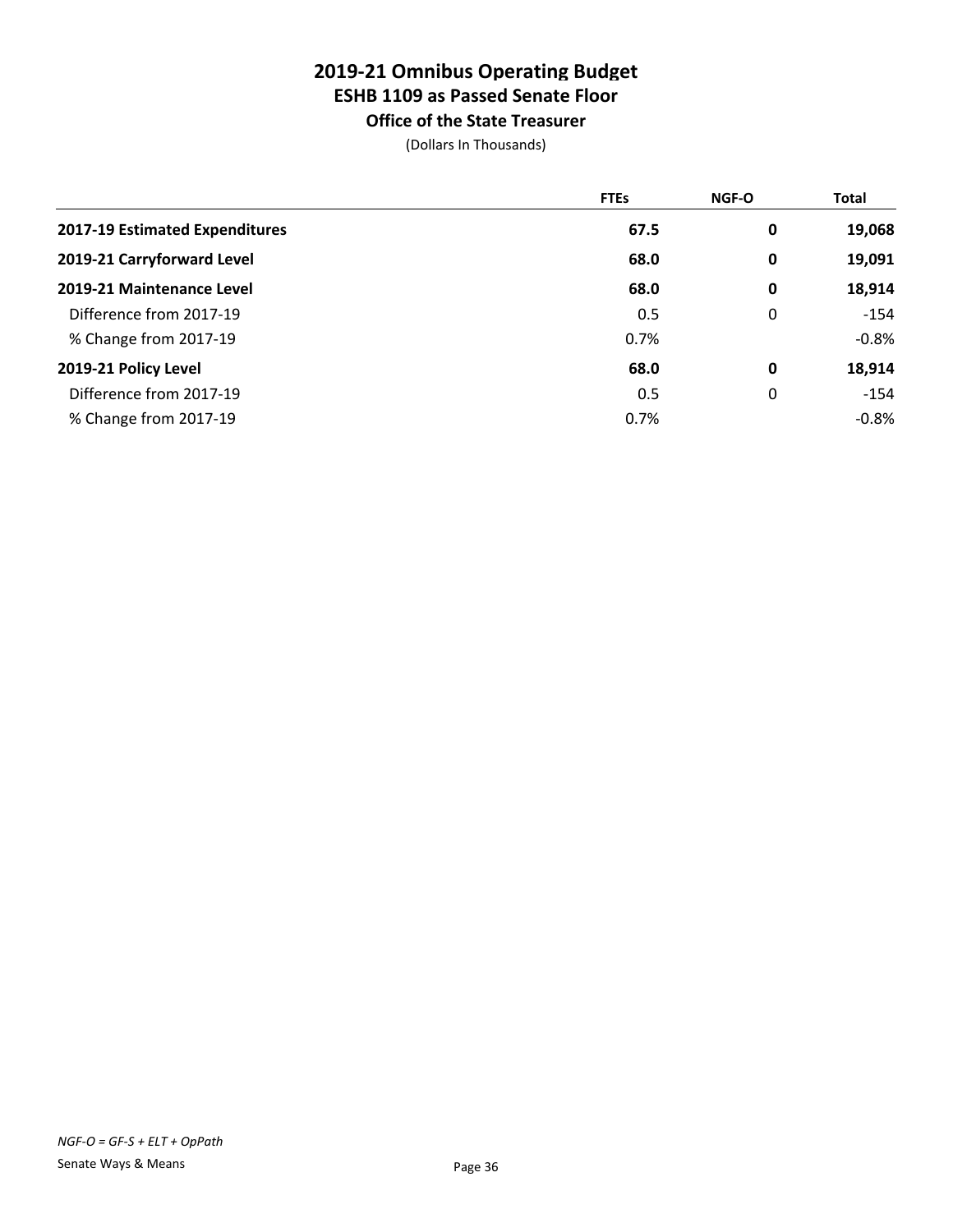**Office of the State Auditor** (Dollars In Thousands)

|                                      | <b>FTEs</b> | <b>NGF-O</b> | <b>Total</b> |
|--------------------------------------|-------------|--------------|--------------|
| 2017-19 Estimated Expenditures       | 336.3       | 60           | 85,931       |
| 2019-21 Carryforward Level           | 336.3       | 60           | 94,020       |
| 2019-21 Maintenance Level            | 336.3       | 60           | 94,692       |
| Difference from 2017-19              | 0.0         | 0            | 8,761        |
| % Change from 2017-19                | 0.0%        | 0.0%         | 10.2%        |
| <b>Policy Other Changes:</b>         |             |              |              |
| 1. Special Education Funding Audit   | 0.0         | 0            | 8            |
| 2. Cyber Security Performance Audits | 0.0         | 0            | 1,290        |
| <b>Policy -- Other Total</b>         | 0.0         | 0            | 1,298        |
| <b>Total Policy Changes</b>          | 0.0         | 0            | 1,298        |
| 2019-21 Policy Level                 | 336.3       | 60           | 95,990       |
| Difference from 2017-19              | 0.0         | 0            | 10,059       |
| % Change from 2017-19                | 0.0%        | 0.0%         | 11.7%        |

## *Comments:*

## **1. Special Education Funding Audit**

Funding is provided for implementation of the provisions in Engrossed Second Substitute Senate Bill 5091 (special education funding). (Municipal Revolving Account-Non-Appr)

## **2. Cyber Security Performance Audits**

Funding is provided to conduct cyber security performance audits for state agencies and local governments to assess security controls within agencies and identify weaknesses in their security posture. This is one-time funding. (Performance Audits of Government Account-State)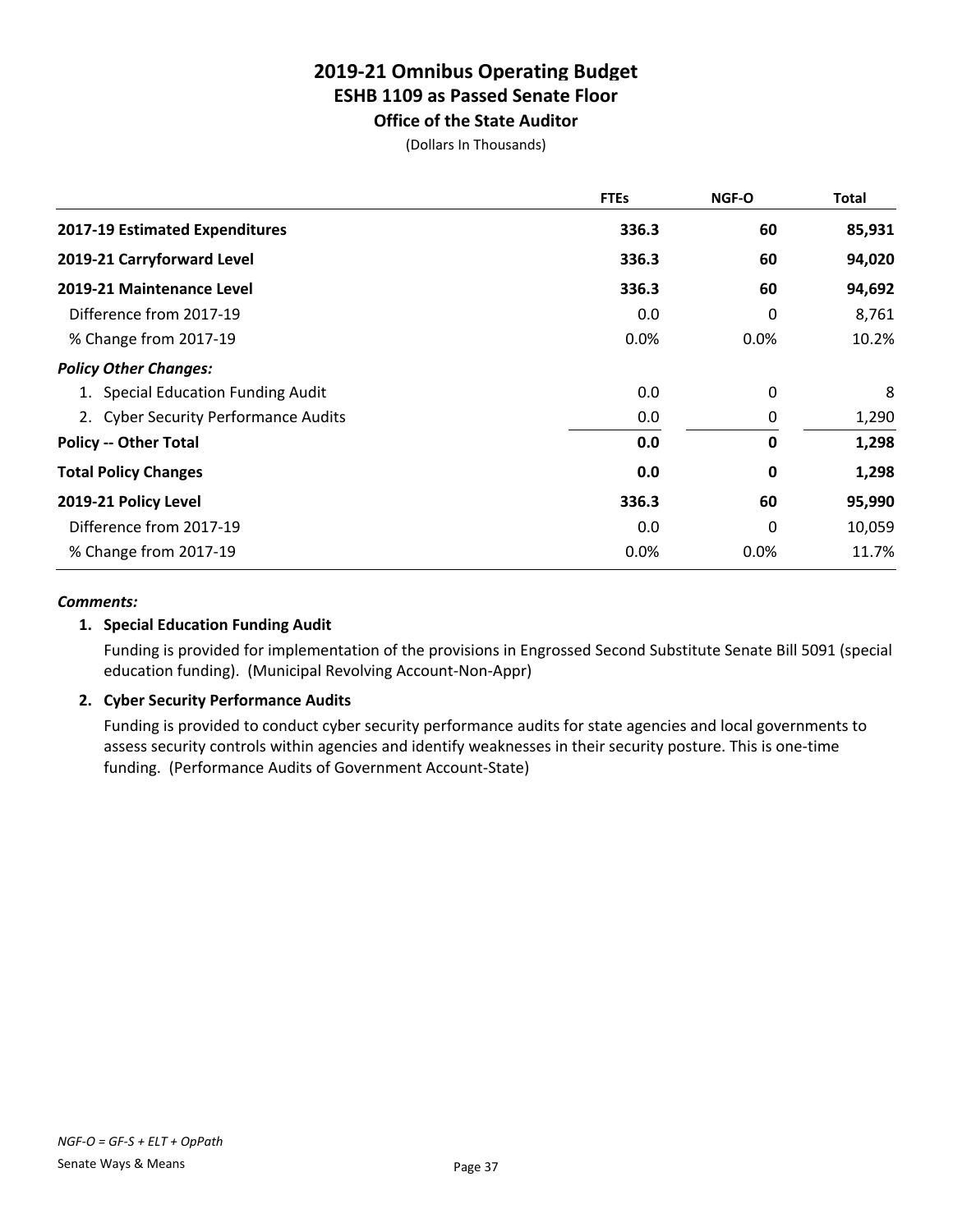## **Commission on Salaries for Elected Officials**

|                                | <b>FTEs</b> | <b>NGF-O</b> | <b>Total</b> |
|--------------------------------|-------------|--------------|--------------|
| 2017-19 Estimated Expenditures | 1.6         | 430          | 460          |
| 2019-21 Carryforward Level     | 1.6         | 423          | 453          |
| 2019-21 Maintenance Level      | 1.6         | 426          | 456          |
| Difference from 2017-19        | 0.0         | -4           | -4           |
| % Change from 2017-19          | 0.0%        | $-0.9%$      | $-0.9\%$     |
| 2019-21 Policy Level           | 1.6         | 426          | 456          |
| Difference from 2017-19        | 0.0         | -4           | -4           |
| % Change from 2017-19          | 0.0%        | $-0.9%$      | $-0.9%$      |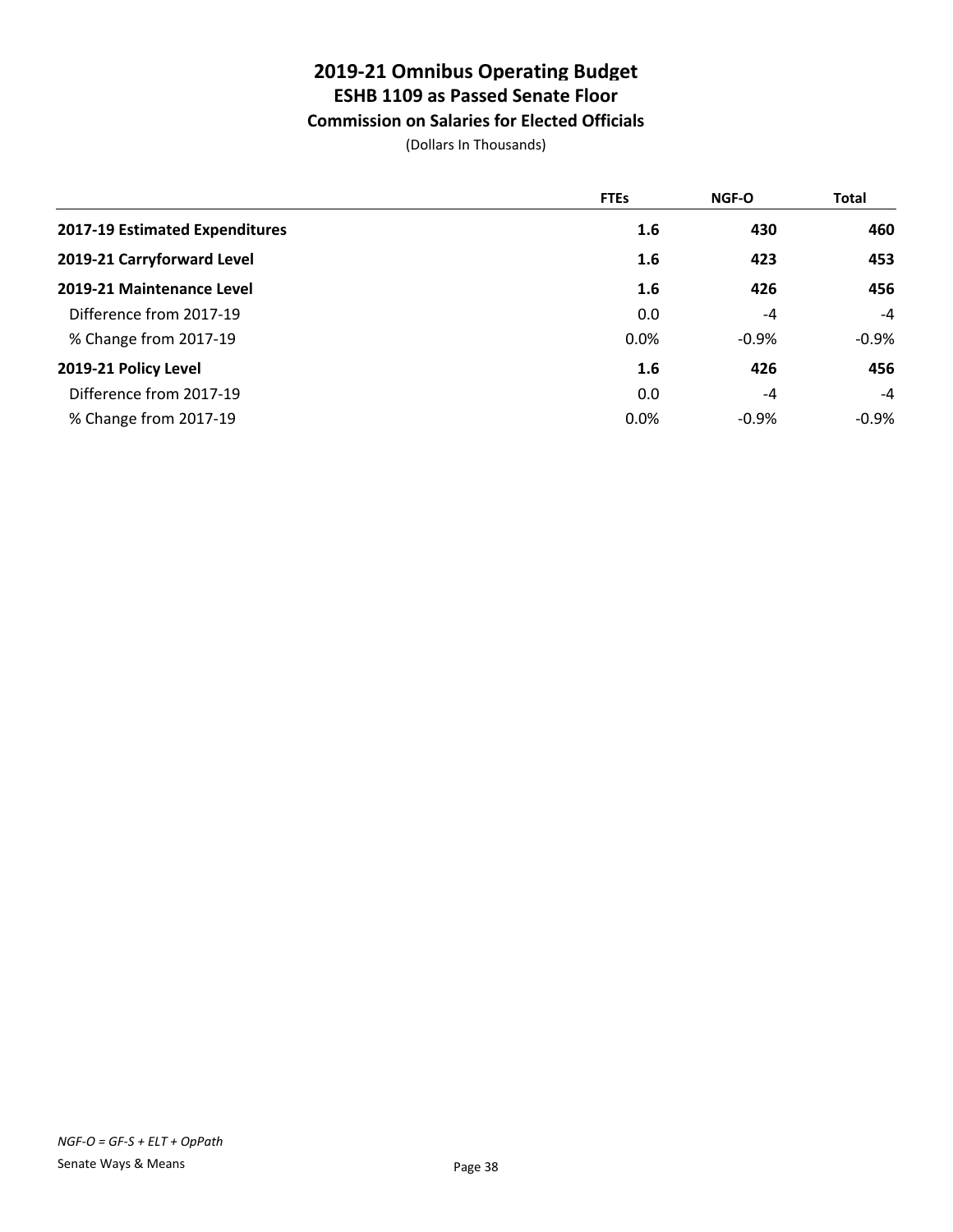**Office of the Attorney General**

(Dollars In Thousands)

|                                         | <b>FTEs</b> | NGF-O  | <b>Total</b> |
|-----------------------------------------|-------------|--------|--------------|
| 2017-19 Estimated Expenditures          | 1,182.5     | 16,168 | 304,019      |
| 2019-21 Carryforward Level              | 1,144.9     | 24,873 | 296,607      |
| 2019-21 Maintenance Level               | 1,157.5     | 26,144 | 306,132      |
| Difference from 2017-19                 | $-25.0$     | 9,976  | 2,113        |
| % Change from 2017-19                   | $-2.1%$     | 61.7%  | 0.7%         |
| <b>Policy Other Changes:</b>            |             |        |              |
| Clean energy<br>1.                      | 0.0         | 0      | 639          |
| Wrongful Injury or Death<br>2.          | 1.3         | 0      | 647          |
| <b>AGO Collective Bargaining</b><br>3.  | 1.0         | 173    | 517          |
| Immigrants in the Workplace<br>4.       | 2.6         | 0      | 700          |
| <b>Retirement Savings Program</b><br>5. | 0.4         | 0      | 108          |
| Child Permanency & Child Welfare<br>6.  | 12.0        | 0      | 4,292        |
| Ratepayer Advocacy<br>7.                | 3.0         | 0      | 766          |
| Mental Health Legal Services<br>8.      | 1.0         | 0      | 551          |
| <b>Medicaid Fraud Control</b><br>9.     | 17.5        | 0      | 5,627        |
| Lemon Law Administration<br>10.         | 1.6         | 0      | 528          |
| Confidential Tip Line Workgroup<br>11.  | 0.0         | 200    | 200          |
| 12. Use of Force                        | 0.0         | 75     | 75           |
| <b>Policy -- Other Total</b>            | 40.4        | 448    | 14,650       |
| <b>Total Policy Changes</b>             | 40.4        | 448    | 14,650       |
| 2019-21 Policy Level                    | 1,197.9     | 26,592 | 320,782      |
| Difference from 2017-19                 | 15.4        | 10,424 | 16,763       |
| % Change from 2017-19                   | 1.3%        | 64.5%  | 5.5%         |

## *Comments:*

## **1. Clean energy**

Funding is provided to implement the provisions of Engrossed Second Substitute Senate Bill 5116 (clean energy). (Public Service Revolving Account-State; Legal Services Revolving Account-State)

## **2. Wrongful Injury or Death**

Funding is provided to implement the provisions of Substitute Senate Bill 5163 (wrongful injury or death). (Legal Services Revolving Account-State)

## **3. AGO Collective Bargaining**

Funding is provided to implement the provisions of Substitute Senate Bill 5297 (assistant AG bargaining). (General Fund-State; Legal Services Revolving Account-State)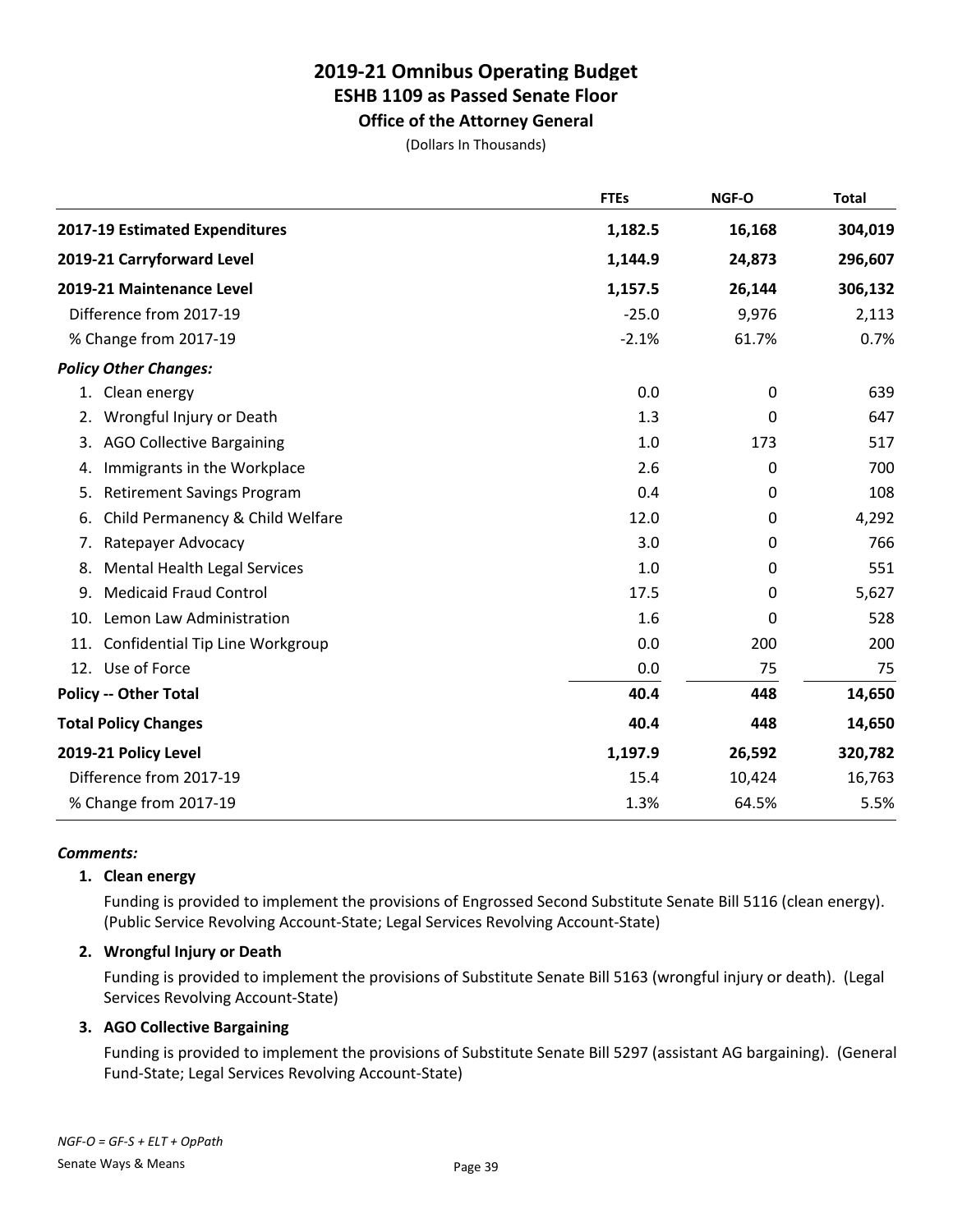## **Office of the Attorney General**

(Dollars In Thousands)

## **4. Immigrants in the Workplace**

Funding is provided to implement the provisions of Engrossed Second Substitute Senate Bill 5497 (immigrants in the workplace). (Legal Services Revolving Account-State)

## **5. Retirement Savings Program**

Funding is provided to implement the provisions of Engrossed Second Substitute Senate Bill 5740 (retirement savings account). (Legal Services Revolving Account-State)

## **6. Child Permanency & Child Welfare**

Funding is provided to address parental rights termination caseload demands. (Legal Services Revolving Account-State)

## **7. Ratepayer Advocacy**

Funding is provided for increased demands as utility filings have escalated in number and complexity. (Public Service Revolving Account-State)

## **8. Mental Health Legal Services**

Funding is provided for increased requests for mental health legal services. (Legal Services Revolving Account-State)

## **9. Medicaid Fraud Control**

Funding is provided for additional staffing in the Medicaid fraud unit for investigations, which continue to increase in complexity and scope. (General Fund-Federal; Medicaid Fraud Penalty Account-State)

## **10. Lemon Law Administration**

Funding is provided to address increased requests for arbitration and improve customer service for the Lemon Law Administration (program). (New Motor Vehicle Arbitration Account-State)

## **11. Confidential Tip Line Workgroup**

Funding is provided for a workgroup to study and institute a statewide program for receiving reports and other information from the public regarding self harm and potential harm or criminal acts. (General Fund-State)

## **12. Use of Force**

Funding is provided to develop an implementation plan to collect and disseminate data on the use of force by public law enforcement agencies and private security services. (General Fund-State)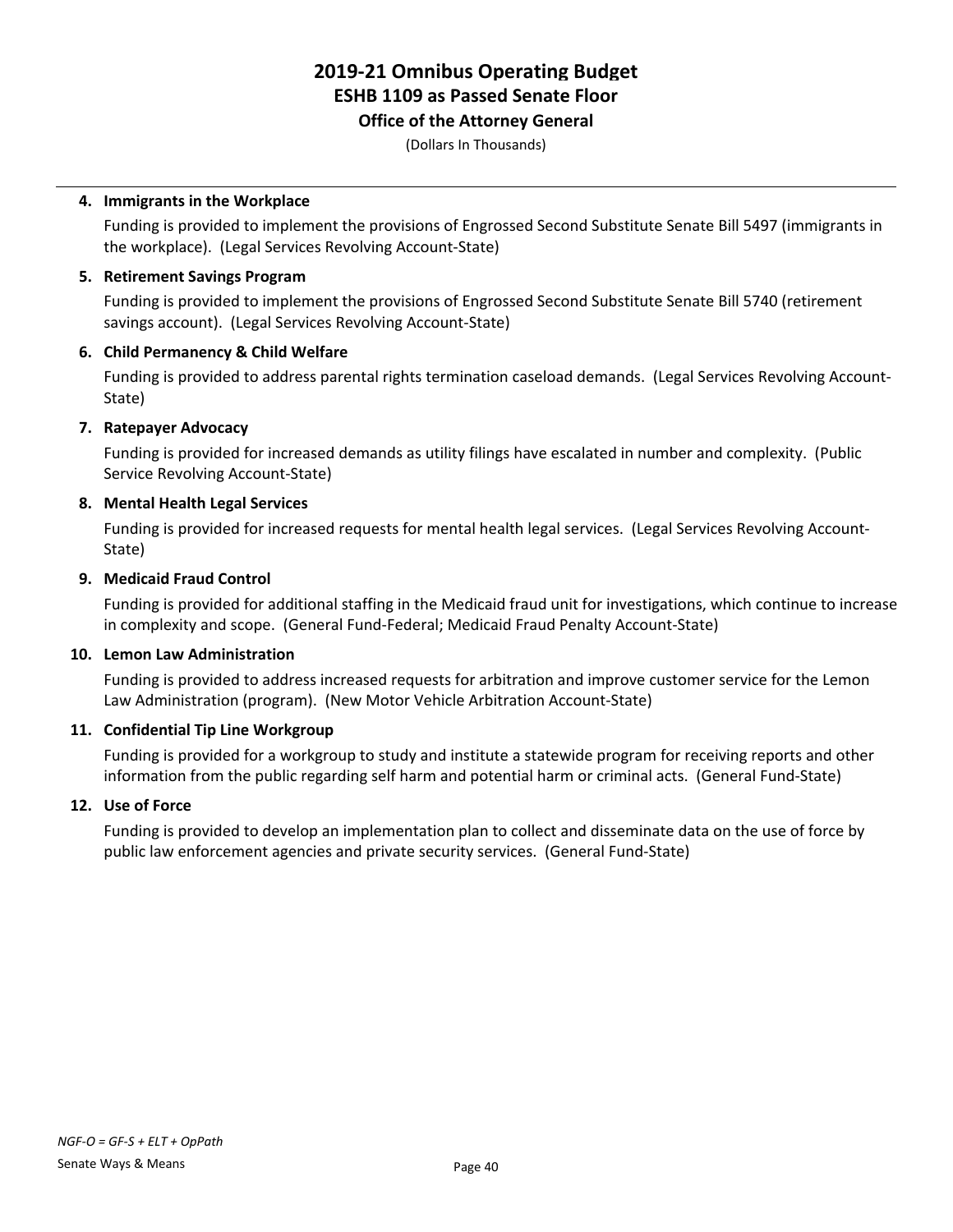**Caseload Forecast Council**

|                                | <b>FTEs</b> | NGF-O | <b>Total</b> |
|--------------------------------|-------------|-------|--------------|
| 2017-19 Estimated Expenditures | 13.8        | 3,330 | 3,499        |
| 2019-21 Carryforward Level     | 14.0        | 3,441 | 3,609        |
| 2019-21 Maintenance Level      | 14.0        | 3,460 | 3,628        |
| Difference from 2017-19        | 0.2         | 130   | 129          |
| % Change from 2017-19          | 1.4%        | 3.9%  | 3.7%         |
| 2019-21 Policy Level           | 14.0        | 3,460 | 3,628        |
| Difference from 2017-19        | 0.2         | 130   | 129          |
| % Change from 2017-19          | 1.4%        | 3.9%  | 3.7%         |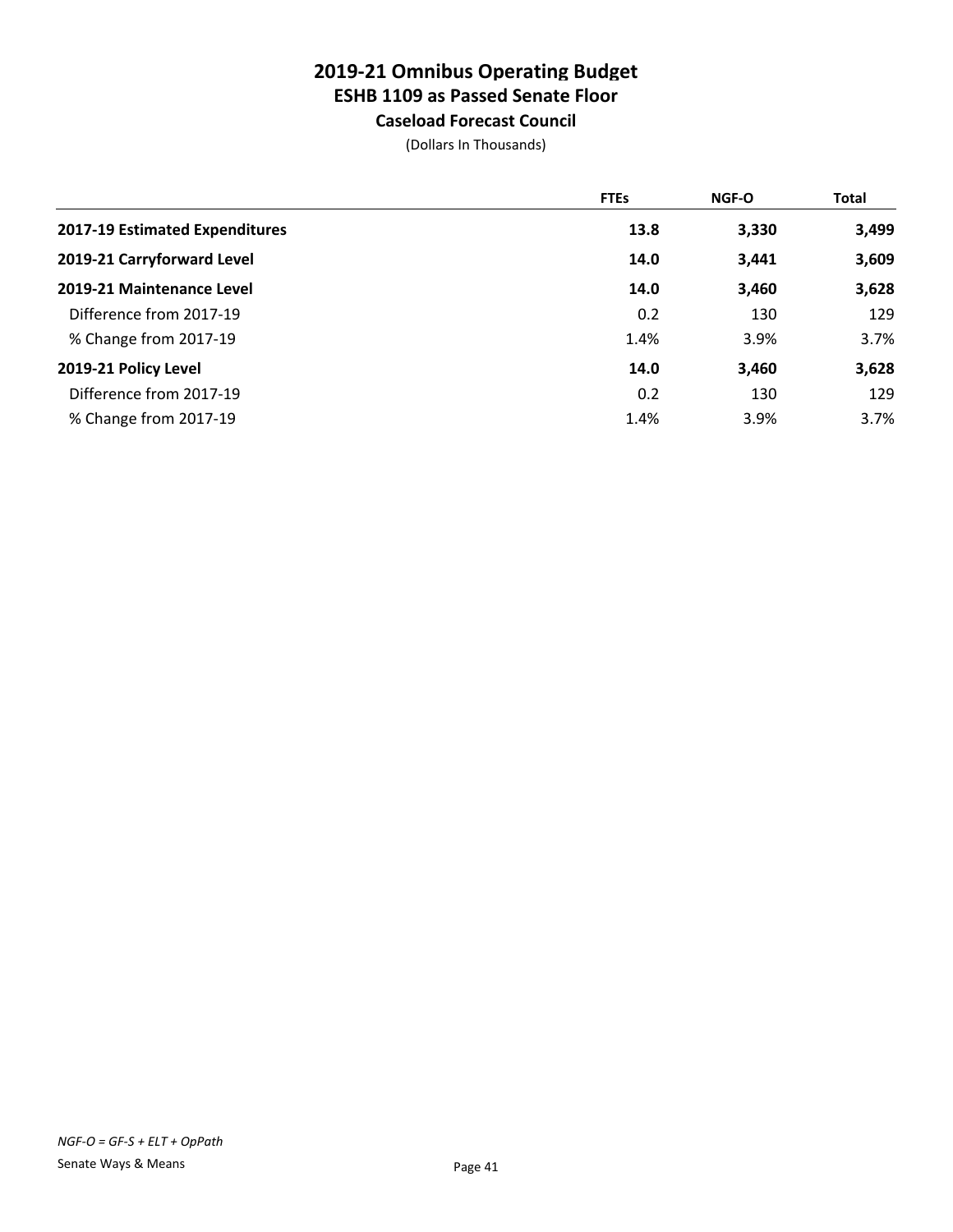**Department of Financial Institutions**

(Dollars In Thousands)

|                                    | <b>FTEs</b> | <b>NGF-O</b> | Total  |
|------------------------------------|-------------|--------------|--------|
| 2017-19 Estimated Expenditures     | 198.8       | 0            | 54,031 |
| 2019-21 Carryforward Level         | 198.8       | 0            | 55,258 |
| 2019-21 Maintenance Level          | 204.6       | 0            | 55,754 |
| Difference from 2017-19            | 5.8         | 0            | 1,723  |
| % Change from 2017-19              | 2.9%        |              | 3.2%   |
| <b>Policy Other Changes:</b>       |             |              |        |
| 1. Enhance Consumer Services Exams | 3.0         | 0            | 740    |
| 2. Improve Information Governance  | 2.0         | 0            | 486    |
| <b>Policy -- Other Total</b>       | 5.0         | 0            | 1,226  |
| <b>Total Policy Changes</b>        | 5.0         | 0            | 1,226  |
| 2019-21 Policy Level               | 209.6       | 0            | 56,980 |
| Difference from 2017-19            | 10.8        | 0            | 2,949  |
| % Change from 2017-19              | 5.4%        |              | 5.5%   |

## *Comments:*

## **1. Enhance Consumer Services Exams**

Funding is provided for additional staff to help conduct the required number of examinations to maintain the agency's accreditations. (Financial Services Regulation Account-Non-Appr)

## **2. Improve Information Governance**

Funding is provided for the agency to hire dedicated staff for records retention and disclosure obligations. (Financial Services Regulation Account-Non-Appr)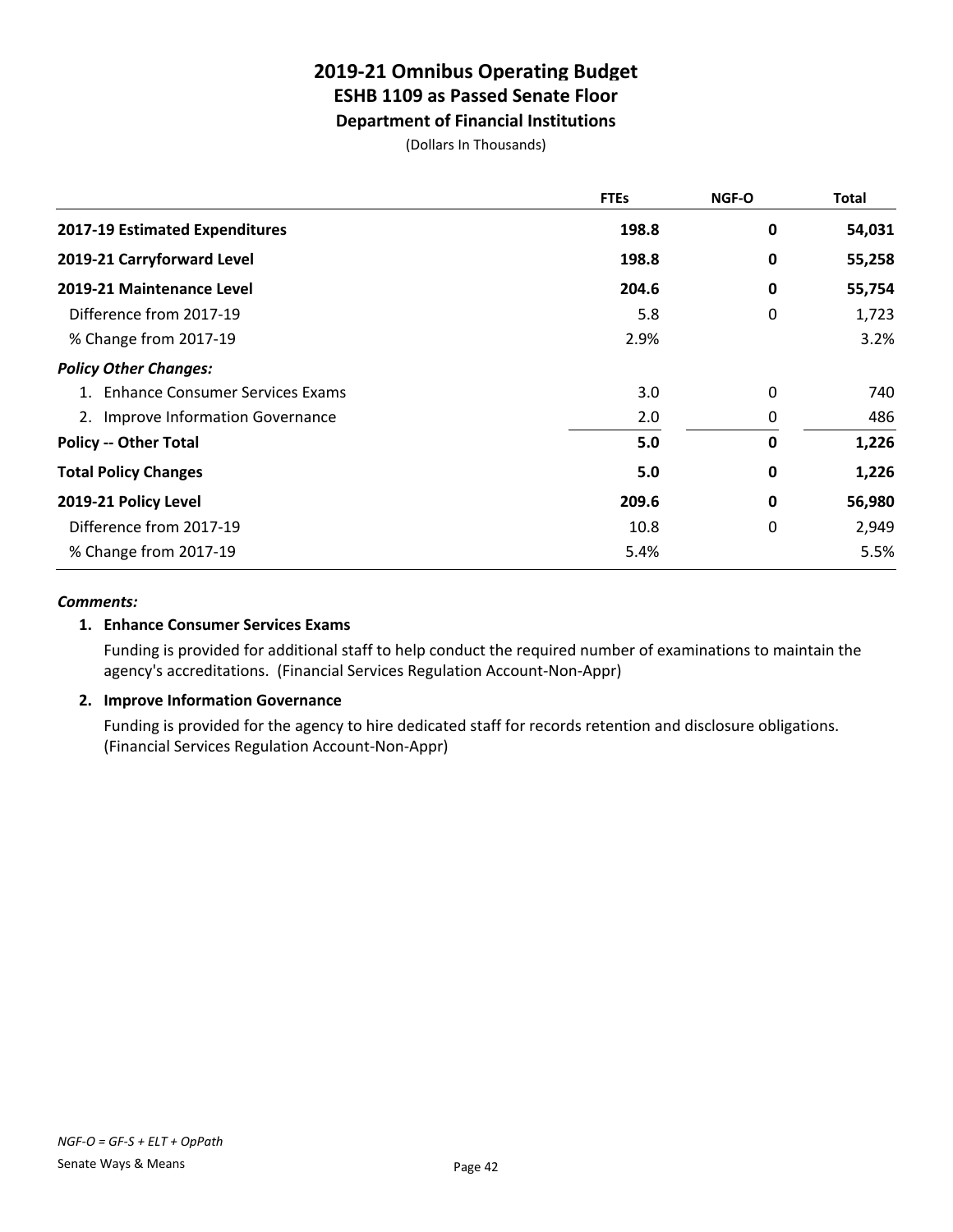**Department of Commerce**

|     |                                         | <b>FTEs</b> | NGF-O    | <b>Total</b>     |
|-----|-----------------------------------------|-------------|----------|------------------|
|     | 2017-19 Estimated Expenditures          | 288.5       | 141,629  | 575,392          |
|     | 2019-21 Carryforward Level              | 289.0       | 134,232  | 580,773          |
|     | 2019-21 Maintenance Level               | 301.6       | 135,156  | 599,930          |
|     | Difference from 2017-19                 | 13.1        | $-6,473$ | 24,538           |
|     | % Change from 2017-19                   | 4.5%        | $-4.6%$  | 4.3%             |
|     | <b>Policy Other Changes:</b>            |             |          |                  |
|     | 1. Legal Support                        | 0.0         | 700      | 700              |
| 2.  | Clean Energy                            | 5.7         | 2,502    | 2,502            |
| 3.  | Daylight Savings                        | 0.3         | 109      | 109              |
| 4.  | Net-Metering                            | 0.0         | 94       | 94               |
| 5.  | <b>Crisis Residential Centers</b>       | 0.0         | 0        | 4,500            |
| 6.  | <b>Homeless Student Support</b>         | 0.0         | 157      | 157              |
| 7.  | Immigrants in the Workplace             | 1.0         | 200      | 200              |
| 8.  | <b>Broadband Office</b>                 | 3.0         | 528      | 528              |
| 9.  | <b>Industrial Symbioses</b>             | 0.0         | 100      | 100              |
| 10. | <b>Lead Based Paint Enforcement</b>     | 2.0         | 544      | 544              |
|     | 11. Associate Development Organizations | 0.0         | 5,602    | $\boldsymbol{0}$ |
|     | 12. ADO Support                         | 0.0         | 0        | 1,000            |
| 13. | <b>Buildable Lands Program</b>          | 1.0         | 2,805    | 4,305            |
| 14. | <b>Clean Buildings</b>                  | 3.3         | 2,000    | 2,000            |
| 15. | Native Women Leadership                 | 0.0         | 500      | 500              |
| 16. | <b>Smart Buildings</b>                  | 0.0         | 250      | 250              |
| 17. | <b>Stormwater Management</b>            | 0.0         | 250      | 250              |
| 18. | Homelessness: Municipal Hiring          | 0.0         | 200      | 200              |
| 19. | <b>Dispute Resolution Services</b>      | 0.0         | 1,000    | 1,000            |
|     | 20. Fathers and Family Reunification    | 0.0         | 500      | 500              |
|     | 21. Wildfire Education                  | 0.0         | 200      | 200              |
|     | 22. Microenterprise Grants              | 0.0         | 500      | 500              |
|     | 23. Centro Latino                       | 0.0         | 270      | 270              |
|     | 24. Safe Streets                        | 0.0         | 250      | 250              |
|     | 25. Financial Stability                 | 0.0         | 250      | 250              |
|     | 26. Air Cargo                           | 0.5         | 150      | 150              |
| 27. | <b>Mass Timber</b>                      | 0.0         | 200      | 200              |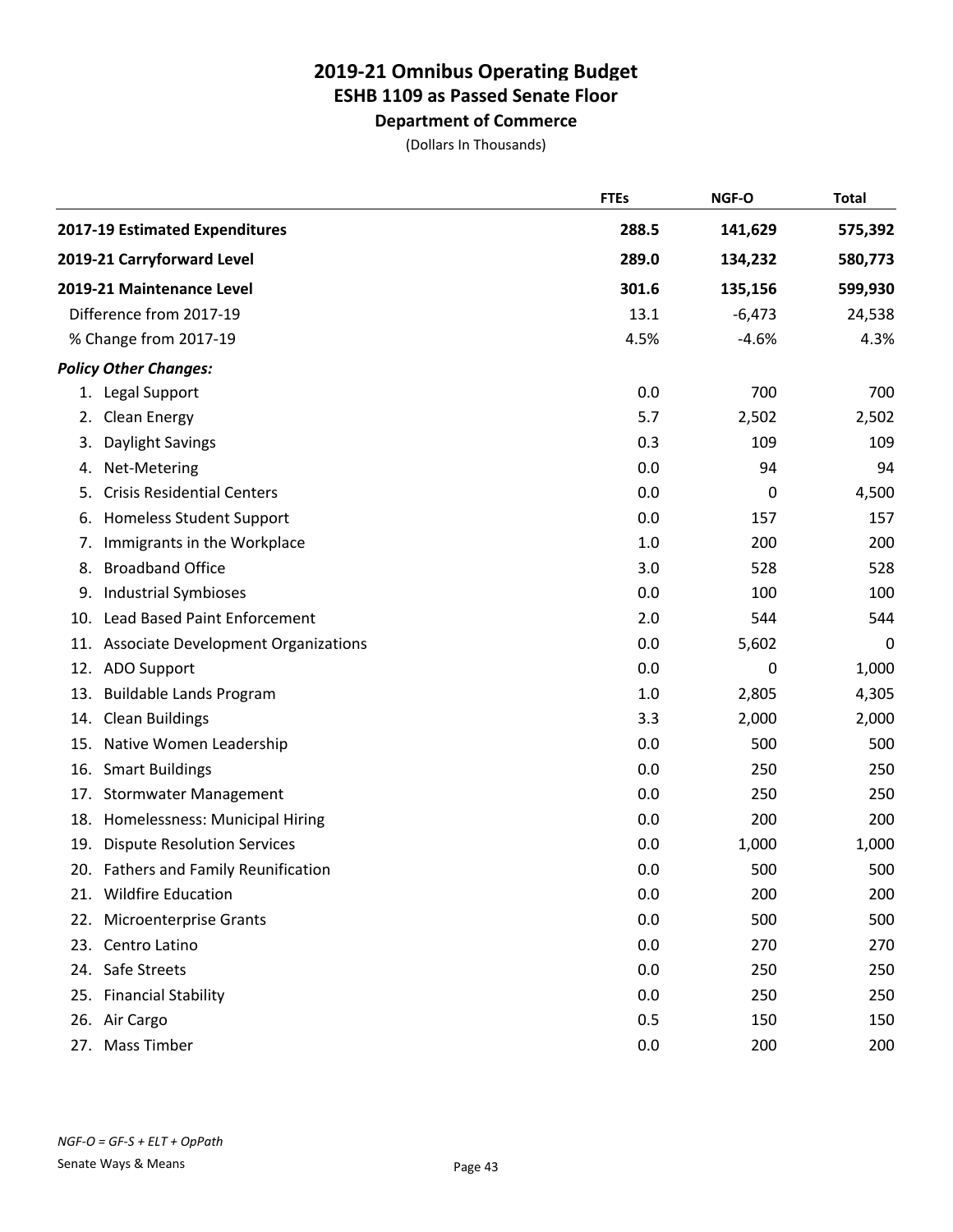**Department of Commerce** (Dollars In Thousands)

|                                | <b>FTEs</b> | <b>NGF-O</b> | <b>Total</b> |
|--------------------------------|-------------|--------------|--------------|
| 28. Homelessness: Families     | 0.0         | 5,200        | 9,200        |
| 29. Homelessness: Youth        | 0.0         | 4,000        | 4,000        |
| 30. Housing & Essential Needs  | 0.0         | 15,000       | 15,000       |
| 31. MRSC Funding               | 0.0         | 0            | 300          |
| 32. State-Owned Buildings/SEEP | 0.0         | 750          | 750          |
| 33. Statewide Reentry Council  | 0.0         | 337          | 337          |
| <b>Policy -- Other Total</b>   | 16.7        | 45,148       | 50,846       |
| <b>Total Policy Changes</b>    | 16.7        | 45,148       | 50,846       |
| 2019-21 Policy Level           | 318.3       | 180,304      | 650,776      |
| Difference from 2017-19        | 29.8        | 38,675       | 75,384       |
| % Change from 2017-19          | 10.3%       | 27.3%        | 13.1%        |
|                                |             |              |              |

#### *Comments:*

## **1. Legal Support**

Additional funding is provided for the Department of Commerce (Department) to contract with an organization to provide legal representation and referral services for indigent persons who are in need of legal services for matters related to their immigration status. Persons eligible for assistance under this contract must be determined to be indigent under standards developed under chapter 10.101 RCW. (General Fund-State)

## **2. Clean Energy**

Funding is provided to implement E2SSB 5116 (clean energy) and funds staff for the development of a state energy strategy; good and services; and professional services contracts. (General Fund-State)

## **3. Daylight Savings**

Funding is provided to implement ESSB 5139 (daylight savings) whereby the Department must provide notice of the effective date of permanent daylight savings time on the second Sunday in March in the year following passage of the legislation to affected state parties. (General Fund-State)

## **4. Net-Metering**

Funding is provided to implement E2SSB 5223 (net metering) whereby the Department will work with the State Building Code Council and local governments to conduct a study of the state building code and facilitate stakeholder engagement meetings. (General Fund-State)

## **5. Crisis Residential Centers**

Funding is provided for Crisis Residential Centers (CRC) and Hope Center beds for youth ages 12-17 to provide temporary residence, assessment, referrals, and permanency planning services. Funding is provided from a transfer to the Home Security Fund from the Criminal Justice Treatment Account through FY2023. (Home Security Fund Account-State)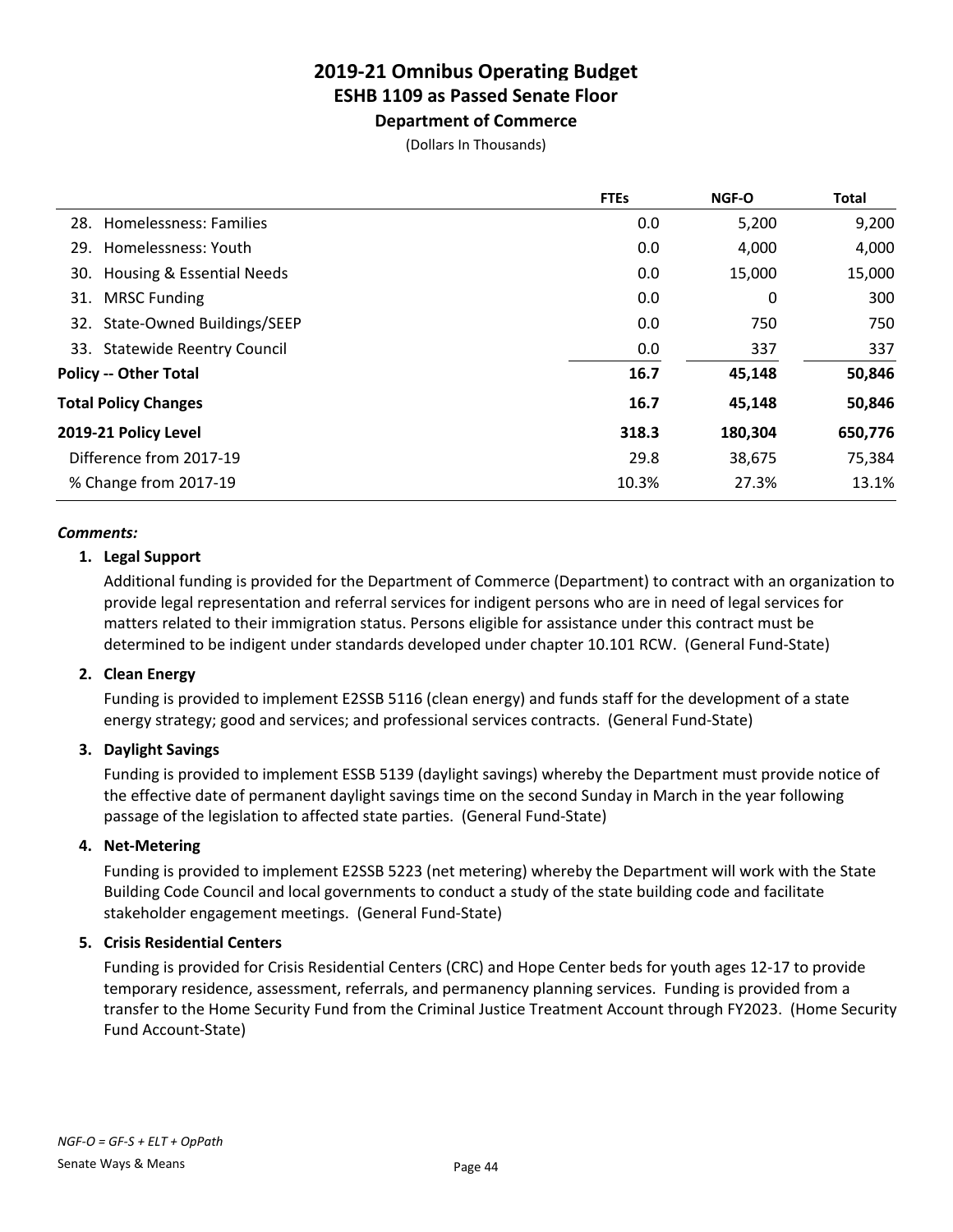**Department of Commerce**

(Dollars In Thousands)

## **6. Homeless Student Support**

Funding is provided to implement SSB 5324 (homeless student support) whereby the Department will monitor a grant program and provide technical assistance and support to housing providers. (General Fund-State)

## **7. Immigrants in the Workplace**

Funding is provided to implement E2SSB 5497 (immigrants in the workplace) whereby the Department will hire one FTE to staff the newly created Keep Washington Working statewide work group, to conduct research on career pathways for skilled immigrants, and develop an annual report to the Legislature. (General Fund-State)

## **8. Broadband Office**

Funding is provided to implement 2SSB 5511 (broadband) to expand affordable, broadband service to enable economic development, public safety, health care, and education in Washington's communities. (General Fund-State)

## **9. Industrial Symbioses**

Funding is provided to implement SSB 5936 (industrial symbioses) whereby the Department will produce a proposal and recommendations for establishing an industrial waste coordination program by December 1, 2019. The Department may make loans or grants for development of projects that encourage a cooperative use of waste heat, subject to appropriations. (General Fund-State)

## **10. Lead Based Paint Enforcement**

Funding is continued for two FTEs within the lead-based paint program that regulates certification, accreditation, enforcement and compliance for firms and individuals who must use lead-safe work practices when working on pre-1978 homes or child-occupied facilities. (General Fund-State)

## **11. Associate Development Organizations**

Funding for Associate Development Organizations (ADOs) is shifted from the Economic Development Strategic Reserve Fund to the General Fund-State. (General Fund-State; Economic Development Strategic Reserve Account-State)

## **12. ADO Support**

Funding is provided for additional resources for Associate Development Organizations (ADOs). (Economic Development Strategic Reserve Account-State)

## **13. Buildable Lands Program**

Additional funding is provided for the implementation of Chapter 16, Laws of 2017, 3rd sp. s. (E2SSB 5254), which created a new requirement, subject to funding, that counties, cities, and towns participating in the Buildable Lands program incorporate tools and policies to address affordable housing issues into their buildable lands analyses. Funding was provided in the enacted 2018 supplemental operating budget to begin this work. The additional funding will assist Whatcom, Pierce, King, Snohomish, Kitsap, Thurston and Clark counties in implementing the changes to their buildable lands programs. (General Fund-State; Real Estate Commission Account-State)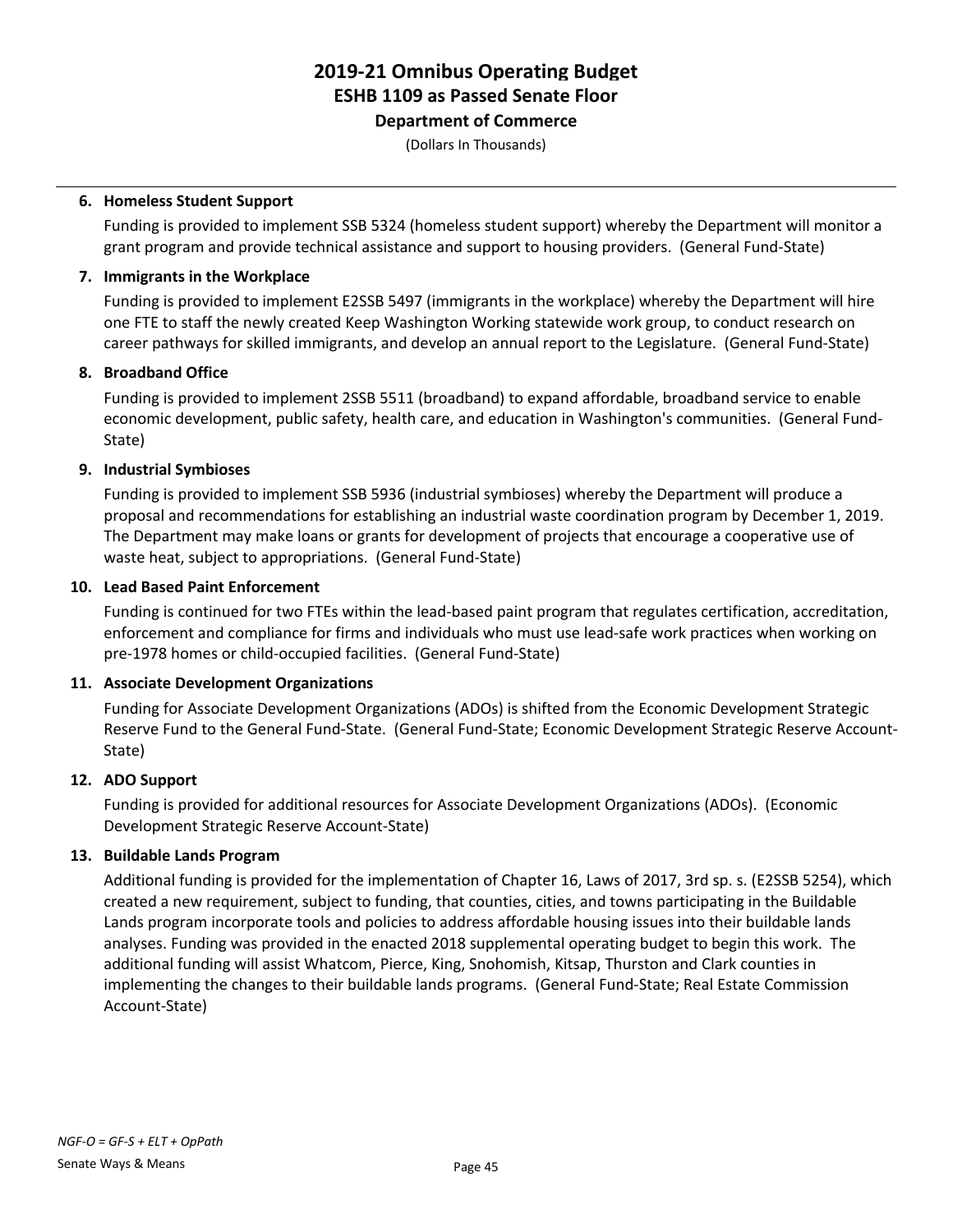**Department of Commerce**

(Dollars In Thousands)

## **14. Clean Buildings**

Funding is provided to implement 2SHB 1257 (energy efficiency) whereby the Department shall establish by rule a state energy performance standard for covered commercial buildings by July 1, 2020. The Department must develop energy use intensity targets for covered commercial buildings and create a database of large building parcels. The Department will provide owners of the covered buildings with notification of compliance requirements by July 1, 2021 and develop a method for administering compliance reports to building owners. (General Fund-State)

## **15. Native Women Leadership**

Funding is provided for a grant to the Native Action Network to promote leadership skills for Native women of all ages, support community development, civic engagement, and capacity building. (General Fund-State)

## **16. Smart Buildings**

Funding is provided for a grant to the Smart Buildings Center Education Program to educate building owners and operators on smart building practices and technologies, including trainings on energy efficiency. (General Fund-State)

## **17. Stormwater Management**

Funding is provided for a grant to the Port of Port Angeles for a stormwater management project to protect ancient Tribal burial sites and to maintain water-quality. (General Fund-State)

## **18. Homelessness: Municipal Hiring**

Funding is provided for a grant to municipalities using a labor program model designed for providing jobs to individuals experiencing homelessness to lead to full-time employment and stable housing. (General Fund-State)

## **19. Dispute Resolution Services**

Funding is increased for a grant to build statewide capacity for alternative dispute resolution centers and dispute resolution programs that guarantee that citizens have access to low-cost resolution as an alternative to litigation. (General Fund-State)

## **20. Fathers and Family Reunification**

Funding is provided for a grant to Divine Alternatives for Dads Services to assist fathers transitioning from incarceration to family reunification. (General Fund-State)

## **21. Wildfire Education**

Funding is provided to the Wildfire Project that promotes public education around wildfires to public school students of all ages. (General Fund-State)

## **22. Microenterprise Grants**

Funding is provided for a grant to the Washington Microenterprise Association to assist people with limited incomes in non-metro areas of the state start and sustain small businesses. (General Fund-State)

## **23. Centro Latino**

Funding is provided for a grant to Centro Latino in Tacoma for the enhancement, infrastructure, and general operations of the nonprofit organization. (General Fund-State)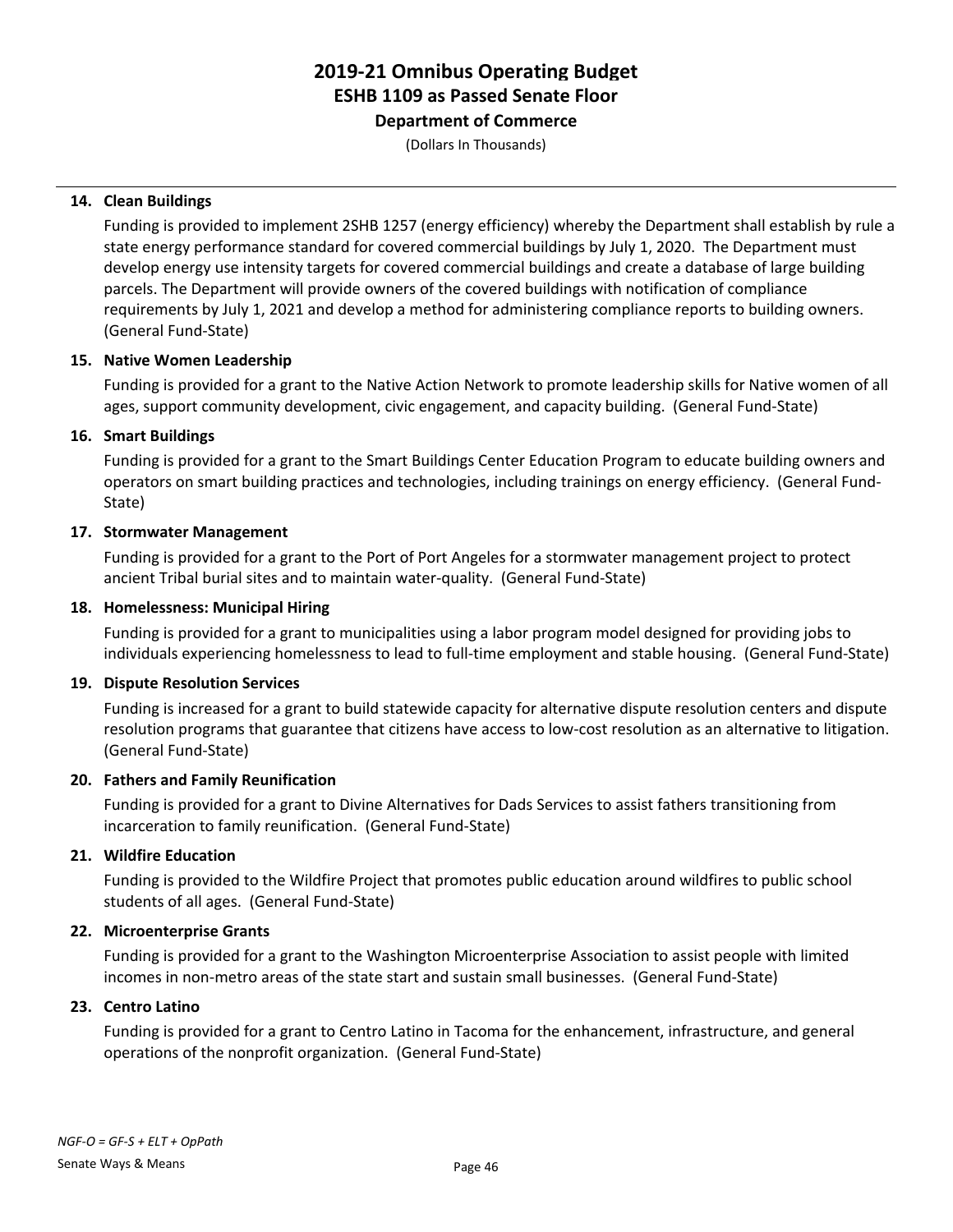**Department of Commerce**

(Dollars In Thousands)

## **24. Safe Streets**

Funding is provided for a grant to the Safe Streets Campaign which fosters police-community relations to help reduce crime and violence in neighborhoods and school communities. (General Fund-State)

## **25. Financial Stability**

Funding is provided to support the Washington asset building coalition to increase financial stability of low income Washingtonians through participation in children's education savings accounts, earned income tax credit and the Washington retirement marketplace. (General Fund-State)

## **26. Air Cargo**

Funding is provided for one-half an FTE to implement recommendations by the Joint Transportation Committee's Washington State Air Cargo Movement Study to support an air cargo marketing program and an air cargo assistance program. The work shall assist airports in coordinating promotion activities at international trade shows, help airports attend air cargo events, and coordinate individual airport direct sales' efforts. (General Fund-State)

## **27. Mass Timber**

Funding is provided for a grant to the Mass Timber Coalition to support education through mass timber summits, updates to the building code, and workforce development. (General Fund-State)

## **28. Homelessness: Families**

Funding is provided for permanent supportive housing for 218 families in FY2020 and 284 families in FY2021 targeted at those families who are chronically homeless and where at least one member of the family has a disability. The Department will connect these families to Medicaid supportive services. (General Fund-State; Home Security Fund Account-State)

## **29. Homelessness: Youth**

Funding is provided for the Anchor Community Initiative, a program to end youth homelessness in four Washington communities by 2022. (General Fund-State)

## **30. Housing & Essential Needs**

Funding is provided to expand the Housing and Essential Needs (HEN) Program that provides grants to local governments and community organizations to pay limited rental and utility assistance and essential needs such as hygiene products to: 1) persons who are incapacitated and unable to work, but not eligible for federal aid assistance other than basic food and medical assistance, and 2) recipients of Medicaid Aged, Blind, or Disabled assistance program benefits. (General Fund-State)

## **31. MRSC Funding**

Funding is provided for the Municipal Research and Services Center (MRSC) to provide technical assistance to local governments related to audit standards, bidding and purchasing laws, public records, and cybersecurity. (Liquor Revolving Account-State)

## **32. State-Owned Buildings/SEEP**

Funding is provided for the Department to contract with the Washington State University energy program for work that supports the State Efficiency and Environmental Performance (SEEP) program. (General Fund-State)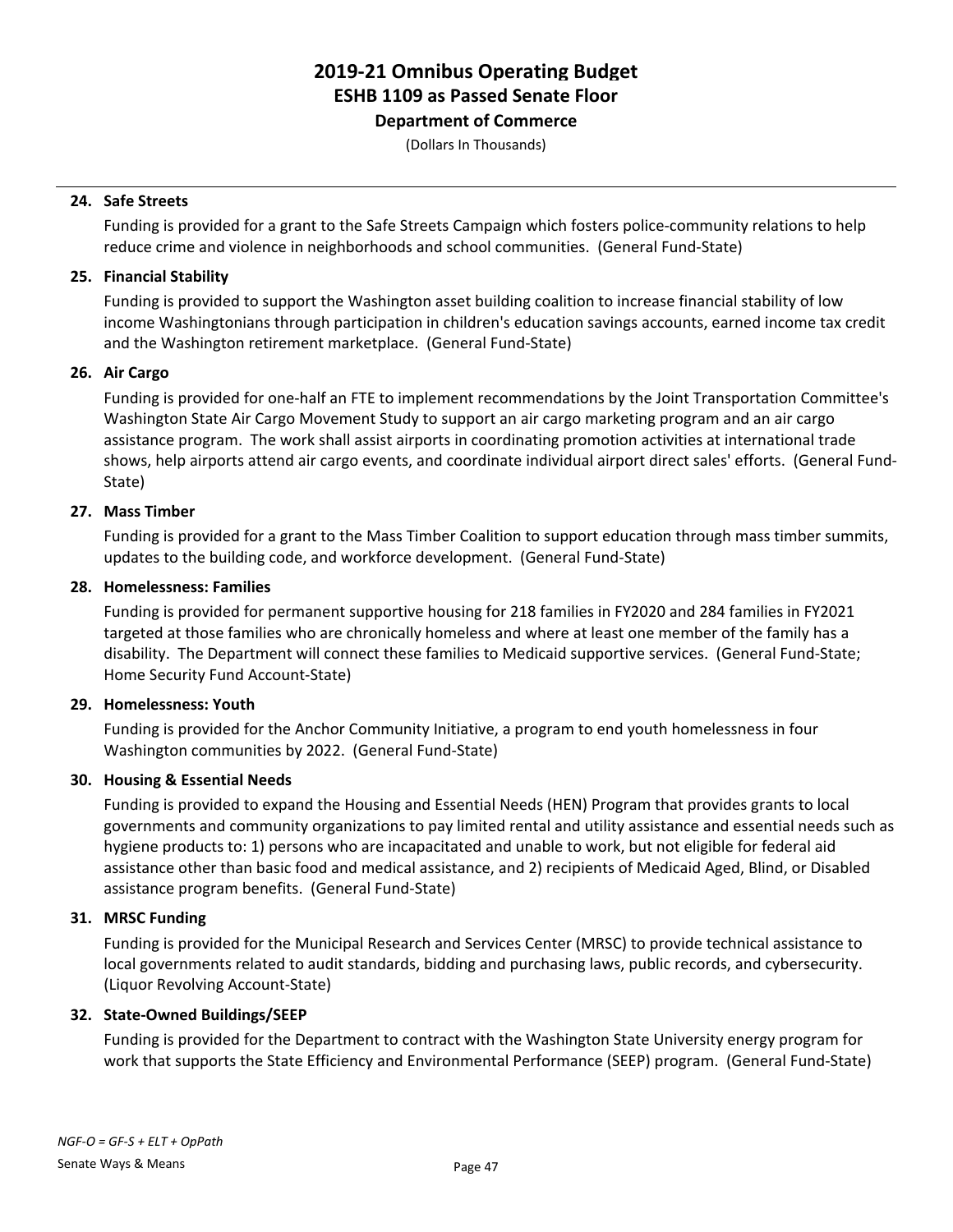**Department of Commerce**

(Dollars In Thousands)

## **33. Statewide Reentry Council**

Funding is provided for the Washington Statewide Reentry Council for operational staff support, travel, and administrative costs. (General Fund-State)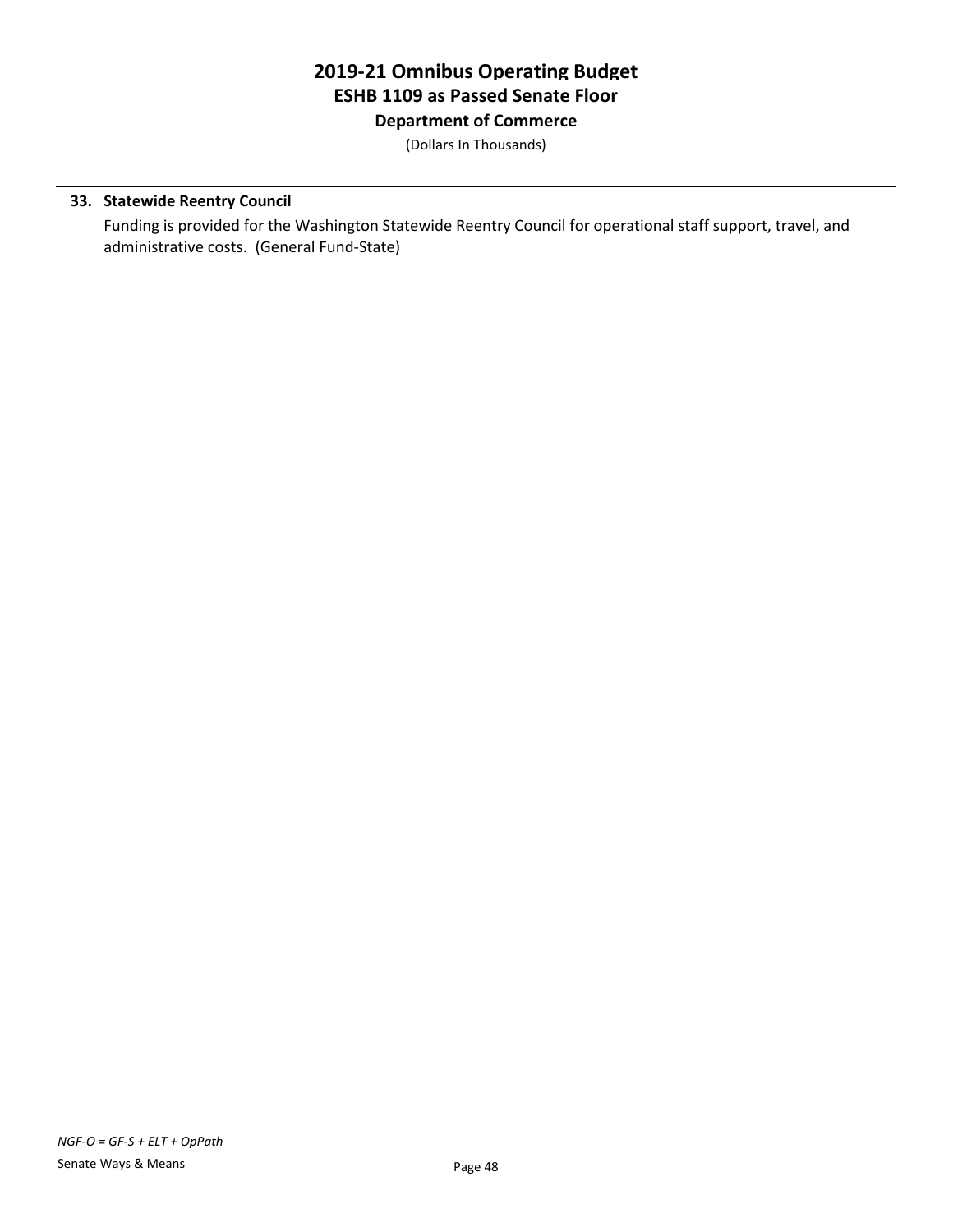# **Economic & Revenue Forecast Council**

|                                | <b>FTEs</b> | <b>NGF-O</b> | <b>Total</b> |
|--------------------------------|-------------|--------------|--------------|
| 2017-19 Estimated Expenditures | 6.1         | 1,652        | 1,804        |
| 2019-21 Carryforward Level     | 6.1         | 1,665        | 1,817        |
| 2019-21 Maintenance Level      | 6.1         | 1,664        | 1,816        |
| Difference from 2017-19        | 0.0         | 12           | 12           |
| % Change from 2017-19          | 0.0%        | 0.7%         | 0.7%         |
| 2019-21 Policy Level           | 6.1         | 1,664        | 1,816        |
| Difference from 2017-19        | 0.0         | 12           | 12           |
| % Change from 2017-19          | 0.0%        | 0.7%         | $0.7\%$      |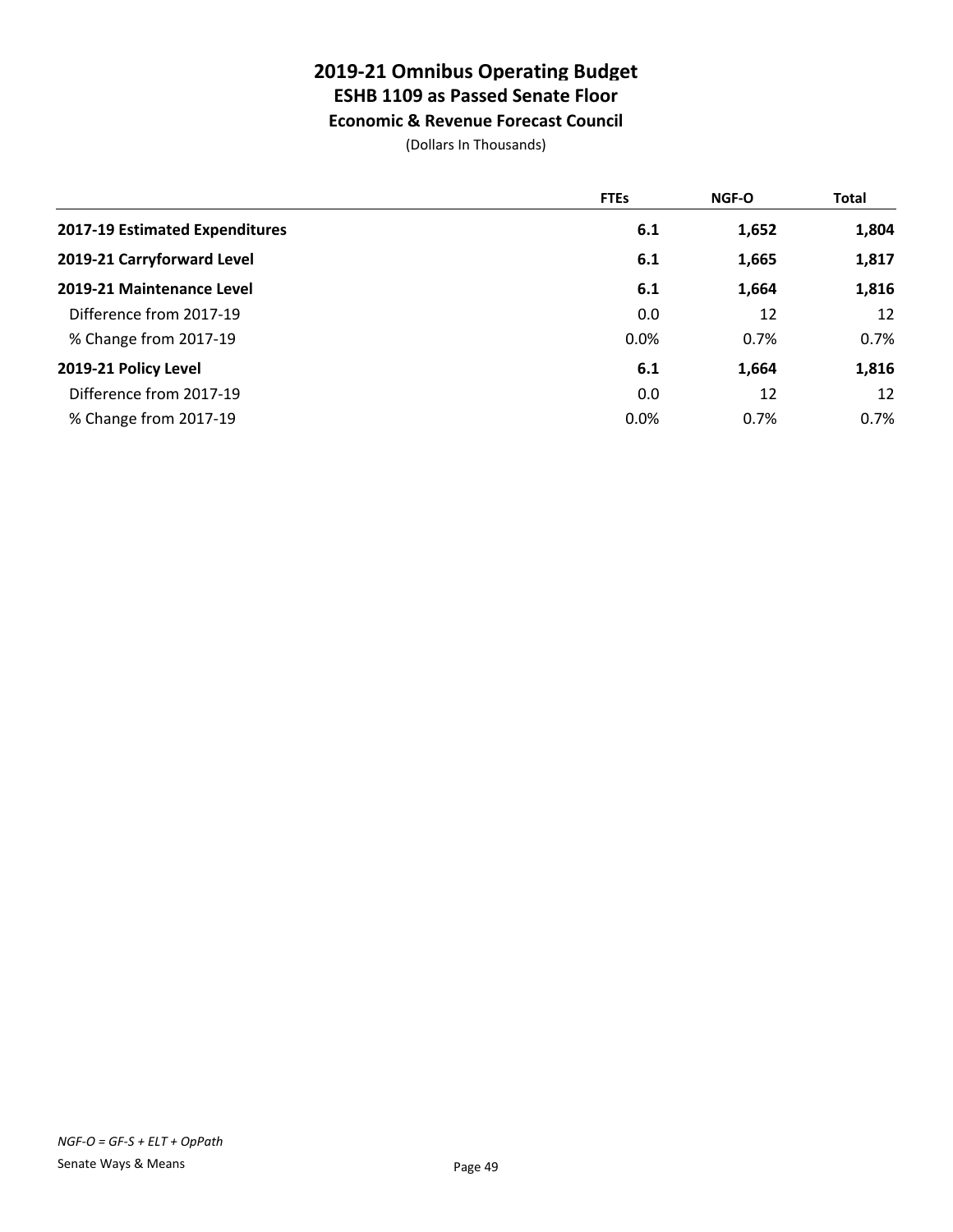# **Office of Financial Management**

(Dollars In Thousands)

|                                           | <b>FTEs</b> | NGF-O    | <b>Total</b> |
|-------------------------------------------|-------------|----------|--------------|
| 2017-19 Estimated Expenditures            | 217.8       | 24,215   | 144,542      |
| 2019-21 Carryforward Level                | 209.6       | 22,689   | 128,628      |
| 2019-21 Maintenance Level                 | 209.6       | 23,013   | 128,913      |
| Difference from 2017-19                   | $-8.3$      | $-1,202$ | $-15,629$    |
| % Change from 2017-19                     | $-3.8%$     | $-5.0%$  | $-10.8%$     |
| <b>Policy Other Changes:</b>              |             |          |              |
| One Washington<br>1.                      | 3.0         | 0        | 2,934        |
| Washington All Payer Claim Database<br>2. | 1.3         | 1,616    | 1,616        |
| 2020 Census Promotion<br>3.               | 1.0         | 20,159   | 25,159       |
| <b>ERDC Resources</b><br>4.               | 0.0         | 0        | 1,200        |
| <b>Statewide Lease Tracking</b><br>5.     | 0.0         | 0        | 345          |
| Pay Equity & Investigations<br>6.         | 3.0         | 0        | 524          |
| <b>IT Cost Pool Staff</b><br>7.           | 1.0         | 0        | 250          |
| Lease Facility Spend Reporting<br>8.      | 0.0         | 4        | 4            |
| 9.<br><b>ORCA Transit Passes</b>          | 0.0         | 0        | 12,741       |
| 10. WSP Crime and Toxicology Lab Study    | 0.0         | 0        | 300          |
| <b>Policy -- Other Total</b>              | 9.3         | 21,779   | 45,073       |
| Policy -- Transfer Total                  | 125.0       | 0        | 74,014       |
| <b>Total Policy Changes</b>               | 134.3       | 21,779   | 119,087      |
| 2019-21 Policy Level                      | 343.8       | 44,792   | 248,000      |
| Difference from 2017-19                   | 126.0       | 20,577   | 103,458      |
| % Change from 2017-19                     | 57.9%       | 85.0%    | 71.6%        |

## *Comments:*

## **1. One Washington**

Funding is provided to continue expanded readiness activities for the One Washington program to successfully integrate a cloud-based Enterprise Resource Planning (ERP) solution that provides finance, procurement, budget, and human resources services. (Statewide IT System Development Revolving Account-State)

## **2. Washington All Payer Claim Database**

Funding is provided for implementation of the provisions of Engrossed Substitute Senate Bill 5741 (all payers claims database). (General Fund-State)

## **3. 2020 Census Promotion**

Funding is provided to support expanded activities required to promote a complete an accurate census count in 2020. (General Fund-State; General Fund-Local)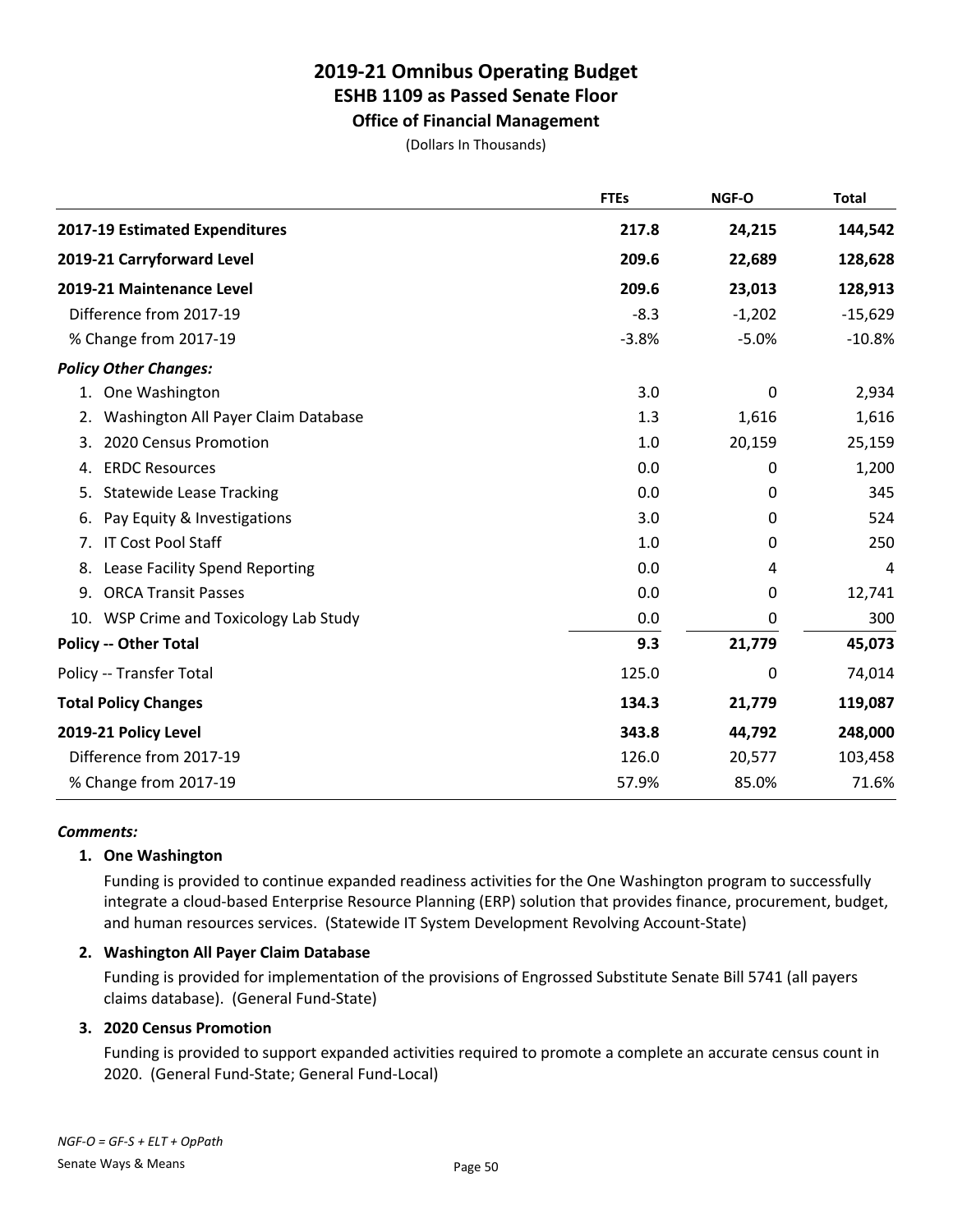## **Office of Financial Management**

(Dollars In Thousands)

## **4. ERDC Resources**

Funding is provided for a data enclave and twenty-five user licenses. (OFM Central Services-State)

## **5. Statewide Lease Tracking**

Funding is provided for technology to expand the facilities portfolio management tool used to track state leases of land, building, equipment, and vehicles in response to a Government Accounting Standards Board statement, effective fiscal year 2021. (Statewide IT Systems Maint & Ops Revolving Account-Non-Appr)

## **6. Pay Equity & Investigations**

Funding is provided for staffing for statewide human resources to include a classification and compensation analyst, a compensation policy analyst and a support staff. (Personnel Service Account-State)

## **7. IT Cost Pool Staff**

Funding is provided for a dedicated information technology cost pool budget staff. (OFM Central Services-State)

## **8. Lease Facility Spend Reporting**

Funding is provided to compile reporting requirements for lease facility spending due each December, beginning December 2019. (General Fund-State)

#### **9. ORCA Transit Passes**

Funding is provided for administration of orca pass benefits included in the 2019-2021 collective bargaining agreements and provided to non-represented employees as identified in part 9 of this act. (Personnel Service Account-State)

## **10. WSP Crime and Toxicology Lab Study**

Funding is provided to evaluate the Washington State Patrol crime and toxicology labs. (Performance Audits of Government Account-State)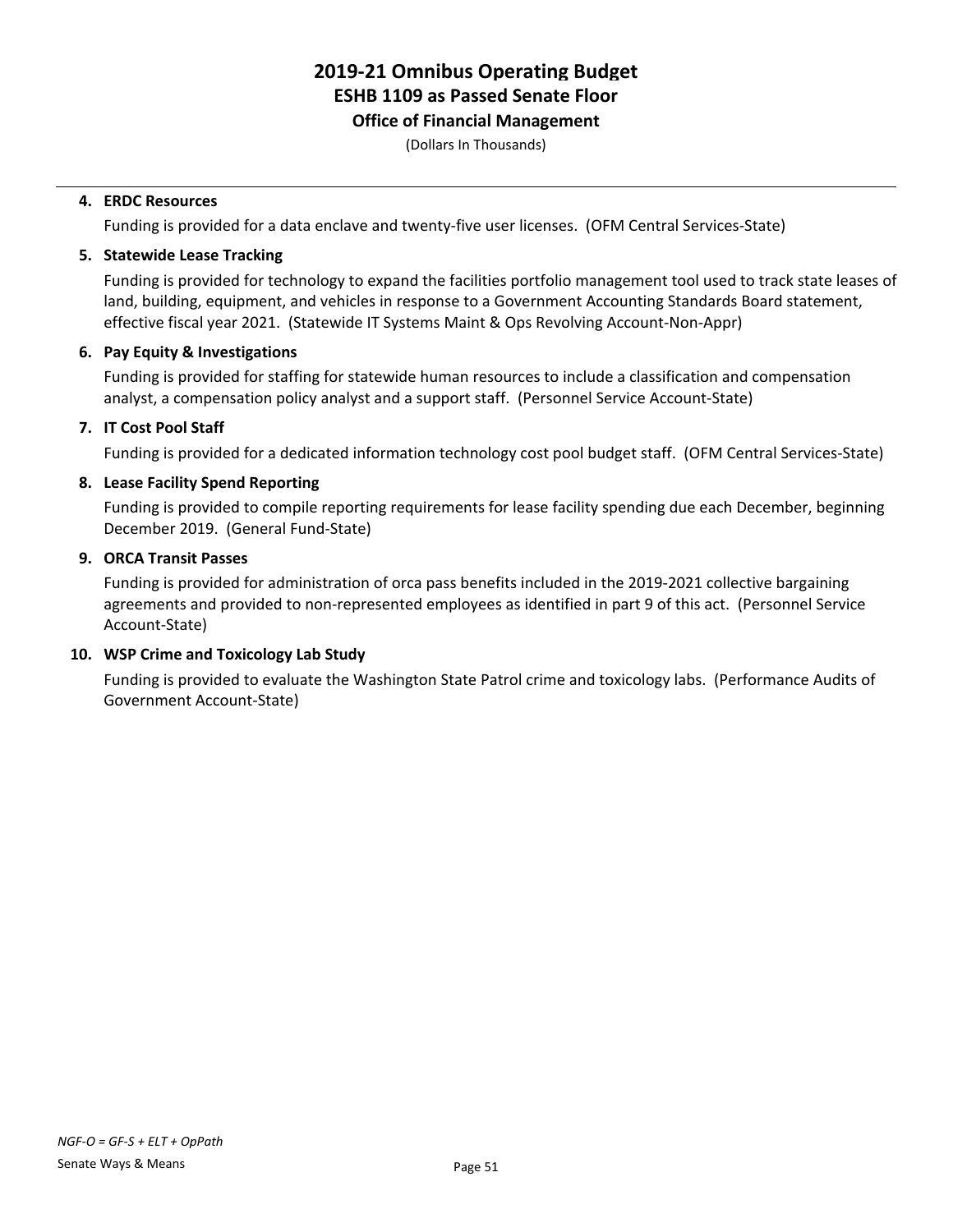## **Office of Administrative Hearings**

(Dollars In Thousands)

|                                        | <b>FTEs</b> | <b>NGF-O</b> | <b>Total</b> |
|----------------------------------------|-------------|--------------|--------------|
| 2017-19 Estimated Expenditures         | 166.2       | 0            | 41,202       |
| 2019-21 Carryforward Level             | 163.7       | 0            | 40,000       |
| 2019-21 Maintenance Level              | 166.2       | 0            | 40,778       |
| Difference from 2017-19                | 0.0         | 0            | -424         |
| % Change from 2017-19                  | 0.0%        |              | $-1.0%$      |
| <b>Policy Other Changes:</b>           |             |              |              |
| 1. Paid Family & Medical Leave Appeals | 7.2         | 0            | 1,947        |
| 2. Privacy and Public Records Officer  | 1.0         | 0            | 240          |
| <b>Policy -- Other Total</b>           | 8.2         | 0            | 2,187        |
| <b>Total Policy Changes</b>            | 8.2         | 0            | 2,187        |
| 2019-21 Policy Level                   | 174.4       | 0            | 42,965       |
| Difference from 2017-19                | 8.2         | 0            | 1,763        |
| % Change from 2017-19                  | 4.9%        |              | 4.3%         |

## *Comments:*

## **1. Paid Family & Medical Leave Appeals**

Funding is provided for appeals based on the Paid Family and Medical Leave insurance program. This workload assumes appeals from employers and employees. (Administrative Hearings Revolving Account-State)

## **2. Privacy and Public Records Officer**

Funding is provided for a privacy and public records officer to respond to public records requests, safeguard privacy of nonagency litigations in hearings before the agency, and to develop public records requests and privacy training for agency staff. (Administrative Hearings Revolving Account-State)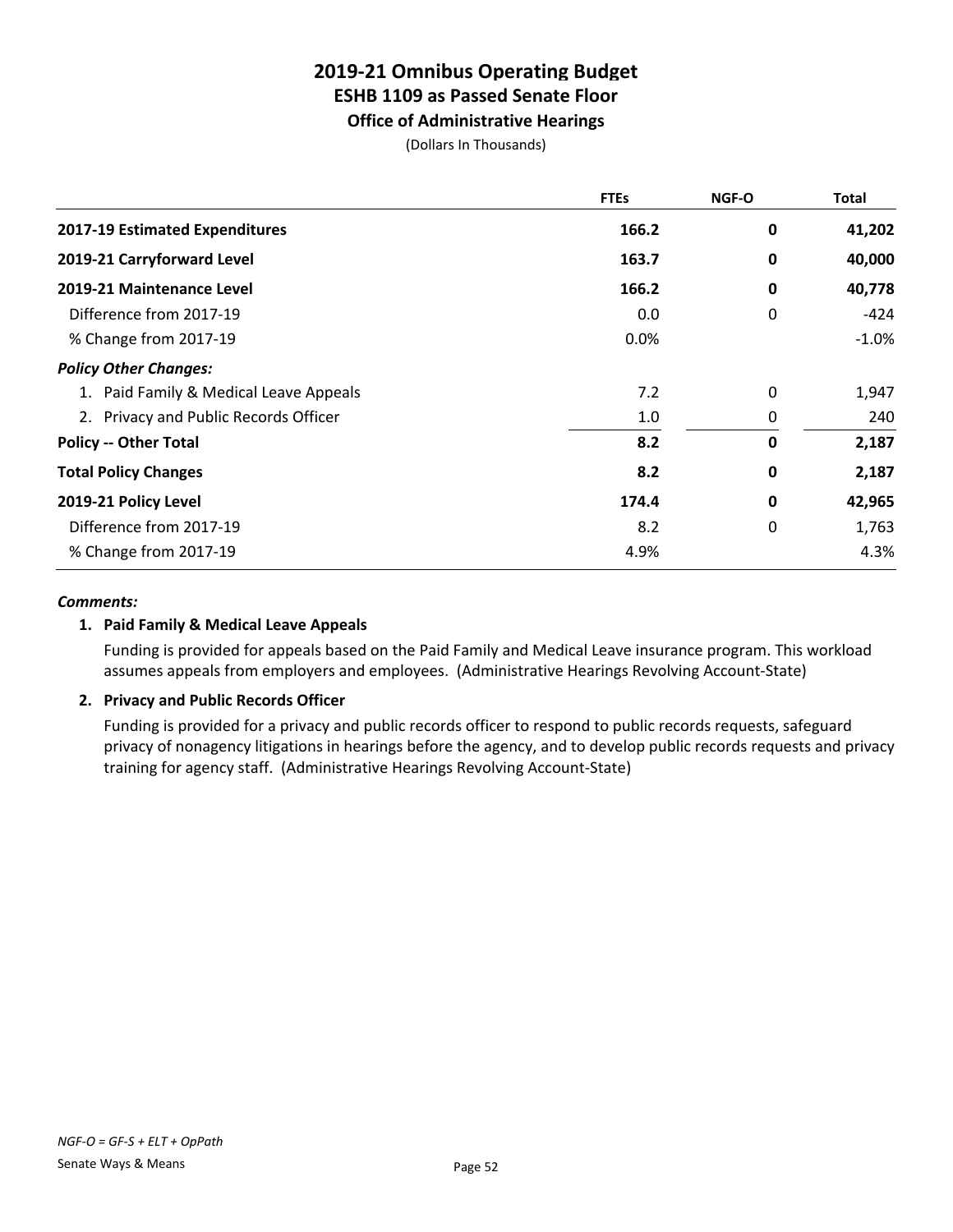**State Lottery Commission**

|                                | <b>FTEs</b> | <b>NGF-O</b> | <b>Total</b> |
|--------------------------------|-------------|--------------|--------------|
| 2017-19 Estimated Expenditures | 143.9       | 0            | 1,052,127    |
| 2019-21 Carryforward Level     | 144.9       | 0            | 1,055,424    |
| 2019-21 Maintenance Level      | 144.9       | 0            | 1,162,654    |
| Difference from 2017-19        | 1.0         | 0            | 110,527      |
| % Change from 2017-19          | 0.7%        |              | 10.5%        |
| 2019-21 Policy Level           | 144.9       | 0            | 1,162,654    |
| Difference from 2017-19        | 1.0         | 0            | 110,527      |
| % Change from 2017-19          | 0.7%        |              | 10.5%        |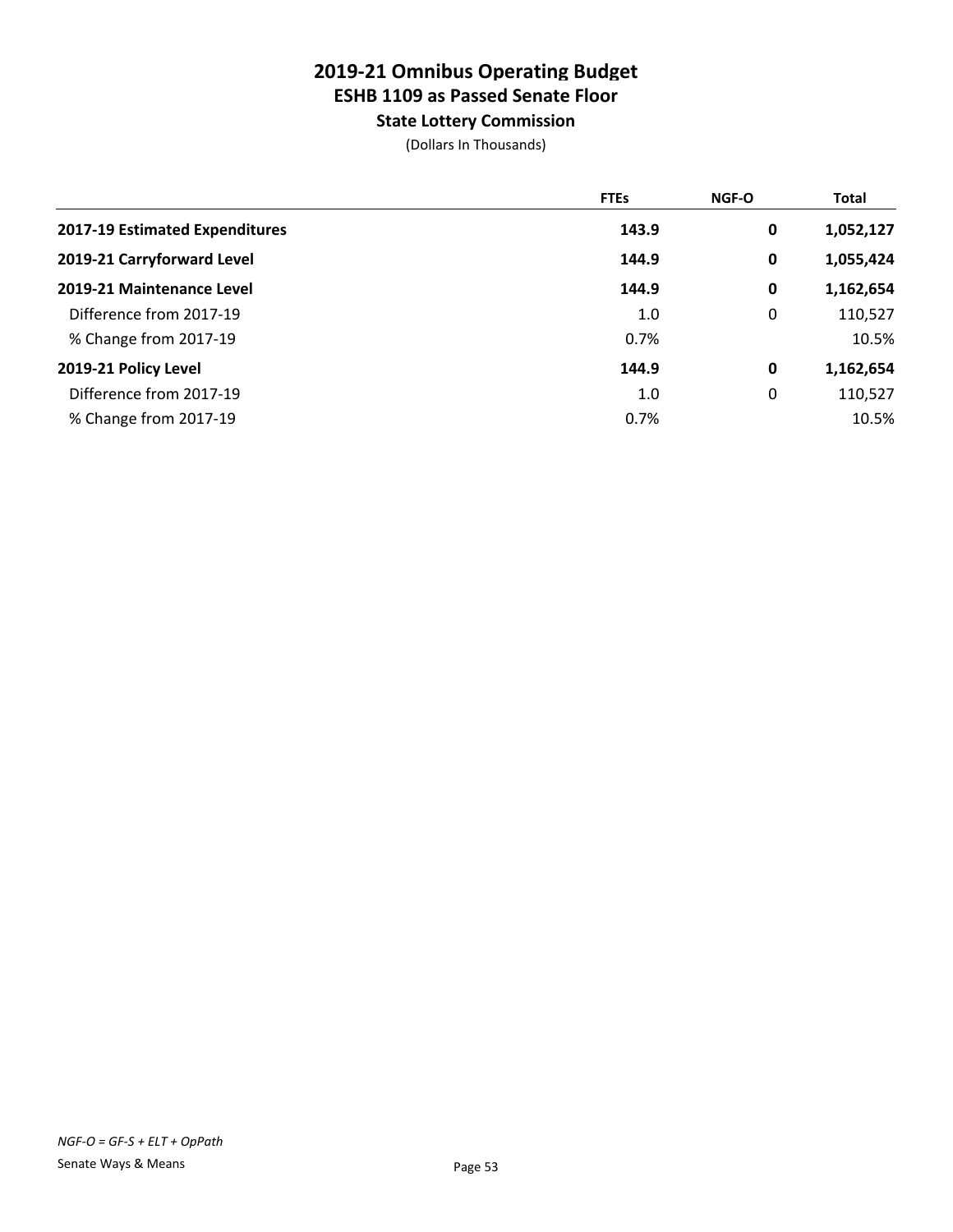## **Washington State Gambling Commission**

(Dollars In Thousands)

|                                    | <b>FTEs</b> | <b>NGF-O</b> | <b>Total</b> |
|------------------------------------|-------------|--------------|--------------|
| 2017-19 Estimated Expenditures     | 114.0       | 0            | 28,784       |
| 2019-21 Carryforward Level         | 116.0       | 0            | 29,160       |
| 2019-21 Maintenance Level          | 114.0       | 0            | 28,516       |
| Difference from 2017-19            | 0.0         | 0            | $-268$       |
| % Change from 2017-19              | $0.0\%$     |              | $-0.9%$      |
| <b>Policy Other Changes:</b>       |             |              |              |
| 1. Gambling Self-Exclusion Program | 0.0         | 0            | 47           |
| <b>Policy -- Other Total</b>       | 0.0         | 0            | 47           |
| <b>Total Policy Changes</b>        | 0.0         | 0            | 47           |
| 2019-21 Policy Level               | 114.0       | 0            | 28,563       |
| Difference from 2017-19            | 0.0         | 0            | $-221$       |
| % Change from 2017-19              | 0.0%        |              | $-0.8%$      |

#### *Comments:*

## **1. Gambling Self-Exclusion Program**

Funding is provided for agency request legislation to create a statewide self-exclusion program so that a person with a gambling disorder may submit an entry to exclude themselves from all house-banked card rooms or tribal casinos that opt into the program. (Gambling Revolving Account-Non-Appr)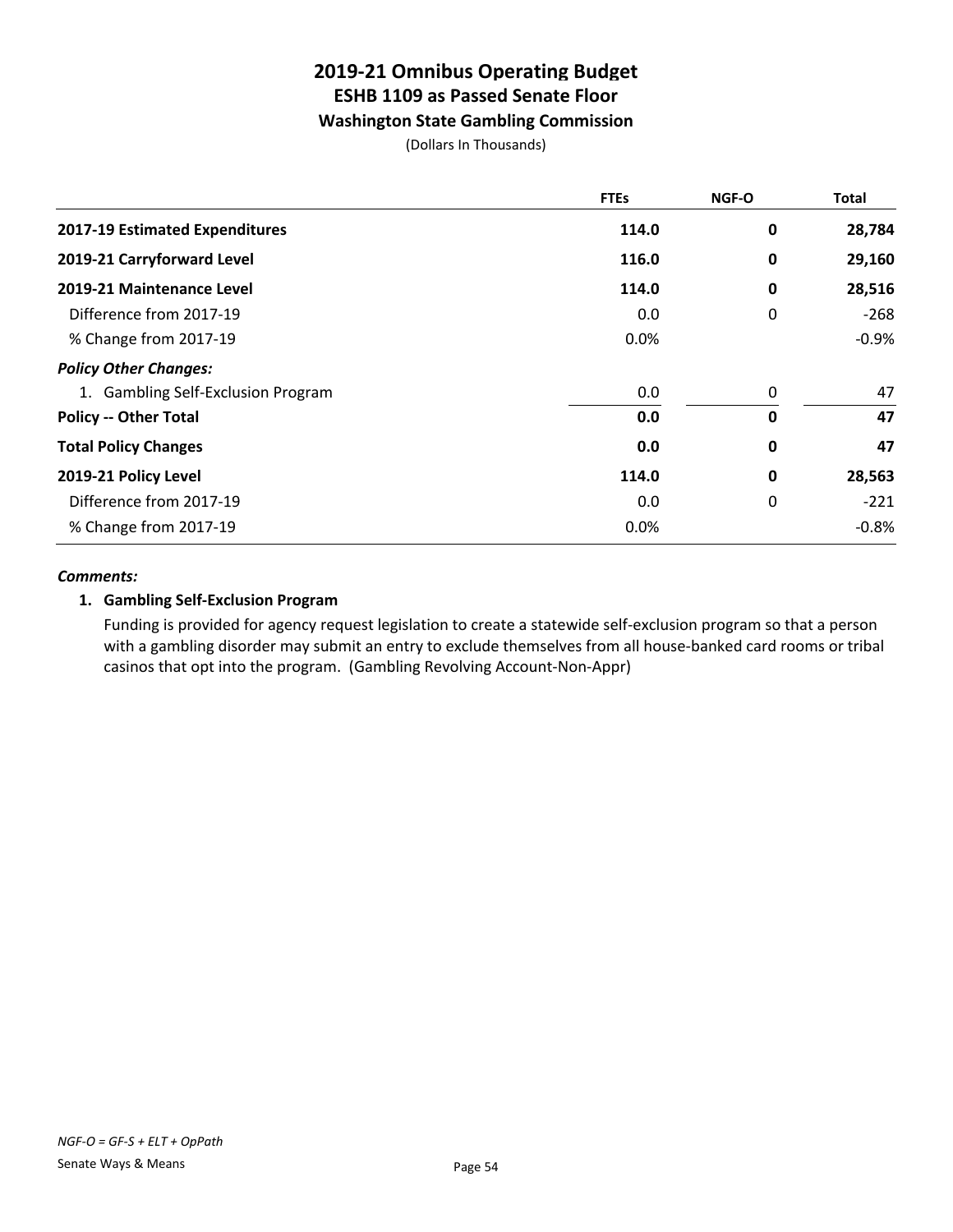## **Washington State Commission on Hispanic Affairs**

(Dollars In Thousands)

|                                | <b>FTEs</b> | NGF-O | <b>Total</b> |
|--------------------------------|-------------|-------|--------------|
| 2017-19 Estimated Expenditures | 2.0         | 510   | 536          |
| 2019-21 Carryforward Level     | 2.0         | 508   | 534          |
| 2019-21 Maintenance Level      | 2.0         | 557   | 583          |
| Difference from 2017-19        | 0.0         | 47    | 47           |
| % Change from 2017-19          | 0.0%        | 9.2%  | 8.8%         |
| <b>Policy Other Changes:</b>   |             |       |              |
| 1. Communications Staff        | 1.0         | 190   | 190          |
| 2. Ethnic Studies Curriculum   | 0.0         | 5     | 5            |
| <b>Policy -- Other Total</b>   | 1.0         | 195   | 195          |
| Policy -- Comp Total           | 0.0         | 10    | 10           |
| <b>Total Policy Changes</b>    | 1.0         | 205   | 205          |
| 2019-21 Policy Level           | 3.0         | 762   | 788          |
| Difference from 2017-19        | 1.0         | 252   | 252          |
| % Change from 2017-19          | 50.0%       | 49.4% | 47.0%        |

#### *Comments:*

## **1. Communications Staff**

Funding is provided for a communications manager to be the primary liaison for the Commission and the Latino/Latina/Hispanic community for issues and communications related to the 2020 Census. This position will also assist with providing current, accurate, and reliable data that will be used for advocating on behalf of the Latino/Latina/Hispanic community. (General Fund-State)

## **2. Ethnic Studies Curriculum**

Funding is provided to implement SSB 5023 (ethnic studies) whereby representatives will attend meetings of the newly created Ethnic Studies Committee. (General Fund-State)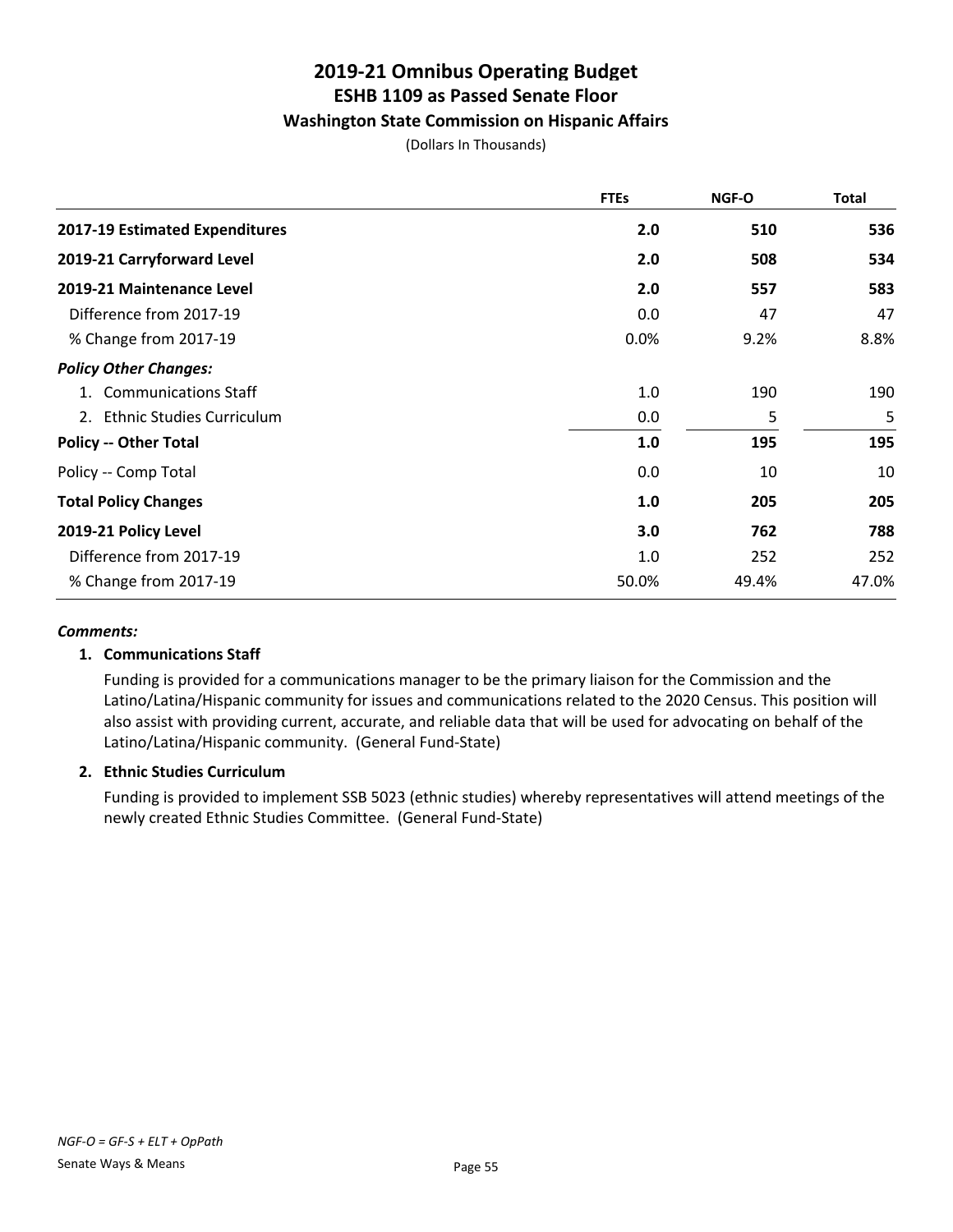## **WA State Comm on African-American Affairs**

|                                | <b>FTEs</b> | NGF-O | <b>Total</b> |
|--------------------------------|-------------|-------|--------------|
| 2017-19 Estimated Expenditures | 2.0         | 510   | 536          |
| 2019-21 Carryforward Level     | 2.0         | 512   | 538          |
| 2019-21 Maintenance Level      | 2.0         | 558   | 584          |
| Difference from 2017-19        | 0.0         | 48    | 48           |
| % Change from 2017-19          | 0.0%        | 9.4%  | 9.0%         |
| Policy -- Comp Total           | 0.0         | 10    | 10           |
| <b>Total Policy Changes</b>    | 0.0         | 10    | 10           |
| 2019-21 Policy Level           | 2.0         | 568   | 594          |
| Difference from 2017-19        | 0.0         | 58    | 58           |
| % Change from 2017-19          | 0.0%        | 11.4% | 10.8%        |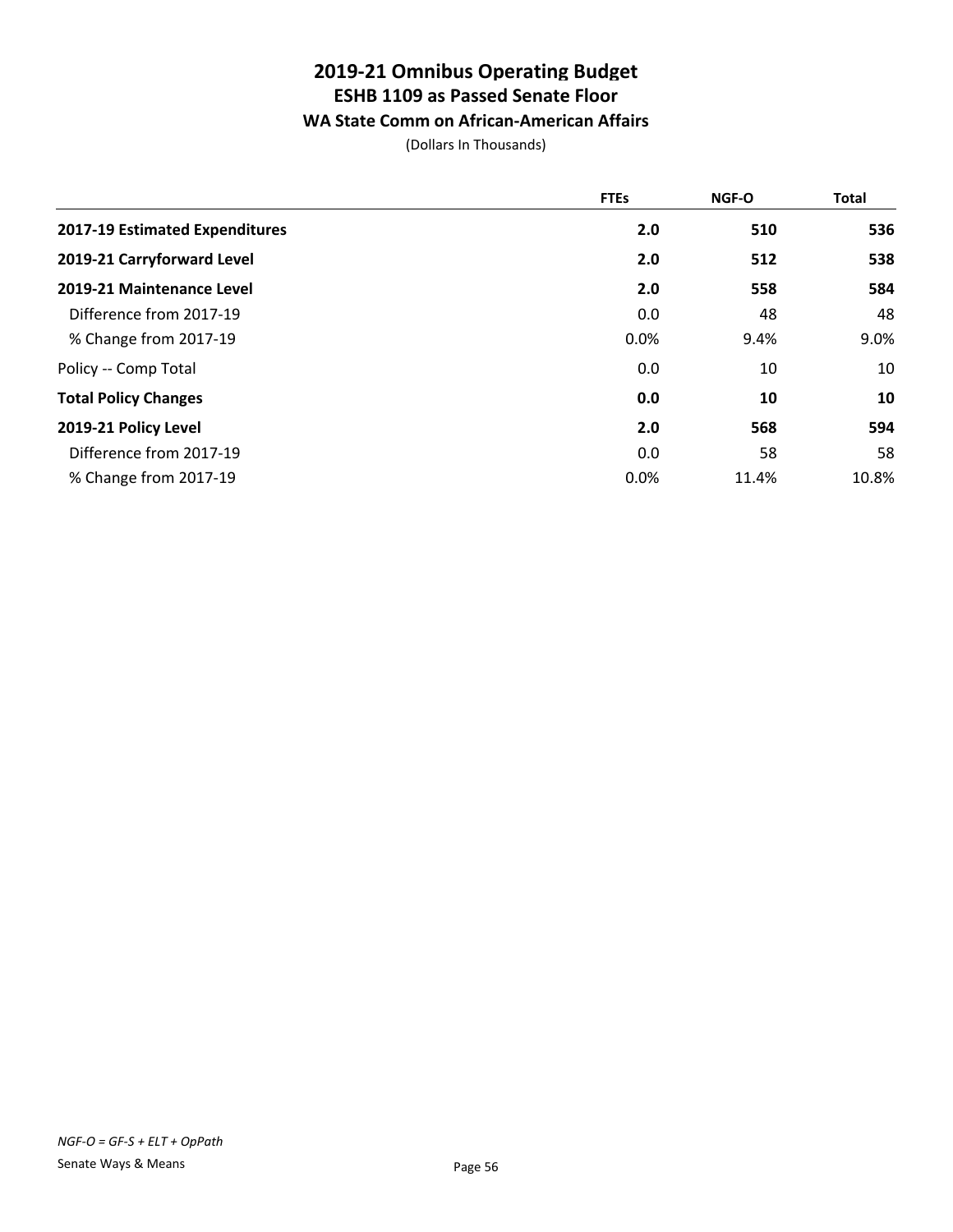**Department of Retirement Systems**

(Dollars In Thousands)

|                                               | <b>FTEs</b> | NGF-O       | <b>Total</b> |
|-----------------------------------------------|-------------|-------------|--------------|
| 2017-19 Estimated Expenditures                | 256.7       | $\mathbf 0$ | 69,546       |
| 2019-21 Carryforward Level                    | 251.9       | 0           | 66,848       |
| 2019-21 Maintenance Level                     | 251.9       | 0           | 67,163       |
| Difference from 2017-19                       | $-4.9$      | 0           | $-2,383$     |
| % Change from 2017-19                         | $-1.9%$     |             | $-3.4%$      |
| <b>Policy Other Changes:</b>                  |             |             |              |
| 1. Optional Life Annuity                      | 0.3         | 0           | 106          |
| Retirement System Default<br>2.               | 0.3         | 0           | 139          |
| Retirement System Opt Out<br>3.               | 0.3         | 0           | 287          |
| <b>DRS Building Update</b><br>4.              | 1.0         | 0           | 857          |
| <b>Increasing Transactions/Workload</b><br>5. | 4.0         | 0           | 741          |
| <b>Policy -- Other Total</b>                  | 5.9         | $\mathbf 0$ | 2,130        |
| <b>Total Policy Changes</b>                   | 5.9         | 0           | 2,130        |
| 2019-21 Policy Level                          | 257.7       | 0           | 69,293       |
| Difference from 2017-19                       | 1.0         | 0           | $-253$       |
| % Change from 2017-19                         | 0.4%        |             | $-0.4%$      |

## *Comments:*

## **1. Optional Life Annuity**

Funding is provided for implementation of SB 5350 (Optional Life Annuity). If this bill is not enacted by June 30, 2019, this funding lapses (Dept of Retirement Systems Expense Account-State)

## **2. Retirement System Default**

Funding is provided for implementation of SB 5360 (Retirement System Defaults). If this bill is not enacted by June 30, 2019, this funding lapses (Dept of Retirement Systems Expense Account-State)

## **3. Retirement System Opt Out**

Funding is provided for implementation of SB 5687 (Retirement System Opt Out). If this bill is not enacted by June 30, 2019, this funding lapses. (Dept of Retirement Systems Expense Account-State)

## **4. DRS Building Update**

The agency's lease on the space it occupies in Tumwater is being renewed with reconfiguration of the first floor, including revamping the customer service area and providing more secure building access. Funding is provided to support this update. (Dept of Retirement Systems Expense Account-State; OASI Revolving Account-Non-Appr; Deferred Compensation Administrative Account-Non-Appr)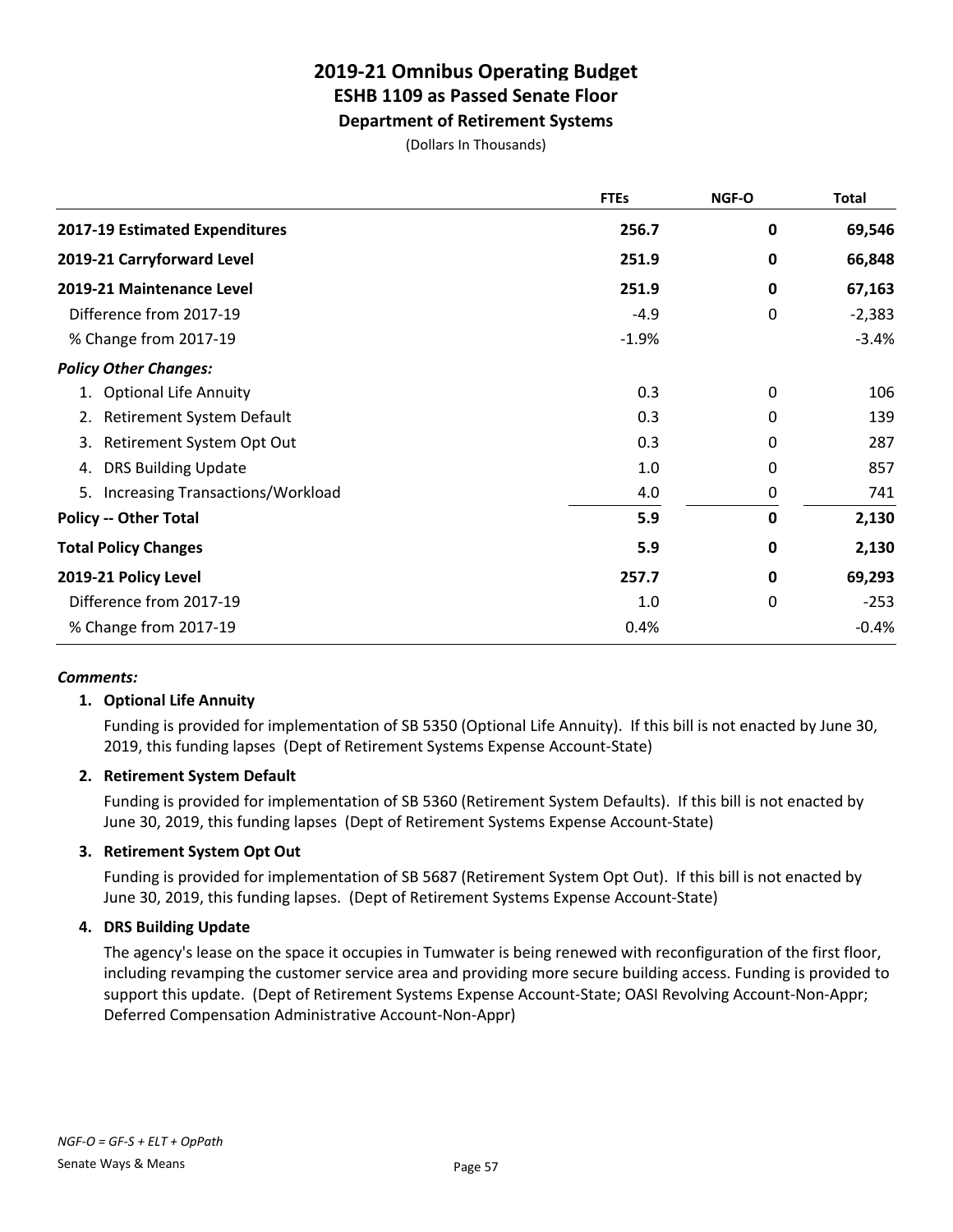## **2019-21 Omnibus Operating Budget ESHB 1109 as Passed Senate Floor Department of Retirement Systems**

(Dollars In Thousands)

## **5. Increasing Transactions/Workload**

Funding is provided for additional staff for increased workload due to the increased number of clients and customer transactions. (Dept of Retirement Systems Expense Account-State)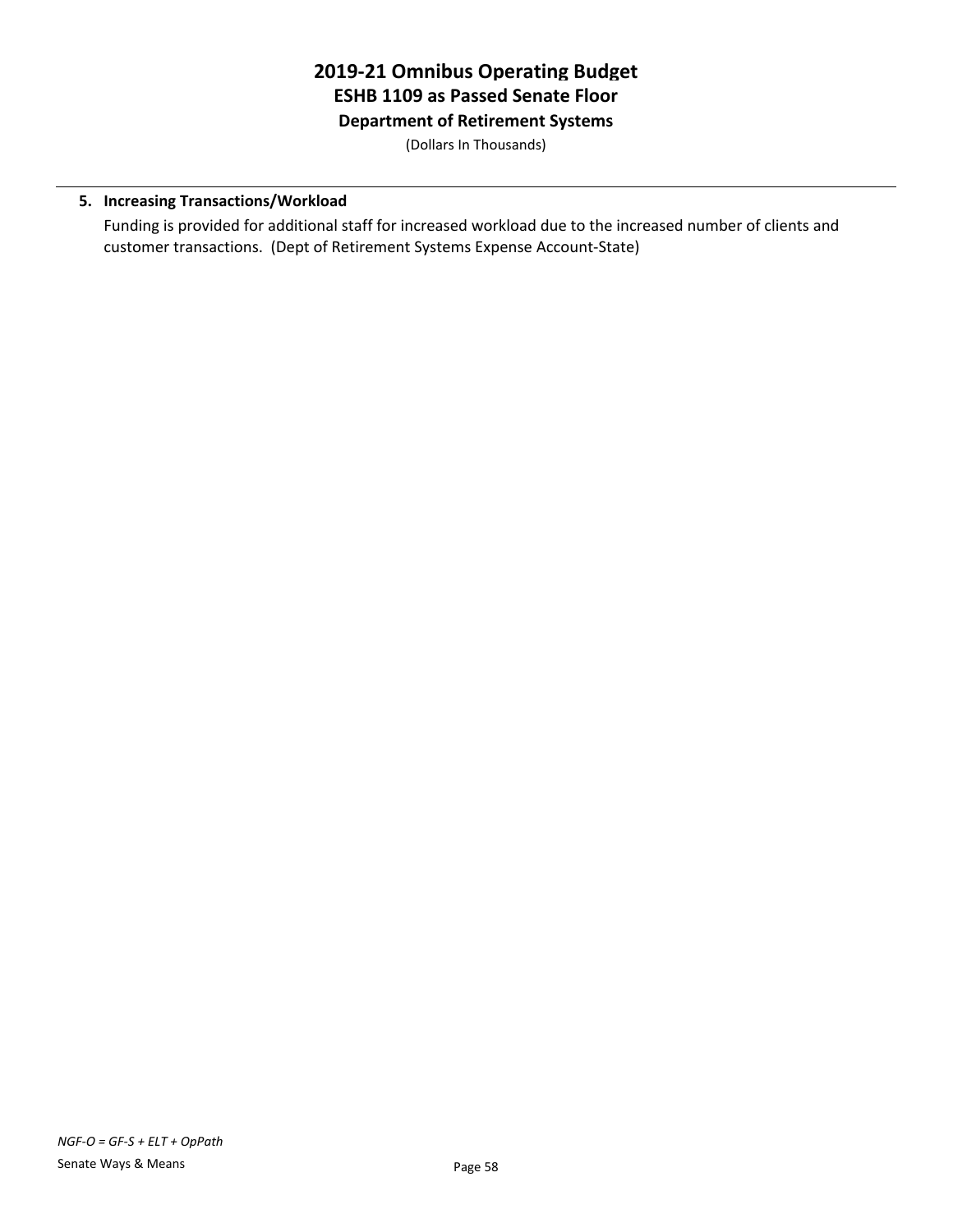**State Investment Board**

(Dollars In Thousands)

|                                        | <b>FTEs</b> | NGF-O       | <b>Total</b> |
|----------------------------------------|-------------|-------------|--------------|
| 2017-19 Estimated Expenditures         | 103.1       | 0           | 48,907       |
| 2019-21 Carryforward Level             | 104.4       | 0           | 50,355       |
| 2019-21 Maintenance Level              | 104.4       | 0           | 50,464       |
| Difference from 2017-19                | 1.3         | 0           | 1,557        |
| % Change from 2017-19                  | 1.2%        |             | 3.2%         |
| <b>Policy Other Changes:</b>           |             |             |              |
| 1. Improve Performance & Data Delivery | 4.5         | 0           | 2,609        |
| <b>Policy -- Other Total</b>           | 4.5         | $\mathbf 0$ | 2,609        |
| Policy -- Comp Total                   | 0.0         | 0           | 1,401        |
| <b>Total Policy Changes</b>            | 4.5         | 0           | 4,010        |
| 2019-21 Policy Level                   | 108.9       | 0           | 54,474       |
| Difference from 2017-19                | 5.8         | 0           | 5,567        |
| % Change from 2017-19                  | 5.6%        |             | 11.4%        |

#### *Comments:*

## **1. Improve Performance & Data Delivery**

Funding is provided for additional investment officers to improve performance and for data analytics. (State Investment Board Expense Account-State)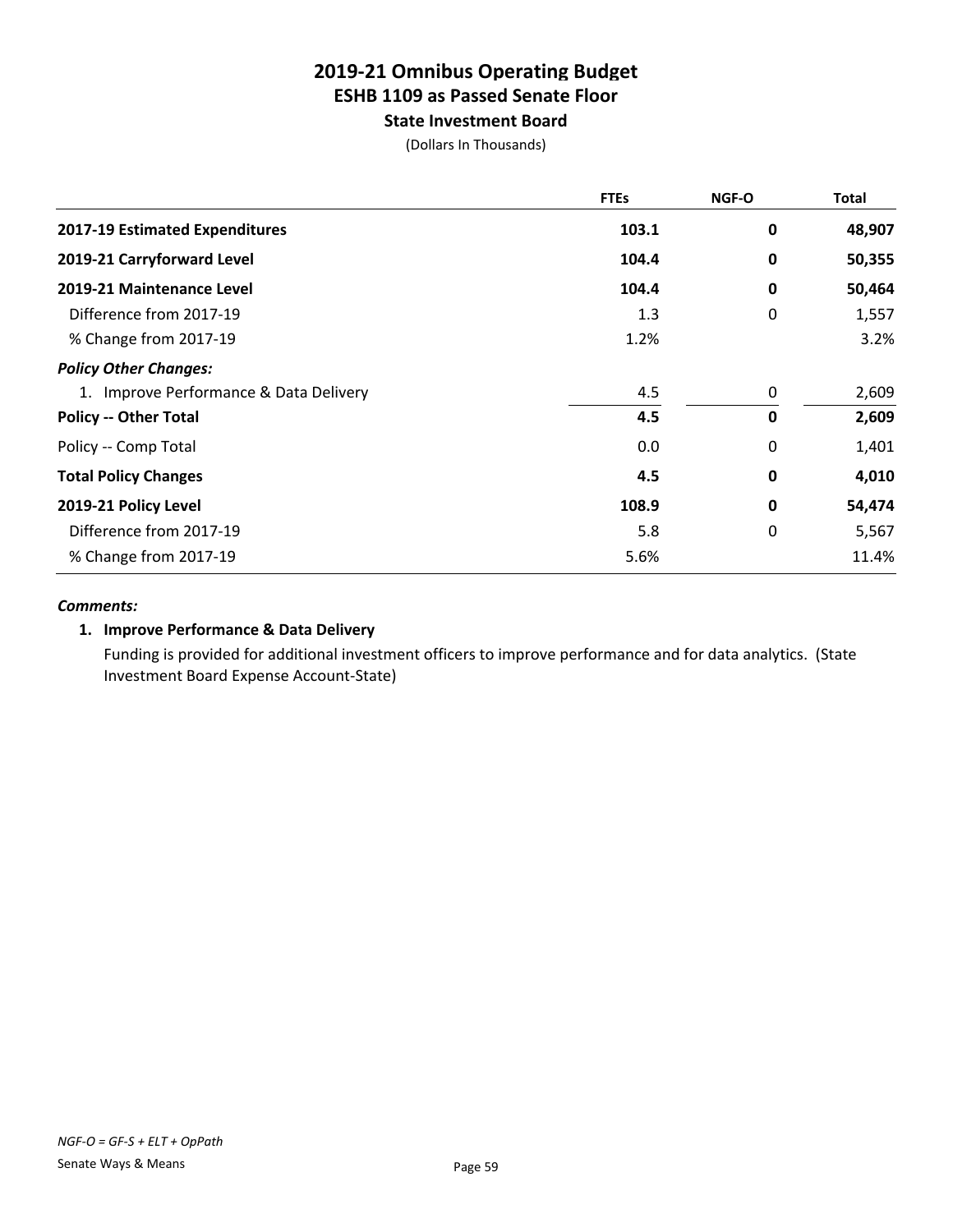## **Department of Revenue**

(Dollars In Thousands)

|                                           | <b>FTEs</b> | NGF-O   | <b>Total</b> |
|-------------------------------------------|-------------|---------|--------------|
| 2017-19 Estimated Expenditures            | 1,312.0     | 265,095 | 321,305      |
| 2019-21 Carryforward Level                | 1,315.0     | 272,059 | 327,209      |
| 2019-21 Maintenance Level                 | 1,315.0     | 274,751 | 330,248      |
| Difference from 2017-19                   | 3.0         | 9,656   | 8,943        |
| % Change from 2017-19                     | 0.2%        | 3.6%    | 2.8%         |
| <b>Policy Other Changes:</b>              |             |         |              |
| Limited Cooperative Assocs.<br>1.         | 0.0         | 70      | 70           |
| <b>Clean Energy</b><br>2.                 | 0.2         | 111     | 111          |
| Sr's, disab. vets/prop tx ex<br>3.        | 0.4         | 597     | 597          |
| <b>Lodging Special Excise Taxes</b><br>4. | 0.3         | 84      | 84           |
| <b>Plastic Bags</b><br>5.                 | 0.8         | 174     | 174          |
| Immigrants in the Workplace<br>6.         | 0.0         | 70      | 70           |
| 7. Wayfair                                | 3.9         | 740     | 740          |
| Transfer MTCA to MTO Thru Maint Lyl<br>8. | 0.0         | 0       | 0            |
| <b>Policy -- Other Total</b>              | 5.5         | 1,846   | 1,846        |
| <b>Total Policy Changes</b>               | 5.5         | 1,846   | 1,846        |
| 2019-21 Policy Level                      | 1,320.4     | 276,597 | 332,094      |
| Difference from 2017-19                   | 8.5         | 11,502  | 10,789       |
| % Change from 2017-19                     | 0.6%        | 4.3%    | 3.4%         |

## *Comments:*

## **1. Limited Cooperative Assocs.**

Funding is provided to implement Senate Bill 5002 (limited cooperative associations). (General Fund-State)

## **2. Clean Energy**

Funding is provided for implementing the provisions of Engrossed Second Substitute Senate Bill 5116. (General Fund-State)

## **3. Sr's, disab. vets/prop tx ex**

Funding is provided to implement Engrossed Substitute Senate Bill 5160 (senior citizen, veterans, and disabled persons property tax exemption). (General Fund-State)

## **4. Lodging Special Excise Taxes**

Funding is provided to implement Engrossed Substitute Senate Bill 5228 (lodging special excise taxes). (General Fund-State)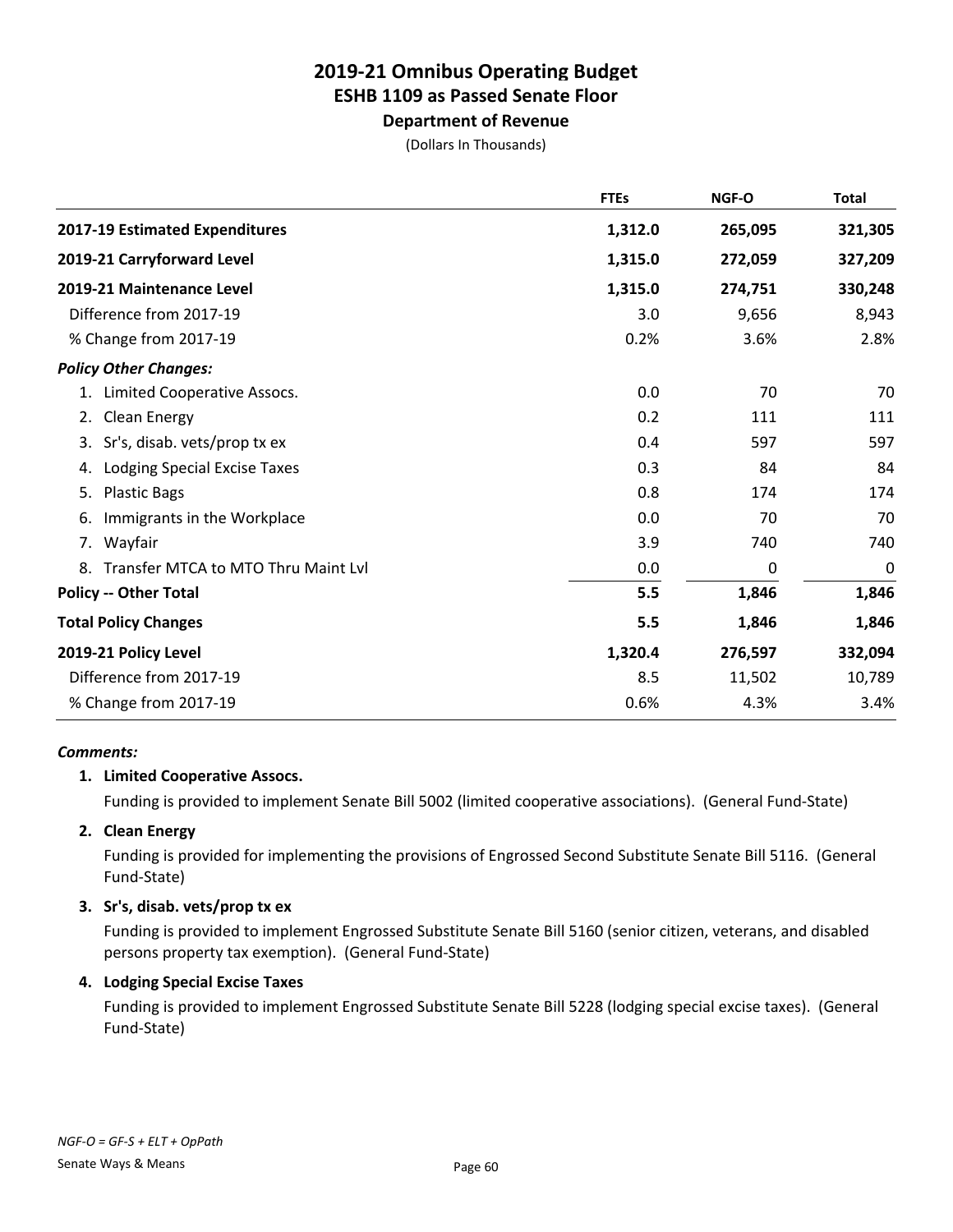## **Department of Revenue**

(Dollars In Thousands)

## **5. Plastic Bags**

Funding is provided for implementing the provisions of Substitute Senate Bill 5323. (General Fund-State)

## **6. Immigrants in the Workplace**

Funding is provided to implement Engrossed Second Substitute Senate Bill 5497 (immigrants in the workplace) for legal services to review confidentiality policies and to develop model policies related to immigration enforcement at public schools, state health facilities, courthouses, and shelters. (General Fund-State)

## **7. Wayfair**

Funding is provided to implement chapter 8, Laws of 2019 (SSB 5581) (Wayfair). (General Fund-State)

## **8. Transfer MTCA to MTO Thru Maint Lvl**

Funding is transferred to a new account to align with Substitute Senate Bill 5993 (model toxics control program). (State Toxics Control Account-State; Model Toxics Control Operating Account-State)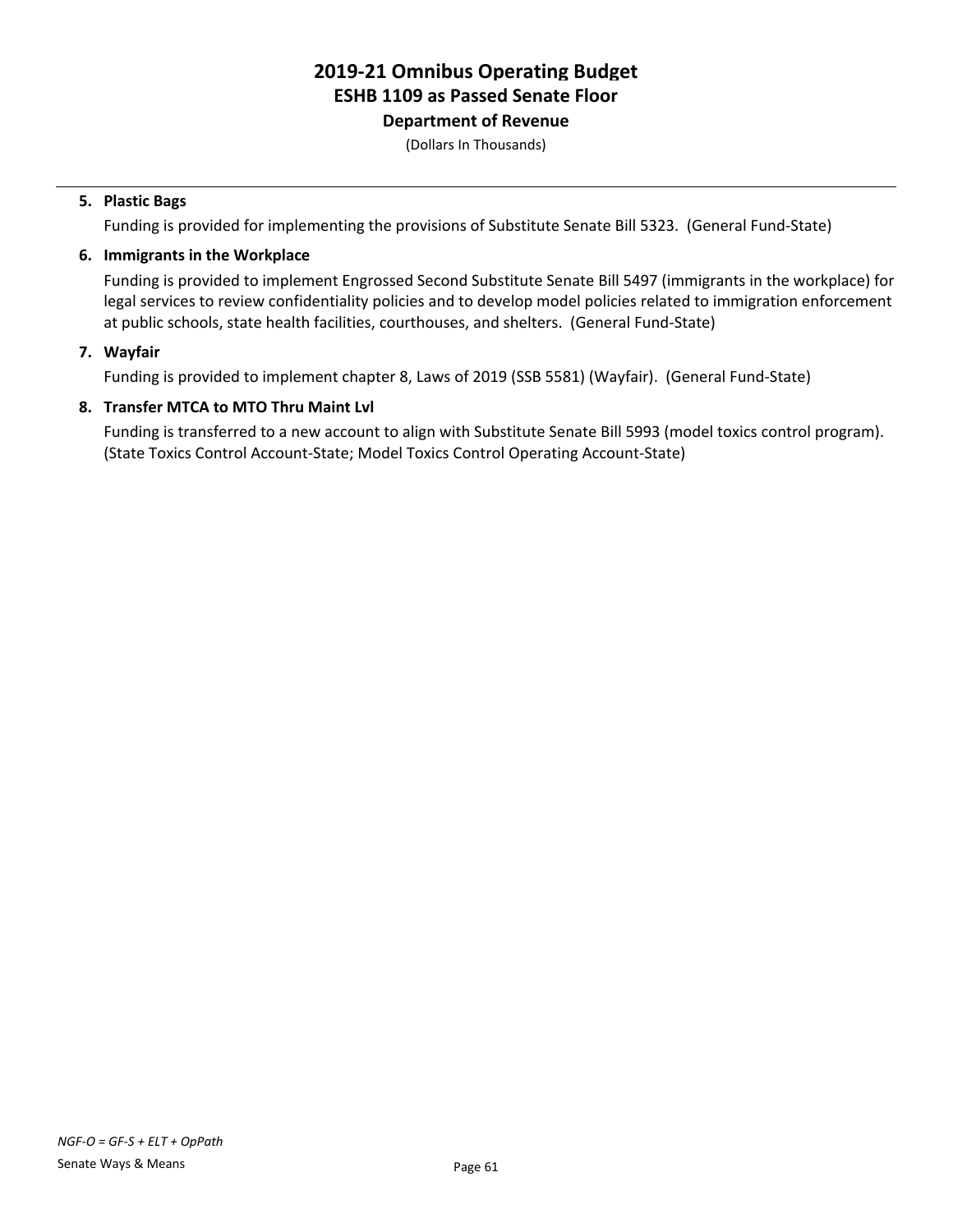## **Board of Tax Appeals**

(Dollars In Thousands)

|                                | <b>FTEs</b> | <b>NGF-O</b> | Total |
|--------------------------------|-------------|--------------|-------|
| 2017-19 Estimated Expenditures | 14.0        | 3,819        | 3,981 |
| 2019-21 Carryforward Level     | 16.7        | 4,198        | 4,360 |
| 2019-21 Maintenance Level      | 16.7        | 4,231        | 4,393 |
| Difference from 2017-19        | 2.8         | 412          | 412   |
| % Change from 2017-19          | 19.7%       | 10.8%        | 10.3% |
| <b>Policy Other Changes:</b>   |             |              |       |
| 1. Case Management Software    | 0.0         | 39           | 39    |
| <b>Policy -- Other Total</b>   | 0.0         | 39           | 39    |
| Policy -- Comp Total           | 0.0         | 145          | 145   |
| <b>Total Policy Changes</b>    | 0.0         | 184          | 184   |
| 2019-21 Policy Level           | 16.7        | 4,415        | 4,577 |
| Difference from 2017-19        | 2.8         | 596          | 596   |
| % Change from 2017-19          | 19.7%       | 15.6%        | 15.0% |

#### *Comments:*

## **1. Case Management Software**

Funding is provided for agency platforms through WaTech and to conduct a feasibility study on replacing their central operations program. (General Fund-State)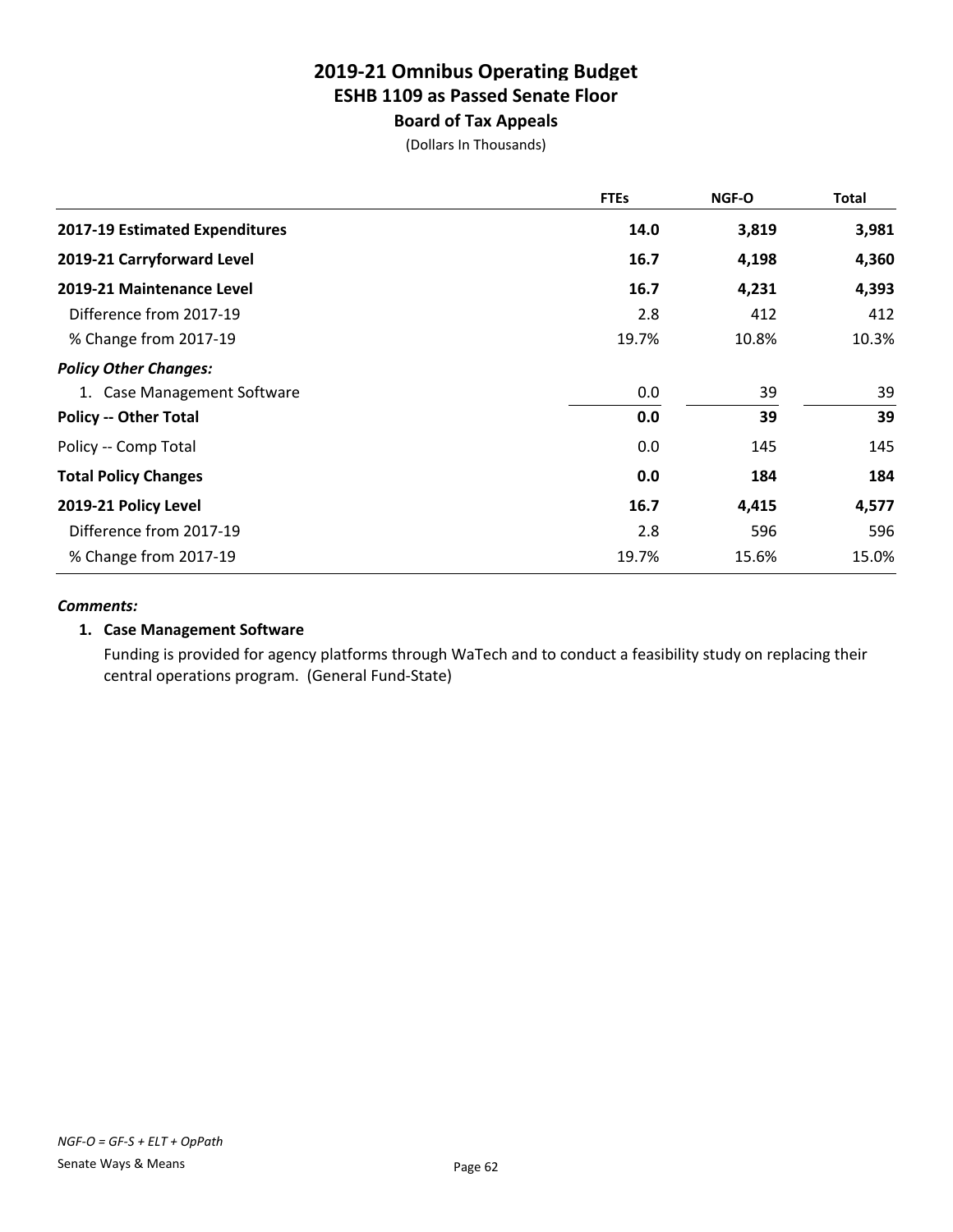## **Office of Minority & Women's Business Enterprises**

|                                | <b>FTEs</b> | <b>NGF-O</b> | <b>Total</b> |
|--------------------------------|-------------|--------------|--------------|
| 2017-19 Estimated Expenditures | 24.0        | 0            | 4,926        |
| 2019-21 Carryforward Level     | 24.0        | 0            | 4,962        |
| 2019-21 Maintenance Level      | 24.0        | 0            | 4,904        |
| Difference from 2017-19        | 0.0         | 0            | $-22$        |
| % Change from 2017-19          | 0.0%        |              | $-0.4%$      |
| 2019-21 Policy Level           | 24.0        | 0            | 4,904        |
| Difference from 2017-19        | 0.0         | 0            | $-22$        |
| % Change from 2017-19          | 0.0%        |              | $-0.4%$      |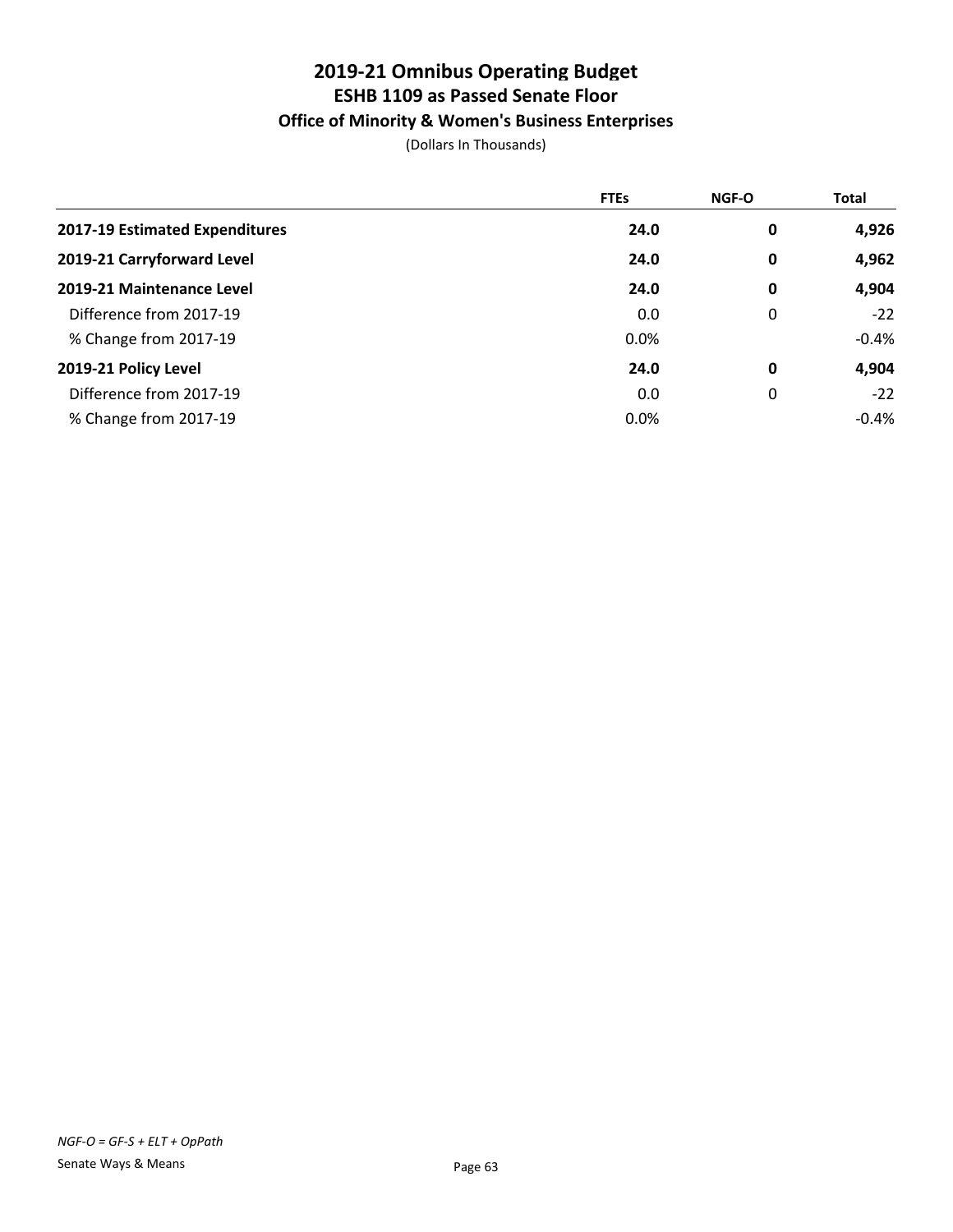# **Office of Insurance Commissioner**

(Dollars In Thousands)

|                                           | <b>FTEs</b> | NGF-O        | <b>Total</b> |
|-------------------------------------------|-------------|--------------|--------------|
| 2017-19 Estimated Expenditures            | 246.1       | 0            | 64,923       |
| 2019-21 Carryforward Level                | 245.5       | 0            | 65,478       |
| 2019-21 Maintenance Level                 | 246.1       | 0            | 66,057       |
| Difference from 2017-19                   | $-0.1$      | $\mathbf{0}$ | 1,134        |
| % Change from 2017-19                     | 0.0%        |              | 1.7%         |
| <b>Policy Other Changes:</b>              |             |              |              |
| <b>Service Contract Providers</b><br>1.   | 0.2         | 0            | 60           |
| <b>Natural Disaster Mitigation</b><br>2.  | 0.4         | 0            | 125          |
| <b>Telemedicine Payment Parity</b><br>3.  | 2.1         | 0            | 477          |
| Individual Health Insurance Market<br>4.  | 2.1         | 0            | 536          |
| Reproductive Health Care<br>5.            | 0.0         | 0            | 125          |
| <b>Insurance Communications</b><br>6.     | 0.4         | 0            | 84           |
| <b>Consumer Access to Providers</b><br>7. | 5.0         | 0            | 1,177        |
| Criminal Insurance Fraud Expansion<br>8.  | 2.0         | 0            | 853          |
| <b>Actuarial Staffing</b><br>9.           | 2.0         | 0            | 486          |
| <b>Policy -- Other Total</b>              | 14.1        | $\mathbf 0$  | 3,923        |
| <b>Total Policy Changes</b>               | 14.1        | 0            | 3,923        |
| 2019-21 Policy Level                      | 260.2       | 0            | 69,980       |
| Difference from 2017-19                   | 14.1        | 0            | 5,057        |
| % Change from 2017-19                     | 5.7%        |              | 7.8%         |

## *Comments:*

## **1. Service Contract Providers**

Funding is provided for Substitute Senate Bill 5030 (service contract providers) for application review and rulemaking for solvency and reporting requirements for service contract providers. (Insurance Commissioner's Regulatory Account-State)

## **2. Natural Disaster Mitigation**

Funding is provided for Substitute Senate Bill No. 5106 (natural disaster mitigation) for staffing and support of the natural disaster and resiliency workgroup. (Insurance Commissioner's Regulatory Account-State)

## **3. Telemedicine Payment Parity**

Funding is provided for Substitute Senate Bill 5385 (telemedicine payment parity) for compensation exhibit review based on new filing requirements. (Insurance Commissioner's Regulatory Account-State)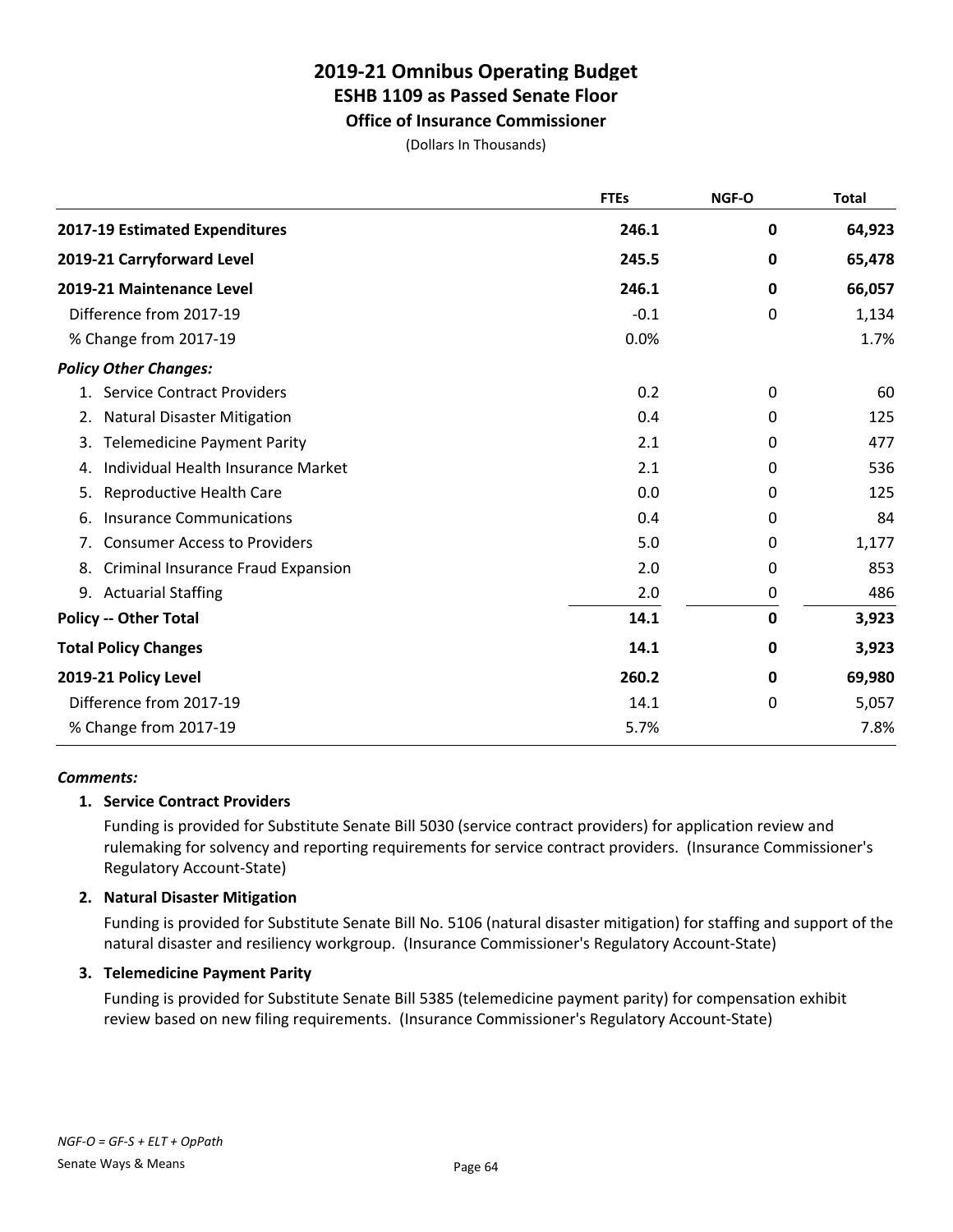#### **Office of Insurance Commissioner**

(Dollars In Thousands)

## **4. Individual Health Insurance Market**

Funding is provided for Engrossed Substitute Senate Bill 5526 (individual insurance market) for consultation in establishing standardized health plans. (Insurance Commissioner's Regulatory Account-State)

## **5. Reproductive Health Care**

Funding is provided for Second Substitute Senate Bill 5602 (reproductive health care) for rule making related to reproductive health care benefits. (Insurance Commissioner's Regulatory Account-State)

#### **6. Insurance Communications**

Funding is provided for Substitute Senate Bill 5889 (insurance communications confidentiality) for form development and rule making activity related to confidential communications requests. (Insurance Commissioner's Regulatory Account-State)

## **7. Consumer Access to Providers**

Funding is provided for five FTEs to address the increasing volume and complexity of provider contracts, provider networks and consumer complaints, and to provide speed to market for provider contracts and cost-effective networks. (Insurance Commissioner's Regulatory Account-State)

## **8. Criminal Insurance Fraud Expansion**

Funding is provided for detective and research staff to enhance the work of the agency's criminal investigations unit. (Insurance Commissioner's Regulatory Account-State)

## **9. Actuarial Staffing**

Funding is provided for two actuarial analyst positions to address this increased workload and increase the speed to market of property and casualty insurance products. (Insurance Commissioner's Regulatory Account-State)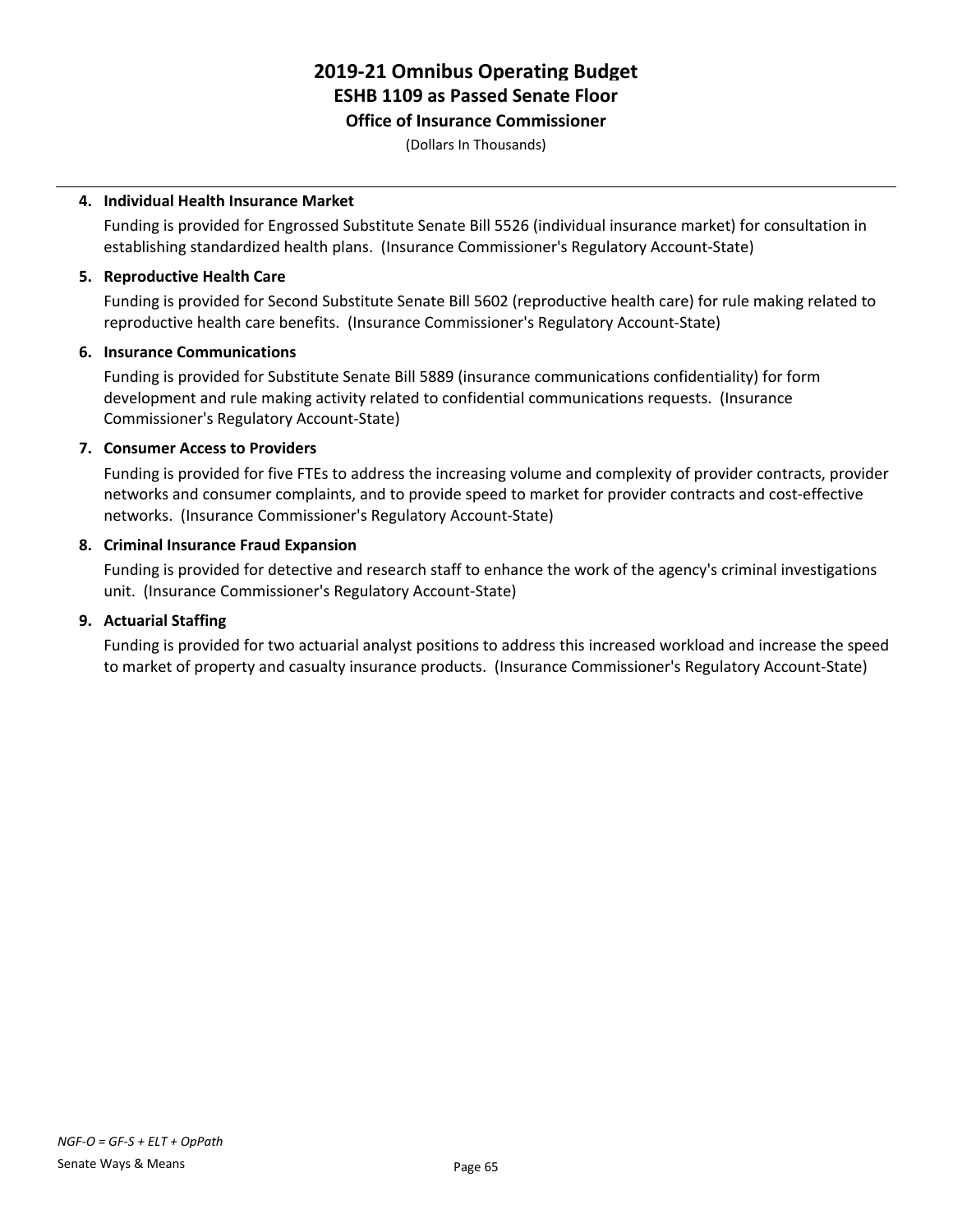## **Consolidated Technology Services**

(Dollars In Thousands)

|     |                                          | <b>FTEs</b> | NGF-O    | <b>Total</b> |
|-----|------------------------------------------|-------------|----------|--------------|
|     | 2017-19 Estimated Expenditures           | 561.0       | 375      | 306,704      |
|     | 2019-21 Carryforward Level               | 561.9       | 376      | 306,244      |
|     | 2019-21 Maintenance Level                | 500.1       | 376      | 306,500      |
|     | Difference from 2017-19                  | $-61.0$     | 1        | $-204$       |
|     | % Change from 2017-19                    | $-10.9%$    | 0.3%     | $-0.1%$      |
|     | <b>Policy Other Changes:</b>             |             |          |              |
| 1.  | <b>Cloud Computing</b>                   | 0.0         | 0        | 750          |
| 2.  | <b>State Data Center Operations</b>      | 0.0         | 3,122    | 3,122        |
| 3.  | <b>Computer Emergency Readiness Team</b> | 2.0         | 0        | 800          |
| 4.  | Enterprise Apps Transfer Backfill        | 0.0         | 3,000    | 3,000        |
| 5.  | SAW - IBM Passport License Increase      | 0.0         | 0        | 424          |
| 6.  | <b>Small Agency IT Services</b>          | 2.0         | 0        | 1,598        |
| 7.  | 1500 Jefferson                           | 0.0         | 2,412    | 2,412        |
| 8.  | Logging and Monitoring                   | 0.0         | 0        | 1,524        |
| 9.  | <b>Encrypted State Network Threats</b>   | 0.0         | 0        | 768          |
| 10. | <b>OCS Security Design Reviews</b>       | 2.0         | 0        | 608          |
| 11. | Statewide IT Project Dashboard           | 0.0         | 0        | 250          |
| 12. | IT Project Team                          | 4.0         | 0        | 2,000        |
|     | 13. Vulnerability Assessment Program     | 3.0         | 0        | 1,000        |
|     | <b>Policy -- Other Total</b>             | 13.0        | 8,534    | 18,256       |
|     | Policy -- Transfer Total                 | $-125.0$    | 0        | $-74,014$    |
|     | <b>Total Policy Changes</b>              | $-112.0$    | 8,534    | $-55,758$    |
|     | 2019-21 Policy Level                     | 388.1       | 8,910    | 250,742      |
|     | Difference from 2017-19                  | $-173.0$    | 8,535    | $-55,962$    |
|     | % Change from 2017-19                    | $-30.8%$    | 2,276.0% | $-18.2%$     |

## *Comments:*

## **1. Cloud Computing**

Funding is provided to implement the provisions of Engrossed Second Substitute Senate Bill 5662 (cloud computing). The OCIO must complete a cloud readiness assessment. (Consolidated Technology Services Revolving Account-State)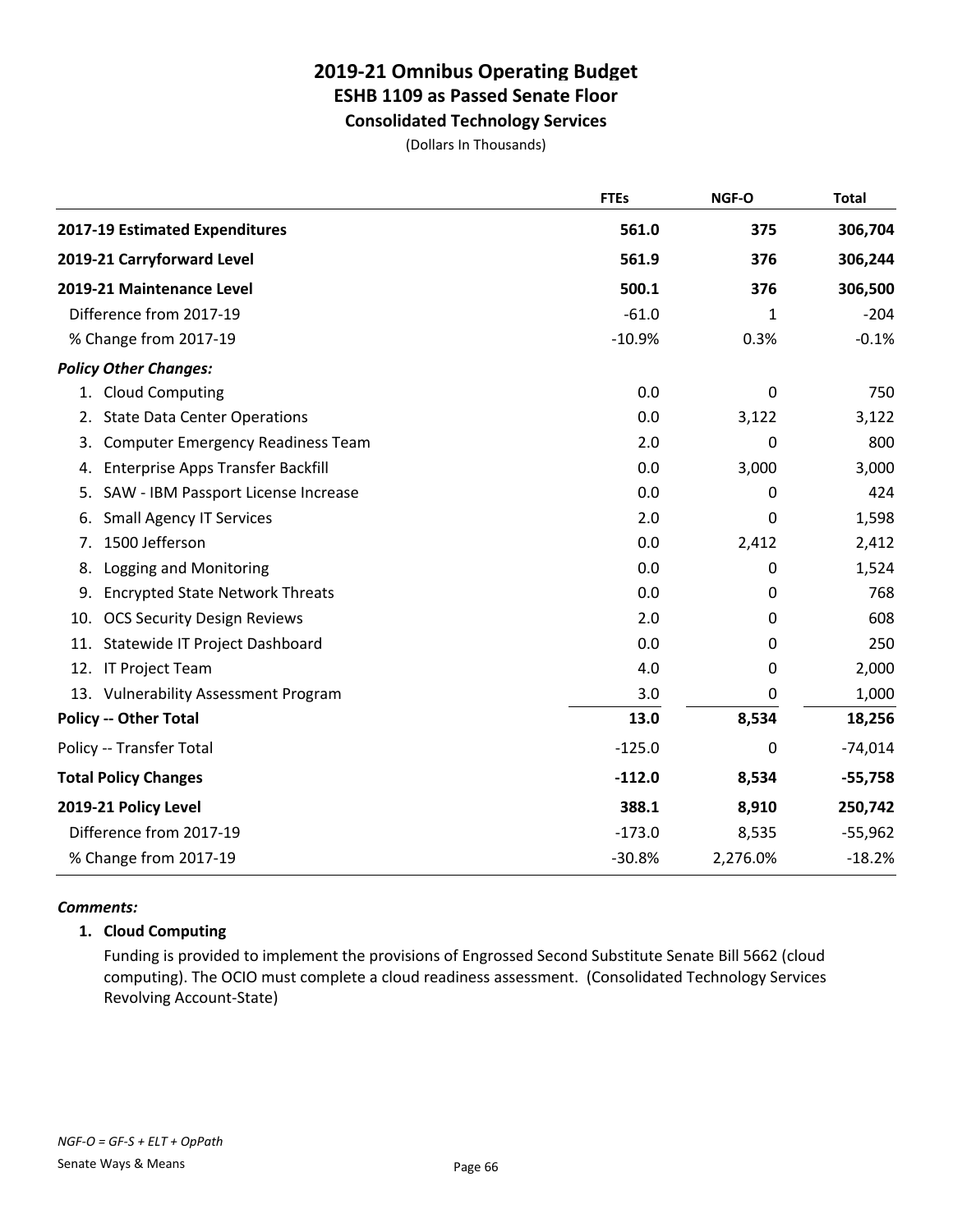**Consolidated Technology Services**

(Dollars In Thousands)

## **2. State Data Center Operations**

Funding is provided to cover the cost of the Consolidated Technology Services' (WaTech) operation of the state data center (SDC). Agency migrations to the SDC have been significantly slower than anticipated when the building was constructed and revenues from current agency customers do not cover the cost of operations. (General Fund-State)

## **3. Computer Emergency Readiness Team**

Funding is provided for the Computer Emergency Readiness Team (CERT) to meet ongoing demand and resolve a workload backlog concerning independent third party cybersecurity risk assessments of state agency systems and applications to identify vulnerabilities, opportunities for system hardening, and other issues. CERT is the state's central cyber defense, incident response, and security operations center. (Consolidated Technology Services Revolving Account-State)

## **4. Enterprise Apps Transfer Backfill**

Funding is provided to cover the budget gaps incurred due to the transfer of funding from the enterprise service fee from WaTech to the Office of Financial Management. This will give the agency time to evaluate rate adjustments necessary to cover overhead and other costs. Funding is one-time. (General Fund-State)

## **5. SAW - IBM Passport License Increase**

Funding is provided in the security gateway allocation to cover increased costs of IBM passport licenses under contract for the Secure Access Washington (SAW) program. (Consolidated Technology Services Revolving Account-Non-Appr)

## **6. Small Agency IT Services**

Funding is provided through a new allocation for the creation of a service tailored to meet the IT needs of small agencies. Services include full service desktop support, server assistance, security, and consultation. The initial roll-out assumes a client base of 14 small agencies. (Consolidated Technology Services Revolving Account-Non-Appr)

## **7. 1500 Jefferson**

Funding is provided, in addition to the refinancing of the 1500 Jefferson Building, to align the cost per square foot amount paid by tenants to the Helen Sommers Building. (General Fund-State)

## **8. Logging and Monitoring**

Funding is provided through the network allocation for expansion of the current logging and monitoring service to improve network, system, application, and security log visibility. It will also enable additional report and alert capabilities for agencies, Consolidated Technology Services (WaTech), and the Office of Cyber Security on abnormal traffic detection in near real-time. (Consolidated Technology Services Revolving Account-Non-Appr)

## **9. Encrypted State Network Threats**

Funding is provided to the Office of Cyber Security to procure and install an appliance to decrypt network traffic to identify and evaluate payloads for malicious activity and threats before they can cause harm to state IT assets and/or extract confidential and personal information. (Consolidated Technology Services Revolving Account-State)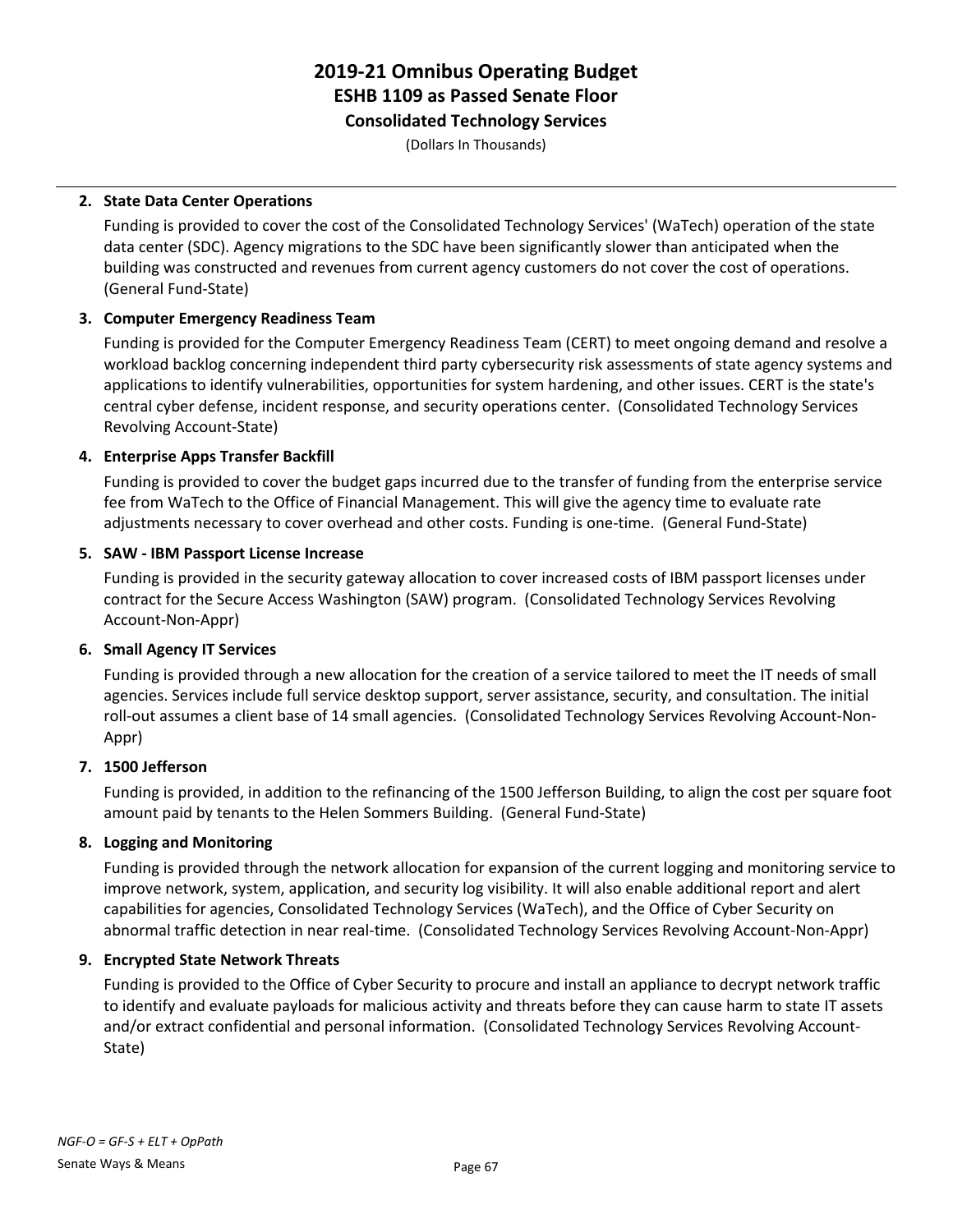## **Consolidated Technology Services**

(Dollars In Thousands)

## **10. OCS Security Design Reviews**

Funding is provided to the Office of Cyber Security to expedite review and resolve backlog issues for cyber security designs for new platforms, databases, and applications to ensure they are secure and less vulnerable to malicious cyber activities. Security design reviews provide recommendations for agencies to harden systems, meet state cyber policy, implement best practices, and comply with applicable laws and regulations. (Consolidated Technology Services Revolving Account-State)

## **11. Statewide IT Project Dashboard**

Funding is provided to create a more extensible and nimble statewide information technology (IT) project dashboard. (Consolidated Technology Services Revolving Account-State)

## **12. IT Project Team**

Funding is provided for experienced information technology (IT) subject matter experts to provide oversight and guidance to agencies with IT projects. (Consolidated Technology Services Revolving Account-State)

## **13. Vulnerability Assessment Program**

Funding is provided to expand vulnerability assessment services and improve network analysis to continually identify security breaches, issues, and misconfigured/unpatched devices through the use of a hardware and software scanning platform service. This service is a cybersecurity complement to the Computer Emergency Readiness Team (CERT). (Consolidated Technology Services Revolving Account-Non-Appr)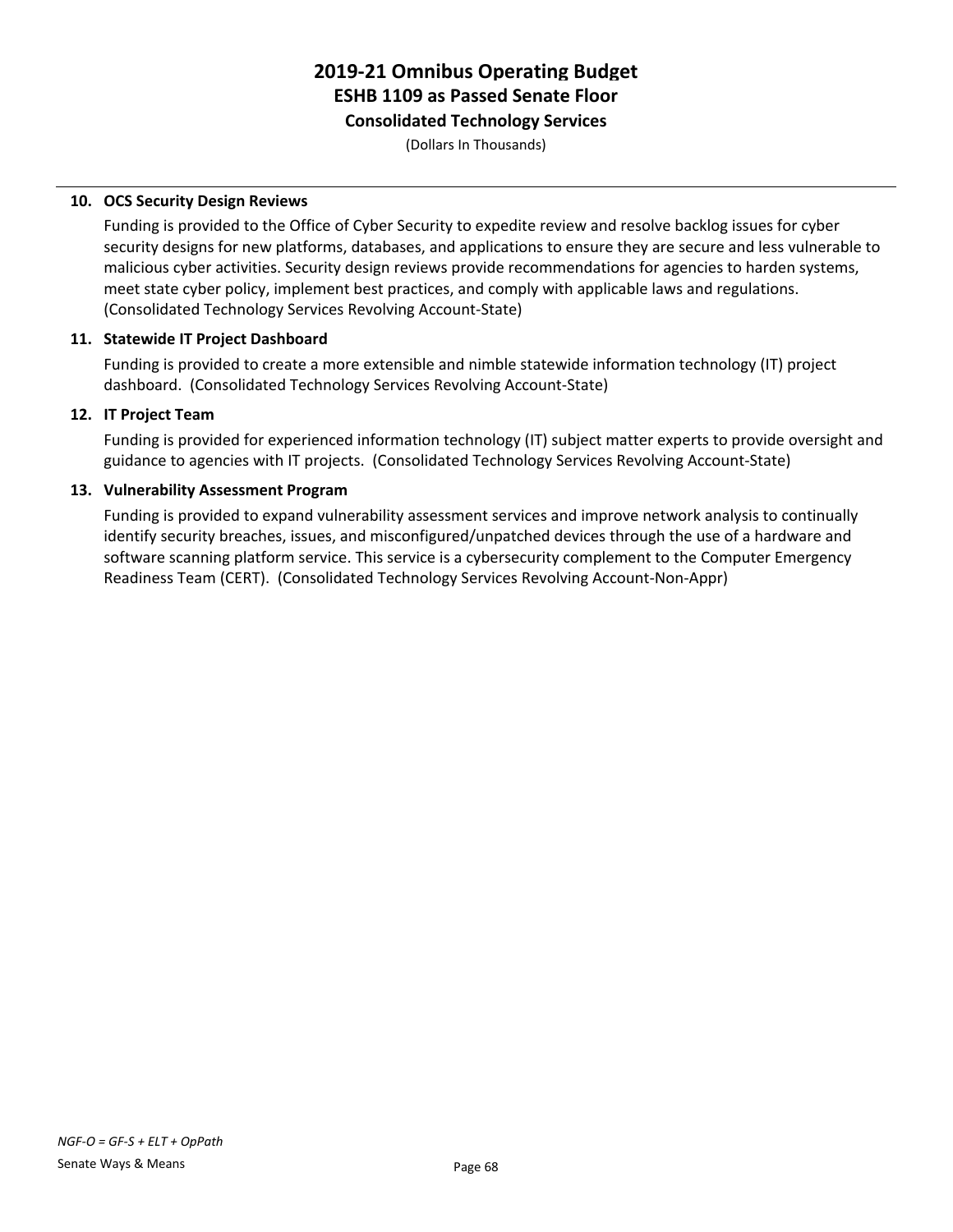**State Board of Accountancy**

|                                | <b>FTEs</b> | <b>NGF-O</b> | <b>Total</b> |
|--------------------------------|-------------|--------------|--------------|
| 2017-19 Estimated Expenditures | 12.1        | 0            | 3,244        |
| 2019-21 Carryforward Level     | 12.3        | 0            | 3,316        |
| 2019-21 Maintenance Level      | 12.3        | 0            | 3,323        |
| Difference from 2017-19        | 0.3         | 0            | 79           |
| % Change from 2017-19          | 2.1%        |              | 2.4%         |
| 2019-21 Policy Level           | 12.3        | 0            | 3,323        |
| Difference from 2017-19        | 0.3         | 0            | 79           |
| % Change from 2017-19          | 2.1%        |              | 2.4%         |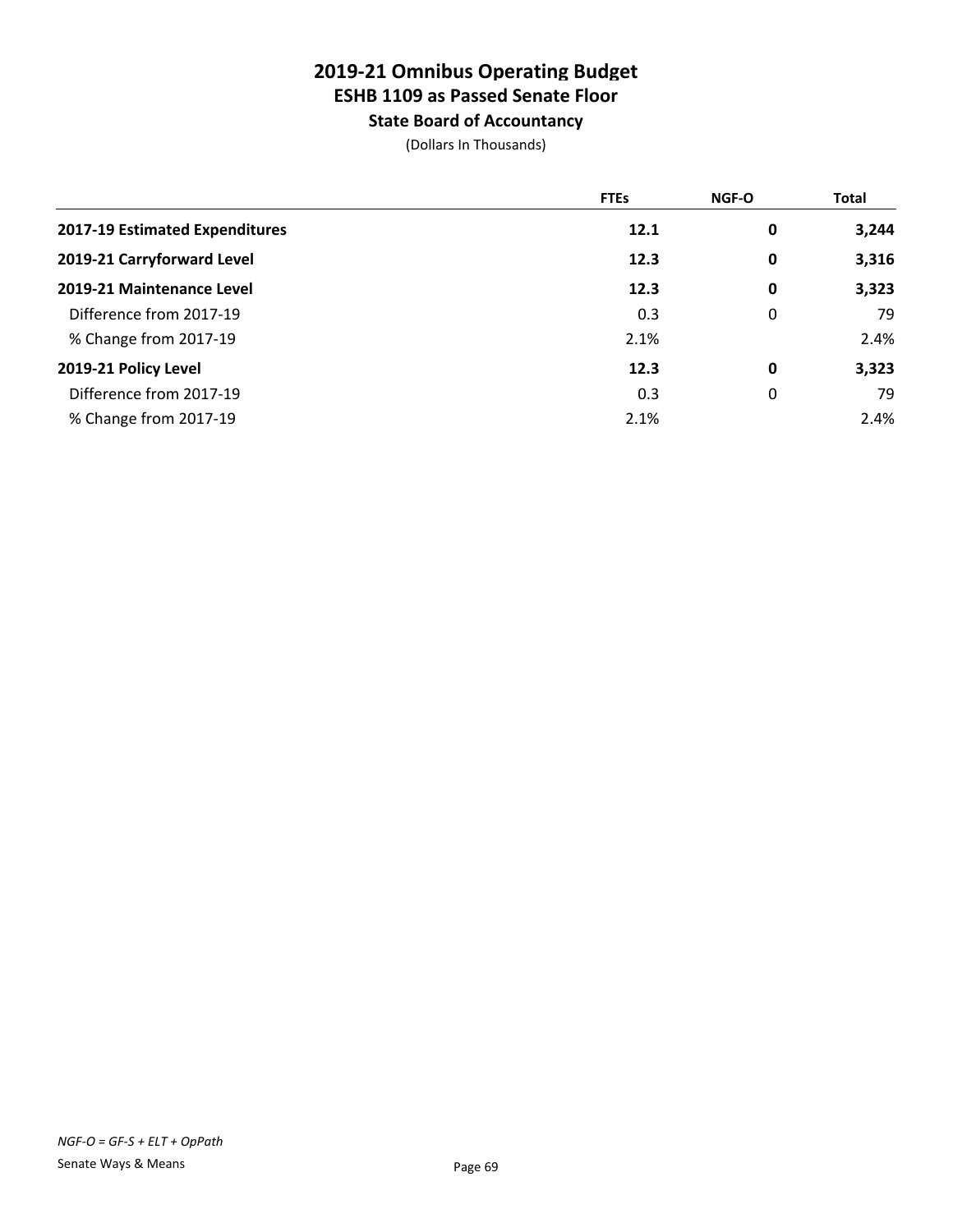**Forensic Investigations Council**

|                                | <b>FTEs</b> | <b>NGF-O</b> | <b>Total</b> |
|--------------------------------|-------------|--------------|--------------|
| 2017-19 Estimated Expenditures | 0.0         | 0            | 633          |
| 2019-21 Carryforward Level     | 0.0         | 0            | 632          |
| 2019-21 Maintenance Level      | 0.0         | 0            | 691          |
| Difference from 2017-19        | 0.0         | 0            | 58           |
| % Change from 2017-19          |             |              | 9.2%         |
| 2019-21 Policy Level           | 0.0         | 0            | 691          |
| Difference from 2017-19        | 0.0         | 0            | 58           |
| % Change from 2017-19          |             |              | 9.2%         |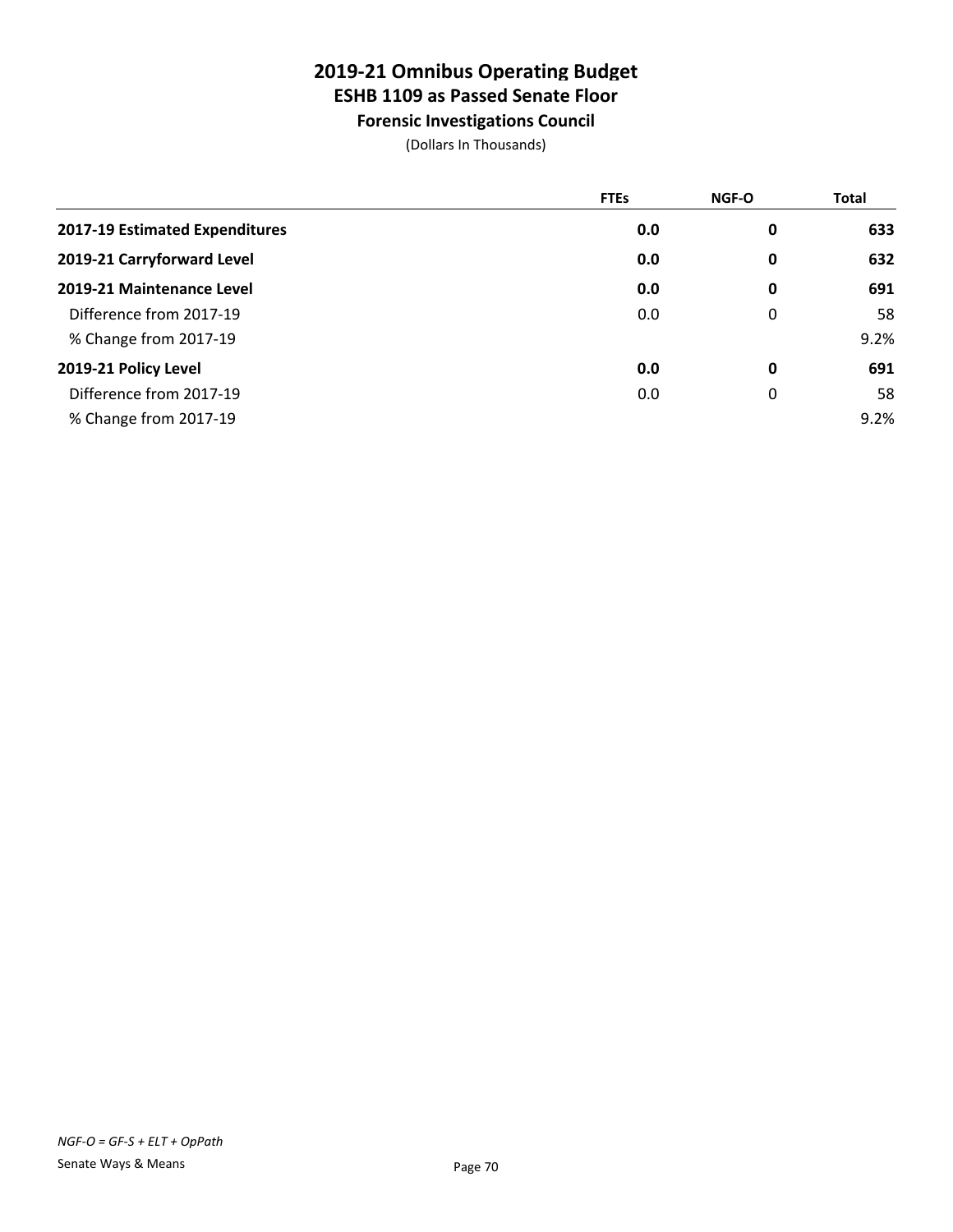**Department of Enterprise Services**

(Dollars In Thousands)

|                                           | <b>FTEs</b> | NGF-O       | <b>Total</b> |
|-------------------------------------------|-------------|-------------|--------------|
| 2017-19 Estimated Expenditures            | 753.6       | 8,879       | 370,545      |
| 2019-21 Carryforward Level                | 800.8       | 8,756       | 375,589      |
| 2019-21 Maintenance Level                 | 800.8       | 8,876       | 376,674      |
| Difference from 2017-19                   | 47.2        | $-3$        | 6,129        |
| % Change from 2017-19                     | 6.3%        | 0.0%        | 1.7%         |
| <b>Policy Other Changes:</b>              |             |             |              |
| Wrongful injury or death<br>1.            | 0.0         | $\mathbf 0$ | 6,767        |
| <b>CMS Rate Adjustment</b><br>2.          | 0.0         | 0           | 2,298        |
| <b>Campus Contracts</b><br>3.             | 0.0         | 0           | 1,848        |
| Small Agency Cyber Insurance<br>4.        | 0.0         | 200         | 200          |
| <b>Glyphosate Usage Reporting</b><br>5.   | 0.0         | 10          | 10           |
| <b>Small Agency Human Resources</b><br>6. | 1.5         | $\mathbf 0$ | 374          |
| <b>Policy -- Other Total</b>              | 1.5         | 210         | 11,497       |
| <b>Total Policy Changes</b>               | 1.5         | 210         | 11,497       |
| 2019-21 Policy Level                      | 802.3       | 9,086       | 388,171      |
| Difference from 2017-19                   | 48.7        | 207         | 17,626       |
| % Change from 2017-19                     | 6.5%        | 2.3%        | 4.8%         |

## *Comments:*

## **1. Wrongful injury or death**

Funding is provided to implement the provisions of Substitute Senate Bill 5163 (wrongful injury or death). (Liability Account-Non-Appr)

## **2. CMS Rate Adjustment**

Funding is provided to realign the existing fee structure to match the cost of providing centralized mail services to state agencies. Decreasing mail volumes and increasing costs have contributed to a significant imbalance in cost recovery. (Enterprise Services Account-Non-Appr)

## **3. Campus Contracts**

Funding is provided to cover increased contracted costs for the Capitol campus, including the Washington State Patrol (WSP), Olympia Fire Department, and the elevator contractor. WSP increases include adjustments for higher compensation paid to troopers, new vehicles, and a part-time detective to perform investigations on campus. (Enterprise Services Account-Non-Appr)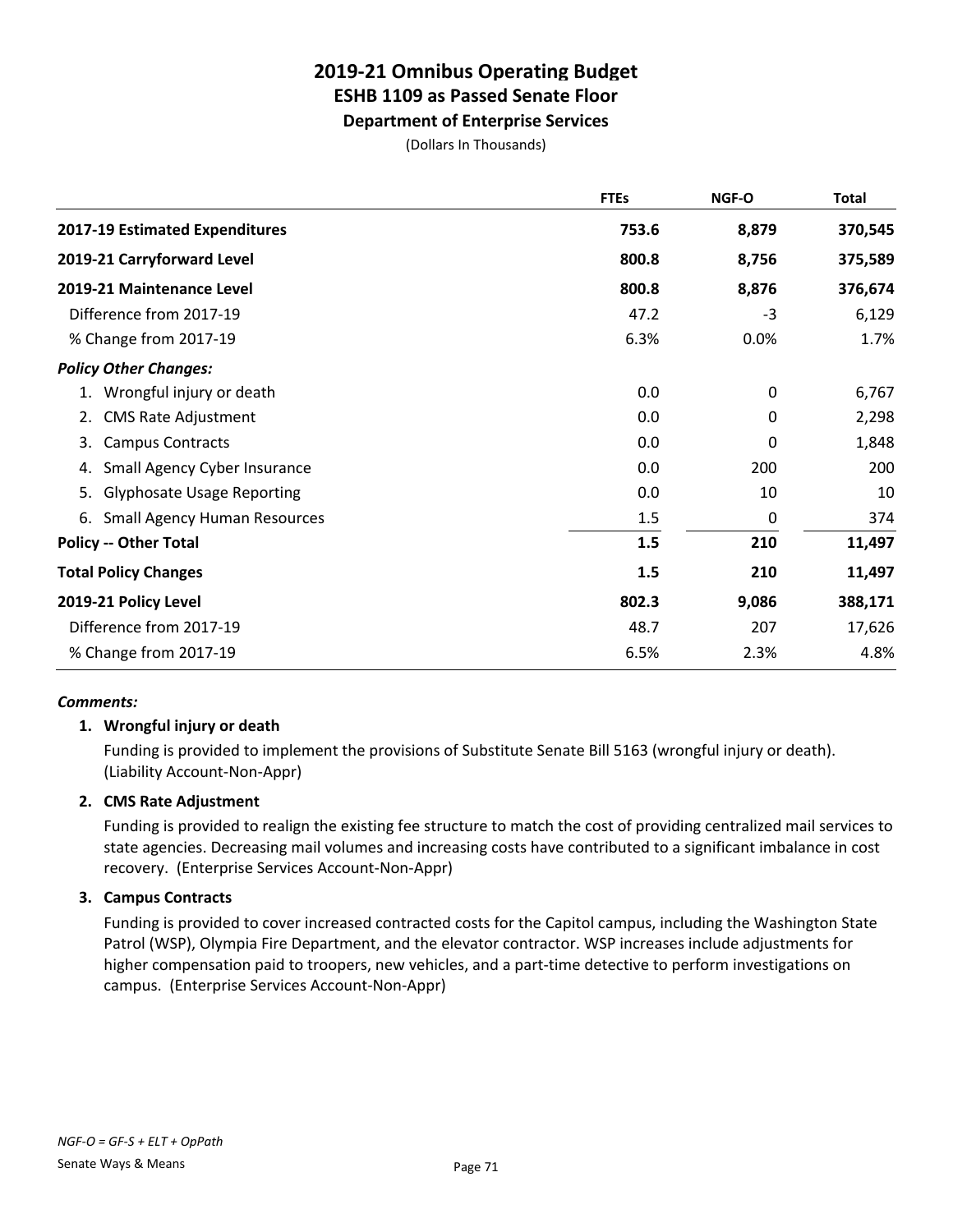## **Department of Enterprise Services**

(Dollars In Thousands)

## **4. Small Agency Cyber Insurance**

Funding is provided to buy cyber incident insurance for 43 small and medium-sized agencies currently without insurance to mitigate the impact of potential cyber risks. (General Fund-State)

## **5. Glyphosate Usage Reporting**

Funding is provided to identify each agency that uses glyphosate for vegetation control, and report to the legislature. (General Fund-State)

## **6. Small Agency Human Resources**

Funding is provided for additional human resource staff to small agencies. (Enterprise Services Account-Non-Appr)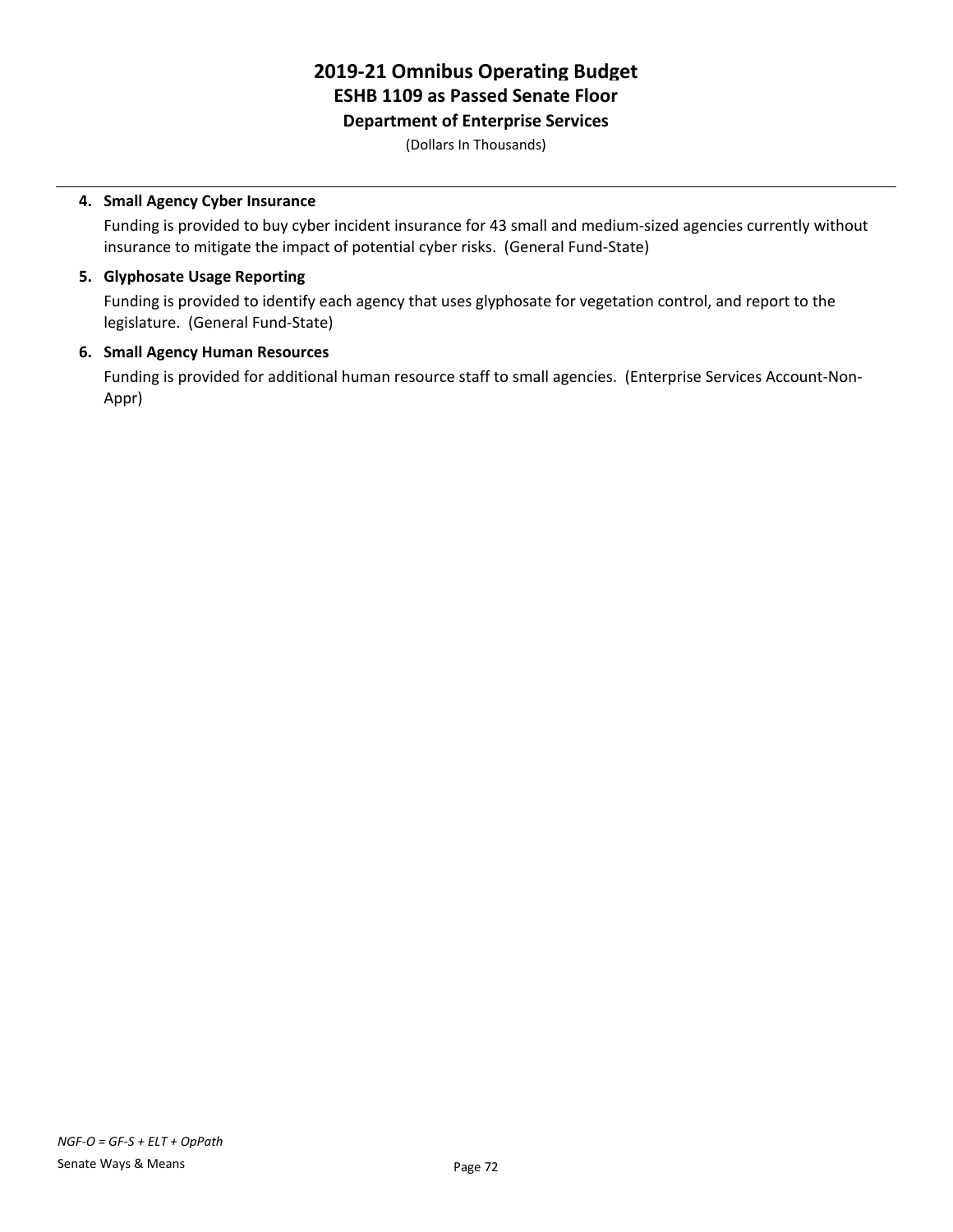# **Washington Horse Racing Commission**

|                                | <b>FTEs</b> | <b>NGF-O</b> | <b>Total</b> |
|--------------------------------|-------------|--------------|--------------|
| 2017-19 Estimated Expenditures | 16.0        | 0            | 6,034        |
| 2019-21 Carryforward Level     | 16.0        | 0            | 6,089        |
| 2019-21 Maintenance Level      | 16.0        | 0            | 5,662        |
| Difference from 2017-19        | 0.0         | 0            | $-372$       |
| % Change from 2017-19          | 0.0%        |              | $-6.2%$      |
| 2019-21 Policy Level           | 16.0        | 0            | 5,662        |
| Difference from 2017-19        | 0.0         | 0            | $-372$       |
| % Change from 2017-19          | 0.0%        |              | $-6.2%$      |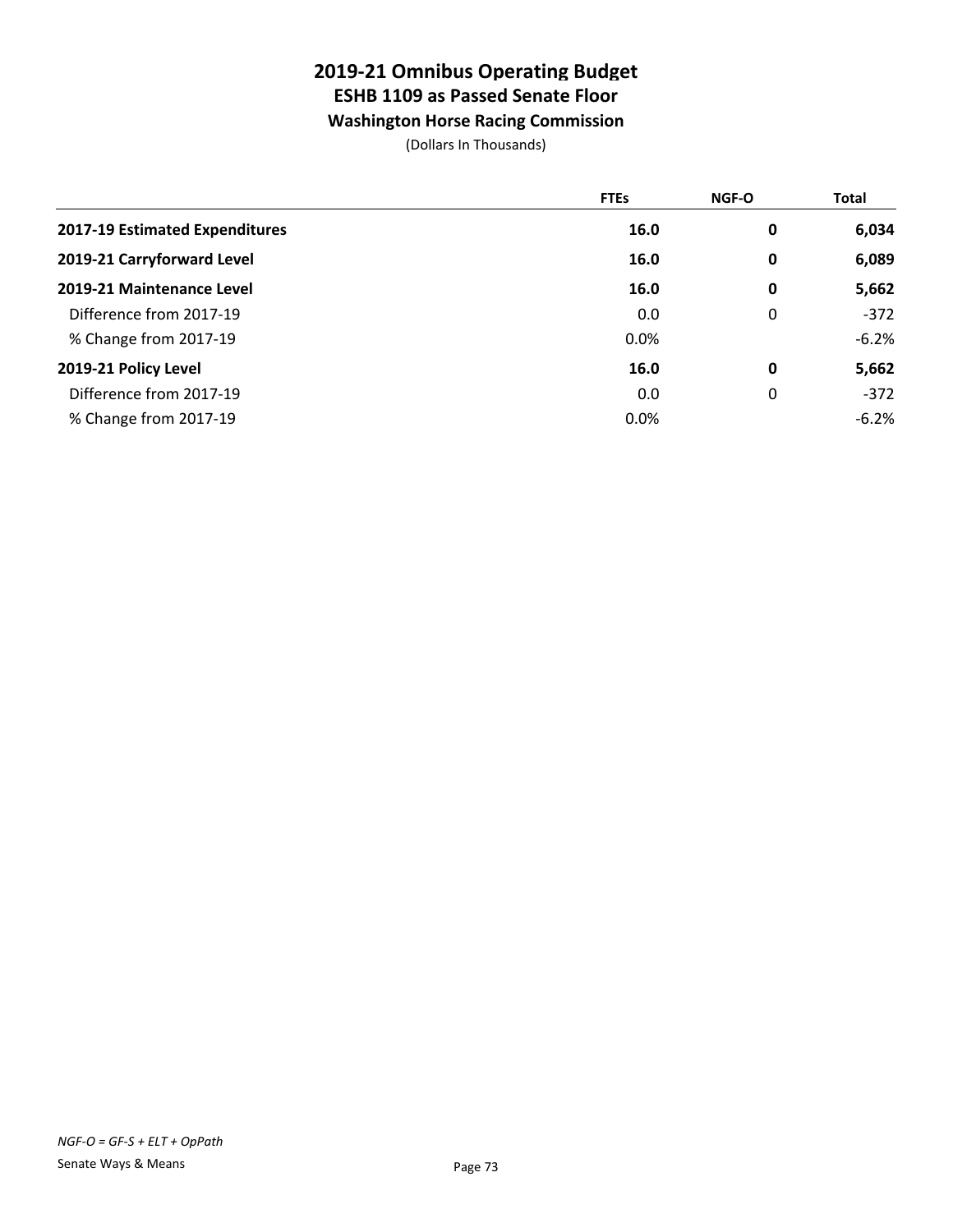**Liquor and Cannabis Board**

(Dollars In Thousands)

|                                          | <b>FTEs</b> | NGF-O       | <b>Total</b> |
|------------------------------------------|-------------|-------------|--------------|
| 2017-19 Estimated Expenditures           | 364.8       | 683         | 96,622       |
| 2019-21 Carryforward Level               | 368.1       | 689         | 96,621       |
| 2019-21 Maintenance Level                | 368.1       | 698         | 96,981       |
| Difference from 2017-19                  | 3.3         | 15          | 359          |
| % Change from 2017-19                    | 0.9%        | 2.2%        | 0.4%         |
| <b>Policy Other Changes:</b>             |             |             |              |
| Cannabis Enforcement and Licensing<br>1. | 3.5         | $\mathbf 0$ | 700          |
| Marijuana License Compliance<br>2.       | 5.0         | 0           | 1,313        |
| Marijuana Potency Tax Study<br>3.        | 0.0         | 0           | 100          |
| 4. System Modernization Project          | 0.0         | 0           | 1,200        |
| <b>Policy -- Other Total</b>             | 8.5         | 0           | 3,313        |
| Policy -- Transfer Total                 | 0.0         | 0           | $-1,270$     |
| <b>Total Policy Changes</b>              | 8.5         | 0           | 2,043        |
| 2019-21 Policy Level                     | 376.6       | 698         | 99,024       |
| Difference from 2017-19                  | 11.8        | 15          | 2,402        |
| % Change from 2017-19                    | 3.2%        | 2.2%        | 2.5%         |
|                                          |             |             |              |

### *Comments:*

### **1. Cannabis Enforcement and Licensing**

Funding is provided for the agency to hire additional staff for cannabis enforcement and licensing activities due to the continued growth in cannabis licensees. (Dedicated Marijuana Account-State)

### **2. Marijuana License Compliance**

Funding is provided to implement ESB 5318 (marijuana license compliance). (Dedicated Marijuana Account-State)

### **3. Marijuana Potency Tax Study**

Funding is provided for the board to convene a workgroup to determine the feasibility of and make recommendations for varying the marijuana excise tax rate based on product potency. The workgroup must submit a report to the legislature by December 1, 2019. (Dedicated Marijuana Account-State)

### **4. System Modernization Project**

One-time expenditure authority is provided for the remaining balance from the Licensing and Enforcement System Modernization Project Account. (Licensing & Enforcement System Modern Proj Account-Non-Appr)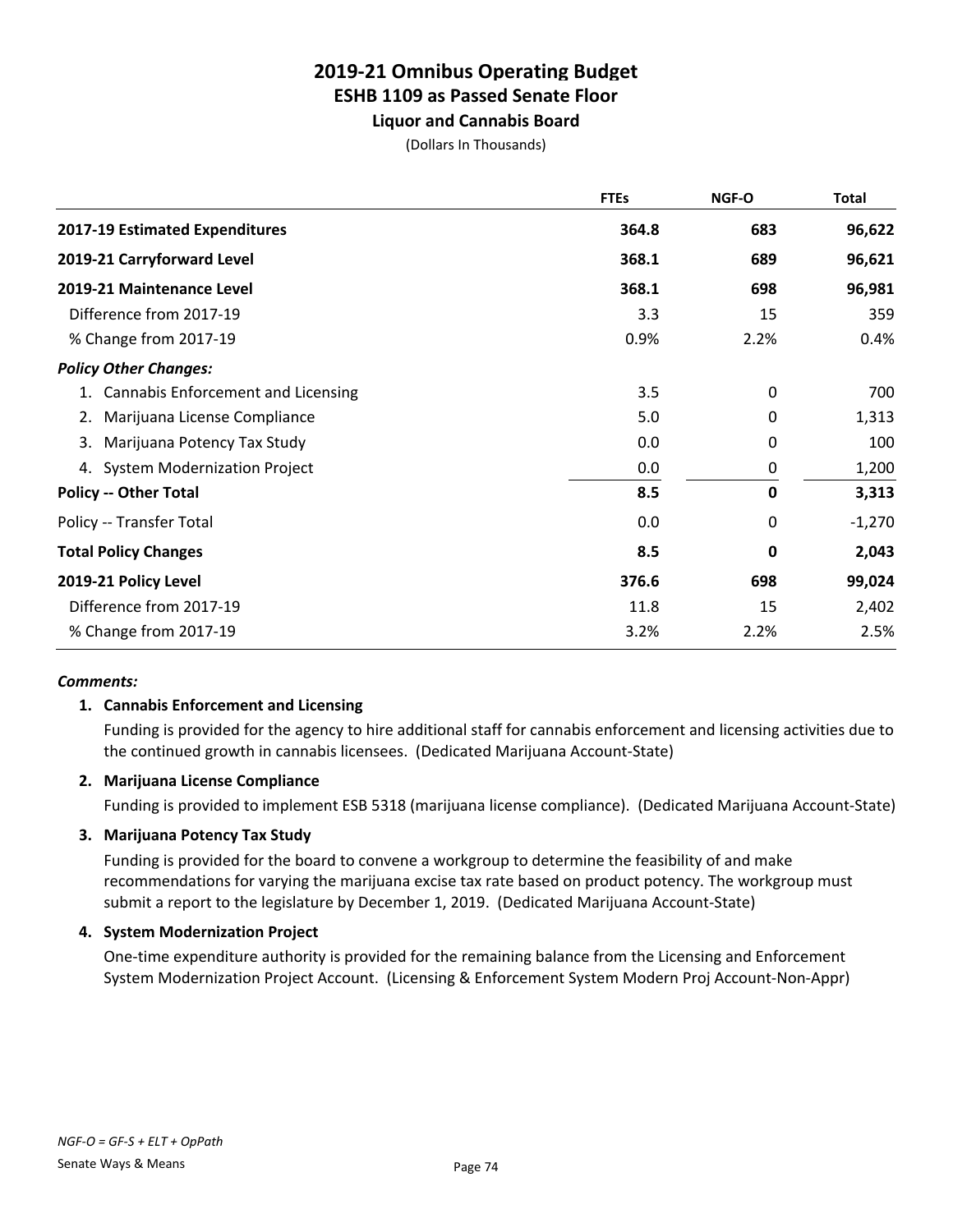### **Utilities and Transportation Commission**

(Dollars In Thousands)

|                                      | <b>FTEs</b> | <b>NGF-O</b> | <b>Total</b> |
|--------------------------------------|-------------|--------------|--------------|
| 2017-19 Estimated Expenditures       | 175.7       | 0            | 73,075       |
| 2019-21 Carryforward Level           | 175.7       | 0            | 71,635       |
| 2019-21 Maintenance Level            | 175.7       | $\mathbf 0$  | 61,514       |
| Difference from 2017-19              | 0.0         | 0            | $-11,561$    |
| % Change from 2017-19                | 0.0%        |              | $-15.8%$     |
| <b>Policy Other Changes:</b>         |             |              |              |
| 1. Clean Energy                      | 3.7         | 0            | 966          |
| <b>Broadband Office</b><br>2.        | 0.9         | 0            | 3,948        |
| 3. Reduce Hydroflurocarbon Emissions | 0.0         | 0            | 14           |
| <b>Policy -- Other Total</b>         | 4.5         | $\mathbf 0$  | 4,928        |
| <b>Total Policy Changes</b>          | 4.5         | 0            | 4,928        |
| 2019-21 Policy Level                 | 180.2       | 0            | 66,442       |
| Difference from 2017-19              | 4.5         | 0            | $-6,633$     |
| % Change from 2017-19                | 2.6%        |              | $-9.1%$      |

### *Comments:*

### **1. Clean Energy**

Funding is provided for implementing the provisions of Engrossed Second Substitute Senate Bill 5116 (clean energy). (General Fund-Local; Public Service Revolving Account-State)

### **2. Broadband Office**

Funding is provided for implementing the provisions of Second Substitute Senate Bill 5511 (broadband office). (Public Service Revolving Account-State)

### **3. Reduce Hydroflurocarbon Emissions**

Hydrofluorocarbons (HFCs) are greenhouse gases commonly used in refrigeration, air-conditioning and other applications. Funding is provided to implement Engrossed Second Substitute House Bill 1112 (hydrofluorocarbon emissions). (Public Service Revolving Account-State)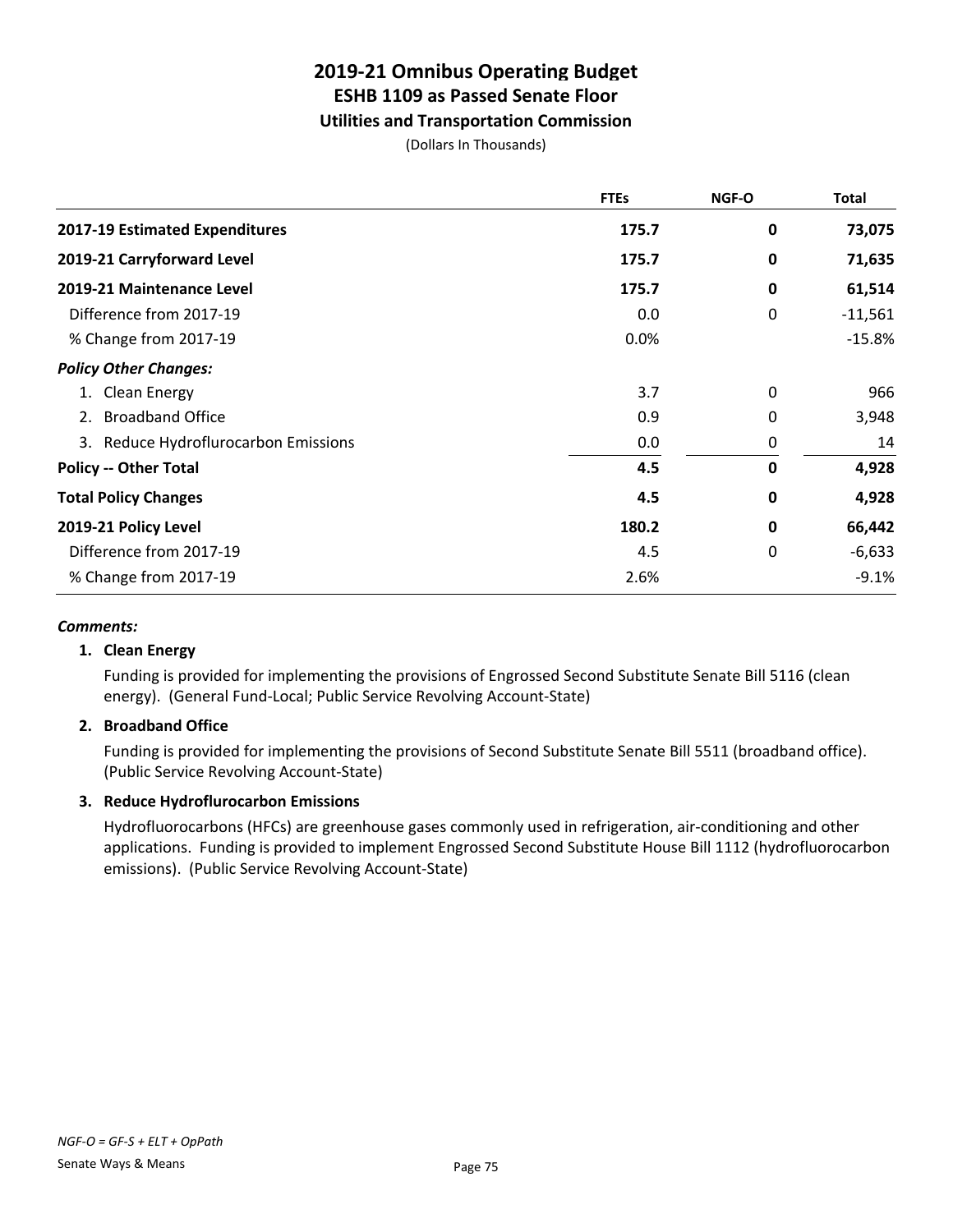# **Board for Volunteer Firefighters**

|                                | <b>FTEs</b> | NGF-O | Total     |
|--------------------------------|-------------|-------|-----------|
| 2017-19 Estimated Expenditures | 4.0         | 0     | 1,217     |
| 2019-21 Carryforward Level     | 4.0         | 0     | 976       |
| 2019-21 Maintenance Level      | 4.0         | 0     | 963       |
| Difference from 2017-19        | 0.0         | 0     | $-254$    |
| % Change from 2017-19          | 0.0%        |       | $-20.9\%$ |
| 2019-21 Policy Level           | 4.0         | 0     | 963       |
| Difference from 2017-19        | 0.0         | 0     | $-254$    |
| % Change from 2017-19          | 0.0%        |       | $-20.9%$  |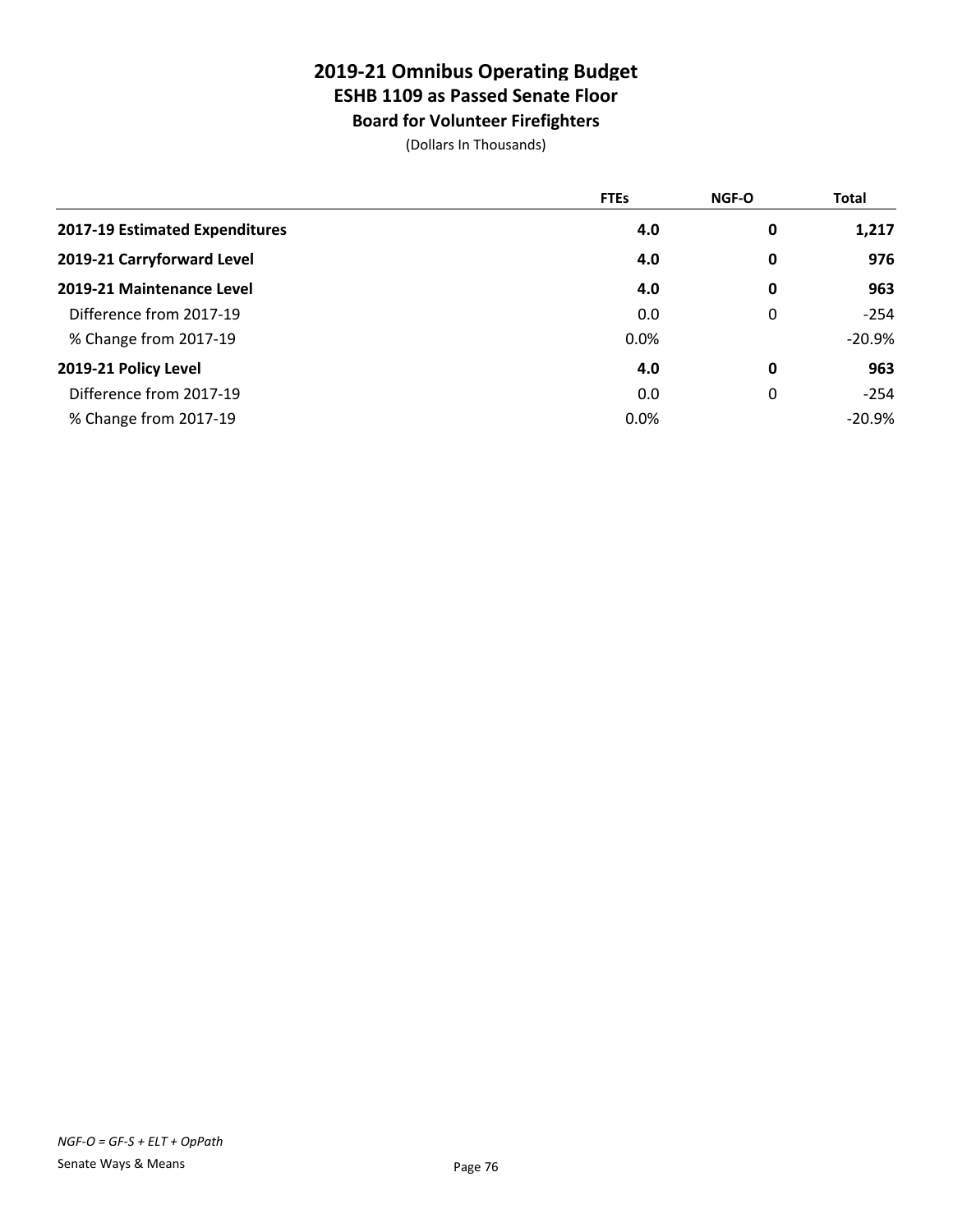### **Military Department**

(Dollars In Thousands)

|                                                | <b>FTEs</b> | NGF-O    | <b>Total</b> |
|------------------------------------------------|-------------|----------|--------------|
| 2017-19 Estimated Expenditures                 | 328.0       | 16,032   | 352,674      |
| 2019-21 Carryforward Level                     | 327.9       | 14,718   | 186,941      |
| 2019-21 Maintenance Level                      | 327.9       | 14,947   | 187,494      |
| Difference from 2017-19                        | $-0.1$      | $-1,085$ | $-165,180$   |
| % Change from 2017-19                          | 0.0%        | $-6.8%$  | $-46.8%$     |
| <b>Policy Other Changes:</b>                   |             |          |              |
| <b>Governmental Continuity</b><br>1.           | 1.0         | 236      | 236          |
| <b>Natural Disaster Mitigation</b><br>2.       | 0.0         | 103      | 103          |
| 3.<br>Catastrophic Incident Plans              | 4.0         | 1,040    | 1,040        |
| <b>Tsunami Sirens for Coastal Cities</b><br>4. | 0.0         | 928      | 928          |
| 5.<br><b>ShakeAlert Monitoring Stations</b>    | 0.0         | 5,000    | 5,000        |
| Disaster Response Account<br>6.                | 0.0         | 0        | 118,215      |
| ShakeAlert Public Outreach<br>7.               | 1.0         | 240      | 240          |
| 8.<br>Hazardous Materials Program              | 0.0         | 0        | 0            |
| <b>Policy -- Other Total</b>                   | 6.0         | 7,547    | 125,762      |
| Policy -- Transfer Total                       | 0.0         | $-200$   | $-200$       |
| <b>Total Policy Changes</b>                    | 6.0         | 7,347    | 125,562      |
| 2019-21 Policy Level                           | 333.9       | 22,294   | 313,056      |
| Difference from 2017-19                        | 5.9         | 6,262    | $-39,618$    |
| % Change from 2017-19                          | 1.8%        | 39.1%    | $-11.2%$     |

### *Comments:*

### **1. Governmental Continuity**

Funding is provided to implement the provisions of Substitute Senate Bill No. 5012 (governmental continuity). (General Fund-State)

### **2. Natural Disaster Mitigation**

Funding is provided to implement the provisions of Substitute Sentate Bill No. 5106 (natural disaster mitigation). (General Fund-State)

#### **3. Catastrophic Incident Plans**

Funding is provided to implement the provisions of Substitute Senate Bill 5247 (catastrophic incident plans). (General Fund-State)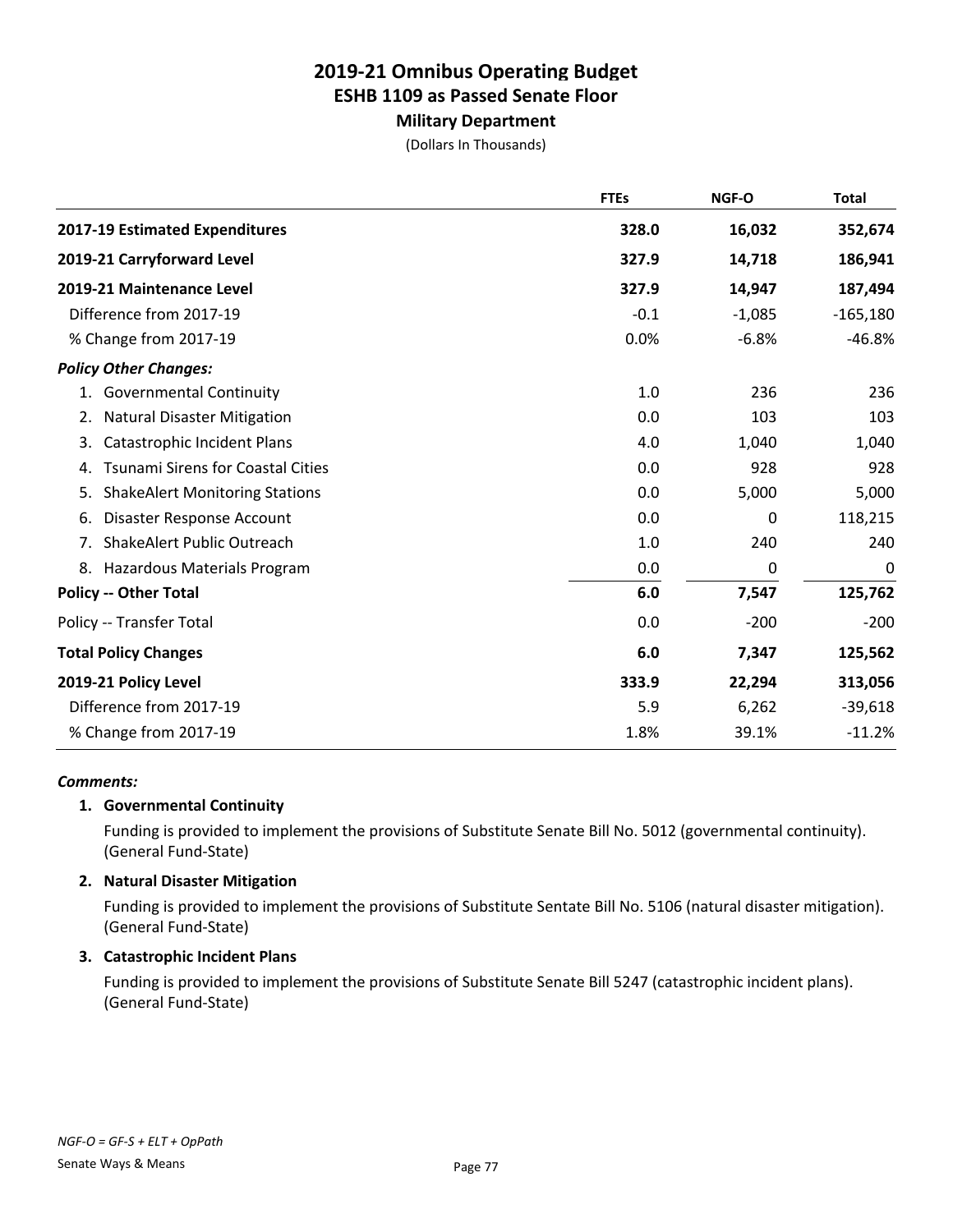**Military Department**

(Dollars In Thousands)

### **4. Tsunami Sirens for Coastal Cities**

Funding is provided to procure and install 16 all-hazard alert broadcast (AHAB) sirens to increase inundation zone coverage. AHAB sirens will alert individuals of an impending tsunami or other disaster within a 1.5 mile radius. (General Fund-State)

#### **5. ShakeAlert Monitoring Stations**

Funding is provided for the procurement and installation of seismic monitoring stations and global navigation satellite systems that integrate with the early warning system known as ShakeAlert. (General Fund-State)

#### **6. Disaster Response Account**

Funding is provided to continue recovery efforts for seven open presidentially declared disasters, including completion of ongoing state, local and tribal infrastructure projects. (Disaster Response Account-State; Disaster Response Account-Federal; Wildfire Prevention and Suppression Account-State)

#### **7. ShakeAlert Public Outreach**

Funding is provided to support an education and public outreach program in advance of the new early earthquake warning system known as "ShakeAlert." (General Fund-State)

#### **8. Hazardous Materials Program**

Funding is transferred between accounts to continue assisting local emergency planning committees statewide with hazardous materials plans that meet minimum federal requirements. (Oil Spill Prevention Account-State; Model Toxics Control Operating Account-State)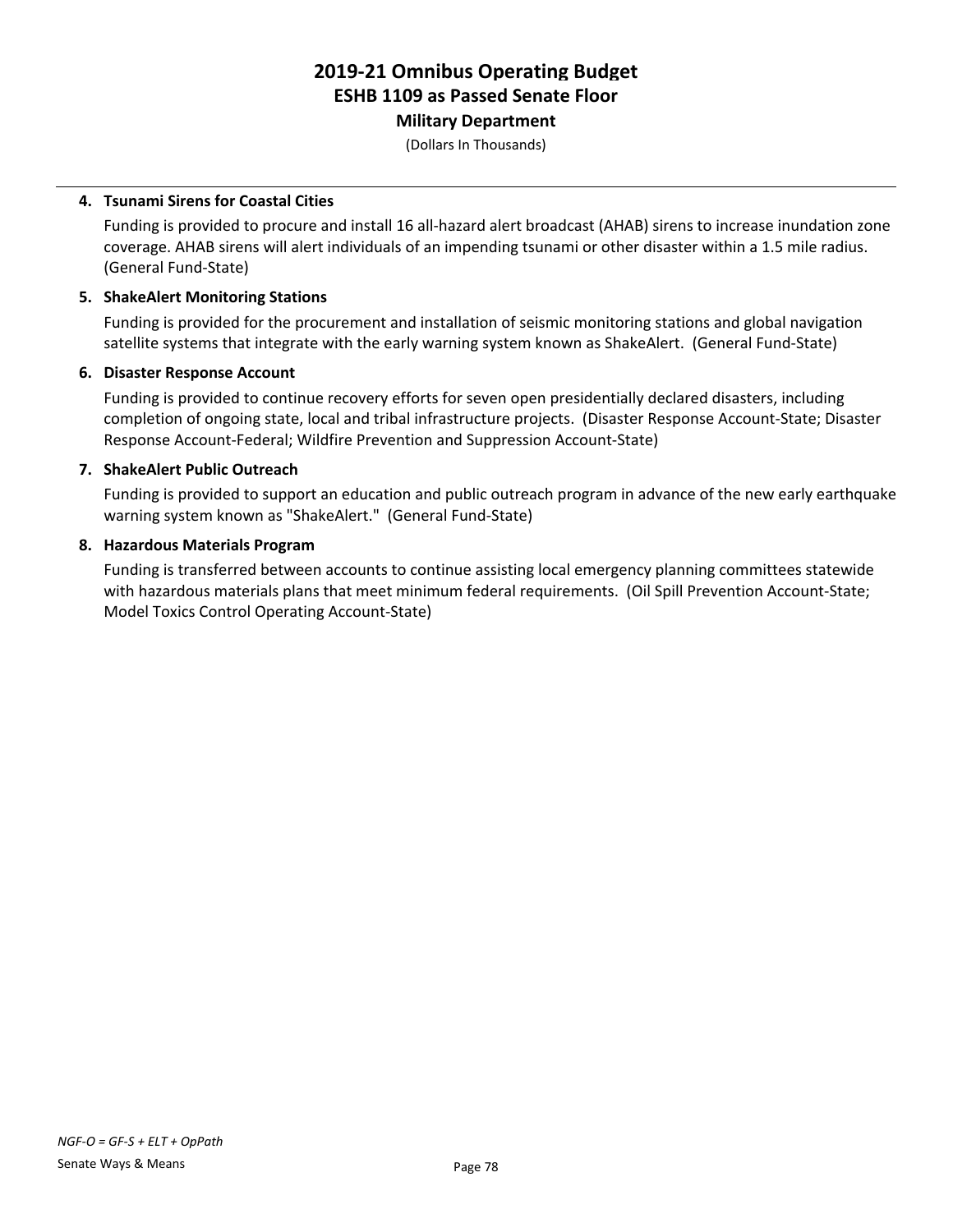## **Public Employment Relations Commission**

(Dollars In Thousands)

|                                | <b>FTEs</b> | <b>NGF-O</b> | Total |
|--------------------------------|-------------|--------------|-------|
| 2017-19 Estimated Expenditures | 41.3        | 4,101        | 9,685 |
| 2019-21 Carryforward Level     | 41.3        | 4,175        | 9,855 |
| 2019-21 Maintenance Level      | 41.3        | 4,149        | 9,811 |
| Difference from 2017-19        | 0.0         | 48           | 126   |
| % Change from 2017-19          | 0.0%        | 1.2%         | 1.3%  |
| <b>Policy Other Changes:</b>   |             |              |       |
| 1. AAG Bargaining              | 0.3         | 86           | 86    |
| <b>Policy -- Other Total</b>   | 0.3         | 86           | 86    |
| <b>Total Policy Changes</b>    | 0.3         | 86           | 86    |
| 2019-21 Policy Level           | 41.6        | 4,235        | 9,897 |
| Difference from 2017-19        | 0.3         | 134          | 212   |
| % Change from 2017-19          | 0.7%        | 3.3%         | 2.2%  |

### *Comments:*

### **1. AAG Bargaining**

Funding is provided for implementation of SB 5297 (AAG Bargaining). If this bill is not enacted by June 30, 2019, this funding lapses (General Fund-State)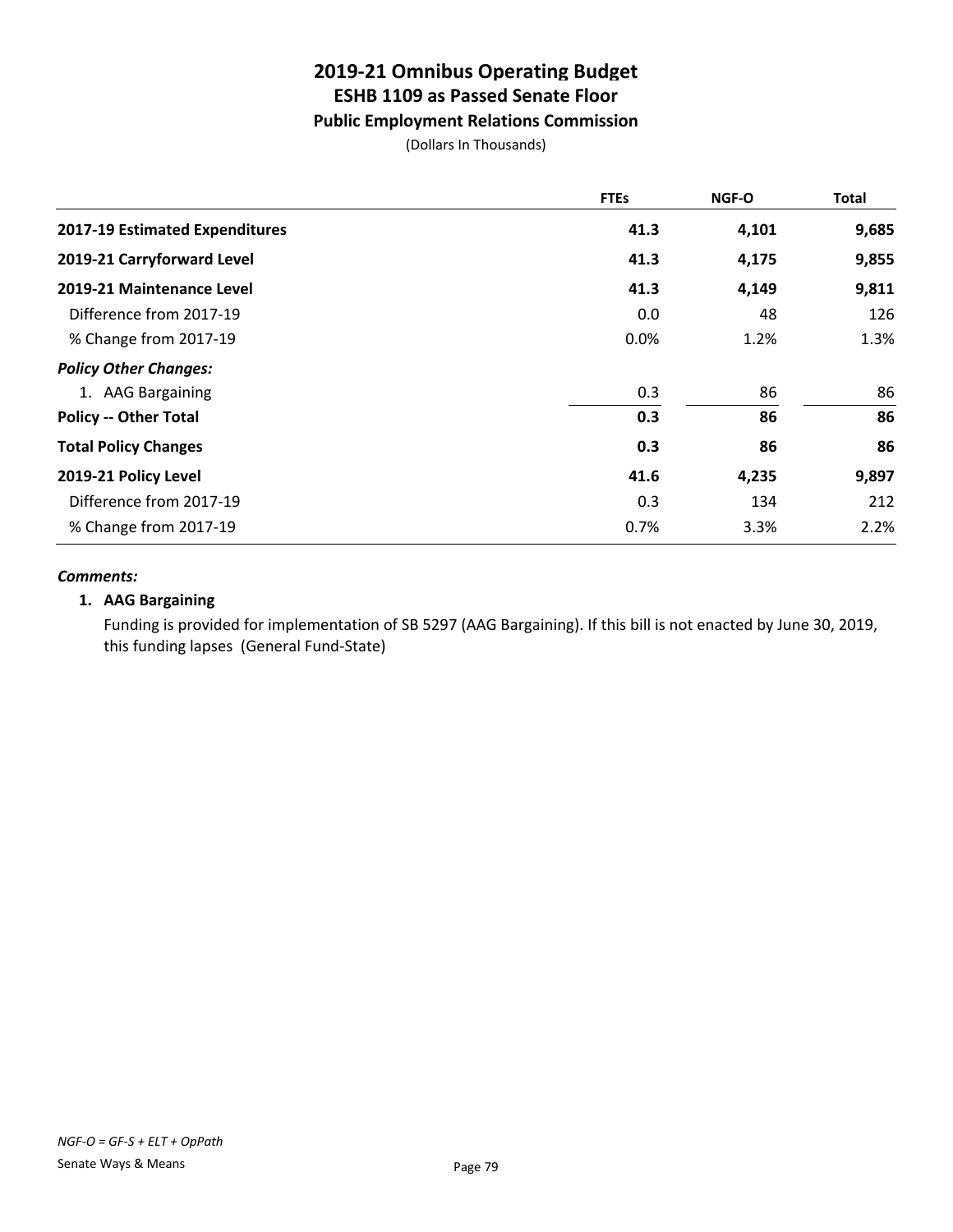**LEOFF 2 Retirement Board** (Dollars In Thousands)

|                                | <b>FTEs</b> | <b>NGF-O</b> | <b>Total</b> |
|--------------------------------|-------------|--------------|--------------|
| 2017-19 Estimated Expenditures | 7.0         | 0            | 2,460        |
| 2019-21 Carryforward Level     | 7.0         | 0            | 2,473        |
| 2019-21 Maintenance Level      | 7.0         | 0            | 2,469        |
| Difference from 2017-19        | 0.0         | 0            | 9            |
| % Change from 2017-19          | 0.0%        |              | 0.4%         |
| 2019-21 Policy Level           | 7.0         | 0            | 2,469        |
| Difference from 2017-19        | 0.0         | 0            | 9            |
| % Change from 2017-19          | 0.0%        |              | 0.4%         |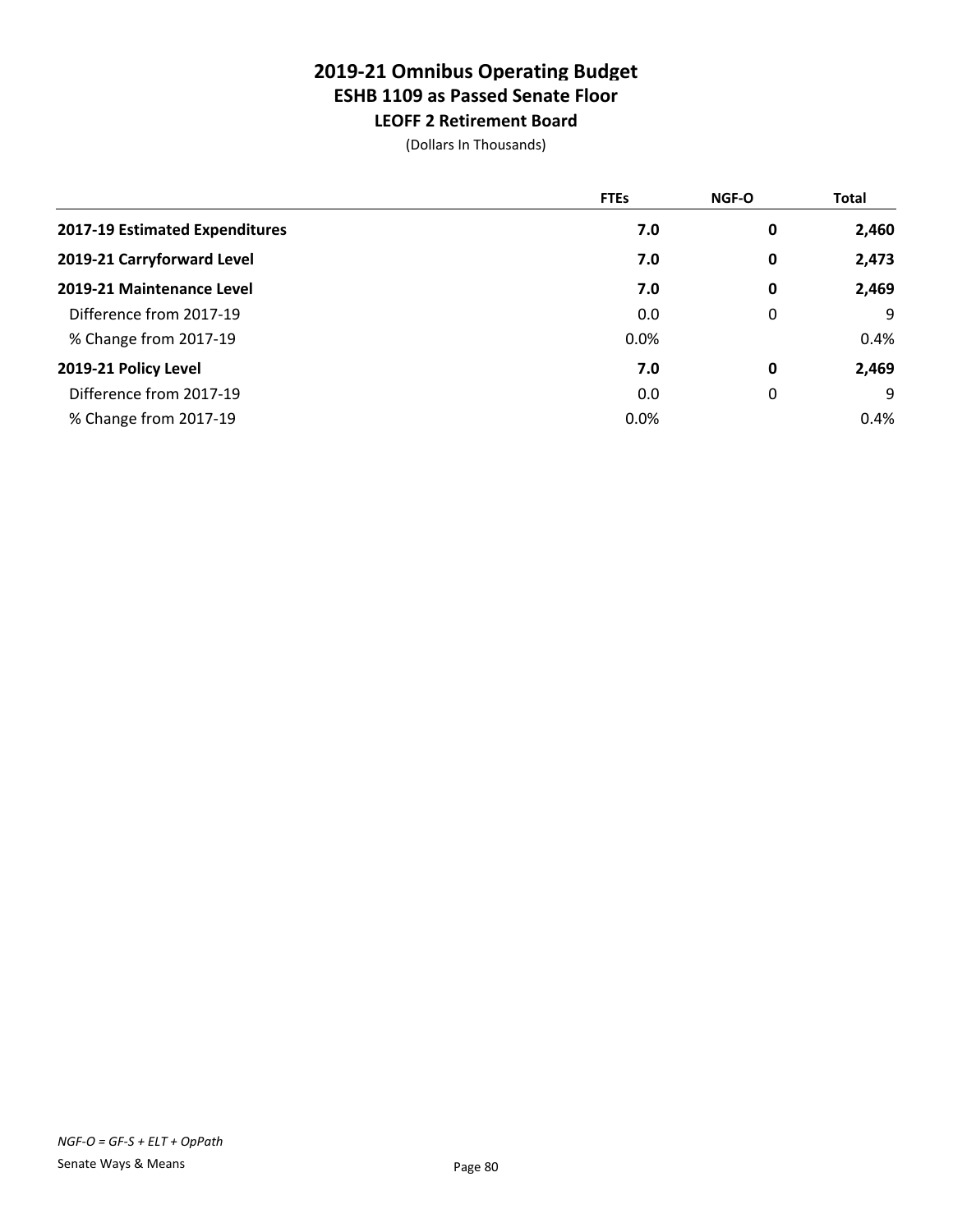## **2019-21 Omnibus Operating Budget ESHB 1109 as Passed Senate Floor Department of Archaeology & Historic Preservation**

(Dollars In Thousands)

|                                | <b>FTEs</b> | NGF-O   | <b>Total</b> |
|--------------------------------|-------------|---------|--------------|
| 2017-19 Estimated Expenditures | 17.8        | 3,217   | 5,983        |
| 2019-21 Carryforward Level     | 17.8        | 3,143   | 5,692        |
| 2019-21 Maintenance Level      | 17.8        | 3,167   | 5,722        |
| Difference from 2017-19        | 0.0         | -50     | $-261$       |
| % Change from 2017-19          | 0.0%        | $-1.6%$ | $-4.4%$      |
| <b>Policy Other Changes:</b>   |             |         |              |
| 1. Disaster Recovery           | 0.0         | 41      | 41           |
| 2. GIS and Lease Costs         | 0.0         | 85      | $-12$        |
| 3. Main Street Program         | 0.0         | 240     | 240          |
| <b>Policy -- Other Total</b>   | 0.0         | 366     | 269          |
| <b>Total Policy Changes</b>    | 0.0         | 366     | 269          |
| 2019-21 Policy Level           | 17.8        | 3,533   | 5,991        |
| Difference from 2017-19        | 0.0         | 316     | 8            |
| % Change from 2017-19          | 0.0%        | 9.8%    | 0.1%         |

### *Comments:*

### **1. Disaster Recovery**

Funding is provided for the agency to mirror its digital repository for architectural and archaeological resources in the Quincy Data Center for disaster recovery operations. This will allow federal, state, and tribal agencies to use real-time data to see where Washington's cultural assets are located during a catastrophic event. (General Fund-State)

### **2. GIS and Lease Costs**

Funding is provided for geographic information system (GIS) repairs and for increased lease costs. (General Fund-State; General Fund-Federal)

### **3. Main Street Program**

Funding is provided for additional resources for the Washington State Main Street Program, which helps rural communities develop strategies for economic growth. (General Fund-State)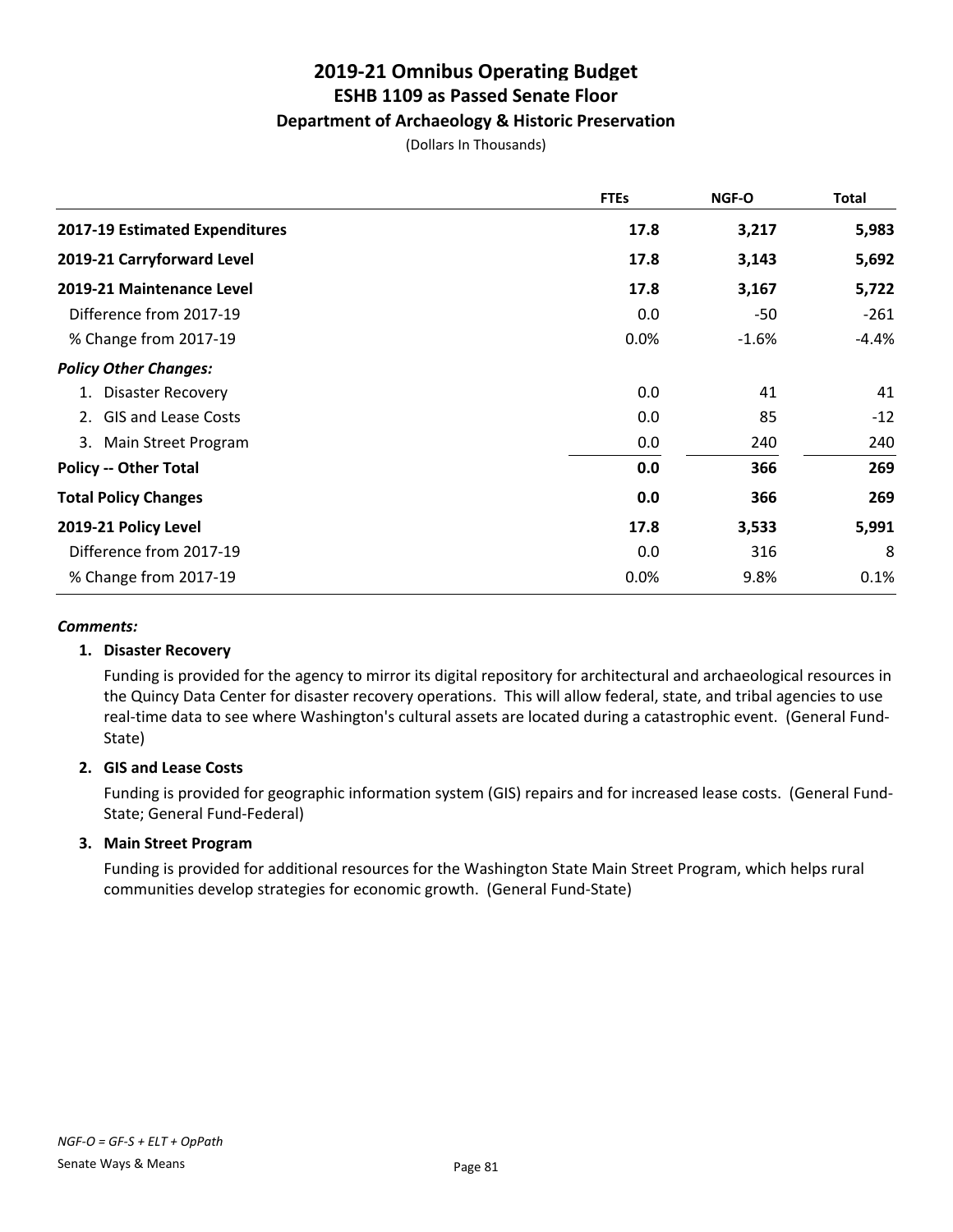## **Bd of Reg for Prof Engineers & Land Surveyors**

|                                | <b>FTEs</b> | NGF-O       | <b>Total</b> |
|--------------------------------|-------------|-------------|--------------|
| 2017-19 Estimated Expenditures | 0.0         | 0           | $\mathbf 0$  |
| 2019-21 Carryforward Level     | 0.0         | $\bf{0}$    | $\mathbf 0$  |
| 2019-21 Maintenance Level      | 0.0         | 0           | $\mathbf 0$  |
| Difference from 2017-19        | 0.0         | 0           | 0            |
| % Change from 2017-19          |             |             |              |
| Policy -- Transfer Total       | 0.0         | 0           | 3,992        |
| <b>Total Policy Changes</b>    | 0.0         | 0           | 3,992        |
| 2019-21 Policy Level           | 0.0         | 0           | 3,992        |
| Difference from 2017-19        | 0.0         | $\mathbf 0$ | 3,992        |
| % Change from 2017-19          |             |             |              |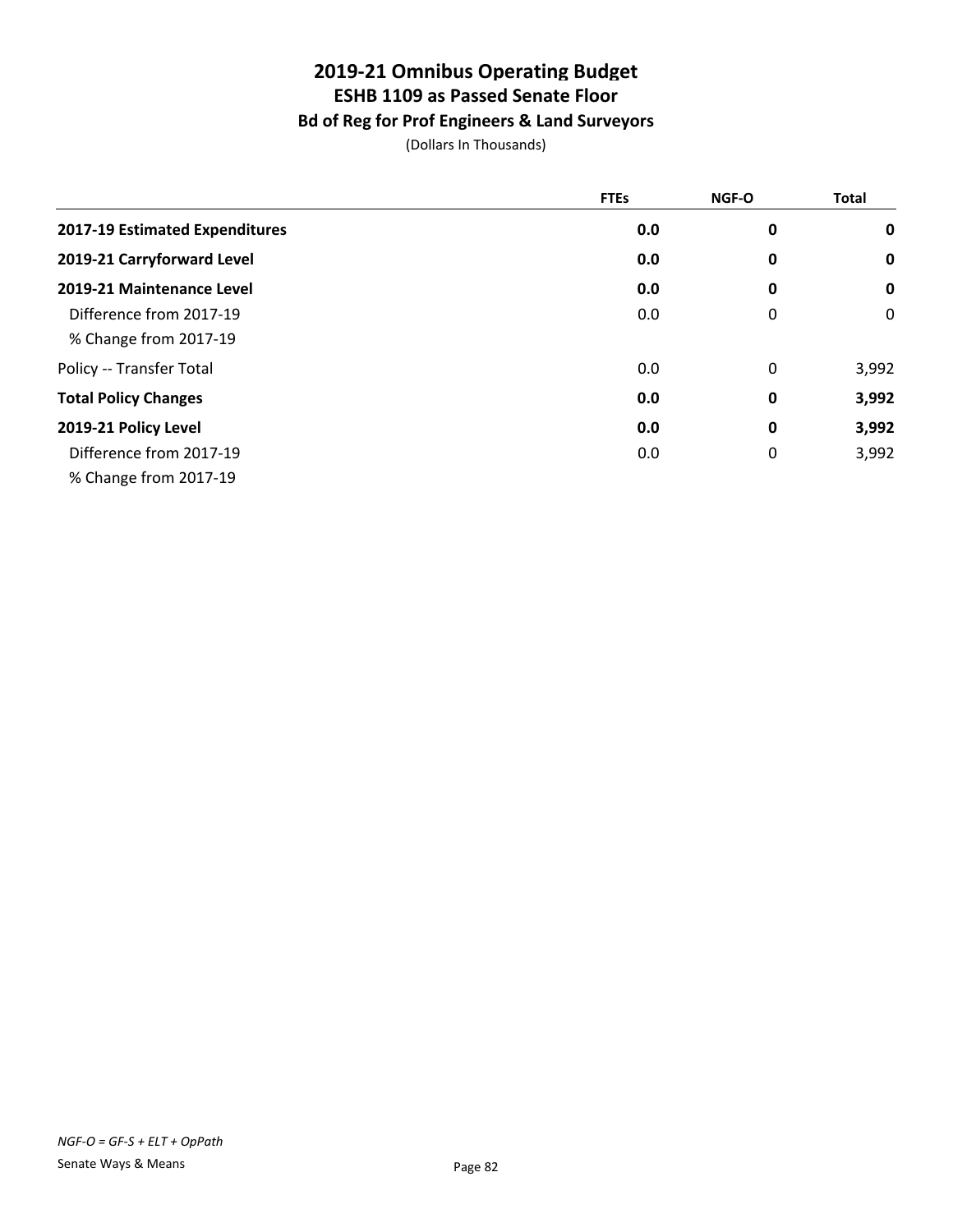### **Washington State Health Care Authority**

|     |                                            | <b>FTEs</b> | NGF-O       | <b>Total</b> |
|-----|--------------------------------------------|-------------|-------------|--------------|
|     | 2017-19 Estimated Expenditures             | 1,242.4     | 4,662,347   | 19,160,021   |
|     | 2019-21 Carryforward Level                 | 1,313.2     | 5,260,974   | 20,556,813   |
|     | 2019-21 Maintenance Level                  | 1,351.7     | 5,782,531   | 21,051,652   |
|     | Difference from 2017-19                    | 109.4       | 1,120,184   | 1,891,631    |
|     | % Change from 2017-19                      | 8.8%        | 24.0%       | 9.9%         |
|     | <b>Policy Other Changes:</b>               |             |             |              |
|     | 1. Maintain Hospital Safety Net            | 0.0         | 0           | 0            |
| 2.  | TB Misd. Diversion                         | 0.0         | 5,000       | 5,000        |
|     | 3. TB Outpatient Comp Restoration          | 0.0         | 3,148       | 3,148        |
| 4.  | TB Housing Vouchers & Supports             | 0.0         | 3,962       | 3,962        |
| 5.  | TB Headquarters Staffing                   | 4.0         | 1,063       | 1,063        |
| 6.  | <b>TB Crisis Services</b>                  | 0.0         | 8,451       | 12,153       |
|     | 7. TB Intensive Case Managers              | 0.0         | 4,742       | 4,742        |
|     | 8. TB Workforce Peer Supports              | 1.0         | 404         | 404          |
| 9.  | <b>Benefit Education and Communication</b> | 0.0         | 0           | 150          |
| 10. | <b>Managed Care Dental</b>                 | 0.0         | $-2,068$    | $-5,202$     |
|     | 11. Suicide Prevention                     | 3.0         | 1,614       | 3,080        |
|     | 12. Newborn Screening Pompe and MPS-1      | 0.0         | 300         | 818          |
|     | 13. Newborn screening X-ALD                | 0.0         | 60          | 162          |
|     | 14. Benefits Staff - Employee & Retiree    | 9.0         | $\mathbf 0$ | 1,899        |
|     | 15. SEBB Dependent Verification            | 4.0         | 0           | 512          |
|     | 16. Centers of Excellence                  | 0.0         | 0           | 2,368        |
|     | 17. SEBB TPA Payments                      | 0.0         | 0           | 17,286       |
|     | 18. PEBB Administrative Fees               | 0.0         | 0           | 6,035        |
|     | 19. Low Income Health Care/I-502           | 0.0         | $-10,323$   | 0            |
|     | 20. Trafficking Victims Assistance         | 0.0         | 72          | 72           |
|     | 21. Involuntary Treatment Procedures       | 0.5         | 36          | 72           |
|     | 22. COFA Dental                            | 0.0         | 1,756       | 1,756        |
|     | 23. Prescription Drug Transparency         | 1.0         | 455         | 455          |
|     | 24. Opioid Use Disorder                    | 2.5         | 1,003       | 5,826        |
|     | 25. Indian Health Improvement              | 5.0         | $-426$      | 1,744        |
|     | 26. Developmental Disability Services      | 0.0         | 700         | 700          |
|     | 27. Immigrants in the Workplace            | 0.0         | 27          | 119          |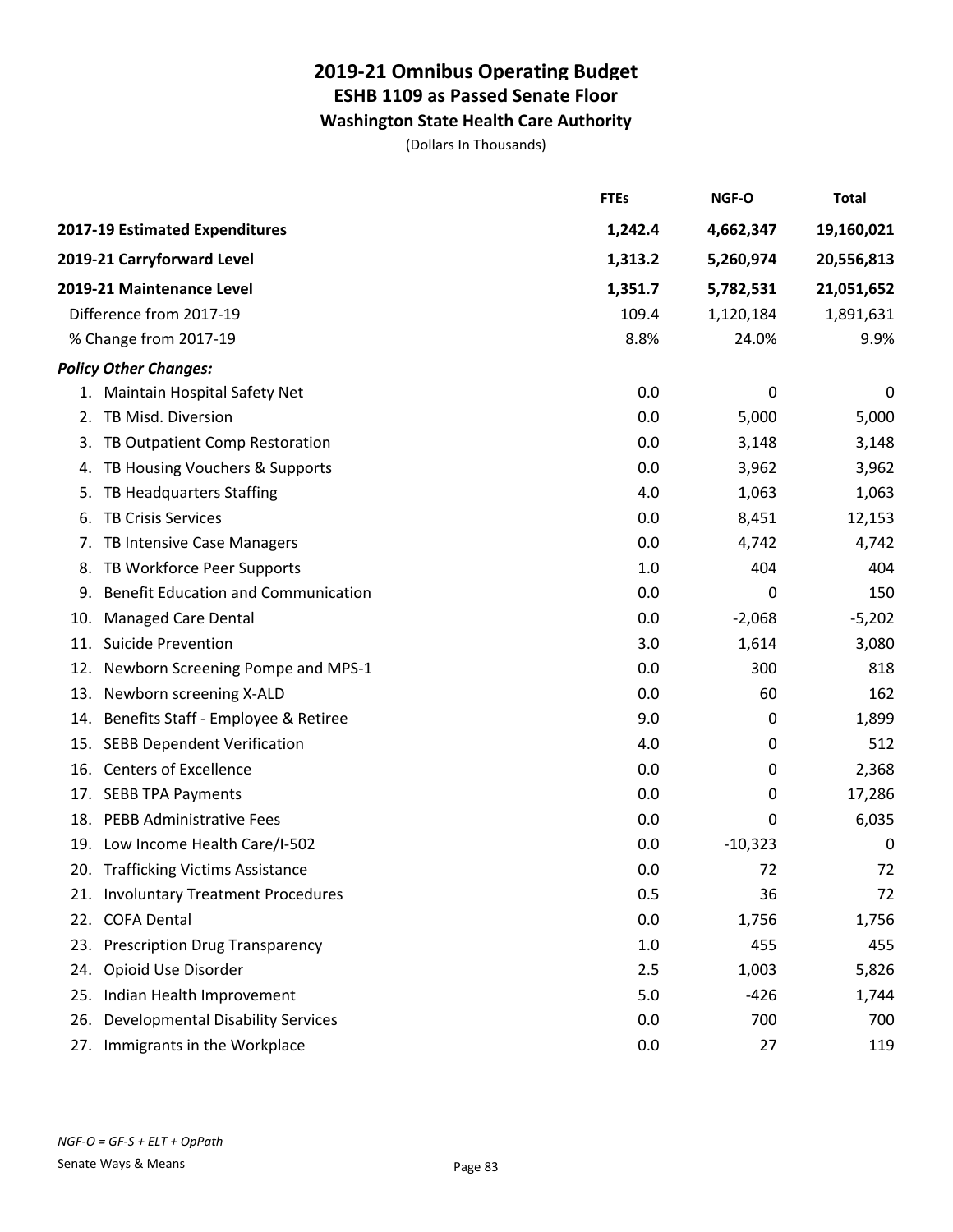**Washington State Health Care Authority**

|     |                                           | <b>FTEs</b> | NGF-O      | <b>Total</b> |
|-----|-------------------------------------------|-------------|------------|--------------|
| 28. | Individual Health Insurance Market        | 0.0         | 100        | 1,148        |
| 29. | Reproductive Health Care                  | 1.0         | 1,588      | 1,588        |
| 30. | All Payer Claims Database                 | 3.0         | 3,538      | 3,538        |
| 31. | <b>Universal Health Care</b>              | 0.0         | 500        | 500          |
| 32. | <b>Children's Mental Health</b>           | 1.0         | 300        | 300          |
| 33. | <b>Behavioral Health Grants</b>           | 10.9        | 0          | 45,111       |
| 34. | Clubhouses                                | 0.0         | 3,658      | 15,808       |
| 35. | <b>Dental Savings Restoration</b>         | 0.0         | 11,262     | 29,353       |
| 36. | <b>DSH Delay</b>                          | 0.0         | $-46,134$  | 118,972      |
| 37. | <b>Intensive BH Treatment Facilities</b>  | 0.0         | 2,856      | 6,066        |
| 38. | <b>Finance Staffing</b>                   | 6.0         | 622        | 1,502        |
| 39. | <b>Family Planning Clinic Rates</b>       | 0.0         | 916        | 916          |
| 40. | <b>Assertive Community Treatment</b>      | 0.0         | 6,021      | 18,598       |
| 41. | <b>Community Long-Term Inpatient Beds</b> | 0.0         | 57,978     | 86,337       |
| 42. | <b>Community Health Centers I-502</b>     | 0.0         | $-1,032$   | 0            |
| 43. | Mental Health Drop-In Facilities          | 0.0         | 708        | 1,507        |
| 44. | <b>Intensive Outpatient Treatment</b>     | 0.0         | 4,473      | 12,089       |
| 45. | <b>BHO Reserve Savings</b>                | 0.0         | $-35,000$  | $-61,000$    |
| 46. | <b>Secure Detoxification Facitilities</b> | 0.0         | 4,443      | 10,080       |
| 47. | Discharge Wraparound Services             | 0.0         | 2,816      | 8,754        |
| 48. | Federal IV&V Requirements                 | 0.0         | 0          | 558          |
| 49. | Language Access Providers CBA             | 0.0         | 531        | 1,328        |
| 50. | <b>IMD Federal Waiver</b>                 | 0.0         | $-16,238$  | 0            |
| 51. | Managed Care Performance Withhold         | 0.0         | $-48,981$  | $-166,342$   |
| 52. | <b>MCS Dental</b>                         | 0.0         | 395        | 395          |
| 53. | <b>Medicaid Fraud Penalty Account</b>     | 0.0         | 16,000     | 0            |
|     | 54. PPW Residential Treatment Start Up    | 0.0         | 1,256      | 2,942        |
| 55. | <b>Tort Recovery FTEs</b>                 | 1.0         | $-1,376$   | $-4,760$     |
| 56. | <b>Assisted Outpatient Tx Pilot</b>       | 0.0         | 450        | 450          |
| 57. | Sole Community Hospital                   | 0.0         | 2,800      | 9,800        |
| 58. | Chiropractic Care for Spinal Pain         | 0.0         | 5,063      | 10,153       |
|     | 59. Program Integrity                     | 10.0        | $-101,796$ | $-351,572$   |
|     | <b>Policy -- Other Total</b>              | 62.9        | $-102,307$ | -127,557     |
|     | Policy -- Transfer Total                  | 0.0         | $-4,064$   | $-4,064$     |
|     | <b>Total Policy Changes</b>               | 62.9        | $-106,371$ | $-131,621$   |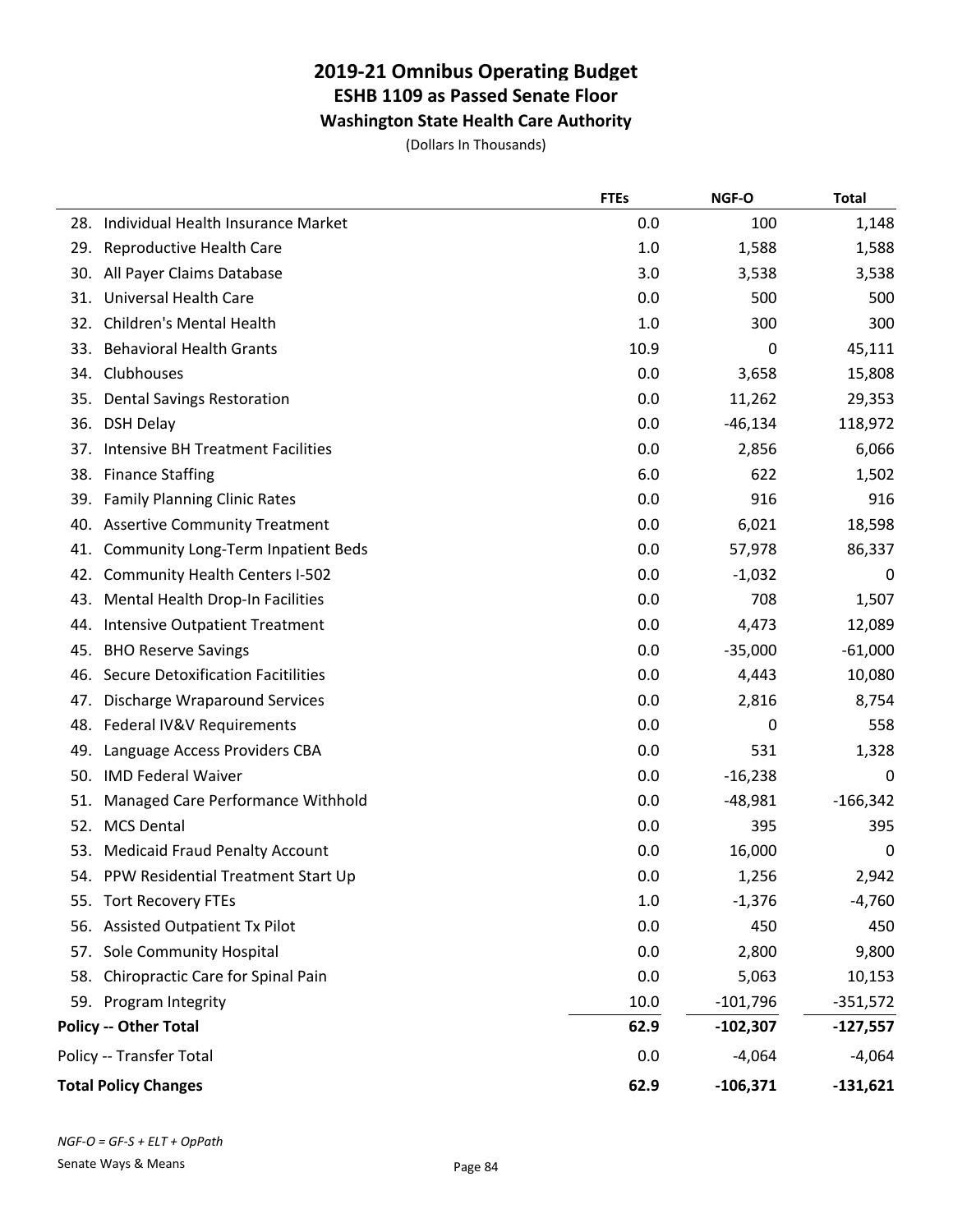**Washington State Health Care Authority**

(Dollars In Thousands)

|                         | <b>FTEs</b> | <b>NGF-O</b> | Total      |
|-------------------------|-------------|--------------|------------|
| 2019-21 Policy Level    | 1.414.6     | 5.676.160    | 20,920,031 |
| Difference from 2017-19 | 172.3       | 1,013,813    | 1,760,010  |
| % Change from 2017-19   | 13.9%       | 21.7%        | 9.2%       |

### *Comments:*

### **1. Maintain Hospital Safety Net**

The Hospital Safety Net Assessment program (HSNA) allows the Health Care Authority (HCA) to collect assessments from Washington State hospitals and use the proceeds for payments to hospitals. Under current law, the HSNA would sunset in July 2021 resulting in reduced payments. Funding is adjusted to maintain the HSNA through June 30, 2023. (Medical Aid Account-State)

### **2. TB Misd. Diversion**

Funding is provided for efforts to divert individuals with behavioral health issues arrested for misdemeanor crimes from the forensic system in the phase I regions under the settlement filed in the case of Trueblood et. al. v. DSHS. The budget outlook assumes funding for the phase II region. (General Fund-State)

### **3. TB Outpatient Comp Restoration**

Funding is provided for four outpatient restoration teams in the phase I regions identified in the settlement filed in the case of Trueblood et. al. v. DSHS. The budget outlook assumes funding for the phase II region. (General Fund-State)

### **4. TB Housing Vouchers & Supports**

Funding is provided for four forensic HARPs teams in the phase I regions under the settlement filed in the case of Trueblood et. al. v. DSHS. The budget outlook assumes funding for the phase II region. (General Fund-State)

### **5. TB Headquarters Staffing**

Funding is provided for four FTE to ensure the programs required under the settlement agreement in the case Trueblood et. al. v. DSHS are implemented. (General Fund-State)

### **6. TB Crisis Services**

Funding is provided to enhance crisis services in the phase I regions identified in the settlement filed in the case of Trueblood et. al. v. DSHS. This includes funding for a new 16 bed crisis triage facility in Spokane, funding to enhance crisis triage rates in the Pierce and Southwest regions, and funding for three new mobile crisis teams in the regions. The budget outlook assumes funding for the phase II region. (General Fund-State; General Fund-Medicaid)

### **7. TB Intensive Case Managers**

Funding is provided to enhance supports for high utilizers in the phase I regions as identified in the settlement filed in the case of Trueblood et. al. v. DSHS. The budget outlook assumes funding for the phase II region. (General Fund-State)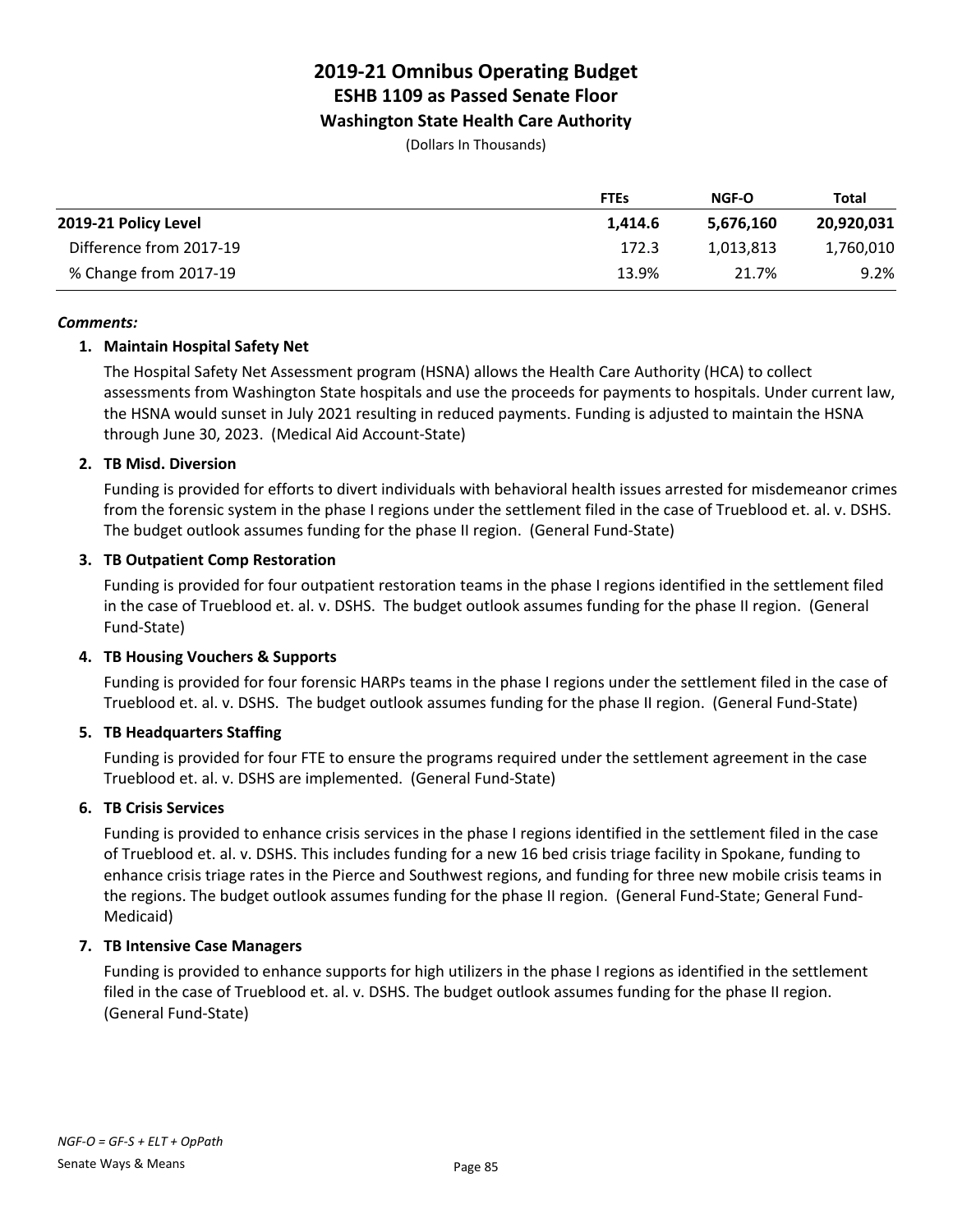### **Washington State Health Care Authority**

(Dollars In Thousands)

### **8. TB Workforce Peer Supports**

Funding is provided for 1 FTE and the cost of training materials to develop a forensic peer support certification process as identified in the settlement filed in the case of Trueblood et. al. v. DSHS. (General Fund-State)

### **9. Benefit Education and Communication**

Funding is provided for the preparation and distribution of information to assist school employees enrolling in the School Employees' Benefits Board (SEBB) program. (School Employees' Insurance Admin Account-State)

### **10. Managed Care Dental**

Funding is provided to support the move of Medicaid dental from fee-for-service to managed care as required in Substitute Senate Bill (SSB) 5883. (General Fund-State; General Fund-Medicaid)

### **11. Suicide Prevention**

Funding is proposed to implement the State Action Alliance for Suicide Prevention recommendations for the performance and administration of clinical services for suicide assessment, treatment, and management of suicide prevention grants to community groups and coalitions throughout Washington State. (General Fund-State; General Fund-Medicaid)

### **12. Newborn Screening Pompe and MPS-1**

The Washington State Board of Health added Pompe Disease (PD) and Mucopolysaccharidosis Type - I (MPS-I), both genetic disorders, to the mandatory newborn screening panel in 2017. The Department of Health has requested a fee increase to cover costs related to inclusion of these tests. Funding is provided for the fee increase for the mandatory newborn screening panels for all covered medical births. (General Fund-State; General Fund-Medicaid)

### **13. Newborn screening X-ALD**

The Washington State Board of Health added X-linked adrenoleukodystrophy (X-ALD), a genetic disorder, to the mandatory newborn screening panel in 2018. The Department of Health has requested a fee increase to cover costs related to inclusion of this test. Funding is provided for the fee increase for the mandatory newborn screening panels for all covered medical births. (General Fund-State; General Fund-Medicaid)

### **14. Benefits Staff - Employee & Retiree**

Funding is provided for additional staffing for customer service, contract management, and program and benefit support, due to increasing enrollment and complexity in employee and retiree insurance programs. (St Health Care Authority Admin Account-State; School Employees' Insurance Admin Account-State)

### **15. SEBB Dependent Verification**

Funding is provided for the dependent verification of approximately 150,000 dependents of school employees prior to enrollment in the School Employees' Benefits Board program. (School Employees' Insurance Admin Account-State)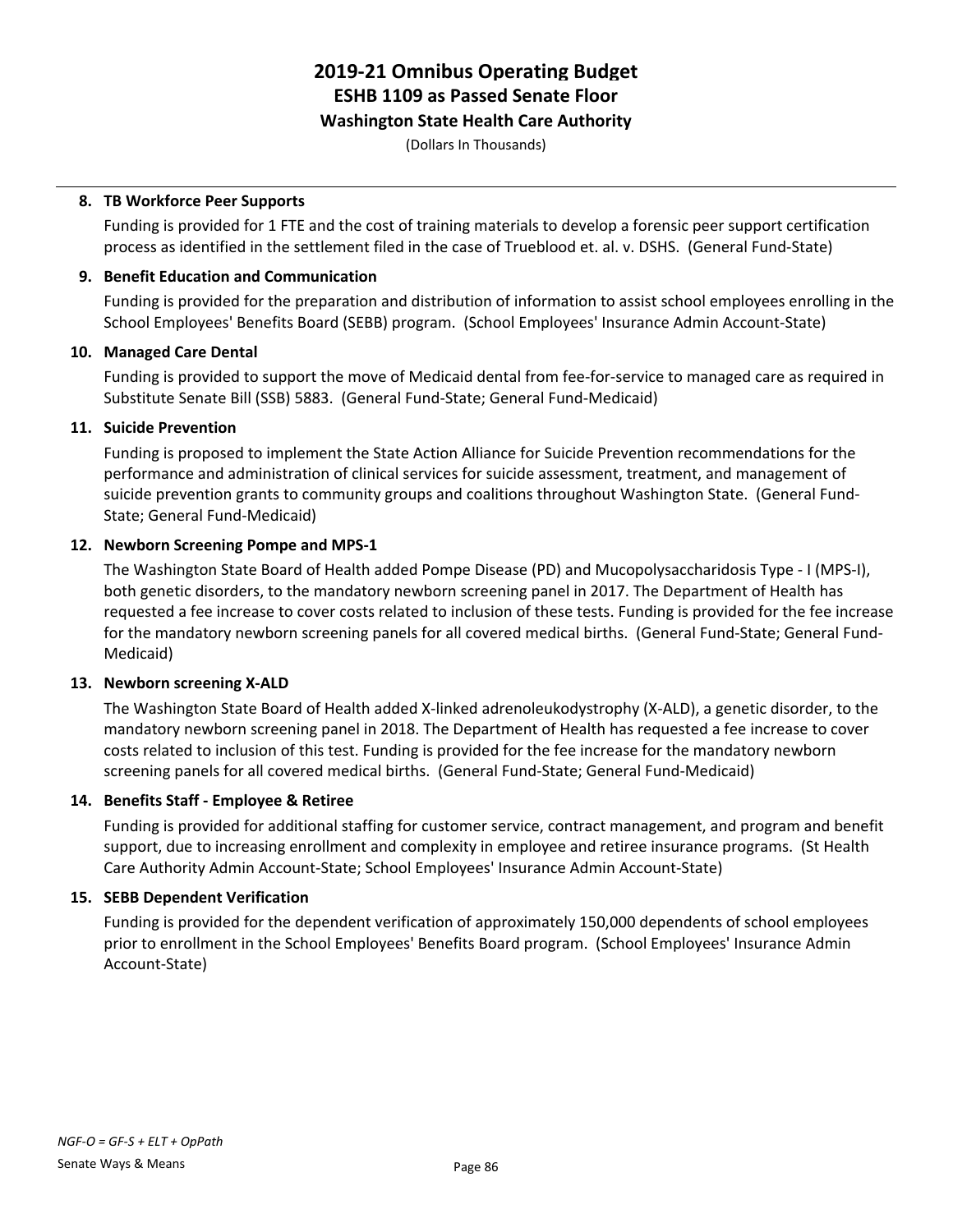**Washington State Health Care Authority**

(Dollars In Thousands)

### **16. Centers of Excellence**

Funding is provided for three components in the Centers of Excellence bundled payment program, including an increase in the administrative rate for the total joint replacement, establishment of an ongoing administrative rate for a lumbar fusion bundle, and evaluation of a possible third bundle for bariatric surgeries. (Uniform Medical Plan Benefits Administration Account-Non-Appr; SEBB Medical Benefits Admin Account-Non-Appr)

### **17. SEBB TPA Payments**

Funding is provided for third party administrator fees for the new SEBB Program. (SEBB Flex Spend Dep Care Admin Account-Non-Appr; SEBB Dental Benefits Admin Account-Non-Appr; SEBB Medical Benefits Admin Account-Non-Appr)

### **18. PEBB Administrative Fees**

Funding is provided for cost increases in the third party administrator fees and administrator charges for the Uniform Medical Plan, Uniform Dental Plan, Flexible Spending Arrangement, and Dependent Care Assistance Program. (Flexible Spending Administrative Account-Non-Appr; Uniform Dental Plan Benefits Administration Account-Non-Appr; Uniform Medical Plan Benefits Administration Account-Non-Appr)

### **19. Low Income Health Care/I-502**

Initiative 502 directed a portion of the revenue from taxes on the sale of marijuana into the Basic Health Trust Account. Those dollars are used in lieu of General Fund-State dollars for capitation payments for Medicaid clients enrolled in managed care plans. Funding is adjusted to reflect updated estimates of marijuana-related revenue. (General Fund-State; Basic Health Plan Trust Account-Non-Appr)

### **20. Trafficking Victims Assistance**

Funding is provided for Substitute Senate Bill 5164 (trafficking victims assistance) for one-time IT costs necessary to implement this program, which will provide state funded public assistance to certain victims of human trafficking while that person is in the process of applying for a T or U Visa or seeking asylum (General Fund-State)

### **21. Involuntary Treatment Procedures**

Funding is provided to implement Substitute Senate Bill No. 5181 (involuntary treatment procedures). (General Fund-State; General Fund-Medicaid)

### **22. COFA Dental**

Funding is provided for Engrossed Senate Bill 5274 (pacific islander dental) for premium payments for dental insurance purchased through the Health Benefit Exchange (HBE) for pacific islanders who meet the requirements of the premium assistance payment program. One-time funding is provided for HBE to make systems changes needed to implement this program. (General Fund-State)

### **23. Prescription Drug Transparency**

Funding is provided for Second Substitute Senate bill 5292 (prescription drug transparency) for staff costs related to data collection and reporting on prescription drug transparency. (General Fund-State)

### **24. Opioid Use Disorder**

Funding is provided to implement Substitute Senate Bill No. 5380 (opioid use disorder) to include diversion grants for establishing new Law Enforcement Assisted Diversion programs outside King County. (General Fund-State; General Fund-Federal)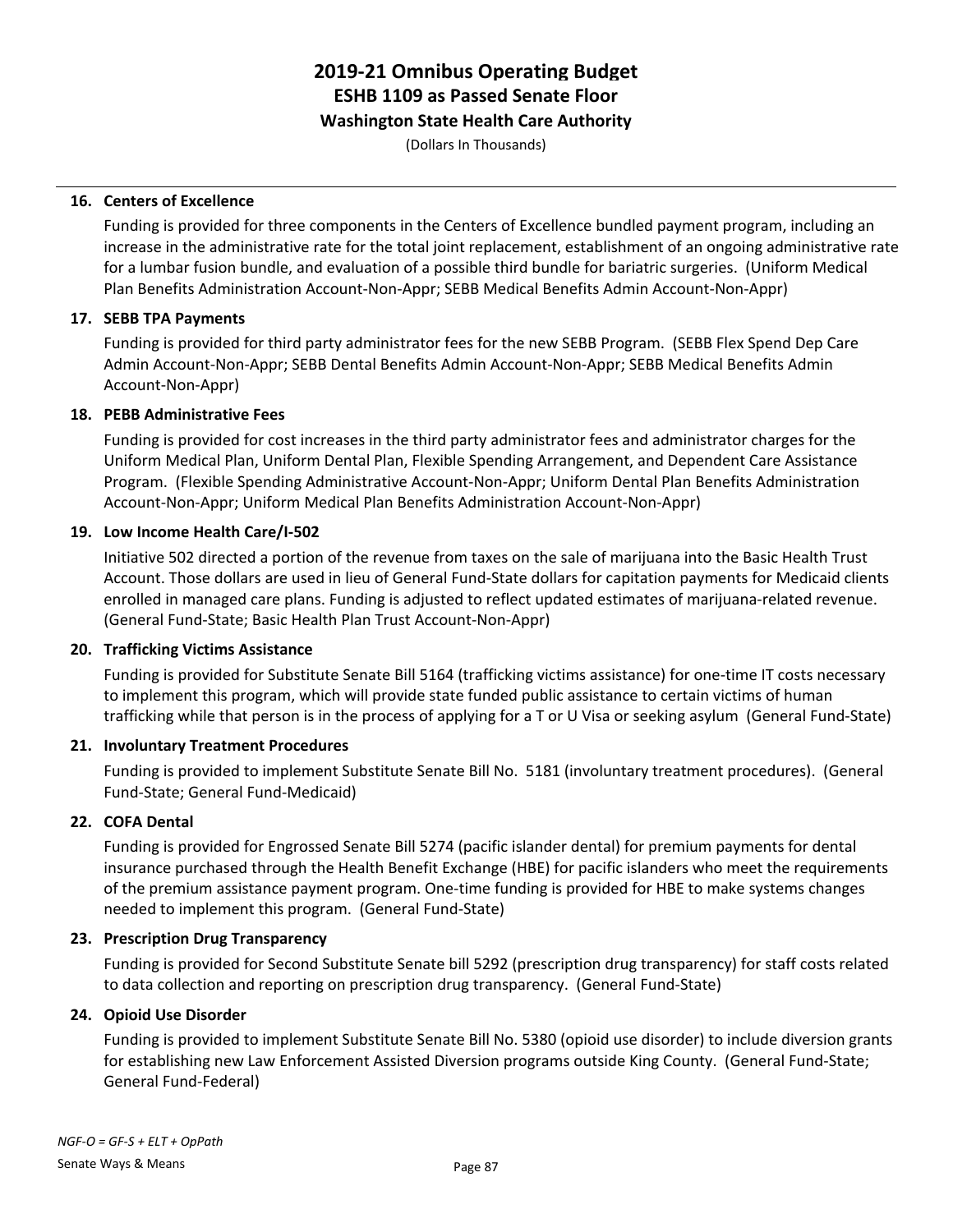### **Washington State Health Care Authority**

(Dollars In Thousands)

### **25. Indian Health Improvement**

Funding is provided for Senate Bill 5415 (indian health improvement) for the creation of the Indian Health Improvement Reinvestment Account. Funds in this account, which are dervied from savings in based on recent federal legislation, are to be used to fund programs, projects and activities that are identified in the Indian Health Improvement Advisory Plan. (General Fund-State; General Fund-Medicaid; Indian Health Account-Non-Appr)

### **26. Developmental Disability Services**

Funding is provided to the HCA to provide behavioral health services and supports for individuals with developmental disabilities who are offered crisis stabilization services, pursuant to Engrossed Second Substitute Senate Bill 5483 (developmental disability services). (General Fund-State)

### **27. Immigrants in the Workplace**

Funding is provided for Engrossed Second Substitute Senate Bill 5497 (immigrants in the workplace) for legal fees associated with implementing this program. If this bill is not enacted by June 30, 2019, this funding lapses. (General Fund-State; General Fund-Federal; St Health Care Authority Admin Account-State)

### **28. Individual Health Insurance Market**

Funding is provided for Engrossed Substitute Senate Bill 5526 (individual insurance market) for the Health Benefit Exchange to develop standardized health benefit plans. (General Fund-State; Health Benefit Exchange Account-State)

### **29. Reproductive Health Care**

Funding is provided for Second Substitute Senate Bill 5602 (reproductive health care) for Health Care Authority to implement a Take Charge-like program for individuals who would be eligible for this program except for their immigration status. (General Fund-State)

### **30. All Payer Claims Database**

Funding is provided for Engrossed Substitute Senate Bill 5741 (all payer claims data base) to transition the All Payer Claims Database from the Office of Financial Management to the Health Care Authority. (General Fund-State)

### **31. Universal Health Care**

Funding is provided for Second Substitute Senate Bill 5822 (universal health care) for actuarial and financial analysis for the workgroup on universal health care in Washington State. A report is due to the Legislature by November 15, 2020. (General Fund-State)

### **32. Children's Mental Health**

Funding is provided for one FTE to implement and manage an online training on parent initiated treatment for providers and to conduct an annual survey on the implementation of House Bill No. 1874 should it be enacted, pursuant to Second Substitute Senate Bill No. 5903 (children's mental Health). (General Fund-State)

### **33. Behavioral Health Grants**

Federal expenditure authority is provided for multiple federal grant awards to address and combat substance use disorder. (General Fund-Federal)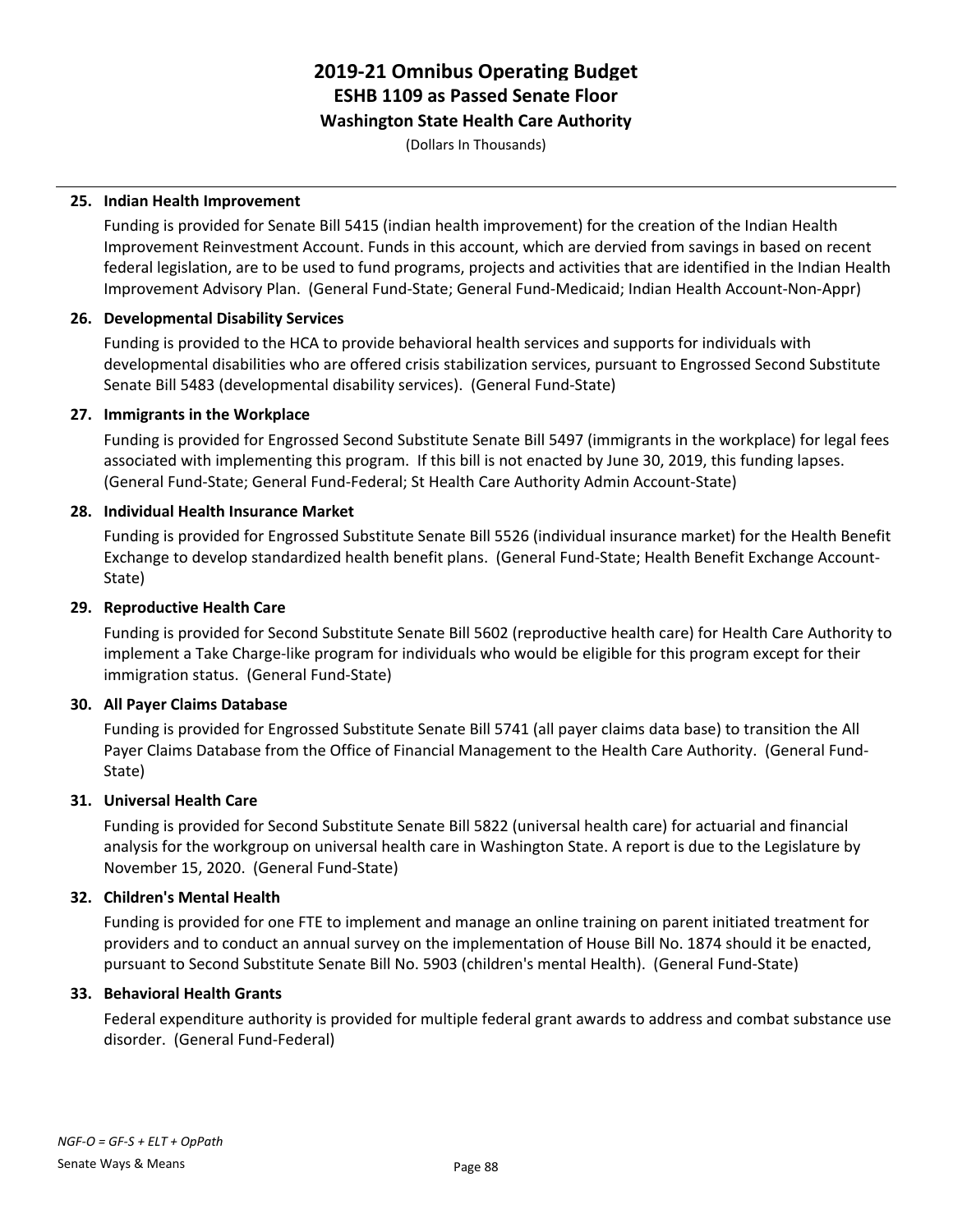### **Washington State Health Care Authority**

(Dollars In Thousands)

#### **34. Clubhouses**

Funding is provided for 18 clubhouse programs statewide based on the Clubhouse International model and as part of the Medicaid State Plan. (General Fund-State; General Fund-Medicaid)

#### **35. Dental Savings Restoration**

The Health Care Authority has named apparently successful bidders to transition services from fee for service to managed care. Savings from reduced emergency department utilization as a result were assumed in the current budget; however, the savings assumptions in the current budget will not be achieved at the level or within the timeline originally anticipated. Funding is provided to restore a portion of the assumed savings. (General Fund-State; General Fund-Medicaid)

### **36. DSH Delay**

Under the Affordable Care Act, disproportionate share hospital (DSH) funding was scheduled to be reduced beginning in 2014. The federal government has extended this reduction to federal fiscal year 2020. Funding is adjusted for both the certified public expenditure hold harmless payment and federal DSH appropriation in anticipation of another federal extension. (General Fund-State; General Fund-Medicaid)

### **37. Intensive BH Treatment Facilities**

Funding is provided for a new community facility type to address the need for additional discharge placements for individuals leaving the state psychiatric hospitals. Intensive behavioral health (BH) treatment facilities serve individuals who possess higher levels of behavioral challenges that existing alternative behavioral health facilities cannot accommodate. (General Fund-State; General Fund-Medicaid)

### **38. Finance Staffing**

Funding is provided for additional staff to address skill shortfalls in the financial services division. (General Fund-State; General Fund-Medicaid; St Health Care Authority Admin Account-State; other accounts)

### **39. Family Planning Clinic Rates**

Funding is provided to increase reimbursement rates for reproductive health services ineligible for federal matching funds. (General Fund-State)

### **40. Assertive Community Treatment**

Funding is provided for eight additional Assertive Community Treatment (ACT) teams statewide, three full teams and two half teams in FY 2020 and for an additional three full teams in FY 2021. (General Fund-State; General Fund-Medicaid)

### **41. Community Long-Term Inpatient Beds**

Funding is provided for 140 community beds in the 2019-21 biennium to provide inpatient services for individuals on a 90 or 180 day commitment. It is assumed that these beds will be a mix of community hospital and evaluation and treatment center settings. (General Fund-State; General Fund-Medicaid)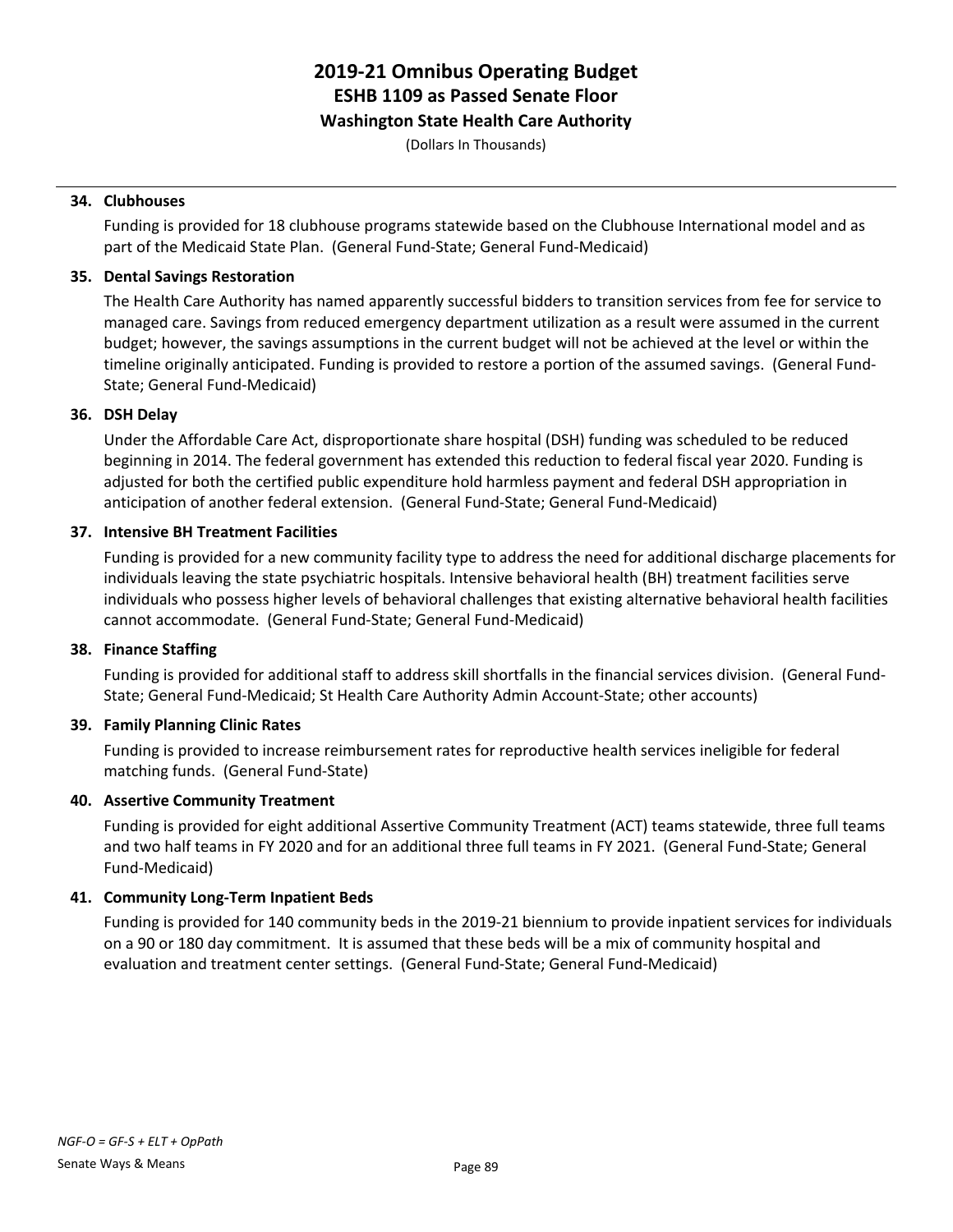### **Washington State Health Care Authority**

(Dollars In Thousands)

### **42. Community Health Centers I-502**

Initiative 502, passed by voters in 2012, authorizes the regulation, sale, and taxation of marijuana for adults over the age of 21. The initiative directed a portion of the tax revenue to fund primary, dental, migrant, and maternity health care services through contracts with community health centers. The Health Care Authority (HCA) will use the tax revenue in lieu of state general fund payments to community health centers for services provided to medical assistance clients. (General Fund-State; Dedicated Marijuana Account-State)

### **43. Mental Health Drop-In Facilities**

Funding is provided for five mental health peer service centers across the state to divert individuals from crisis services and an inpatient level of care (General Fund-State; General Fund-Medicaid)

### **44. Intensive Outpatient Treatment**

Funding is provided for intensive outpatient treatment programs (IOPs). The services are assumed to be provided by acute or psychiatric hospitals and tailored to individual patient treatment needs once they are discharged from inpatient psychiatric facilities. (General Fund-State; General Fund-Medicaid)

### **45. BHO Reserve Savings**

Effective January 1, 2020, all regions of the state are required to transition to fully integrated physical and behavioral health care, meaning funding for these services will shift from Behavioral Health Organizations (BHOs) to fully integrated managed care contracts. The current BHOs are required to return state and federal Medicaid reserves remaining after termination of their contract, resulting in a one-time savings. (General Fund-State; General Fund-Medicaid)

### **46. Secure Detoxification Facitilities**

Funding is provided for one 16-bed facility and to increase the rates for current secure detoxification beds in the system. (General Fund-State; General Fund-Medicaid)

### **47. Discharge Wraparound Services**

Funding is provided for wraparound services for adults discharging from the state psychiatric hospitals into alternative community placements. (General Fund-State; General Fund-Medicaid)

### **48. Federal IV&V Requirements**

The Health Care Authority (HCA) must meet new federal requirements for enterprise-wide Independent Validation and Verification (IV&V) contracted services. Funding is added to the Health Benefit Exchange to support the enterprise-wide IV&V processes, independent contractor quality and risk mitigation services. (General Fund-Medicaid; Health Benefit Exchange Account-State)

### **49. Language Access Providers CBA**

Funding is adjusted for interpreter services based upon the language access providers' collective bargaining agreement for the 2019-21 biennium. (General Fund-State; General Fund-Medicaid)

### **50. IMD Federal Waiver**

The Health Care Authority is assumed to obtain a federal waiver through the CMS to allow up to 30 days of inpatient care to be reimbursed by Medicaid beginning July 1, 2020. (General Fund-State; General Fund-Medicaid)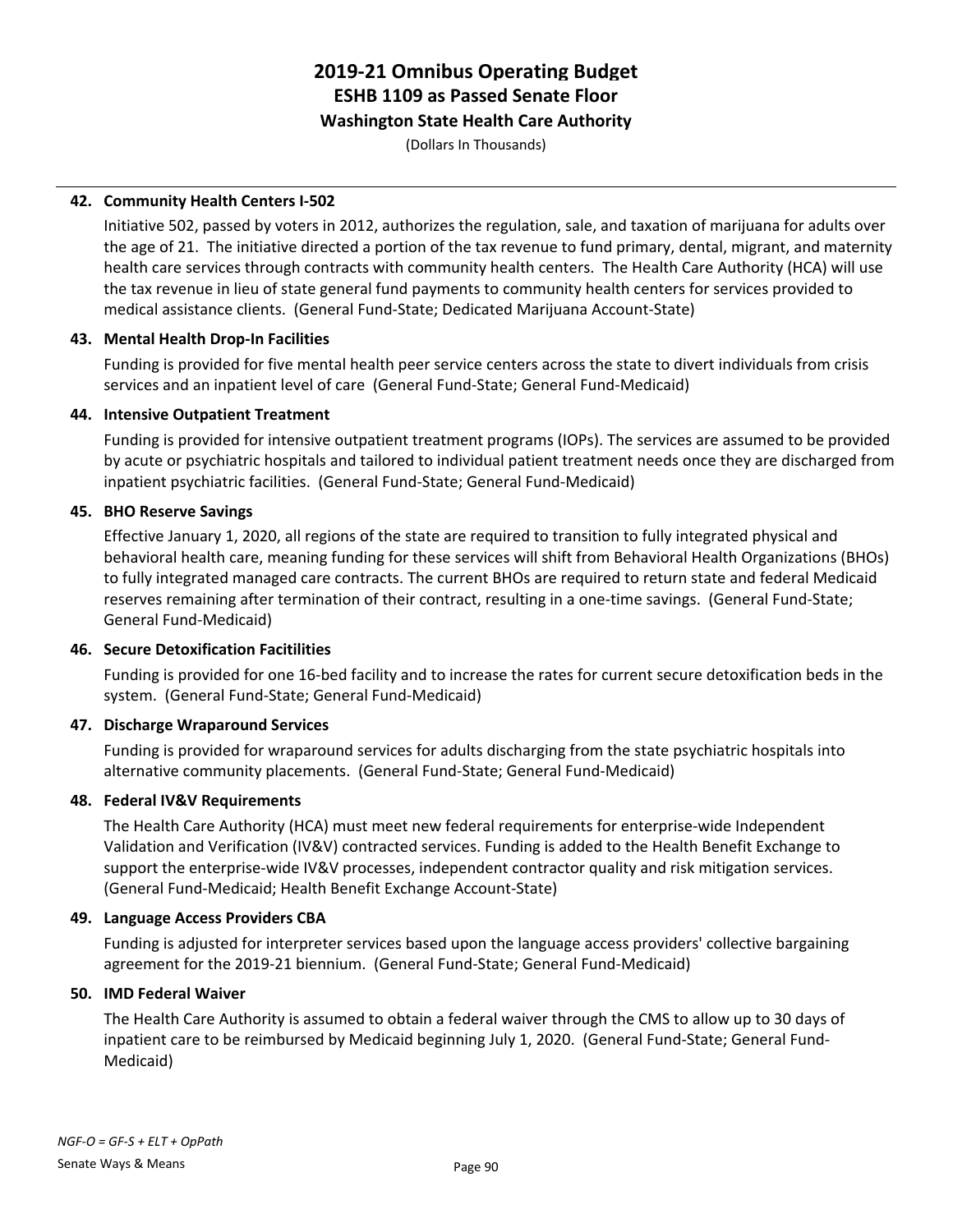### **Washington State Health Care Authority**

(Dollars In Thousands)

### **51. Managed Care Performance Withhold**

Beginning January 1, 2020, funding is reduced to reflect savings from Substitute Senate Bill 5523 (managed care performance) equal to 2 percent of managed care premiums (General Fund-State; General Fund-Medicaid)

### **52. MCS Dental**

Funding is provided to implement a full dental benefit for clients in the Medical Care Services Program. This assumes a January 1, 2020 start date. (General Fund-State)

### **53. Medicaid Fraud Penalty Account**

Funding is shifted from the Medicaid Fraud Penalty Account to the state general fund on a one-time basis. (General Fund-State; Medicaid Fraud Penalty Account-State)

### **54. PPW Residential Treatment Start Up**

Funding is provided for two 16-bed pregnant and parenting women (PPW) Residential Treatment sites. (General Fund-State; General Fund-Federal; General Fund-Medicaid)

### **55. Tort Recovery FTEs**

Staffing is provided for tort recovery work, which will produce General Fund-State savings. (General Fund-State; General Fund-Medicaid)

### **56. Assisted Outpatient Tx Pilot**

Funding is provided to continue one pilot project in Pierce County to promote increased utilization of assisted outpatient treatment programs through the Behavioral Helath Administrative Services Organization. (General Fund-State)

### **57. Sole Community Hospital**

One-time funding is provided to increase the rates paid to rural hospitals that were certified by the Centers for Medicare and Medicaid Services as sole community hospitals as of January 1, 2013, with less than one hundred fifty acute care licensed beds in FY 2011 to 150 percent of the hospitals fee-for-service rate. (General Fund-State; General Fund-Medicaid)

### **58. Chiropractic Care for Spinal Pain**

Funding is provided for an adult chiropractic care benefit, effective January 1, 2020. (General Fund-State; General Fund-Medicaid)

### **59. Program Integrity**

Beginning January 1, 2020, funding is reduced to reflect savings from program integrity activity recoveries from managed care plans in accordance with recommendations from the Centers for Medicare and Medicaid Services. (General Fund-State; General Fund-Medicaid; Medicaid Fraud Penalty Account-State)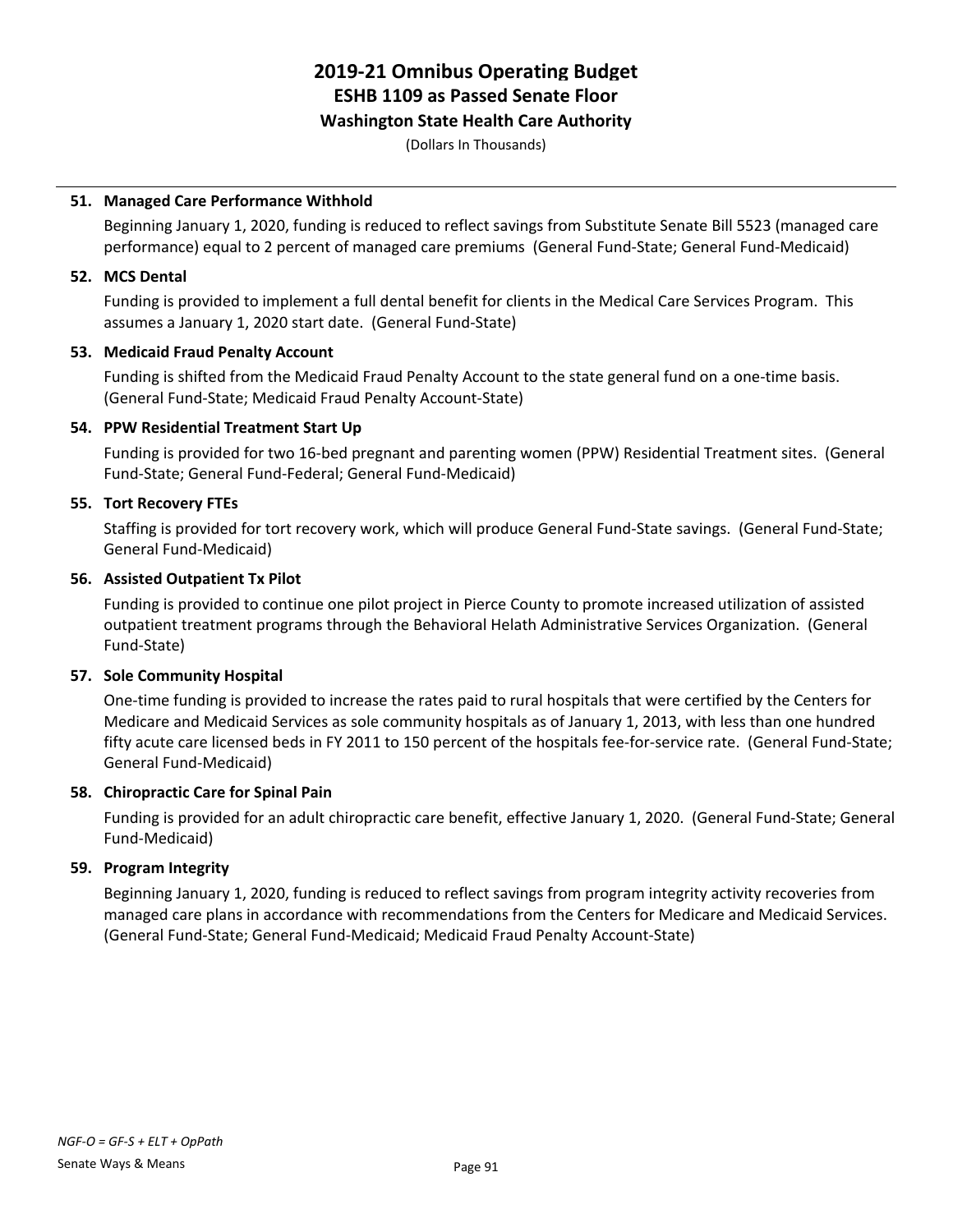### **Human Rights Commission**

(Dollars In Thousands)

|                                | <b>FTEs</b> | <b>NGF-O</b> | <b>Total</b> |
|--------------------------------|-------------|--------------|--------------|
| 2017-19 Estimated Expenditures | 34.2        | 4,517        | 7,129        |
| 2019-21 Carryforward Level     | 34.2        | 4,579        | 7,231        |
| 2019-21 Maintenance Level      | 34.2        | 4,395        | 7,067        |
| Difference from 2017-19        | 0.0         | $-122$       | -62          |
| % Change from 2017-19          | 0.0%        | $-2.7%$      | $-0.9%$      |
| <b>Policy Other Changes:</b>   |             |              |              |
| 1. Reproductive Health Care    | 1.0         | 200          | 200          |
| 2. Administrative Support      | 1.0         | 169          | 169          |
| <b>Policy -- Other Total</b>   | 2.0         | 369          | 369          |
| <b>Total Policy Changes</b>    | 2.0         | 369          | 369          |
| 2019-21 Policy Level           | 36.2        | 4,764        | 7,436        |
| Difference from 2017-19        | 2.0         | 247          | 307          |
| % Change from 2017-19          | 5.9%        | 5.5%         | 4.3%         |

### *Comments:*

### **1. Reproductive Health Care**

Funding is provided to implement 2SSB 5602 (reproductive health care) for investigation of reproductive health care-related discrimination complaints. (General Fund-State)

### **2. Administrative Support**

Funding is provided for an administrative services manager to oversee human resources, state reports, budgeting matters, and public records. (General Fund-State)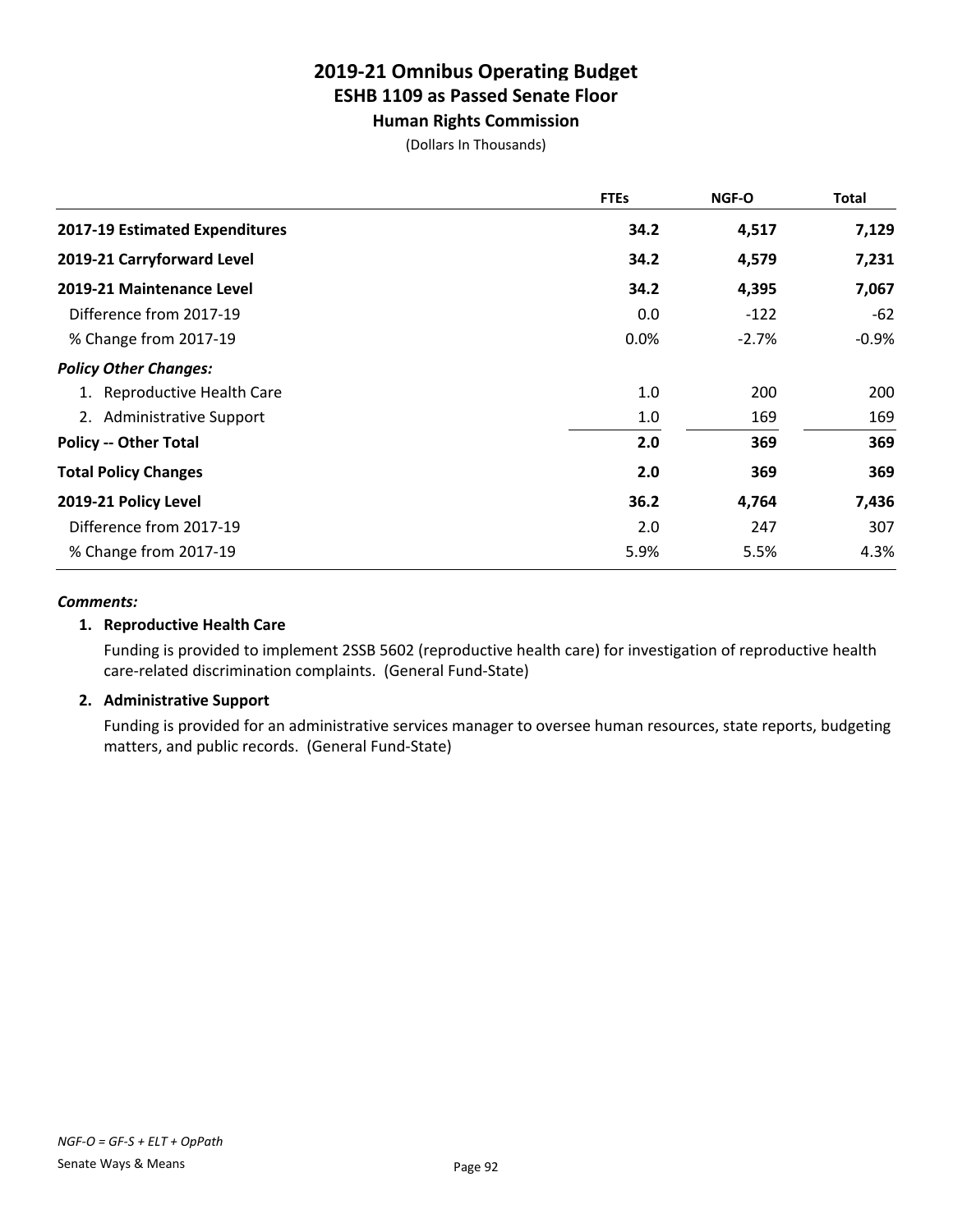### **Board of Industrial Insurance Appeals**

(Dollars In Thousands)

|                                     | <b>FTEs</b> | <b>NGF-O</b> | Total  |
|-------------------------------------|-------------|--------------|--------|
| 2017-19 Estimated Expenditures      | 162.5       | 0            | 45,141 |
| 2019-21 Carryforward Level          | 163.5       | 0            | 46,062 |
| 2019-21 Maintenance Level           | 163.5       | 0            | 46,608 |
| Difference from 2017-19             | 1.0         | 0            | 1,467  |
| % Change from 2017-19               | 0.6%        |              | 3.2%   |
| <b>Policy Other Changes:</b>        |             |              |        |
| 1. One-Time Lease Adjustments/Moves | 0.0         | 0            | 40     |
| <b>Policy -- Other Total</b>        | 0.0         | 0            | 40     |
| <b>Total Policy Changes</b>         | 0.0         | $\pmb{0}$    | 40     |
| 2019-21 Policy Level                | 163.5       | 0            | 46,648 |
| Difference from 2017-19             | 1.0         | 0            | 1,507  |
| % Change from 2017-19               | 0.6%        |              | 3.3%   |

### *Comments:*

### **1. One-Time Lease Adjustments/Moves**

Funding is provided for one-time relocation and project costs for the Moses Lake and Bellingham office locations. (Accident Account-State; Medical Aid Account-State)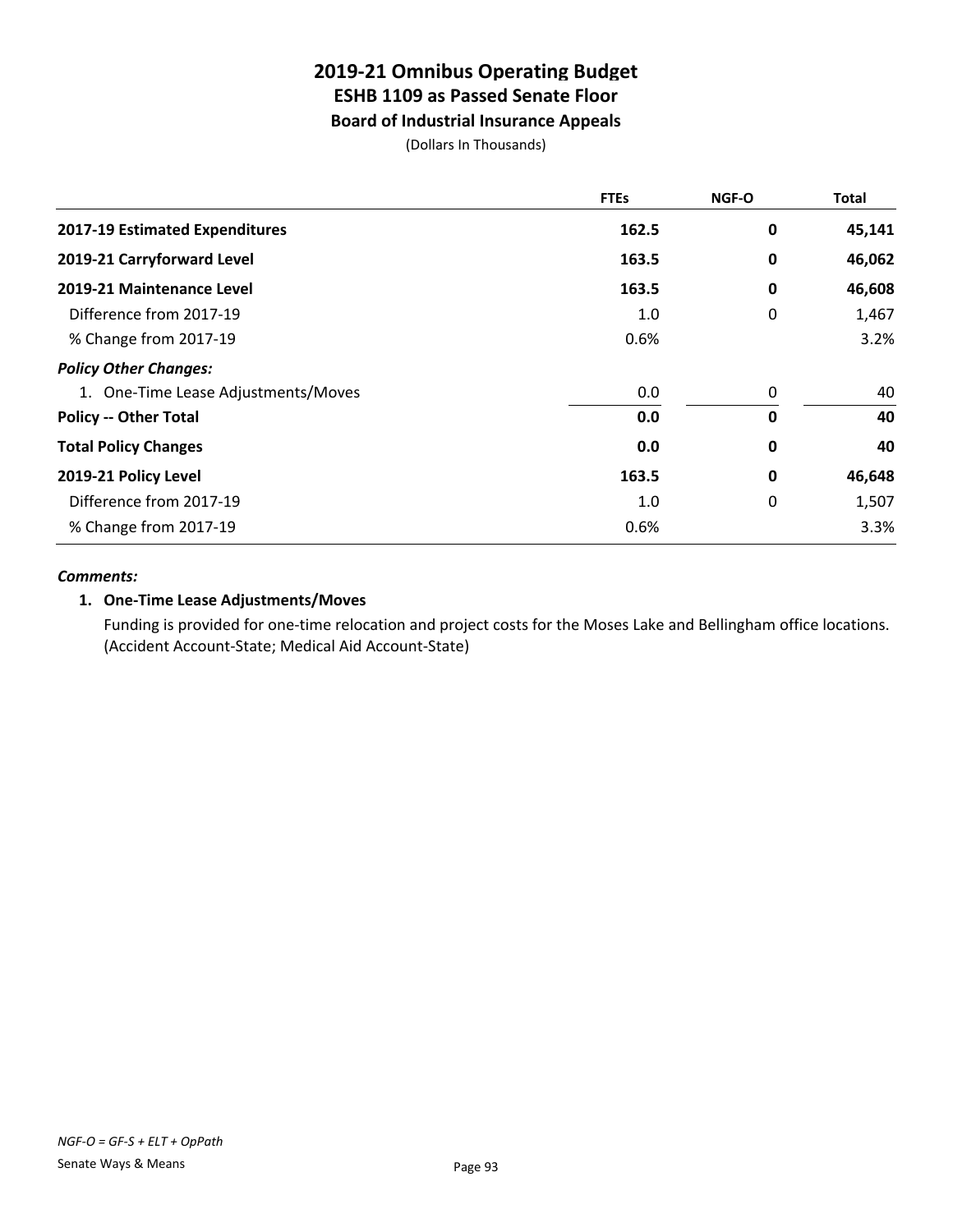### **WA State Criminal Justice Training Commission**

(Dollars In Thousands)

|                                               | <b>FTEs</b> | NGF-O    | <b>Total</b> |
|-----------------------------------------------|-------------|----------|--------------|
| 2017-19 Estimated Expenditures                | 54.5        | 44,807   | 60,735       |
| 2019-21 Carryforward Level                    | 54.5        | 40,458   | 54,288       |
| 2019-21 Maintenance Level                     | 54.5        | 40,482   | 54,338       |
| Difference from 2017-19                       | 0.0         | $-4,325$ | $-6,397$     |
| % Change from 2017-19                         | 0.0%        | $-9.7%$  | $-10.5%$     |
| <b>Policy Other Changes:</b>                  |             |          |              |
| Death Investigation Curriculum<br>1.          | 0.0         | 0        | 534          |
| <b>Basic Law Enforcement Academy</b><br>2.    | 0.0         | 4,517    | 6,442        |
| Food Vendor Rate Increase<br>3.               | 0.0         | 32       | 42           |
| <b>Trueblood CIT Training</b><br>4.           | 0.0         | 899      | 899          |
| <b>Trueblood Mental Health Response</b><br>5. | 1.0         | 4,000    | 4,000        |
| <b>Policy -- Other Total</b>                  | 1.0         | 9,448    | 11,917       |
| <b>Total Policy Changes</b>                   | 1.0         | 9,448    | 11,917       |
| 2019-21 Policy Level                          | 55.5        | 49,930   | 66,255       |
| Difference from 2017-19                       | 1.0         | 5,123    | 5,520        |
| % Change from 2017-19                         | 1.8%        | 11.4%    | 9.1%         |

### *Comments:*

### **1. Death Investigation Curriculum**

Funding is provided to update and expand the medicolegal forensic investigation training currently provided to coroners and medical examiners from 80 hours to 240 hours to meet the recommendations of the National Commission on Forensic Science for certification and accreditation. Funding is provided as a result of the passage of ESSB 5332 (vital statistics) which increased the vital records certificate fee by \$5. (Death Investigations Account-State)

### **2. Basic Law Enforcement Academy**

Funding is provided for nine additional Basic Law Enforcement Academy classes each fiscal year of the 2019-21 biennium increasing the number of classes from 10 to 19. (General Fund-State; General Fund-Local)

### **3. Food Vendor Rate Increase**

Funding is provided for a vendor rate increase on the daily meals provided to Basic Law Enforcement Academy recruits during their training. (General Fund-State; General Fund-Local)

### **4. Trueblood CIT Training**

Funding is provided for crisis intervention training (CIT) under the Trueblood v. Department of Social and Health Services settlement agreement. (General Fund-State)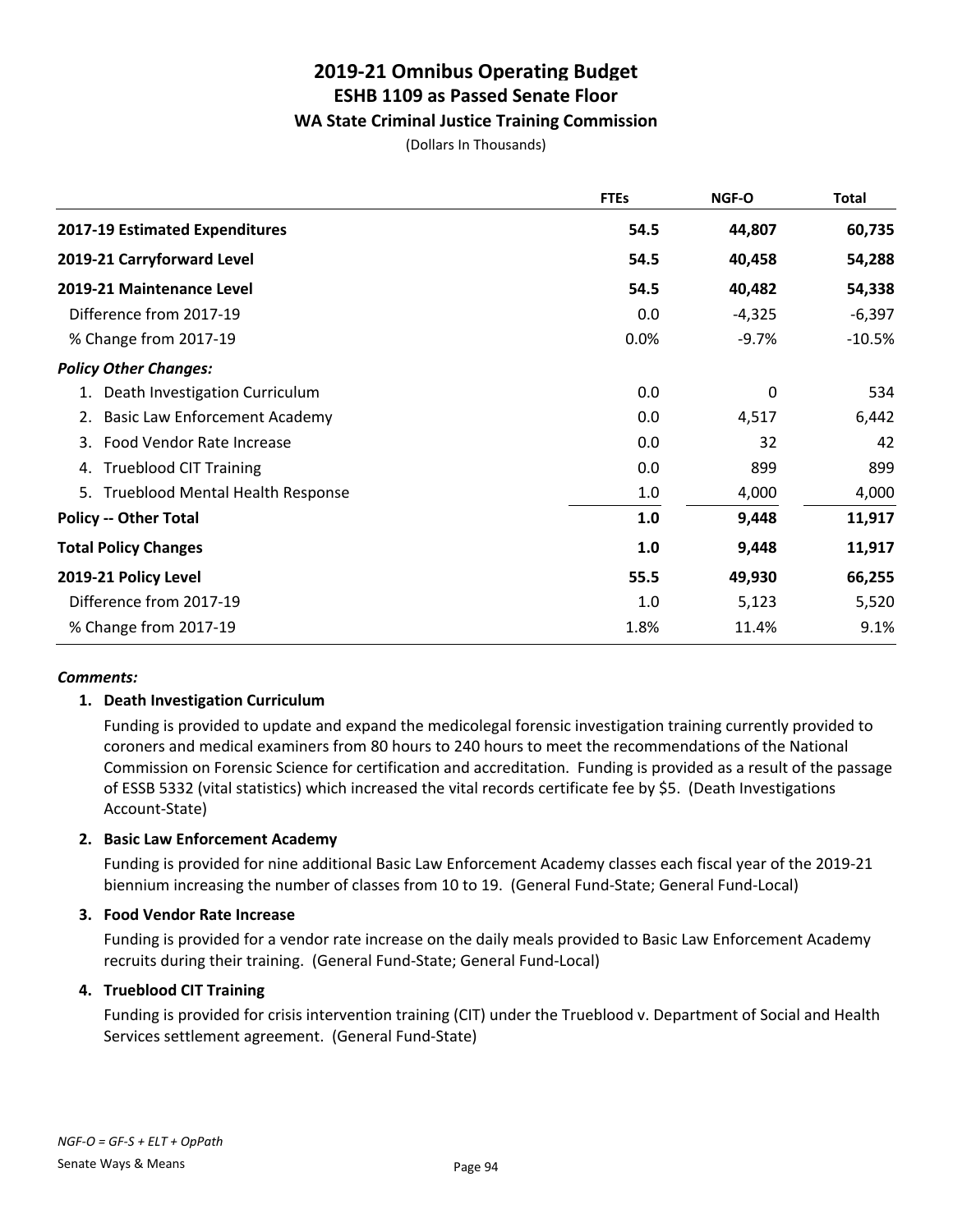## **2019-21 Omnibus Operating Budget ESHB 1109 as Passed Senate Floor WA State Criminal Justice Training Commission**

(Dollars In Thousands)

### **5. Trueblood Mental Health Response**

Funding is provided for the Mental Health Field Response program, administered by the Washington Association of Sheriffs and Police Chiefs, for grants to the phase one regions as outlined in the settlement agreement under Trueblood v. Department of Social and Health Services, as well as an annual report that includes best practice recommendations on field response and shall include outcome measures on awarded grants. (General Fund-State)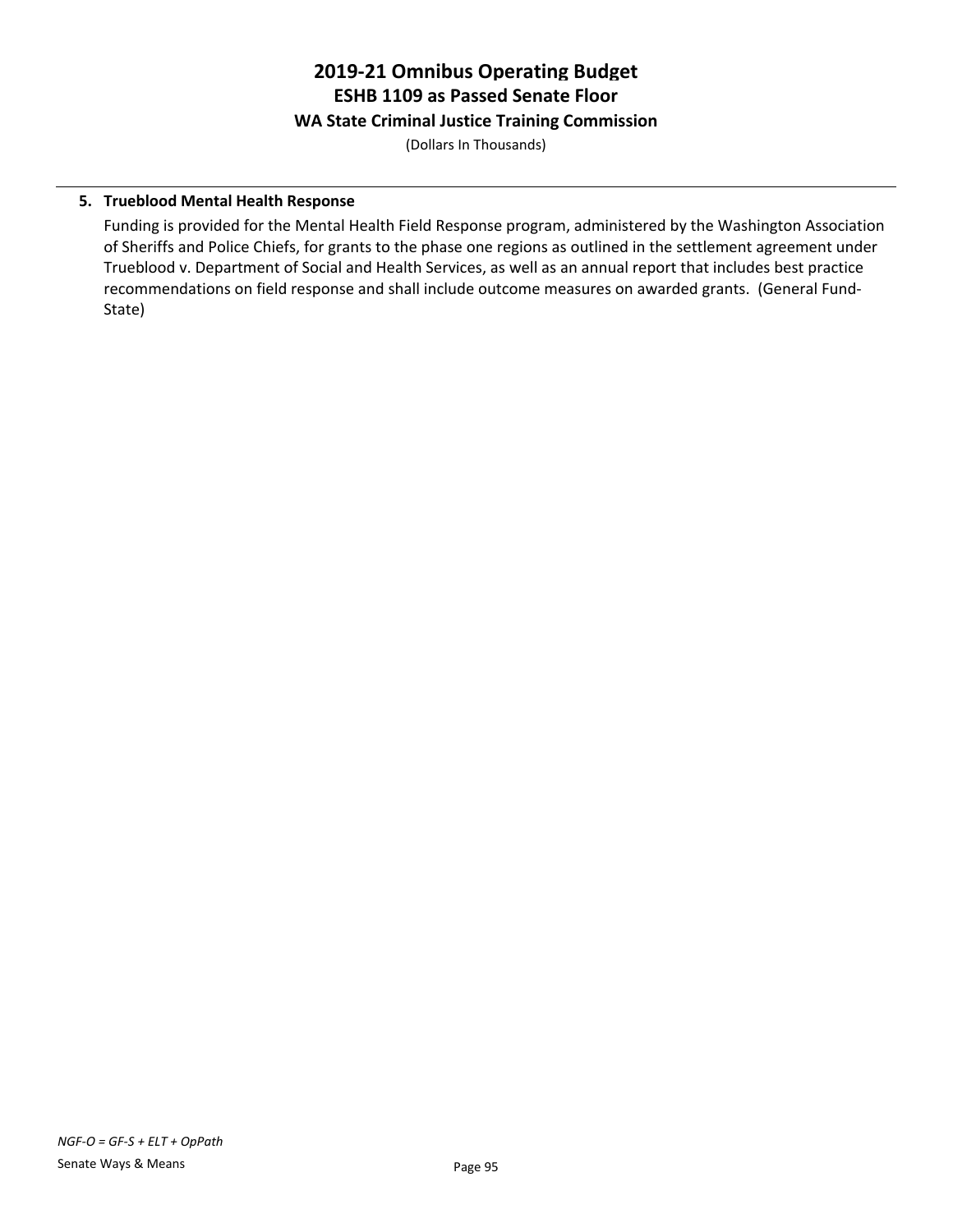**Department of Labor and Industries**

(Dollars In Thousands)

|     |                                           | <b>FTEs</b> | NGF-O  | <b>Total</b> |
|-----|-------------------------------------------|-------------|--------|--------------|
|     | 2017-19 Estimated Expenditures            | 2,998.5     | 15,798 | 807,634      |
|     | 2019-21 Carryforward Level                | 3,008.1     | 17,725 | 800,820      |
|     | 2019-21 Maintenance Level                 | 3,009.2     | 17,755 | 808,456      |
|     | Difference from 2017-19                   | 10.7        | 1,957  | 822          |
|     | % Change from 2017-19                     | 0.4%        | 12.4%  | 0.1%         |
|     | <b>Policy Other Changes:</b>              |             |        |              |
|     | 1. Prevailing wage laws                   | 9.1         | 0      | 2,497        |
| 2.  | Firefighter safety                        | 3.2         | 0      | 909          |
| 3.  | Apprenticeships                           | 1.1         | 0      | 237          |
| 4.  | Immigrants in the workplace               | 0.0         | 0      | 70           |
| 5.  | Apprenticeship Workload Increase          | 4.3         | 0      | 928          |
| 6.  | Workers' Comp System Replacement          | 80.6        | 0      | 81,974       |
| 7.  | <b>Enhancing Claims Management</b>        | 26.1        | 0      | 6,149        |
| 8.  | <b>Customer Service Workload</b>          | 8.3         | 0      | 1,488        |
| 9.  | <b>Crime Victims Provider Rates</b>       | 0.0         | 6,768  | 6,768        |
| 10. | Company-wide Wage Investigations          | 5.3         | 0      | 1,260        |
| 11. | <b>Custodial and Maintenance Staffing</b> | 10.0        | 0      | 298          |
| 12. | <b>Health Care Apprenticeships</b>        | 0.0         | 0      | 1,600        |
| 13. | <b>Office Moves</b>                       | 0.0         | 0      | 1,298        |
| 14. | Worker Hospitalizations Research          | 2.1         | 0      | 546          |
| 15. | Prevailing Wage Improvements              | 6.2         | 0      | 1,672        |
| 16. | <b>Small Business Outreach</b>            | 2.7         | 0      | 1,700        |
|     | 17. Technology Apprenticeship             | 0.0         | 0      | 2,000        |
|     | 18. Workplace Safety and Health           | 14.7        | 0      | 4,038        |
|     | <b>Policy -- Other Total</b>              | 173.7       | 6,768  | 115,432      |
|     | <b>Total Policy Changes</b>               | 173.7       | 6,768  | 115,432      |
|     | 2019-21 Policy Level                      | 3,182.8     | 24,523 | 923,888      |
|     | Difference from 2017-19                   | 184.4       | 8,725  | 116,254      |
|     | % Change from 2017-19                     | 6.1%        | 55.2%  | 14.4%        |

### *Comments:*

### **1. Prevailing wage laws**

Funding is provided to implement the provisions of Engrossed Substitute Senate Bill 5035 (prevailing wage laws). (Public Works Administration Account-State)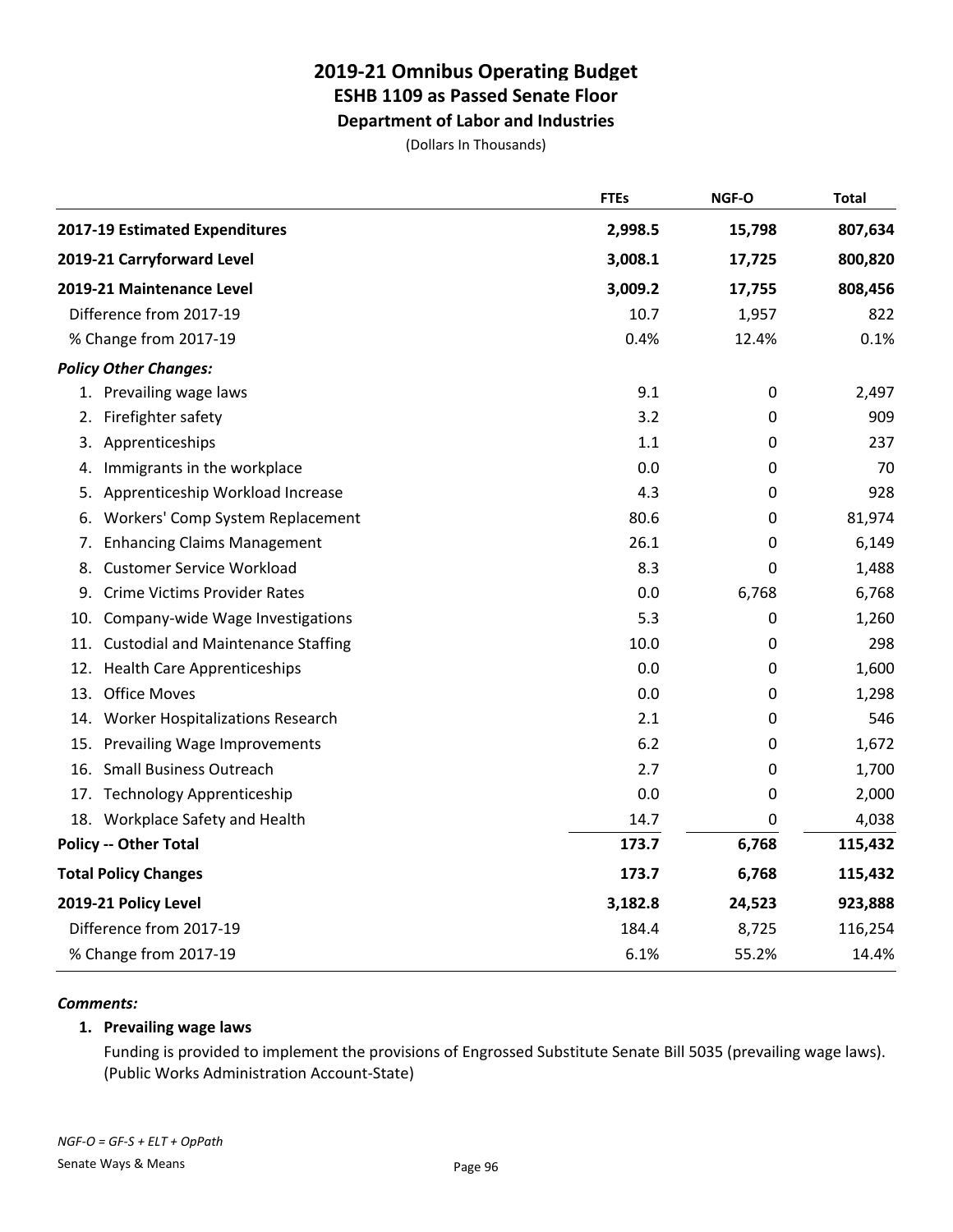### **Department of Labor and Industries**

(Dollars In Thousands)

### **2. Firefighter safety**

Funding is provided to implement the provisions of Substitute Senate Bill 5175 (firefighter safety). (Accident Account-State; Medical Aid Account-State)

### **3. Apprenticeships**

Funding is provided to implement the provisions of Second Substitute Senate Bill 5236 (apprenticeships). This allows for LNI to hire an apprenticeship coordinator. (Accident Account-State; Medical Aid Account-State)

### **4. Immigrants in the workplace**

Funding is provided to implement Engrossed Second Substitute Senate Bill 5497 (immigrants in the workforce). This pays for legal services to review confidentiality policies and to develop model policies related to immigration enforcement at public schools, state health facilities, courthouses, and shelters. (Accident Account-State; Medical Aid Account-State)

### **5. Apprenticeship Workload Increase**

Funding is provided for additional apprenticeship staffing to respond to inquiries and to process registrations. (Accident Account-State; Medical Aid Account-State)

### **6. Workers' Comp System Replacement**

Funding and staff are provided to begin the Workers' Compensation System replacement project, including foundational work and the implementation of systems that support employer accounts. This funding covers costs associated with staffing, contracting, lease and one-time facility costs. (Accident Account-State; Medical Aid Account-State)

### **7. Enhancing Claims Management**

Funding is provided for additional claims management staffing to reduce caseloads. (Accident Account-State; Medical Aid Account-State)

### **8. Customer Service Workload**

Funding is provided for staffing at six field offices. (Accident Account-State; Medical Aid Account-State)

### **9. Crime Victims Provider Rates**

Funding is provided to increase rates for crime victim compensation payments to providers of medical and health care services. (General Fund-State)

### **10. Company-wide Wage Investigations**

Funding is provided for staffing to increase capacity to conduct company-wide investigations where it appears workers are not receiving the wages, breaks and/or paid sick leave they are owed. Funding is also provided for contract services needed to add a new complaint type to the Complaint Activity Tracking System so companywide investigations can be tracked electronically. (Accident Account-State; Medical Aid Account-State)

### **11. Custodial and Maintenance Staffing**

Funding is provided for maintenance and custodial staffing, which was previously provided by DES as a service agreement. (Accident Account-State; Medical Aid Account-State)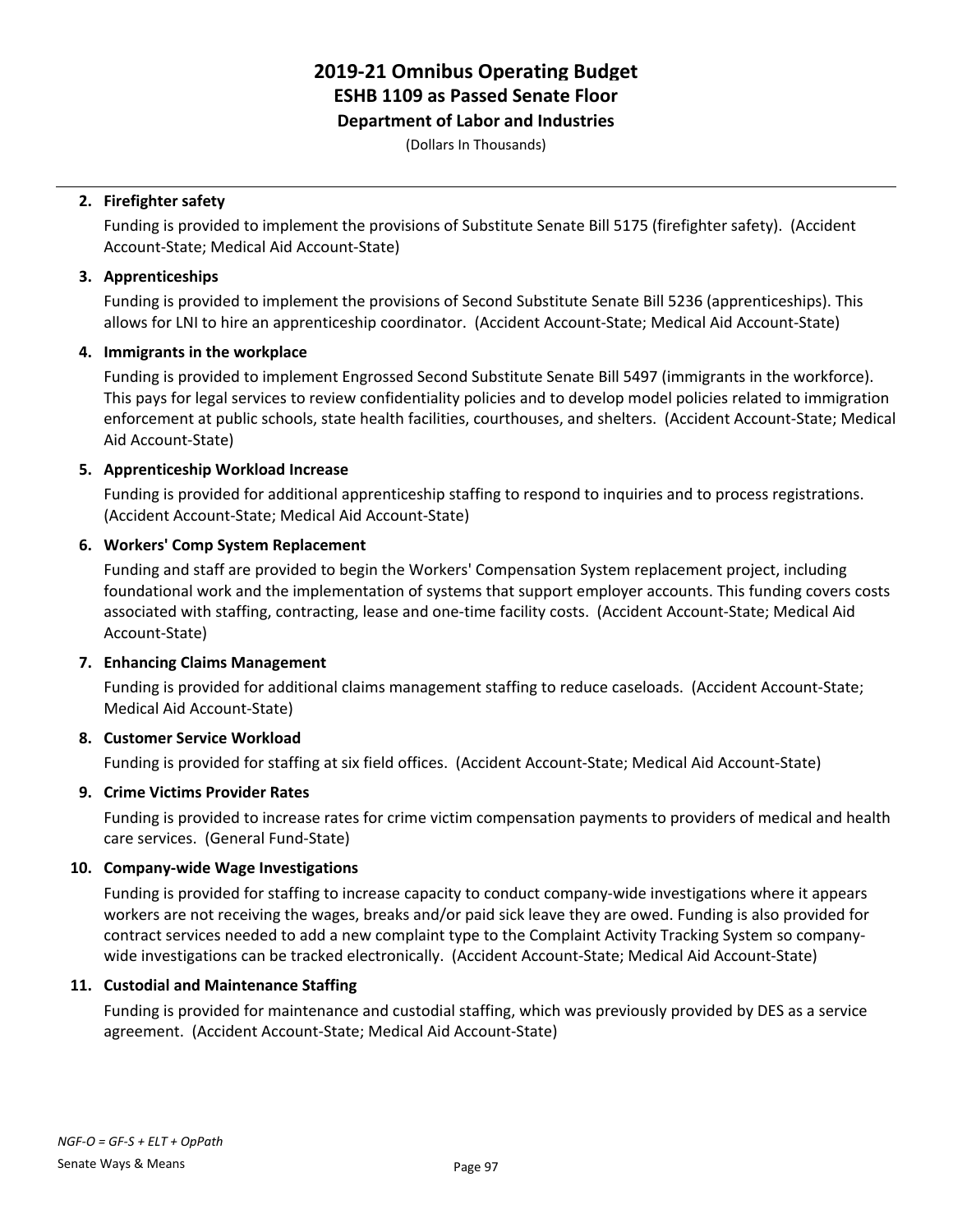#### **Department of Labor and Industries**

(Dollars In Thousands)

### **12. Health Care Apprenticeships**

Funding is provided to create a new health care apprenticeships program. (Accident Account-State; Medical Aid Account-State)

#### **13. Office Moves**

Funding is provided for relocation and project costs for the Yakima and Seattle field offices. Funding is one-time. (Electrical License Account-State; Public Works Administration Account-State; Accident Account-State; other accounts)

### **14. Worker Hospitalizations Research**

Funding is provided to conduct research aimed at preventing the types of work-related injuries that require immediate hospitalization. (Accident Account-State; Medical Aid Account-State)

### **15. Prevailing Wage Improvements**

Funding is provided for additional staffing, training, and agency and contractor outreach for the Prevailing Wage Program. Funding is also provided for updating the Prevailing Wage IT system. (Public Works Administration Account-State)

#### **16. Small Business Outreach**

Funding is provided to issue and manage contracts with customer-trusted groups to develop and deliver information to small businesses and their workers about workplace rights, regulations and services administered by the agency. (Accident Account-State; Medical Aid Account-State)

### **17. Technology Apprenticeship**

Funding is provided to contract with a technology industry entity for required supplemental instruction for information technology apprentices. The contractor will collaborate with the State Board for Community and Technical Colleges to offer and integrate this required supplemental instruction through one or more Washington community or technical colleges by the 2020-21 academic year. Funding is one-time. (Accident Account-State; Medical Aid Account-State)

### **18. Workplace Safety and Health**

Funding is provided to phase-in additional workplace safety and health consultants, inspectors and investigators. The additional staff will investigate workplace accidents and to reverse a steep decline in the number of inspections and consultations aimed at preventing workplace injuries and deaths. (Accident Account-State; Medical Aid Account-State)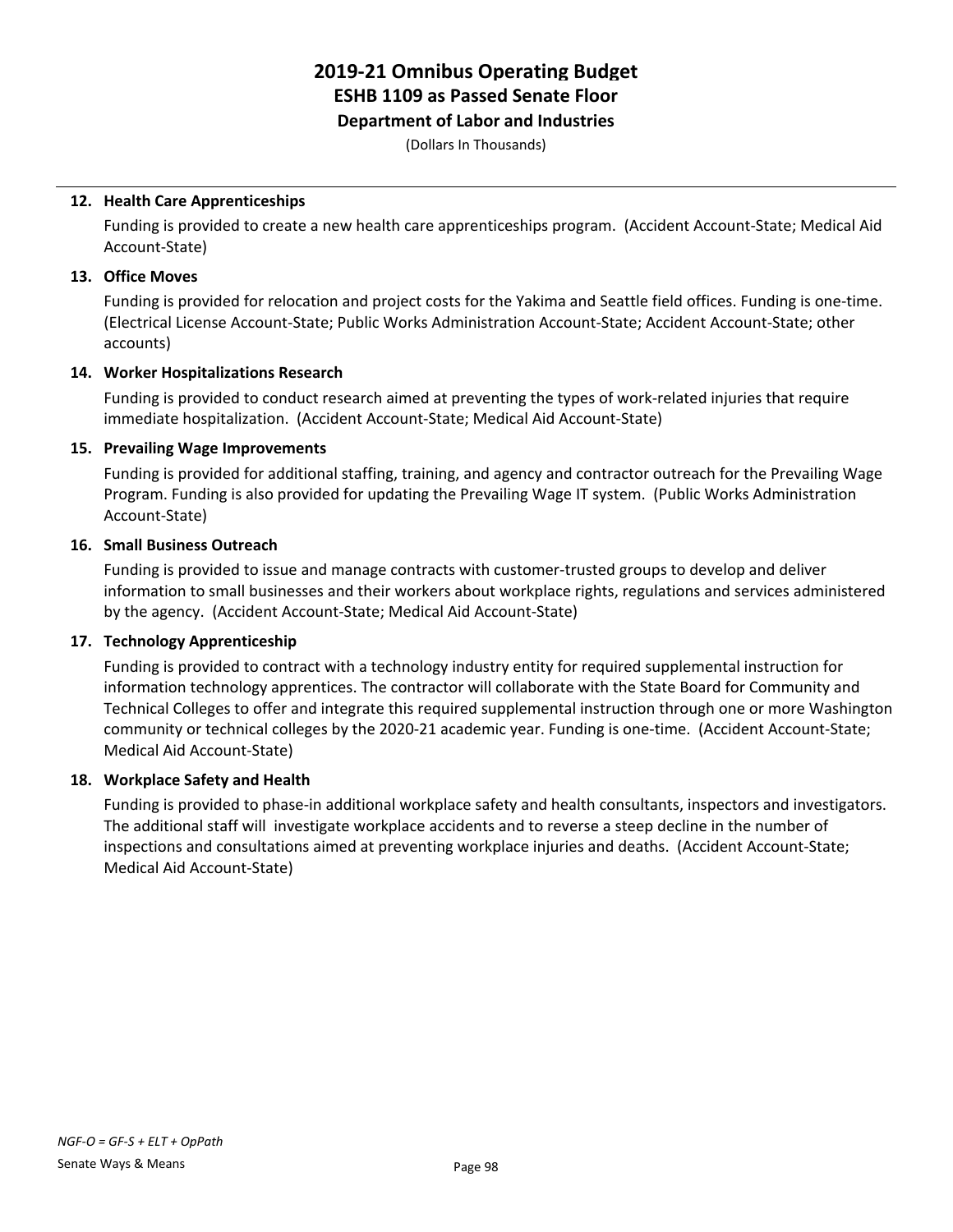# **Department of Health**

|     |                                           | <b>FTEs</b> | NGF-O     | <b>Total</b> |
|-----|-------------------------------------------|-------------|-----------|--------------|
|     | 2017-19 Estimated Expenditures            | 1,823.8     | 149,285   | 1,246,682    |
|     | 2019-21 Carryforward Level                | 1,821.7     | 130,543   | 1,222,587    |
|     | 2019-21 Maintenance Level                 | 1,822.0     | 132,277   | 1,214,621    |
|     | Difference from 2017-19                   | $-1.8$      | $-17,008$ | $-32,061$    |
|     | % Change from 2017-19                     | $-0.1%$     | $-11.4%$  | $-2.6%$      |
|     | <b>Policy Other Changes:</b>              |             |           |              |
|     | 1. Foundational Public Health/DOH         | 0.0         | 2,000     | 2,000        |
| 2.  | Foundational Public Health/Local          | 0.0         | 9,000     | 9,000        |
|     | 3. FPH: Youth Tobacco/Vapor Prevention    | 0.0         | 0         | 1,000        |
| 4.  | Monitor Group B Water Systems             | 0.0         | 1,012     | 1,012        |
| 5.  | <b>Maternity Mortality Review</b>         | 3.4         | 344       | 344          |
| 6.  | Newborn Screening/Pompe/MPS-1             | 3.1         | 0         | 1,606        |
| 7.  | Modernize Vital Records Law               | 1.3         | 0         | 399          |
| 8.  | <b>AIDS/Community Services</b>            | 9.4         | 0         | 18,000       |
| 9.  | Align Drinking Water Funding              | 1.0         | 0         | 834          |
| 10. | <b>Improve License Processing Times</b>   | 12.8        | 0         | 2,010        |
| 11. | Newborn Screening/X-ALD                   | 0.0         | 0         | 332          |
| 12. | <b>WMC Increased AG Costs</b>             | 0.0         | 0         | 1,123        |
| 13. | <b>WMC Clinical Investigator Costs</b>    | 1.7         | 0         | 1,310        |
| 14. | <b>NCQAC Increased Legal Costs</b>        | 8.9         | 0         | 3,210        |
| 15. | <b>CQAC Increased Legal Costs</b>         | 0.0         | 0         | 500          |
| 16. | Public Health Supplemental Account        | 0.0         | 0         | 350          |
| 17. | <b>Prescription Monitoring Program</b>    | 1.2         | 0         | 330          |
| 18. | Clean Energy                              | 0.0         | 94        | 94           |
| 19. | Opioid Use Disorder                       | 0.9         | 74        | 219          |
|     | 20. Environmental Health Disparities      | 0.0         | 500       | 500          |
| 21. | Immigrants in the Workplace               | 0.0         | 87        | 119          |
| 22. | <b>Pesticide Application Safety Wkgrp</b> | 0.0         | 0         | 414          |
| 23. | <b>International Medical Graduates</b>    | 0.0         | 14        | 14           |
| 24. | FPH: Vapor/Heated Tobacco Tax             | 0.0         | 0         | 3,058        |
| 25. | <b>Cancer Education/Support</b>           | 0.0         | 250       | 250          |
| 26. | SEATAC Comm Health Impact Study           | 0.0         | 125       | 125          |
| 27. | DAC: Public Health Education              | $0.0\,$     | 300       | 300          |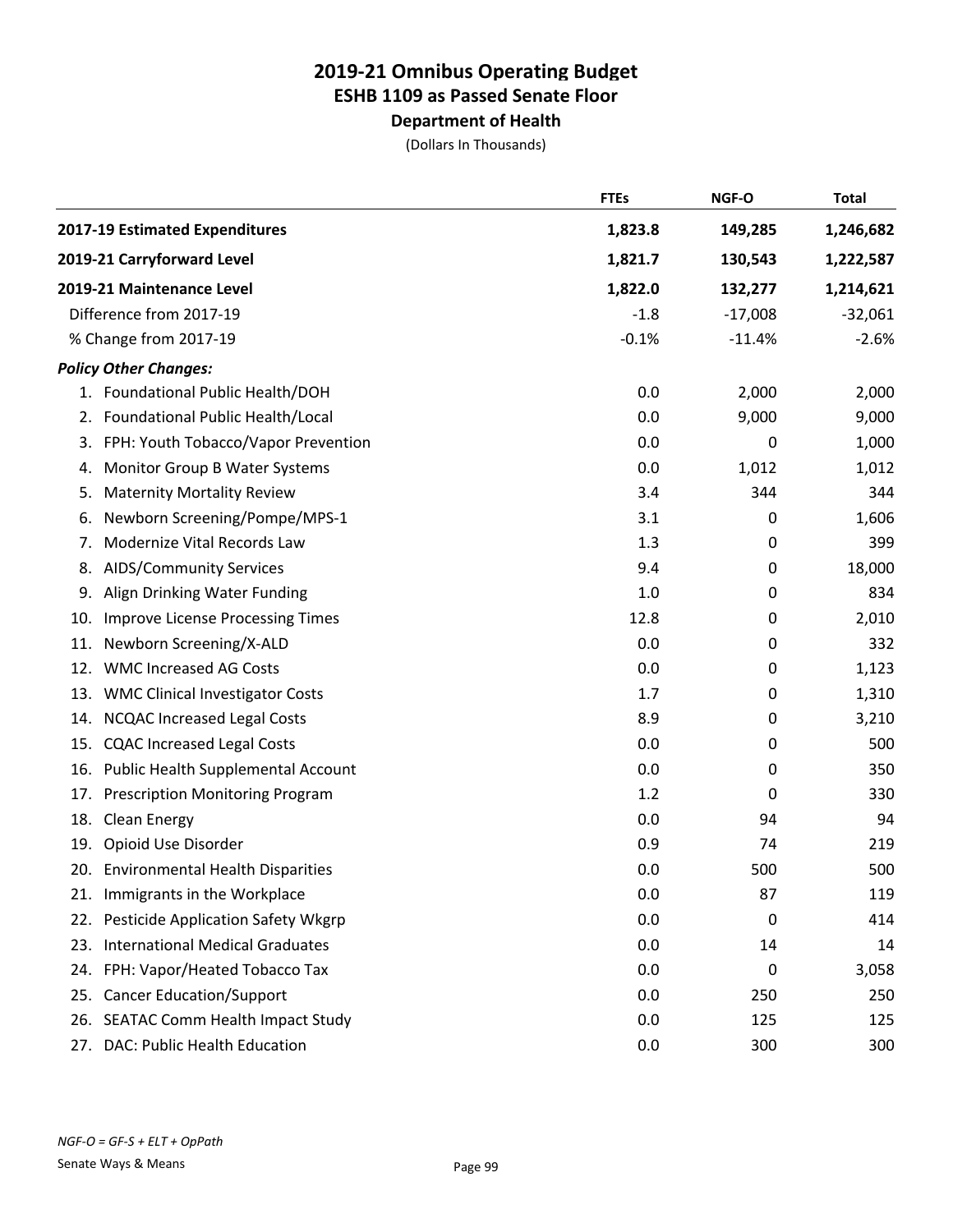**Department of Health**

(Dollars In Thousands)

|                                         | <b>FTEs</b> | <b>NGF-O</b> | <b>Total</b> |
|-----------------------------------------|-------------|--------------|--------------|
| 28. Generic Prescription Drugs Study    | 0.0         | 20           | 20           |
| 29. Hepatits B Provider Training        | 0.0         | 175          | 175          |
| 30. Transfer MTCA to MTO Thru Maint Lvl | 0.0         | 0            | 0            |
| 31. Midwifery Licensure Supplement      | 0.0         | 300          | 300          |
| 32. Palliative Care Road Map            | 0.0         | 25           | 25           |
| 33. Safer Homes, Suicide Aware          | 0.0         | 500          | 500          |
| <b>Policy -- Other Total</b>            | 43.7        | 14,820       | 49,473       |
| <b>Total Policy Changes</b>             | 43.7        | 14,820       | 49,473       |
| 2019-21 Policy Level                    | 1,865.7     | 147,097      | 1,264,094    |
| Difference from 2017-19                 | 41.9        | $-2,188$     | 17,412       |
| % Change from 2017-19                   | 2.3%        | $-1.5%$      | 1.4%         |
|                                         |             |              |              |

#### *Comments:*

### **1. Foundational Public Health/DOH**

Funding is provided to the Department of Health (DOH) as part of foundational public health services, to implement strategies to control the spread of communicable diseases and other health threats. This step continues the funding from the 2017-19 biennium. DOH and representatives of local health jurisdictions must work together to arrive at a mutually acceptable allocation and distribution of funds and to determine the best accountability measures to ensure efficient and effective use of funds, emphasizing use of shared services. (General Fund-State)

### **2. Foundational Public Health/Local**

Funding is provided to the Department of Health (DOH) to support the local health jurisdictions to improve their ability to address communicable disease monitoring and prevention and chronic disease and injury and prevention. This step continues the funding from the 2017-19 biennium. (General Fund-State)

### **3. FPH: Youth Tobacco/Vapor Prevention**

One-time funding is provided, as part of foundational public health services, to support local health jurisdictions provide youth tobacco and vapor prevention programs, including the necessary outreach and education for T-21 (Engrossed House Bill 1074). (Youth Tobacco & Vapor Products Prevention Account-State)

### **4. Monitor Group B Water Systems**

Funding is provided for the Department of Health to provide grants to local health jurisdictions for better monitoring of Group B public water systems, which are systems that have fewer than 15 connections and serve fewer than 25 persons. (General Fund-State)

### **5. Maternity Mortality Review**

Funding is provided for the Maternity Mortality Review Panel, pursuant to Substitute Senate Bill 5425 (maternal mortality reviews). (General Fund-State)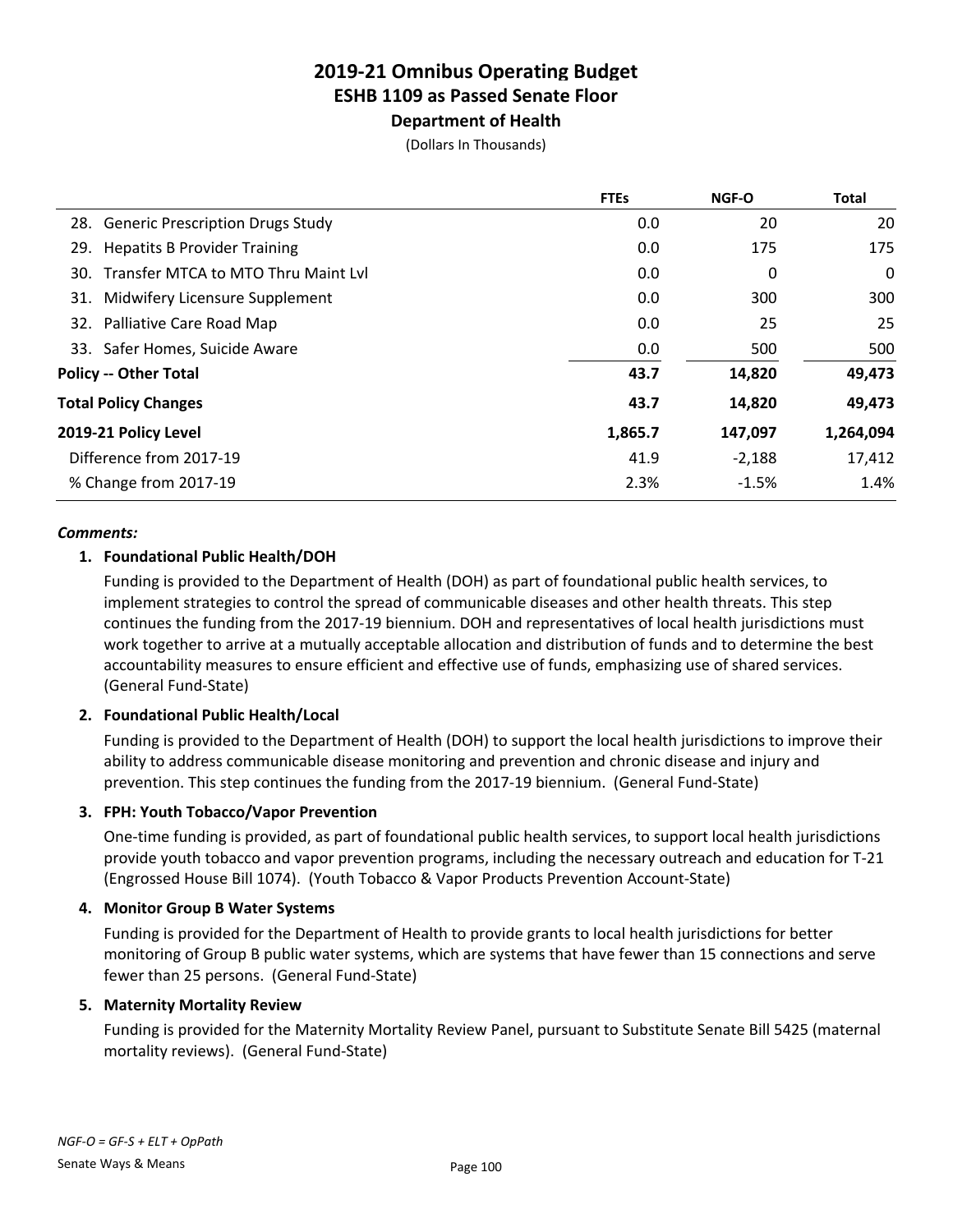**Department of Health**

(Dollars In Thousands)

### **6. Newborn Screening/Pompe/MPS-1**

Funding is provided for staff, equipment, testing supplies, and materials necessary to add Pompe disease and MPS-I to the mandatory newborn screening panel. The department is authorized to increase the newborn screening fee by \$10.50. (General Fund-Local)

### **7. Modernize Vital Records Law**

Funding is provided for the provisions of Engrossed Substitute Senate Bill 5332 (vital statistics). (General Fund-Local)

### **8. AIDS/Community Services**

Funding is provided for increased program costs for community services for individuals living with Human Immunodeficiency Virus (HIV), including core medical services, case management, and support services. (General Fund-Local)

### **9. Align Drinking Water Funding**

Expenditure authority is provided from the Drinking Water Assistance Administrative Account to align funding with staffing costs and to provide consolidation grants to water utilities to study the feasibility of owning, operating, and maintaining smaller failing water systems within their service areas. (Drinking Water Assistance Administrative Account-State)

### **10. Improve License Processing Times**

Expenditure authority is provided to continue increased staffing levels funded as one-time in the 2018 Supplemental Operating Budget for credentialing staff in the Health Systems Quality Assurance (HSQA) unit at the Department of Health. These staff reduce wait times and accelerate the licensing process for 85 health professions throughout the state. (Health Professions Account-State)

### **11. Newborn Screening/X-ALD**

Additional funding is provided for testing supplies necessary to perform x-linked adrenoleukodystrophy newborn screening panel testing. The department is authorized to increase the newborn screening fee by \$1.90. (General Fund-Local)

### **12. WMC Increased AG Costs**

Funding is provided to the Washington Medical Commission for increased litigation costs. (Health Professions Account-State)

### **13. WMC Clinical Investigator Costs**

Funding is provided to the Washington Medical Commission for a new investigator class, the Clinical Health Care Investigator. The new investigator class was included in the 2017-19 collective bargaining agreement, however, additional funding was not include for the additional staff. (Health Professions Account-State)

### **14. NCQAC Increased Legal Costs**

Funding is provided to the Nursing Care Quality Assurance Commission (NCQAC) to address the complaint backlog and to investigate the growing number of complaints received. (Health Professions Account-State)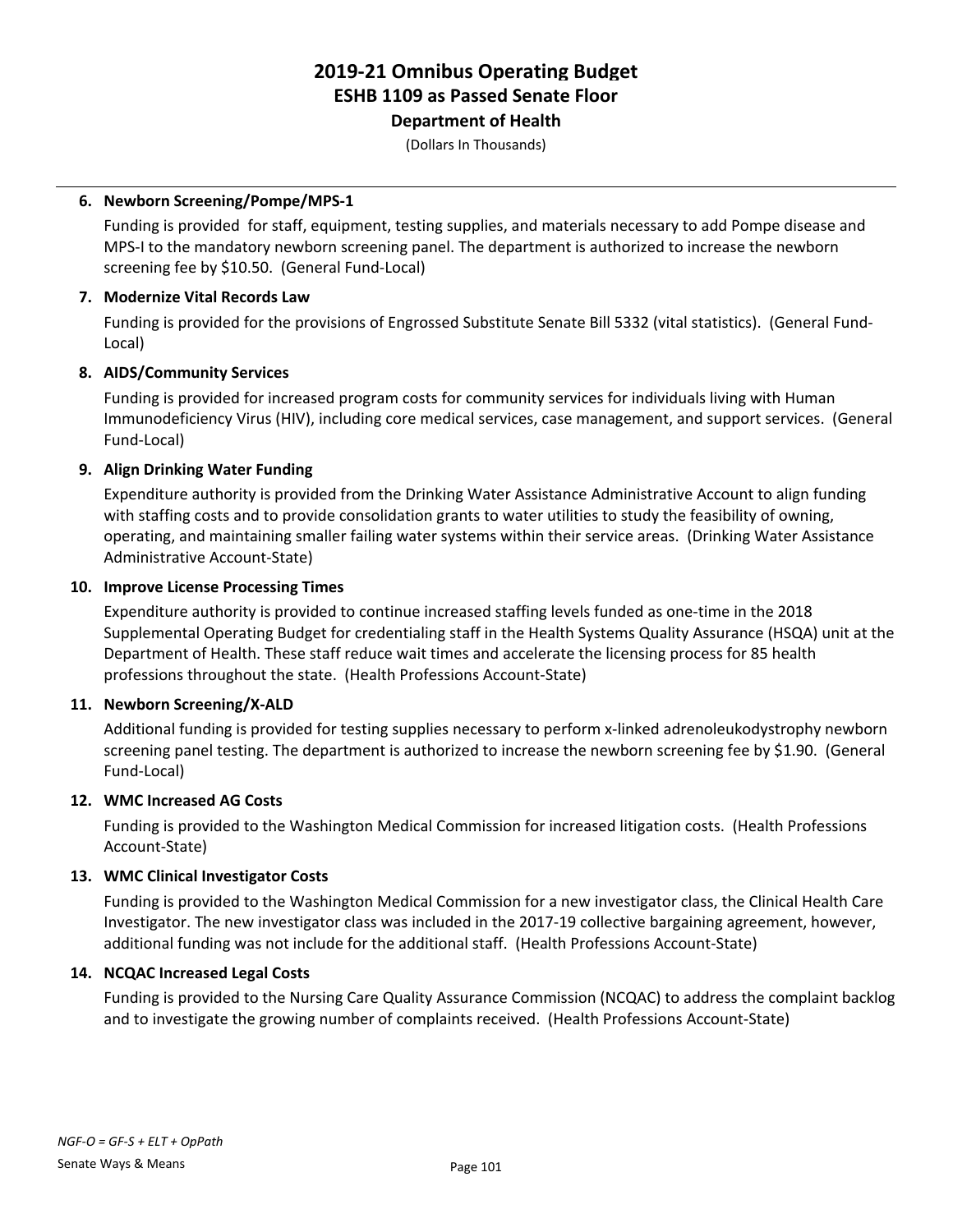### **Department of Health**

(Dollars In Thousands)

### **15. CQAC Increased Legal Costs**

Funding is provided to the Chiropractic Quality Assurance Commission (CQAC) for a projected increase in costs for legal services. (Health Professions Account-State)

### **16. Public Health Supplemental Account**

Expenditure authority is provided to the Department of Health to use funds from the Public Health Supplemental Account for a behavioral health risk factor surveillance system, a grant to integrate palliative care into rural community settings, to continue the Telehealth Case Consultation pilot, and for the x-ray inspection program in Environmental Public Health. (Public Health Supplemental Account-Local)

### **17. Prescription Monitoring Program**

Funding is provided to continue the additional staff, funded as one-time in the 2018 Supplemental Operating Budget, needed to coordinate the integration of the Prescription Monitoring Program (PMP) data into the federally-certified electronic health systems statewide. (Medicaid Fraud Penalty Account-State)

### **18. Clean Energy**

Funding is provided for implementing the provisions of Engrossed Second Substitute Senate Bill 5116 (clean energy). (General Fund-State)

### **19. Opioid Use Disorder**

Funding is provided to implement the provisions of Substitute Senate Bill No. 5380 (opioid use disorder). (General Fund-State; General Fund-Local; Health Professions Account-State; other accounts)

### **20. Environmental Health Disparities**

Funding is provided to implement the provisions of Second Substitute Senate Bill No. 5489 (environmental health disparities). (General Fund-State)

### **21. Immigrants in the Workplace**

Funding is provided to implement Engrossed Second Substitute Senate Bill 5497 (immigrants in the workplace) for legal services to review confidentiality policies and to develop model policies related to immigration enforcement at public schools, state health facilities, courthouses, and shelters. (General Fund-State; Health Professions Account-State)

### **22. Pesticide Application Safety Wkgrp**

Funding is provided for the pesticide application safety workgroup, pursuant to Substitute Senate Bill 5550 (pesticide application safety). (Accident Account-State; Medical Aid Account-State)

### **23. International Medical Graduates**

Funding is provided for the international medical graduates workgroup, pursuant to Second Substitute Senate Bill 5486 (international medical graduates). (General Fund-State)

### **24. FPH: Vapor/Heated Tobacco Tax**

Funding is provided for foundational public health services, pursuant to Senate Bill 5896 (vapor/heated tobacco tax). (Foundational Public Health Services-State)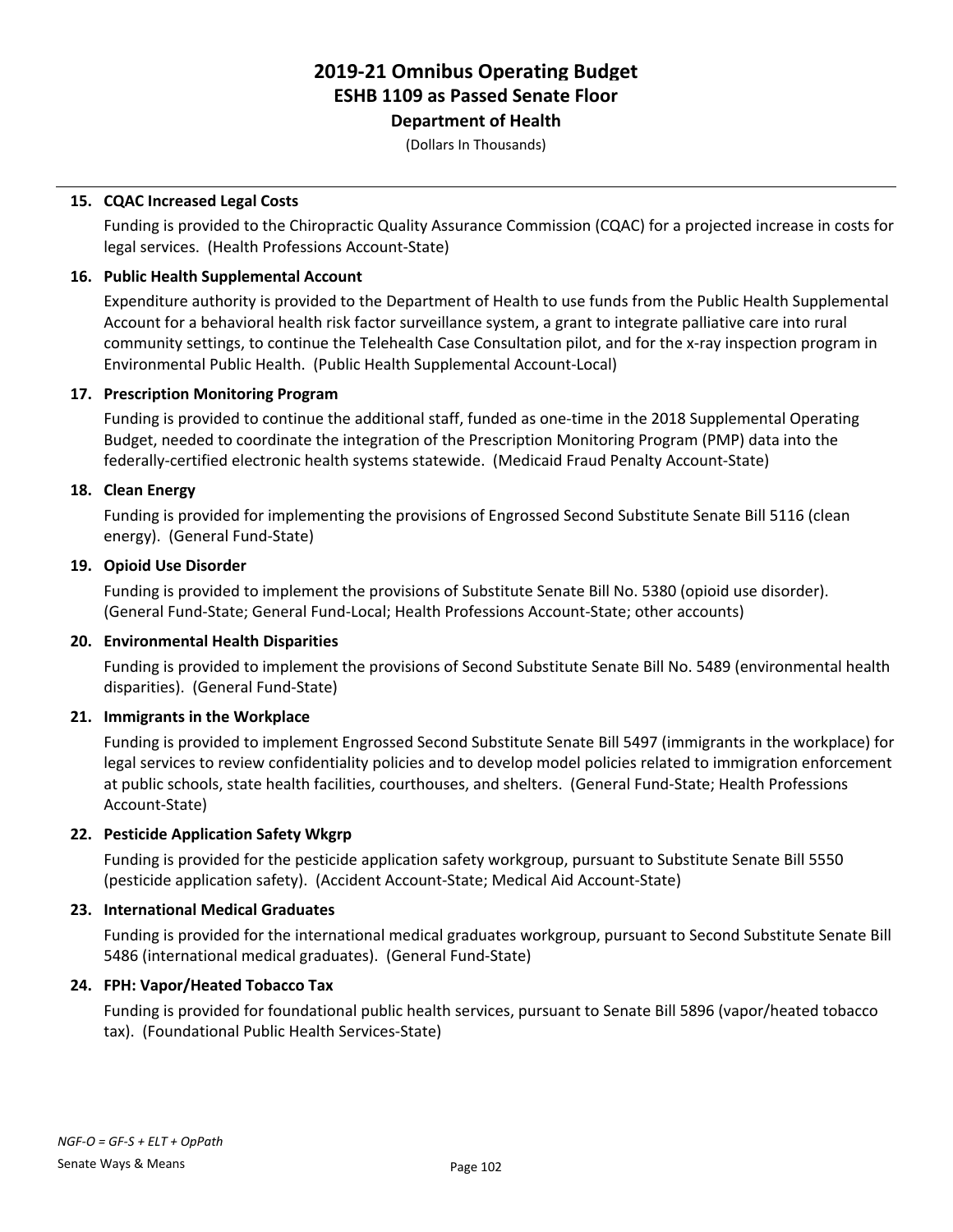**Department of Health**

(Dollars In Thousands)

### **25. Cancer Education/Support**

One-time funding is provided for the Department of Health to contract with a nonprofit organization that provides support and education for adults, children and families impacted by cancer. (General Fund-State)

### **26. SEATAC Comm Health Impact Study**

Funding is provided for the Seattle and King County local health jurisdiction to conduct a study of the potential health effects of the SEATAC International Airport on surrounding communities. A report is due to the Legislature by December 1, 2020. (General Fund-State)

### **27. DAC: Public Health Education**

Funding is provided to expand dementia public health education for racial and ethnic groups at an increased risk for dementia. (General Fund-State)

### **28. Generic Prescription Drugs Study**

One-time funding is provided for the Department of Health to conduct a study on the state producing generic prescription drugs, with a priority on insulin. A report to the Legislature is due by December 1, 2019. (General Fund-State)

### **29. Hepatits B Provider Training**

Funding is provided for Hepatitis B provider training through Project ECHO. (General Fund-State)

### **30. Transfer MTCA to MTO Thru Maint Lvl**

Funding is transferred from the State Toxics Control Account to the Model Toxics Control Operating Account, pursuant to Senate Bill 5993. (State Toxics Control Account-State; Model Toxics Control Operating Account-State)

### **31. Midwifery Licensure Supplement**

Funding is provided for the midwifery licensure and regulatory program to supplement revenue from fees. (General Fund-State)

### **32. Palliative Care Road Map**

One-time funding is provided for the development of a palliative care road map to provide information and guidance to providers, patients, families, and caregivers of individuals living with a serious or life-threatening illness. (General Fund-State)

### **33. Safer Homes, Suicide Aware**

Funding is provided for the expansion of the Safer Homes, Suicide Aware program to support industries and professions with the highest suicide rates. The program is to provide online resources, trainings for industries with the highest suicide rates who are unable to pay for trainings, and a workplace suicide prevention summit. (General Fund-State)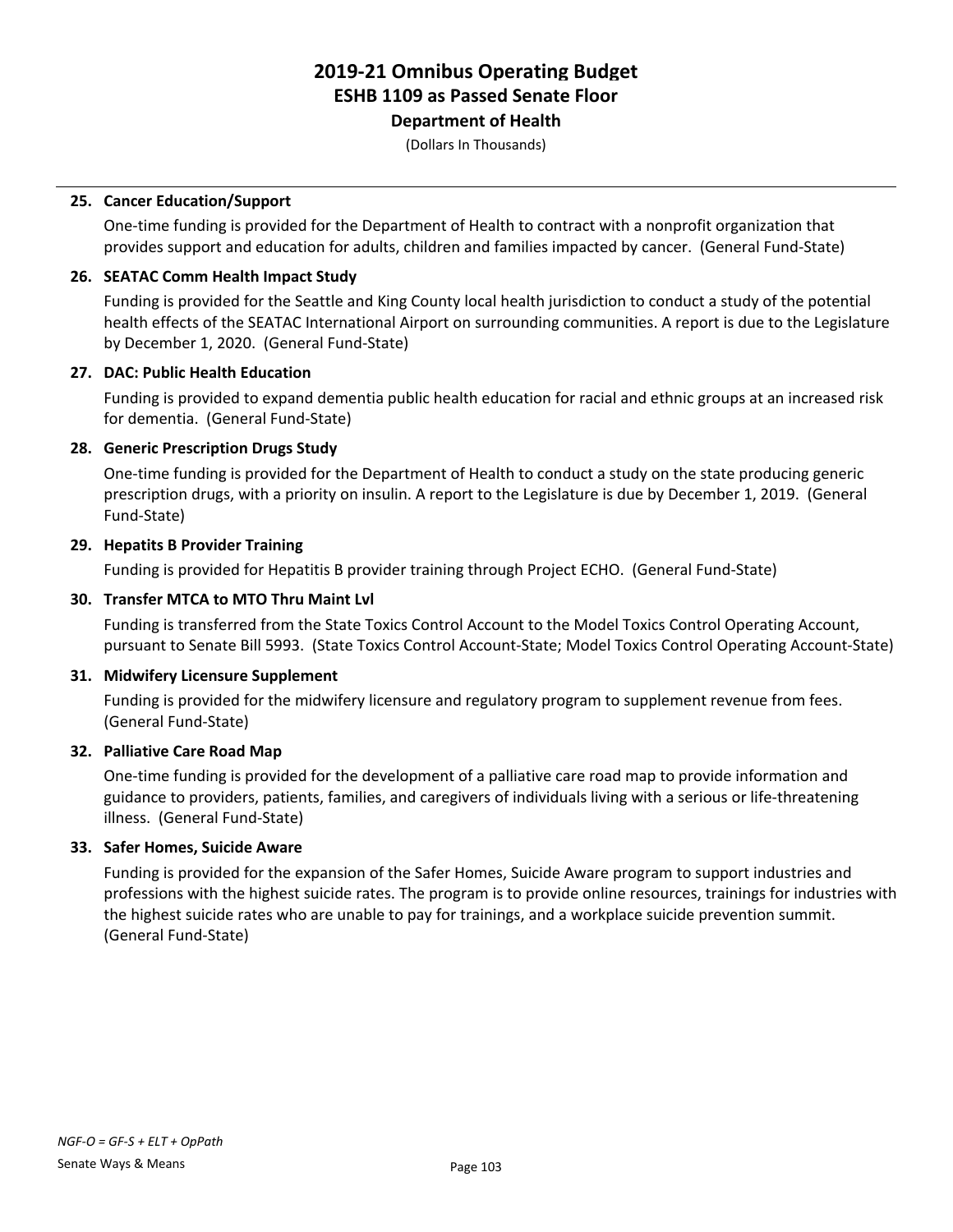**Department of Veterans' Affairs**

(Dollars In Thousands)

|                                                 | <b>FTEs</b> | NGF-O   | <b>Total</b> |
|-------------------------------------------------|-------------|---------|--------------|
| 2017-19 Estimated Expenditures                  | 859.0       | 33,779  | 157,664      |
| 2019-21 Carryforward Level                      | 855.7       | 27,879  | 158,549      |
| 2019-21 Maintenance Level                       | 855.7       | 33,023  | 164,733      |
| Difference from 2017-19                         | $-3.3$      | $-756$  | 7,069        |
| % Change from 2017-19                           | $-0.4%$     | $-2.2%$ | 4.5%         |
| <b>Policy Other Changes:</b>                    |             |         |              |
| <b>Revenue Shortfall/Orting</b><br>1.           | 0.0         | 1,136   | 1,136        |
| Revenue Shortfall/Walla Walla                   | 0.0         | 780     | 780          |
| <b>Homeless Veterans Grants</b><br>3.           | 0.0         | 0       | 2,000        |
| <b>Increase Transitional Housing</b><br>4.      | 4.0         | 0       | 1,458        |
| 5.<br><b>Veterans Innovation Program Grants</b> | 0.0         | 0       | 100          |
| Veterans TBI Program<br>6.                      | 0.0         | 300     | 300          |
| <b>Policy -- Other Total</b>                    | 4.0         | 2,216   | 5,774        |
| <b>Total Policy Changes</b>                     | 4.0         | 2,216   | 5,774        |
| 2019-21 Policy Level                            | 859.7       | 35,239  | 170,507      |
| Difference from 2017-19                         | 0.8         | 1,460   | 12,843       |
| % Change from 2017-19                           | 0.1%        | 4.3%    | 8.1%         |

### *Comments:*

### **1. Revenue Shortfall/Orting**

Funding is provided for a General Fund-State backfill at the Washington Soldiers Home (WSH) in Orting for decreased revenue collections. Historically, the census at WSH has hovered between 95 percent and 100 percent. In FY 2017, due in part to quality of care issues discovered during a survey conducted by the Department of Social and Health Services, the census dipped to approximately 50 percent. It is assumed that the census will improve in the 2019-21 biennium. (General Fund-State)

### **2. Revenue Shortfall/Walla Walla**

Funding is provided for a General Fund-State backfill at the Walla Walla Veterans Home due to a delayed phase-in of clients during FY 2018. It is assumed that the phase-in will continue, and the census will improve, in the 2019- 21 biennium. (General Fund-State)

### **3. Homeless Veterans Grants**

One-time funding is provided for homeless veterans grants. (Veterans Stewardship Account-State)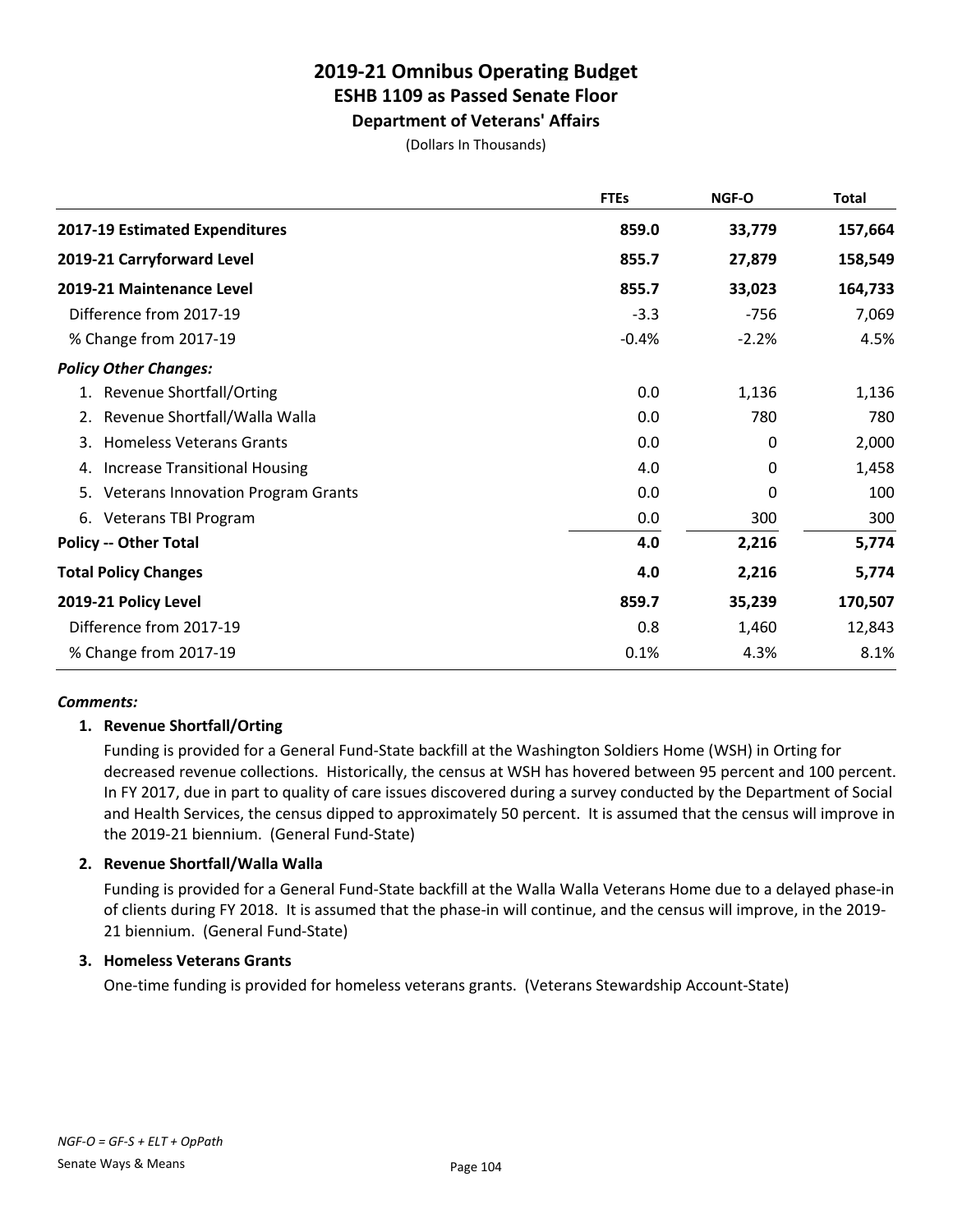### **Department of Veterans' Affairs**

(Dollars In Thousands)

### **4. Increase Transitional Housing**

Expenditure authority is provided for a federal grant awarded by the U.S. Department of Veterans Affairs to expand the transitional housing program by 40 beds at the Roosevelt Barracks at the Washington Soldiers Home in Orting. (General Fund-Federal; General Fund-Local)

### **5. Veterans Innovation Program Grants**

One-time funding is provided to expand the veterans' innovation program to provide grants for crisis and emergency relief and education, training, and employment assistance to veterans and their families in their communities. (Veterans' Innovations Program Account-State)

### **6. Veterans TBI Program**

Funding is provided for the Veteran's Traumatic Brain Injury program for a program coordinator and outreach coordinator for Eastern Washington. (General Fund-State)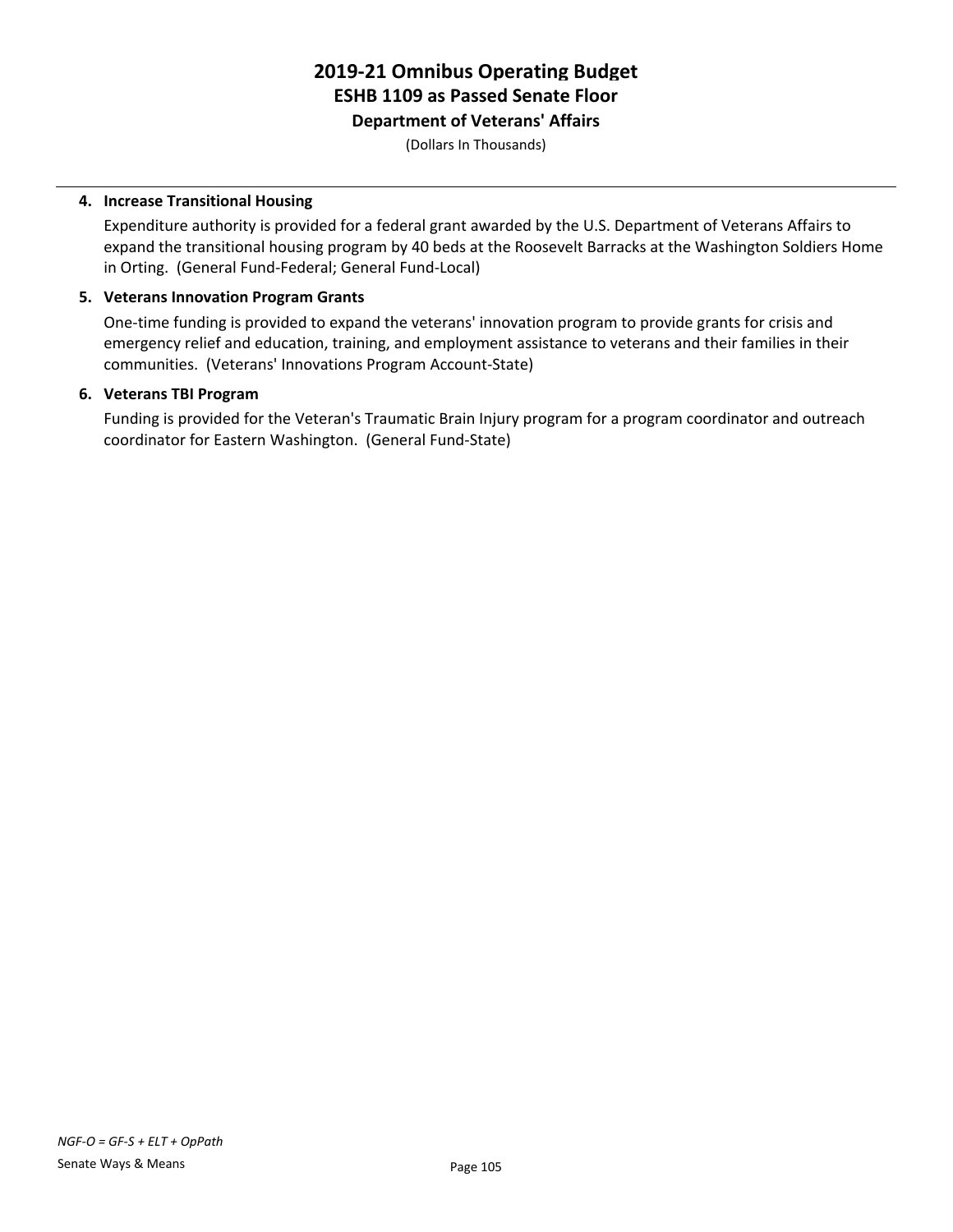### **Department of Children, Youth, and Families**

|     |                                         | <b>FTEs</b> | NGF-O     | <b>Total</b> |
|-----|-----------------------------------------|-------------|-----------|--------------|
|     | 2017-19 Estimated Expenditures          | 1,580.7     | 594,501   | 1,040,733    |
|     | 2019-21 Carryforward Level              | 3,182.2     | 1,199,144 | 2,105,602    |
|     | 2019-21 Maintenance Level               | 4,270.4     | 1,579,244 | 2,609,725    |
|     | Difference from 2017-19                 | 2,689.7     | 984,743   | 1,568,992    |
|     | % Change from 2017-19                   | 170.2%      | 165.6%    | 150.8%       |
|     | <b>Policy Other Changes:</b>            |             |           |              |
|     | 1. Family Child Care CBA                | 0.0         | 52,849    | 52,849       |
|     | 2. Federal Funding for Legal Services   | 0.0         | 0         | 10,202       |
| 3.  | Immigrants in the Workplace             | 0.0         | 70        | 70           |
| 4.  | <b>Child Welfare Housing Assistance</b> | 1.0         | 1,533     | 1,533        |
| 5.  | <b>WCCC-Homeless Child Care</b>         | 0.0         | 4,104     | 4,104        |
| 6.  | <b>Children Mental Health</b>           | 0.0         | 2,053     | 2,053        |
| 7.  | <b>Equipment Replacement Costs</b>      | 0.0         | 308       | 308          |
| 8.  | Auto Theft Prevention Account           | 0.0         | 196       | 0            |
|     | 9. Increase BRS Rates                   | 0.0         | 19,840    | 32,967       |
| 10. | Child Care Rate Increase                | 0.0         | 28,035    | 28,035       |
|     | 11. One-time Fund Swap                  | 0.0         | $-42,967$ | 0            |
| 12. | <b>Early Achievers</b>                  | 0.0         | 0         | 5,795        |
|     | 13. ECEAP Expansion                     | 1.4         | 12,444    | 12,444       |
| 14. | <b>ECEAP Rate Increase</b>              | 0.0         | 12,967    | 12,967       |
|     | 15. Acute Mental Health Staffing        | 7.6         | 1,197     | 1,197        |
| 16. | <b>Expand Home Visiting</b>             | 0.0         | 0         | 9,956        |
| 17. | <b>ECLIPSE Program</b>                  | 0.0         | 3,228     | 4,304        |
|     | 18. Family First Prevention Services    | 0.0         | 0         | 7,586        |
|     | 19. Foster Youth Work Group             | 0.0         | 125       | 125          |
|     | 20. Wendy's Wonderful Kids              | 0.0         | $-667$    | $-667$       |
|     | 21. Team Child                          | 0.0         | 224       | 224          |
|     | 22. Language Access Providers CBA       | 0.0         | 10        | 26           |
|     | 23. Preschool Development Grant         | 0.0         | 0         | 3,689        |
|     | 24. CD/SUD Specialist                   | 1.0         | 200       | 200          |
|     | 25. Increase Staff at JR Facilities     | 64.9        | 9,418     | 9,418        |
|     | 26. Alternative Detention Facilities    | 0.0         | 100       | 100          |
|     | 27. Child Advocacy Center               | 0.0         | 510       | 510          |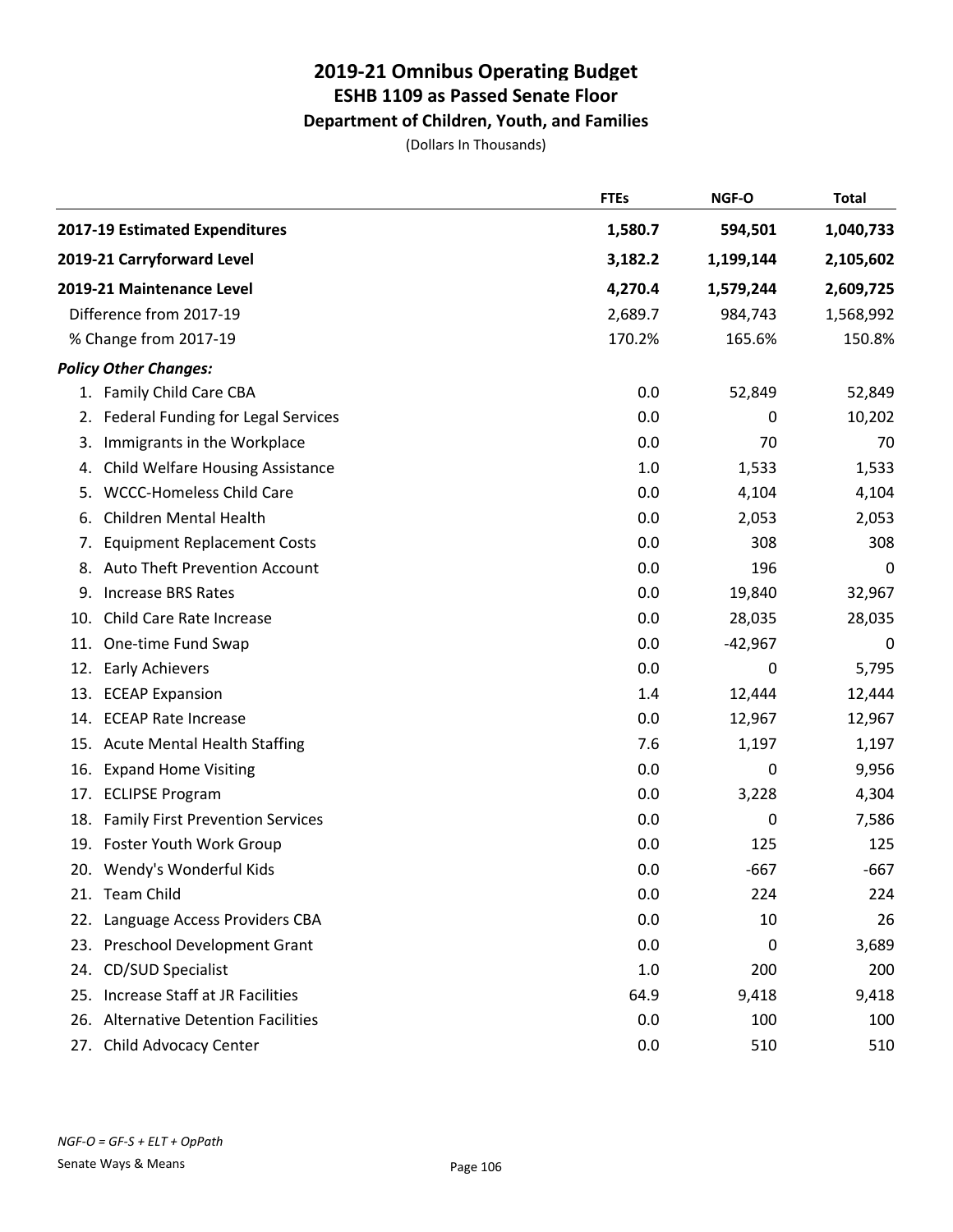### **Department of Children, Youth, and Families**

(Dollars In Thousands)

|                                    | <b>FTEs</b> | NGF-O     | <b>Total</b> |
|------------------------------------|-------------|-----------|--------------|
| 28. Facilitated Play Groups        | 0.0         | 1,000     | 1,000        |
| 29. Family Reconciliation Services | 0.0         | 826       | 1,652        |
| 30. Legal Services Staff           | 0.0         | 1,116     | 1,717        |
| 31. Supportive Visitation Model    | 0.0         | 1,000     | 1,000        |
| <b>Policy -- Other Total</b>       | 75.9        | 109,719   | 205,364      |
| Policy -- Transfer Total           | $-5.0$      | $-12,262$ | $-18,652$    |
| <b>Total Policy Changes</b>        | 70.9        | 97,457    | 186,712      |
| 2019-21 Policy Level               | 4,341.3     | 1,676,701 | 2,796,437    |
| Difference from 2017-19            | 2,760.6     | 1,082,200 | 1,755,704    |
| % Change from 2017-19              | 174.6%      | 182.0%    | 168.7%       |
|                                    |             |           |              |

### *Comments:*

### **1. Family Child Care CBA**

Consistent with the 2019-21 Collective Bargaining Agreement with the Service Employees International Union Local 925, funding is provided for base rate and tiered reimbursement rate increases for licensed family home providers; hourly wage rate increases for Family, Friend and Neighbor providers; removing the cap on the nonstandard hours bonus; a \$500 per provider increase to the quality improvement awards; increased access to the substitute pool; additional training needs; and increased health care premium coverage. (General Fund-State)

### **2. Federal Funding for Legal Services**

Federal funding is provided in response to recent federal guidance that allows the use of Title IV-E funding for legal representation services of eligible parents and children involved in the child welfare system. A corresponding reduction to General Fund-State is assumed in the Office of Public Defense (OPD) and the Office of Civil Legal Aid (OCLA). The department must implement an interagency agreement with OPD and OCLA for the use of these federal funds. (General Fund-Fam Supt)

### **3. Immigrants in the Workplace**

Funding is provided pursuant to 2SSB 5497 (immigrants in the workplace) for legal services to review confidentiality policies and to develop model policies related to immigration enforcement at public schools, state health facilities, courthouses, and shelters. (General Fund-State)

### **4. Child Welfare Housing Assistance**

Pursuant to 2SSB 5718 (child welfare housing assistance), funding is provided to implement a Child Welfare Housing Assistance Pilot Program to provide housing vouchers, rental assistance, navigation, and other support services to eligible families. The pilot program expires on June 30, 2022. (General Fund-State)

### **5. WCCC-Homeless Child Care**

Funding is provided for 2SSB 5820 (Vulnerable children/care), which designates homeless children as a vulnerable population for the Working Connections Child Care program making them eligible to be authorized for 12 months of subsidized child care. (General Fund-State)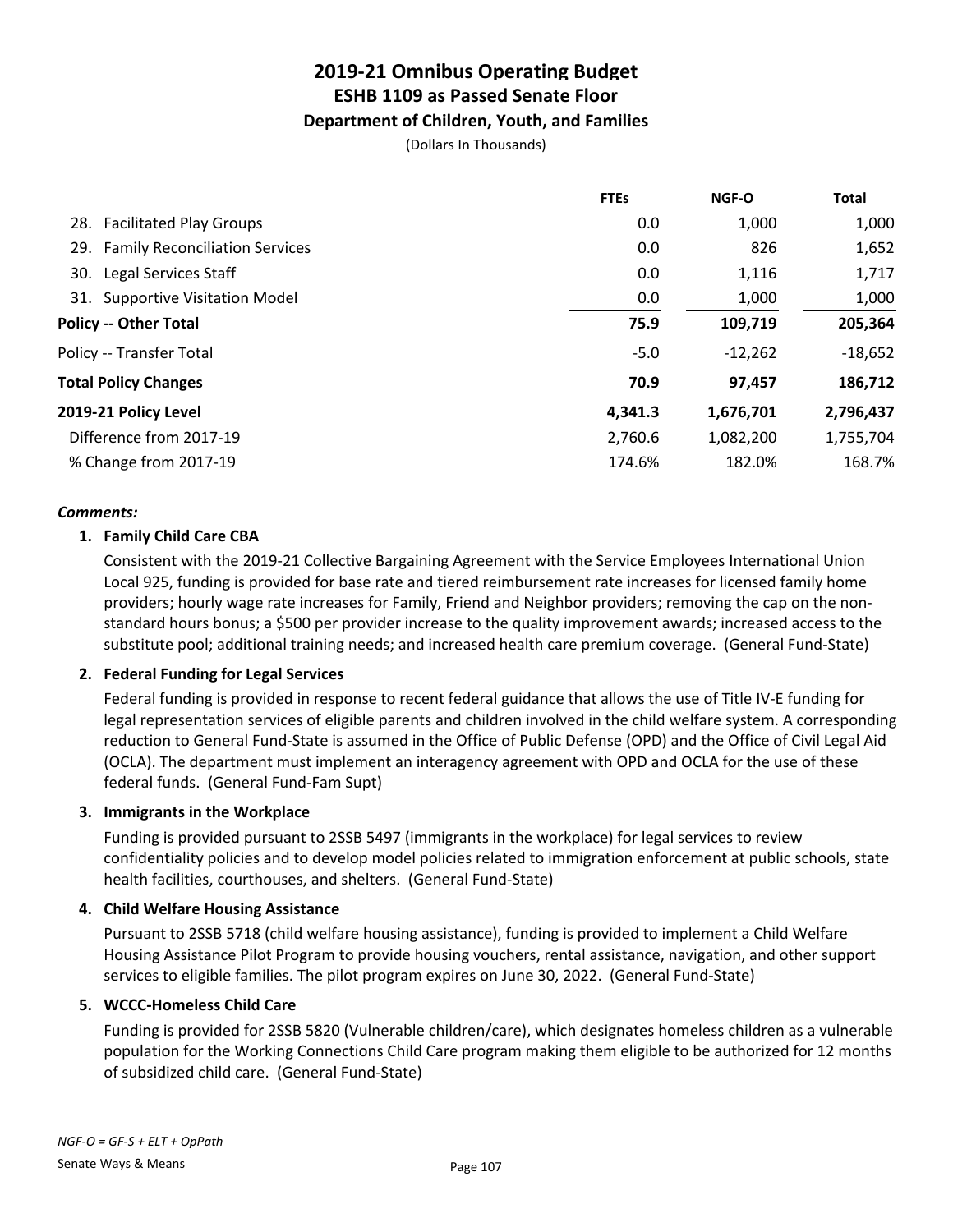### **Department of Children, Youth, and Families**

(Dollars In Thousands)

#### **6. Children Mental Health**

Funding is provided pursuant to 2SSB 5903 (children's mental health) for the department to develop an infant and early childhood mental health consultation model for children ages birth to five years old. The model must include a workforce development plan that addresses initial training and ongoing professional development for infant and early childhood mental health consultants. The department is required to provide the model to the Governor and the Legislature by November 1, 2019 and to implement the model in at least two regions by July 1, 2020, with statewide implementation by December 31, 2023. (General Fund-State)

### **7. Equipment Replacement Costs**

One-time funding is provided for new equipment at juvenile rehabilitation facilities. (General Fund-State)

#### **8. Auto Theft Prevention Account**

This item replaces Washington Auto Theft Prevention Authority Account funds with General Fund-State funds due to a projected shortfall in revenue. (General Fund-State; Washington Auto Theft Prevention Authority-State)

#### **9. Increase BRS Rates**

A rate increase is provided to Behavioral Rehabilitation Services providers and the rate structure is changed from one based on acuity level to placement setting. The department shall implement this new rate structure in accordance with the methodology outlined in the December 2018 rate study and shall establish appropriate utlization percentages, caseload ratios, training allowances, and make any other necessary adjustments in order to stay within these appropriation levels. (General Fund-State; General Fund-Fam Supt; General Fund-Medicaid)

#### **10. Child Care Rate Increase**

Funding is provided for subsidy rate increases to Working Connections Child Care providers to achieve at a level 3 standard of quality: 1) the 55th percentile of their corresponding markets in FY 2020, and 2) the 60th percentile of their corresponding markets in FY 2021. For licensed family home providers, this funding is additive to the Collective Bargaining Agreement with Service Employees International Union Local 925. (General Fund-State)

#### **11. One-time Fund Swap**

A one-time reduction of General Fund-State is offset by using available federal Child Care Development Funds. (General Fund-State; General Fund-Federal)

### **12. Early Achievers**

Available federal funding is utilized to increase coaching support and needs-based grants in the Early Achievers program. In addition, \$100,000 in grant funding is utilized for the re-launch of coaching companaion and for a contract with Child Care Aware to embed expanded learning opportunities into Early Achievers. (General Fund-Federal; General Fund-Local)

### **13. ECEAP Expansion**

Funding is provided for 380 Early Childhood Education and Assistance Program (ECEAP) full day slots in FY 2020 and 380 ECEAP full day slots in FY 2021, for a total of 760 new slots. (General Fund-State)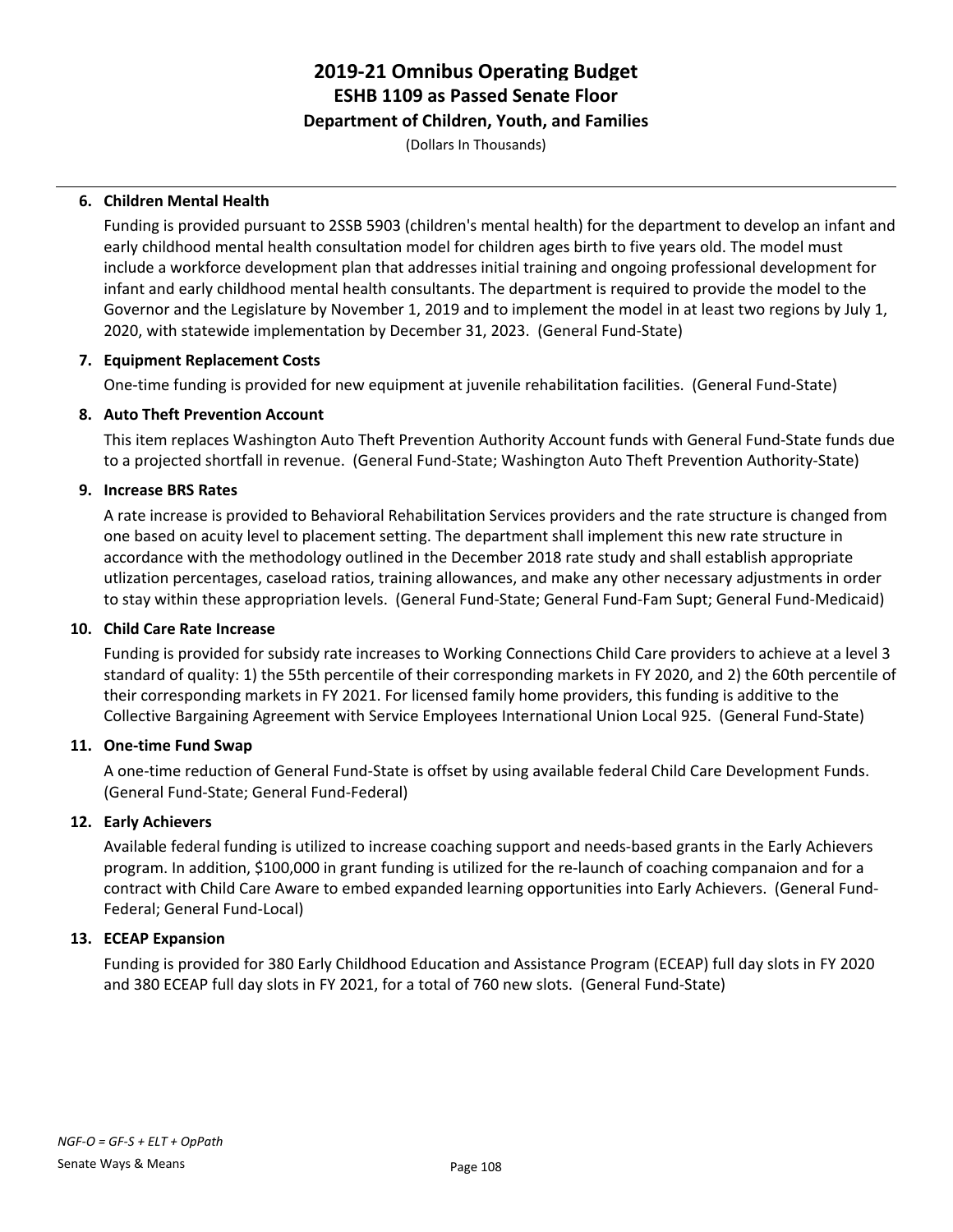### **Department of Children, Youth, and Families**

(Dollars In Thousands)

#### **14. ECEAP Rate Increase**

Funding is provided: 1) for a three percent ECEAP rate increase effective July 1, 2019, and 2) to cover costs to full and extended day ECEAP slots associated with child care center rate increases that went into effect in February 2019. Beginning in school year 2019-20, slot rates will be delinked from Working Connections Child Care and, as a statewide average, will be \$8,004 for partial day slots, \$11,557 for full day slots, and \$19,130 for extended day slots. (General Fund-State)

### **15. Acute Mental Health Staffing**

The acute mental health pod for female youth at Echo Glen Children's Center was recently remodeled, per the Legislature's direction in the 2015-17 capital budget. Funding is provided to hire 5.6 counselor assistants and 2.0 security officers to operate the new pod and to provide mental health treatment programs to the youth housed within. (General Fund-State)

#### **16. Expand Home Visiting**

Funding is provided for an additional 830 home visiting slots beginning in FY 2020. (General Fund-Federal; Home Visiting Services Account-State)

### **17. ECLIPSE Program**

Additional one-time state funding is provided to continue delivering the Early Childhood Intervention Prevention Services (ECLIPSE) program (formerly known as the Medicaid Treatment Child Care Program). Use of federal Medicaid dollars to support this program was disallowed in 2014. The ECLIPSE program provides early intervention and treatment for children exposed to environmental, familial and biological risk factors that impact development, behavior and mental health. (General Fund-State; General Fund-Federal)

#### **18. Family First Prevention Services**

Federal appropriation authority is provided to expand prevention services for families with children at risk of foster care placement by leveraging federal Title IV-E reimbursement that may be available under the Family First Prevention Services Act, effective October 1, 2019. (General Fund-Fam Supt)

### **19. Foster Youth Work Group**

Funding is provided for the department to establish a work group to review and make recommendations regarding the needs of foster youth to ensure a successful transition to adulthood. No later than July 1, 2020, the work group shall submit to the Governor and the appropriate committees of the Legislature recommendations on the development of a developmentally appropriate curriculum and staffing model to address the needs of foster youth transitioning to adulthood; the specific needs of children and youth of color and those who identify as LGBTQ+ who have special education and disability related needs; and development of an optimal continuum of independent living and transition support services for foster youth aged 14 to 23. (General Fund-State)

#### **20. Wendy's Wonderful Kids**

Funding for a contract with Wendy's Wonderful Kids, an organization that aims to find adoptive placements for legally-free children, is eliminated when the current contract ends on October 31, 2019. (General Fund-State)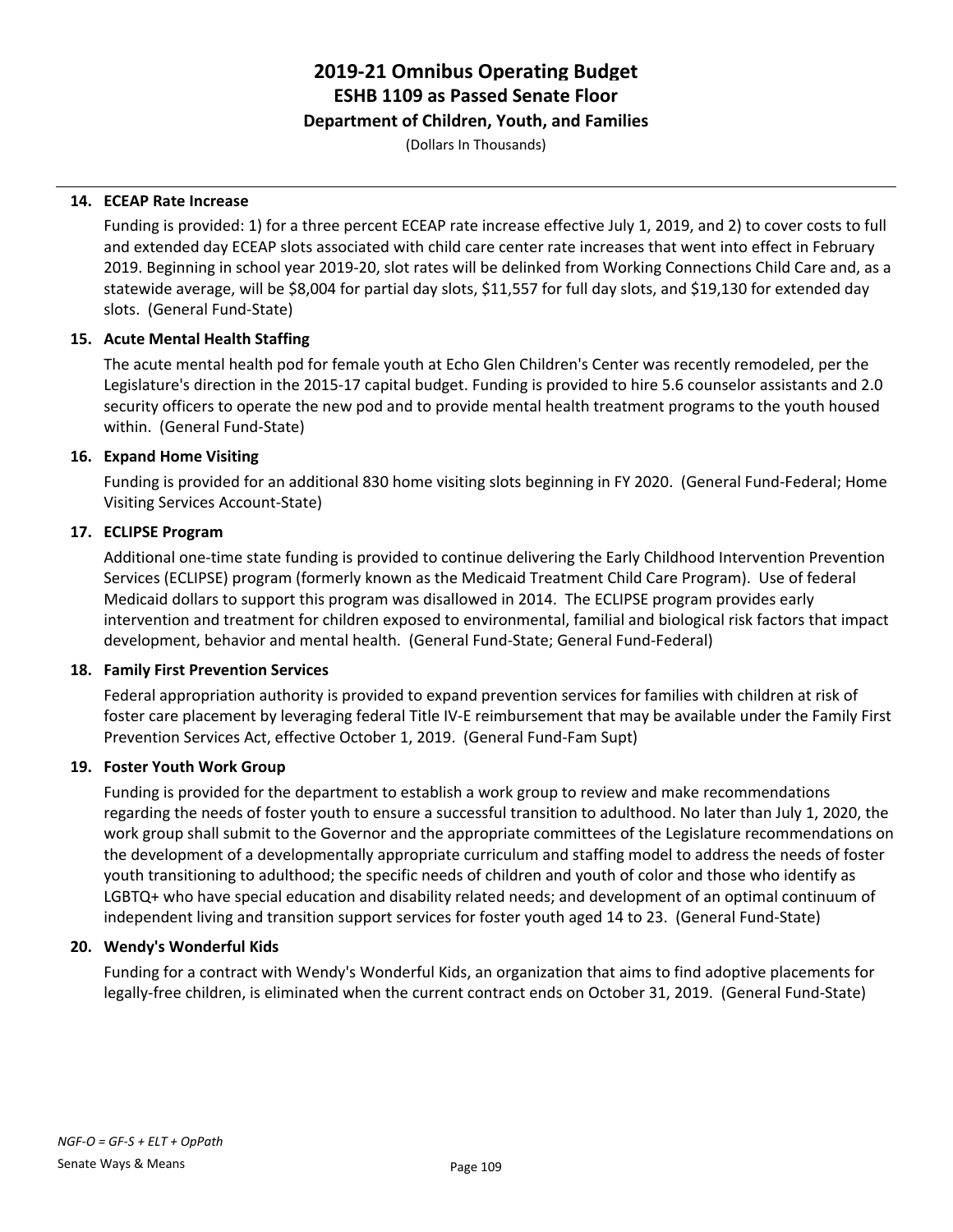## **Department of Children, Youth, and Families**

(Dollars In Thousands)

## **21. Team Child**

Funding is provided for the Team Child program, which provides civil legal representation services and advocacy for youth involved or at high risk of involvement in the juvenile justice system. (General Fund-State)

# **22. Language Access Providers CBA**

Funding is adjusted for interpreter services based upon the language access providers collective bargaining agreement for the 2019-21 biennium. (General Fund-State; General Fund-Fam Supt)

# **23. Preschool Development Grant**

Funding made available from receipt of a federal Preschool Development Grant is utilized to develop a statewide birth through five years old needs assessment and to develop and implement a strategic plan that facilitates increased collaboration and coordination among existing programs. (General Fund-Federal)

# **24. CD/SUD Specialist**

Funding is provided for one full-time employee to coordinate policies and programs to support pregnant and parenting individuals receiving chemical dependency or substance use disorder treatment. (General Fund-State)

# **25. Increase Staff at JR Facilities**

The interim Prison Rape Elimination Act (PREA) audit conducted in October 2018 found that Juvenile Rehabilitation (JR) failed to meet PREA standard 115.313 (c), which requires each secure juvenile facility to maintain staffing ratios of a minimum of 1:8 during waking hours and 1:16 during sleeping hours. FTEs are provided to bring all three JR facilities into compliance with this standard. (General Fund-State)

### **26. Alternative Detention Facilities**

Funding is provided for grants to county juvenile courts to establish alternative detention facilities that will provide less restrictive confinement alternatives to youth in their local communities. (General Fund-State)

# **27. Child Advocacy Center**

Funding is provided to expand access to Child Advocacy Center services and supports for child victims of abuse in Washington state. (General Fund-State)

# **28. Facilitated Play Groups**

Funding is provided to increase the number of facilitated play groups offered statewide to Family, Friend, and Neighbor child care providers to support early brain development and kindergarten readiness. These groups meet weekly, are led by trained facilitators, and are offered in multiple languages. (General Fund-State)

### **29. Family Reconciliation Services**

Funding is provided to expand Family Reconciliation Services for at-risk youth, children in need of services, or other youth who are in confict with their families. (General Fund-State; General Fund-Fam Supt)

### **30. Legal Services Staff**

Funding is provided for 20 child welfare and permanency staff at the Office of the Attorney General. (General Fund-State; General Fund-Fam Supt)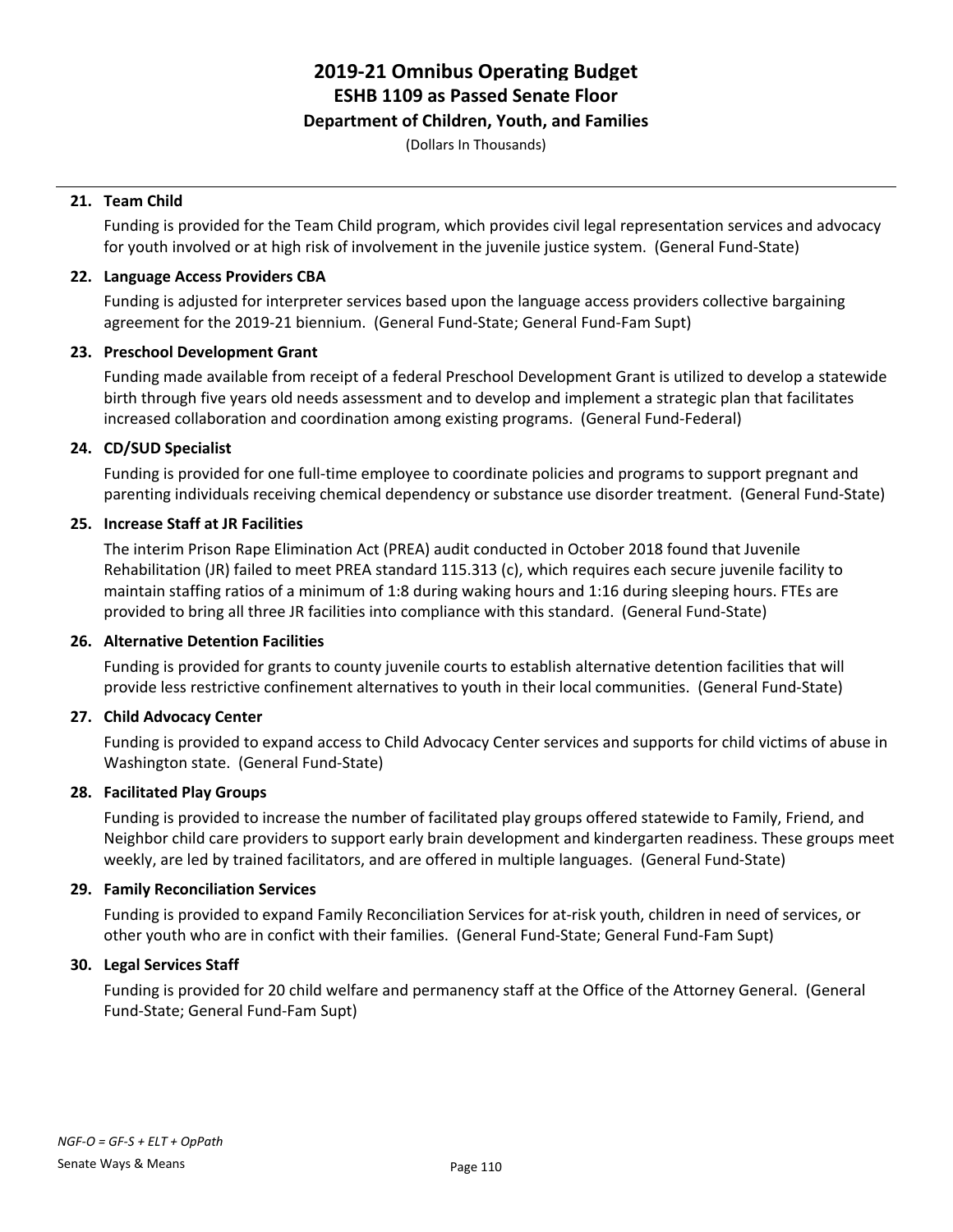# **2019-21 Omnibus Operating Budget ESHB 1109 as Passed Senate Floor Department of Children, Youth, and Families**

(Dollars In Thousands)

# **31. Supportive Visitation Model**

Funding is provided to implement the supportive visitation model jointly developed by the University of Washington and the department for children in foster care. This model uses a manualized curriculum and incorporates trained visit navigators to provide a structured and positive visitation experience for children and their parents. (General Fund-State)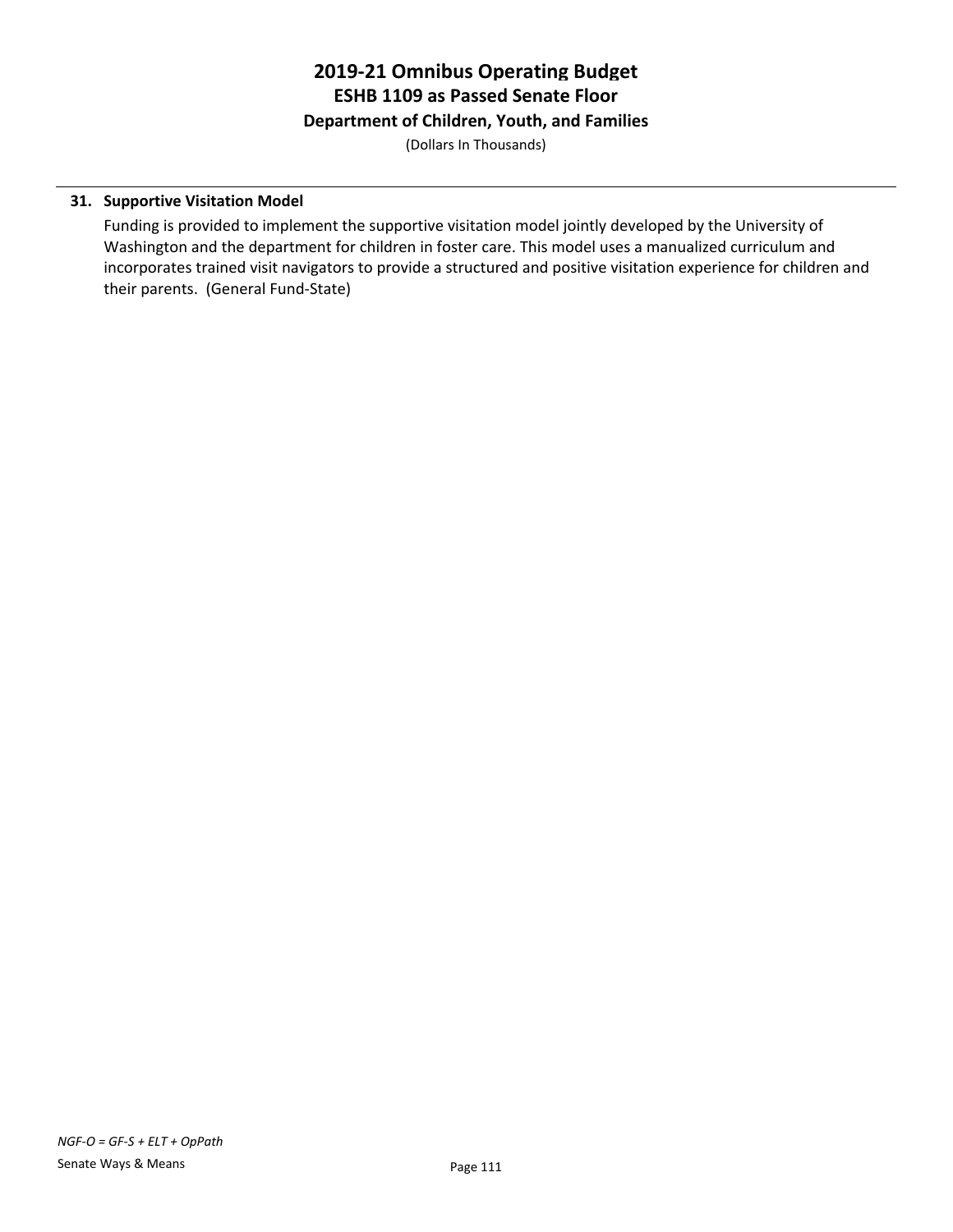**Department of Corrections**

|                                                   | <b>FTEs</b> | NGF-O     | <b>Total</b> |
|---------------------------------------------------|-------------|-----------|--------------|
| 2017-19 Estimated Expenditures                    | 8,513.1     | 2,005,579 | 2,108,138    |
| 2019-21 Carryforward Level                        | 8,538.4     | 2,042,578 | 2,146,054    |
| 2019-21 Maintenance Level                         | 8,687.8     | 2,130,686 | 2,234,185    |
| Difference from 2017-19                           | 174.7       | 125,107   | 126,047      |
| % Change from 2017-19                             | 2.1%        | 6.2%      | 6.0%         |
| <b>Policy Other Changes:</b>                      |             |           |              |
| 1. Persistent Offenders                           | $-3.8$      | $-1,331$  | $-1,331$     |
| <b>Impaired Driving</b><br>2.                     | 5.3         | 2,044     | 2,044        |
| DOC Post Secondary Education<br>3.                | 0.0         | 9         | 9            |
| <b>Rental Vouchers</b><br>4.                      | 0.0         | 1,000     | 1,000        |
| <b>DOC Women's Division</b><br>5.                 | 1.0         | 460       | 460          |
| <b>Facility Maintenance</b><br>6.                 | 0.0         | 914       | 914          |
| Lease Adjustments < 20,000 sq. ft.<br>7.          | 0.0         | 131       | 131          |
| <b>Capital Project Operating Costs</b><br>8.      | 107.2       | 20,592    | 20,592       |
| 9.<br>Direct Patient Care: DVC Adjustment         | 0.0         | 4,000     | 4,000        |
| <b>Custody Staff: Health Care Delivery</b><br>10. | 49.0        | 7,715     | 7,715        |
| <b>Nursing Relief</b><br>11.                      | 8.2         | 2,447     | 2,447        |
| <b>CRCC Safety and Security Electronic</b><br>12. | 0.0         | 1,427     | 1,427        |
| Yakima Jail Women's TC<br>13.                     | 2.5         | 2,066     | 2,066        |
| <b>BAR</b> unit staffing<br>14.                   | 19.3        | 3,679     | 3,679        |
| <b>Work Release Expansion</b><br>15.              | 27.0        | 6,213     | 6,213        |
| Food & Staff Safety Improvements<br>16.           | 0.0         | 1,400     | 1,400        |
| Violator Bed Rate Increase<br>17.                 | 0.0         | 7,869     | 7,869        |
| <b>Equipment and Vehicle Replacement</b><br>18.   | 0.0         | $-2,358$  | $-2,358$     |
| 19.<br><b>SUD Assessment</b>                      | 2.0         | 406       | 406          |
| 20. Discharge Planners                            | 2.0         | 640       | 640          |
| 21. Concurrent Supervision                        | $-54.3$     | $-9,158$  | $-9,158$     |
| <b>Policy -- Other Total</b>                      | 165.5       | 50,165    | 50,165       |
| Policy -- Comp Total                              | 0.0         | 3,814     | 3,814        |
| <b>Total Policy Changes</b>                       | 165.5       | 53,979    | 53,979       |
| 2019-21 Policy Level                              | 8,853.2     | 2,184,665 | 2,288,164    |
| Difference from 2017-19                           | 340.2       | 179,086   | 180,026      |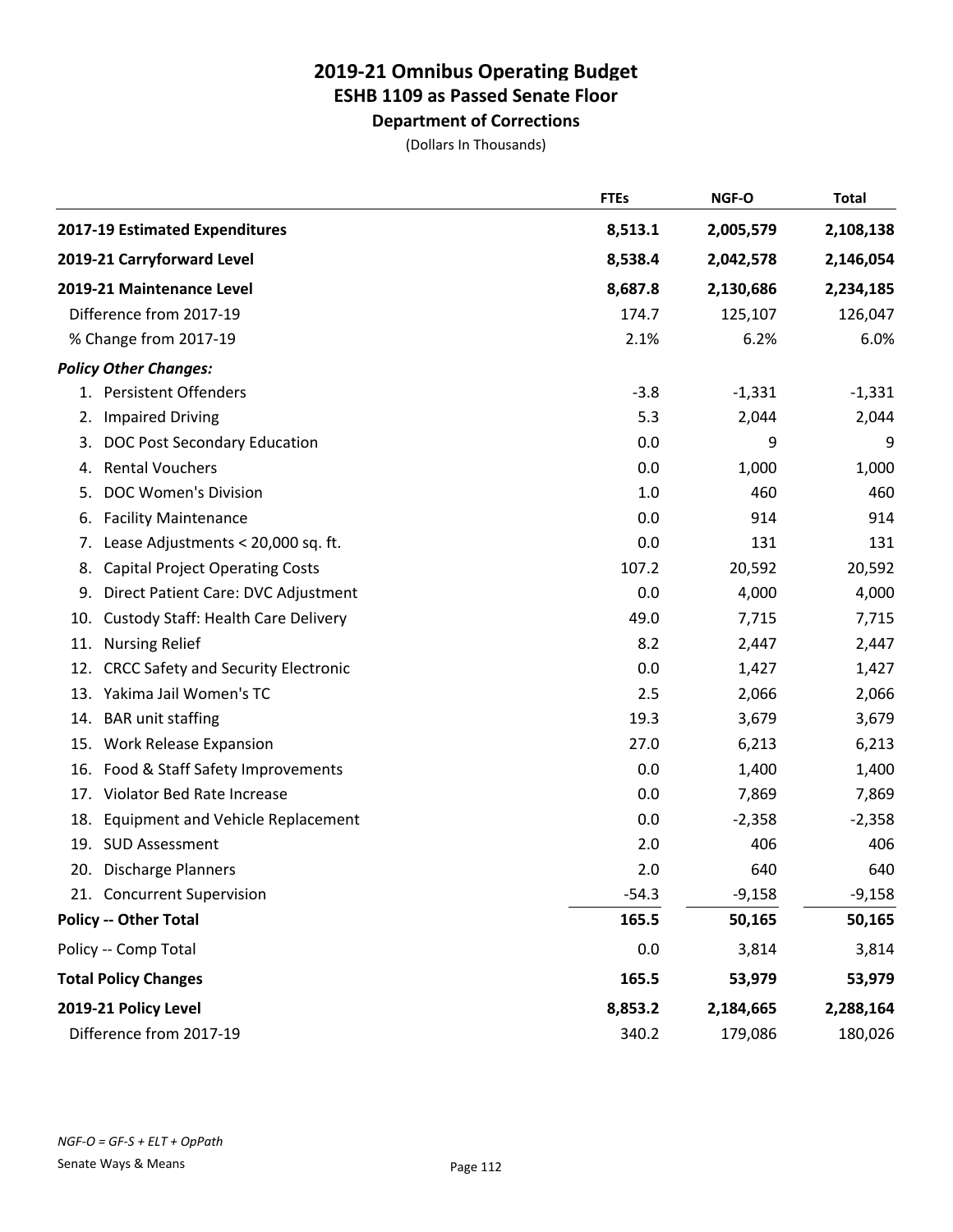**Department of Corrections**

(Dollars In Thousands)

|                       | <b>FTEs</b> | <b>NGF-O</b> | Total |
|-----------------------|-------------|--------------|-------|
| % Change from 2017-19 | 4.0%        | 8.9%         | 8.5%  |

#### *Comments:*

#### **1. Persistent Offenders**

Funding is adjusted to account for sentencing changes made pursuant to Substitute Senate Bill No. 5288 (persistent offenders). (General Fund-State)

### **2. Impaired Driving**

Funding is provided to implement Substitute Senate Bill No. 5299 (impaired driving). (General Fund-State)

### **3. DOC Post Secondary Education**

Funding is provided to implement Second Substitute Senate Bill No. 5433 (post secondary education) which requires a report back to the legislature on secure internet connections for the prisons to allow for increased postsecondary opportunites. (General Fund-State)

#### **4. Rental Vouchers**

Funding is provided to allow up to six months of rental vouchers for indviduals leaving the department's custody when deemed necessary for successful reentry. (General Fund-State)

#### **5. DOC Women's Division**

Funding is provided for an FTE to staff a workgroup tasked with making recommendations on implementing women specific programs and gender-responsive and trauma-informed practices for specified operations pursuant to Substitute Senate Bill No. 5876 (DOC women's division) and to contract wtih a national expert. (General Fund-State)

#### **6. Facility Maintenance**

Funding is provided for facility maintenance projects for new items rather than repair. (General Fund-State)

### **7. Lease Adjustments < 20,000 sq. ft.**

Funding is provided for new leases within the department. (General Fund-State)

### **8. Capital Project Operating Costs**

Funding is provided for the operating costs related to several capital projects that were funded in the 2017-19 capital budget and are anticipated to be completed before or during the 2019-21 biennium. These are critical capacity projects needed to reduce overcrowding in prisons and include the addition of programming space at the Washington State Penitentiary (#30001101), a 128-bed minimum security prison at Maple Lane (#30001168) and the Ahtanum View work release 41-bed expansion (#30001166). (General Fund-State)

#### **9. Direct Patient Care: DVC Adjustment**

Funding is provided to revise the current model for funding direct patient health care for incarcerated individuals, and to adjust DOC's base budget for health services up to actual expenditure levels. (General Fund-State)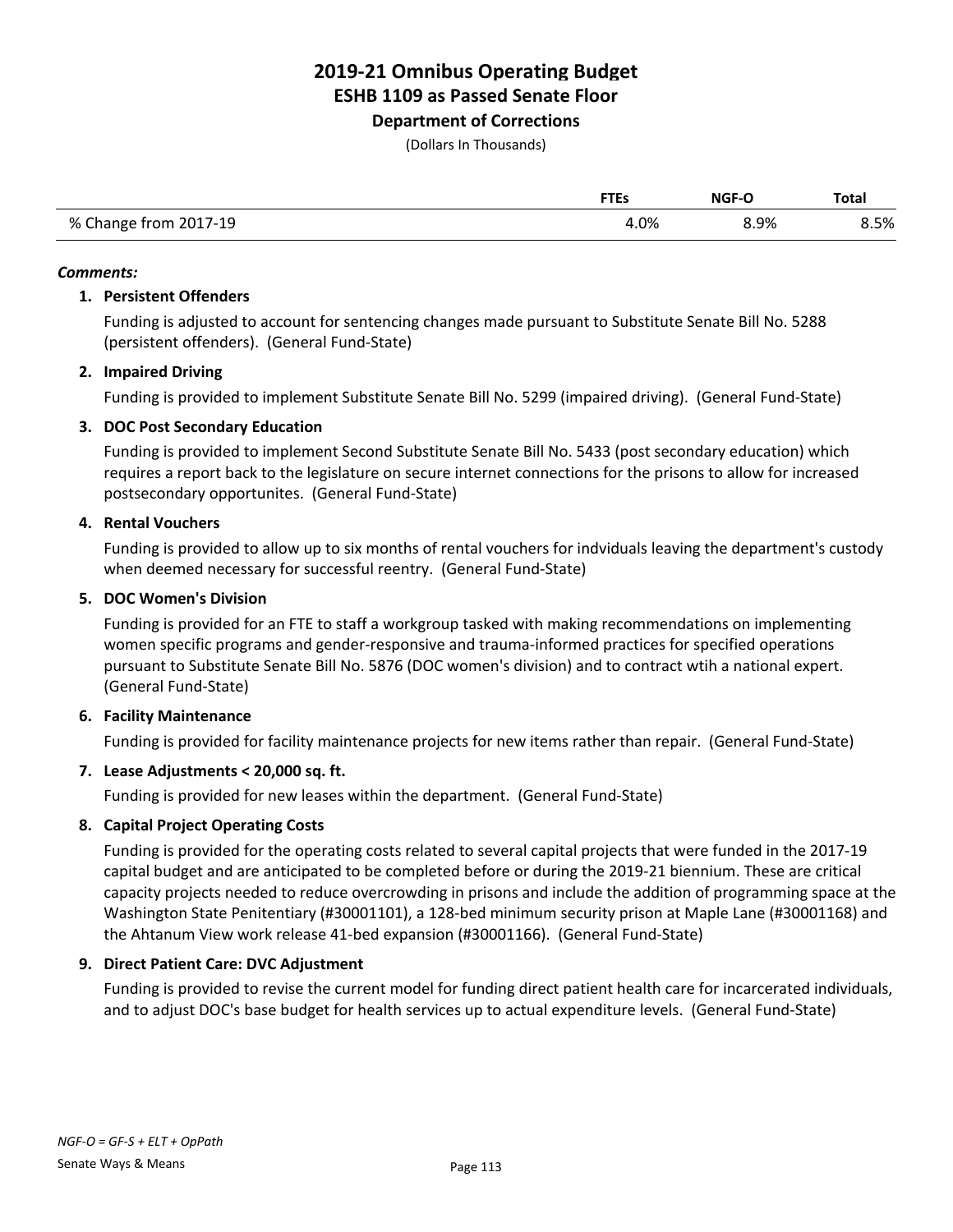# **Department of Corrections**

(Dollars In Thousands)

# **10. Custody Staff: Health Care Delivery**

Funding is provided for security positions in prison facilities to address the medical and mental health needs of incarcerated individuals. (General Fund-State)

### **11. Nursing Relief**

Funding is provided for additional on-call and overtime staff to cover required nursing posts and to provide health care to incarcerated individuals. (General Fund-State)

# **12. CRCC Safety and Security Electronic**

Funding is provided for the debt service associated with a certificate of participation (COP) for the equipment associated with the Coyote Ridge Corrections Center (CRCC) security electronics network (SEN) project funded in the 2017-19 capital budget. (General Fund-State)

# **13. Yakima Jail Women's TC**

Funding is provided to cover the increased contract costs and to establish a substance abuse recovery therapeutic community (TC) with on-site case management as the incarcerated female population move from the older Yakima County Jail to the newer facility. (General Fund-State)

# **14. BAR unit staffing**

Funding is provided for additional staff necessary to supervise individuals with greater out-of-cell time and to facilitate access to programming, treatment, and other required activities at the Washington State Penitentiary. (General Fund-State)

### **15. Work Release Expansion**

Funding is provided for 150-bed work release expansion through facilities sited around the state by the end of fiscal year 2021. (General Fund-State)

### **16. Food & Staff Safety Improvements**

Funding is provided to reinstate traditional hot breakfast at the five facilities under Correctional Industries (CI) management and to provide additional food options. (General Fund-State)

### **17. Violator Bed Rate Increase**

Funding is provided for increased jail bed rates for local jails that house individuals who have violated the conditions of their community supervision. (General Fund-State)

### **18. Equipment and Vehicle Replacement**

Funding for replacement of equipment and vehicles provided at maintenane level is reduced. (General Fund-State)

### **19. SUD Assessment**

Funding is provided to hire two chemical dependency professionals to complete approximately 2,000 more substance use disorder (SUD) assessments per year at the Department of Corrections' reception centers. (General Fund-State)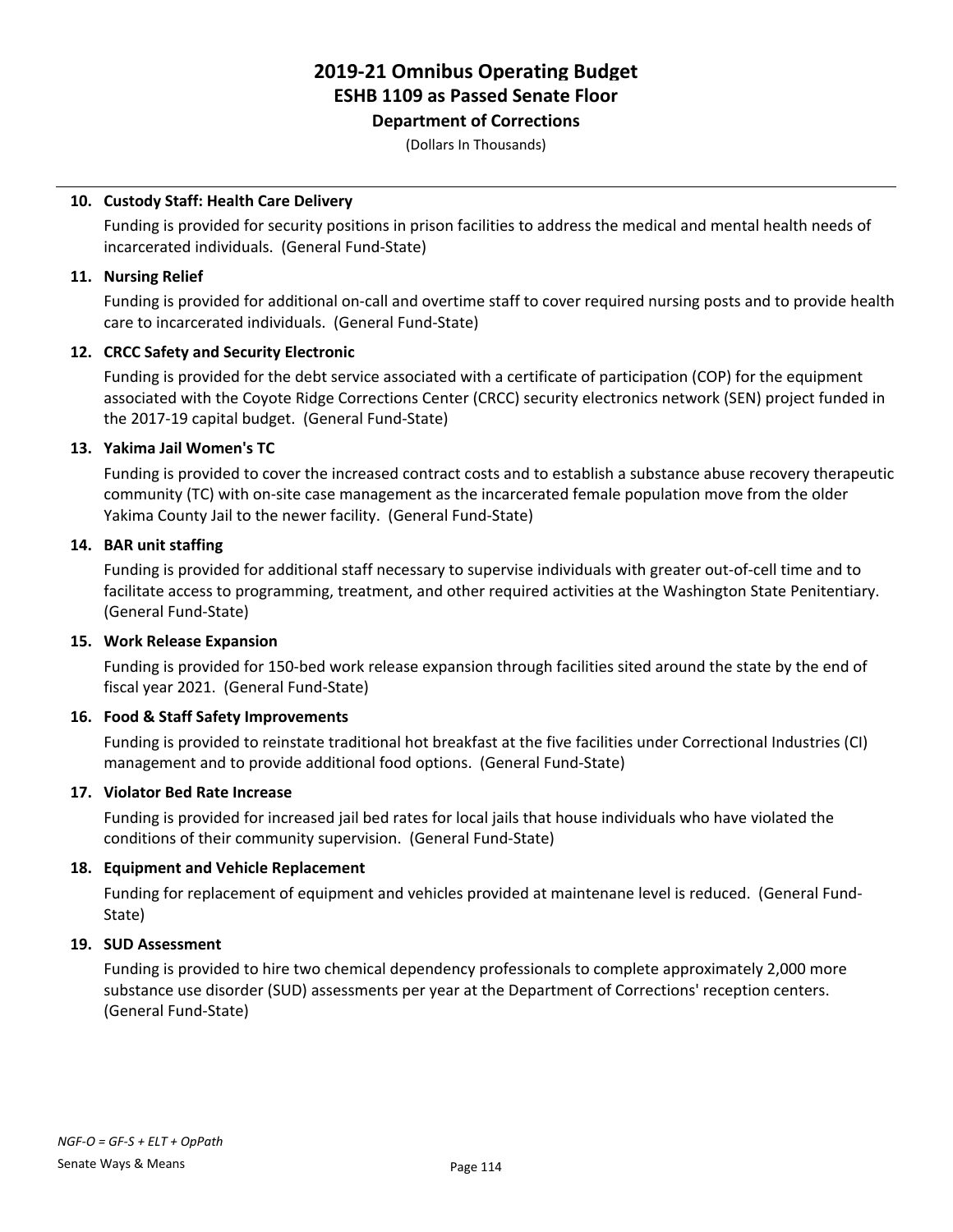**Department of Corrections**

(Dollars In Thousands)

#### **20. Discharge Planners**

Funding is provided to hire four registered nurses to help support releasing individuals who have medication needs and will require behavioral health services or substance use disorder treatment upon release. (General Fund-State)

#### **21. Concurrent Supervision**

The community supervision population is reduced by presuming supervision terms run concurrently, unless expressly ordered by the court to run consecutively. Current sentences that have confinement terms that are run consecutively must also have the supervision terms run consecutively. This change would be applied both retrospectively to those offenders currently on supervision and prospectively to those releasing into supervision. (General Fund-State)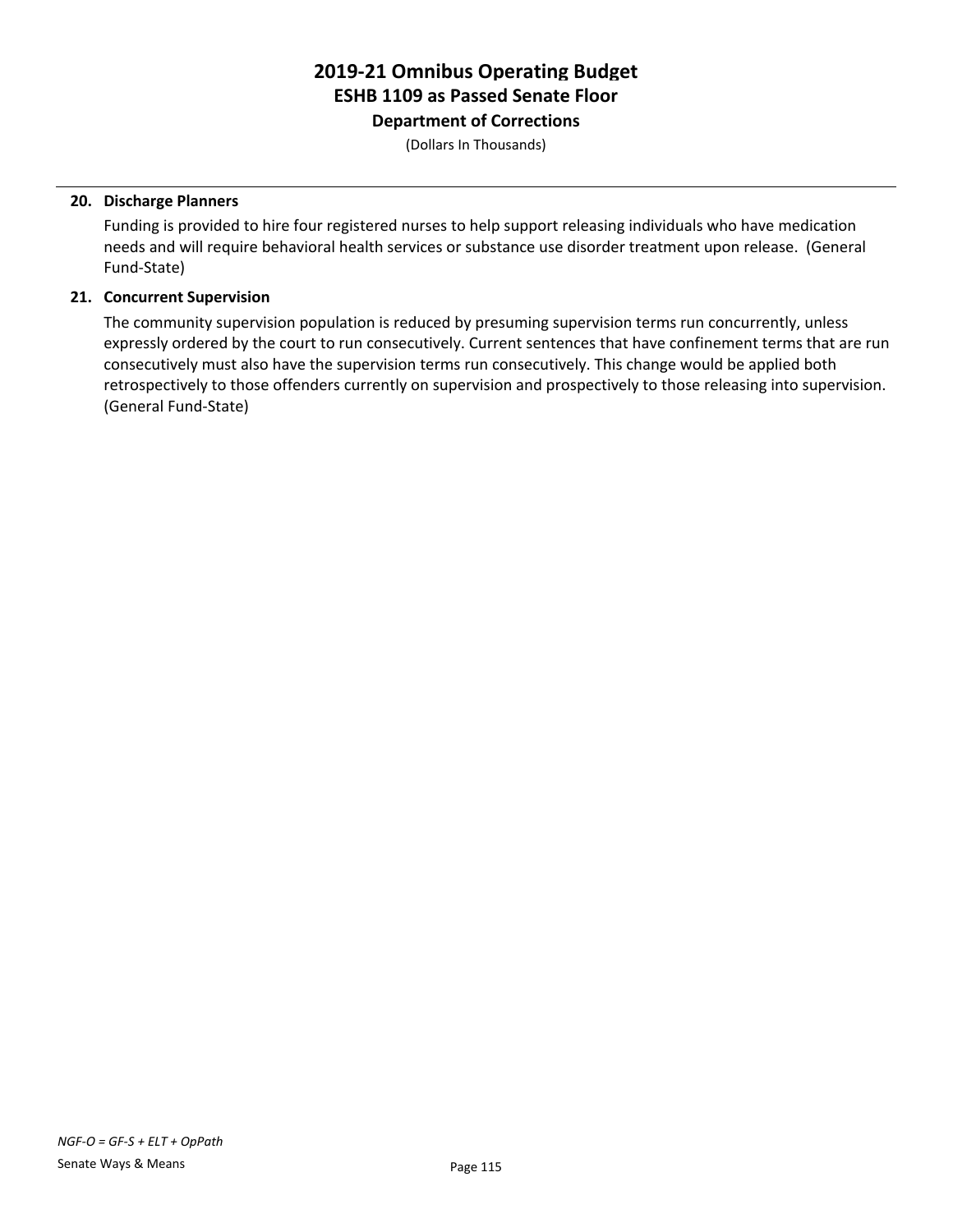# **Department of Services for the Blind**

(Dollars In Thousands)

|                                   | <b>FTEs</b> | <b>NGF-O</b> | <b>Total</b> |
|-----------------------------------|-------------|--------------|--------------|
| 2017-19 Estimated Expenditures    | 80.0        | 5,019        | 32,511       |
| 2019-21 Carryforward Level        | 80.0        | 4,877        | 32,590       |
| 2019-21 Maintenance Level         | 80.0        | 5,405        | 33,118       |
| Difference from 2017-19           | 0.0         | 386          | 607          |
| % Change from 2017-19             | 0.0%        | 7.7%         | 1.9%         |
| <b>Policy Other Changes:</b>      |             |              |              |
| 1. VR Employment Services         | 0.0         | 1,100        | 1,100        |
| Independent Living Services<br>2. | 0.0         | 460          | 460          |
| <b>Policy -- Other Total</b>      | 0.0         | 1,560        | 1,560        |
| <b>Total Policy Changes</b>       | 0.0         | 1,560        | 1,560        |
| 2019-21 Policy Level              | 80.0        | 6,965        | 34,678       |
| Difference from 2017-19           | 0.0         | 1,946        | 2,167        |
| % Change from 2017-19             | 0.0%        | 38.8%        | 6.7%         |

### *Comments:*

# **1. VR Employment Services**

Funding is provided to maintain vocational rehabilitation supported employment services for approximately 175 eligible clients with visual disabilities annually, who would otherwise be placed on the federally required order-ofselection waiting list. (General Fund-State)

### **2. Independent Living Services**

Funding is provided to serve an additional 300 individuals annually in the independent living program. (General Fund-State)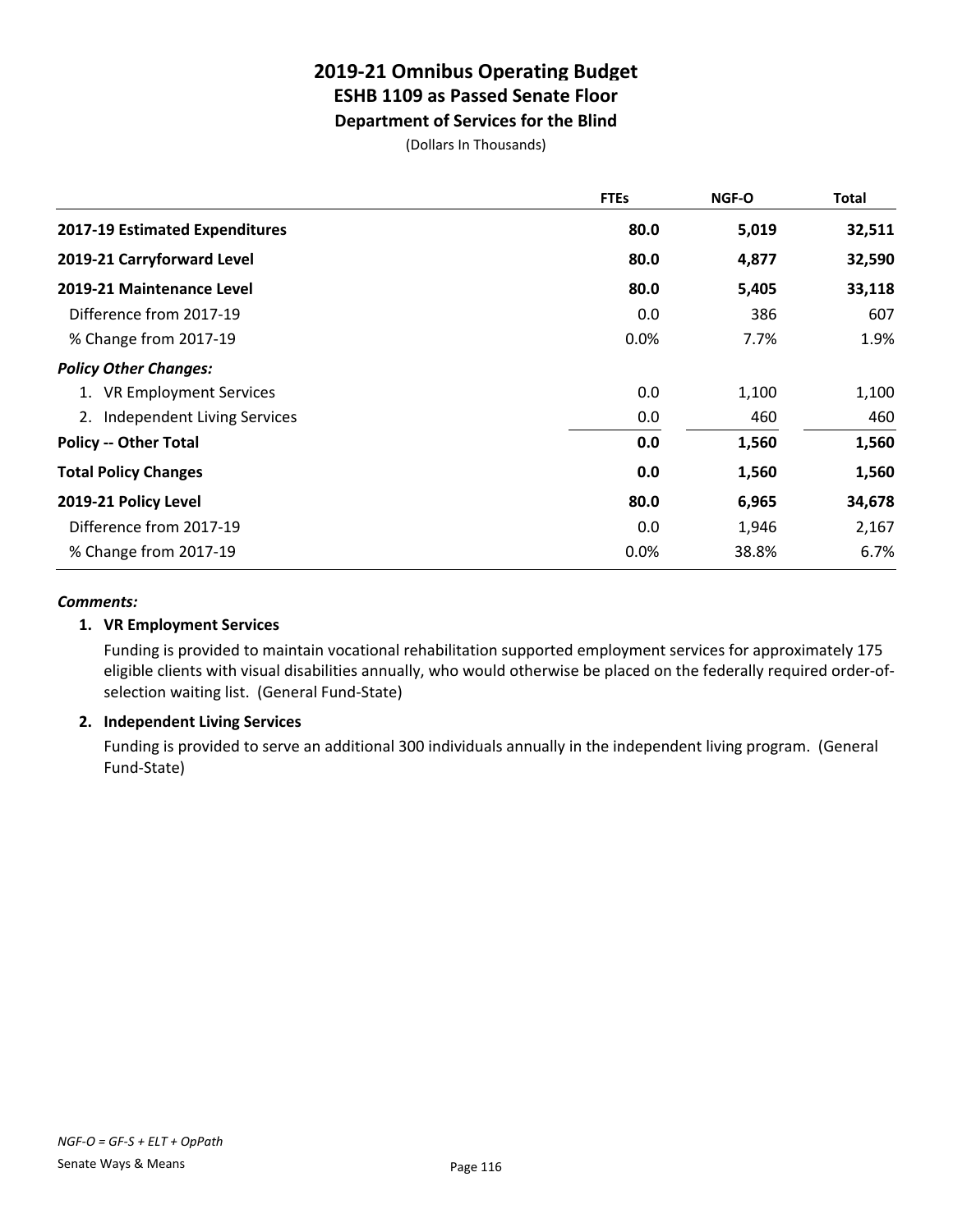**Employment Security Department**

(Dollars In Thousands)

|                                           | <b>FTEs</b> | NGF-O       | <b>Total</b> |
|-------------------------------------------|-------------|-------------|--------------|
| 2017-19 Estimated Expenditures            | 1,669.3     | 35          | 670,759      |
| 2019-21 Carryforward Level                | 1,693.8     | 70          | 665,310      |
| 2019-21 Maintenance Level                 | 1,655.4     | 70          | 693,370      |
| Difference from 2017-19                   | $-14.0$     | 35          | 22,611       |
| % Change from 2017-19                     | $-0.8%$     | 100.0%      | 3.4%         |
| <b>Policy Other Changes:</b>              |             |             |              |
| <b>H2A Program</b><br>1.                  | 14.1        | 0           | 4,116        |
| Immigrants in the workplace<br>2.         | 0.0         | 0           | 70           |
| 3.<br><b>PFML Adjustments</b>             | 0.0         | 0           | 162          |
| <b>Statewide Reentry Initiative</b><br>4. | 20.0        | 0           | 4,636        |
| <b>Policy -- Other Total</b>              | 34.1        | $\mathbf 0$ | 8,984        |
| <b>Total Policy Changes</b>               | 34.1        | 0           | 8,984        |
| 2019-21 Policy Level                      | 1,689.5     | 70          | 702,354      |
| Difference from 2017-19                   | 20.2        | 35          | 31,595       |
| % Change from 2017-19                     | 1.2%        | 100.0%      | 4.7%         |

### *Comments:*

### **1. H2A Program**

Funding is provided to implement the provisions of Engrossed Second Substitute Senate Bill 5438 (agricultural and seasonal workforce services). (Employment Services Administrative Account-State)

# **2. Immigrants in the workplace**

Funding is provided to implement Engrossed Second Substitute Senate Bill 5497 (immigrants in the workforce). This pays for legal services to review confidentiality policies and to develop model policies related to immigration enforcement at public schools, state health facilities, courthouses, and shelters. (Employment Services Administrative Account-State)

### **3. PFML Adjustments**

Funding is provided for ESD agency request legislation that amends the Paid Family Medical Leave program, RCW 50A.04. The purpose of the technical corrections is to improve the customer experience, avoid unnecessary adverse impacts on employees and implement the law. Funding is provided for legal services in anticipation of an increase in appeals. (Family and Medical Leave Insurance Account-State)

### **4. Statewide Reentry Initiative**

Funding is provided to continue and increase staffing to connect incarcerated individuals to employment resources before release. (Employment Services Administrative Account-State)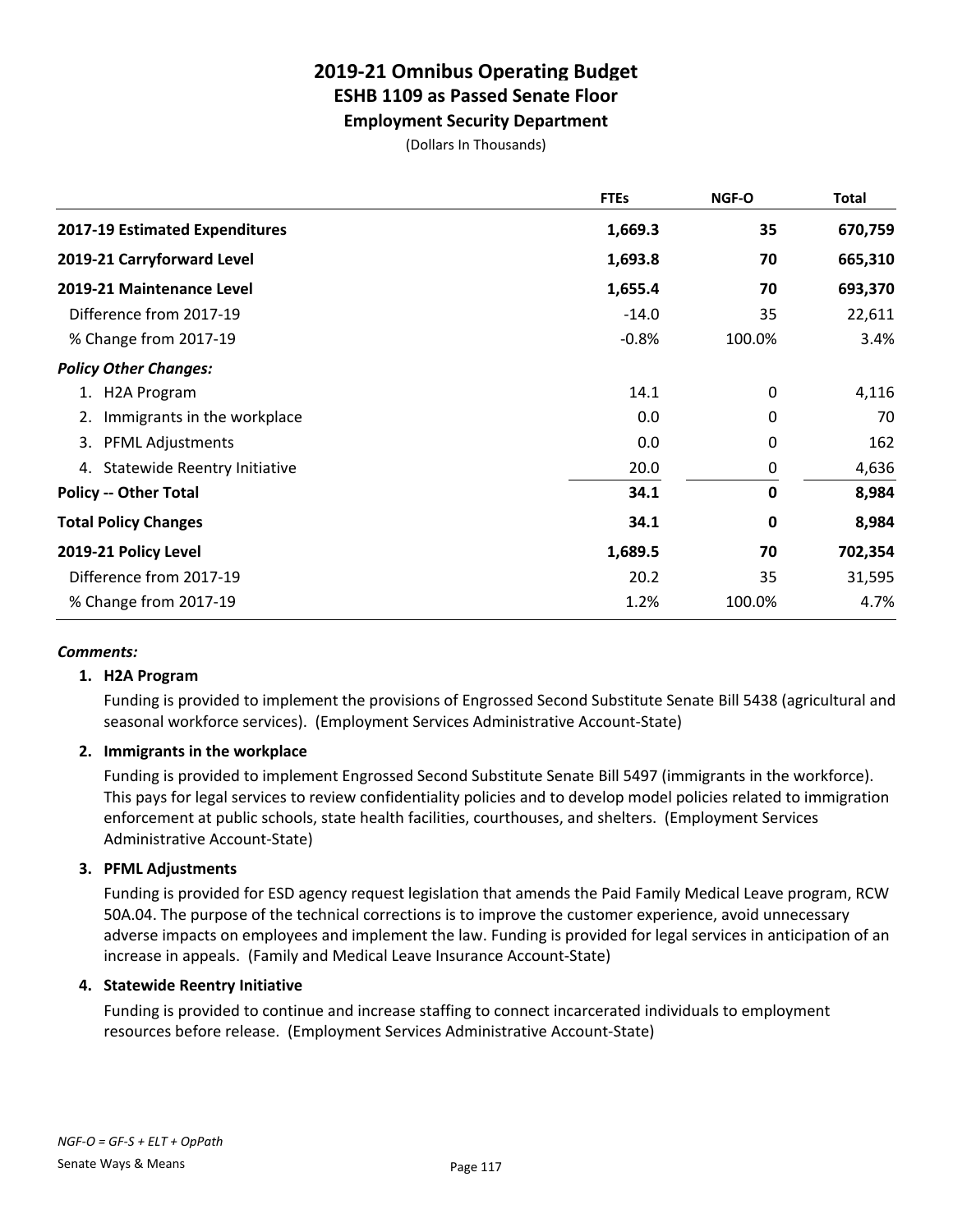# **2019-21 Omnibus Operating Budget ESHB 1109 as Passed Senate Floor Department of Social and Health Services Children and Family Services**

|                                | <b>FTEs</b> | <b>NGF-O</b> | <b>Total</b> |
|--------------------------------|-------------|--------------|--------------|
| 2017-19 Estimated Expenditures | 1,351.3     | 345,901      | 636,643      |
| 2019-21 Carryforward Level     | 0.0         | 0            | $\mathbf{0}$ |
| 2019-21 Maintenance Level      | 0.0         | 0            | 0            |
| Difference from 2017-19        | $-1,351.3$  | $-345,901$   | $-636,643$   |
| % Change from 2017-19          | $-100.0\%$  | $-100.0\%$   | $-100.0\%$   |
| 2019-21 Policy Level           | 0.0         | 0            | 0            |
| Difference from 2017-19        | $-1,351.3$  | $-345.901$   | $-636,643$   |
| % Change from 2017-19          | $-100.0\%$  | $-100.0%$    | $-100.0\%$   |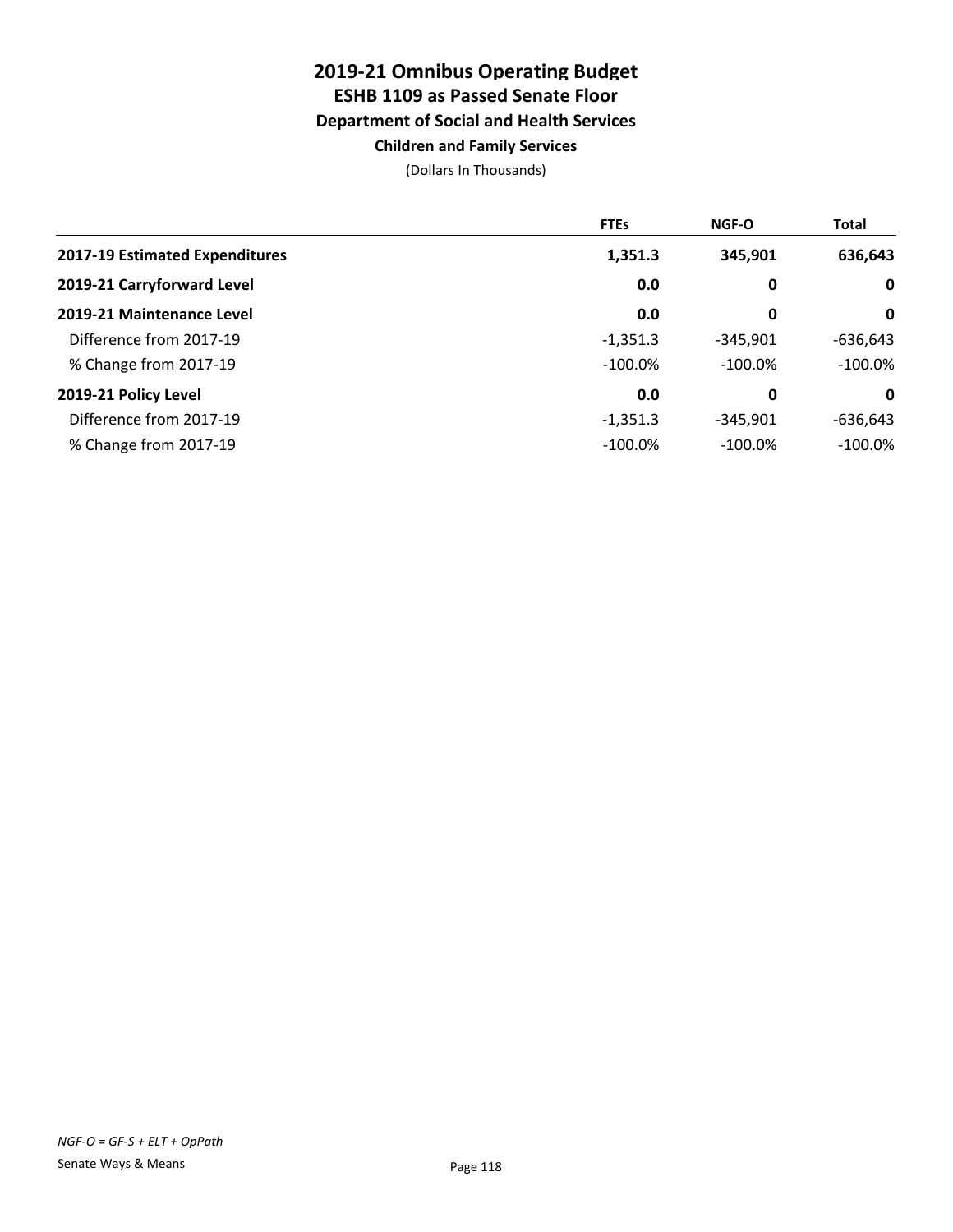# **2019-21 Omnibus Operating Budget ESHB 1109 as Passed Senate Floor Department of Social and Health Services Juvenile Rehabilitation**

|                                | <b>FTEs</b> | <b>NGF-O</b> | <b>Total</b> |
|--------------------------------|-------------|--------------|--------------|
| 2017-19 Estimated Expenditures | 832.2       | 184,907      | 199,273      |
| 2019-21 Carryforward Level     | 838.6       | 186,513      | 200,520      |
| 2019-21 Maintenance Level      | 0.0         | 0            | $\mathbf 0$  |
| Difference from 2017-19        | $-832.2$    | $-184.907$   | $-199,273$   |
| % Change from 2017-19          | $-100.0\%$  | $-100.0\%$   | $-100.0\%$   |
| 2019-21 Policy Level           | 0.0         | 0            | 0            |
| Difference from 2017-19        | $-832.2$    | $-184.907$   | $-199,273$   |
| % Change from 2017-19          | $-100.0\%$  | $-100.0\%$   | $-100.0\%$   |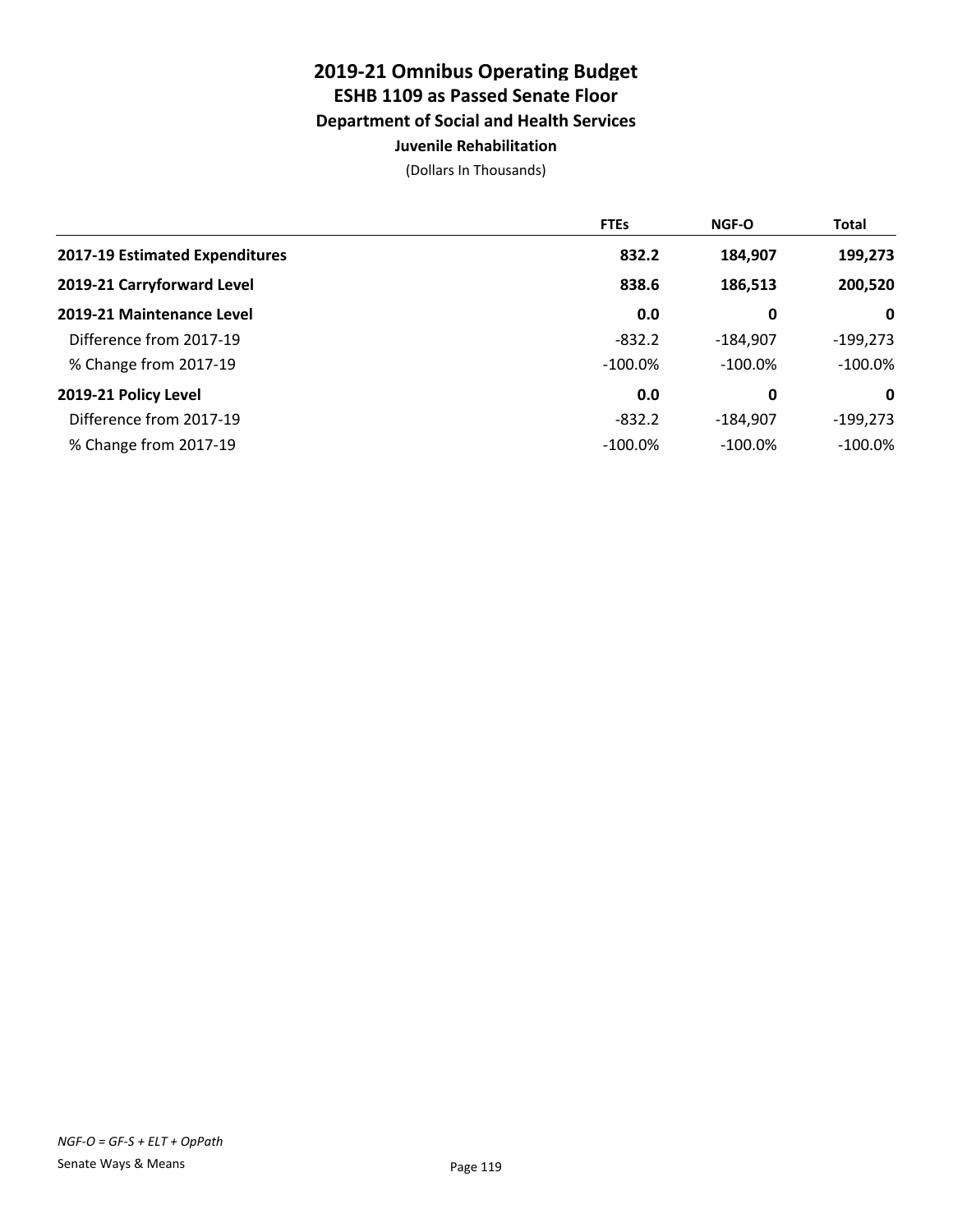|                                                   | <b>FTEs</b> | NGF-O      | <b>Total</b> |
|---------------------------------------------------|-------------|------------|--------------|
| 2017-19 Estimated Expenditures                    | 3,444.0     | 984,017    | 1,768,195    |
| 2019-21 Carryforward Level                        | 3,506.8     | 527,072    | 808,589      |
| 2019-21 Maintenance Level                         | 3,506.8     | 763,861    | 910,021      |
| Difference from 2017-19                           | 62.8        | $-220,156$ | $-858,174$   |
| % Change from 2017-19                             | 1.8%        | $-22.4%$   | $-48.5%$     |
| <b>Policy Other Changes:</b>                      |             |            |              |
| 1. Competency Restoration - BLDG 27               | 28.9        | 6,080      | 6,080        |
| <b>BHA Administration Support</b><br>2.           | 10.0        | 2,618      | 2,618        |
| Competency Restoration - Unit 1N3<br>3.           | 52.5        | 8,452      | 12,678       |
| <b>State Hospital Operations</b><br>4.            | 362.3       | 55,000     | 55,000       |
| 5.<br><b>Competency Restoration - Unit 3N3</b>    | 52.5        | 7,748      | 11,974       |
| <b>DSH Delay</b><br>6.                            | 0.0         | $-28,621$  | 0            |
| <b>Community Policing Program</b><br>7.           | 0.0         | 29         | 29           |
| <b>Trueblood Fines</b><br>8.                      | 0.0         | $-96,000$  | $-96,000$    |
| <b>WSH Enclose Nurses Stations</b><br>9.          | 0.0         | 910        | 910          |
| WSH STAR & Step Up Wards<br>10.                   | 66.5        | 19,106     | 19,106       |
| <b>WSH Security Guards</b><br>11.                 | 5.4         | 896        | 896          |
| <b>WSH Safety Training</b><br>12.                 | 5.0         | 954        | 954          |
| TB Competency Evaluators<br>13.                   | 20.5        | 5,439      | 5,439        |
| TB Headquarters Staff<br>14.                      | 9.0         | 2,978      | 2,978        |
| 15.<br><b>TB Navigators</b>                       | 11.0        | 2,667      | 2,667        |
| TB Technical Assistance to Jails<br>16.           | 2.0         | 633        | 633          |
| TB Forensic Workforce Deveopment<br>17.           | 2.0         | 653        | 653          |
| <b>Consolidated Maintenance/Operations</b><br>18. | 13.4        | 2,296      | 2,296        |
| <b>CSTC - New Cottage Operating Costs</b><br>19.  | 26.0        | 4,262      | 6,406        |
| 20. Ross Lawsuit                                  | 22.9        | 6,188      | 6,188        |
| 21. Contracted Forensic Beds                      | 0.0         | 3,124      | 3,124        |
| <b>Policy -- Other Total</b>                      | 689.9       | 5,412      | 44,629       |
| Policy -- Transfer Total                          | 0.0         | 4,064      | 0            |
| <b>Total Policy Changes</b>                       | 689.9       | 9,476      | 44,629       |
| 2019-21 Policy Level                              | 4,196.7     | 773,337    | 954,650      |
| Difference from 2017-19                           | 752.7       | $-210,680$ | $-813,545$   |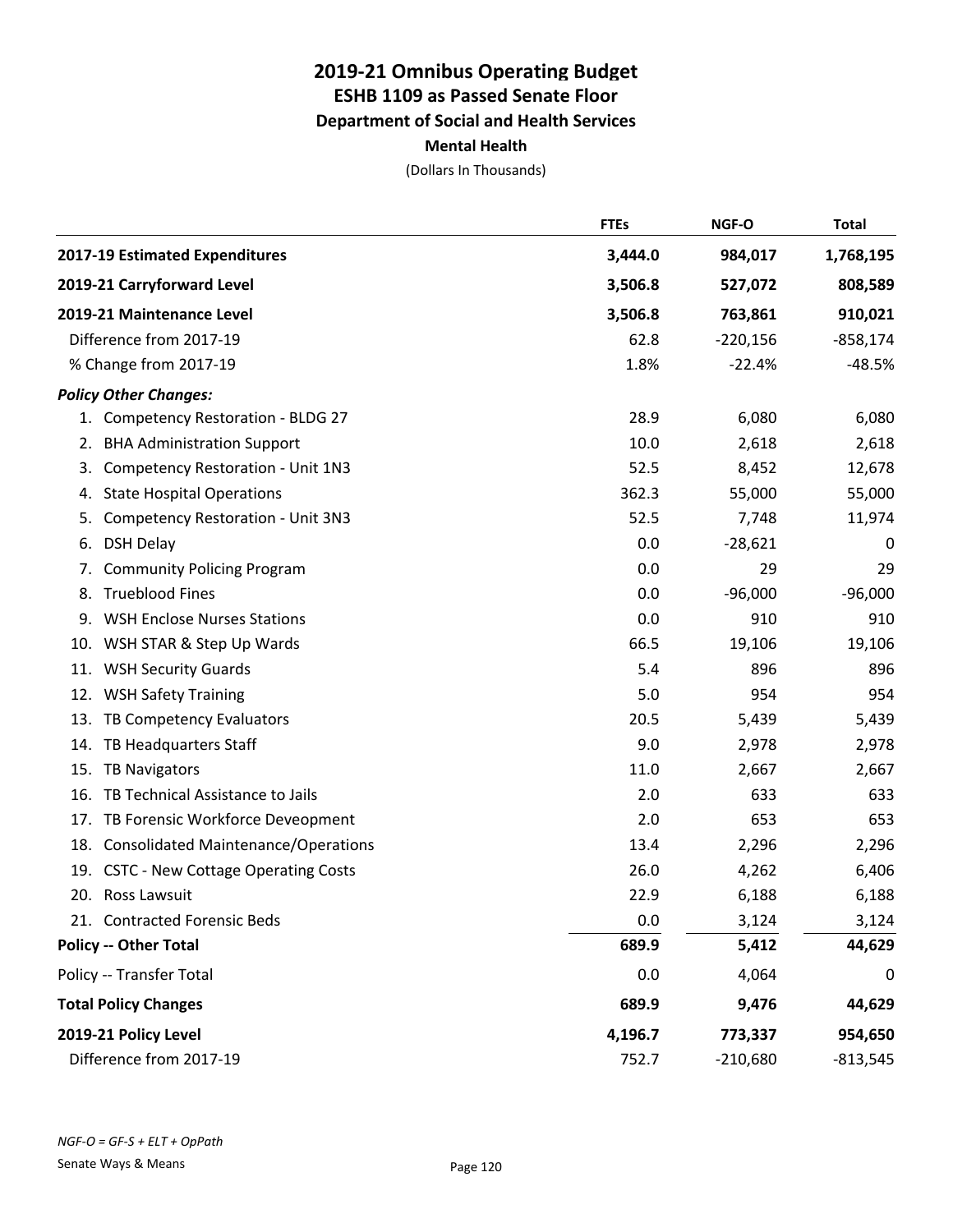**Department of Social and Health Services**

**Mental Health**

(Dollars In Thousands)

|                       | <b>FTEs</b> | NGF-O    | <b>Total</b> |
|-----------------------|-------------|----------|--------------|
| % Change from 2017-19 | 21.9%       | $-21.4%$ | $-46.0\%$    |

#### *Comments:*

# **1. Competency Restoration - BLDG 27**

Funding is increased above the 2018 supplemental operating budget level to open 30 beds in building 27 on the grounds of Western State Hospital. (General Fund-State)

# **2. BHA Administration Support**

Funding is provided to adequately staff the core business functions and processes of the Behavioral Health Administration (BHA). This includes oversight of daily operations, tribal relations, policy development and analysis, and records management. (General Fund-State)

### **3. Competency Restoration - Unit 1N3**

Funding is provided to open a 25 bed competency restoration unit at Eastern State Hospital. (General Fund-State; General Fund-Local; General Fund-Medicaid)

### **4. State Hospital Operations**

Funding is provided to cover costs for increased staffing at Western State Hospital and Eastern State Hospital. (General Fund-State)

### **5. Competency Restoration - Unit 3N3**

Funding is provided to open a 25 bed competency restoration unit at Eastern State Hospital. (General Fund-State; General Fund-Local; General Fund-Medicaid)

### **6. DSH Delay**

Federal funding is restored under the assumption that the federal Affordable Care Act delays any action on changes in federal grants to states for Disproportionate Share Hospitals (DSH) (General Fund-State; General Fund-Medicaid)

### **7. Community Policing Program**

Funding is provided for a 3% increase to cover the costs of inflation for the Lakewood Community Policing program. (General Fund-State)

### **8. Trueblood Fines**

A settlement agreement was reached between the parties of the Trueblood et. al v. DSHS lawsuit in August 2018 which proposes the suspension of fines beginning December 2018, provided the state maintains substantial compliance with the terms laid out in the settlement agreement. The settlement agreement was approved by the U.S. District Court - Western District on December 11, 2018. Appropriations are adjusted to reflect the suspension of fines beginning in December 2018. (General Fund-State)

### **9. WSH Enclose Nurses Stations**

Funding is provided to enclose nurses stations at Western State Hospital. (General Fund-State)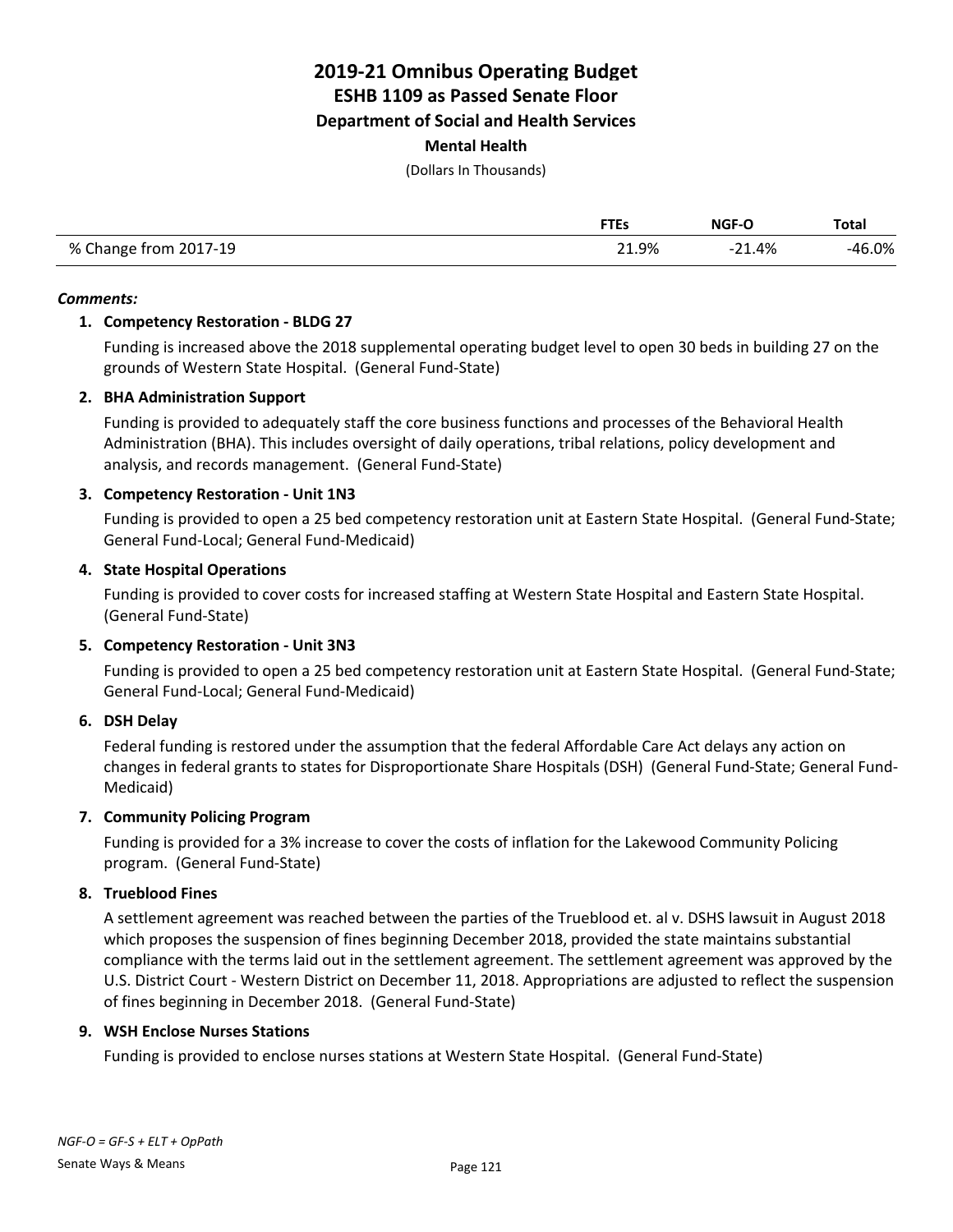# **2019-21 Omnibus Operating Budget ESHB 1109 as Passed Senate Floor Department of Social and Health Services**

# **Mental Health**

(Dollars In Thousands)

### **10. WSH STAR & Step Up Wards**

Funding is provided to create the STAR/STEP up program to serve assaultive patients on civil wards at WSH. (General Fund-State)

#### **11. WSH Security Guards**

Funding is provided for 5.4 FTE security guards at Western State Hospital. (General Fund-State)

#### **12. WSH Safety Training**

Funding is provided for 5 FTEs to provide enhanced safety training at Western State Hospital. (General Fund-State)

### **13. TB Competency Evaluators**

Funding is provided for 18 additional competency evaluators pursuant to the Trueblood settlement agreement. (General Fund-State)

#### **14. TB Headquarters Staff**

Funding is provided for staff at department headquarters to manage the programs implemented through the Trueblood settlement agreement. (General Fund-State)

#### **15. TB Navigators**

Funding is provided for 11 forensic navigators to serve the phase I regions, which is a new role established under the settlement agreement filed in the case of Trueblood et. al v. DSHS. (General Fund-State)

### **16. TB Technical Assistance to Jails**

Funding is provided to provide technical assistance to jails regarding diversion and stabilization utilizing peer specialists. (General Fund-State)

### **17. TB Forensic Workforce Deveopment**

Funding is provided to develop an enhanced peer support program specializing in the criminal justice system and to assess need for training, degrees and training programs. (General Fund-State)

#### **18. Consolidated Maintenance/Operations**

Funding is provided for Consolidated Maintenance and Operations staff to perform preventative maintenance at Western State Hospital and Eastern State Hospital. (General Fund-State)

### **19. CSTC - New Cottage Operating Costs**

Funding is provided for staff to operate a new 18-bed cottage at the Child Study and Treatment Center (CSTC). CSTC serves the most acute children in the state in the Children's Long-term Inpatient Program (CLIP). (General Fund-State; General Fund-Medicaid)

#### **20. Ross Lawsuit**

Funding is provided to staff the agreement with plaintiffs in the litigation Ross v. Lashway, related to patients who are found not guilty by reason of insanity, residing at the state hospitals. (General Fund-State)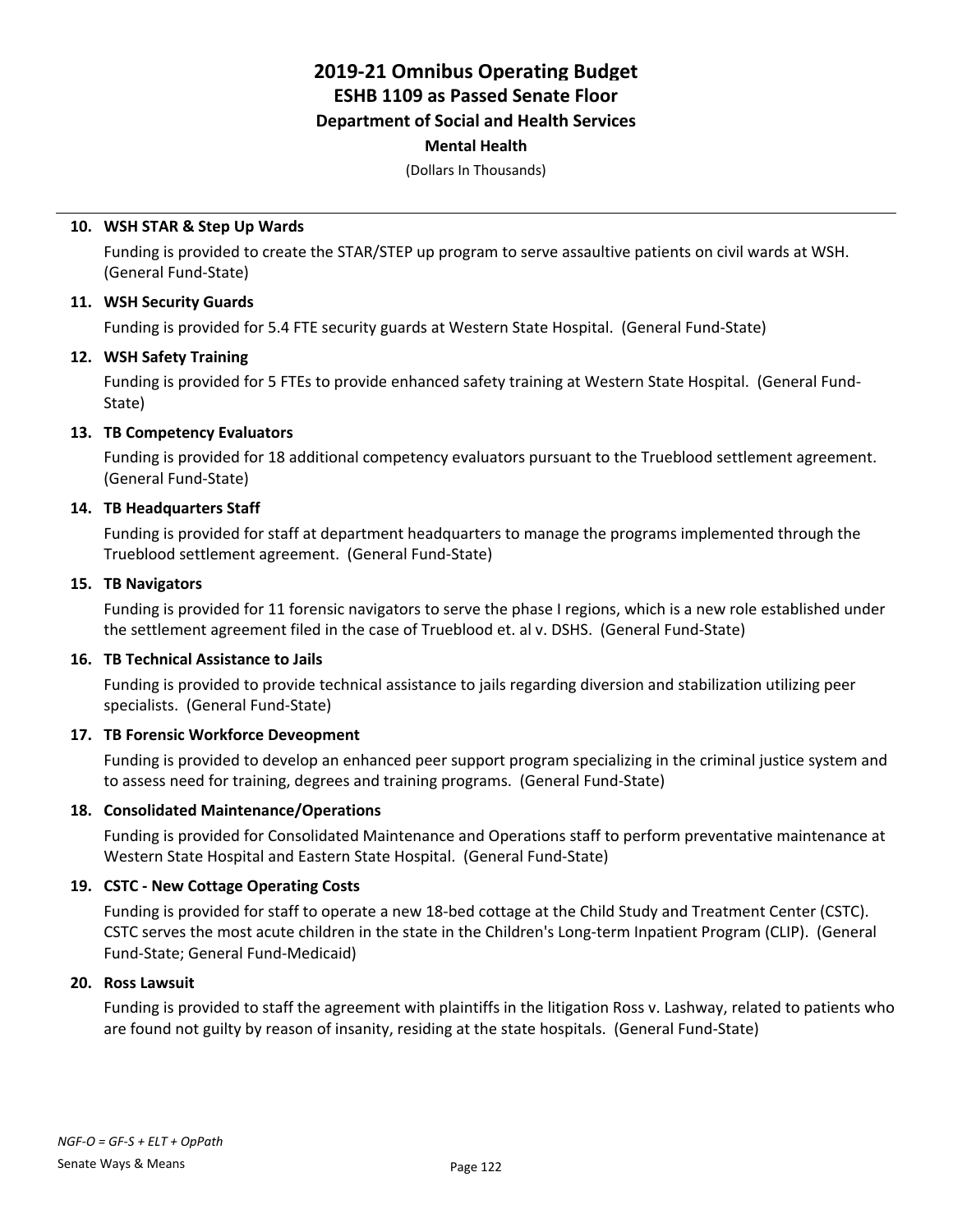(Dollars In Thousands)

# **21. Contracted Forensic Beds**

Funding is provided for increased costs at the contracted forensic mental health programs in Yakima and at the Maple Lane facility. (General Fund-State)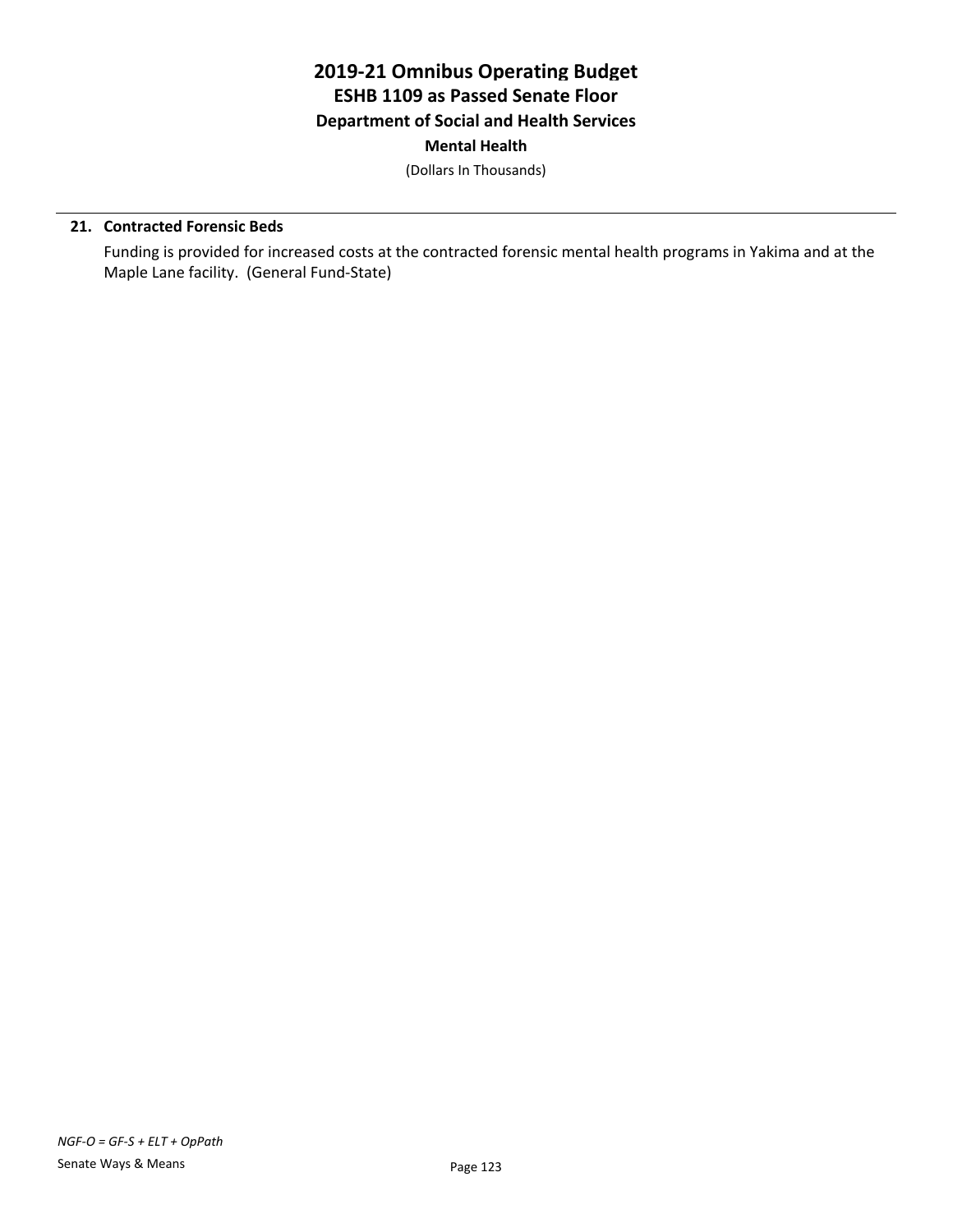|     |                                          | <b>FTEs</b> | NGF-O     | <b>Total</b> |
|-----|------------------------------------------|-------------|-----------|--------------|
|     | 2017-19 Estimated Expenditures           | 3,774.4     | 1,475,427 | 3,029,727    |
|     | 2019-21 Carryforward Level               | 3,858.7     | 1,557,454 | 3,194,147    |
|     | 2019-21 Maintenance Level                | 3,916.0     | 1,626,816 | 3,340,104    |
|     | Difference from 2017-19                  | 141.7       | 151,389   | 310,377      |
|     | % Change from 2017-19                    | 3.8%        | 10.3%     | 10.2%        |
|     | <b>Policy Other Changes:</b>             |             |           |              |
|     | 1. Community Respite Beds                | 2.0         | 4,393     | 5,191        |
| 2.  | <b>Community Respite Rate Increase</b>   | 0.0         | 903       | 1,081        |
| 3.  | <b>Developmental Disability Services</b> | 0.0         | 6,316     | 12,404       |
| 4.  | Agency Provider Administrative Rate      | 0.0         | 211       | 479          |
| 5.  | Complete 47 SOLA Placements              | 74.8        | 6,388     | 12,634       |
| 6.  | <b>High School Transition Students</b>   | 0.0         | 2,232     | 4,029        |
| 7.  | Supported Living Investigators           | 0.0         | 0         | 6,980        |
| 8.  | RHC ICF Medicaid Compliance              | 148.8       | 12,574    | 25,148       |
| 9.  | Rainier PAT A                            | 0.0         | 1,123     | 406          |
| 10. | Rainier PAT A: SOLA Transition           | 0.0         | 165       | 165          |
| 11. | <b>Electronic Visit Verification</b>     | 0.0         | 932       | 2,109        |
|     | 12. Assisted Living Facility Rates       | 0.0         | 502       | 1,142        |
| 13. | Adult Family Homes Award/Agreement       | 0.0         | 8,383     | 18,827       |
| 14. | In-Home Care Providers Agreement         | 0.0         | 23,619    | 53,608       |
| 15. | <b>Agency Provider Parity</b>            | 0.0         | 3,303     | 7,506        |
|     | 16. Enhance Community Residential Rate   | 0.0         | 17,724    | 75,237       |
| 17. | <b>Remove Indirect Staff Funding</b>     | $-15.3$     | $-2,207$  | $-3,828$     |
|     | 18. Parent to Parent Program             | 0.0         | 100       | 100          |
|     | 19. Supp Living Safety Net Assessment    | 0.0         | 0         | 40,600       |
|     | <b>Policy -- Other Total</b>             | 210.4       | 86,661    | 263,818      |
|     | <b>Total Policy Changes</b>              | 210.4       | 86,661    | 263,818      |
|     | 2019-21 Policy Level                     | 4,126.4     | 1,713,477 | 3,603,922    |
|     | Difference from 2017-19                  | 352.0       | 238,050   | 574,195      |
|     | % Change from 2017-19                    | 9.3%        | 16.1%     | 19.0%        |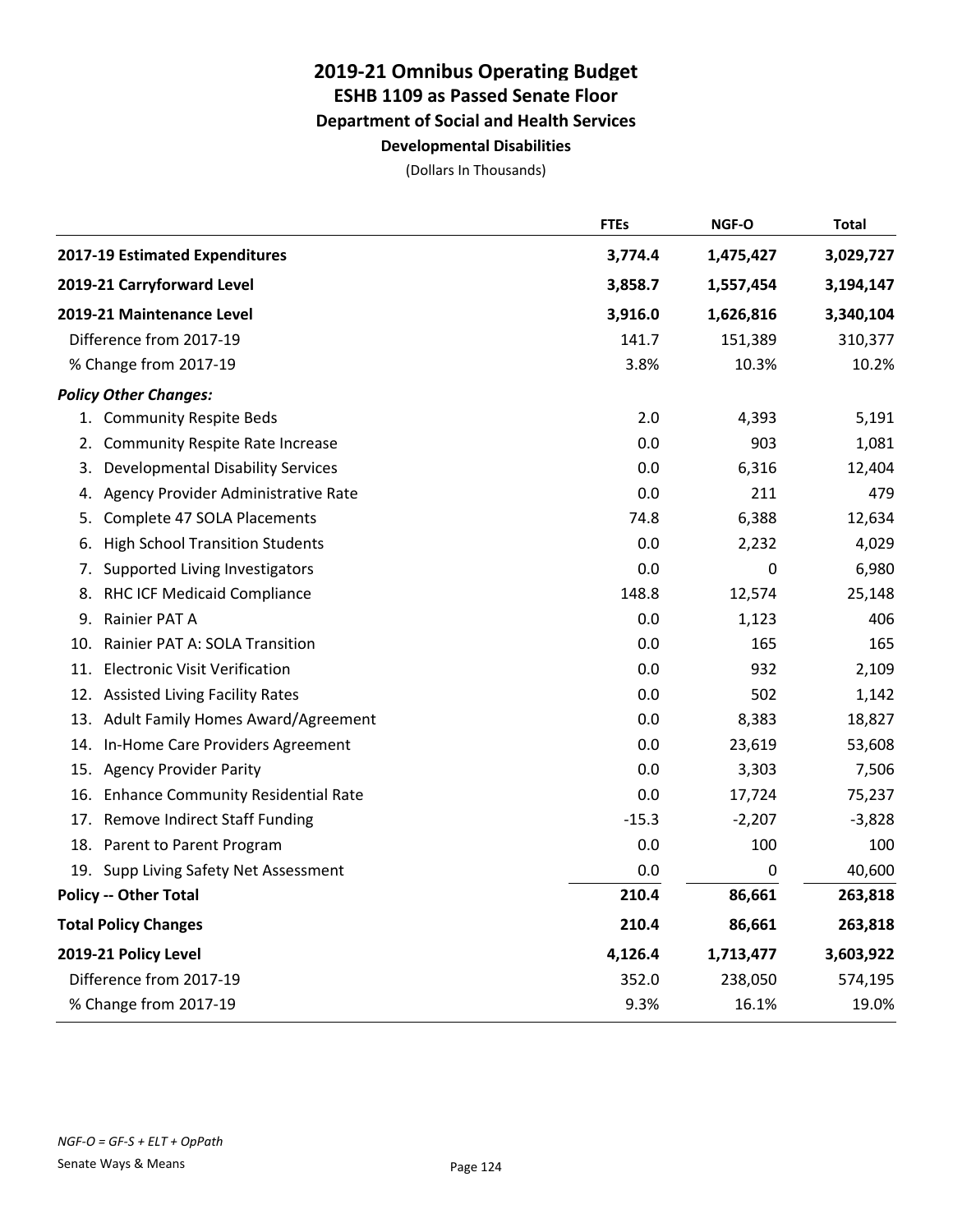(Dollars In Thousands)

| .   | _____       | Total |
|-----|-------------|-------|
|     |             |       |
| --- | <b>NICE</b> |       |

# **1. Community Respite Beds**

*Comments:*

Funding is provided to expand beds for Overnight Planned Respite Services (OPRS) for adults and Enhanced Respite Services (ERS) for children by six beds each. The increase in the daily rate is included for the new beds. (General Fund-State; General Fund-Medicaid)

### **2. Community Respite Rate Increase**

Funding is provided to increase the daily rate for existing beds for OPRS and ERS. Rates are increased from \$350- \$448 to \$400-\$510 for OPRS for adults and from \$374 to \$450-\$550 for ERS for children. (General Fund-State; General Fund-Medicaid)

# **3. Developmental Disability Services**

Funding is provided for 25 State Operated Living Alternatives (SOLAs) placements for the transition of clients to an alternative community setting, when a provider is unable to manage the client's care after crisis stabilization services have been offered, pursuant to Engrossed Second Substitute Senate Bill 5483 (developmental disability services ). (General Fund-State; General Fund-Medicaid)

### **4. Agency Provider Administrative Rate**

Funding is provided for a ten cents per hour increase in the administrative rate for home care agency providers, effective July 1, 2019. (General Fund-State; General Fund-Medicaid)

### **5. Complete 47 SOLA Placements**

Funding is provided to complete the move of 47 clients from the Residential Habilitation Centers (RHCs) into community settings. Clients will phase into SOLA placements over a three-year period, ending in FY 2021. (General Fund-State; General Fund-Medicaid)

### **6. High School Transition Students**

Funding is provided for Developmental Disabilities Administration (DDA) clients who will be leaving high school, but are not currently receiving services authorized under a Medicaid waiver, to participate in employment programs in the 2019-21 biennium. Approximately 350 clients will receive employment services through this funding. At maintenance level, funding is assumed for an additional 570 existing Medicaid waiver clients who will be leaving high school to participate in employment programs in the 2019-21 biennium. (General Fund-State; General Fund-Medicaid)

### **7. Supported Living Investigators**

Pursuant to Senate Bill 5359 (supported living/investigate), fee authority is provided for supported living providers to cover oversight and investigation costs for clients residing in supported living settings. Provider rates are increased to cover the cost of the fee, which is eligible for federal matching funds, resulting in a net General Fund-State savings when combining the Developmental Disabilities Administration and Aging and Long-Term Support Administration. (General Fund-Local; General Fund-Medicaid)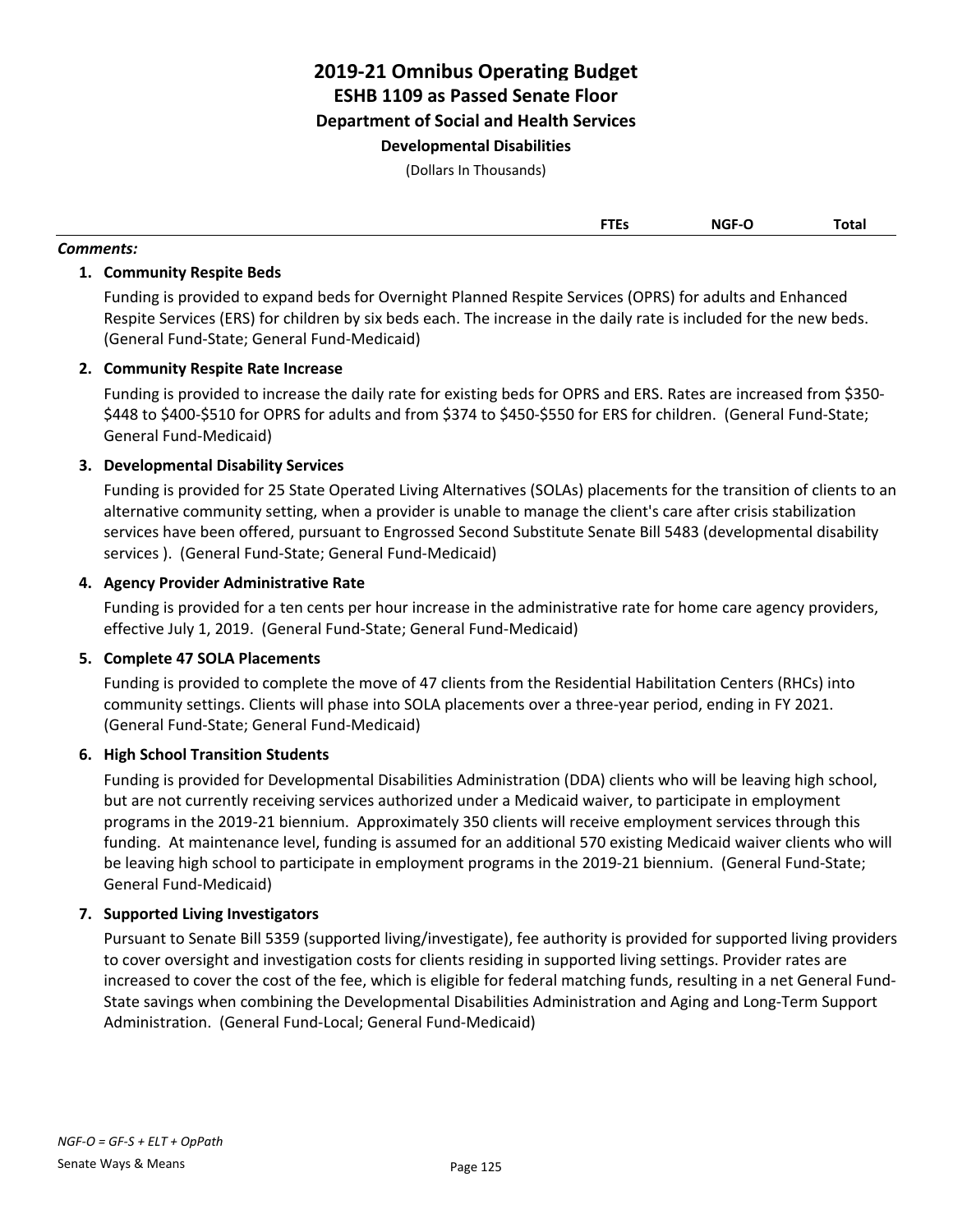(Dollars In Thousands)

#### **8. RHC ICF Medicaid Compliance**

Funding is provided for additional staff at the Residential Habilitation Centers (RHCs) and State Operated Living Alternatives (SOLAs) during the 2019-21 biennium to comply with active treatment, health and safety, client rights, and other Centers for Medicare and Medicaid Services (CMS) requirements for Intermediate Care Facilities (ICFs). (General Fund-State; General Fund-Medicaid)

#### **9. Rainier PAT A**

Funding is provided for the loss of federal revenue and the transition of residents due to the decertification of Rainier School PAT A ICF by CMS in calendar year 2019. (General Fund-State; General Fund-Medicaid)

#### **10. Rainier PAT A: SOLA Transition**

In DD Community Services, funding is provided for the transition of 15 Rainier School Pat A residents to SOLA homes. A cost offset is assumed for RHC beds that will no longer be used when residents move to the community. (General Fund-State; General Fund-Medicaid)

#### **11. Electronic Visit Verification**

Funding is provided to assist home care agencies to implement the Electronic Visit Verification (EVV) system in compliance with the federal 21st Century Cures Act. The Act requires the system to be in effect by January 1, 2020 or states will receive a federal Medicaid match rate reduction from 0.25 percent in 2020 up to 1 percent by 2024. (General Fund-State; General Fund-Medicaid)

### **12. Assisted Living Facility Rates**

Funding is provided for a contracted provider rate increase for employees in assisted living facilities (ALFs). The funding is equivalent to a 6 percent increase in the FY 2019 weighted daily rate. Adult Residential Care (ARC) facilities and Enhanced Adult Residential Care (EARC) facilities that serve DDA clients and are licensed as ALFs are included in the rate increase. (General Fund-State; General Fund-Medicaid)

#### **13. Adult Family Homes Award/Agreement**

Funding is provided to implement the 2019-21 collective-bargaining agreement with adult family homes (AFHs). (General Fund-State; General Fund-Medicaid)

### **14. In-Home Care Providers Agreement**

Funding is provided to implement the 2019-21 collective bargaining agreement with individual providers (IPs) of in-home personal care services. (General Fund-State; General Fund-Medicaid)

### **15. Agency Provider Parity**

Funding is provided for increases in the home care agency rate that corresponds to the tentative agreement between the Service Employees International Union Healthcare 775NW and the state of Washington. RCW 74.39A.310 requires that home care agency providers receive wage and benefit parity with individual home care providers. (General Fund-State; General Fund-Medicaid)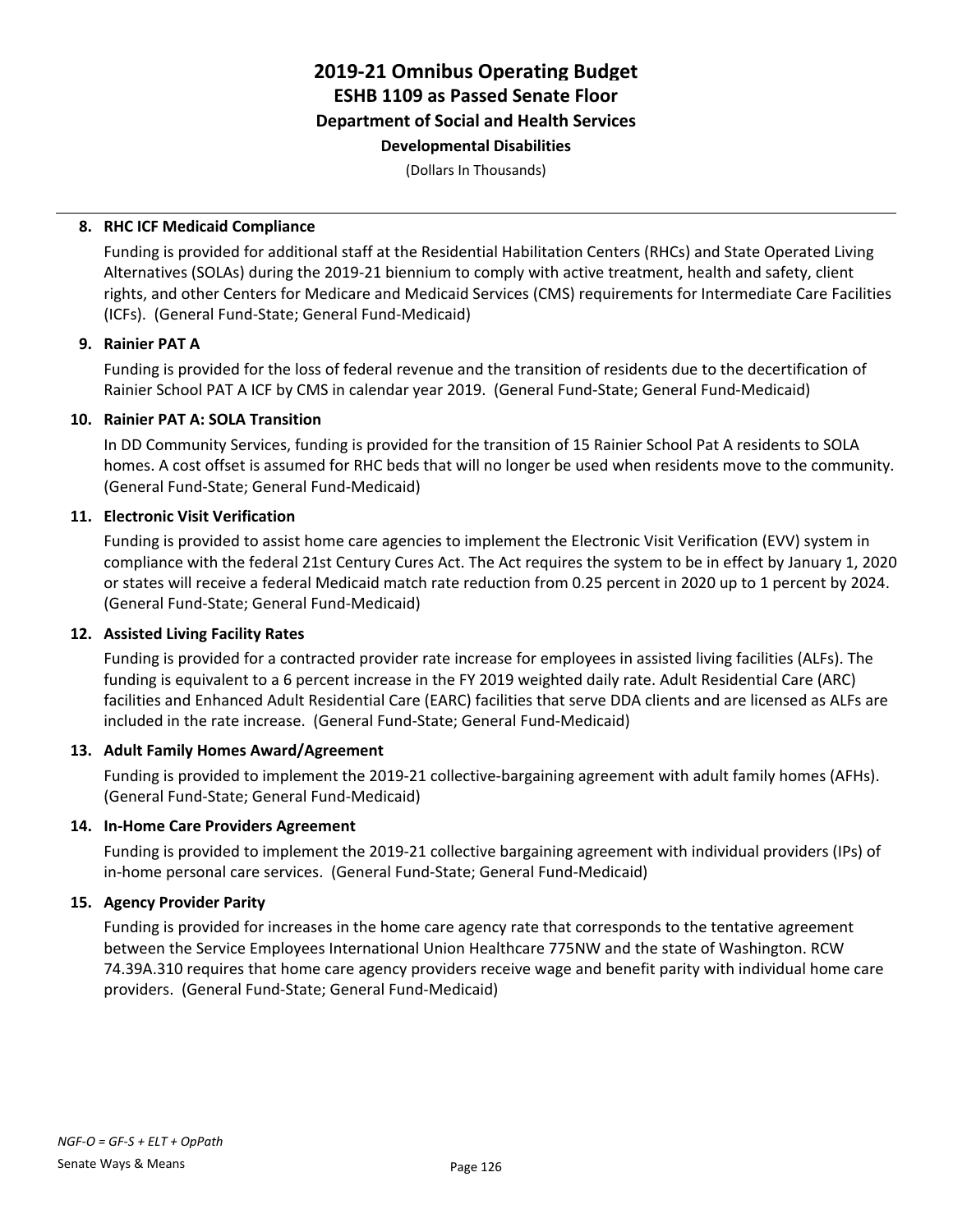(Dollars In Thousands)

#### **16. Enhance Community Residential Rate**

Funding is provided to increase the rate for community residential service providers in supported living, group homes, and licensed staffed residential homes. Funding is sufficient for the statewide minimum wage adjustments established in Initiative 1433. (General Fund-State; General Fund-Medicaid; DD Community Residential Investment Account-State)

#### **17. Remove Indirect Staff Funding**

Savings is captured as a result of removing funding added at maintenance level for additional indirect staff for workload growth associated with anticipated caseload growth in development disabilities settings. (General Fund-State; General Fund-Medicaid)

#### **18. Parent to Parent Program**

Funding is provided to establish Parent-to-Parent programs that serve parents of children with developmental disabilities in Ferry County, Pend Oreille County, Stevens County, San Juan County, and Wahkiakum County. (General Fund-State)

#### **19. Supp Living Safety Net Assessment**

Funding is provided for payments to community residential service businesses, including supported living providers, to reimburse the public utility tax assessed on community residential service businesses, pursuant to Senate Bill 5990 (safety net assessment). (General Fund-Medicaid; DD Community Residential Investment Account-State)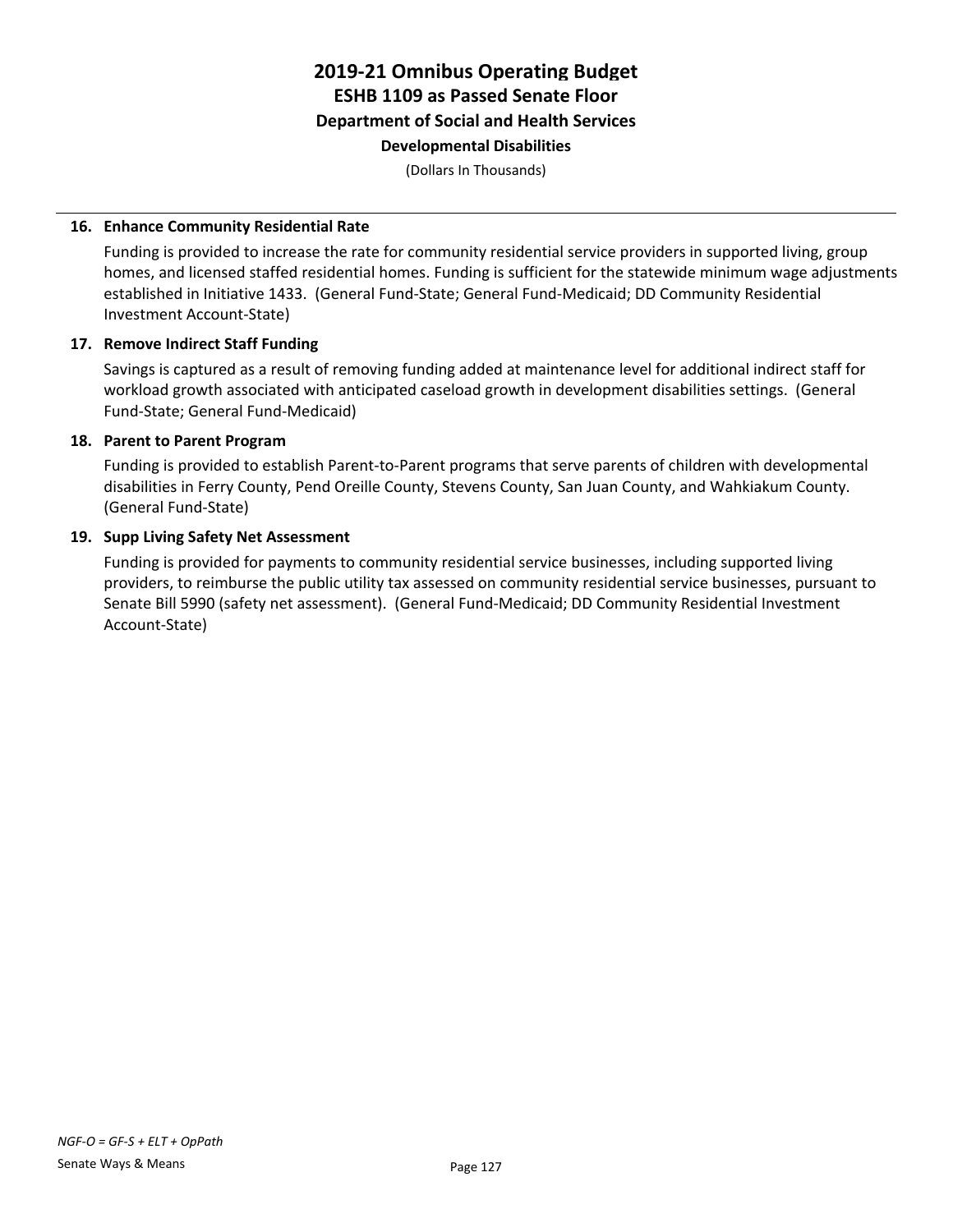# **2019-21 Omnibus Operating Budget ESHB 1109 as Passed Senate Floor Department of Social and Health Services Long-Term Care**

|     |                                          | <b>FTEs</b> | NGF-O     | <b>Total</b> |
|-----|------------------------------------------|-------------|-----------|--------------|
|     | 2017-19 Estimated Expenditures           | 1,996.5     | 2,285,528 | 5,314,827    |
|     | 2019-21 Carryforward Level               | 2,101.6     | 2,442,199 | 5,674,731    |
|     | 2019-21 Maintenance Level                | 2,372.8     | 2,642,853 | 6,095,615    |
|     | Difference from 2017-19                  | 376.3       | 357,325   | 780,788      |
|     | % Change from 2017-19                    | 18.8%       | 15.6%     | 14.7%        |
|     | <b>Policy Other Changes:</b>             |             |           |              |
| 1.  | Brain Injury Fee Increase                | 0.0         | 0         | 3,573        |
| 2.  | <b>Adult Day Rate</b>                    | 0.0         | 573       | 1,146        |
| 3.  | <b>Update Facility Definition - APS</b>  | $-66.5$     | $-10,714$ | $-15,641$    |
| 4.  | Agency Provider Administrative Rate      | 0.0         | 1,247     | 2,833        |
| 5.  | DAC: Dementia Care Direct Services       | 0.0         | 3,000     | 3,000        |
| 6.  | Dementia Beds                            | 0.0         | 5,554     | 11,109       |
| 7.  | Supported Living Investigators           | 5.4         | $-2,330$  | 2,078        |
| 8.  | <b>Electronic Visit Verification</b>     | 0.0         | 5,451     | 12,463       |
| 9.  | IT Systems Modernization                 | 14.0        | 200       | 400          |
| 10. | <b>Assisted Living Facility Rates</b>    | 0.0         | 9,450     | 21,480       |
| 11. | <b>ESF Bed Capacity</b>                  | 0.0         | 9,353     | 18,461       |
| 12. | Adult Family Homes Award/Agreement       | 0.0         | 29,194    | 65,584       |
| 13. | In-Home Care Providers Agreement         | 0.0         | 48,772    | 111,070      |
| 14. | <b>Agency Provider Parity</b>            | 0.0         | 19,462    | 44,230       |
| 15. | BH: Additional Enhanced Discharge        | 32.2        | 7,844     | 15,688       |
| 16. | Kinship Care Support Program             | 0.0         | 500       | 500          |
| 17. | <b>ADRC Business Case Grant</b>          | 0.0         | 0         | 128          |
| 18. | <b>Homeless Personal Care Services</b>   | 0.0         | 188       | 188          |
| 19. | <b>Remove Indirect Staff Funding</b>     | $-71.5$     | $-12,063$ | $-18,827$    |
| 20. | Kinship Navigator Programs               | 0.0         | $-680$    | $\mathbf 0$  |
|     | 21. Nursing Home Discharge               | 5.4         | $-15,830$ | $-29,479$    |
| 22. | <b>SNF: Staffing and Rates Workgroup</b> | 0.0         | 100       | 100          |
|     | 23. Assisted Living Quality              | 2.0         | 241       | 481          |
|     | <b>Policy -- Other Total</b>             | $-79.1$     | 99,512    | 250,565      |
|     | <b>Total Policy Changes</b>              | $-79.1$     | 99,512    | 250,565      |
|     | 2019-21 Policy Level                     | 2,293.7     | 2,742,365 | 6,346,180    |
|     | Difference from 2017-19                  | 297.2       | 456,837   | 1,031,353    |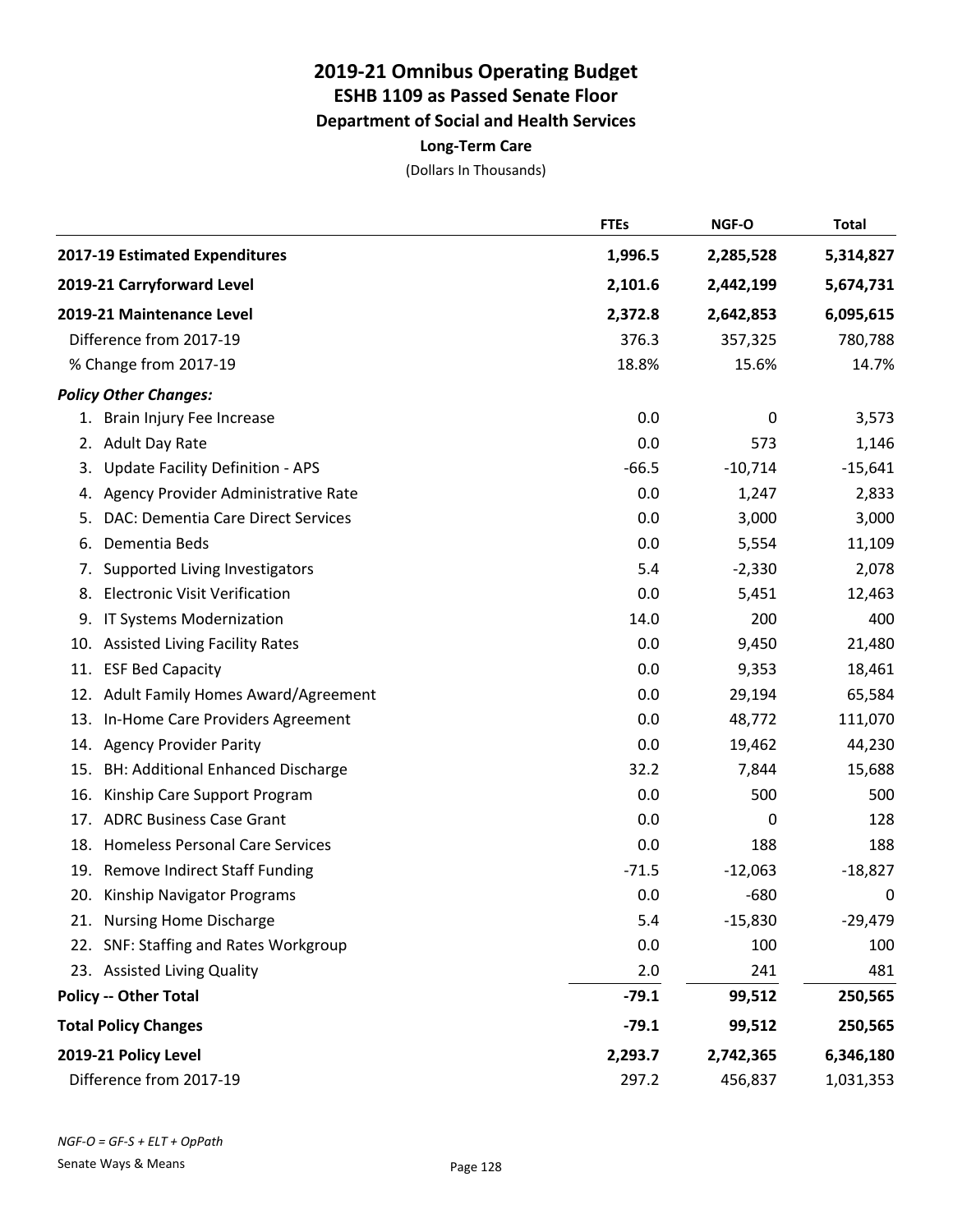# **2019-21 Omnibus Operating Budget**

**ESHB 1109 as Passed Senate Floor**

**Department of Social and Health Services**

### **Long-Term Care**

(Dollars In Thousands)

|                       | FTEs  | NGF-O | <b>Total</b> |
|-----------------------|-------|-------|--------------|
| % Change from 2017-19 | 14.9% | 20.0% | 19.4%        |

#### *Comments:*

### **1. Brain Injury Fee Increase**

Expenditure authority is increased as a result of Engrossed Substitute Senate Bill 5127 (brain injury fee increase) to provide a variety of services for individuals with a traumatic brain injury and for prevention and screening efforts. (Traumatic Brain Injury Account-State)

# **2. Adult Day Rate**

Funding is provided for a vendor rate increase for Adult Day Health services. (General Fund-State; General Fund-Medicaid)

# **3. Update Facility Definition - APS**

Cost avoidance is captured as a result of removing Department of Health licensed or certified facilities from the definition of "facility," pursuant to Engrossed Second Substitute Senate Bill 5432 (behavioral health/integrate). This step is a reversal of a maintenance level step that adds funding for the expanded definition of "facility," pursuant to Chapter 201, Laws of 2018. (General Fund-State; General Fund-Medicaid)

# **4. Agency Provider Administrative Rate**

Funding is provided for a ten cents per hour increase in the administrative rate for home care agency providers, effective July 1, 2019. (General Fund-State; General Fund-Medicaid)

### **5. DAC: Dementia Care Direct Services**

Funding is provided for local dementia care direct services that address the early stage needs of individuals with dementia. (General Fund-State)

### **6. Dementia Beds**

Funding is provided for up to 150 additional community placement beds for individuals with specialized dementia needs to be utilized for discharging patients out of the state psychiatric hospitals. (General Fund-State; General Fund-Medicaid)

### **7. Supported Living Investigators**

Pursuant to Senate Bill 5359 (supported living/investigate), fee authority is provided for supported living providers to cover oversight and investigation costs for clients residing in supported living settings. Provider rates are increased to cover the cost of the fee, which is eligible for federal matching funds, resulting in a net General Fund-State savings when combining the Developmental Disabilities Administration and Aging and Long-Term Support Administration. (General Fund-State; General Fund-Local; General Fund-Medicaid)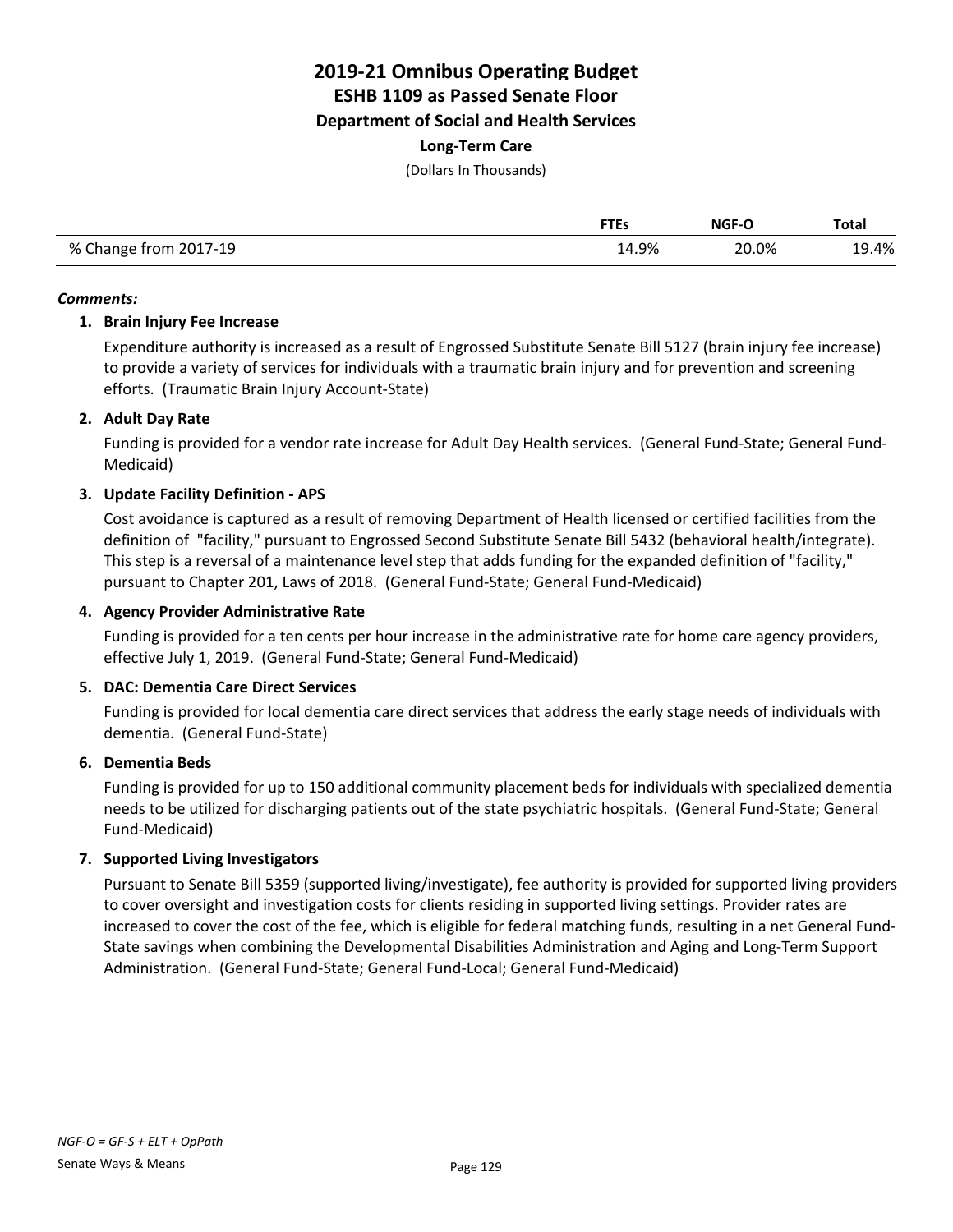# **2019-21 Omnibus Operating Budget ESHB 1109 as Passed Senate Floor Department of Social and Health Services Long-Term Care**

(Dollars In Thousands)

#### **8. Electronic Visit Verification**

Funding is provided to assist home care agencies to implement the Electronic Visit Verification (EVV) system in compliance with the federal 21st Century Cures Act. The Act requires the system to be in effect by January 1, 2020 or states will receive a federal Medicaid match rate reduction from 0.25 percent in 2020 up to 1 percent by 2024. (General Fund-State; General Fund-Medicaid)

#### **9. IT Systems Modernization**

Funding is provided to replace outdated network switches in Aging and Long Term Support Administration (ALTSA) offices throughout the state. (General Fund-State; General Fund-Medicaid)

#### **10. Assisted Living Facility Rates**

Funding is provided for a contracted provider rate increase for employees in assisted living facilities (ALFs). The funding is equivalent to a 6 percent increase in the FY 2019 weighted daily rate. (General Fund-State; General Fund-Medicaid)

#### **11. ESF Bed Capacity**

Funding is provided for increased payment rates and capacity of up to 94 beds for long-term care services provided in Enhanced Services Facilities (ESF). (General Fund-State; General Fund-Medicaid)

#### **12. Adult Family Homes Award/Agreement**

Funding is provided to implement the 2019-21 collective-bargaining agreement with adult family homes (AFHs). (General Fund-State; General Fund-Medicaid)

#### **13. In-Home Care Providers Agreement**

Funding is provided to implement the 2019-21 collective bargaining agreement with individual providers (IPs) of in-home personal care services. (General Fund-State; General Fund-Medicaid)

#### **14. Agency Provider Parity**

Funding is provided for increases in the home care agency rate that corresponds to the tentative agreement between the Service Employees International Union Healthcare 775NW and the state of Washington. RCW 74.39A.310 requires that home care agency providers receive wage and benefit parity with individual home care providers. (General Fund-State; General Fund-Medicaid)

### **15. BH: Additional Enhanced Discharge**

Funding is provided for additional community placement beds for discharging patients out of the state psychiatric hospitals, including placement options such as adult family homes, skilled nursing facilities, shared supportive housing, assisted living facilities. (General Fund-State; General Fund-Medicaid)

#### **16. Kinship Care Support Program**

Funding is provided for the Kinship Care Support Program, which assists low-income caregivers with short-term financial support. (General Fund-State)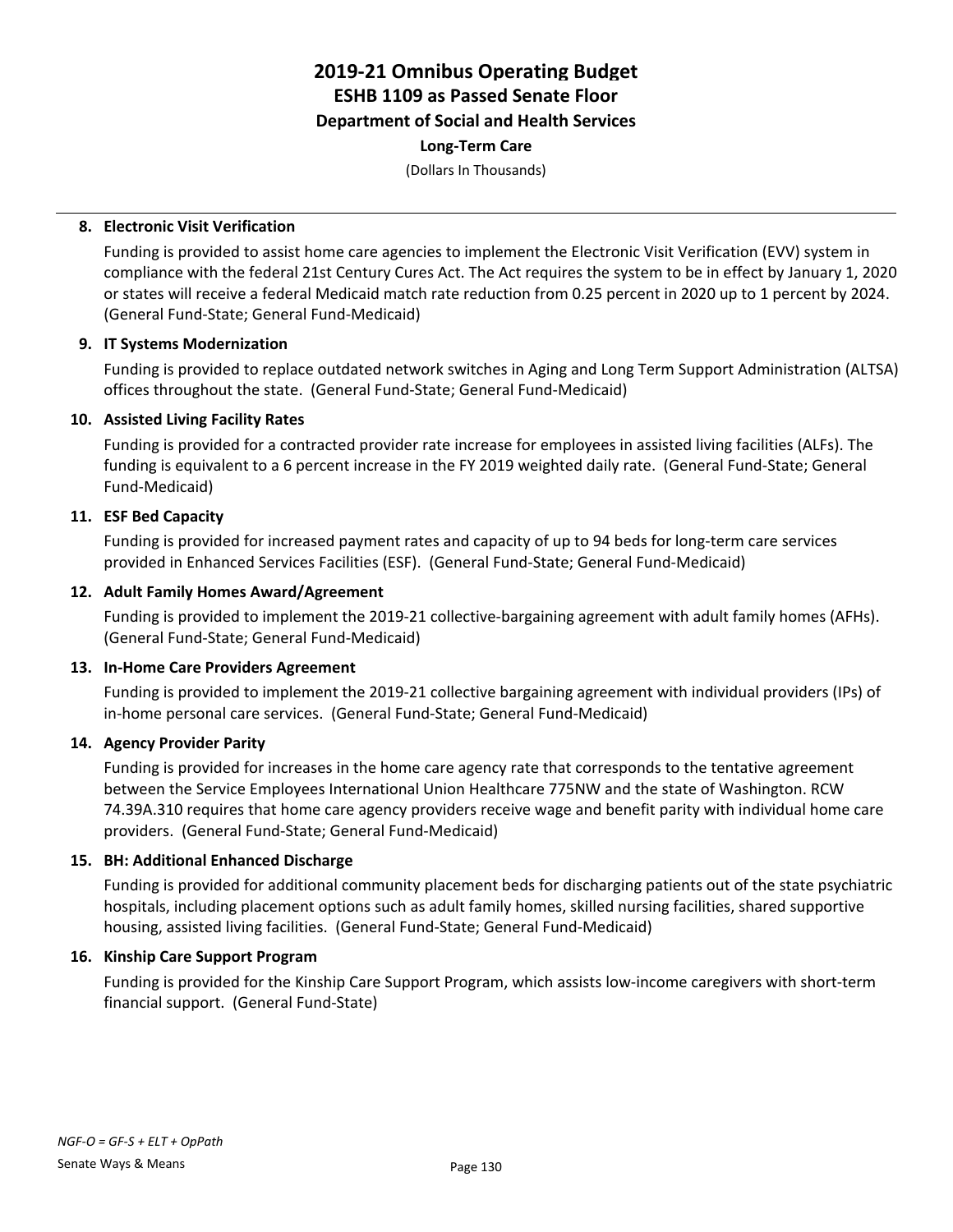# **2019-21 Omnibus Operating Budget ESHB 1109 as Passed Senate Floor Department of Social and Health Services Long-Term Care**

(Dollars In Thousands)

## **17. ADRC Business Case Grant**

Increased federal authority is provided for the Aging and Disability Resource Center (ADRC) No Wrong Door (NWD) business case development grant awarded for the period of September 2018 through August 2019. (General Fund-Federal)

#### **18. Homeless Personal Care Services**

One-time funding is provided to establish a pilot project to provide personal care services to homeless seniors and persons with disabilities in a homeless shelter. A report is due to the Governor and the Legislature by December 1, 2020. (General Fund-State)

#### **19. Remove Indirect Staff Funding**

Savings is captured as a result of removing funding added at maintenance level for additional indirect staff for workload growth associated with anticipated caseload growth in long term care settings. (General Fund-State; General Fund-Medicaid)

#### **20. Kinship Navigator Programs**

General Fund-State savings are captured as a result of federal IV-E match funding for kinship navigator programs made available with passage of the federal Families First Prevention Services Act. (General Fund-State; General Fund-Federal)

#### **21. Nursing Home Discharge**

Savings is assumed from the addition of staff who will facilitate the discharge of clients from nursing homes into community settings. (General Fund-State; General Fund-Medicaid)

### **22. SNF: Staffing and Rates Workgroup**

One-time funding is provided for the Department to convene a skilled nursing facility staffing and rates work group. A report is due to the Legislature by August 1, 2020. (General Fund-State)

#### **23. Assisted Living Quality**

Funding is provided to implement Chapter 173, Laws of 2018 (Engrossed House Bill 2750), regarding Assisted Living Facility Quality Assurance. (General Fund-State; General Fund-Medicaid)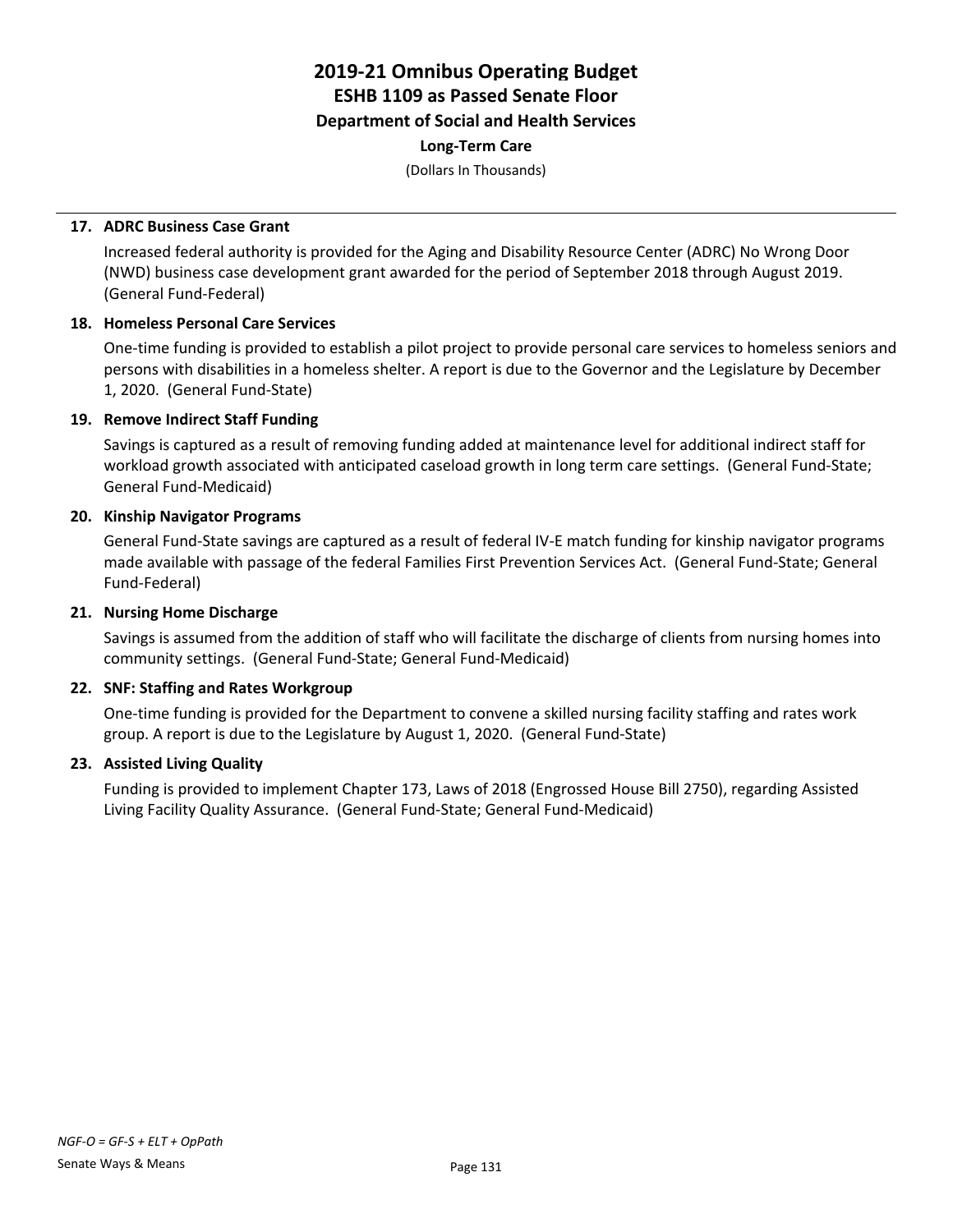# **2019-21 Omnibus Operating Budget ESHB 1109 as Passed Senate Floor Department of Social and Health Services Economic Services Administration**

(Dollars In Thousands)

|     |                                            | <b>FTEs</b> | NGF-O     | <b>Total</b> |
|-----|--------------------------------------------|-------------|-----------|--------------|
|     | 2017-19 Estimated Expenditures             | 4,385.6     | 735,666   | 2,219,185    |
|     | 2019-21 Carryforward Level                 | 4,361.8     | 787,468   | 2,236,368    |
|     | 2019-21 Maintenance Level                  | 4,168.0     | 678,691   | 2,137,610    |
|     | Difference from 2017-19                    | $-217.7$    | $-56,975$ | $-81,575$    |
|     | % Change from 2017-19                      | $-5.0%$     | $-7.7%$   | $-3.7%$      |
|     | <b>Policy Other Changes:</b>               |             |           |              |
|     | 1. Trafficking Victims Assistance          | 0.0         | 226       | 226          |
|     | 2. Automatic Voter Registration            | 0.8         | 459       | 647          |
| 3.  | TANF/WorkFirst: Employment Services        | 0.0         | $-4,000$  | 0            |
| 4.  | <b>Domestic Violence TBI</b>               | $0.0\,$     | 0         | 18           |
| 5.  | Families Forward Washington Grant          | 0.8         | 0         | 481          |
| 6.  | Child Support Annual Fee Increase          | 0.7         | $-251$    | $-738$       |
| 7.  | <b>Naturalization Services Increase</b>    | 0.0         | 1,777     | 1,777        |
| 8.  | <b>PWA Grant Increase</b>                  | 0.0         | 300       | 300          |
| 9.  | <b>Reallocation to Diversion Cash Asst</b> | 0.0         | 3,441     | 3,441        |
| 10. | <b>Reduction to WF Partner Contracts</b>   | 0.0         | $-4,128$  | $-4,128$     |
| 11. | <b>Reallocation to Other WF Services</b>   | 0.0         | 687       | 687          |
|     | 12. WIN 211                                | 0.0         | 500       | 500          |
|     | <b>Policy -- Other Total</b>               | 2.3         | $-989$    | 3,211        |
|     | Policy -- Transfer Total                   | 5.0         | 12,262    | 18,652       |
|     | <b>Total Policy Changes</b>                | 7.3         | 11,273    | 21,863       |
|     | 2019-21 Policy Level                       | 4,175.2     | 689,964   | 2,159,473    |
|     | Difference from 2017-19                    | $-210.4$    | $-45,702$ | $-59,712$    |
|     | % Change from 2017-19                      | $-4.8%$     | $-6.2%$   | $-2.7%$      |

### *Comments:*

### **1. Trafficking Victims Assistance**

Pursuant to SSB 5164 (trafficking victims assistance), funding is provided for expanding eligibility of the State Food Assistance for legal immigrants and State Family Assistance Programs to include certain victims of human trafficking. (General Fund-State)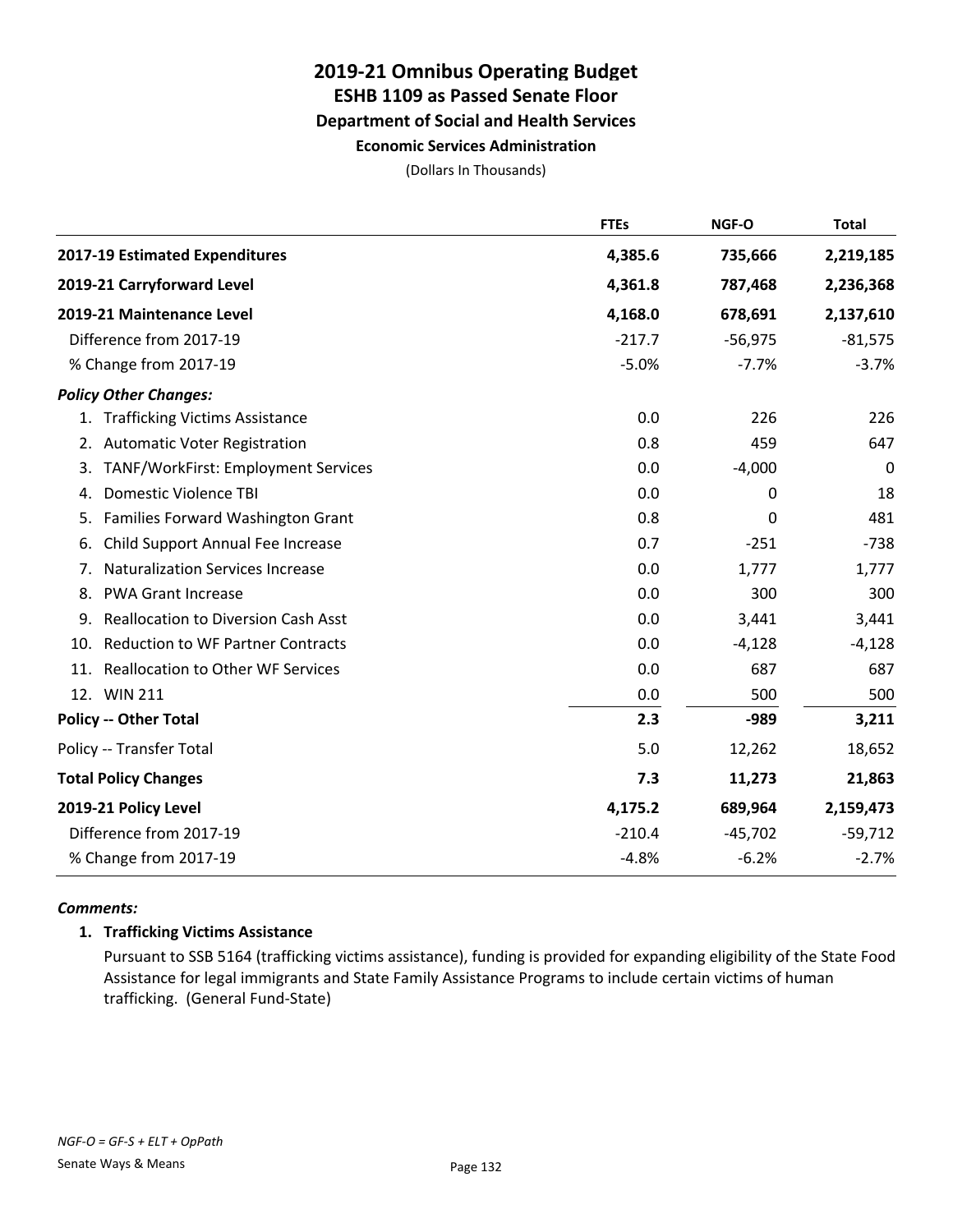# **2019-21 Omnibus Operating Budget ESHB 1109 as Passed Senate Floor Department of Social and Health Services Economic Services Administration**

(Dollars In Thousands)

#### **2. Automatic Voter Registration**

Funding is provided for staffing and information technology impacts associated with the implementation of automatic voter registration, consistent with Chapter 110, Laws of 2018. (General Fund-State; General Fund-Federal)

#### **3. TANF/WorkFirst: Employment Services**

Administrative Contingency Account funding is provided to replace General Fund-State for WorkFirst activities on a one-time basis. (General Fund-State; Administrative Contingency Account-State)

#### **4. Domestic Violence TBI**

Pursuant to ESB 5573 (domestic violence TBIs), funding is provided from the Traumatic Brain Injury Account for the department to establish, design, and develop a web site to improve the statewide response to traumatic brain injuries suffered by domestic violence survivors. (Traumatic Brain Injury Account-State)

#### **5. Families Forward Washington Grant**

One-time federal expenditure authority is increased to implement the Families Forward Washington grant, a multi-year grant that the Division of Child Support (DCS) received through the W.K. Kellogg Foundation. This demonstration project allows DCS to test strategies through contracting with local partners to provide occupational skills training, financial education and asset building, and case management services to noncustodial parents in Benton and Franklin counties who owe child support and have difficulty meeting their obligations due to low earnings. (General Fund-Local; General Fund-Fam Supt)

#### **6. Child Support Annual Fee Increase**

Funding is adjusted for staffing, system modifications, and client communications needed to implement a federal policy requiring the Division of Child Support to increase the annual non-assistance user fee from \$25 to \$35, and to increase the threshold level of support collections that trigger the annual fee from \$500 to \$550 in any federal fiscal year. (General Fund-State; General Fund-Fam Supt)

#### **7. Naturalization Services Increase**

Funding is provided for the Naturalization Services Program to assist an additional 1,600 individuals per year to become United States citizens. (General Fund-State)

#### **8. PWA Grant Increase**

Funding is provided to increase the Pregnant Women Assistance program grant standard from a maximum of \$197 per month to a maximum of \$363 per month (General Fund-State)

#### **9. Reallocation to Diversion Cash Asst**

Part of the underspending in the WorkFirst partner contracts is reallocated to the Diversion Cash Assistance program to provide temporary cash assistance to approximately 131 additional families per month to prevent them from having to participate in the Temporary Assistance for Needy Families program. (General Fund-State)

#### **10. Reduction to WF Partner Contracts**

As a result of underspending in the WorkFirst partner contracts, funding is reduced and reallocated to other services. (General Fund-State)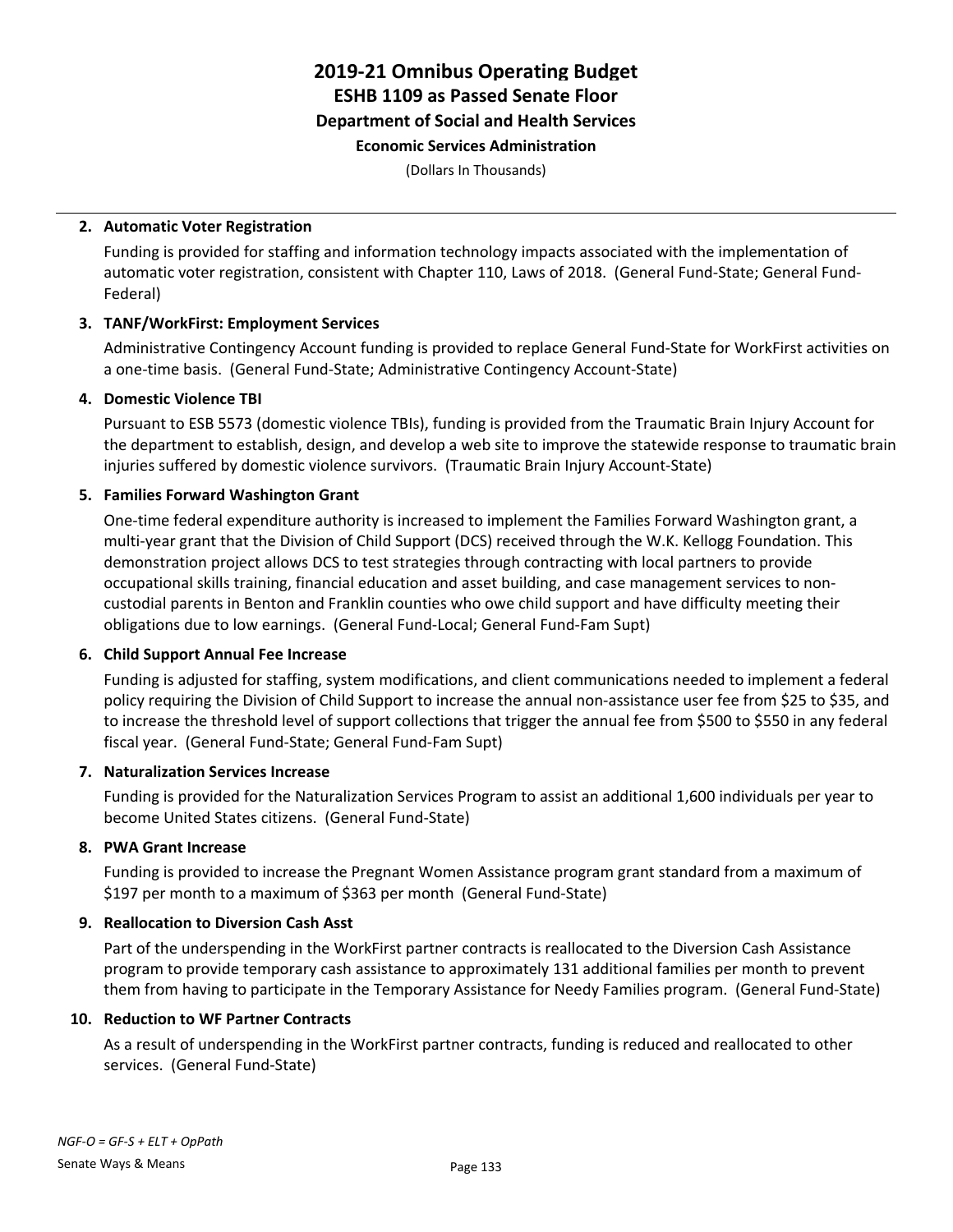# **2019-21 Omnibus Operating Budget ESHB 1109 as Passed Senate Floor Department of Social and Health Services Economic Services Administration**

(Dollars In Thousands)

#### **11. Reallocation to Other WF Services**

Part of the underspending in the WorkFirst partner contracts is reallocated to expand the transportation pilot, which provides assistance to TANF participants to reduce barriers to their participation in the workforce. (General Fund-State)

#### **12. WIN 211**

One-time funding is provided to the Washington Information Network (WIN) 211 to enhance the statewide information and referral system for health and human services. (General Fund-State)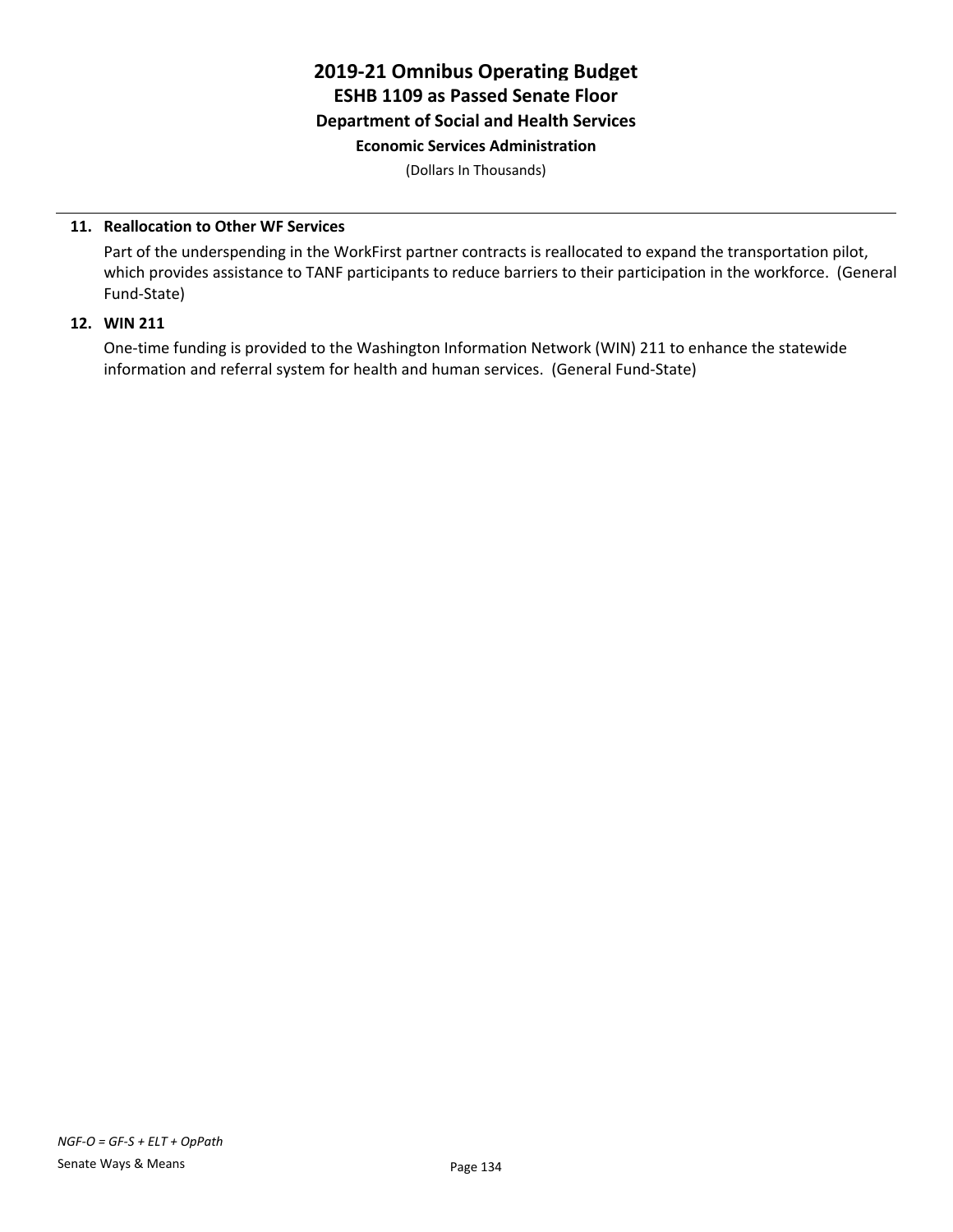# **2019-21 Omnibus Operating Budget ESHB 1109 as Passed Senate Floor Department of Social and Health Services Alcohol and Substance Abuse**

|                                | <b>FTEs</b> | <b>NGF-O</b> | <b>Total</b> |
|--------------------------------|-------------|--------------|--------------|
| 2017-19 Estimated Expenditures | 41.7        | 96,763       | 440,383      |
| 2019-21 Carryforward Level     | 0.0         | 0            | $\mathbf 0$  |
| 2019-21 Maintenance Level      | 0.0         | 0            | 0            |
| Difference from 2017-19        | $-41.7$     | $-96.763$    | -440,383     |
| % Change from 2017-19          | $-100.0\%$  | $-100.0\%$   | $-100.0\%$   |
| 2019-21 Policy Level           | 0.0         | 0            | 0            |
| Difference from 2017-19        | $-41.7$     | $-96,763$    | $-440,383$   |
| % Change from 2017-19          | $-100.0\%$  | $-100.0\%$   | $-100.0\%$   |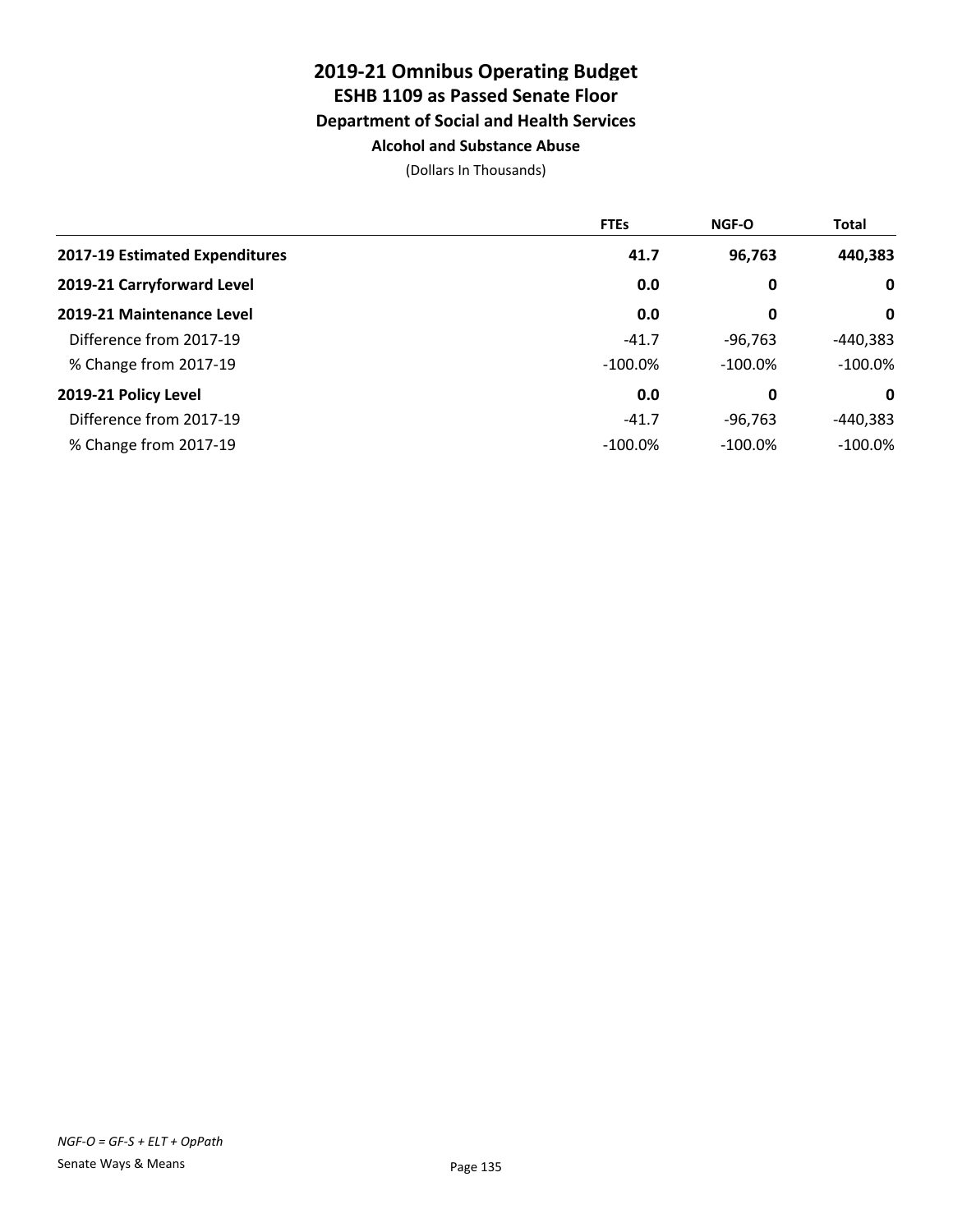# **2019-21 Omnibus Operating Budget ESHB 1109 as Passed Senate Floor Department of Social and Health Services Vocational Rehabilitation**

(Dollars In Thousands)

|                                  | <b>FTEs</b> | <b>NGF-O</b> | <b>Total</b> |
|----------------------------------|-------------|--------------|--------------|
| 2017-19 Estimated Expenditures   | 318.1       | 28,333       | 140,087      |
| 2019-21 Carryforward Level       | 318.1       | 29,412       | 141,007      |
| 2019-21 Maintenance Level        | 317.1       | 30,089       | 141,684      |
| Difference from 2017-19          | $-1.0$      | 1,756        | 1,597        |
| % Change from 2017-19            | $-0.3%$     | 6.2%         | 1.1%         |
| <b>Policy Other Changes:</b>     |             |              |              |
| 1. Supported Employment Services | 0.0         | 2,000        | 2,000        |
| <b>Policy -- Other Total</b>     | 0.0         | 2,000        | 2,000        |
| <b>Total Policy Changes</b>      | 0.0         | 2,000        | 2,000        |
| 2019-21 Policy Level             | 317.1       | 32,089       | 143,684      |
| Difference from 2017-19          | $-1.0$      | 3,756        | 3,597        |
| % Change from 2017-19            | $-0.3%$     | 13.3%        | 2.6%         |

#### *Comments:*

# **1. Supported Employment Services**

Funding is provided to maintain supported employment services for approximately 430 eligible clients with the most significant disabilities annually, who would otherwise be placed on the federally required order-of-selection waiting list. (General Fund-State)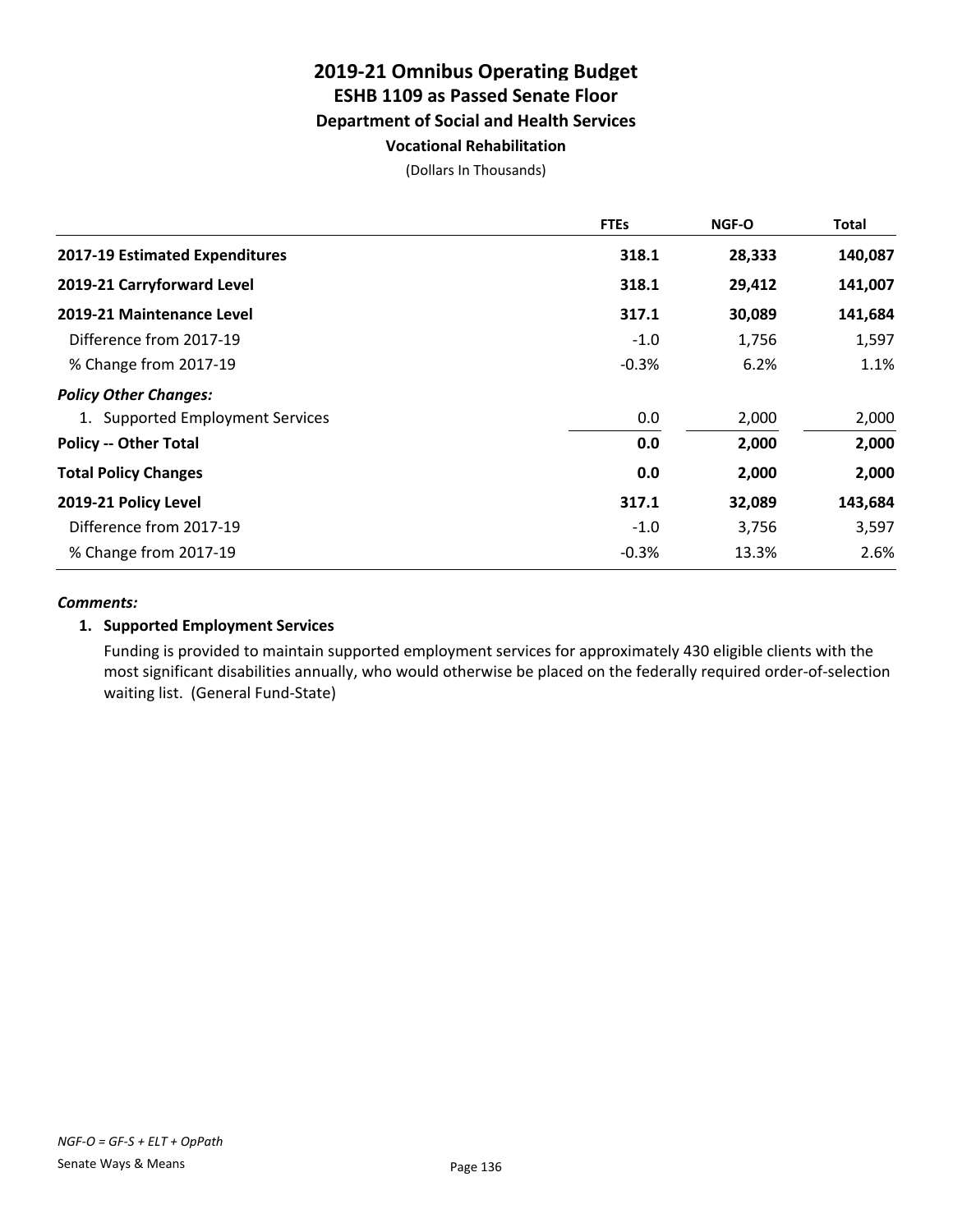# **2019-21 Omnibus Operating Budget ESHB 1109 as Passed Senate Floor Department of Social and Health Services Administration and Supporting Services**

(Dollars In Thousands)

|                                  | <b>FTEs</b> | <b>NGF-O</b> | Total    |
|----------------------------------|-------------|--------------|----------|
| 2017-19 Estimated Expenditures   | 552.4       | 63,076       | 113,154  |
| 2019-21 Carryforward Level       | 518.7       | 58,484       | 106,979  |
| 2019-21 Maintenance Level        | 513.7       | 59,113       | 108,350  |
| Difference from 2017-19          | $-38.7$     | $-3,963$     | $-4,804$ |
| % Change from 2017-19            | $-7.0\%$    | $-6.3%$      | $-4.2%$  |
| <b>Policy Other Changes:</b>     |             |              |          |
| 1. Language Access Providers CBA | 0.0         | 94           | 236      |
| <b>Policy -- Other Total</b>     | 0.0         | 94           | 236      |
| <b>Total Policy Changes</b>      | 0.0         | 94           | 236      |
| 2019-21 Policy Level             | 513.7       | 59,207       | 108,586  |
| Difference from 2017-19          | $-38.7$     | $-3,869$     | $-4,568$ |
| % Change from 2017-19            | $-7.0\%$    | $-6.1%$      | -4.0%    |

#### *Comments:*

# **1. Language Access Providers CBA**

Funding is adjusted for interpreter services based upon the language access providers collective bargaining agreement (CBA) for the 2019-21 biennium. (General Fund-State; General Fund-Federal)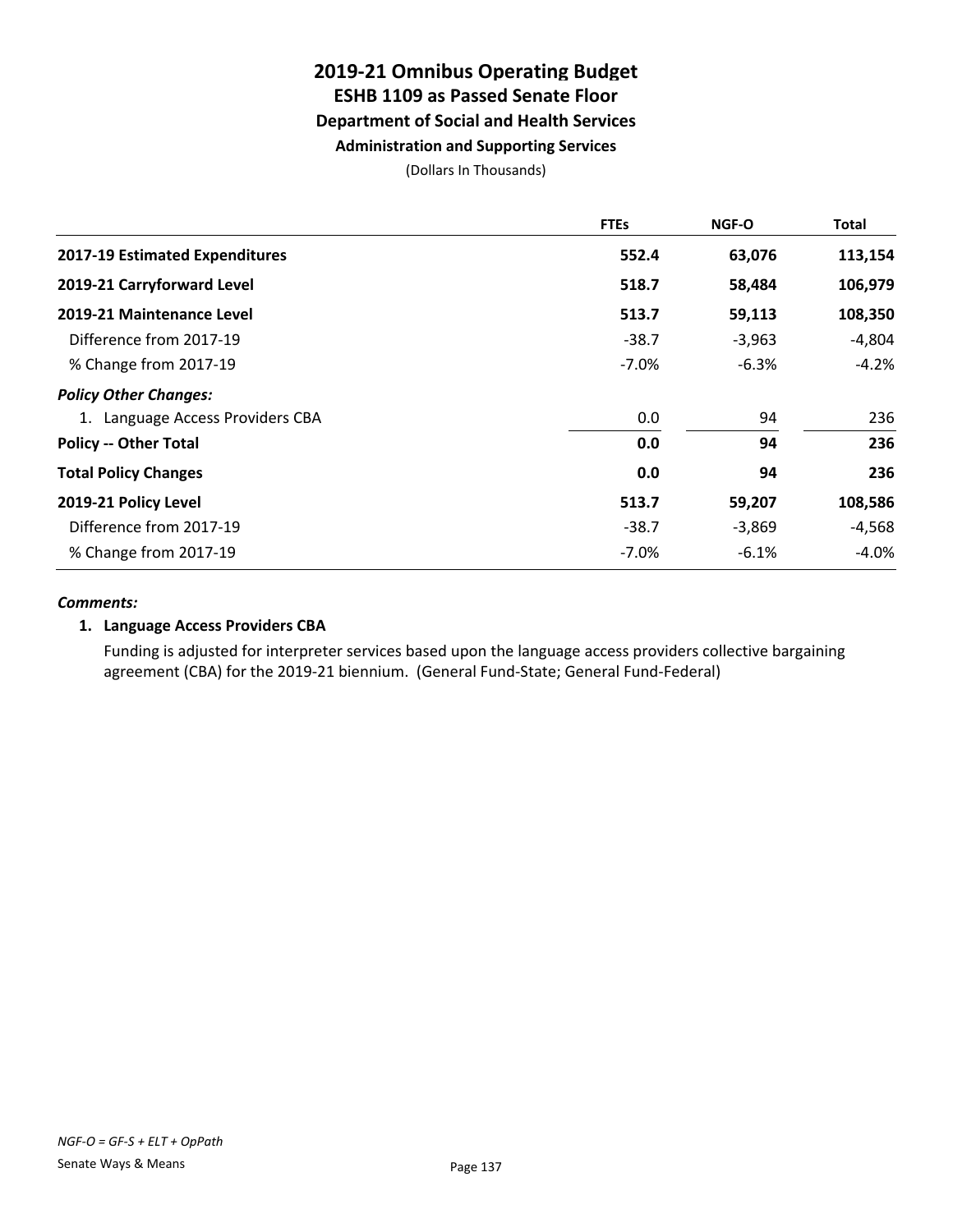# **2019-21 Omnibus Operating Budget ESHB 1109 as Passed Senate Floor Department of Social and Health Services Special Commitment Center**

(Dollars In Thousands)

|                                       | <b>FTEs</b> | <b>NGF-O</b> | Total   |
|---------------------------------------|-------------|--------------|---------|
| <b>2017-19 Estimated Expenditures</b> | 431.1       | 93,359       | 98,217  |
| 2019-21 Carryforward Level            | 432.6       | 94,566       | 99,146  |
| 2019-21 Maintenance Level             | 432.6       | 99,814       | 104,394 |
| Difference from 2017-19               | 1.5         | 6,455        | 6,177   |
| % Change from 2017-19                 | 0.3%        | 6.9%         | 6.3%    |
| <b>Policy Other Changes:</b>          |             |              |         |
| 1. Community Transition Administrator | 1.0         | 310          | 310     |
| King County Expansion<br>2.           | 6.8         | 1,359        | 1,359   |
| 3. Transport and Hospital Watch Staff | 2.5         | 435          | 435     |
| <b>Policy -- Other Total</b>          | 10.3        | 2,104        | 2,104   |
| <b>Total Policy Changes</b>           | 10.3        | 2,104        | 2,104   |
| 2019-21 Policy Level                  | 442.9       | 101,918      | 106,498 |
| Difference from 2017-19               | 11.8        | 8,559        | 8,281   |
| % Change from 2017-19                 | 2.7%        | 9.2%         | 8.4%    |

### *Comments:*

# **1. Community Transition Administrator**

Funding is provided for one FTE to manage the siting process for new secure community transition facilities. (General Fund-State)

### **2. King County Expansion**

Funding is provided to open the King County secure community transition facility (SCTF) six-bed expansion project funded in the 2017-19 capital budget. (General Fund-State)

### **3. Transport and Hospital Watch Staff**

Funding is provided for 2.5 FTE for security guards to assist the Special Commitment Center transport teams in performing hospital watches for residents who are admitted into local area hospitals as required by state law. (General Fund-State)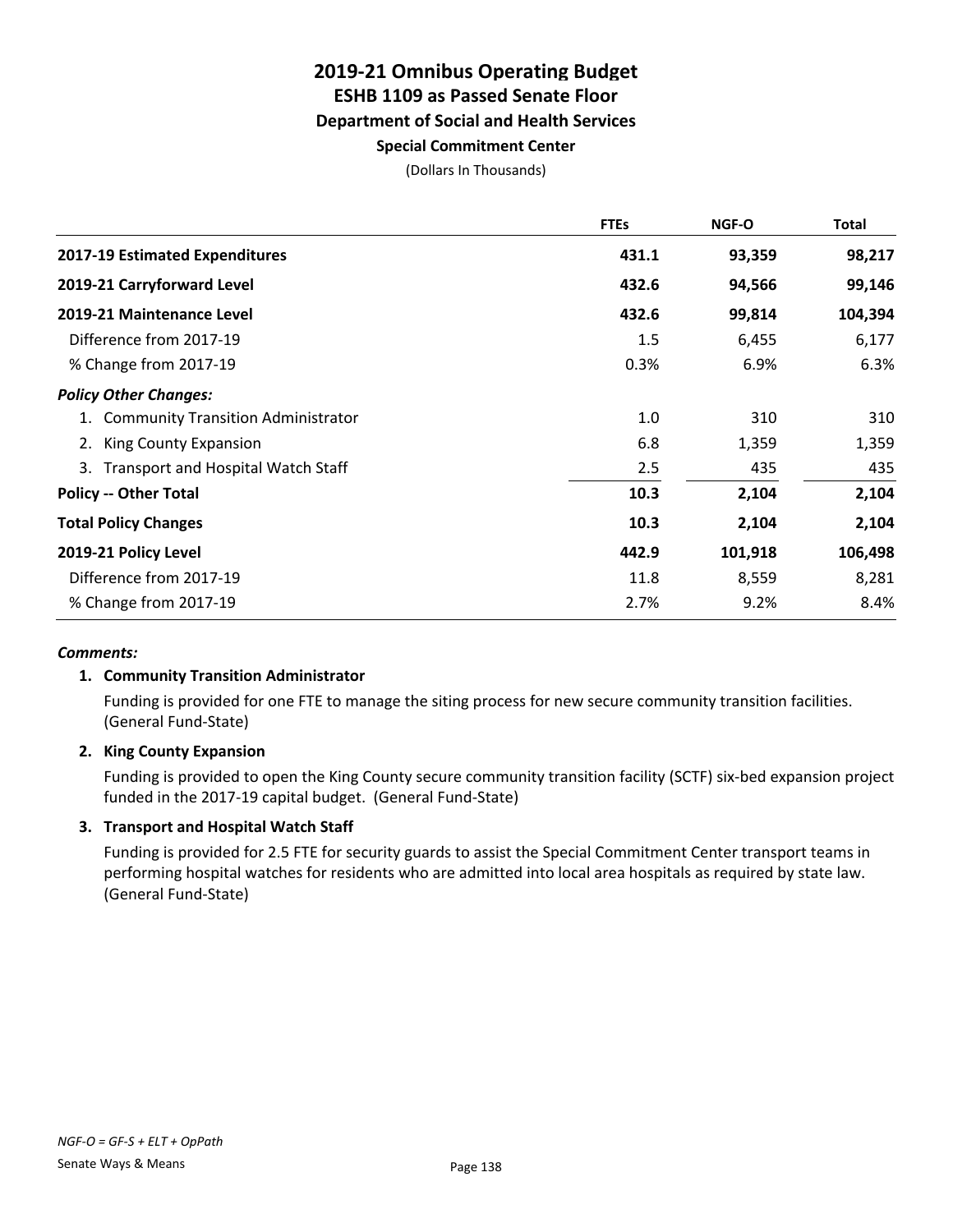# **2019-21 Omnibus Operating Budget ESHB 1109 as Passed Senate Floor Department of Social and Health Services Payments to Other Agencies**

(Dollars In Thousands)

|                                | <b>FTEs</b> | <b>NGF-O</b> | Total     |
|--------------------------------|-------------|--------------|-----------|
| 2017-19 Estimated Expenditures | 0.0         | 125,028      | 182,109   |
| 2019-21 Carryforward Level     | 0.0         | 79,982       | 121,894   |
| 2019-21 Maintenance Level      | 0.0         | 64,033       | 101,494   |
| Difference from 2017-19        | 0.0         | $-60,995$    | $-80,615$ |
| % Change from 2017-19          |             | $-48.8%$     | $-44.3%$  |
| <b>Policy Other Changes:</b>   |             |              |           |
| 1. Immigrants in the Workplace | 0.0         | 70           | 70        |
| <b>Policy -- Other Total</b>   | 0.0         | 70           | 70        |
| <b>Total Policy Changes</b>    | 0.0         | 70           | 70        |
| 2019-21 Policy Level           | 0.0         | 64,103       | 101,564   |
| Difference from 2017-19        | 0.0         | $-60,925$    | $-80,545$ |
| % Change from 2017-19          |             | $-48.7%$     | $-44.2%$  |

#### *Comments:*

# **1. Immigrants in the Workplace**

Funding is provided to implement Engrossed Second Substitute Senate Bill 5497 (immigrants in the workplace) for legal services to review confidentiality policies and to develop model policies related to immigration enforcement at public schools, state health facilities, courthouses, and shelters. (General Fund-State)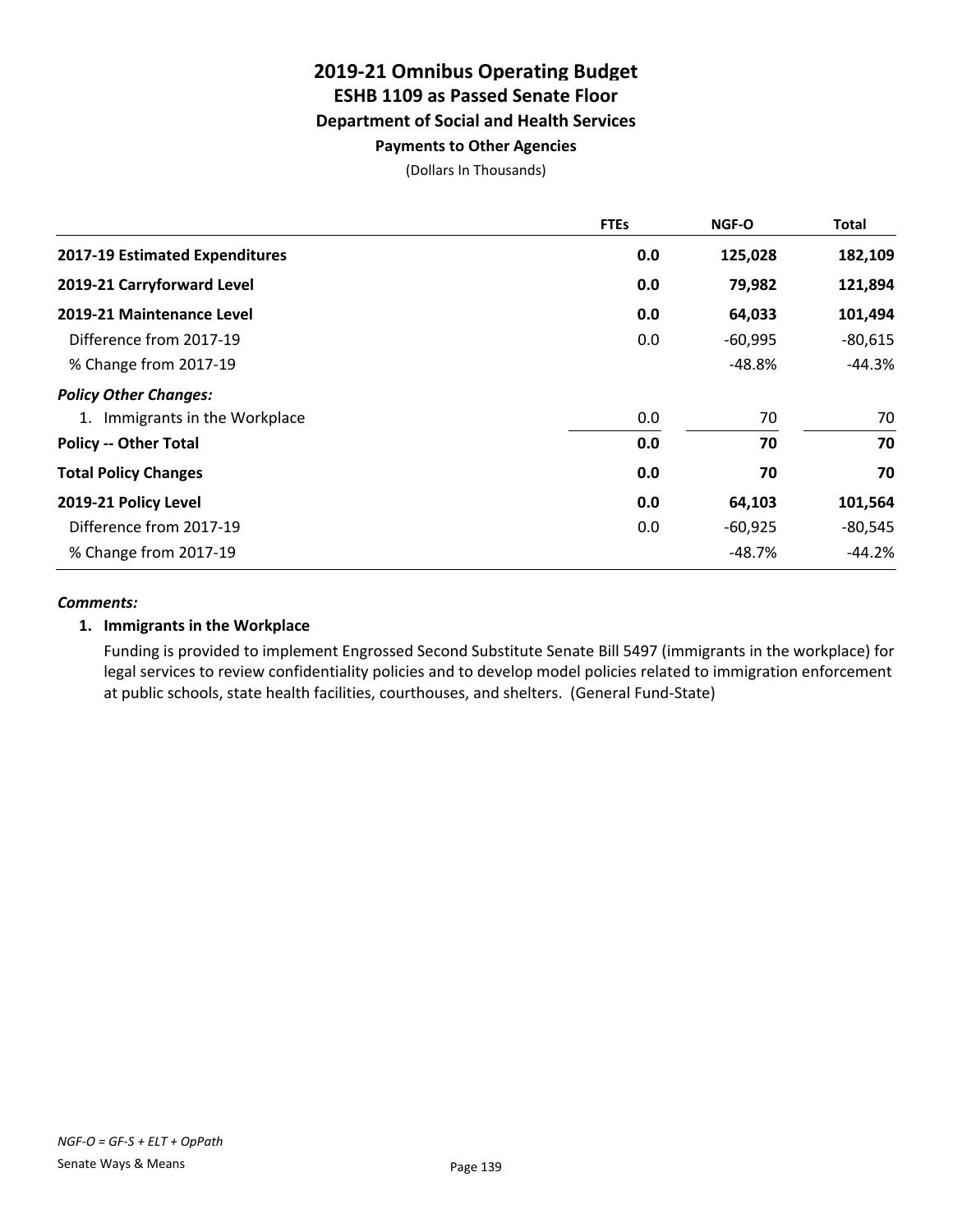# **2019-21 Omnibus Operating Budget ESHB 1109 as Passed Senate Floor Department of Social and Health Services Information System Services**

(Dollars In Thousands)

|                                | <b>FTEs</b> | <b>NGF-O</b> | <b>Total</b> |
|--------------------------------|-------------|--------------|--------------|
| 2017-19 Estimated Expenditures | 129.3       | 0            | 0            |
| 2019-21 Carryforward Level     | 118.8       | 0            | 0            |
| 2019-21 Maintenance Level      | 118.8       | 0            | 0            |
| Difference from 2017-19        | $-10.5$     | 0            | 0            |
| % Change from 2017-19          | $-8.1%$     |              |              |
| <b>Policy Other Changes:</b>   |             |              |              |
| 1. Increased FTE Authority     | 12.0        | 0            | 0            |
| <b>Policy -- Other Total</b>   | 12.0        | $\mathbf{0}$ | $\mathbf 0$  |
| <b>Total Policy Changes</b>    | 12.0        | 0            | 0            |
| 2019-21 Policy Level           | 130.8       | 0            | 0            |
| Difference from 2017-19        | 1.5         | 0            | 0            |
| % Change from 2017-19          | 1.2%        |              |              |

#### *Comments:*

### **1. Increased FTE Authority**

FTE authority is adjusted for variances in the reconciliation of multiple budget steps to correct the federal funding source, provide additional federal and local authority, and net zero category transfers between agency programs.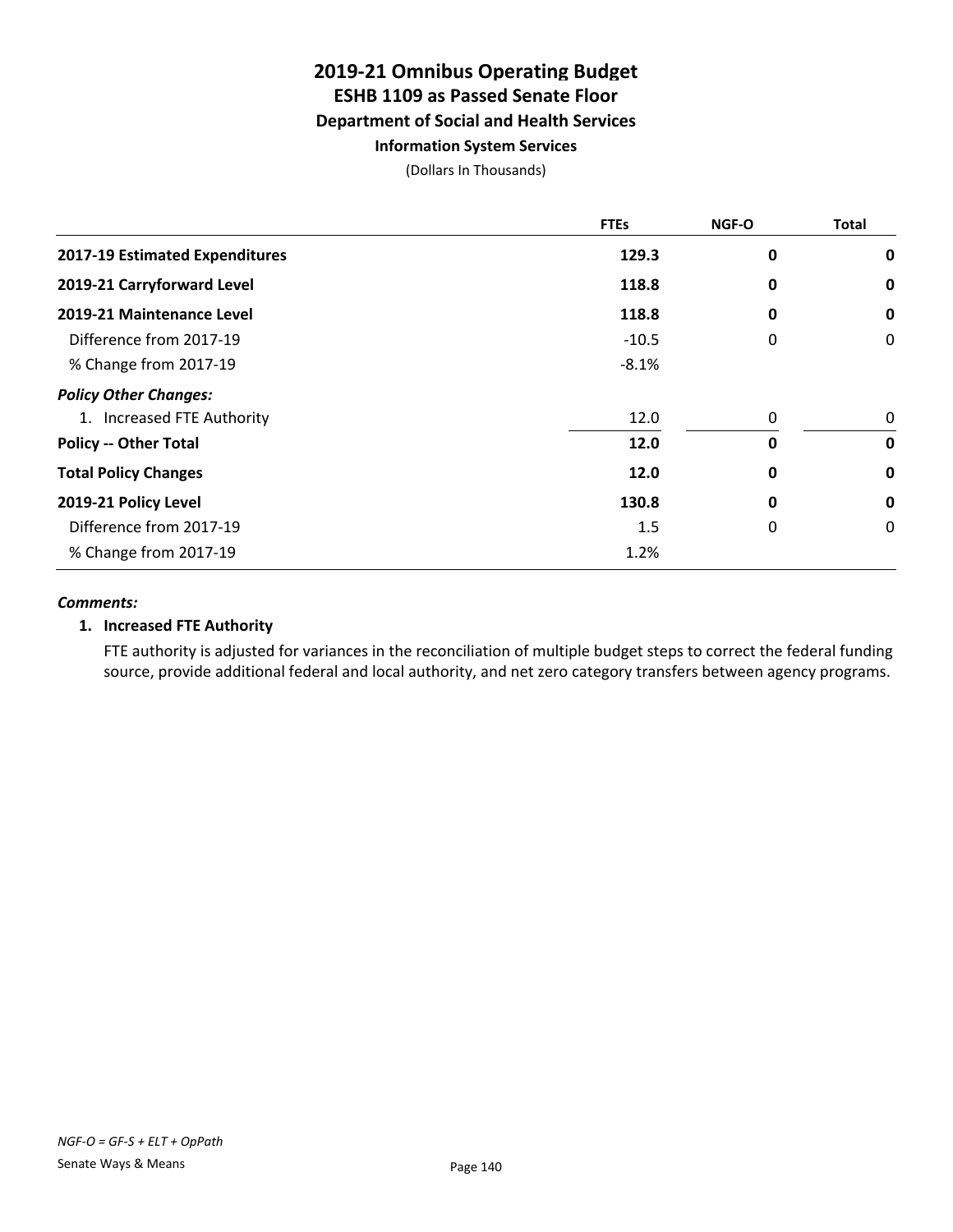# **2019-21 Omnibus Operating Budget ESHB 1109 as Passed Senate Floor Department of Social and Health Services Consolidated Field Services**

|                                | <b>FTEs</b> | <b>NGF-O</b> | <b>Total</b> |
|--------------------------------|-------------|--------------|--------------|
| 2017-19 Estimated Expenditures | 168.9       | 0            | $\mathbf 0$  |
| 2019-21 Carryforward Level     | 158.4       | 0            | $\mathbf 0$  |
| 2019-21 Maintenance Level      | 158.4       | 0            | $\mathbf 0$  |
| Difference from 2017-19        | $-10.5$     | 0            | $\mathbf 0$  |
| % Change from 2017-19          | $-6.2%$     |              |              |
| 2019-21 Policy Level           | 158.4       | 0            | $\mathbf 0$  |
| Difference from 2017-19        | $-10.5$     | 0            | 0            |
| % Change from 2017-19          | $-6.2%$     |              |              |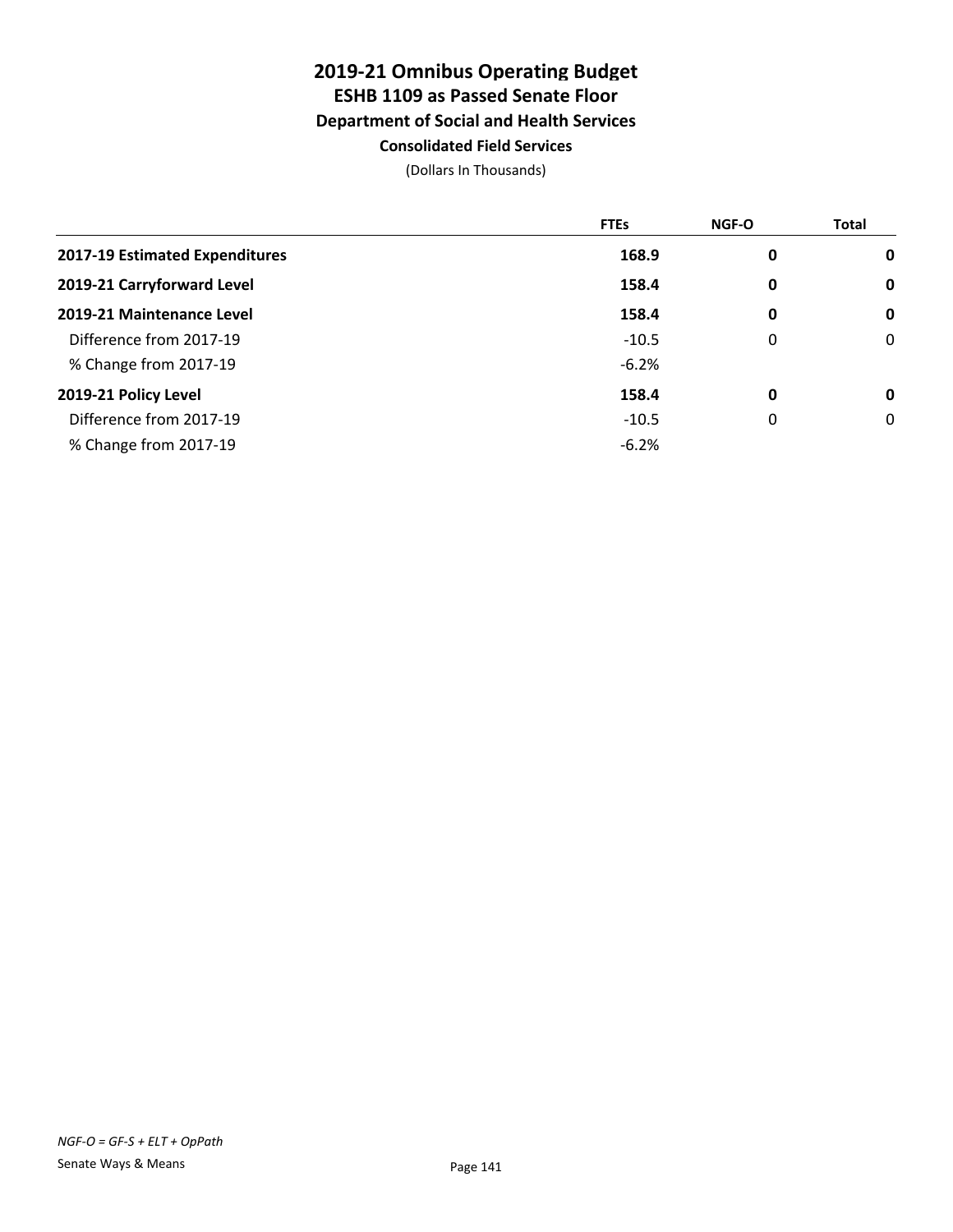**Columbia River Gorge Commission**

(Dollars In Thousands)

|                                          | <b>FTEs</b> | <b>NGF-O</b> | <b>Total</b> |
|------------------------------------------|-------------|--------------|--------------|
| 2017-19 Estimated Expenditures           | 7.0         | 964          | 2,020        |
| 2019-21 Carryforward Level               | 7.0         | 1,007        | 2,106        |
| 2019-21 Maintenance Level                | 7.0         | 988          | 2,069        |
| Difference from 2017-19                  | 0.0         | 24           | 49           |
| % Change from 2017-19                    | 0.0%        | 2.5%         | 2.4%         |
| <b>Policy Other Changes:</b>             |             |              |              |
| 1. Land Use Planning Support             | 1.0         | 90           | 180          |
| Donated Funds - Landowner Outreach<br>2. | 0.0         | 0            | 10           |
| 3. Match Oregon Funding Level            | 0.0         | $-2$         | -4           |
| <b>Policy -- Other Total</b>             | 1.0         | 88           | 186          |
| <b>Total Policy Changes</b>              | 1.0         | 88           | 186          |
| 2019-21 Policy Level                     | 8.0         | 1,076        | 2,255        |
| Difference from 2017-19                  | 1.0         | 112          | 235          |
| % Change from 2017-19                    | 14.4%       | 11.6%        | 11.6%        |

### *Comments:*

### **1. Land Use Planning Support**

Ongoing funding is provided for a land use planner to conduct compliance monitoring on approved development projects, develop and track measures on the commission's effectiveness in implementing the National Scenic Area Management Plan. (General Fund-State; General Fund-Local)

### **2. Donated Funds - Landowner Outreach**

One-time funding is provided for the commission to partner with the Underwood Conservation District to provide outreach to landowners in Skamania and Klickitat counties regarding National Scenic Area (NSA) requirements and advice on resource-protective approaches regarding development of their lands. (General Fund-Local)

### **3. Match Oregon Funding Level**

Ongoing funding is reduced to match an anticipated reduction in Oregon state government service charges. The reductions are included in Governor Kate Brown's 2019-21 biennial budget recommendation to the Oregon State Legislature. (General Fund-State; General Fund-Local)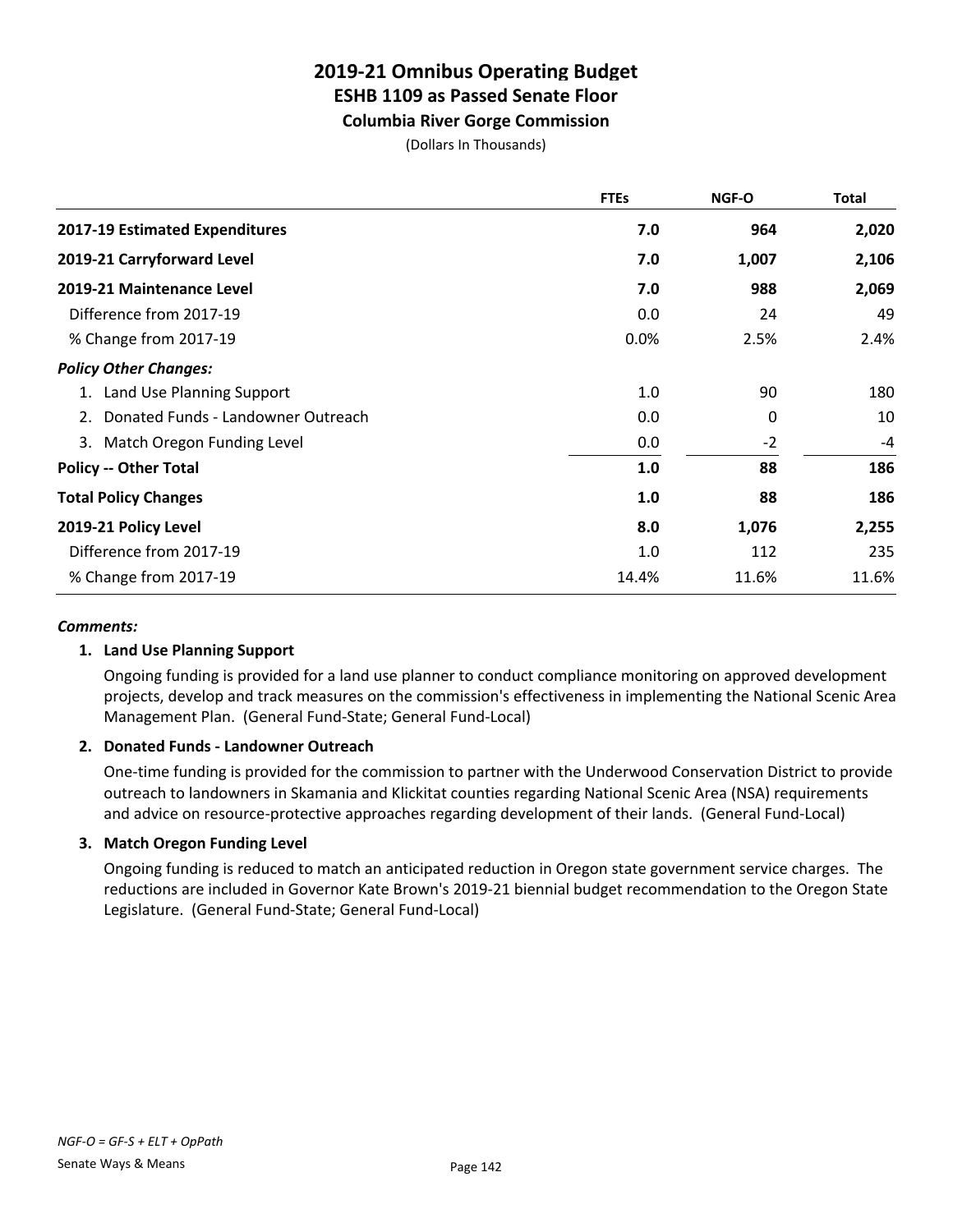# **Department of Ecology**

|     |                                        | <b>FTEs</b> | NGF-O  | <b>Total</b> |
|-----|----------------------------------------|-------------|--------|--------------|
|     | 2017-19 Estimated Expenditures         | 1,629.6     | 42,240 | 505,209      |
|     | 2019-21 Carryforward Level             | 1,662.5     | 47,320 | 527,128      |
|     | 2019-21 Maintenance Level              | 1,665.5     | 49,654 | 532,814      |
|     | Difference from 2017-19                | 36.0        | 7,414  | 27,605       |
|     | % Change from 2017-19                  | 2.2%        | 17.6%  | 5.5%         |
|     | <b>Policy Other Changes:</b>           |             |        |              |
|     | 1. Clean Energy                        | 0.8         | 187    | 187          |
|     | 2. Toxic Pollution                     | 3.0         | 0      | 807          |
| 3.  | <b>Plastic Bags</b>                    | 2.1         | 0      | 540          |
| 4.  | <b>Plastic Packaging</b>               | 2.0         | 0      | 392          |
| 5.  | Crude Oil Volatility/Rail              | 0.0         | 0      | 244          |
| 6.  | Clean Car Standards & Program          | 1.2         | 0      | 254          |
| 7.  | <b>Sustainable Farms and Fields</b>    | 0.0         | 14     | 14           |
| 8.  | Hanford Air Permit and Compliance      | 0.6         | 0      | 168          |
| 9.  | <b>Emergency Flood Assistance</b>      | 0.0         | 0      | 250          |
| 10. | <b>Biosolids Permitting</b>            | 1.2         | 0      | 334          |
| 11. | <b>GHG Reporting Workload Changes</b>  | 0.6         | 0      | 184          |
| 12. | Air Operating Permit                   | 2.1         | 0      | 624          |
| 13. | Office of Chehalis Basin               | 5.1         | 1,464  | 1,464        |
| 14. | <b>Washington Conservation Corps</b>   | 0.0         | 0      | 1,259        |
| 15. | <b>Expanded Cleanup Site Capacity</b>  | 6.9         | 0      | 2,094        |
| 16. | <b>Puget Sound Observation Network</b> | 1.8         | 682    | 682          |
| 17. | <b>Woodstove Standards and Fees</b>    | 0.8         | 0      | 192          |
| 18. | Chemical Action Plan Implementation    | 11.4        | 0      | 4,482        |
|     | 19. Water Right Adjudication Options   | 1.2         | 0      | 592          |
|     | 20. Support Voluntary Cleanups         | 1.2         | 0      | 432          |
|     | 21. Litter Control and Waste Reduction | 3.5         | 0      | 4,056        |
|     | 22. Recycling Markets                  | 4.6         | 0      | 1,944        |
|     | 23. HFC Emissions Reduction            | 0.0         | 0      | 961          |
|     | 24. Tug Escort Rule                    | 0.0         | 0      | 1,374        |
|     | 25. Shoreline Armor Assistance         | 2.3         | 638    | 638          |
|     | 26. Low Carbon Fuels                   | 6.1         | 1,827  | 1,827        |
|     | 27. Pharmaceuticals & Wastewater       | 0.5         | 236    | 236          |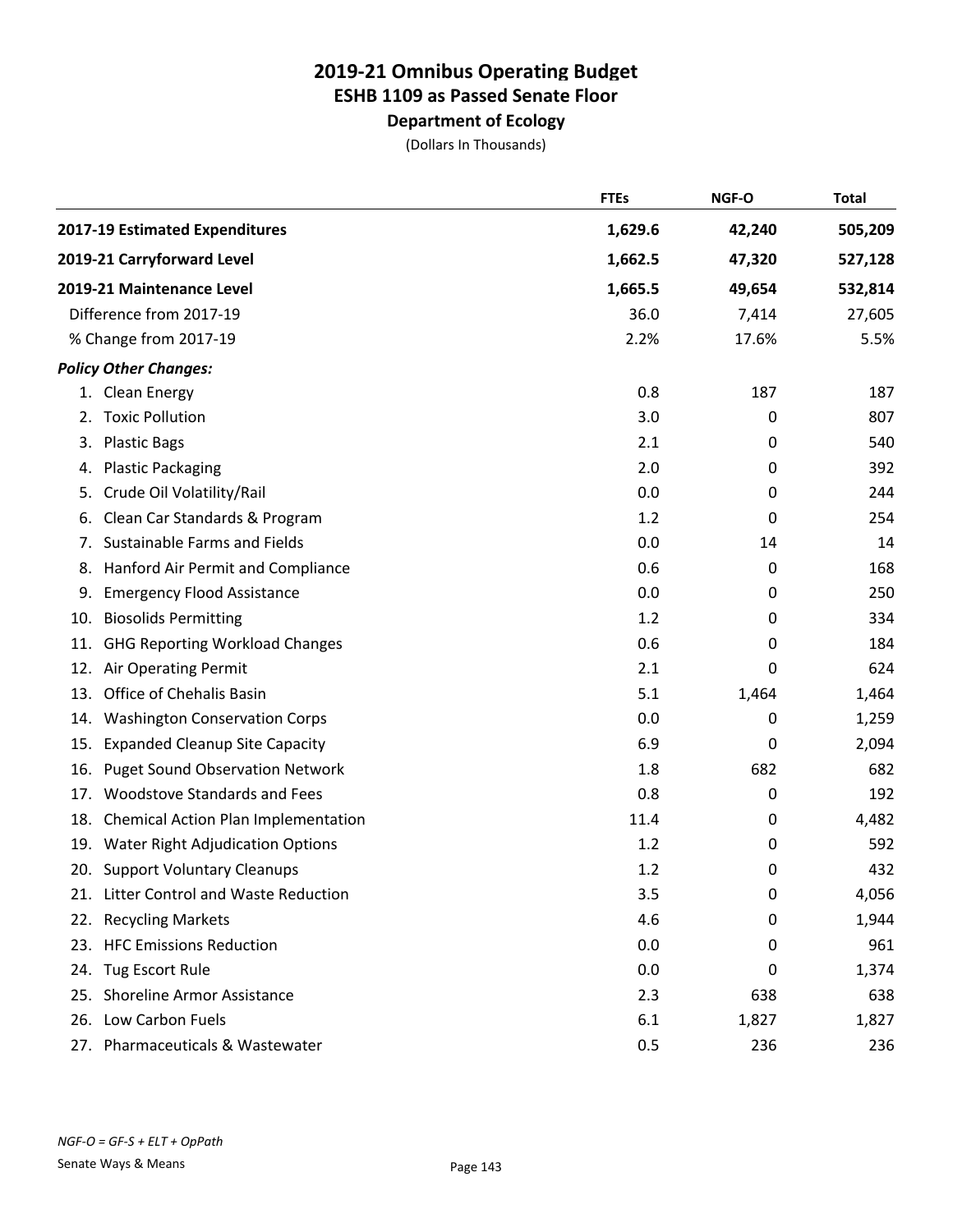# **Department of Ecology**

(Dollars In Thousands)

|                                            | <b>FTEs</b> | <b>NGF-O</b> | <b>Total</b> |
|--------------------------------------------|-------------|--------------|--------------|
| 28. Dissolved Gas Rulemaking               | 2.0         | 580          | 580          |
| Balance to Available Revenue<br>29.        | 0.0         | 0            | $-532$       |
| 30. Transfer MTCA to MTO Thru Maint Lvl    | 0.0         | 0            | 0            |
| <b>Northwest Straits Commission</b><br>31. | 0.0         | 910          | 910          |
| Dedge Port of Bellingham<br>32.            | 0.0         | 250          | 250          |
| 33. Local Solid Waste Financial Assist     | 0.0         | 0            | 28,400       |
| 34. Spokane River Task Force               | 0.0         | 0            | 500          |
| 35. Walla Walla Watershed                  | 0.0         | 514          | 514          |
| <b>Policy -- Other Total</b>               | 60.9        | 7,302        | 56,853       |
| <b>Total Policy Changes</b>                | 60.9        | 7,302        | 56,853       |
| 2019-21 Policy Level                       | 1,726.4     | 56,956       | 589,667      |
| Difference from 2017-19                    | 96.9        | 14,716       | 84,458       |
| % Change from 2017-19                      | 5.9%        | 34.8%        | 16.7%        |
|                                            |             |              |              |

#### *Comments:*

# **1. Clean Energy**

Funding is provided for implementing the provisions of Engrossed Second Substitute Senate Bill 5116 (clean energy). (General Fund-State)

### **2. Toxic Pollution**

Funding is provided for implementing the provisions of Substitute Senate Bill 5135 (toxic pollution). (Model Toxics Control Operating Account-State)

#### **3. Plastic Bags**

Funding is provided for implementing the provisions of Substitute Senate Bill 5323 (plastic bags). (Waste Reduction/Recycling/Litter Control-State)

### **4. Plastic Packaging**

Funding is provided for implementing the provisions of Second Substitute Senate Bill 5397 (plastic packaging). (Waste Reduction/Recycling/Litter Control-State)

# **5. Crude Oil Volatility/Rail**

Funding is provided for implementing the provisions of Engrossed Substitute Senate Bill 5579 (crude oil volatility/rail). (Model Toxics Control Operating Account-State)

### **6. Clean Car Standards & Program**

Funding is provided for implementing the provisions of Senate Bill 5811 (clean car standards and program). (Model Toxics Control Operating Account-State)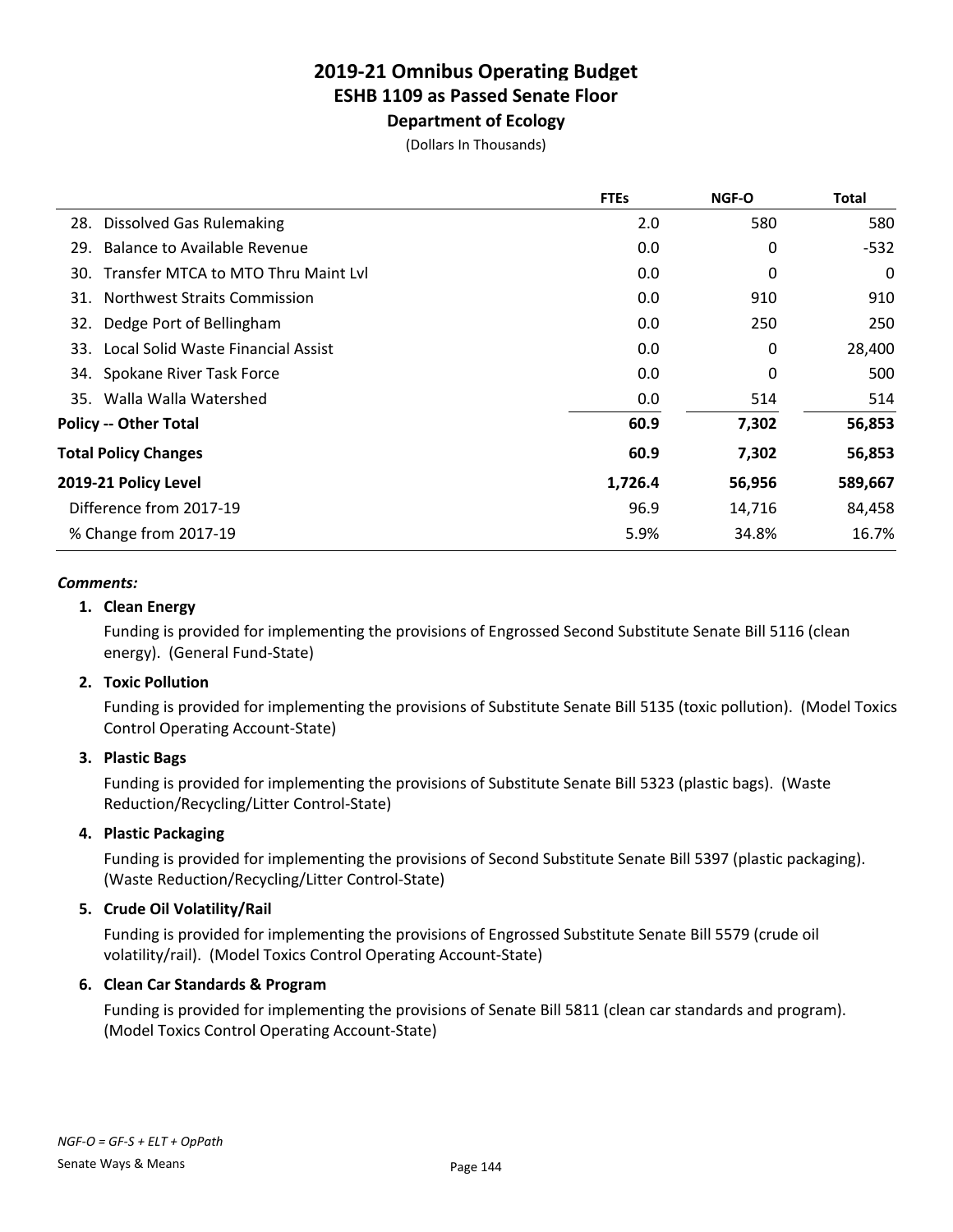### **Department of Ecology**

(Dollars In Thousands)

#### **7. Sustainable Farms and Fields**

Funding is provided for implementing the provisions of Substitute Senate Bill 5947 (sustainable farms and fields). (General Fund-State)

#### **8. Hanford Air Permit and Compliance**

Funding is provided to develop and manage permits for new air emissions sources for the U.S. Department of Energy's construction and operation of the tank waste treatment complex at the Hanford site, as well as implementing new controls over tank vapor emissions. (Air Pollution Control Account-State)

#### **9. Emergency Flood Assistance**

Funding is provided for the Washington Conservation Corps to carry out emergency activities to respond to flooding by repairing levees, preventing or mitigating an impending flood hazard or filling and stacking sandbags. It also will provide for grants to local governments for emergency response needs, including the removal of structures and repair of small-scale levees and tidegates. (Flood Control Assistance Account-State)

#### **10. Biosolids Permitting**

Funding is provided to issue new general perimits to remove the backlog of permit issues for 227 sewage treatment facilities. (Biosolids Permit Account-State)

#### **11. GHG Reporting Workload Changes**

Funding is provided for the department to cure errors in reported green house gas (GHG) emissions from GHG emitters, by increasing compliance work in data verification, quality assurance, emmissions tracking, and data analysis. (Air Pollution Control Account-State)

#### **12. Air Operating Permit**

Funding is provided to match the workload of the Air Operating Permit (AOP) program as it sets air pollution limits for large industrial facilities. Regulated entities are required by law to pay the full costs of the program. Each biennium, the department prepares a workload model to determine the budget and fees necessary to operate the program. (Air Operating Permit Account-State)

#### **13. Office of Chehalis Basin**

Funding is provided to support the Office of the Chehalis Basin. The Office is charged with the implementation of an integrated strategy to reduce long-term damage from floods and restore aquatic species habitat in the basin. (General Fund-State)

#### **14. Washington Conservation Corps**

Funding is provided to cover increased costs for WCC member living allowances, vehicles used to transport crews to worksites and costs unsupported by static federal AmeriCorps grant reimbursement. This funding will allow Ecology to field 380 WCC members while holding project sponsor costs at 75 percent of crew costs. (Model Toxics Control Operating Account-State)

#### **15. Expanded Cleanup Site Capacity**

Funding is provided for six additional toxic clean up managers to help address a backlog of 5,900 contaminated sites. (Model Toxics Control Operating Account-State)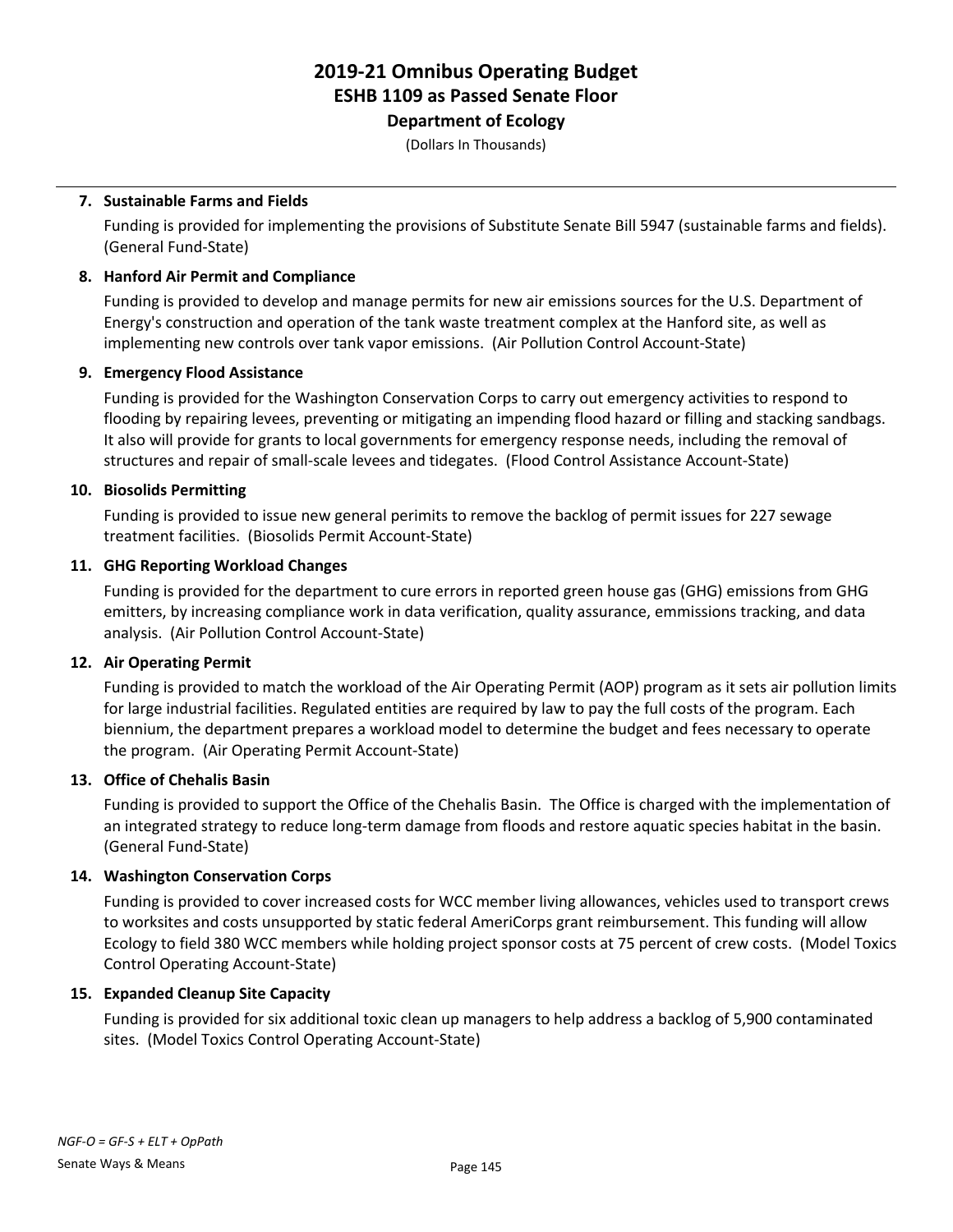### **Department of Ecology**

(Dollars In Thousands)

#### **16. Puget Sound Observation Network**

Funding is provided to monitor nutrient cycling and ocean acidification parameters at 20 marine stations in Puget Sound and Hood Canal. (General Fund-State)

#### **17. Woodstove Standards and Fees**

Funding is provided to implement the provisions of Substitute Senate Bill 5697 (solid fuel burning devices). (Wood Stove Education & Enforcement Account-State)

#### **18. Chemical Action Plan Implementation**

Funding is provided to implement recommendations that come from department lead chemical action plans (CAP), such as the interim recommendations addressing PFAS (per- and polyfluorinated alkyl substances) contamination in drinking water and sources of that contamination. (Model Toxics Control Operating Account-State)

#### **19. Water Right Adjudication Options**

Funding is provided to assess and explore opportunities to resolve water rights uncertainties and disputes through adjudications in selected basins where tribal senior water rights, unquantified claims, and similar uncertainties about the seniority, quantity, and validity of water rights exist. (Reclamation Account-State)

#### **20. Support Voluntary Cleanups**

Funding is provided to implement the provisions of Substitute House Bill No. 1290 (voluntary cleanups/hazardouse waste). (Model Toxics Control Operating Account-State)

#### **21. Litter Control and Waste Reduction**

Expenditure authority in the Waste Reduction Recycling and Litter Control Account (WRRLCA) is increased to address litter prevention and recycling programs, and in response to new China-imposed restrictions on the import of recyclable materials. Activities funded from this increase include litter pickup by Ecology youth crews, local governments and other state agencies, and litter prevention public education campaigns. (Waste Reduction/Recycling/Litter Control-State)

#### **22. Recycling Markets**

Ongoing funding is provided to implement Engrossed Second Substitute House Bill 1543 (recycling). Specific costs include operating a Recycling Development Center and creating a statewide Contamination Reduction and Outreach Plan. The funding also includes pass-through funds for the Department of Commerce for recycling market development work and grants to local governments. (Waste Reduction/Recycling/Litter Control-State)

#### **23. HFC Emissions Reduction**

Hydrofluorocarbons (HFCs) are greenhouse gases commonly used in refrigeration, air-conditioning and other applications. A combination of one-time and ongoing funding is provided to implement Engrossed Second Substitute House Bill 1112 (Hydrofluorocarbon emissions), including adopting rules governing a new HFC regulatory program, carrying out related monitoring and compliance work, and contributing to a legislative report. (Air Pollution Control Account-State; Model Toxics Control Operating Account-State)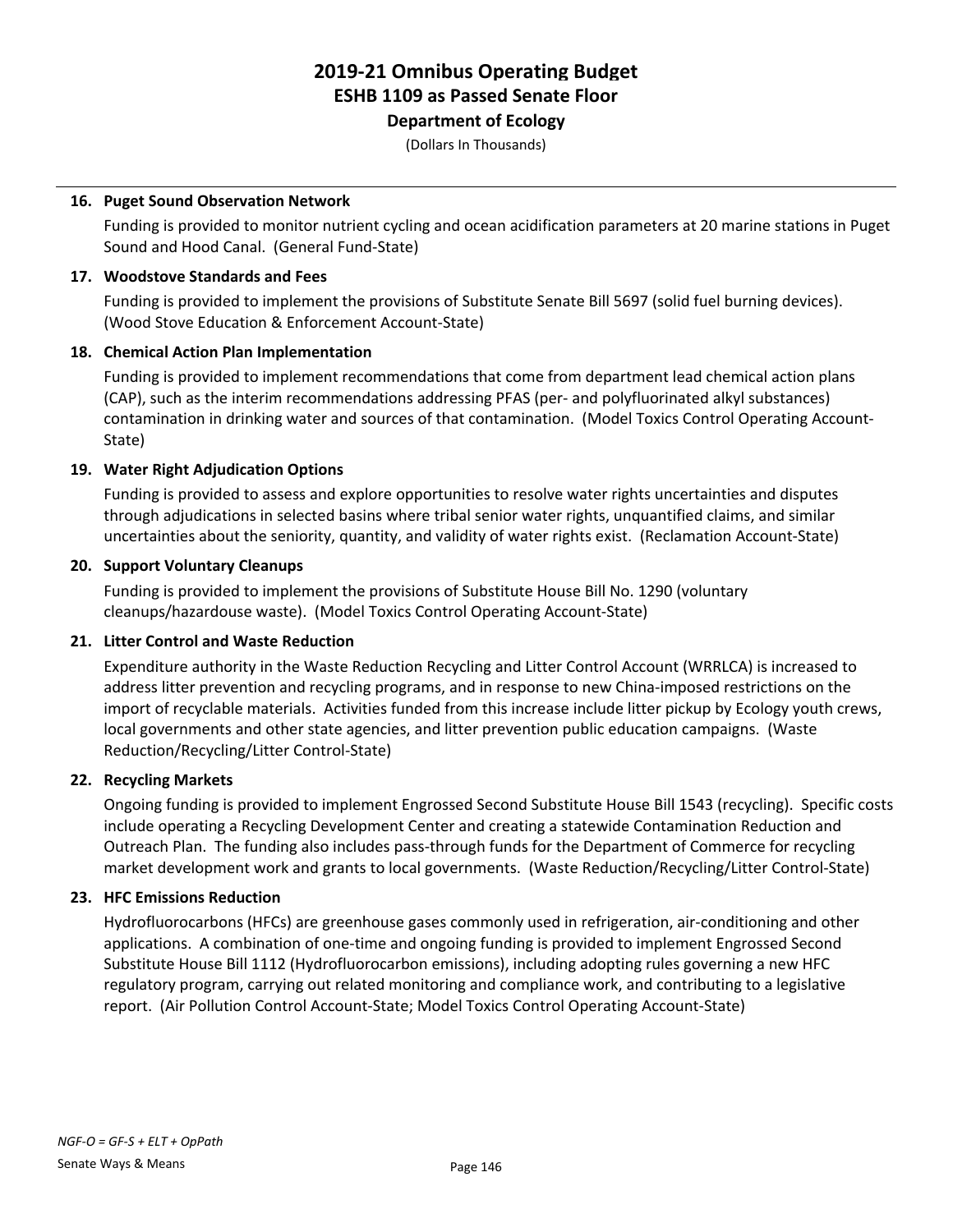### **Department of Ecology**

(Dollars In Thousands)

#### **24. Tug Escort Rule**

Funding is provided to implement the provisions of Engrossed Substitute House Bill No. 1578 (oil transportation emissions). (Model Toxics Control Operating Account-State)

#### **25. Shoreline Armor Assistance**

Funding is provided to increase coordination in reviewing shoreline armoring proposals to better protect forage fish. (General Fund-State)

#### **26. Low Carbon Fuels**

Funding is provided to implement Engrossed Second Substitute House Bill 1110 (greenhouse gas/transportation fuels), including rulemaking, tracking and monitoring compliance for a low-carbon fuel standard, and development of a registration system for affected fuel producers and importers. (General Fund-State)

#### **27. Pharmaceuticals & Wastewater**

Funding is provided for the agency to convene a stakeholder workgroup to identify actions to decrease loading of priority pharmaceuticals into Puget Sound; contract for technical experts to provide literature review, analysis and best practices for addressing pharmaceutical discharges; and carry out laboratory testing and analysis. (General Fund-State)

#### **28. Dissolved Gas Rulemaking**

Funding is provided for rulemaking to change standards to allow for a higher volume of water to be spilled over Columbia River and Snake River dams to increase total dissolved gas for the benefit of Chinook salmon and other salmonids. (General Fund-State)

#### **29. Balance to Available Revenue**

Funding is reduced in the Underground Storage Tank Account and Coastal Protection Account to align expenditures with available revenue. (Underground Storage Tank Account-State; Coastal Protection Account-Non-Appr)

#### **30. Transfer MTCA to MTO Thru Maint Lvl**

Funding is transferred to a new account to align with Senate Bill 5993 (model toxics contol program). (State Toxics Control Account-State; State Toxics Control Account-Local; Local Toxics Control Account-State; other accounts)

#### **31. Northwest Straits Commission**

Funding is provided for the Department of Ecology to provide funding to the Northwest Straits Commission. The funding must be distributed equally among the seven Marine Resource Committees. (General Fund-State)

#### **32. Dedge Port of Bellingham**

Funding is provided to assist in a dredging project at the Port of Bellingham. (General Fund-State)

#### **33. Local Solid Waste Financial Assist**

Funding is provided for the department to provide operating support for local government to implement solid waste plans, including residential hazardous substance collections. (Model Toxics Control Operating Account-State)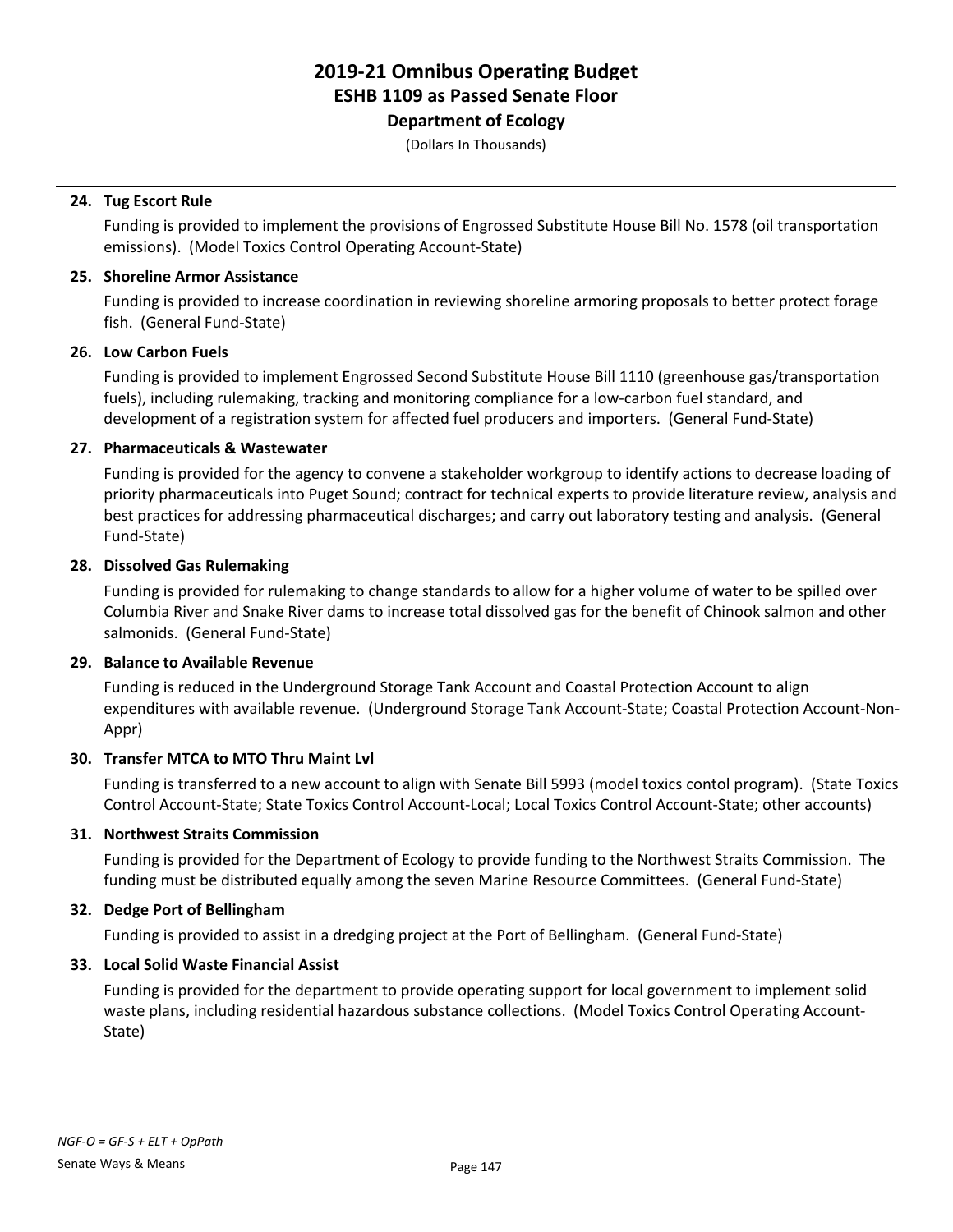**Department of Ecology**

(Dollars In Thousands)

#### **34. Spokane River Task Force**

The Spokane River Toxics Task Force is a group of governmental agencies, private industries, and environmental organizations that has been developing a plan to bring the Spokane River into compliance with water quality standards for polychlorindated biphenyls (PCBs). One-time funding is provided for the Task Force to identify and remove sources of PCBs in the Spokane River. (Model Toxics Control Operating Account-Local)

#### **35. Walla Walla Watershed**

Funding is provided for the department to pass-through to the Walla Walla Water Management Partnership, to develop water banking, implement the local water plan process, support the integrated flow enhancement study and develop a thirty-year integrated water resource management plan consistent with Engrossed Substitute Senate Bill No. 5352 (walla walla watershed pilot). (General Fund-State)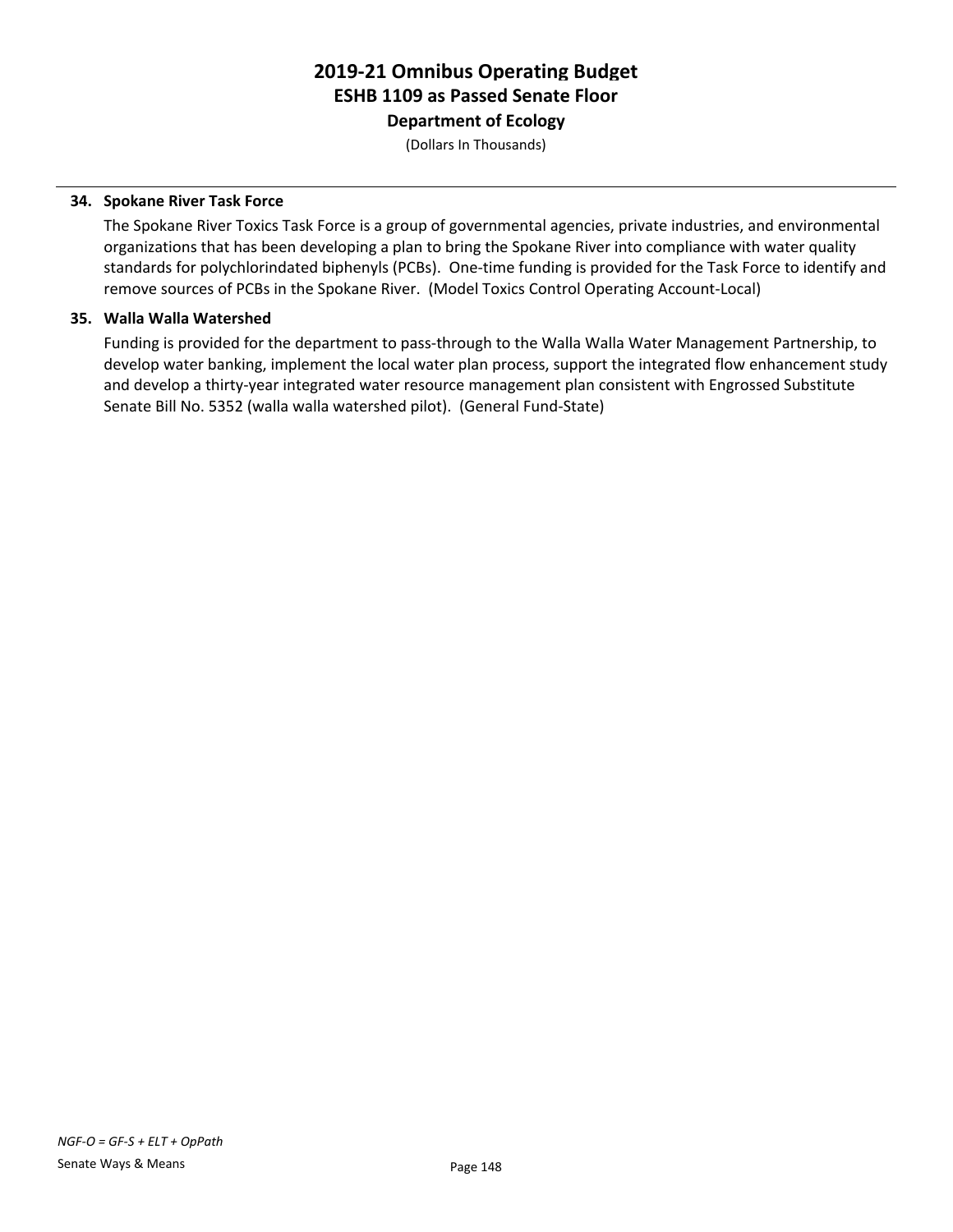### **Washington Pollution Liability Insurance Program**

(Dollars In Thousands)

|                                  | <b>FTEs</b> | <b>NGF-O</b> | <b>Total</b> |
|----------------------------------|-------------|--------------|--------------|
| 2017-19 Estimated Expenditures   | 8.0         | 0            | 2,565        |
| 2019-21 Carryforward Level       | 8.5         | 0            | 2,875        |
| 2019-21 Maintenance Level        | 8.5         | 0            | 3,036        |
| Difference from 2017-19          | 0.5         | 0            | 471          |
| % Change from 2017-19            | 6.3%        |              | 18.4%        |
| <b>Policy Other Changes:</b>     |             |              |              |
| 1. Tank Insurance Programs Study | 0.3         | 0            | 100          |
| <b>Policy -- Other Total</b>     | 0.3         | $\mathbf 0$  | 100          |
| <b>Total Policy Changes</b>      | 0.3         | 0            | 100          |
| 2019-21 Policy Level             | 8.8         | 0            | 3,136        |
| Difference from 2017-19          | 0.8         | 0            | 571          |
| % Change from 2017-19            | 9.4%        |              | 22.3%        |

#### *Comments:*

#### **1. Tank Insurance Programs Study**

Funding is provided to complete a performance evaluation of the commercial underground storage tank reinsurance and heating oil insurance programs. The purpose of the study is to assess performance, compare outcomes to peer programs in other states and provide recommendations on steps to improve the programs. (Pollution Liab Insurance Prog Trust Account-State)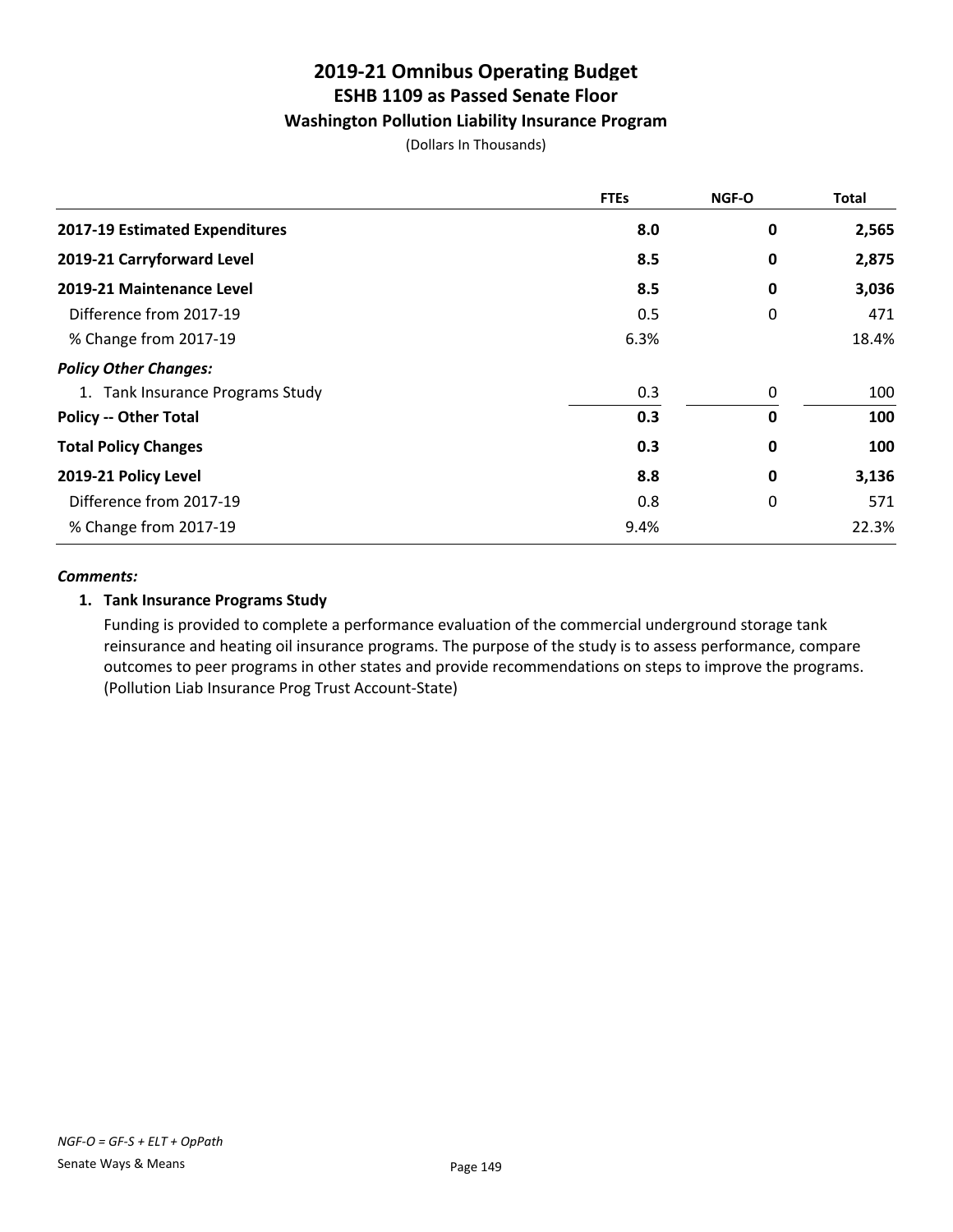#### **State Parks and Recreation Commission**

(Dollars In Thousands)

|                                              | <b>FTEs</b> | NGF-O   | <b>Total</b> |
|----------------------------------------------|-------------|---------|--------------|
| 2017-19 Estimated Expenditures               | 680.9       | 19,321  | 165,454      |
| 2019-21 Carryforward Level                   | 681.0       | 18,679  | 156,726      |
| 2019-21 Maintenance Level                    | 681.0       | 18,857  | 158,269      |
| Difference from 2017-19                      | 0.2         | $-464$  | $-7,185$     |
| % Change from 2017-19                        | 0.0%        | $-2.4%$ | $-4.3%$      |
| <b>Policy Other Changes:</b>                 |             |         |              |
| <b>Whale Watching Guidelines</b><br>1.       | 0.0         | 0       | 250          |
| <b>Equipment Replacement Costs</b><br>2.     | 1.0         | 1,831   | 2,000        |
| <b>Capital Project Operating Costs</b><br>3. | 4.7         | 468     | 790          |
| <b>Customer Service</b><br>4.                | 14.0        | 598     | 598          |
| <b>Vacation Leave Costs</b><br>5.            | 3.6         | 0       | 308          |
| <b>Maintain Park Services</b><br>6.          | 0.0         | 5,000   | 10,000       |
| Land Management<br>7.                        | 1.8         | 0       | 949          |
| 8.<br><b>Preventative Maintenance</b>        | 15.0        | 2,500   | 2,500        |
| 9.<br><b>Technology Costs</b>                | 0.0         | 0       | 428          |
| <b>Technology Systems Maintenance</b><br>10. | 0.0         | 0       | 204          |
| No Child Left Inside<br>11.                  | 0.0         | 0       | 500          |
| <b>Policy -- Other Total</b>                 | 40.1        | 10,397  | 18,527       |
| <b>Total Policy Changes</b>                  | 40.1        | 10,397  | 18,527       |
| 2019-21 Policy Level                         | 721.1       | 29,254  | 176,796      |
| Difference from 2017-19                      | 40.3        | 9,933   | 11,342       |
| % Change from 2017-19                        | 5.9%        | 51.4%   | 6.9%         |

#### *Comments:*

#### **1. Whale Watching Guidelines**

Funding is provided for implementing the provisions of Senate Bill 5918 (whale watching guidelines). (State Parks Education & Enhancement Account-State)

#### **2. Equipment Replacement Costs**

Funding is provided for the commission to replace major equipment with an emphasis on fire response equipment and law enforcement vehicles that have over 15 years in useful life. (General Fund-State; Parks Renewal and Stewardship Account-State)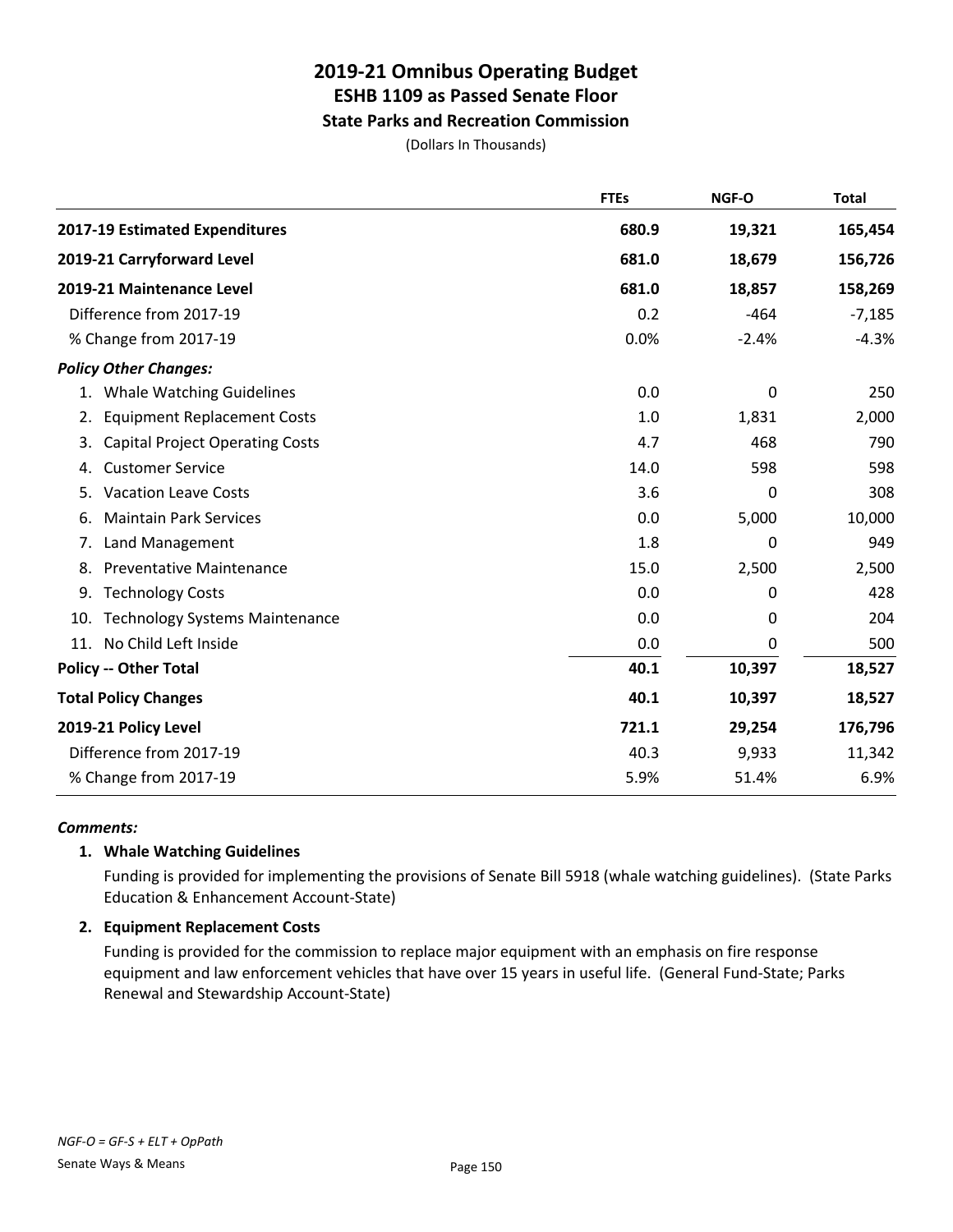#### **State Parks and Recreation Commission**

(Dollars In Thousands)

#### **3. Capital Project Operating Costs**

Ongoing funding is provided for operating budget impacts from capital budget projects funded in the 2017-19 biennium. (General Fund-State; Parks Renewal and Stewardship Account-State)

#### **4. Customer Service**

Funding is provided to hire 11 additional park rangers and park aides. (General Fund-State)

#### **5. Vacation Leave Costs**

Due to changes in vacation leave accrual and use, ongoing funding is provided to the State Parks and Recreation Commission to backfill for seasonal employees that use their vacation leave during employment and to cash out vacation leave when the seasonal employment ends. (Parks Renewal and Stewardship Account-State)

#### **6. Maintain Park Services**

Funding is provided to maintain current service levels for park functions such as customer service, facility maintenance, and law enforcement. (General Fund-State; Parks Renewal and Stewardship Account-State)

#### **7. Land Management**

Funding is provided to conduct forest health treatments on 500 acres of forestland each year, add stewardship staff capacity in the northwest region, and conduct vegetation surveys to identify rare and sensitive plants. Onetime funding is also provided to replace a fire truck in the eastern region. (Wildfire Prevention and Suppression Account-State)

#### **8. Preventative Maintenance**

Funding is provided to hire construction and maintenance staff to address the backlog of preventative maintenance at state parks. (General Fund-State)

#### **9. Technology Costs**

Ongoing funding is provided for increased technology costs associated with providing field staff with access to the state government network, providing law enforcement personnel remote access to law enforcement records, and providing public Wi-Fi services at Dry Falls, Pacific Beach and Potholes State Parks. (Parks Renewal and Stewardship Account-State)

#### **10. Technology Systems Maintenance**

Funding is provided for increased costs to maintain State Parks' central reservation system, law enforcement records management system, and Discover Pass automated pay stations. (Parks Renewal and Stewardship Account-State)

#### **11. No Child Left Inside**

Funding is increased for a total of \$2,000,000 for the no child left inside program. (Outdoor Education & Recreation Account-Non-Appr)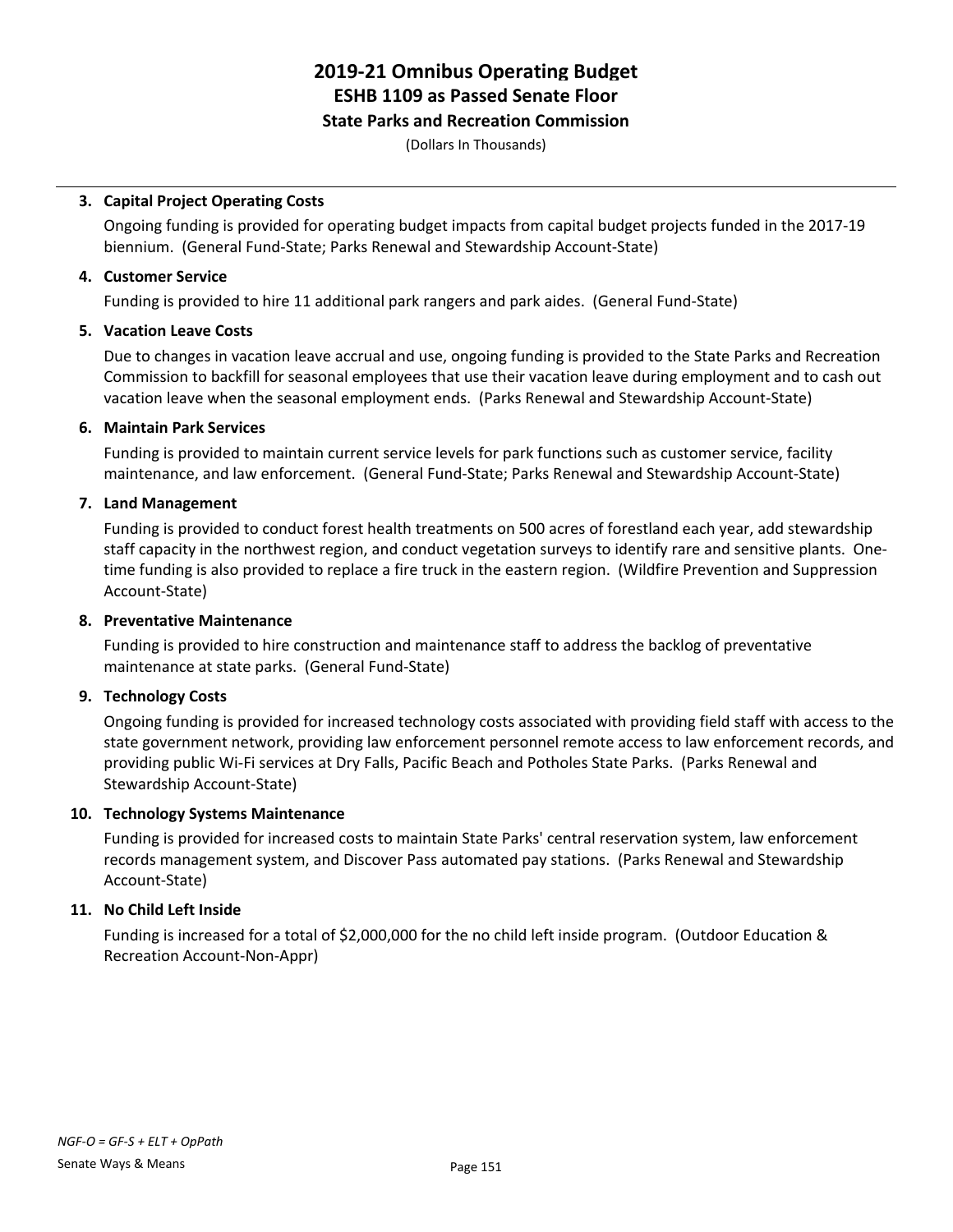#### **Recreation and Conservation Funding Board**

(Dollars In Thousands)

|                                        | <b>FTEs</b> | <b>NGF-O</b> | <b>Total</b> |
|----------------------------------------|-------------|--------------|--------------|
| 2017-19 Estimated Expenditures         | 19.6        | 2,884        | 11,829       |
| 2019-21 Carryforward Level             | 19.6        | 1,699        | 10,773       |
| 2019-21 Maintenance Level              | 19.6        | 1,751        | 10,960       |
| Difference from 2017-19                | 0.0         | $-1,133$     | -869         |
| % Change from 2017-19                  | 0.0%        | $-39.3%$     | $-7.3%$      |
| <b>Policy Other Changes:</b>           |             |              |              |
| 1. ALEA Grant Management Adjustment    | 0.0         | 0            | -175         |
| <b>Lead Entities</b><br>2.             | 0.0         | 2,400        | 2,400        |
| 3. Nisqually Watershed Stewardship Pln | 0.0         | 418          | 418          |
| <b>Policy -- Other Total</b>           | 0.0         | 2,818        | 2,643        |
| <b>Total Policy Changes</b>            | 0.0         | 2,818        | 2,643        |
| 2019-21 Policy Level                   | 19.6        | 4,569        | 13,603       |
| Difference from 2017-19                | 0.0         | 1,685        | 1,774        |
| % Change from 2017-19                  | 0.0%        | 58.4%        | 15.0%        |

#### *Comments:*

#### **1. ALEA Grant Management Adjustment**

Expenditure authority is reduced to reflect the administrative needs of managing the capital appropriation from the Aquatic Lands Enhancement Account (ALEA). Funding is provided at 4.12 percent of the capital reappropriation in the 2019-21 proposed budget. (Aquatic Lands Enhancement Account-State)

#### **2. Lead Entities**

Funding is provided to maintain the lead entity program as described in Chapter 77.85 RCW. Funding previously supported in the capital budget is shifted to the operating budget. (General Fund-State)

#### **3. Nisqually Watershed Stewardship Pln**

One-time funding is provided for the Nisqually River Foundation for implementation of the Nisqually Watershed Stewardship Plan. (General Fund-State)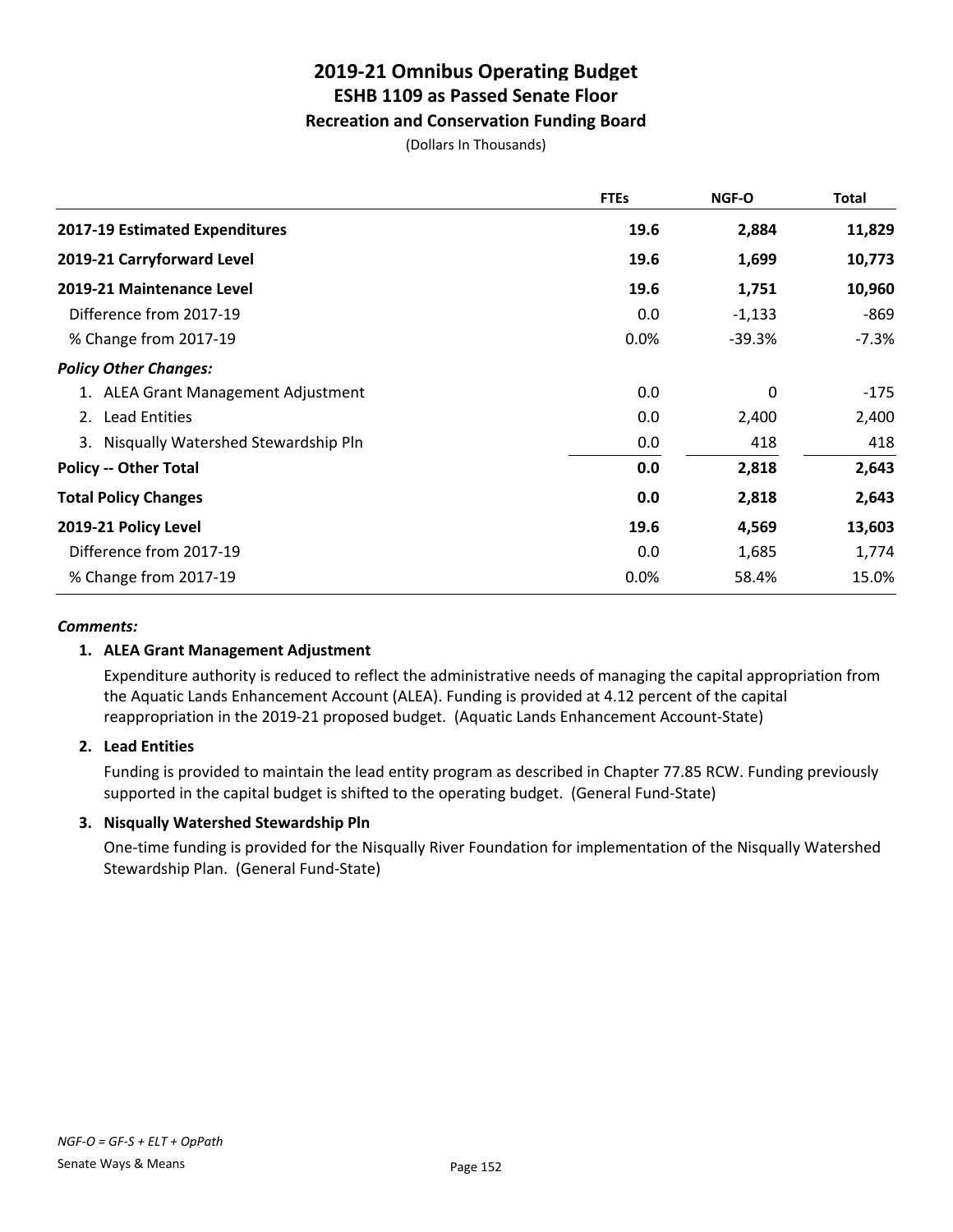### **Environmental and Land Use Hearings Office**

(Dollars In Thousands)

|                                | <b>FTEs</b> | <b>NGF-O</b> | <b>Total</b> |
|--------------------------------|-------------|--------------|--------------|
| 2017-19 Estimated Expenditures | 15.5        | 4,435        | 4,690        |
| 2019-21 Carryforward Level     | 15.5        | 4,513        | 4,767        |
| 2019-21 Maintenance Level      | 15.5        | 4,410        | 4,664        |
| Difference from 2017-19        | 0.0         | $-25$        | $-26$        |
| % Change from 2017-19          | 0.0%        | $-0.6%$      | $-0.6%$      |
| <b>Policy Other Changes:</b>   |             |              |              |
| 1. Indexing Decisions          | 0.0         | 170          | 170          |
| <b>Policy -- Other Total</b>   | 0.0         | 170          | 170          |
| <b>Total Policy Changes</b>    | 0.0         | 170          | 170          |
| 2019-21 Policy Level           | 15.5        | 4,580        | 4,834        |
| Difference from 2017-19        | 0.0         | 145          | 144          |
| % Change from 2017-19          | 0.0%        | 3.3%         | 3.1%         |

#### *Comments:*

#### **1. Indexing Decisions**

Funding is provided for the office to index the rulings of their boards on the web. (General Fund-State)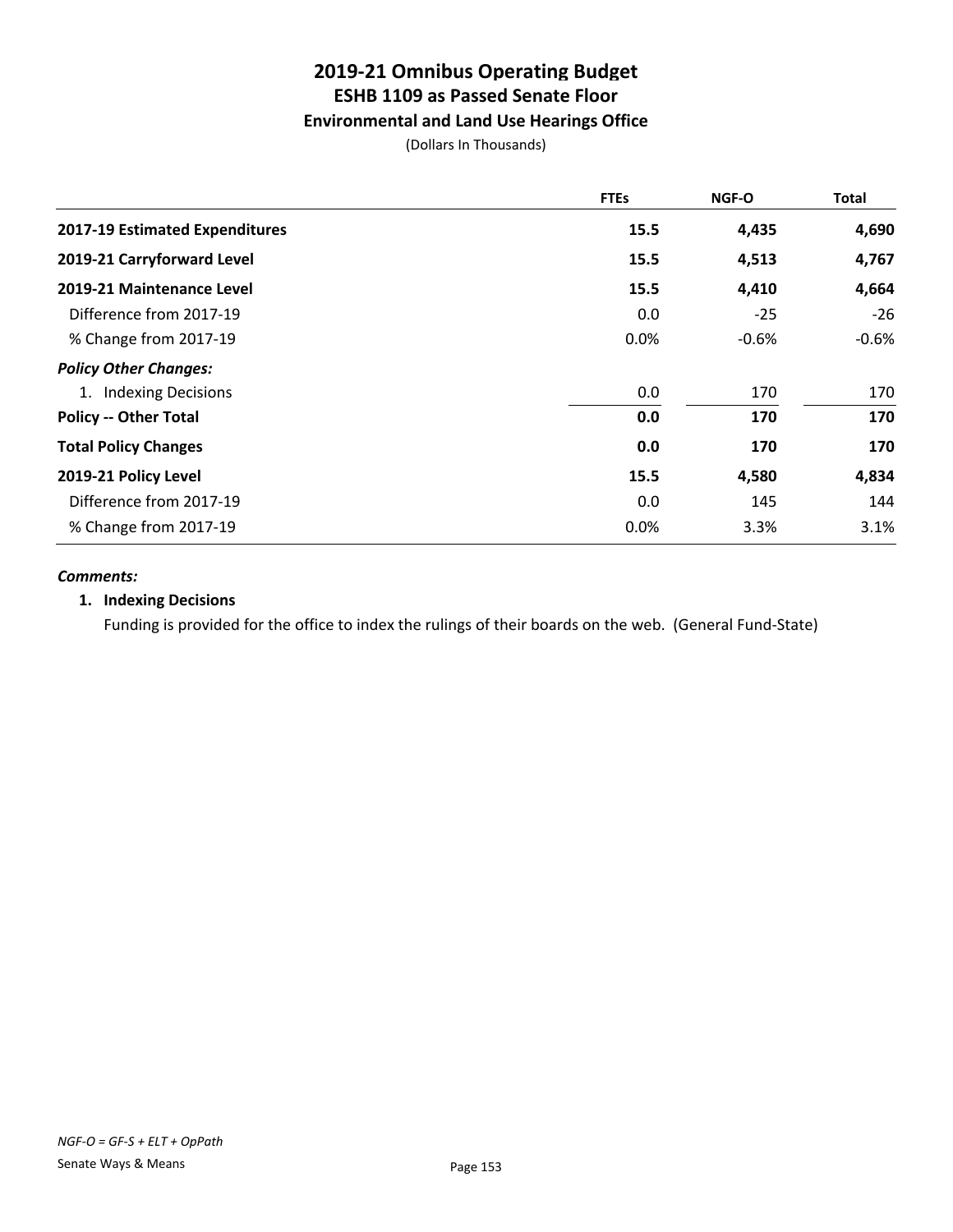### **State Conservation Commission**

(Dollars In Thousands)

|                                        | <b>FTEs</b> | NGF-O   | Total    |
|----------------------------------------|-------------|---------|----------|
| 2017-19 Estimated Expenditures         | 18.9        | 14,403  | 25,577   |
| 2019-21 Carryforward Level             | 18.6        | 14,378  | 25,557   |
| 2019-21 Maintenance Level              | 18.6        | 14,359  | 25,540   |
| Difference from 2017-19                | $-0.3$      | -44     | $-37$    |
| % Change from 2017-19                  | $-1.3%$     | $-0.3%$ | $-0.1\%$ |
| <b>Policy Other Changes:</b>           |             |         |          |
| 1. Transfer MTCA to MTO Thru Maint Lyl | 0.0         | 0       | 0        |
| 2. Voluntary Stewardship Program       | 0.0         | 0       | 801      |
| 3. Conservation Technical Assistance   | 0.0         | 1,000   | 1,000    |
| <b>Policy -- Other Total</b>           | 0.0         | 1,000   | 1,801    |
| <b>Total Policy Changes</b>            | 0.0         | 1,000   | 1,801    |
| 2019-21 Policy Level                   | 18.6        | 15,359  | 27,341   |
| Difference from 2017-19                | $-0.3$      | 956     | 1,764    |
| % Change from 2017-19                  | $-1.3%$     | 6.6%    | 6.9%     |

#### *Comments:*

#### **1. Transfer MTCA to MTO Thru Maint Lvl**

Funding is transferred to a new account to align with Senate Bill 5993 (model toxics contol program). (State Toxics Control Account-State; Model Toxics Control Operating Account-State)

#### **2. Voluntary Stewardship Program**

Funding is provided to expand a pilot project to monitor the Voluntary Stewardship Program by the Department of Fish and Wildlife by conducting a high resolution aerial imagery change detection analysis of the landscape within the counties in the program. By knowing the size, nature and location of land use changes, counties will be able to assess whether voluntary measures are protecting critical areas identified in the local plans. (Public Works Assistance Account-State)

#### **3. Conservation Technical Assistance**

Funding is provided to increase conservation district capacity and increase landowner participation in voluntary actions that protect habitat to benefit salmon and Southern Resident orcas. (General Fund-State)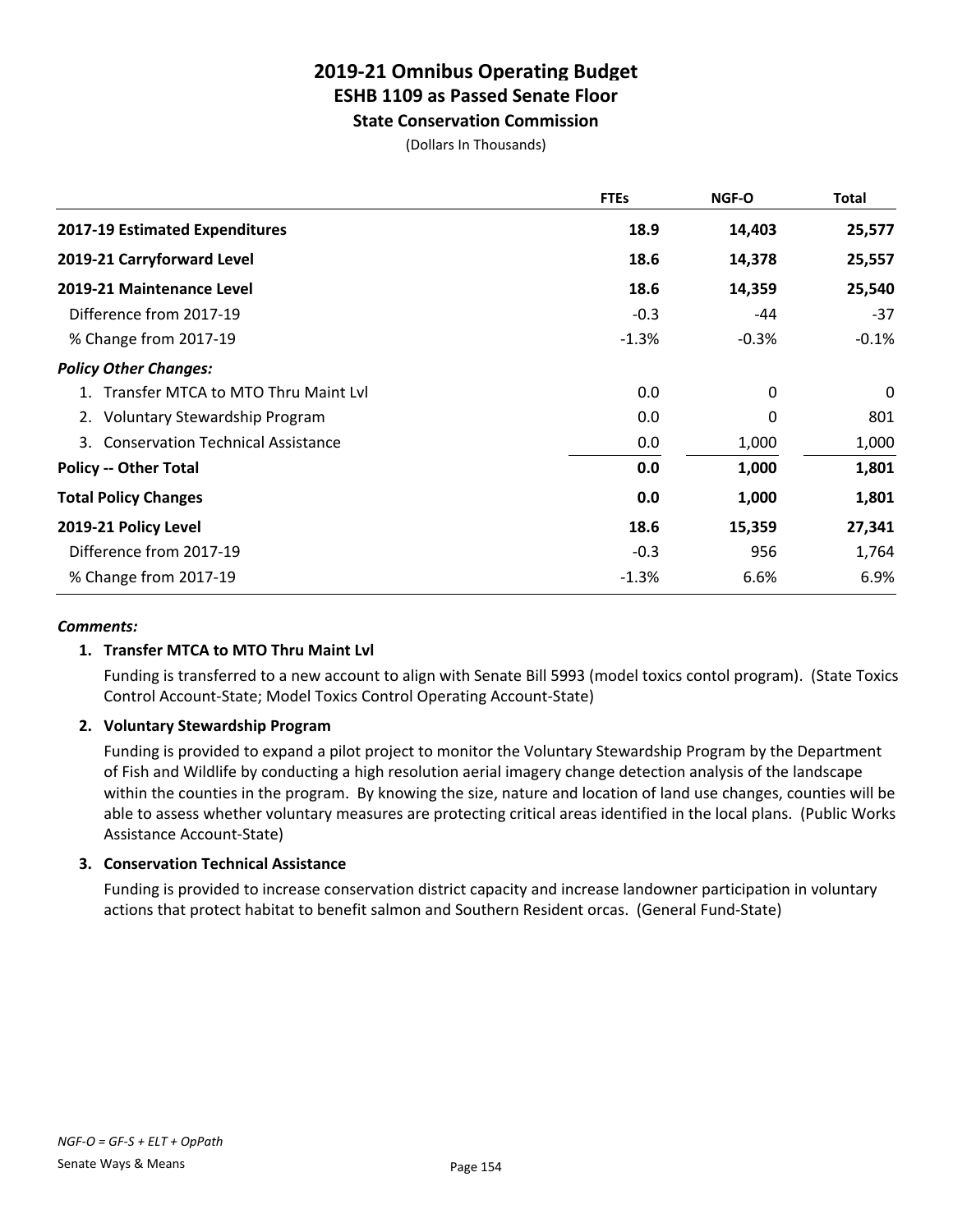**Department of Fish and Wildlife**

(Dollars In Thousands)

|                                                 | <b>FTEs</b> | NGF-O    | <b>Total</b>     |
|-------------------------------------------------|-------------|----------|------------------|
| 2017-19 Estimated Expenditures                  | 1,527.3     | 94,429   | 457,577          |
| 2019-21 Carryforward Level                      | 1,533.5     | 86,307   | 458,458          |
| 2019-21 Maintenance Level                       | 1,521.8     | 88,352   | 460,428          |
| Difference from 2017-19                         | $-5.6$      | $-6,077$ | 2,851            |
| % Change from 2017-19                           | $-0.4%$     | $-6.4%$  | 0.6%             |
| <b>Policy Other Changes:</b>                    |             |          |                  |
| 1. Whitetail Deer Population                    | 0.2         | 0        | 33               |
| <b>Orca Whales and Vessels</b><br>2.            | 3.9         | 1,342    | 1,366            |
| <b>Capital Project Operating Costs</b><br>3.    | 1.0         | 311      | 311              |
| Authority Adjustment to Revenue<br>4.           | $-87.0$     | 0        | $-13,400$        |
| Maintain Wildlife Conflict Response<br>5.       | 13.0        | 4,360    | 4,360            |
| Maintain Shellfish & Public Safety<br>6.        | 7.3         | 2,524    | 2,524            |
| <b>Maintain Land Management</b><br>7.           | 10.0        | 2,640    | 2,640            |
| <b>Maintain Fishing and Hatcheries</b><br>8.    | 10.0        | 3,732    | 3,732            |
| <b>Maintain Conservation</b><br>9.              | 11.6        | 3,392    | 3,392            |
| <b>Maintain Customer Service</b><br>10.         | 12.8        | 1,872    | 1,872            |
| <b>Enhance RFEGs</b><br>11.                     | 0.0         | 700      | 1,471            |
| <b>Conflict Transformation and LDPAs</b><br>12. | 0.0         | 870      | 870              |
| 13.<br><b>Network Upgrades</b>                  | 2.0         | 1,114    | 1,224            |
| <b>Maintain Technology Access</b><br>14.        | 0.0         | 331      | 826              |
| Transfer MTCA to MTO Thru Maint Lvl<br>15.      | 0.0         | 0        | $\boldsymbol{0}$ |
| <b>Global Wildlife Trafficking</b><br>16.       | 0.0         | 0        | 298              |
| Skagit Elk Fencing<br>17.                       | 0.0         | 400      | 400              |
| <b>PILT Payments</b><br>18.                     | 0.0         | $-3,232$ | $-3,232$         |
| <b>Native Shellfish Restoration</b><br>19.      | 2.0         | 900      | 900              |
| 20. Transfer GFS to Fire thru ML                | 0.0         | $-338$   | 0                |
| 21. Increase Salmon Populations                 | 33.6        | 10,530   | 10,530           |
| <b>Policy -- Other Total</b>                    | 20.3        | 31,448   | 20,117           |
| <b>Total Policy Changes</b>                     | 20.3        | 31,448   | 20,117           |
| 2019-21 Policy Level                            | 1,542.1     | 119,800  | 480,545          |
| Difference from 2017-19                         | 14.8        | 25,371   | 22,968           |
| % Change from 2017-19                           | 1.0%        | 26.9%    | 5.0%             |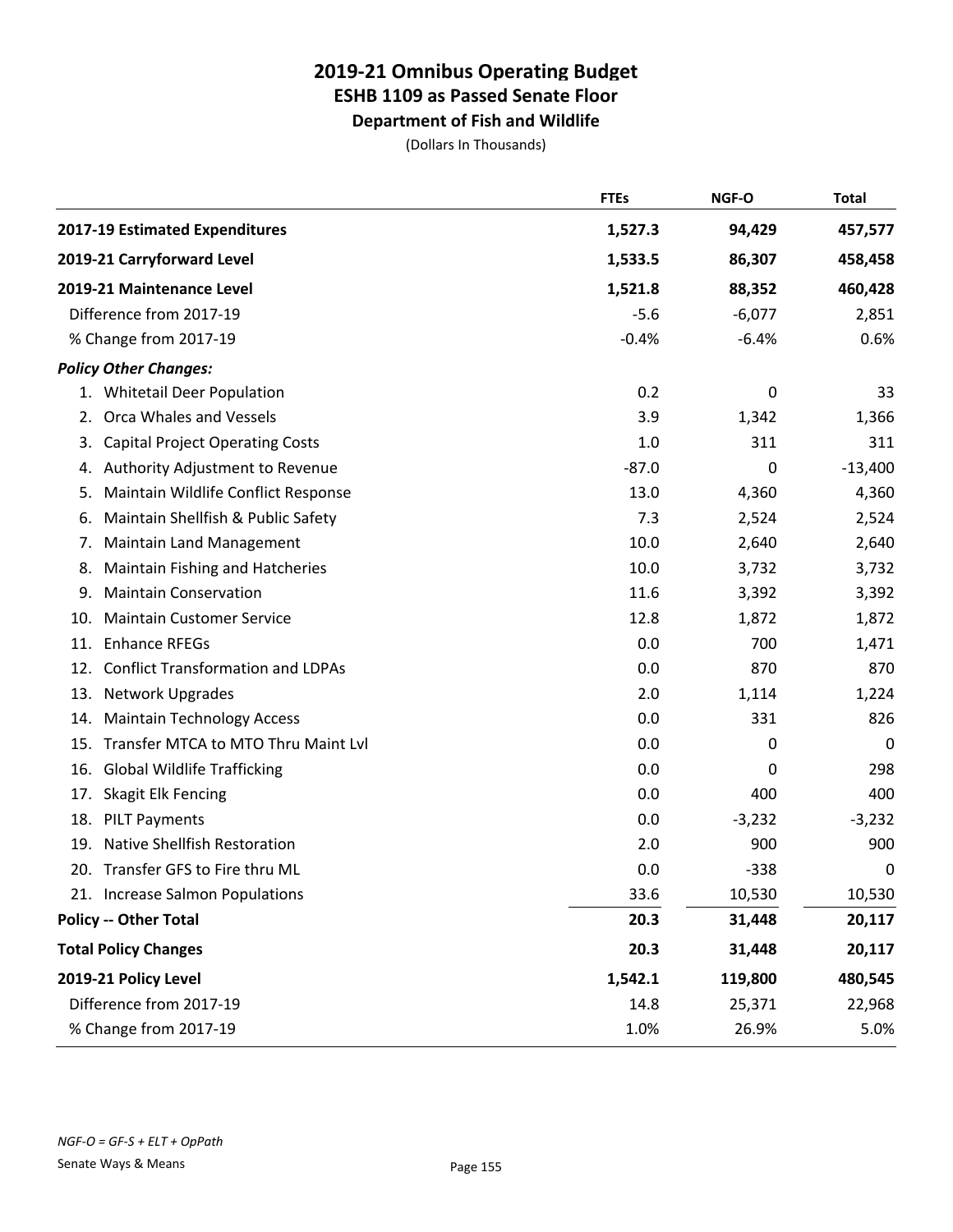**Department of Fish and Wildlife**

(Dollars In Thousands)

|  | . ILS   |       | ſotal |
|--|---------|-------|-------|
|  | $- - -$ | NGF-C |       |

#### *Comments:*

#### **1. Whitetail Deer Population**

Funding is provided for implementing the provisions of Substitute Senate Bill 5525 (whitetail deer population). (State Wildlife Account-State)

#### **2. Orca Whales and Vessels**

Funding is provided for implementing the provisions of Substitue Senate Bill 5577 (orca whales/vessels). (General Fund-State; State Wildlife Account-State)

#### **3. Capital Project Operating Costs**

Ongoing funding is provided for operating budget impacts from capital budget projects funded in the 2017-19 biennium. (General Fund-State)

#### **4. Authority Adjustment to Revenue**

Expenditure authority in the State Wildlife Account is reduced to align expenditures with current projected revenues. (State Wildlife Account-State)

#### **5. Maintain Wildlife Conflict Response**

Funding is provided to preserve current levels of service provided by the department's law enforcement officers and wildlife conflict specialists. (General Fund-State)

#### **6. Maintain Shellfish & Public Safety**

Funding is provided to preserve current staffing levels to conduct shellfish bed patrols. (General Fund-State)

#### **7. Maintain Land Management**

Funding is provided to preserve current land management practices. (General Fund-State)

#### **8. Maintain Fishing and Hatcheries**

Funding is provided to help maintain services in the fish programs and protect wild fish species. (General Fund-State)

#### **9. Maintain Conservation**

Funding is provided to preserve current levels of service provided by the department's habitat program, including applying science to land use decisions, conducting large-scale restoration activities, integrating climate science into wildlife and land management, evaluating the status of species of concern, managing aquatic invasive species, and removing derelict fishing gear and shellfish pots. (General Fund-State)

#### **10. Maintain Customer Service**

Funding is provided to answer and respond to calls from the public during weekend and non-business hours regarding information about wildlife, commercial fishing licenses, recreational fishing and hunting licenses, Discover Passes, and outdoor recreation opportunities. (General Fund-State)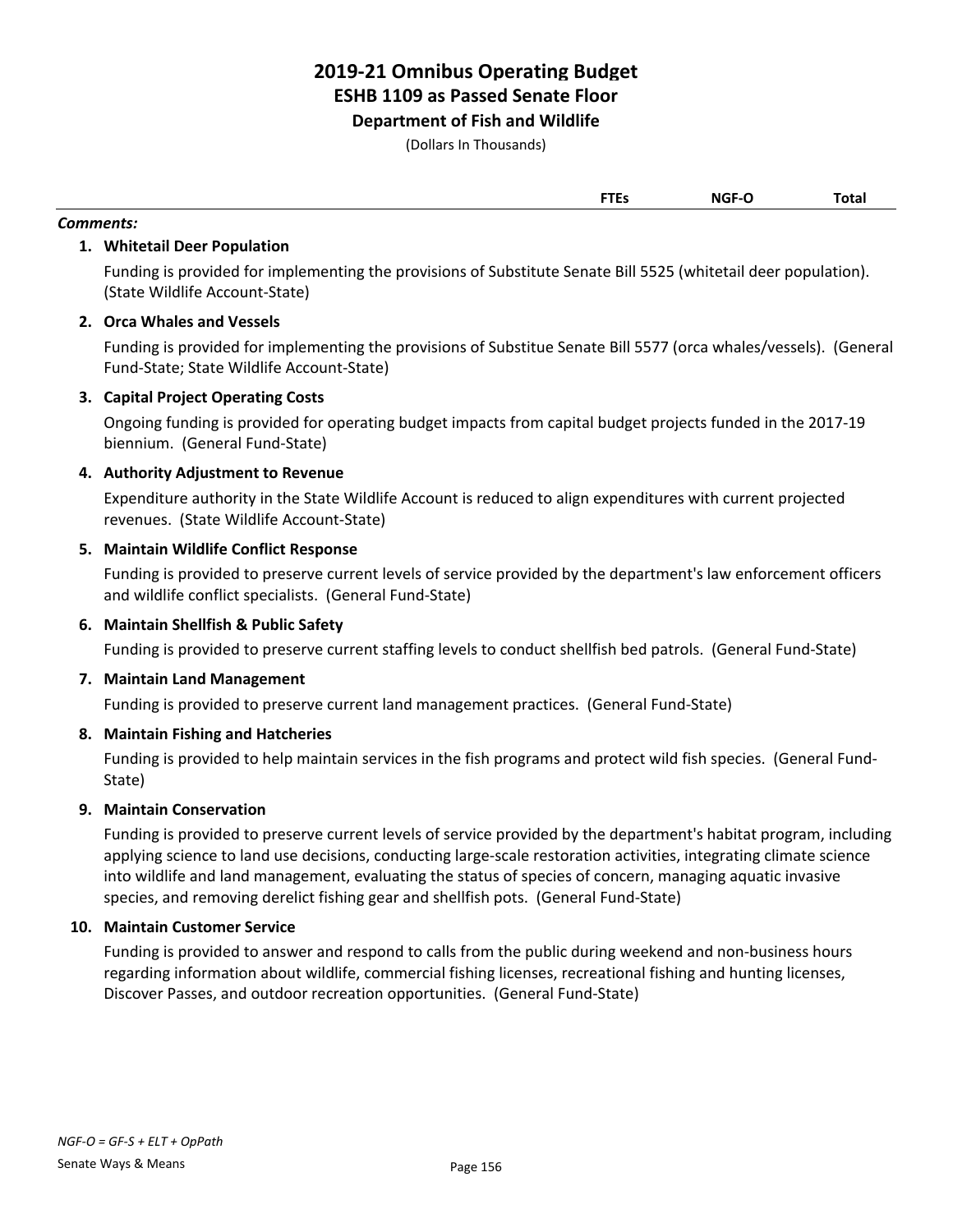**Department of Fish and Wildlife**

(Dollars In Thousands)

#### **11. Enhance RFEGs**

Funding is provided for the department to increase the work of regional fisheries enhancement groups (RFEGs) which are non-profit organizations that implement salmon recovery and wildlife habitat restoration projects across the entire state. Base funding comes from a portion of commercial and recreational fishing license fees and the sale of salmon carcasses and eggs. (General Fund-State; Regional Fisheries Enhancement Group Account-Non-Appr)

#### **12. Conflict Transformation and LDPAs**

Funding is provided for non-lethal deterrents to mitigate wolf-livestock conflicts, staffing to respond to increased wolf conflicts, and SEPA timeline extension for evaluating translocation of wolves. (General Fund-State)

#### **13. Network Upgrades**

In the 2017-2019 biennium, the department will complete its information technology project to rebuild its network infrastructure. Ongoing funding is provided to pay for costs to maintain the upgraded network and pay the debt service on purchased equipment. (General Fund-State; State Wildlife Account-State)

#### **14. Maintain Technology Access**

Funding is provided for new service or vendor costs, including PC leases, mobile devices, a Remote Management System, IT issue tracking technology, and Virtual Private Network (VPN) services. (General Fund-State; State Wildlife Account-State)

#### **15. Transfer MTCA to MTO Thru Maint Lvl**

Funding is transferred to a new account to align with Senate Bill 5993 (model toxics contol program). (Environmental Legacy Stewardship Account-State; Model Toxics Control Operating Account-State)

#### **16. Global Wildlife Trafficking**

Funding is provided for the department to increase enforcement actions to prohibit global trafficking in nonnative endangered species parts and products. These prohibitions were enacted by Initiative No. 1401 in November 2015. Activities include outreach and education, coordination with federal and other state enforcement agencies, inspections, and investigation and staff training. (Fish & Wildlife Enforcement Reward Account-Non-Appr)

#### **17. Skagit Elk Fencing**

Funding is provided to pilot new styles of elk fencing at two locations in Skagit County. (General Fund-State)

#### **18. PILT Payments**

Authority for making payment-in-lieu-of-taxes is transfered from the department to the state treasurer. (General Fund-State)

#### **19. Native Shellfish Restoration**

Funding is provided for the department to develop a pinto abalone recovery plan, expand field work, conduct genetics and disease assessments, and establish three satellite grow-out facilities. \$300,000 is for competitive grants to non-profit organizations to assist in recovery and restoration work of native shellfish. (General Fund-State)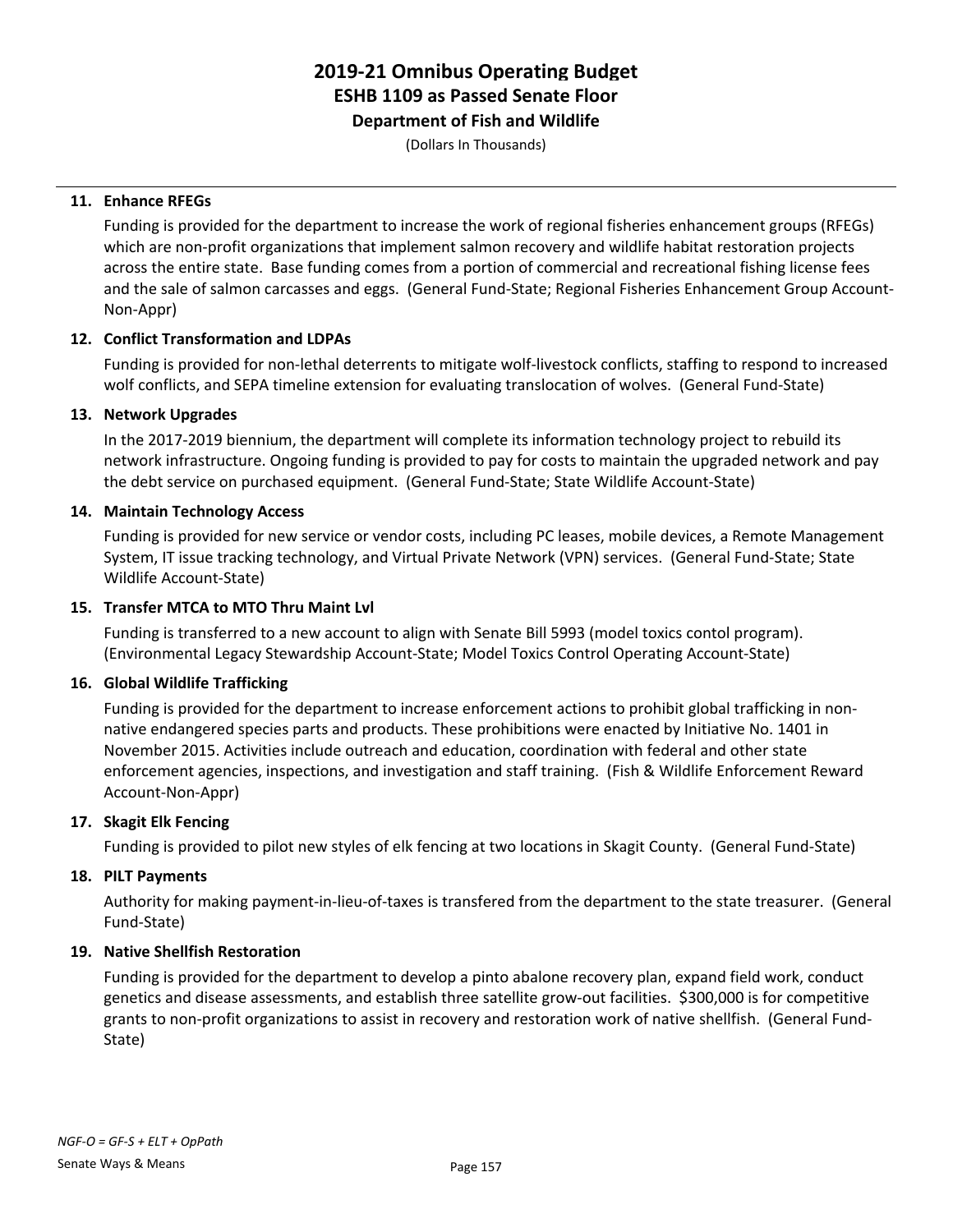### **2019-21 Omnibus Operating Budget ESHB 1109 as Passed Senate Floor Department of Fish and Wildlife**

(Dollars In Thousands)

#### **20. Transfer GFS to Fire thru ML**

Funding is transferred to a new account to align with the new wildfire funding bill. (General Fund-State; Wildfire Prevention and Suppression Account-State)

#### **21. Increase Salmon Populations**

Funding is provided to the department to increase the availability of salmon for Southern Resident orcas. Actions include increases in salmon hatchery production, prioritization of fish barrier removals, reduced salmon predation, management of forage fish populations, and protection of wild salmon stocks. (General Fund-State)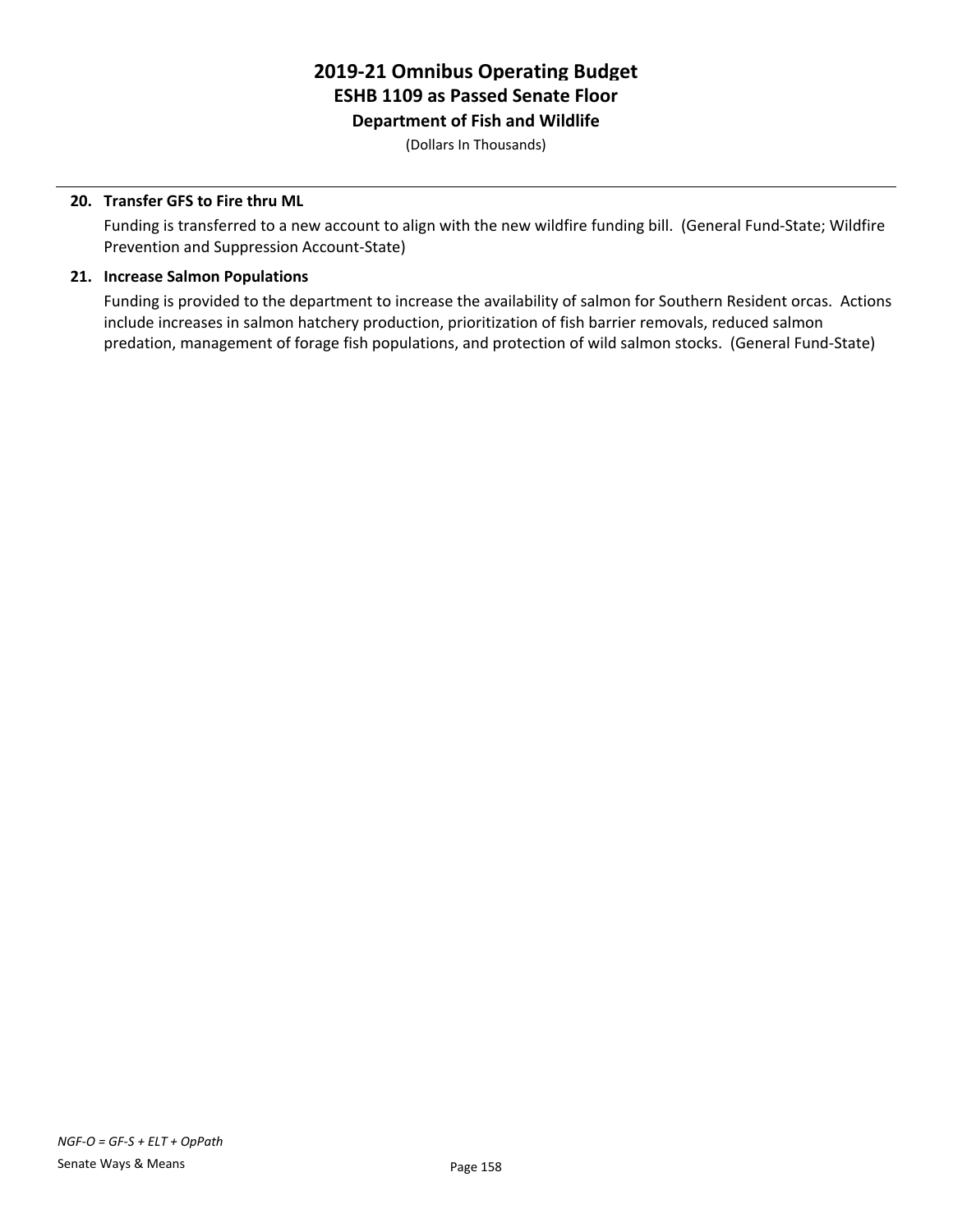**Puget Sound Partnership**

(Dollars In Thousands)

|                                              | <b>FTEs</b> | NGF-O   | <b>Total</b> |
|----------------------------------------------|-------------|---------|--------------|
| 2017-19 Estimated Expenditures               | 37.9        | 5,309   | 18,060       |
| 2019-21 Carryforward Level                   | 37.4        | 5,160   | 20,107       |
| 2019-21 Maintenance Level                    | 37.4        | 5,077   | 20,022       |
| Difference from 2017-19                      | $-0.5$      | $-232$  | 1,962        |
| % Change from 2017-19                        | $-1.3%$     | $-4.4%$ | 10.9%        |
| <b>Policy Other Changes:</b>                 |             |         |              |
| 1. Accountability Measures                   | 2.6         | 0       | 834          |
| <b>Update Salmon Recovery Plans</b>          | 1.2         | 977     | 977          |
| <b>Monitor Recovery Efforts</b><br>3.        | 1.2         | 1,296   | 1,296        |
| <b>Puget Sound Scientific Research</b><br>4. | 1.0         | 2,222   | 2,222        |
| Transfer MTCA to MTO Thru Maint Lvl<br>5.    | 0.0         | 0       | 0            |
| <b>Policy -- Other Total</b>                 | 6.0         | 4,495   | 5,329        |
| <b>Total Policy Changes</b>                  | 6.0         | 4,495   | 5,329        |
| 2019-21 Policy Level                         | 43.4        | 9,572   | 25,351       |
| Difference from 2017-19                      | 5.5         | 4,263   | 7,291        |
| % Change from 2017-19                        | 14.5%       | 80.3%   | 40.4%        |

#### *Comments:*

#### **1. Accountability Measures**

Funding is provided for the agency to evaluate the programs, actions and investments made by the various organizations related to Puget Sound recovery. This evaluation is based on the recommendations of the Joint Legislative Audit and Review Committee (JLARC) to increase accountability and effectiveness across the network of recovery partners. (Performance Audits of Government Account-State)

#### **2. Update Salmon Recovery Plans**

Funding is provided to coordinate updates to the outdated Puget Sound Chinook Salmon Recovery Plan, provide support for adaptive management of local watershed chapters, and advance regional work on salmon and ecosystem recovery through local integrating organizations. (General Fund-State)

#### **3. Monitor Recovery Efforts**

Funding is provided for evaluating ongoing monitoring and assessment of recovery actions, as well as solicitations and awards designed to fill monitoring gaps to evaluate progress toward recovery goals. (General Fund-State)

#### **4. Puget Sound Scientific Research**

Funding is provided for a competitive, peer-reviewed process for soliciting, prioritizing and funding research projects designed to advance scientific understanding of Puget Sound recovery. (General Fund-State)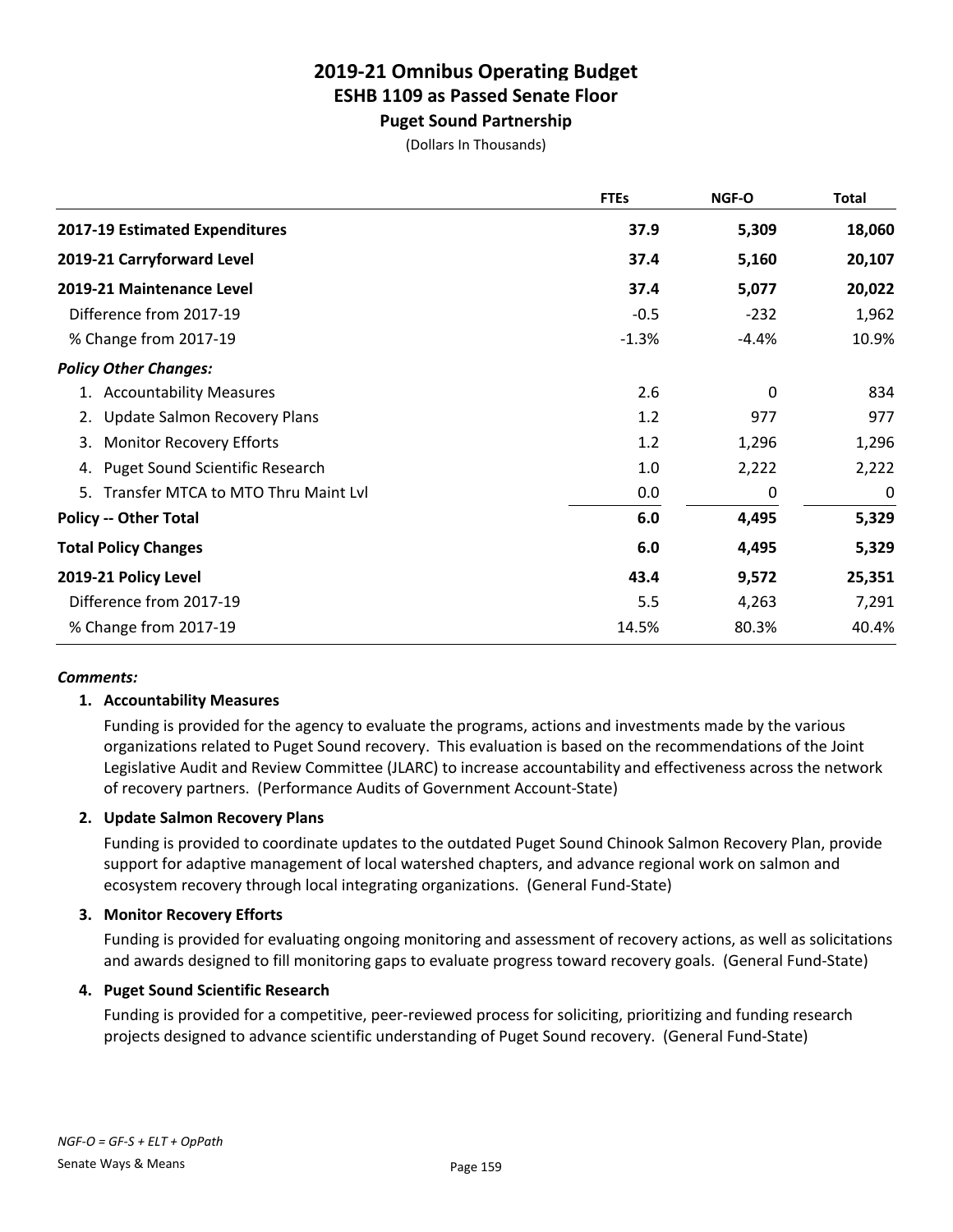**Puget Sound Partnership**

(Dollars In Thousands)

#### **5. Transfer MTCA to MTO Thru Maint Lvl**

Funding is transferred to a new account to align with Senate Bill 5993 (model toxics contol program). (State Toxics Control Account-State; Model Toxics Control Operating Account-State)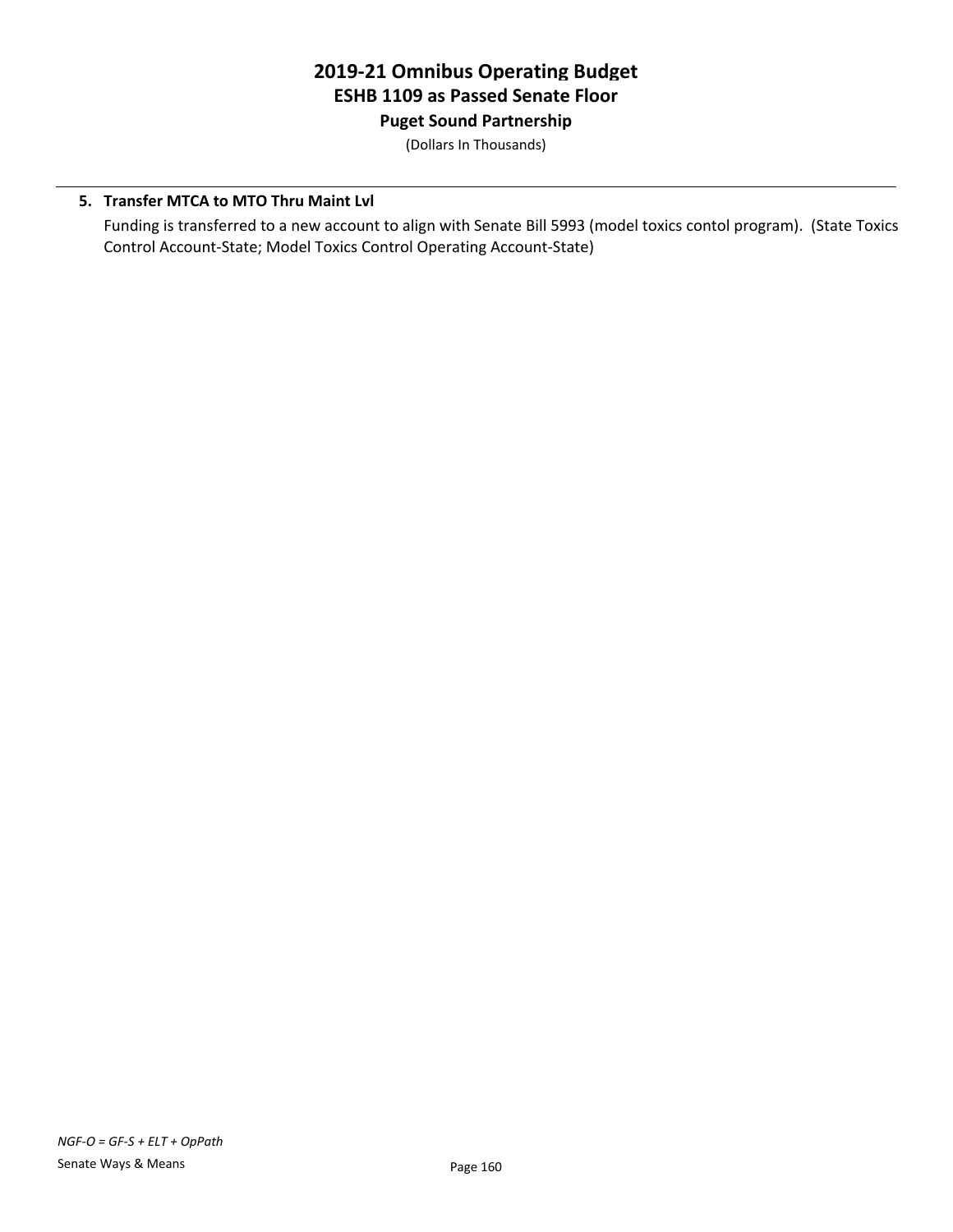**Department of Natural Resources**

(Dollars In Thousands)

|     |                                        | <b>FTEs</b> | NGF-O     | <b>Total</b>     |
|-----|----------------------------------------|-------------|-----------|------------------|
|     | 2017-19 Estimated Expenditures         | 1,484.8     | 123,171   | 545,143          |
|     | 2019-21 Carryforward Level             | 1,485.6     | 97,538    | 481,360          |
|     | 2019-21 Maintenance Level              | 1,331.5     | 110,714   | 517,957          |
|     | Difference from 2017-19                | $-153.4$    | $-12,457$ | $-27,186$        |
|     | % Change from 2017-19                  | $-10.3%$    | $-10.1%$  | $-5.0%$          |
|     | <b>Policy Other Changes:</b>           |             |           |                  |
|     | 1. Virtual Private Network             | 0.0         | 66        | 97               |
| 2.  | <b>Natural Disaster Mitigation</b>     | 0.0         | 63        | 63               |
| 3.  | <b>Clean Energy</b>                    | 0.0         | 53        | 53               |
| 4.  | Pesticide Application Safety Wkgrp     | 0.0         | 0         | 24               |
| 5.  | Aerial Herbicide Application           | 0.0         | 52        | 52               |
| 6.  | Sustainable Farms and Fields           | 0.0         | 53        | 53               |
| 7.  | <b>Capital Project Operating Costs</b> | 2.9         | 96        | 503              |
| 8.  | Agricultural College Trust Mgmt.       | 0.0         | 326       | 263              |
| 9.  | Adaptive Management Program            | 0.0         | $-1,066$  | $-1,066$         |
| 10. | Amateur Radio Lease Rates              | 0.0         | 371       | 371              |
| 11. | <b>Balance to Available Revenue</b>    | 0.0         | 0         | $-1,242$         |
| 12. | <b>Environmental Resilience</b>        | 3.0         | 0         | 7,986            |
| 13. | Forest Lands Management                | 0.0         | 0         | $-5,700$         |
| 14. | <b>Fairview Remediation</b>            | 0.0         | 0         | 304              |
| 15. | <b>Coastal Marine Advisory Council</b> | 0.0         | 0         | $-33$            |
| 16. | Transfer MTCA to MTO Thru Maint Lvl    | 0.0         | 0         | $\boldsymbol{0}$ |
| 17. | Post Wildfire Landslide Team           | 0.0         | 220       | 220              |
| 18. | <b>Forest Practices Fund Swap</b>      | 0.0         | 0         | 0                |
| 19. | <b>Bull Kelp Restoration</b>           | 0.0         | 150       | 150              |
|     | 20. Leader Lake Recreation             | 0.0         | 325       | 325              |
|     | 21. Swiss Needle Cast Mitigation Plan  | 0.0         | 375       | 375              |
|     | 22. Fund Shift Park Land Rev for GFund | 0.0         | $-1,000$  | 0                |
|     | 23. Increase Fire Response Capability  | 10.0        | 0         | 21,003           |
|     | 24. Forest Health                      | 2.0         | 0         | 7,797            |
|     | 25. Transfer GFS to Fire thru ML       | 0.0         | $-29,357$ | 0                |
|     | <b>Policy -- Other Total</b>           | 17.9        | $-29,273$ | 31,598           |
|     | <b>Total Policy Changes</b>            | 17.9        | $-29,273$ | 31,598           |
|     | 2019-21 Policy Level                   | 1,349.4     | 81,441    | 549,555          |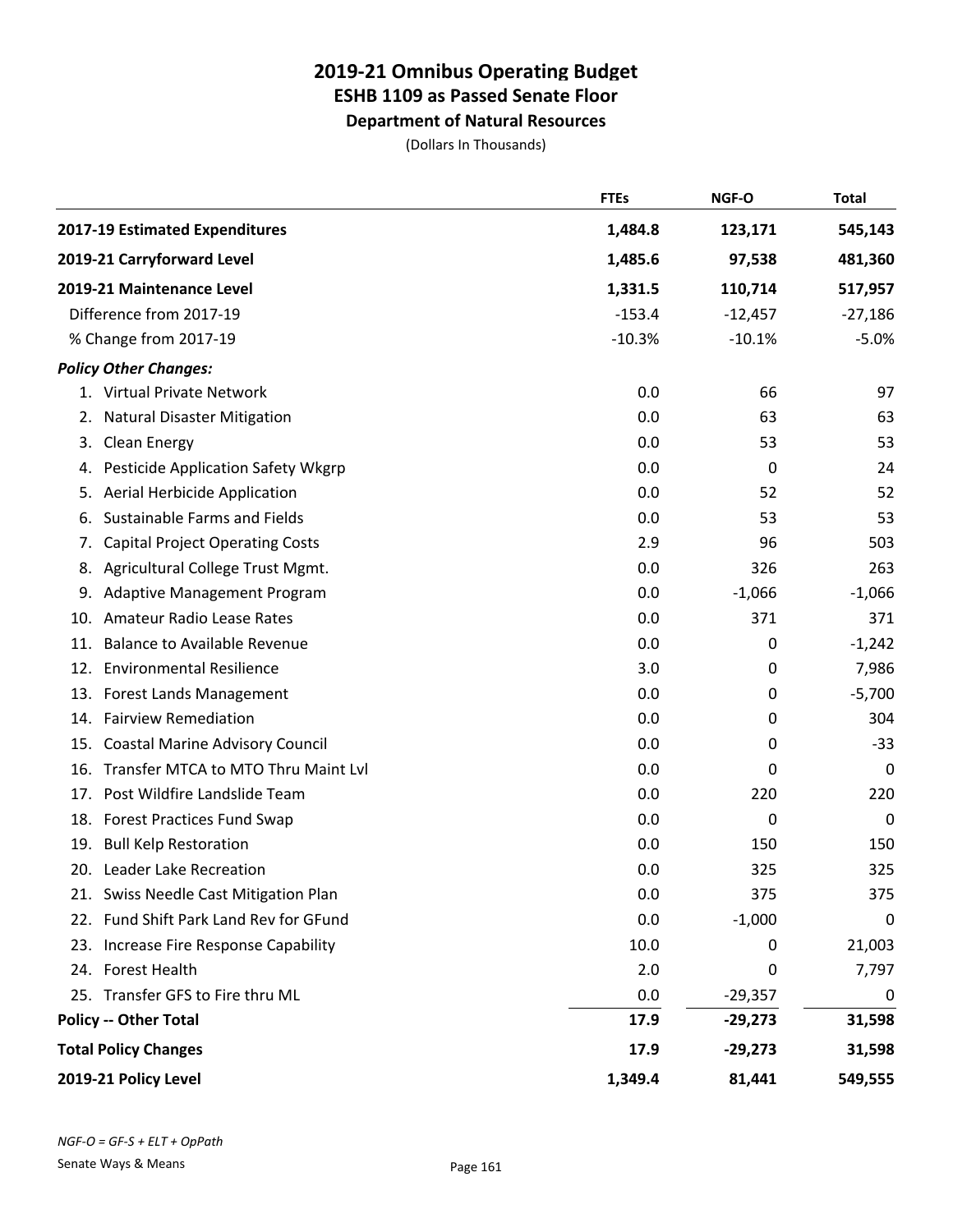**Department of Natural Resources**

(Dollars In Thousands)

|                         | <b>FTEs</b> | NGF-O   | Total |
|-------------------------|-------------|---------|-------|
| Difference from 2017-19 | $-135.5$    | -41.730 | 4,412 |
| % Change from 2017-19   | $-9.1%$     | -33.9%  | 0.8%  |

#### *Comments:*

#### **1. Virtual Private Network**

Funding is provided to pay for the increased costs of virtual private network access. (General Fund-State; Forest Development Account-State; Aquatic Lands Enhancement Account-State; other accounts)

#### **2. Natural Disaster Mitigation**

Funding is provided for implementing the provisions of Substitute Senate Bill 5106 (natural disaster mitigation). (General Fund-State)

#### **3. Clean Energy**

Funding is provided for implementing the provisions of Engrossed Second Substitute Senate Bill 5116 (clean energy). (General Fund-State)

#### **4. Pesticide Application Safety Wkgrp**

Funding is provided for implementing the provisions of Senate Bill 5550 (pesticide application safety). (Accident Account-State; Medical Aid Account-State)

#### **5. Aerial Herbicide Application**

Funding is provided for implementing the provisions of Substitute Senate Bill 5597 (aerial herbicide application). (General Fund-State)

#### **6. Sustainable Farms and Fields**

Funding is provided for implementing the provisions of Substitute Senate Bill 5947 (sustainable farms and fields). (General Fund-State)

#### **7. Capital Project Operating Costs**

Ongoing funding is provided for operating budget impacts from capital budget projects funded in the 2015-17 and 2017-19 biennium. (General Fund-State; Aquatic Lands Enhancement Account-State; Park Land Trust Revolving Account-Non-Appr; other accounts)

#### **8. Agricultural College Trust Mgmt.**

Funding is provided for expenditure into the Agricultural College Trust Management Account for the increased costs of managing the assets of the Agricultural School Trust per RCW 79.64.090. The costs of managing agricultural trust lands increased due to higher self-insurance premiums, pension and retirement rate changes, employee benefit changes and cost-of-living adjustments. (General Fund-State; Agricultural College Trust Management Account-State)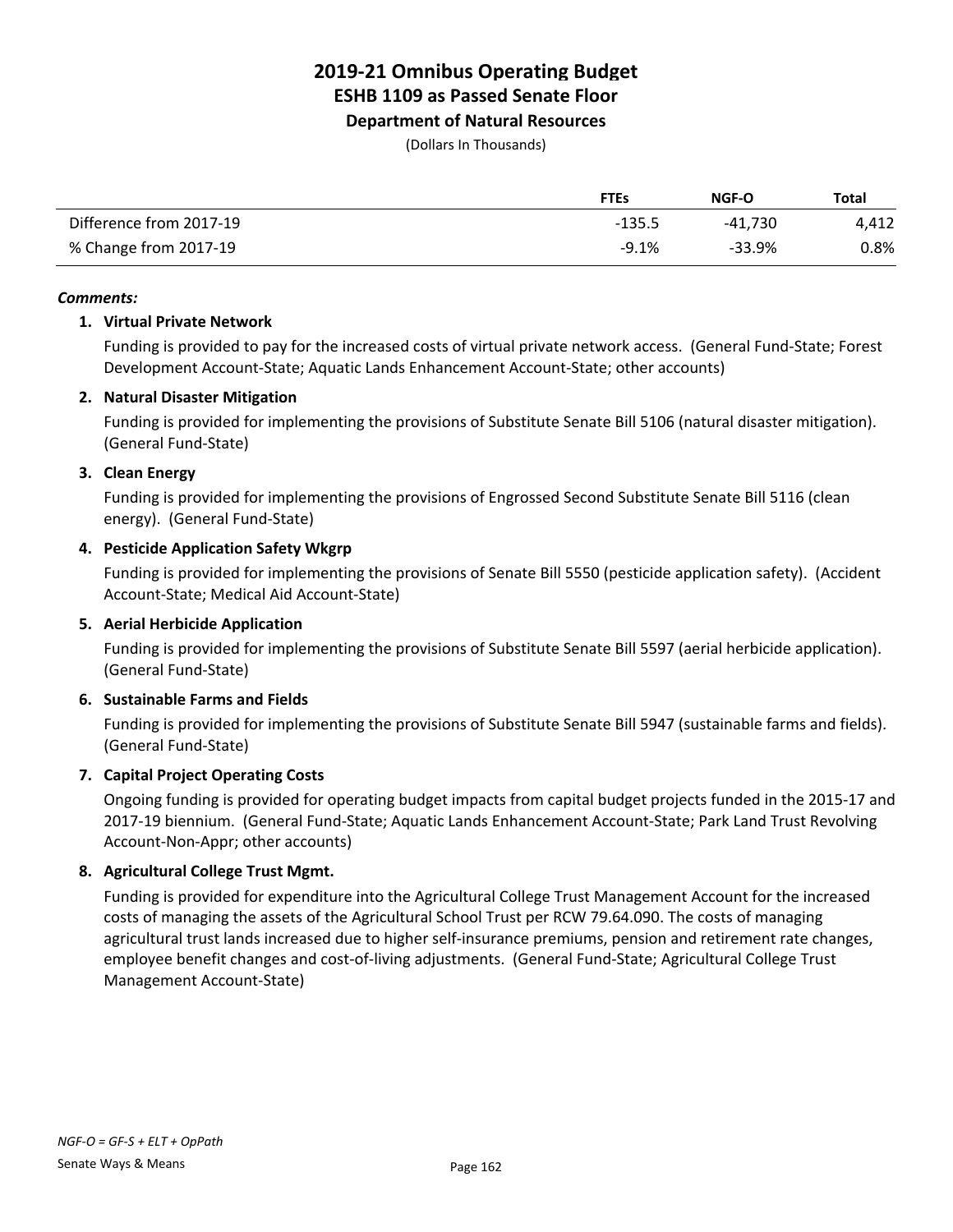**Department of Natural Resources**

(Dollars In Thousands)

#### **9. Adaptive Management Program**

The Adaptive Management Program was created to provide science-based recommendations and technical information to assist the Forest Practices Board in achieving the water quality and habitat goals of the forest practice rules. Funding is adjusted to align with the program's work schedule. (General Fund-State)

#### **10. Amateur Radio Lease Rates**

Funding is provided to compensate the Trusts and department for lost revenue from leases to Amateur radio operators who use space on the department's radio towers for their equipment. The department is authorized to lease sites at the rate of up to one hundred dollars per year, per site, per lessee. The Legislature appropriates funds to fulfill the remaining costs of the leases at market rate per RCW 79.13.510 (General Fund-State)

#### **11. Balance to Available Revenue**

Funding is adjusted to align expenditures with available revenue. This will result in a reduced level of work in managing the state's trust lands and regulating surface mining. (Resources Management Cost Account-State; Surface Mining Reclamation Account-State)

#### **12. Environmental Resilience**

Ongoing funding is increased to accelerate the removal of creosote pilings and debris from the marine environment and to continue monitoring zooplankton and eelgrass beds on state-owned aquatic lands managed by the department. (Aquatic Lands Enhancement Account-State; Model Toxics Control Operating Account-State)

#### **13. Forest Lands Management**

The Forest Development Account is used for the Department of Natural Resources' management costs for state forest lands. Spending authority in the account is adjusted based on projected revenue. (Forest Development Account-State)

#### **14. Fairview Remediation**

Funding is provided for increased costs associated with the cleanup of the Fairview Avenue site near Lake Union in Seattle. The aquatic site is contaminated with lead, chromium and arsenic. This will be the department's final payment toward remediation costs. (Model Toxics Control Operating Account-State)

#### **15. Coastal Marine Advisory Council**

Funding for the Washington Coastal Marine Advisory Council is reduced to align with the work planned for the biennium. (Aquatic Lands Enhancement Account-State)

#### **16. Transfer MTCA to MTO Thru Maint Lvl**

Funding is transferred to a new account to align with Senate Bill 5993 (model toxics contol program). (State Toxics Control Account-State; Model Toxics Control Operating Account-State)

#### **17. Post Wildfire Landslide Team**

Funding is provided for the department to conduct post wildfire landslide hazard assessments and reports. (General Fund-State)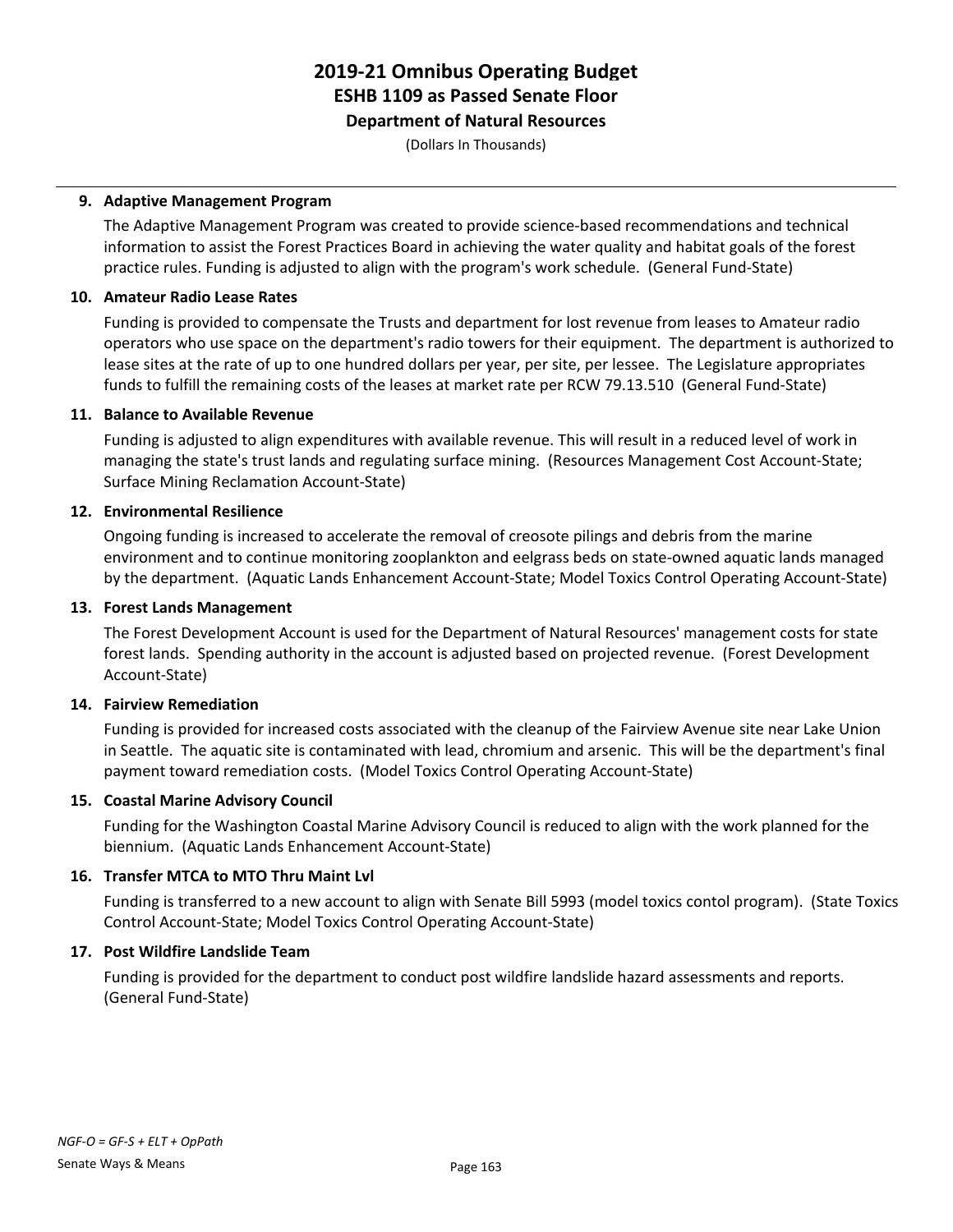#### **Department of Natural Resources**

(Dollars In Thousands)

#### **18. Forest Practices Fund Swap**

Funding amounts are swapped, from the Forest and Fish Support Account for Model Toxics Control Account. (Forest and Fish Support Account-State; Model Toxics Control Operating Account-State)

#### **19. Bull Kelp Restoration**

Funding is provided for the department to identify priority kelp restoration locations in central Puget Sound, based on historic locations, and monitor the role of natural kelp beds in moderating pH conditions in Puget Sound. (General Fund-State)

#### **20. Leader Lake Recreation**

Funding is provided for paving the road access to Leader Lake. (General Fund-State)

#### **21. Swiss Needle Cast Mitigation Plan**

Funding is provided for the department to parnter with the olympic natural resource center to study, survey and develop strategies for emerging ecosystem threats like Swiss needlecast disease. (General Fund-State)

#### **22. Fund Shift Park Land Rev for GFund**

One-time state general fund savings are made by a fund swap for discover pass proceeds in the Park Land Trust Revolving account. (General Fund-State; Park Land Trust Revolving Account-State)

#### **23. Increase Fire Response Capability**

Funding is provided to improve wildfire response, include funding 15 full-time fire engine leaders, increasing the number of correctional camp fire crews in western Washington, purchasing two helicopters, providing dedicated staff to conduct fire response training, and creating a fire prevention outreach program. (Forest Fire Protection Assessment Account-State; Wildfire Prevention and Suppression Account-State)

#### **24. Forest Health**

Funding is provided for landowner technical assistance, including conducting forest health treatments on federal lands and implementing the department's 20-year forest health strategic plan. The department will also plan forest health treatments as required in RCW 76.06.200. (Wildfire Prevention and Suppression Account-State)

#### **25. Transfer GFS to Fire thru ML**

Funding is transferred to a new account to align with the new wildfire funding bill. (General Fund-State; Disaster Response Account-State; Wildfire Prevention and Suppression Account-State)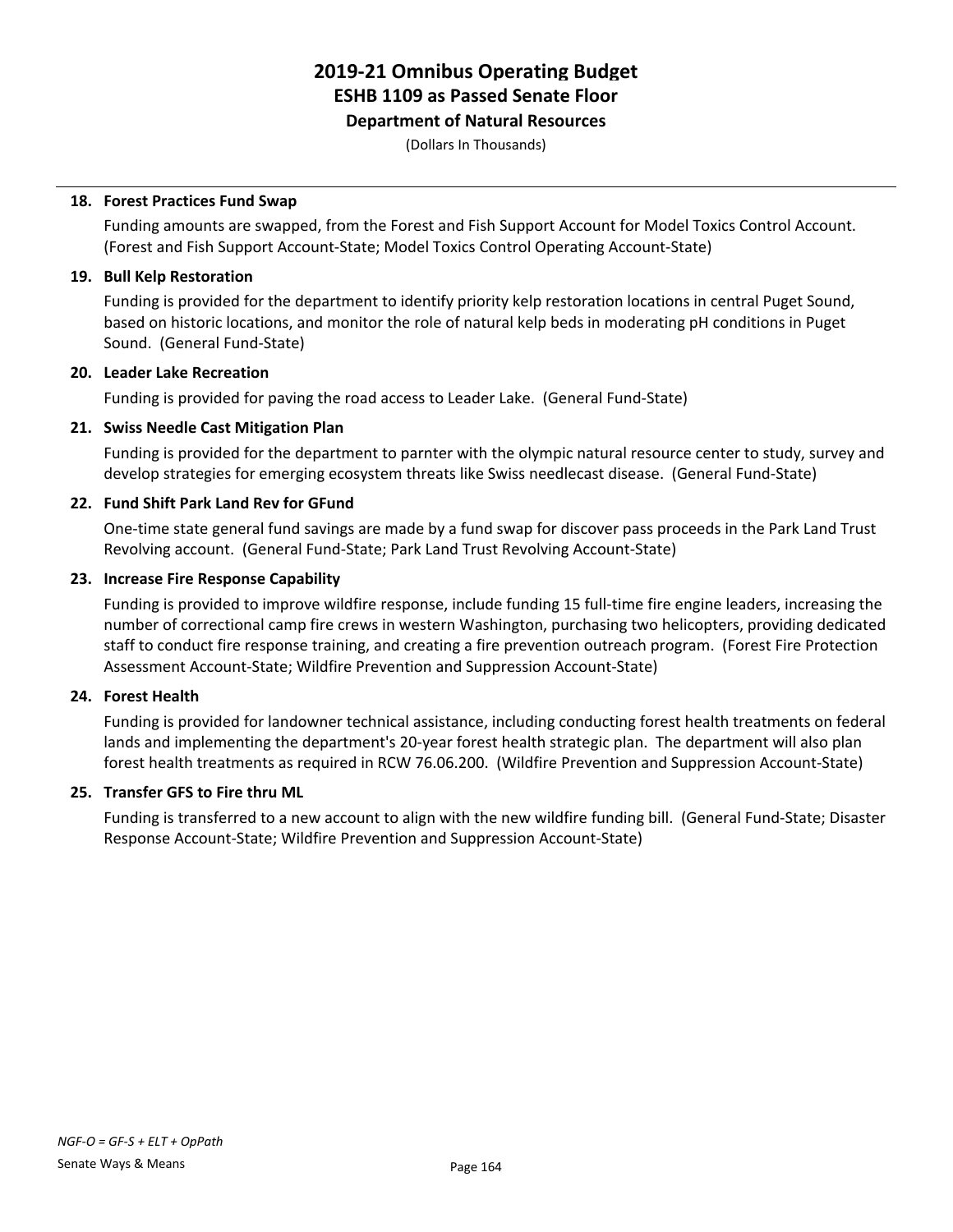**Department of Agriculture**

(Dollars In Thousands)

|                                                  | <b>FTEs</b> | NGF-O   | <b>Total</b> |
|--------------------------------------------------|-------------|---------|--------------|
| 2017-19 Estimated Expenditures                   | 873.3       | 34,353  | 200,305      |
| 2019-21 Carryforward Level                       | 873.6       | 33,961  | 200,566      |
| 2019-21 Maintenance Level                        | 873.6       | 34,245  | 202,124      |
| Difference from 2017-19                          | 0.4         | $-108$  | 1,819        |
| % Change from 2017-19                            | 0.0%        | $-0.3%$ | 0.9%         |
| <b>Policy Other Changes:</b>                     |             |         |              |
| 1. Electronic Tracking of Cattle                 | 3.0         | 0       | 698          |
| Spartina Program Reduction<br>2.                 | 0.0         | 0       | $-400$       |
| <b>Hemp Production</b><br>3.                     | 0.0         | 0       | 418          |
| Dairy Milk Assessment Fee<br>4.                  | 0.0         | 0       | 297          |
| <b>Pesticide Application Safety Wrkgrp</b><br>5. | 0.0         | 0       | 206          |
| Pollinators<br>6.                                | 1.4         | 399     | 399          |
| <b>Aerial Herbicide Application</b><br>7.        | 0.0         | 36      | 36           |
| <b>Balance to Available Revenue</b><br>8.        | 0.0         | 0       | $-36$        |
| Transfer MTCA to MTO Thru Maint Lvl<br>9.        | 0.0         | 0       | 0            |
| NW Washington Fair - Youth Ed<br>10.             | 0.0         | 500     | 500          |
| Regional Markets Program<br>11.                  | 0.0         | 500     | 500          |
| 12. Agreements For Non-Lethal Wolf Mgt           | 0.0         | 0       | 512          |
| <b>Policy -- Other Total</b>                     | 4.4         | 1,435   | 3,130        |
| Policy -- Transfer Total                         | 4.6         | 0       | 1,270        |
| <b>Total Policy Changes</b>                      | 9.0         | 1,435   | 4,400        |
| 2019-21 Policy Level                             | 882.6       | 35,680  | 206,524      |
| Difference from 2017-19                          | 9.4         | 1,327   | 6,219        |
| % Change from 2017-19                            | 1.1%        | 3.9%    | 3.1%         |

#### *Comments:*

#### **1. Electronic Tracking of Cattle**

Contingent on passage of agency request legislation Engrossed Substitute Senate Bill 5959 (livestock inspection), expenditure authority is provided to expand the use of electronic tracking of cattle for animal health and disease traceability. The expansion will allow other cattle owners to register with the department and provide electronic reporting of any cattle transactions. (Agricultural Local Account-Non-Appr)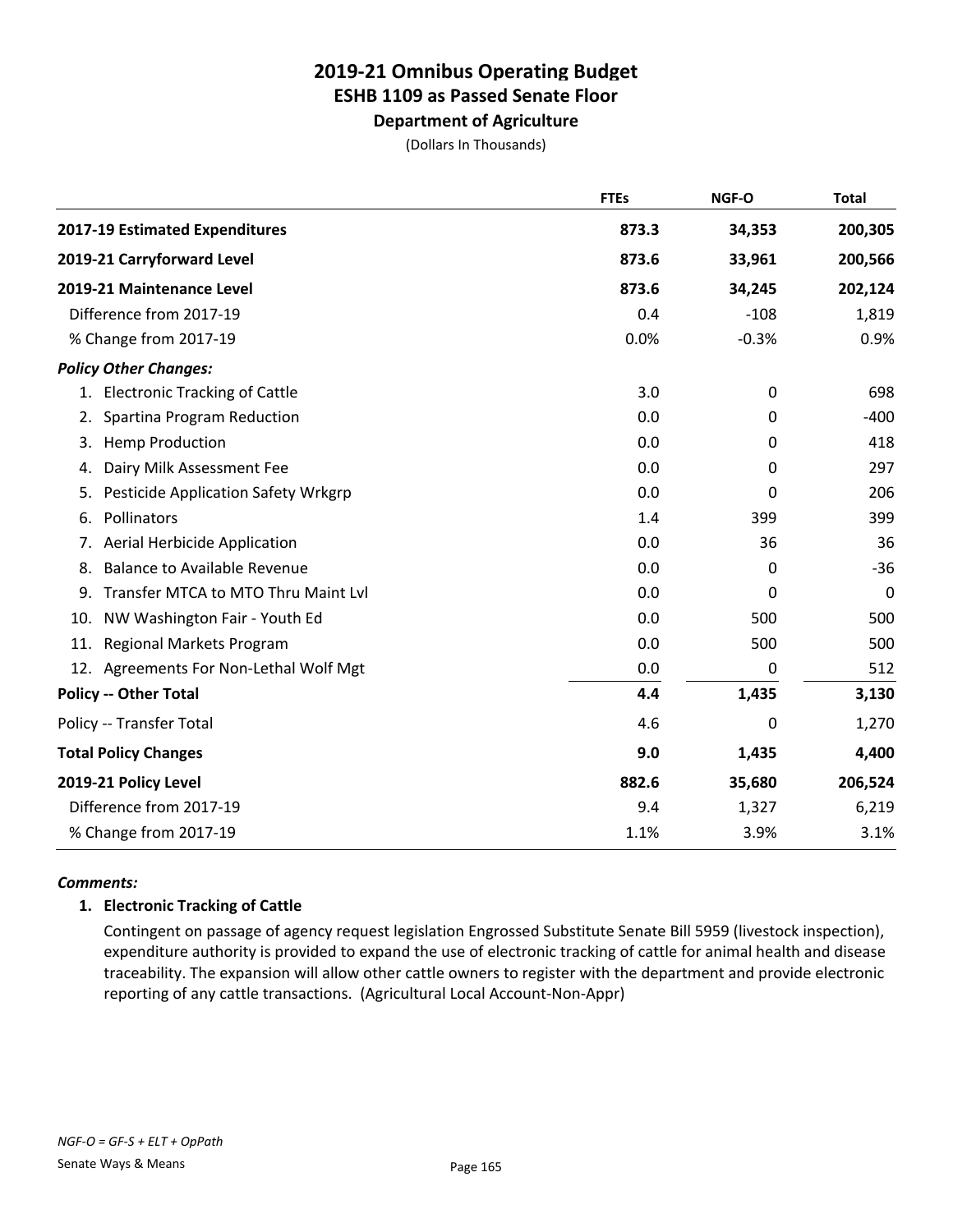### **Department of Agriculture**

(Dollars In Thousands)

#### **2. Spartina Program Reduction**

The department coordinates statewide efforts to eradicate spartina and control invasive knotweed and other selected weeds. Funding to control spartina and other noxious weeds are reduced one-time to address a shortfall in the Aquatic Lands Enhancement Account. The results will be a reduced level of work managing aquatic invasive species and noxious weeds. (Aquatic Lands Enhancement Account-State)

#### **3. Hemp Production**

Expenditure authority is provided for implementation of Engrossed Second Substitute Senate Bill 5276 (hemp production), including the creation of a new non-appropriated account. (Hemp Regulatory Account-Non-Appr)

#### **4. Dairy Milk Assessment Fee**

Expenditure authority is provided to implement the provisions of Senate Bill 5447 (dairy milk assessment fee). (Agricultural Local Account-Non-Appr)

#### **5. Pesticide Application Safety Wrkgrp**

Funding is provided for implementing the provisions of Senate Bill 5550 (pesticide application safety). (Accident Account-State; Medical Aid Account-State)

#### **6. Pollinators**

Funding is provided for implementing the provisions of Substitute Senate Bill No. 5552 (Pollinators). (General Fund-State)

#### **7. Aerial Herbicide Application**

Funding is provided for implementing the provisions of Substitute Senate Bill 5597 (aerial herbicide application). (General Fund-State)

#### **8. Balance to Available Revenue**

Ongoing funding is reduced in the Fair Account to align expenditures with available revenue. This will result in slightly reduced grants to 66 fairs across the state. (Fair Account-Non-Appr)

#### **9. Transfer MTCA to MTO Thru Maint Lvl**

Funding is transferred to a new account to align with Senate Bill 5993 (model toxics contol program). (State Toxics Control Account-State; Model Toxics Control Operating Account-State)

#### **10. NW Washington Fair - Youth Ed**

Funding is provided for youth education programs at the Northwest Washington Fairgrounds. (General Fund-State)

#### **11. Regional Markets Program**

Funding is provided for implementing a regional markets program. (General Fund-State)

#### **12. Agreements For Non-Lethal Wolf Mgt**

One-time funding is provided to the Department of Agriculture to maintain cost-sharing agreements with livestock producers to support non-lethal measures that can be used to minimize livestock loss from wolves and other carnivores. \$80,000 of the provided amounts is for grants to Ferry and Stevens county sheriff's office wolf support. (Northeast Washington Wolf-Livestock Management Acc-Non-Appr)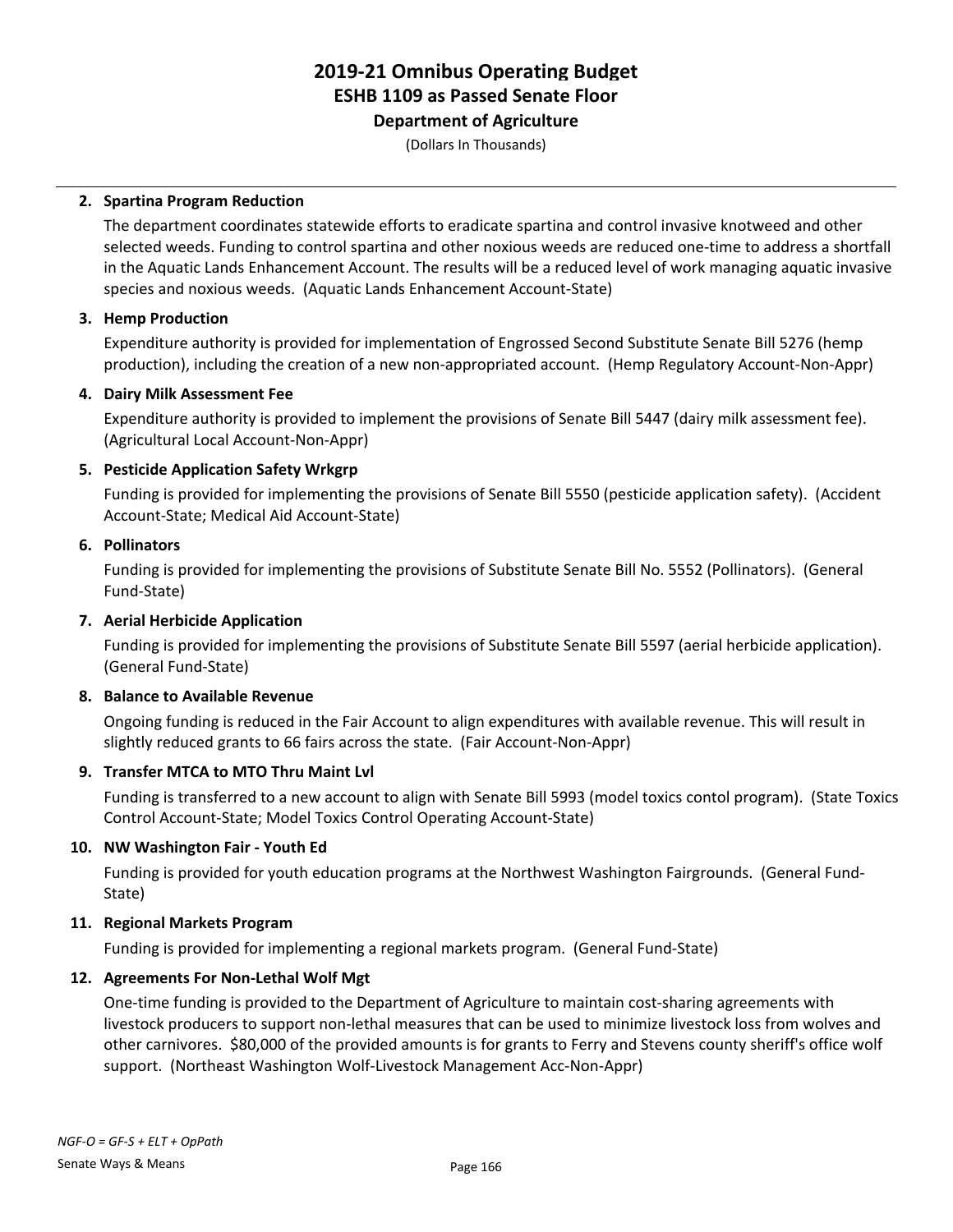**Washington State Patrol**

(Dollars In Thousands)

|     |                                          | <b>FTEs</b> | NGF-O    | <b>Total</b> |
|-----|------------------------------------------|-------------|----------|--------------|
|     | 2017-19 Estimated Expenditures           | 535.5       | 90,462   | 179,269      |
|     | 2019-21 Carryforward Level               | 545.4       | 91,664   | 174,225      |
|     | 2019-21 Maintenance Level                | 545.4       | 94,945   | 175,676      |
|     | Difference from 2017-19                  | 9.9         | 4,483    | $-3,593$     |
|     | % Change from 2017-19                    | 1.8%        | 5.0%     | $-2.0%$      |
|     | <b>Policy Other Changes:</b>             |             |          |              |
|     | 1. Involuntary Treatment                 | 0.0         | 734      | 734          |
| 2.  | Immigrants in the Workplace              | 0.0         | 15       | 15           |
| 3.  | Marijuana Misdemeanors                   | 1.0         | 200      | 200          |
| 4.  | <b>Pension Rate Changes</b>              | 0.0         | $-627$   | $-627$       |
| 5.  | W2 Replacement Project                   | 0.0         | 0        | 2,878        |
| 6.  | Forensic Supplies & Equipment Maint      | 0.0         | 712      | 1,010        |
| 7.  | <b>Criminal Investigation Technology</b> | 0.0         | 39       | 39           |
| 8.  | <b>County Criminal Justice Services</b>  | 0.0         | 0        | 510          |
| 9.  | <b>Interagency Bomb Squad Suits</b>      | 0.0         | 2        | 2            |
| 10. | Missing/Exploited Child Task Force       | 2.0         | 0        | 1,500        |
| 11. | <b>Toxicology Laboratory Staffing</b>    | 6.5         | 2,356    | 2,356        |
| 12. | <b>Sexual Assault Kits</b>               | 0.0         | 9,013    | 10,290       |
| 13. | Drug and Gang Task Force                 | 1.0         | 0        | 700          |
|     | 14. I-1639 Gun Violence Protection       | 0.0         | 203      | 203          |
|     | 15. Transfer MTCA to MTO Thru Maint Lvl  | 0.0         | 0        | 0            |
|     | 16. Transfer GFS to Fire thru ML         | 0.0         | $-2,095$ | $\mathbf 0$  |
|     | <b>Policy -- Other Total</b>             | 10.5        | 10,552   | 19,810       |
|     | <b>Total Policy Changes</b>              | 10.5        | 10,552   | 19,810       |
|     | 2019-21 Policy Level                     | 555.9       | 105,497  | 195,486      |
|     | Difference from 2017-19                  | 20.4        | 15,035   | 16,217       |
|     | % Change from 2017-19                    | 3.8%        | 16.6%    | 9.0%         |

#### *Comments:*

#### **1. Involuntary Treatment**

Funding is provided to implement SSB 5181 (invol. treatment procedures) whereby Washington State Patrol (WSP) will develop a new system to submit information to the National Instant Criminal Background Check System (NICS) and fund additional staff hours. (General Fund-State)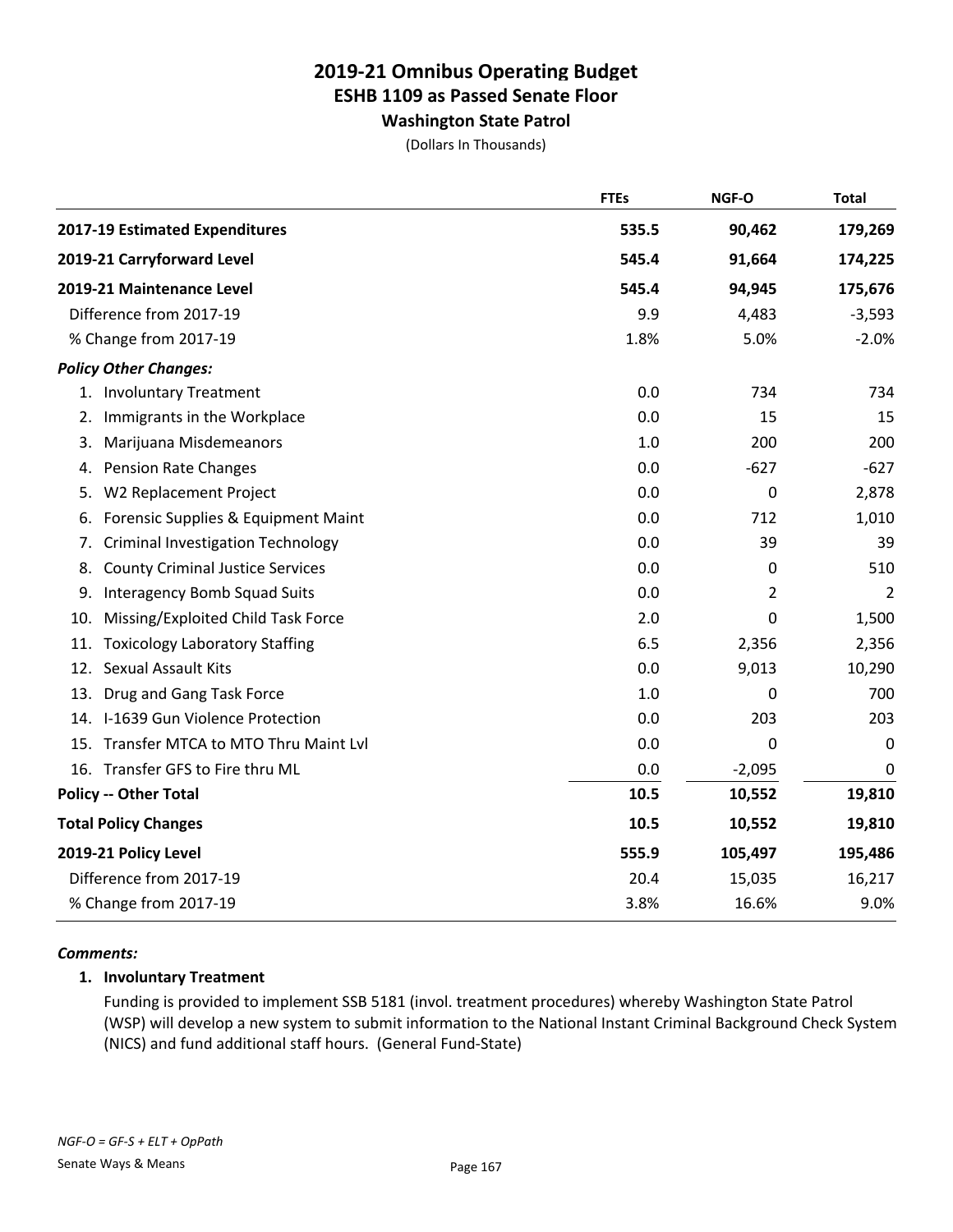**Washington State Patrol**

(Dollars In Thousands)

#### **2. Immigrants in the Workplace**

Funding is provided to implement 2SSB 5497 (immigrants in the workplace) for legal services to review confidentiality policies and to develop model policies related to immigration enforcement at public schools, state health facilities, courthouses, and shelters. (General Fund-State)

#### **3. Marijuana Misdemeanors**

Funding is provided to implement SB 5605 (marijuana misdemeanors) whereby WSP will hire one temporary FTE to remove marijuana misdemeanor conviction records for individuals previously convicted of a marijuana misdemeanor offense who apply for a vacation of the record of conviction of the offense. (General Fund-State)

#### **4. Pension Rate Changes**

In WSP's base budget, \$1.4 million in funding was provided for pension contribution increases, primarily associated with a plan to pay for pension related costs for recent salary increases. Funding is reduced to reflect legislative adoption of a pension funding rate of 17.5 percent for the 2019-21 biennium rather than the rate adopted by the Pension Funding Council of 22.13 percent for the WSP Retirement System. The rate is reduced based on the Legislature's intent to smooth the cost of recent salary increases over a six year period. (General Fund-State)

#### **5. W2 Replacement Project**

Funding is provided to complete the Washington State Identification System and Washington Crime Information Center, collectively known as the W2 system. (Fingerprint Identification Account-State)

#### **6. Forensic Supplies & Equipment Maint**

Funding is provided for increased supply and maintenance costs for the Crime Laboratory Division and Toxicology Laboratory Division. (General Fund-State; Death Investigations Account-State)

#### **7. Criminal Investigation Technology**

Funding is provided for software licensing and maintenance, annual certification, repairs, and replacement of criminal investigation tools. (General Fund-State)

#### **8. County Criminal Justice Services**

Funding is provided for investigative assistance and report services to local police, sheriffs' departments, and multi-agency task forces. (County Criminal Justice Assistance Account-State)

#### **9. Interagency Bomb Squad Suits**

Funding is provided to replace five Explosive Ordinance Disposal (EOD) bomb suits. (General Fund-State)

#### **10. Missing/Exploited Child Task Force**

Funding is provided to the Missing/Exploited Children's Task Force that targets child predators through the internet and makes arrests using undercover operations. (Washington Internet Crimes Against Children Account-State)

#### **11. Toxicology Laboratory Staffing**

Funding is provided for additional staff to address a backlog of drug and alcohol tests for coroners, medical examiners, law enforcement agencies, prosecuting attorneys, and the State Liquor Cannabis Board. (General Fund-State)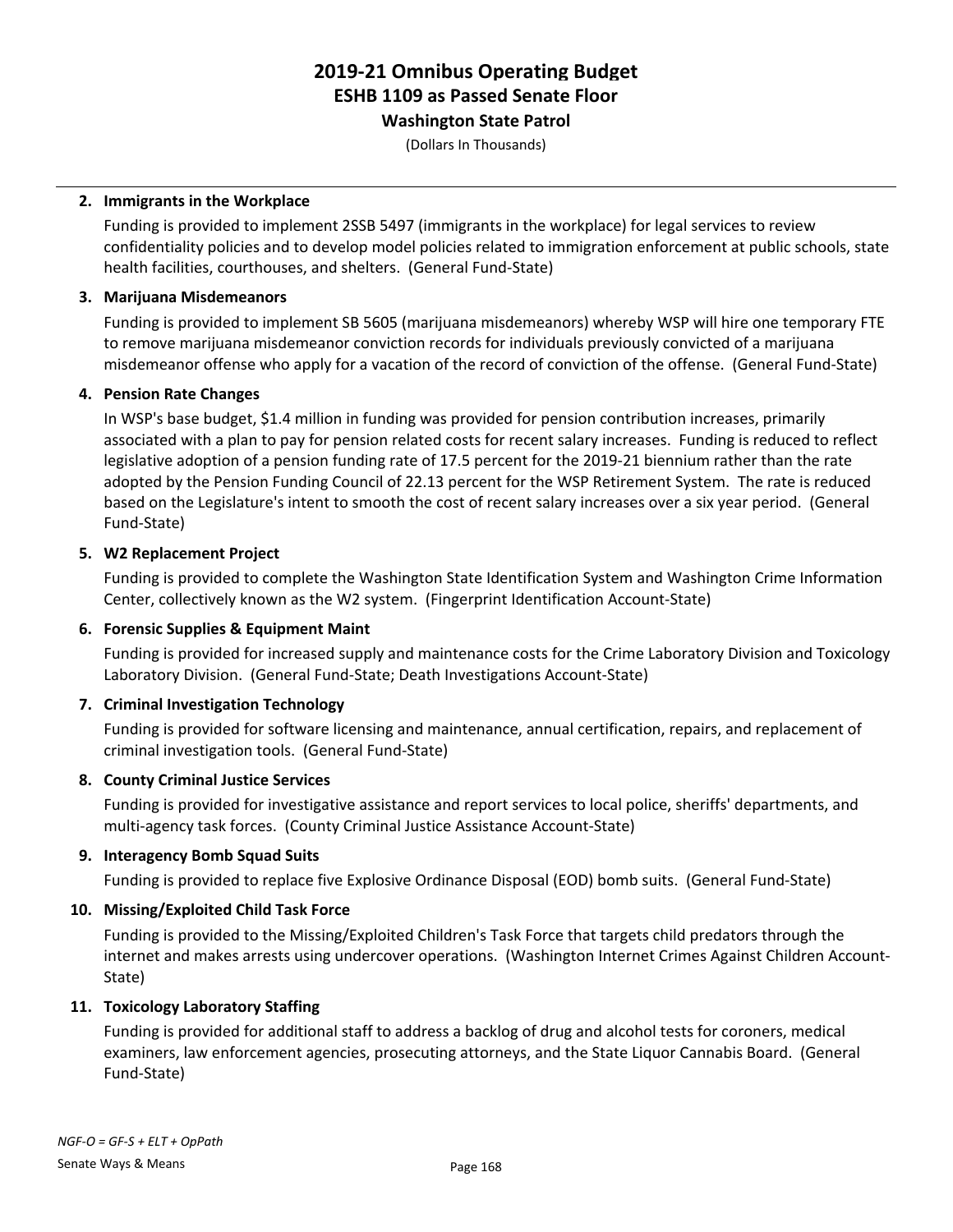### **Washington State Patrol**

(Dollars In Thousands)

#### **12. Sexual Assault Kits**

Funding is provided for additional crime laboratory staff, equipment, supplies, and outsourcing to address a backlog of sexual assault kits waiting for testing. (General Fund-State; Death Investigations Account-State)

#### **13. Drug and Gang Task Force**

Funding is provided for a case management system for WSP to enter data to analyze patterns, trends, and links to identify connections on criminal investigations including efforts to dismantle drug trafficking organizations and for one intelligence analyst to focus on gang activity. (Dedicated Marijuana Account-State)

#### **14. I-1639 Gun Violence Protection**

Funding is provided to meet the requirements of the 2018 voter approved Initiative Measure No. 1639, related to firearm safety. (General Fund-State)

#### **15. Transfer MTCA to MTO Thru Maint Lvl**

Funding is transferred to the new Model Toxics Control Operating Account. (State Toxics Control Account-State; Model Toxics Control Operating Account-State)

#### **16. Transfer GFS to Fire thru ML**

Funding is transferred to the new Wildfire Prevention and Suppression Account to align with the new wildfire funding bill. (General Fund-State; Model Toxics Control Operating Account-State; Wildfire Prevention and Suppression Account-State)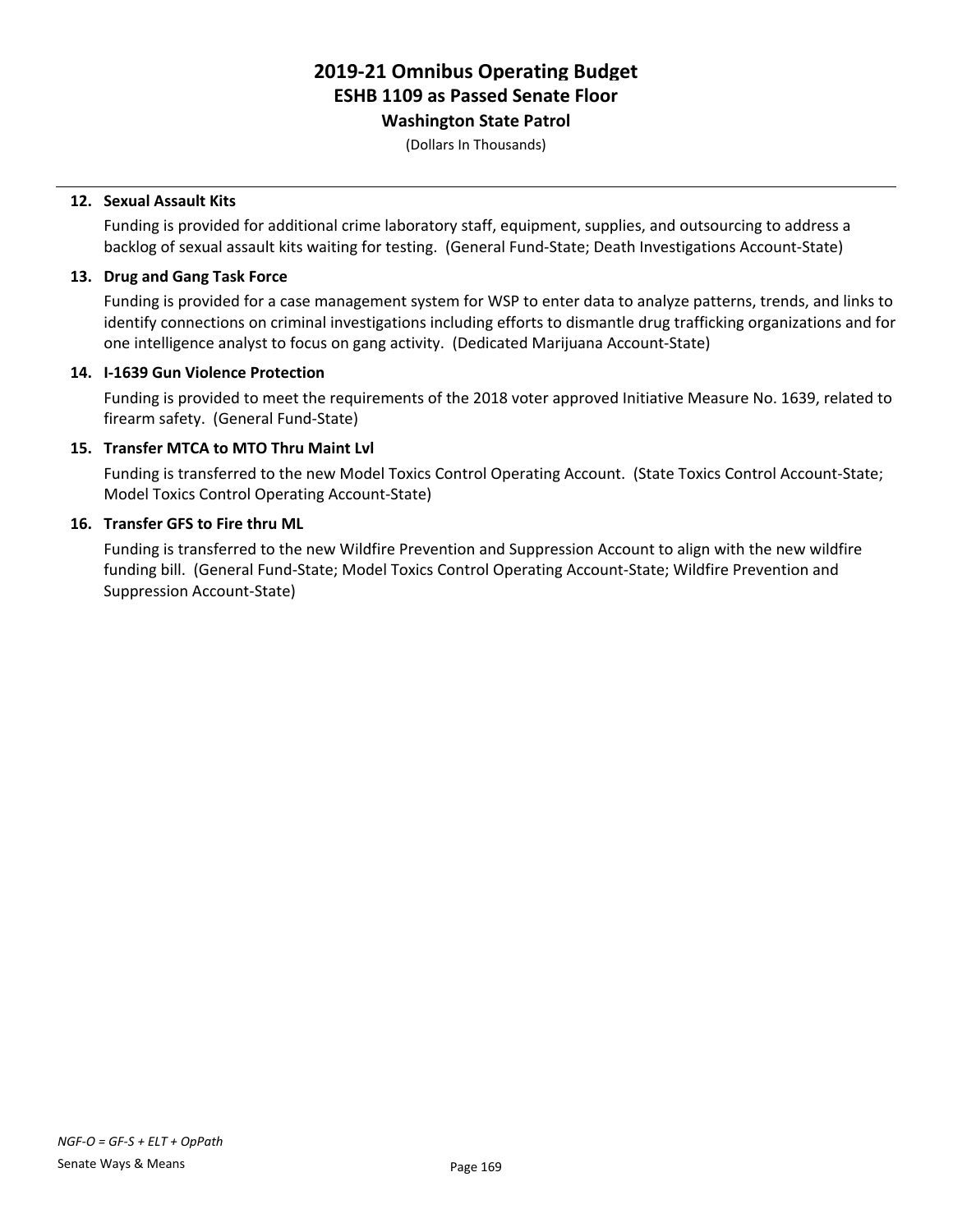**Department of Licensing**

(Dollars In Thousands)

|                                                 | <b>FTEs</b> | NGF-O    | <b>Total</b> |
|-------------------------------------------------|-------------|----------|--------------|
| 2017-19 Estimated Expenditures                  | 238.3       | 3,833    | 51,758       |
| 2019-21 Carryforward Level                      | 238.7       | 3,108    | 49,780       |
| 2019-21 Maintenance Level                       | 238.7       | 3,153    | 49,079       |
| Difference from 2017-19                         | 0.4         | $-680$   | $-2,679$     |
| % Change from 2017-19                           | 0.2%        | $-17.7%$ | $-5.2%$      |
| <b>Policy Other Changes:</b>                    |             |          |              |
| <b>Real Estate Appraisers</b><br>1.             | 0.0         | 0        | 72           |
| <b>Manicuring for Diabetics</b><br>2.           | 0.5         | 0        | 229          |
| Uniform Law on Notarial Acts<br>3.              | 0.7         | 0        | 144          |
| <b>Equipment Maintenance and Software</b><br>4. | 0.0         | 7        | 102          |
| <b>BTM3 Adjustments</b><br>5.                   | 0.0         | 0        | 4,604        |
| <b>Technical Correction</b><br>6.               | 0.0         | 0        | 0            |
| <b>Vessel Renewal Reminders</b><br>7.           | 0.1         | 194      | 194          |
| Implementation of I-1639<br>8.                  | 10.0        | 1,691    | 1,691        |
| 9.<br>Replace Legacy Firearms System            | 4.8         | 4,053    | 4,053        |
| <b>Policy -- Other Total</b>                    | 16.0        | 5,945    | 11,089       |
| Policy -- Transfer Total                        | 0.0         | 0        | $-3,992$     |
| <b>Total Policy Changes</b>                     | 16.0        | 5,945    | 7,097        |
| 2019-21 Policy Level                            | 254.7       | 9,098    | 56,176       |
| Difference from 2017-19                         | 16.4        | 5,265    | 4,418        |
| % Change from 2017-19                           | 6.9%        | 137.4%   | 8.5%         |

#### *Comments:*

#### **1. Real Estate Appraisers**

Funding is provided to implement ESSB 5480 (real estate appraisers) whereby the Department of Licensing (DOL) will hire temporary staff to draft rulemaking, coordinate implementation efforts, and set fees for licensees. (Real Estate Appraiser Commission Account-State)

#### **2. Manicuring for Diabetics**

Funding is provided to implement ESB 5616 (manicuring for diabetics) which requires DOL to develop mandatory training for manicurists regarding the risks associated with performing manicure services for people with diabetes. (Business & Professions Account-State)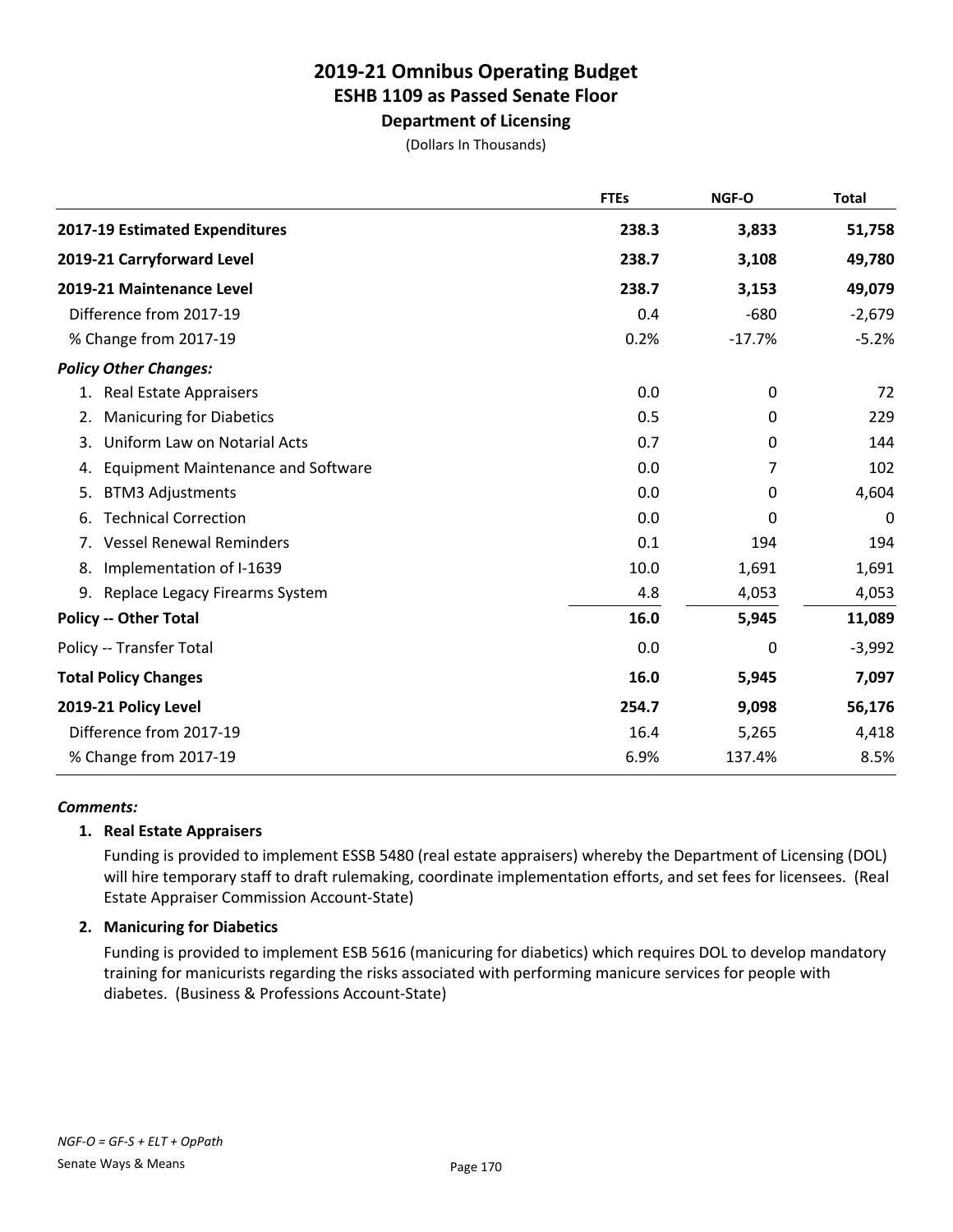**Department of Licensing**

(Dollars In Thousands)

#### **3. Uniform Law on Notarial Acts**

Funding is provided to implement SB 5641 (uniform law on notarial acts) whereby DOL will draft rulemaking, maintain remote notarization software, and manage customer inquiries. (Business & Professions Account-State)

#### **4. Equipment Maintenance and Software**

Funding is provided for software licenses and hardware and software maintenance contracts increases. (General Fund-State; Architects' License Account-State; Real Estate Commission Account-State; other accounts)

#### **5. BTM3 Adjustments**

Funding is provided for increased project costs in FY 2020 for Phase 3 of the Business and Technology Modernization (BTM) project, which will replace the agency's current business and professions IT systems. (Architects' License Account-State; Real Estate Commission Account-State; Real Estate Appraiser Commission Account-State; other accounts)

#### **6. Technical Correction**

Funding is provided to correct a technical issue for several fund sources. (Business & Professions Account-State; Ignition Interlock Device Revolving Account-State)

#### **7. Vessel Renewal Reminders**

Funding is provided for mailing vessel registration renewal reminders. (General Fund-State)

#### **8. Implementation of I-1639**

Funding is provided to meet the requirements of the 2018 voter approved Initiative Measure No. 1639, related to firearm safety. (General Fund-State)

#### **9. Replace Legacy Firearms System**

Funding is provided to procure a commercial off-the-shelf solution to replace the legacy firearms system. (General Fund-State)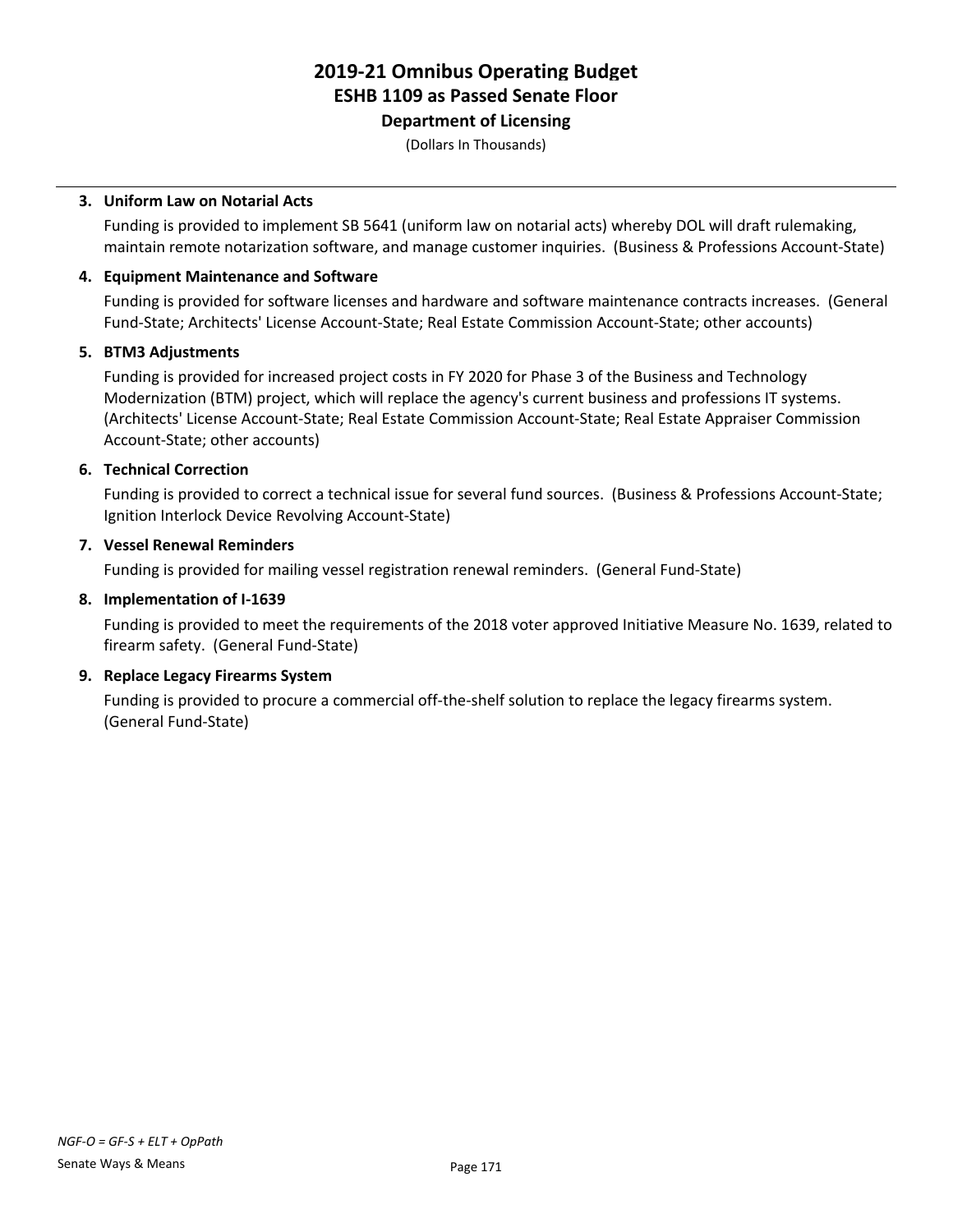## **2019-21 Omnibus Operating Budget ESHB 1109 as Passed Senate Floor Public Schools OSPI & Statewide Programs**

(Dollars In Thousands)

|     |                                            | <b>FTEs</b> | NGF-O    | <b>Total</b> |
|-----|--------------------------------------------|-------------|----------|--------------|
|     | 2017-19 Estimated Expenditures             | 330.4       | 104,825  | 206,435      |
|     | 2019-21 Carryforward Level                 | 330.4       | 98,796   | 215,409      |
|     | 2019-21 Maintenance Level                  | 330.4       | 100,833  | 217,624      |
|     | Difference from 2017-19                    | 0.0         | $-3,992$ | 11,189       |
|     | % Change from 2017-19                      | 0.0%        | $-3.8%$  | 5.4%         |
|     | <b>Policy Other Changes:</b>               |             |          |              |
|     | 1. Ethnic Studies                          | 0.0         | 61       | 61           |
| 2.  | <b>Social Emotional Learning</b>           | 0.0         | 400      | 400          |
| 3.  | <b>School Resource Officers</b>            | 0.0         | 100      | 100          |
| 4.  | Catastrophic Incident Plans                | 0.0         | 48       | 48           |
| 5.  | Student Safety and Well-being              | 1.0         | 2,928    | 2,928        |
| 6.  | Highly Capable Student Prgs.               | 0.0         | 3,800    | 3,800        |
| 7.  | Immigrants in the Workplace                | 0.0         | 70       | 70           |
| 8.  | <b>Holocaust Education</b>                 | 0.0         | 191      | 191          |
| 9.  | <b>Children's Mental Health</b>            | 0.0         | 42       | 42           |
| 10. | <b>ESD Regional Leadership</b>             | 0.0         | 2,200    | 2,200        |
| 11. | <b>Graham Kapowsin Secondary Education</b> | 0.0         | 250      | 250          |
| 12. | Kitsap Apprenticeship Pathways             | 0.0         | 700      | 700          |
| 13. | Math Improvement Pilot Program             | 0.0         | 510      | 510          |
| 14. | Media Literacy                             | 0.0         | 500      | 500          |
| 15. | Next Gen Science Standards                 | 0.0         | 2,000    | 2,000        |
| 16. | <b>Paraeducator Training</b>               | 0.5         | 21,104   | 23,104       |
| 17. | <b>Civic Education Grant</b>               | 0.0         | 20       | 20           |
| 18. | Computer Science Ed Adjst.                 | 0.0         | $-1,000$ | $-1,000$     |
| 19. | Computer Science Ed Grant Adjst.           | 0.0         | $-62$    | $-62$        |
| 20. | SBE Competency Based Diploma               | 0.5         | 242      | 242          |
|     | 21. Dropout Early Warning Data             | 0.0         | 250      | 250          |
| 22. | <b>Seattle Education Access</b>            | 0.0         | 1,000    | 1,000        |
| 23. | <b>School Funding Audits Adjustment</b>    | 0.0         | $-500$   | $-500$       |
| 24. | WA Innovation Schools Adjst.               | 0.0         | $-20$    | $-20$        |
| 25. | Institute for Community Leadership         | 0.0         | 80       | 80           |
| 26. | Mobius Science Center Adjustment           | 0.0         | $-100$   | $-100$       |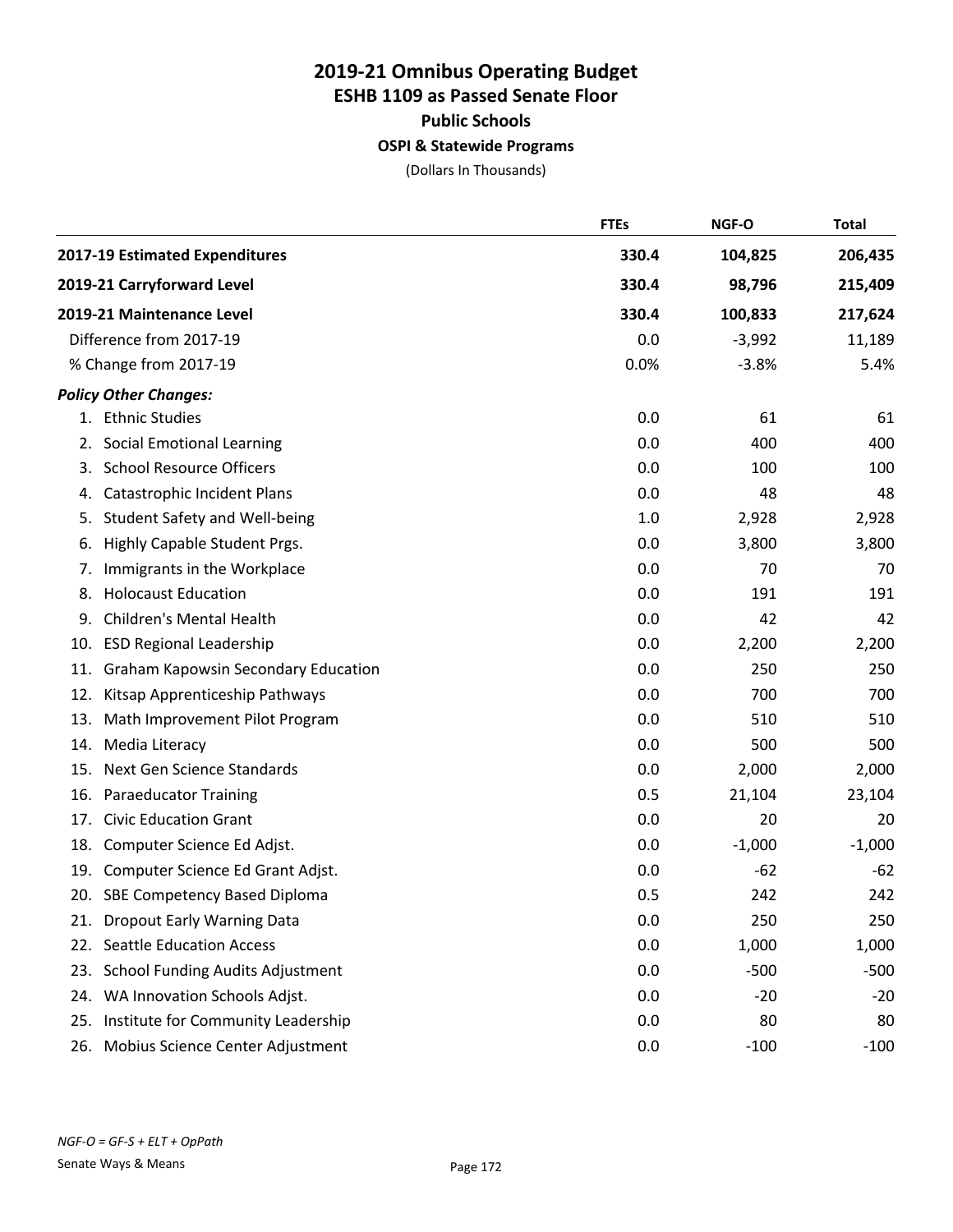## **2019-21 Omnibus Operating Budget ESHB 1109 as Passed Senate Floor Public Schools**

#### **OSPI & Statewide Programs**

(Dollars In Thousands)

|     |                                         | <b>FTEs</b> | <b>NGF-O</b> | Total   |
|-----|-----------------------------------------|-------------|--------------|---------|
|     | 27. Children's Mental Health Adjustment | 0.0         | $-204$       | $-204$  |
|     | 28. State Data Center Backup App.       | 0.0         | 46           | 46      |
| 29. | <b>State Data Center Network</b>        | 0.0         | 44           | 44      |
|     | 30. STEM Grant Program                  | 0.0         | 6,600        | 6,600   |
|     | 31. Achievers Scholars Increase         | 0.0         | 2,000        | 2,000   |
|     | 32. OSPI Website Maintenance            | 0.0         | 55           | 55      |
|     | 33. Project Citizen Increase            | 0.0         | 120          | 120     |
|     | 34. Treehouse Graduation Success        | 0.0         | 3,500        | 3,500   |
|     | <b>Policy -- Other Total</b>            | 2.0         | 46,975       | 48,975  |
|     | <b>Total Policy Changes</b>             | 2.0         | 46,975       | 48,975  |
|     | 2019-21 Policy Level                    | 332.4       | 147,808      | 266,599 |
|     | Difference from 2017-19                 | 2.0         | 42,983       | 60,164  |
|     | % Change from 2017-19                   | 0.6%        | 41.0%        | 29.1%   |
|     |                                         |             |              |         |

#### *Comments:*

#### **1. Ethnic Studies**

One-time funding is provided for implementation of Substitute Senate Bill No. 5023 (ethnic studies). The office of the superintendent of public instruction (OSPI) will convene a workgroup to develop ethnic studies curriculum to be made available for grades 7-12. (General Fund-State)

#### **2. Social Emotional Learning**

Funding is provided for implementation of Substitute Senate Bill No. 5082 (social emotional learning). (General Fund-State)

#### **3. School Resource Officers**

Funding is provided for implementation of Second Substitute Senate Bill No. 5141 (school resource officers). OSPI will administer a grant program to for mandatory training. (General Fund-State)

#### **4. Catastrophic Incident Plans**

Funding is provided for implementation of Substitute Senate Bill No. 5247 (catastrophic incidents). OSPI must consult with the military department to develop guidance to school districts for catastrophic incident plans. (General Fund-State)

#### **5. Student Safety and Well-being**

Funding is provided for student safety and well-being. OSPI will maintain the state school safety center, convene a student safety and well-being committee, and provide funding for 1.0 FTE at each ESD for behavioral health coordination. (General Fund-State)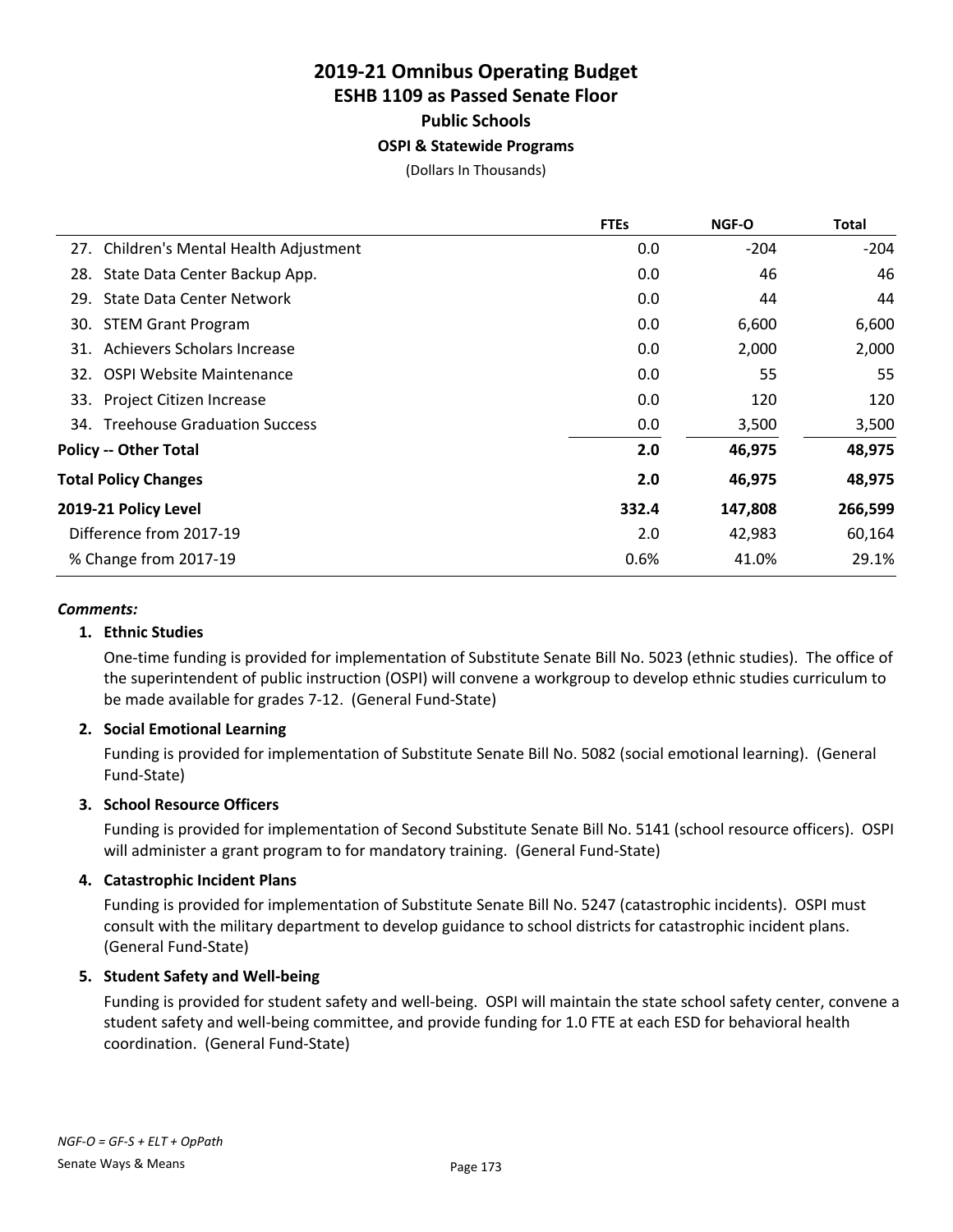**Public Schools**

### **OSPI & Statewide Programs**

(Dollars In Thousands)

#### **6. Highly Capable Student Prgs.**

Funding is provided for implementation of Substitute Senate Bill No. 5354 (highly capable student prgms.). Funding is provided for universal highly capable screenings. (General Fund-State)

#### **7. Immigrants in the Workplace**

One-time funding is provided for implementation of Engrossed Second Substitute Senate Bill No.5497 (immigrants in the workplace) for legal services to review confidentiality policies and to develop model policies related to immigration enforcement at public schools. (General Fund-State)

#### **8. Holocaust Education**

Funding is provided for implementation of Substitute Senate Bill No. 5612 (holocaust education). (General Fund-State)

#### **9. Children's Mental Health**

Funding is provide for implementation of Second Substitute Senate Bill No. 5903 (children's mental health). OSPI will participate in implementation of a two-year pilot program called the Partnership Access Line (PAL) for schools. (General Fund-State)

#### **10. ESD Regional Leadership**

Funding is provided for implementation of Engrossed Second Substitute Senate Bill No. 5327 (career connected learning). Each educational service district must employ one full time employee to convene and manage regional, cross-industry networks. (General Fund-State)

#### **11. Graham Kapowsin Secondary Education**

Funding is provided for the Bethel School District to expand post-secondary education opportunities at Graham-Kapowsin High School (General Fund-State)

#### **12. Kitsap Apprenticeship Pathways**

One-time Funding is provided to the South Kitsap School District to develop pathways for high school diplomas and post-secondary credentials through controls programmer apprenticeships. (General Fund-State)

#### **13. Math Improvement Pilot Program**

Funding is provided for a math improvement pilot program to improve math scores. Equal amounts are appropriated to the Spokane, Bremerton, and Chehalis school districts. (General Fund-State)

#### **14. Media Literacy**

One-time funding is provides for OSPI to administer the media literacy grant program, convene two regional conferences, and create a media literacy and digital citizenship fellows program. (General Fund-State)

#### **15. Next Gen Science Standards**

Funding is provided for professional development in the Next Generation Science standards and to support community-based climate science organizations to partner with educational service districts and school districts. (General Fund-State)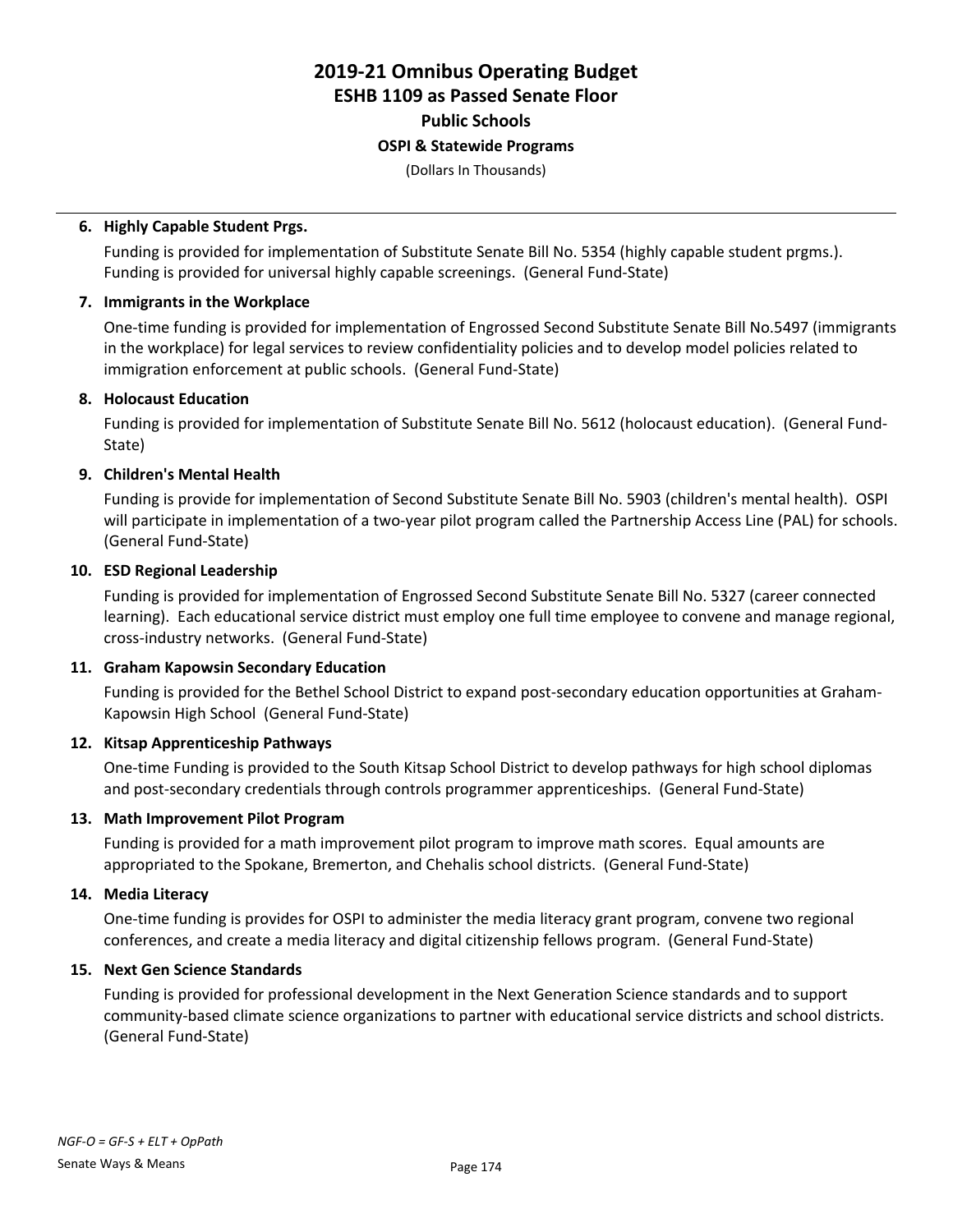**Public Schools**

#### **OSPI & Statewide Programs**

(Dollars In Thousands)

#### **16. Paraeducator Training**

Funding is provided for comprehensive paraeducator training. Chapter 237, Laws of 2017 mandates that, if provided funding, school districts must provide four days of training to all paraeducators in a fundamental course of study on paraeducator standards of practice. (General Fund-State; Educator Certification Proccessing Account-State)

#### **17. Civic Education Grant**

Funding is provided to OSPI to administer a grant program for travel costs associated with civics education competitions. (General Fund-State)

#### **18. Computer Science Ed Adjst.**

Funding is moved into the STEM and outdoor education competitive grant program beginning FY 2021. (General Fund-State)

#### **19. Computer Science Ed Grant Adjst.**

Funding is moved into the STEM and outdoor education competitive grant program beginning FY 2021. (General Fund-State)

#### **20. SBE Competency Based Diploma**

Funding is provided for the State Board of Education (SBE) to convene a work group to develop a competencybased pathway to a high school diploma. (General Fund-State)

#### **21. Dropout Early Warning Data**

Funding is provided to OSPI to conduct a pilot program for dropout early warning and intervention data systems. (General Fund-State)

#### **22. Seattle Education Access**

One-time funding is provided to Seattle Education Access (SEA) to ensure students on non-traditional educational pathways have the mentorship and technical assistance needed to navigate higher education and financial aid. (General Fund-State)

#### **23. School Funding Audits Adjustment**

Funding is adjusted due to underspending. (General Fund-State)

#### **24. WA Innovation Schools Adjst.**

Funding is adjusted due lack of activity since 2017. (General Fund-State)

### **25. Institute for Community Leadership**

Funding is increased for the institute of community leadership. (General Fund-State)

#### **26. Mobius Science Center Adjustment**

Funding is moved into the STEM and outdoor education competitive grant program beginning FY 2021. (General Fund-State)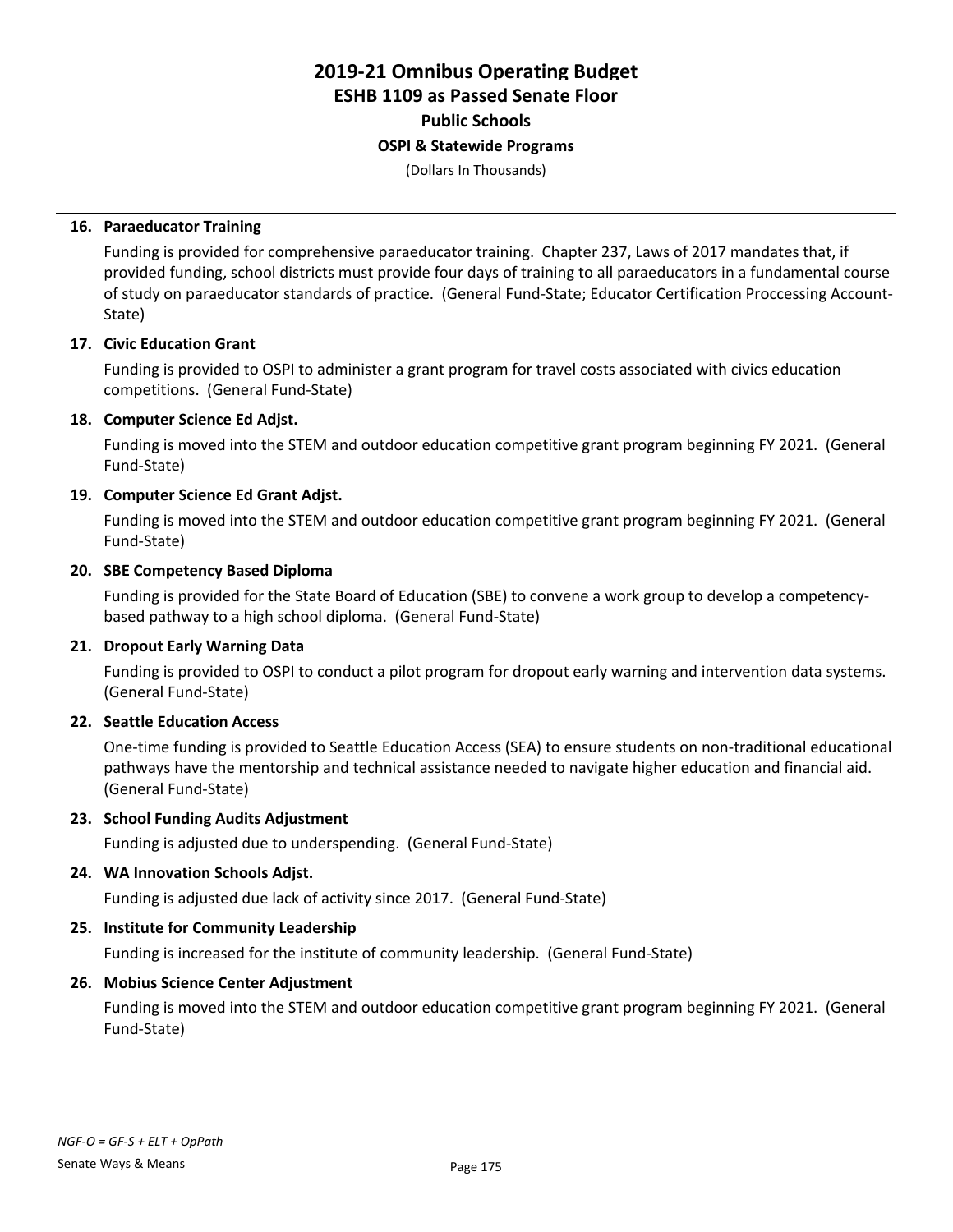# **2019-21 Omnibus Operating Budget**

## **ESHB 1109 as Passed Senate Floor**

### **Public Schools**

#### **OSPI & Statewide Programs**

(Dollars In Thousands)

#### **27. Children's Mental Health Adjustment**

Funding is adjusted to reflect the expiration of the pilot program in Chapter 202, Laws of 2017 (children's mental health). (General Fund-State)

#### **28. State Data Center Backup App.**

One-time Funding is provided to pay for a new server and backup application due to the move to the state data center. (General Fund-State)

#### **29. State Data Center Network**

Funding is provided to pay consolidated technology services for space in the state data center and networking charges. (General Fund-State)

#### **30. STEM Grant Program**

Funding is provided for a STEM and outdoor education grant program beginning in FY 2021. (General Fund-State)

#### **31. Achievers Scholars Increase**

Funding is increased for the achievers scholars program for the college success foundation to establish programming in four new regions. (General Fund-State)

#### **32. OSPI Website Maintenance**

Funding is provided to pay consolidated technology services to host the OSPI website and for website maintenance and support services. (General Fund-State)

#### **33. Project Citizen Increase**

Increased funding is provided for Project Citizen and We the People programs run through the Center for Civics Education. (General Fund-State)

#### **34. Treehouse Graduation Success**

Funding is moved from DCYF to OSPI to increase the Treehouse graduation sucess foundation. (General Fund-State)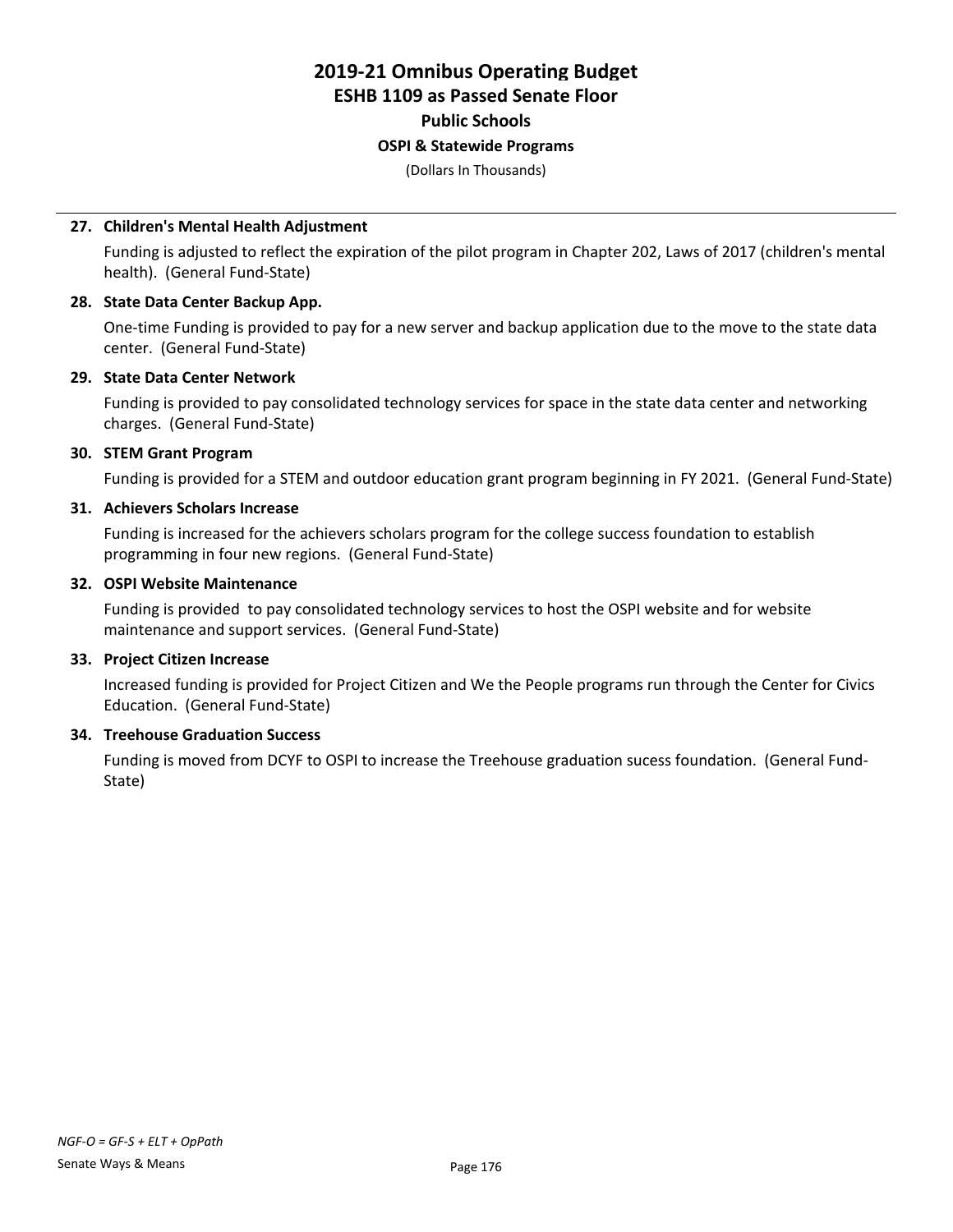## **2019-21 Omnibus Operating Budget ESHB 1109 as Passed Senate Floor Public Schools**

#### **General Apportionment**

(Dollars In Thousands)

|                                        | <b>FTEs</b> | NGF-O      | Total      |
|----------------------------------------|-------------|------------|------------|
| 2017-19 Estimated Expenditures         | 0.0         | 14,989,358 | 14,989,358 |
| 2019-21 Carryforward Level             | 0.0         | 19,248,268 | 19,248,268 |
| 2019-21 Maintenance Level              | 0.0         | 19,166,364 | 19,166,364 |
| Difference from 2017-19                | 0.0         | 4,177,006  | 4,177,006  |
| % Change from 2017-19                  |             | 27.9%      | 27.9%      |
| <b>Policy Other Changes:</b>           |             |            |            |
| 1. Align Fund Sources                  | 0.0         | 0          | 0          |
| <b>Remove Forest Revenue Deduction</b> | 0.0         | 23,696     | 23,696     |
| 3. School Emergencies                  | 0.0         | -458       | $-458$     |
| <b>Policy -- Other Total</b>           | 0.0         | 23,238     | 23,238     |
| Policy -- Comp Total                   | 0.0         | 39,068     | 39,068     |
| <b>Total Policy Changes</b>            | 0.0         | 62,306     | 62,306     |
| 2019-21 Policy Level                   | 0.0         | 19,228,670 | 19,228,670 |
| Difference from 2017-19                | 0.0         | 4,239,312  | 4,239,312  |
| % Change from 2017-19                  |             | 28.3%      | 28.3%      |

#### *Comments:*

#### **1. Align Fund Sources**

Funding is adjusted to align fund sources, decreasing appropriations from the Education Legacy Trust Account-State and increasing allocations to the state general fund. (General Fund-State; Education Legacy Trust Account-State)

#### **2. Remove Forest Revenue Deduction**

The Office of Superintendent of Public Instruction adopted a rule change in April 2018 allowing districts to retain state forest and other local deductible revenues without incurring a reduction to state allocations. Prior local deductible revenues assumed in the budget are removed, increasing General Apportionment. (General Fund-State)

#### **3. School Emergencies**

Funding is adjusted due to underspent funds. (General Fund-State)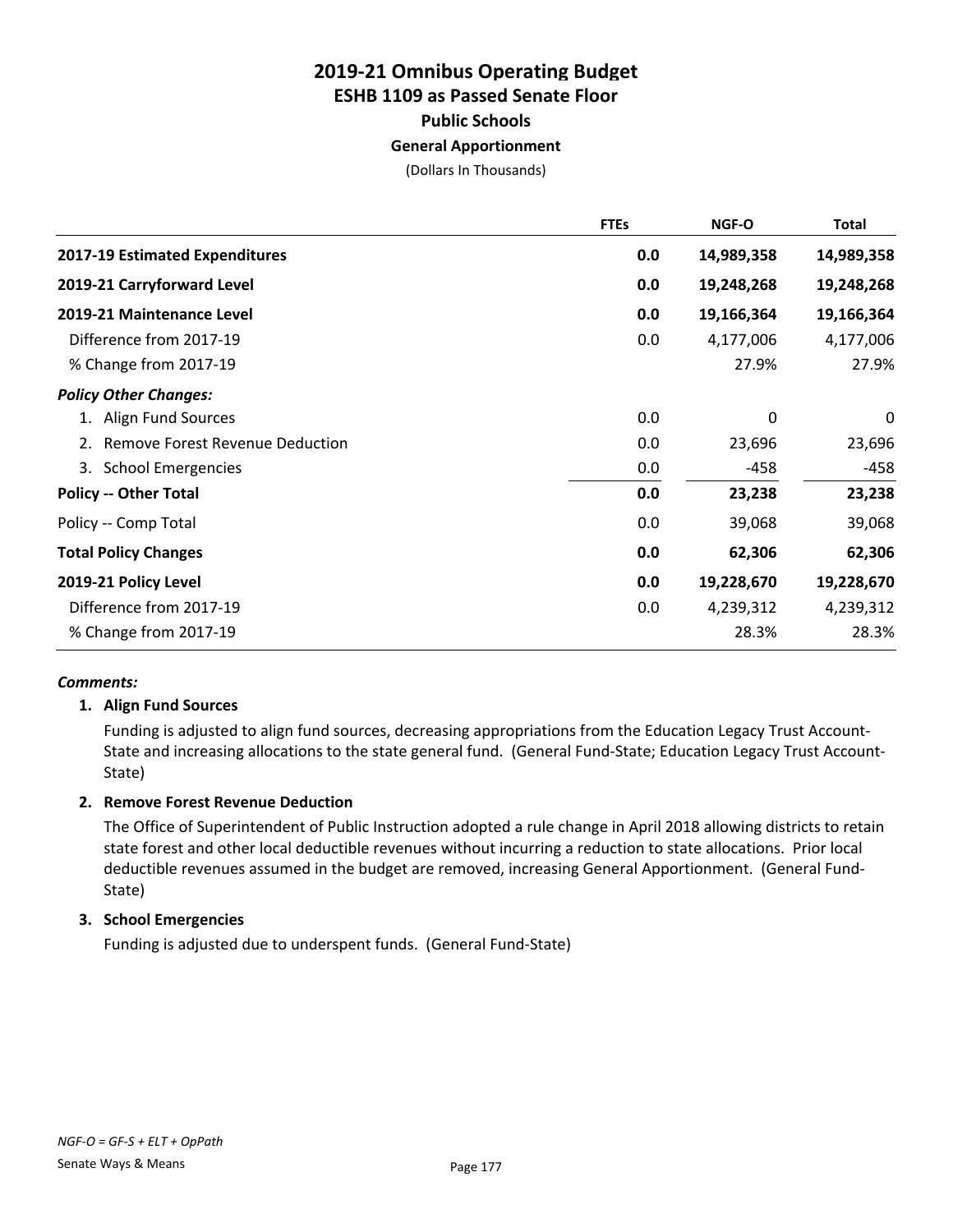## **2019-21 Omnibus Operating Budget ESHB 1109 as Passed Senate Floor Public Schools Pupil Transportation**

(Dollars In Thousands)

|                                | <b>FTEs</b> | NGF-O     | <b>Total</b> |
|--------------------------------|-------------|-----------|--------------|
| 2017-19 Estimated Expenditures | 0.0         | 1,038,045 | 1,038,045    |
| 2019-21 Carryforward Level     | 0.0         | 1,063,869 | 1,063,869    |
| 2019-21 Maintenance Level      | 0.0         | 1,228,971 | 1,228,971    |
| Difference from 2017-19        | 0.0         | 190,926   | 190,926      |
| % Change from 2017-19          |             | 18.4%     | 18.4%        |
| Policy -- Comp Total           | 0.0         | 1,727     | 1,727        |
| <b>Total Policy Changes</b>    | 0.0         | 1,727     | 1,727        |
| 2019-21 Policy Level           | 0.0         | 1,230,698 | 1,230,698    |
| Difference from 2017-19        | 0.0         | 192,653   | 192,653      |
| % Change from 2017-19          |             | 18.6%     | 18.6%        |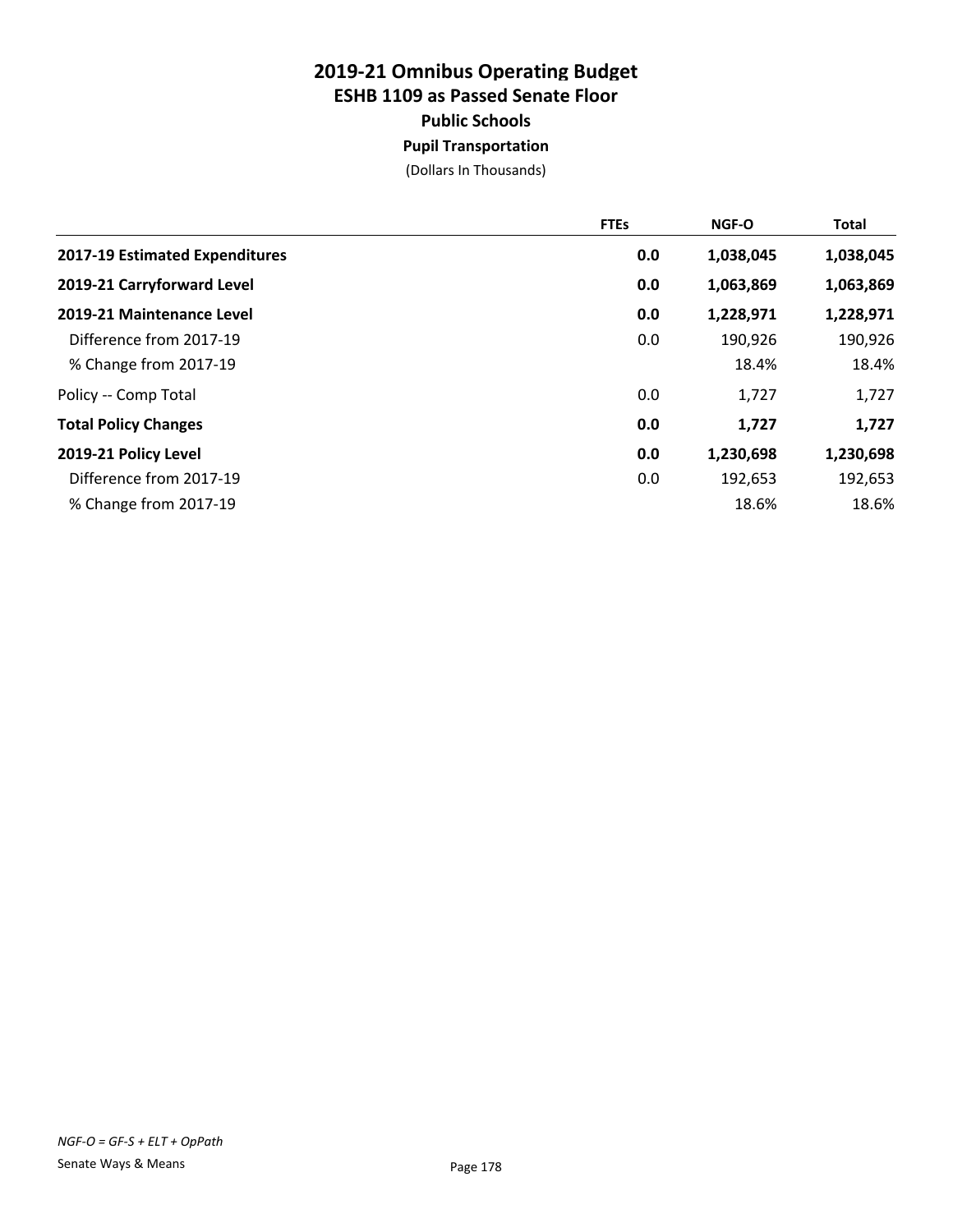## **2019-21 Omnibus Operating Budget ESHB 1109 as Passed Senate Floor Public Schools School Food Services**

(Dollars In Thousands)

|                                | <b>FTEs</b> | NGF-O    | <b>Total</b> |
|--------------------------------|-------------|----------|--------------|
| 2017-19 Estimated Expenditures | 0.0         | 15,482   | 697,672      |
| 2019-21 Carryforward Level     | 0.0         | 14,222   | 696,412      |
| 2019-21 Maintenance Level      | 0.0         | 14,460   | 696,650      |
| Difference from 2017-19        | 0.0         | $-1,022$ | $-1,022$     |
| % Change from 2017-19          |             | $-6.6%$  | $-0.1%$      |
| 2019-21 Policy Level           | 0.0         | 14,460   | 696,650      |
| Difference from 2017-19        | 0.0         | $-1,022$ | $-1,022$     |
| % Change from 2017-19          |             | $-6.6%$  | $-0.1%$      |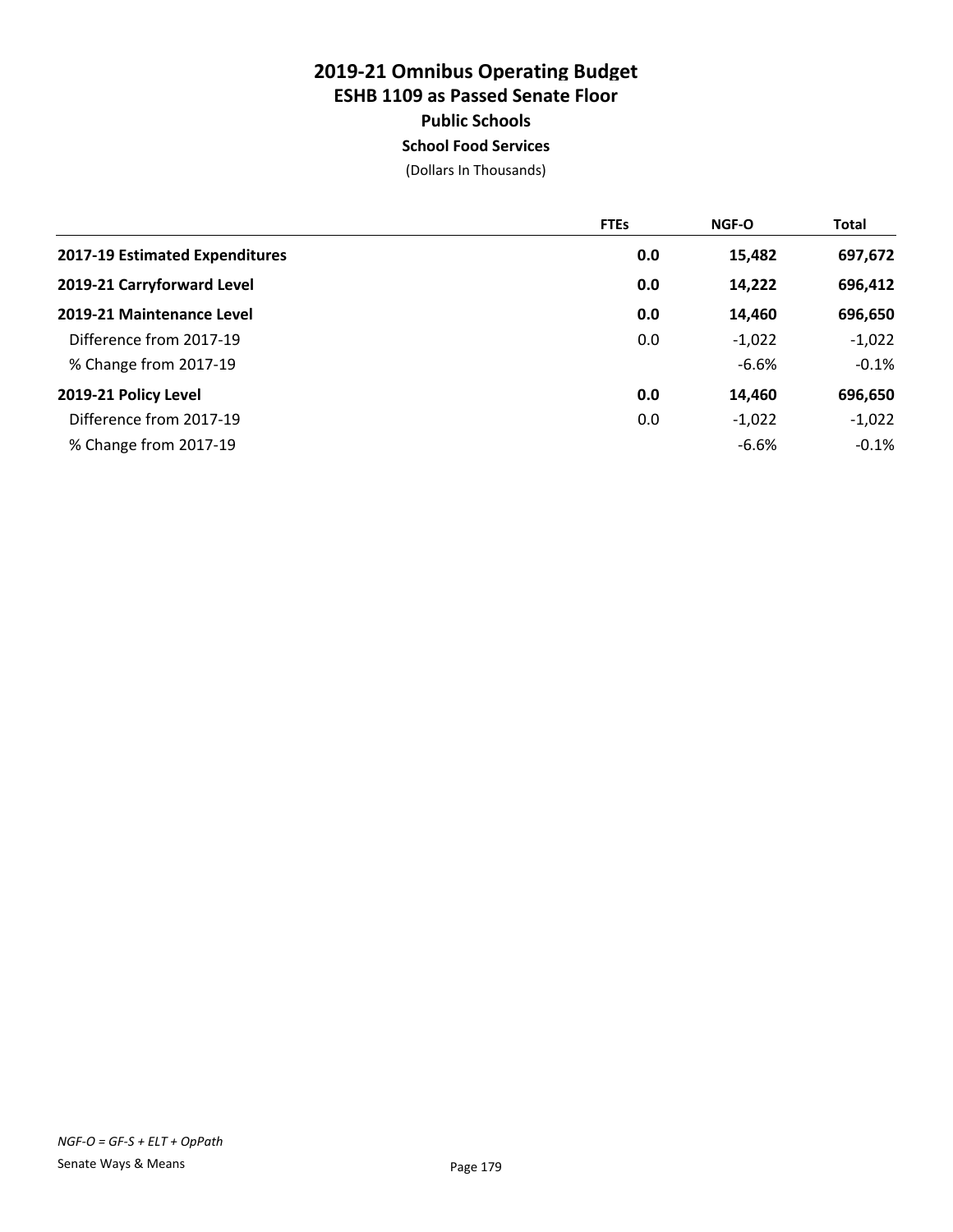### **2019-21 Omnibus Operating Budget ESHB 1109 as Passed Senate Floor Public Schools Special Education**

(Dollars In Thousands)

|                                           | <b>FTEs</b> | <b>NGF-O</b> | Total     |
|-------------------------------------------|-------------|--------------|-----------|
| 2017-19 Estimated Expenditures            | 2.0         | 2,022,113    | 2,528,367 |
| 2019-21 Carryforward Level                | 2.0         | 2,660,665    | 3,160,113 |
| 2019-21 Maintenance Level                 | 2.0         | 2,802,383    | 3,301,831 |
| Difference from 2017-19                   | 0.0         | 780,270      | 773,464   |
| % Change from 2017-19                     | 0.0%        | 38.6%        | 30.6%     |
| <b>Policy Other Changes:</b>              |             |              |           |
| <b>Special Education Funding</b>          | 0.0         | 29,574       | 29,574    |
| <b>Special Education</b><br>2.            | 0.0         | 6,300        | 6,300     |
| <b>Special Education Safety Net</b><br>3. | 0.0         | 34,310       | 34,310    |
| 4. Special Education Multiplier           | 0.0         | 81,272       | 81,272    |
| <b>Policy -- Other Total</b>              | 0.0         | 151,456      | 151,456   |
| Policy -- Comp Total                      | 0.0         | 5,541        | 5,541     |
| <b>Total Policy Changes</b>               | 0.0         | 156,997      | 156,997   |
| 2019-21 Policy Level                      | 2.0         | 2,959,380    | 3,458,828 |
| Difference from 2017-19                   | 0.0         | 937,267      | 930,461   |
| % Change from 2017-19                     | 0.0%        | 46.4%        | 36.8%     |

#### *Comments:*

#### **1. Special Education Funding**

Funding is provided for the implementation of Engrossed Second Substitute Senate Bill 5091 (state and federal special education funding) to remove federal funding from the special education safety net. (General Fund-State)

#### **2. Special Education**

Funding is provided for the implementation of Substitute Senate Bill 5532 (special education) which, among other provisions, provides assistance with transitional planning and establishes an advisory committee. (General Fund-State)

#### **3. Special Education Safety Net**

Funding is provided for anticipated growth in safety net awards for the 2018-19 and 2019-20 school years. (General Fund-State)

#### **4. Special Education Multiplier**

Funding is provided for the implementation of Engrossed Second Substitute Senate Bill 5091 (state and federal special education funding) to increase the special education multiplier from 0.9609 to 1.0. (General Fund-State)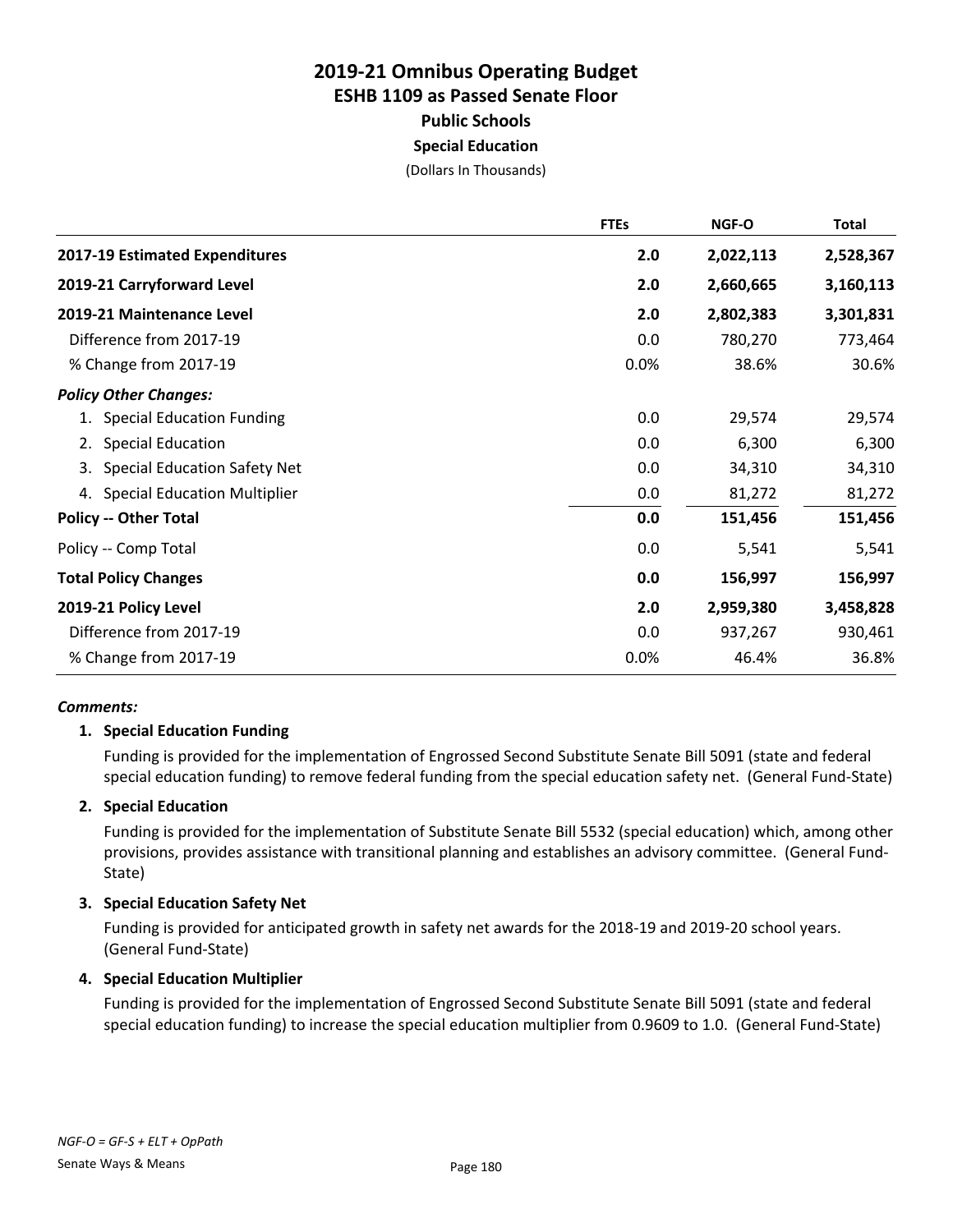# **2019-21 Omnibus Operating Budget ESHB 1109 as Passed Senate Floor Public Schools**

**Educational Service Districts**

|                                | <b>FTEs</b> | <b>NGF-O</b> | <b>Total</b> |
|--------------------------------|-------------|--------------|--------------|
| 2017-19 Estimated Expenditures | 0.0         | 18,017       | 18,017       |
| 2019-21 Carryforward Level     | 0.0         | 25,606       | 25,606       |
| 2019-21 Maintenance Level      | 0.0         | 25,613       | 25,613       |
| Difference from 2017-19        | 0.0         | 7,596        | 7,596        |
| % Change from 2017-19          |             | 42.2%        | 42.2%        |
| 2019-21 Policy Level           | 0.0         | 25,613       | 25,613       |
| Difference from 2017-19        | 0.0         | 7,596        | 7,596        |
| % Change from 2017-19          |             | 42.2%        | 42.2%        |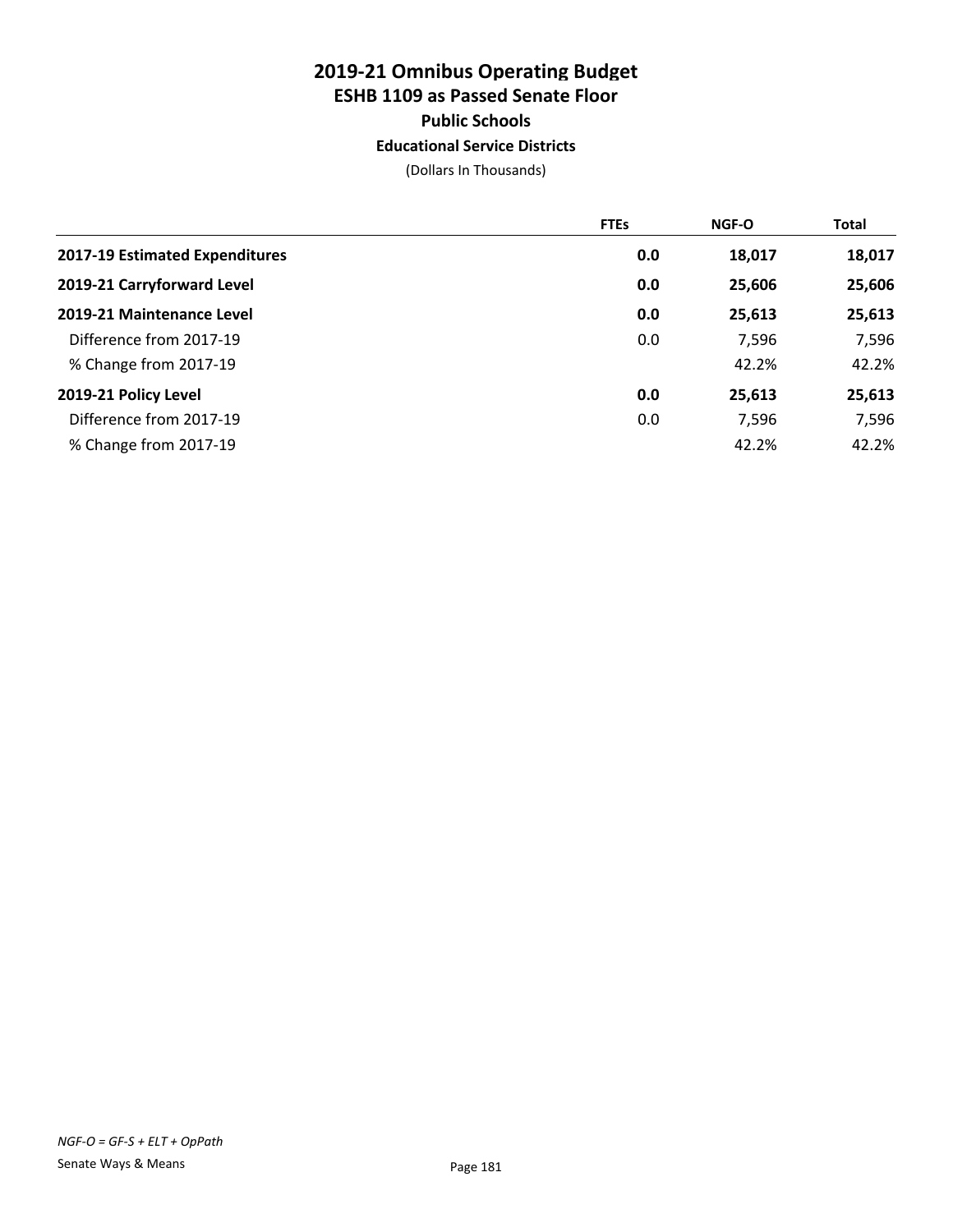## **2019-21 Omnibus Operating Budget ESHB 1109 as Passed Senate Floor Public Schools Levy Equalization**

|                                | <b>FTEs</b> | <b>NGF-O</b> | <b>Total</b> |
|--------------------------------|-------------|--------------|--------------|
| 2017-19 Estimated Expenditures | 0.0         | 877,396      | 877,396      |
| 2019-21 Carryforward Level     | 0.0         | 759,166      | 759,166      |
| 2019-21 Maintenance Level      | 0.0         | 693,295      | 693,295      |
| Difference from 2017-19        | 0.0         | $-184.101$   | $-184,101$   |
| % Change from 2017-19          |             | $-21.0%$     | $-21.0%$     |
| 2019-21 Policy Level           | 0.0         | 693,295      | 693,295      |
| Difference from 2017-19        | 0.0         | $-184,101$   | $-184,101$   |
| % Change from 2017-19          |             | $-21.0%$     | $-21.0%$     |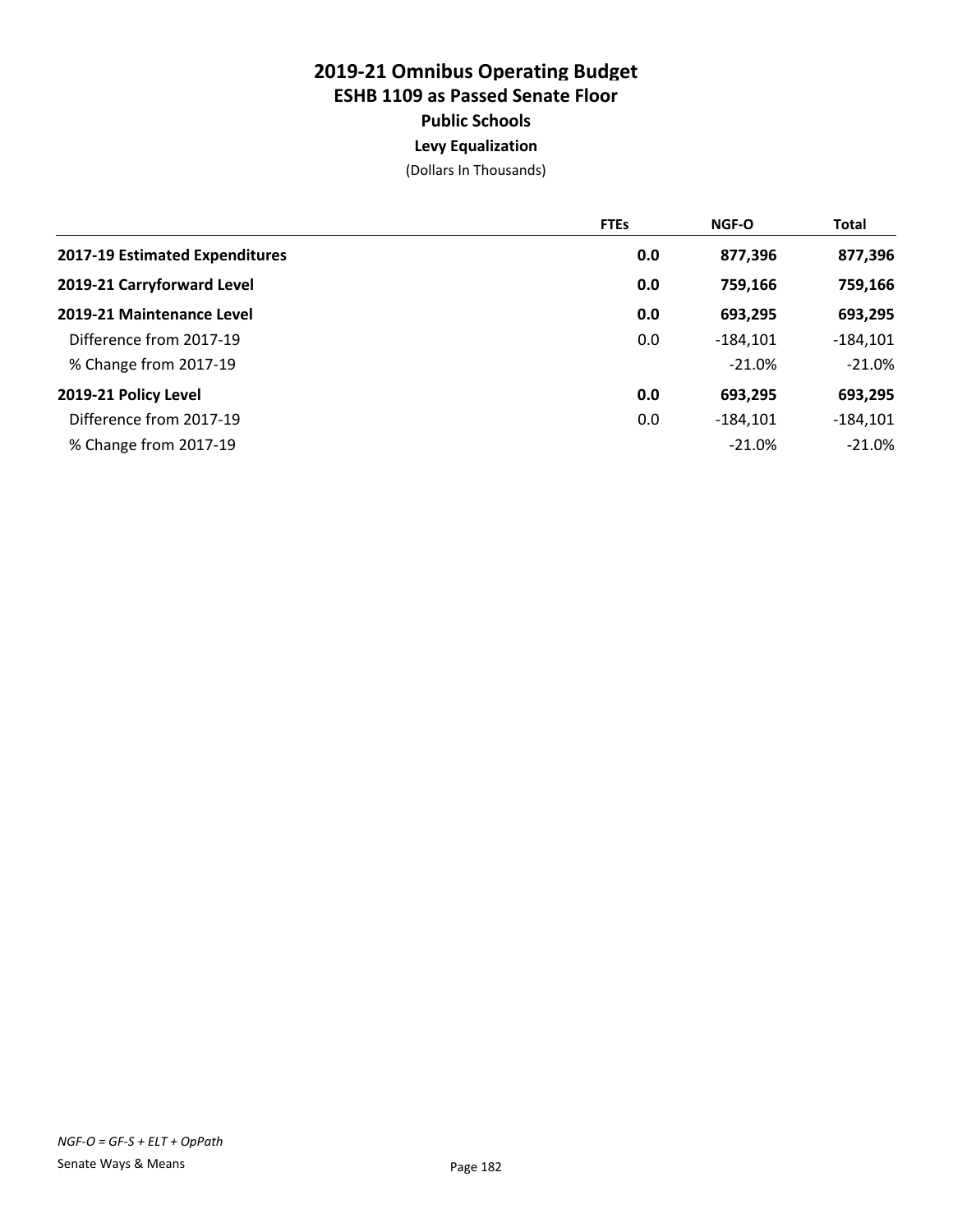# **2019-21 Omnibus Operating Budget**

# **ESHB 1109 as Passed Senate Floor**

## **Public Schools**

## **Elementary & Secondary School Improvement**

|                                | <b>FTEs</b> | <b>NGF-O</b> | Total       |
|--------------------------------|-------------|--------------|-------------|
| 2017-19 Estimated Expenditures | 0.0         | 0            | 5,802       |
| 2019-21 Carryforward Level     | 0.0         | 0            | 5,802       |
| 2019-21 Maintenance Level      | 0.0         | 0            | 5,802       |
| Difference from 2017-19        | 0.0         | 0            | $\mathbf 0$ |
| % Change from 2017-19          |             |              | 0.0%        |
| 2019-21 Policy Level           | 0.0         | 0            | 5,802       |
| Difference from 2017-19        | 0.0         | 0            | 0           |
| % Change from 2017-19          |             |              | $0.0\%$     |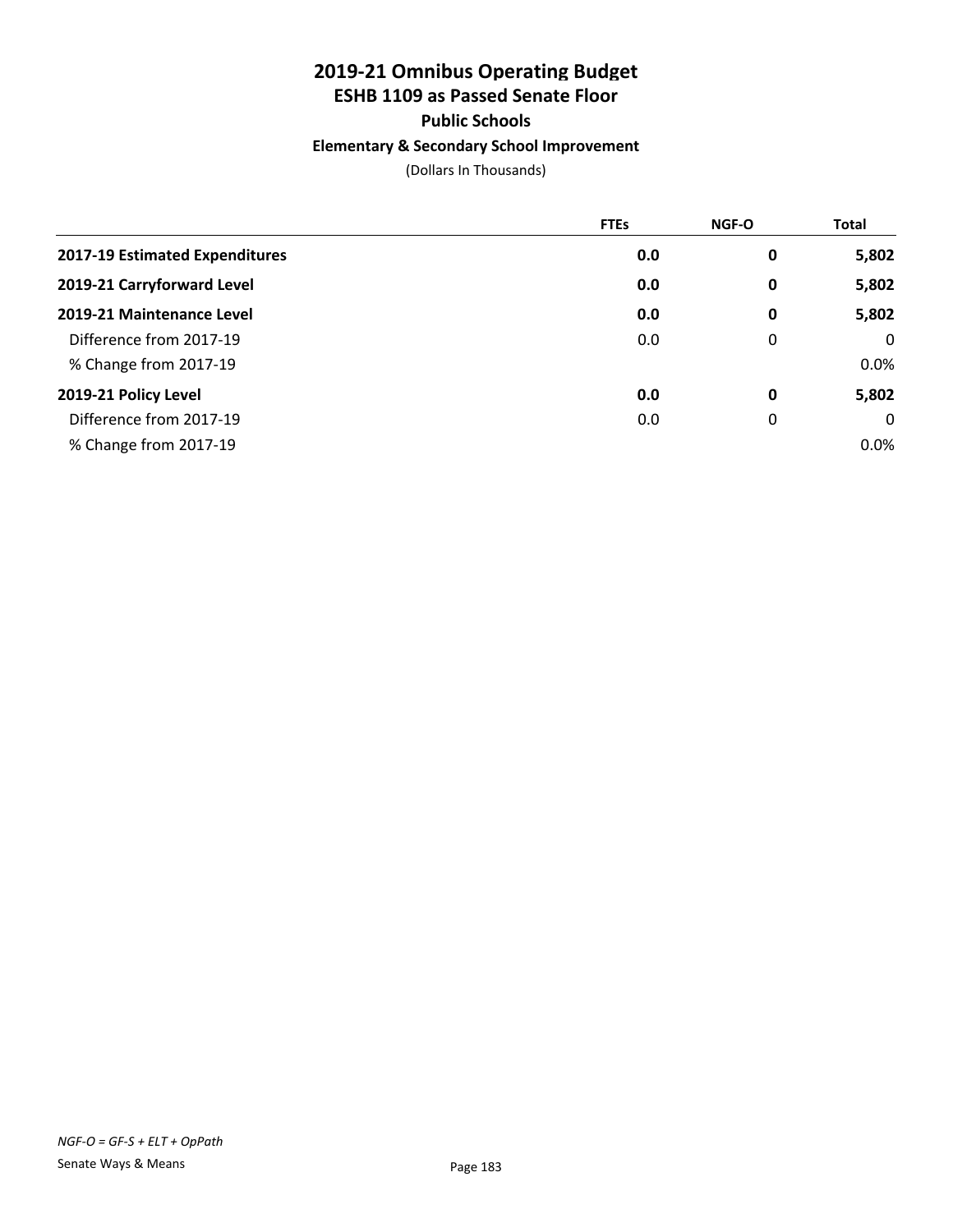## **2019-21 Omnibus Operating Budget ESHB 1109 as Passed Senate Floor Public Schools Institutional Education**

(Dollars In Thousands)

|                                       | <b>FTEs</b> | <b>NGF-O</b> | <b>Total</b> |
|---------------------------------------|-------------|--------------|--------------|
| <b>2017-19 Estimated Expenditures</b> | 0.0         | 27,991       | 27,991       |
| 2019-21 Carryforward Level            | 0.0         | 28,858       | 28,858       |
| 2019-21 Maintenance Level             | 0.0         | 29,423       | 29,423       |
| Difference from 2017-19               | 0.0         | 1,432        | 1,432        |
| % Change from 2017-19                 |             | 5.1%         | 5.1%         |
| <b>Policy Other Changes:</b>          |             |              |              |
| 1. Enhanced Institution Funding       | 0.0         | 4,773        | 4,773        |
| <b>Policy -- Other Total</b>          | 0.0         | 4,773        | 4,773        |
| Policy -- Comp Total                  | 0.0         | $-7$         | $-7$         |
| <b>Total Policy Changes</b>           | 0.0         | 4,766        | 4,766        |
| 2019-21 Policy Level                  | 0.0         | 34,189       | 34,189       |
| Difference from 2017-19               | 0.0         | 6,198        | 6,198        |
| % Change from 2017-19                 |             | 22.1%        | 22.1%        |

## *Comments:*

## **1. Enhanced Institution Funding**

Funding is provided for the implementation of Engrossed Second Substitute Senate Bill 5091 (state and federal special education funding) to provide excess cost allocations for students with disabilities in institutional education programs. (General Fund-State)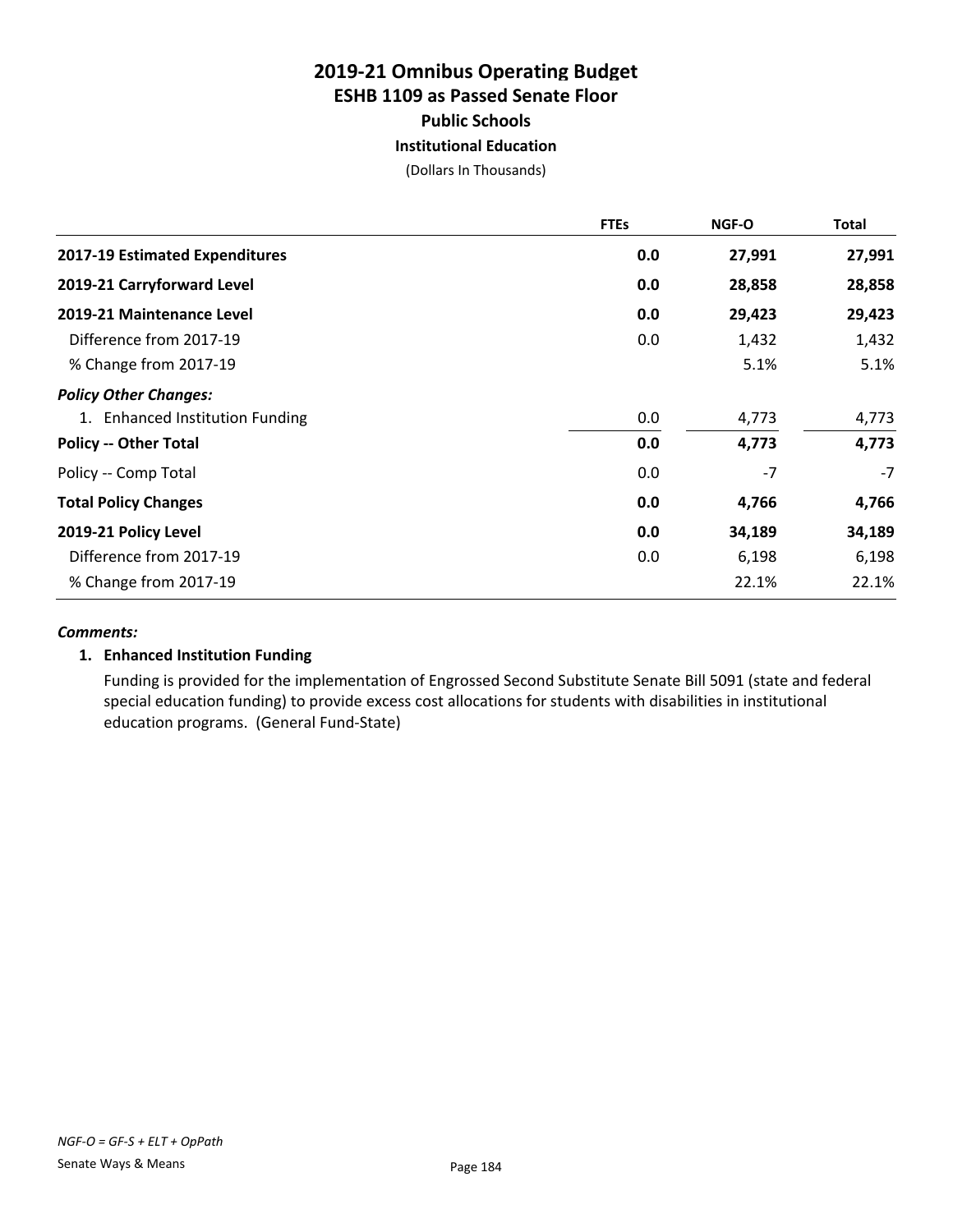# **2019-21 Omnibus Operating Budget ESHB 1109 as Passed Senate Floor Public Schools**

**Education of Highly Capable Students**

|                                | <b>FTEs</b> | <b>NGF-O</b> | <b>Total</b> |
|--------------------------------|-------------|--------------|--------------|
| 2017-19 Estimated Expenditures | 0.0         | 45,673       | 45,673       |
| 2019-21 Carryforward Level     | 0.0         | 62,735       | 62,735       |
| 2019-21 Maintenance Level      | 0.0         | 62,489       | 62,489       |
| Difference from 2017-19        | 0.0         | 16,816       | 16,816       |
| % Change from 2017-19          |             | 36.8%        | 36.8%        |
| Policy -- Comp Total           | 0.0         | $-285$       | $-285$       |
| <b>Total Policy Changes</b>    | 0.0         | $-285$       | $-285$       |
| 2019-21 Policy Level           | 0.0         | 62,204       | 62,204       |
| Difference from 2017-19        | 0.0         | 16,531       | 16,531       |
| % Change from 2017-19          |             | 36.2%        | 36.2%        |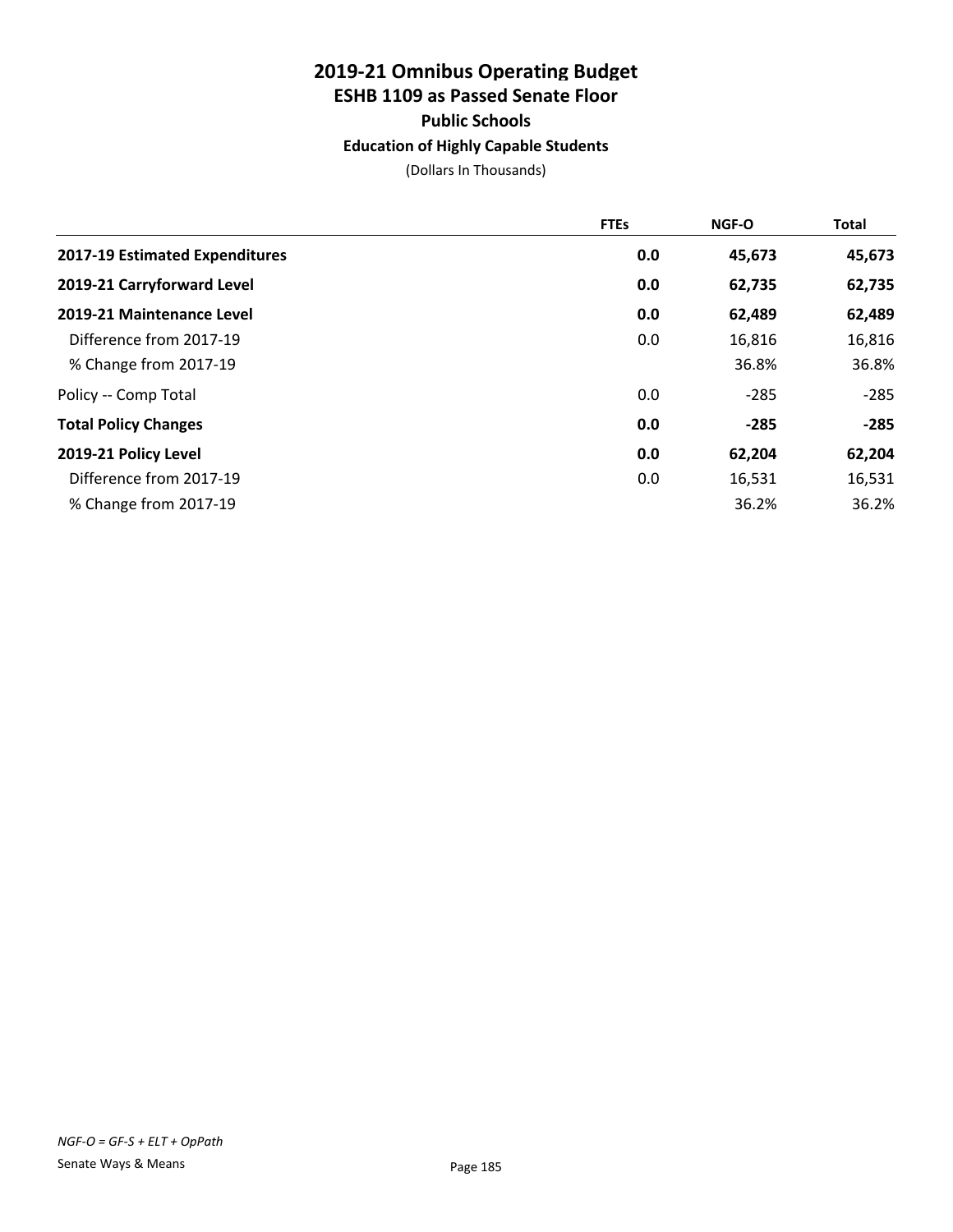## **2019-21 Omnibus Operating Budget ESHB 1109 as Passed Senate Floor Public Schools Education Reform**

(Dollars In Thousands)

|                                            | <b>FTEs</b> | NGF-O    | <b>Total</b> |
|--------------------------------------------|-------------|----------|--------------|
| 2017-19 Estimated Expenditures             | 39.7        | 290,113  | 387,139      |
| 2019-21 Carryforward Level                 | 39.7        | 309,194  | 407,761      |
| 2019-21 Maintenance Level                  | 39.7        | 289,467  | 388,066      |
| Difference from 2017-19                    | 0.0         | $-646$   | 927          |
| % Change from 2017-19                      | 0.0%        | $-0.2%$  | 0.2%         |
| <b>Policy Other Changes:</b>               |             |          |              |
| 1. Equivalencies: Core Plus Staff          | 0.0         | 305      | 305          |
| <b>FIRST Robotics Increase</b><br>2.       | 0.0         | $-575$   | $-575$       |
| <b>Performance Based Evaluations</b><br>3. | 0.0         | $-496$   | $-496$       |
| <b>Biliteracy Seal Adjustment</b><br>4.    | 0.0         | $-20$    | $-20$        |
| <b>Outdoor Education Adjustment</b><br>5.  | 0.0         | $-500$   | $-500$       |
| <b>Financial Literacy Increase</b><br>6.   | 0.0         | 100      | 100          |
| Integrated Math Adjustment<br>7.           | 0.0         | $-125$   | $-125$       |
| 8.<br>IT Academy Adjustment                | 0.0         | $-3,000$ | $-3,000$     |
| 9.<br><b>LASER Adjustment</b>              | 0.0         | $-356$   | $-356$       |
| Project Lead the Way Adjustment<br>10.     | 0.0         | $-250$   | $-250$       |
| <b>STEM Lighthouses Adjustment</b><br>11.  | 0.0         | $-135$   | $-135$       |
| <b>Policy -- Other Total</b>               | 0.0         | $-5,052$ | $-5,052$     |
| <b>Total Policy Changes</b>                | 0.0         | $-5,052$ | $-5,052$     |
| 2019-21 Policy Level                       | 39.7        | 284,415  | 383,014      |
| Difference from 2017-19                    | 0.0         | $-5,698$ | $-4,125$     |
| % Change from 2017-19                      | 0.0%        | $-2.0%$  | $-1.1%$      |

## *Comments:*

## **1. Equivalencies: Core Plus Staff**

Funding is provided for implementation of Engrossed Second Substitute Senate Bill No.5327 (career connected learning). To expand core plus grants for equipment and professional development related to the manufacturing, aerospace, and maritime trades. (General Fund-State)

## **2. FIRST Robotics Increase**

Increased funding is provided for FY 2020 for the FIRST Robotics grant program. Funding is moved into the competitive STEM and outdoor education grant program beginning FY 2021. (General Fund-State)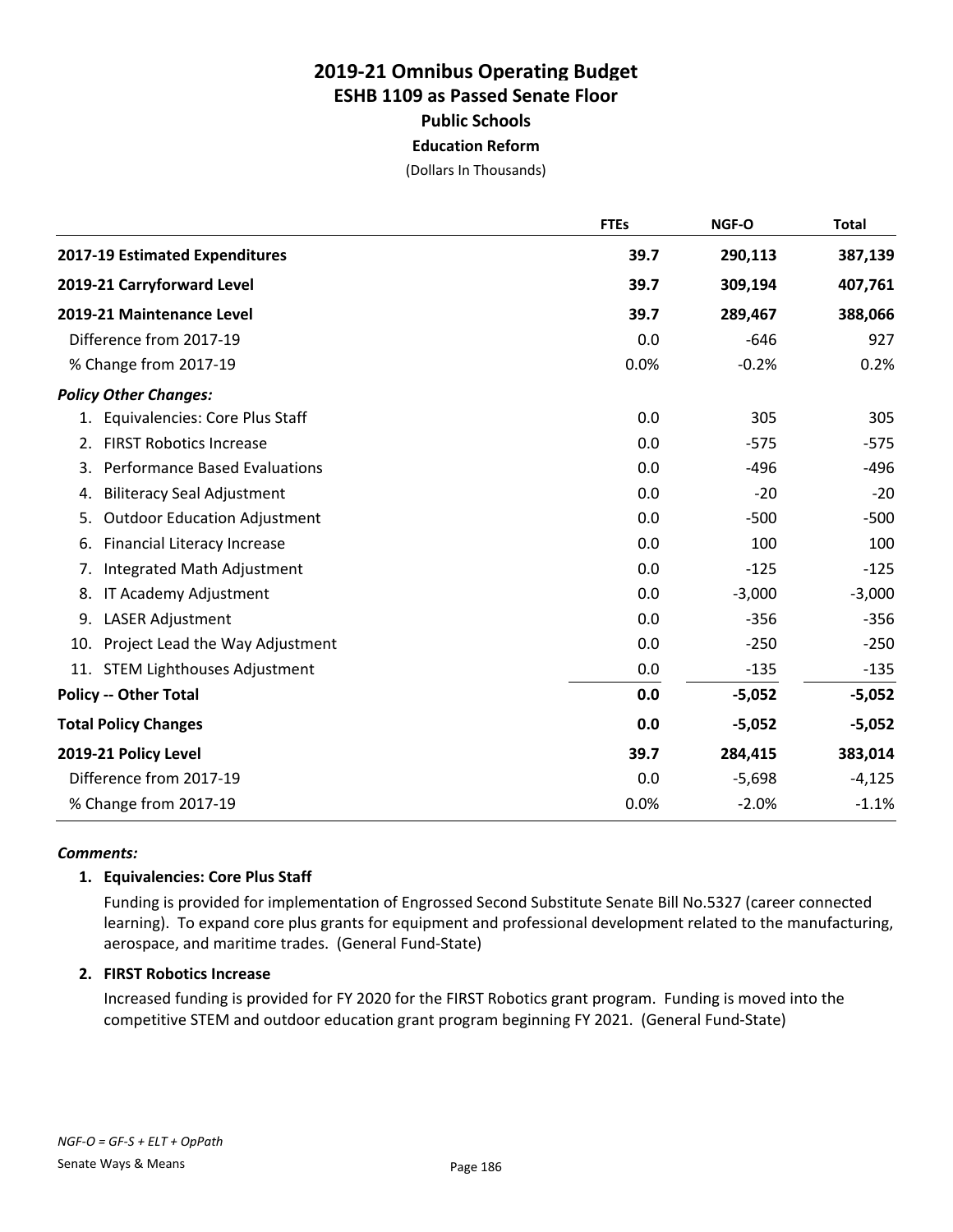# **2019-21 Omnibus Operating Budget ESHB 1109 as Passed Senate Floor Public Schools**

# **Education Reform**

(Dollars In Thousands)

#### **3. Performance Based Evaluations**

Funding is adjusted for underspending in performance based evaluations. (General Fund-State)

#### **4. Biliteracy Seal Adjustment**

Funding is adjusted for the biliteracy seal program. (General Fund-State)

#### **5. Outdoor Education Adjustment**

Funding is moved into the STEM and outdoor education competitive grant program beginning FY 2021 found in Sec. 501 of the budget bill. (General Fund-State)

#### **6. Financial Literacy Increase**

Funding is increased for the financial literacy of students program. (General Fund-State)

#### **7. Integrated Math Adjustment**

Funding is moved into the STEM and outdoor education competitive grant program beginning FY 2021 found in Sec. 501 of the budget bill. (General Fund-State)

### **8. IT Academy Adjustment**

Funding is moved into the STEM and outdoor education competitive grant program beginning FY 2021 found in Sec. 501 of the budget bill. (General Fund-State)

### **9. LASER Adjustment**

Funding is moved into the STEM and outdoor education competitive grant program beginning FY 2021 found in Sec. 501 of the budget bill. (General Fund-State)

## **10. Project Lead the Way Adjustment**

Funding is moved into the STEM and outdoor education competitive grant program beginning FY 2021 found in Sec. 501 of the budget bill. (General Fund-State)

## **11. STEM Lighthouses Adjustment**

Funding is moved into the STEM and outdoor education competitive grant program beginning FY 2021 found in Sec. 501 of the budget bill. (General Fund-State)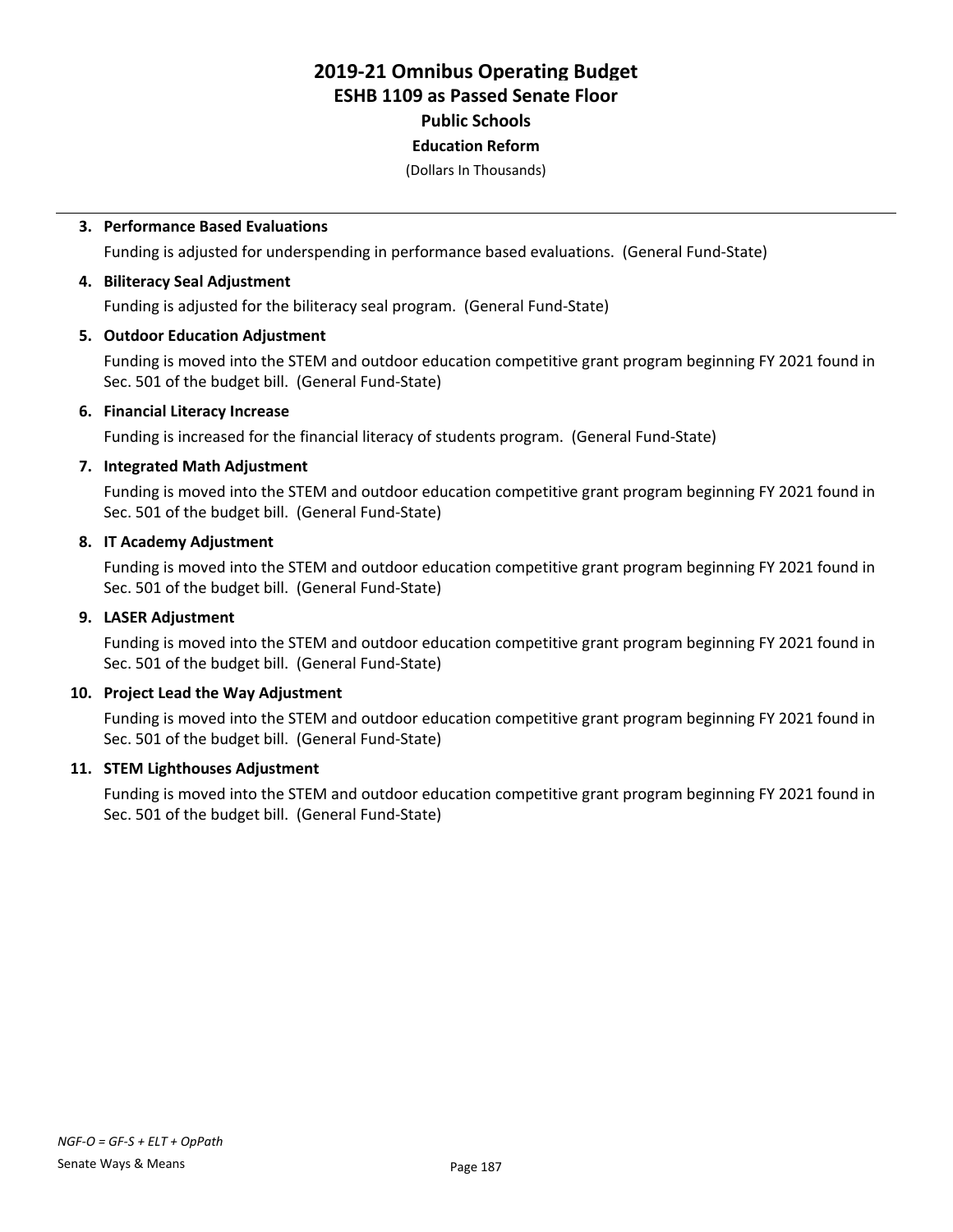# **2019-21 Omnibus Operating Budget ESHB 1109 as Passed Senate Floor Public Schools**

#### **Transitional Bilingual Instruction**

|                                | <b>FTEs</b> | <b>NGF-O</b> | Total    |
|--------------------------------|-------------|--------------|----------|
| 2017-19 Estimated Expenditures | 0.0         | 310,329      | 407,577  |
| 2019-21 Carryforward Level     | 0.0         | 411,146      | 513,392  |
| 2019-21 Maintenance Level      | 0.0         | 413,832      | 516,078  |
| Difference from 2017-19        | 0.0         | 103,503      | 108,501  |
| % Change from 2017-19          |             | 33.4%        | 26.6%    |
| Policy -- Comp Total           | 0.0         | $-1,894$     | $-1,894$ |
| <b>Total Policy Changes</b>    | 0.0         | $-1,894$     | $-1,894$ |
| 2019-21 Policy Level           | 0.0         | 411,938      | 514,184  |
| Difference from 2017-19        | 0.0         | 101,609      | 106,607  |
| % Change from 2017-19          |             | 32.7%        | 26.2%    |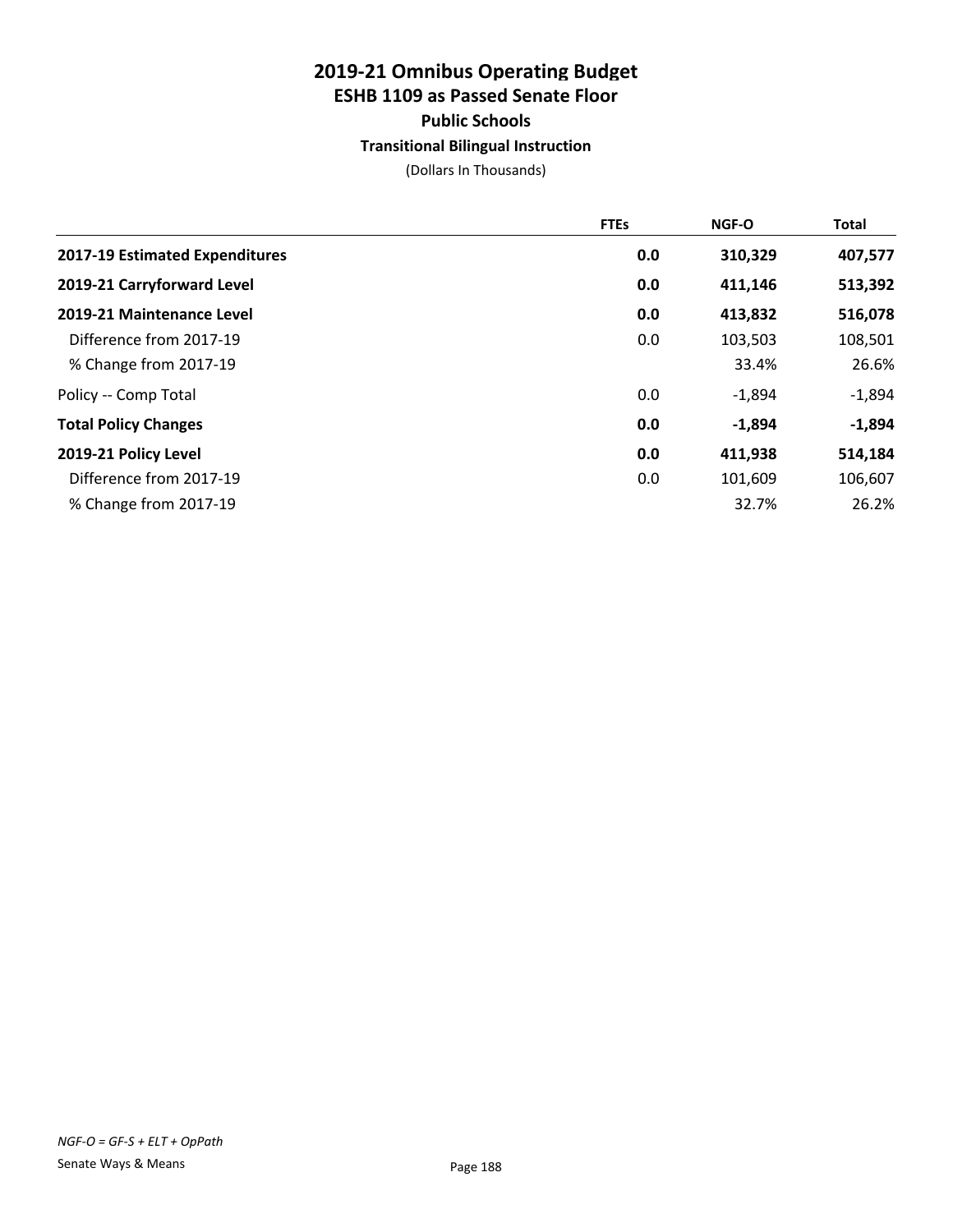## **2019-21 Omnibus Operating Budget ESHB 1109 as Passed Senate Floor Public Schools Learning Assistance Program (LAP)**

|                                | <b>FTEs</b> | <b>NGF-O</b> | <b>Total</b> |
|--------------------------------|-------------|--------------|--------------|
| 2017-19 Estimated Expenditures | 0.0         | 671,588      | 1,191,075    |
| 2019-21 Carryforward Level     | 0.0         | 902,918      | 1,436,399    |
| 2019-21 Maintenance Level      | 0.0         | 893,568      | 1,427,049    |
| Difference from 2017-19        | 0.0         | 221,980      | 235,974      |
| % Change from 2017-19          |             | 33.1%        | 19.8%        |
| Policy -- Comp Total           | 0.0         | $-4,057$     | $-4,057$     |
| <b>Total Policy Changes</b>    | 0.0         | $-4,057$     | $-4,057$     |
| 2019-21 Policy Level           | 0.0         | 889,511      | 1,422,992    |
| Difference from 2017-19        | 0.0         | 217,923      | 231,917      |
| % Change from 2017-19          |             | 32.4%        | 19.5%        |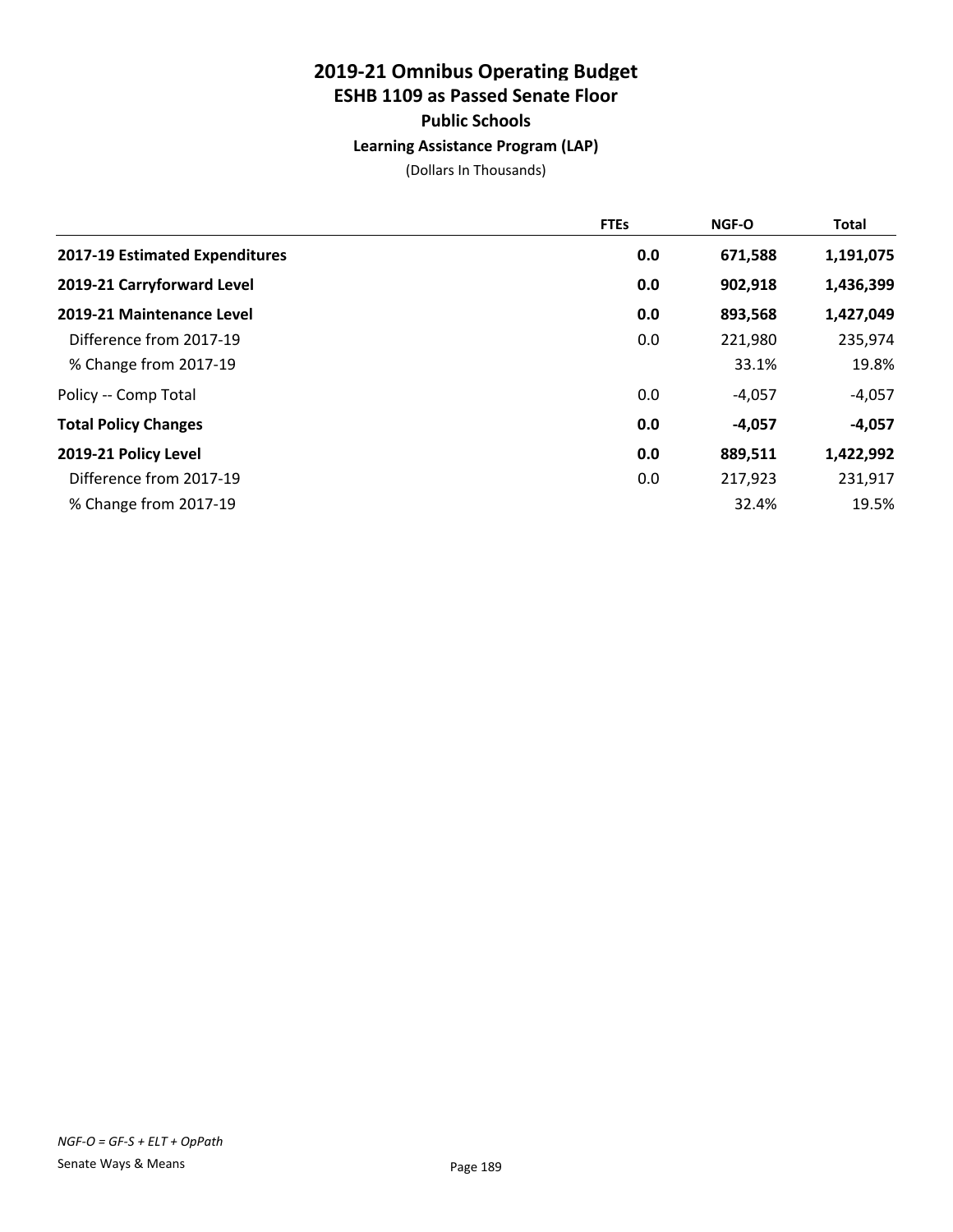## **2019-21 Omnibus Operating Budget ESHB 1109 as Passed Senate Floor Public Schools**

#### **Charter Schools Apportionment**

(Dollars In Thousands)

|                                 | <b>FTEs</b> | <b>NGF-O</b> | <b>Total</b> |
|---------------------------------|-------------|--------------|--------------|
| 2017-19 Estimated Expenditures  | 0.0         | 55,569       | 55,569       |
| 2019-21 Carryforward Level      | 0.0         | 77,918       | 77,918       |
| 2019-21 Maintenance Level       | 0.0         | 98,170       | 98,170       |
| Difference from 2017-19         | 0.0         | 42,601       | 42,601       |
| % Change from 2017-19           |             | 76.7%        | 76.7%        |
| <b>Policy Other Changes:</b>    |             |              |              |
| 1. Special Education Multiplier | 0.0         | 339          | 339          |
| <b>Policy -- Other Total</b>    | 0.0         | 339          | 339          |
| Policy -- Comp Total            | 0.0         | 1,264        | 1,264        |
| <b>Total Policy Changes</b>     | 0.0         | 1,603        | 1,603        |
| 2019-21 Policy Level            | 0.0         | 99,773       | 99,773       |
| Difference from 2017-19         | 0.0         | 44,204       | 44,204       |
| % Change from 2017-19           |             | 79.5%        | 79.5%        |

#### *Comments:*

## **1. Special Education Multiplier**

Funding is provided for the implementation of Engrossed Second Substitute Senate Bill 5091 (state and federal special education funding) to increase the special education multiplier from 0.9609 to 1.0. (WA Opportunity Pathways Account-State)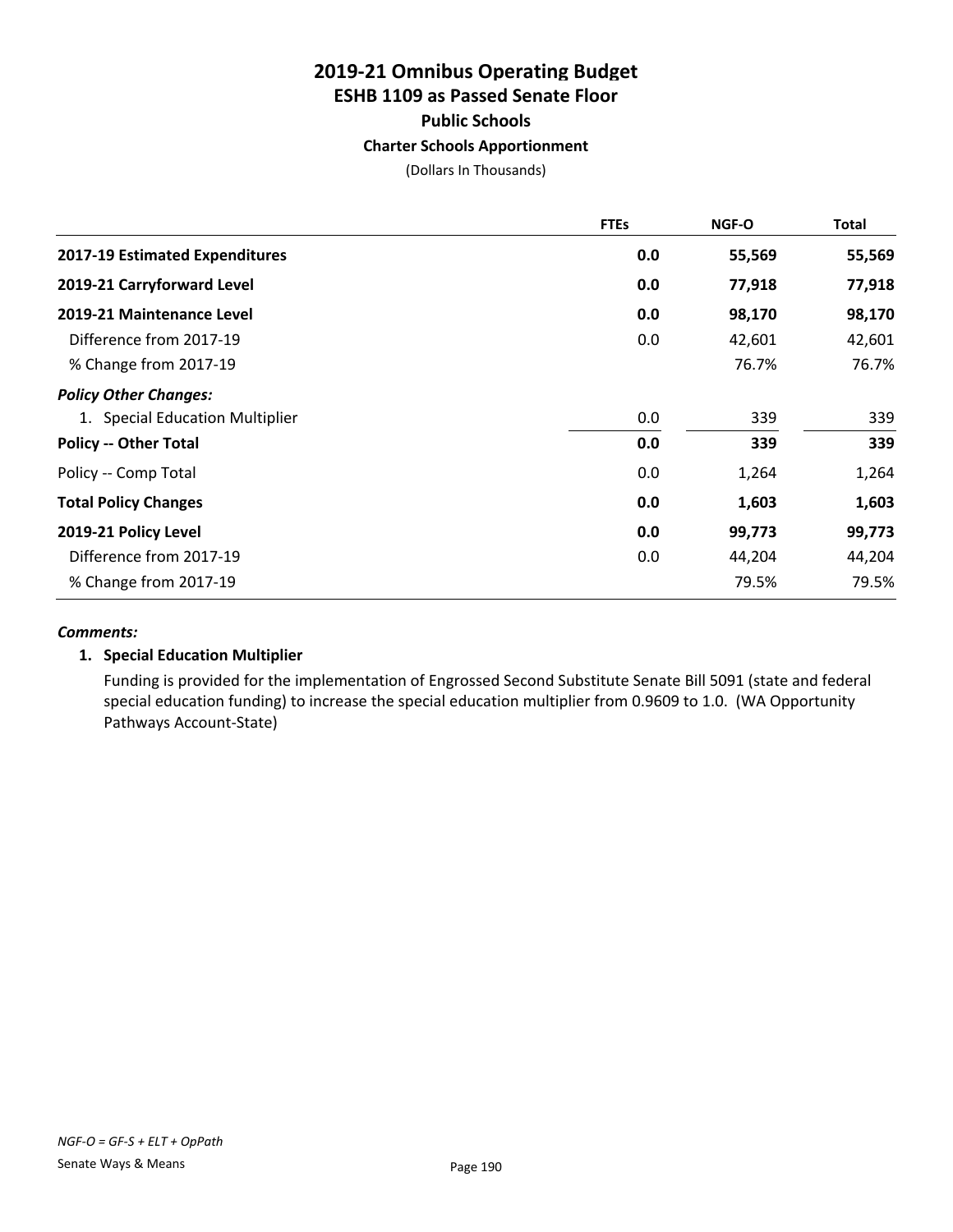## **2019-21 Omnibus Operating Budget ESHB 1109 as Passed Senate Floor Public Schools Charter School Commission**

(Dollars In Thousands)

|                                | <b>FTEs</b> | <b>NGF-O</b> | <b>Total</b> |
|--------------------------------|-------------|--------------|--------------|
| 2017-19 Estimated Expenditures | 5.0         | 862          | 2,434        |
| 2019-21 Carryforward Level     | 5.0         | 141          | 2,587        |
| 2019-21 Maintenance Level      | 5.0         | -68          | 2,384        |
| Difference from 2017-19        | 0.0         | -930         | $-50$        |
| % Change from 2017-19          | 0.0%        | $-107.9%$    | $-2.1%$      |
| <b>Policy Other Changes:</b>   |             |              |              |
| 1. Align Fund Sources          | 0.0         | 68           | 0            |
| <b>Policy -- Other Total</b>   | 0.0         | 68           | $\mathbf 0$  |
| <b>Total Policy Changes</b>    | 0.0         | 68           | $\mathbf 0$  |
| 2019-21 Policy Level           | 5.0         | 0            | 2,384        |
| Difference from 2017-19        | 0.0         | -862         | -50          |
| % Change from 2017-19          | 0.0%        | $-100.0\%$   | $-2.1%$      |

#### *Comments:*

## **1. Align Fund Sources**

Funding is adjusted to align fund sources, decreasing appropriations from the Charter Schools Oversight Account and increasing allocations to the Washington Opportunity Pathways Account. (WA Opportunity Pathways Account-State; Charter School Oversight Account-State)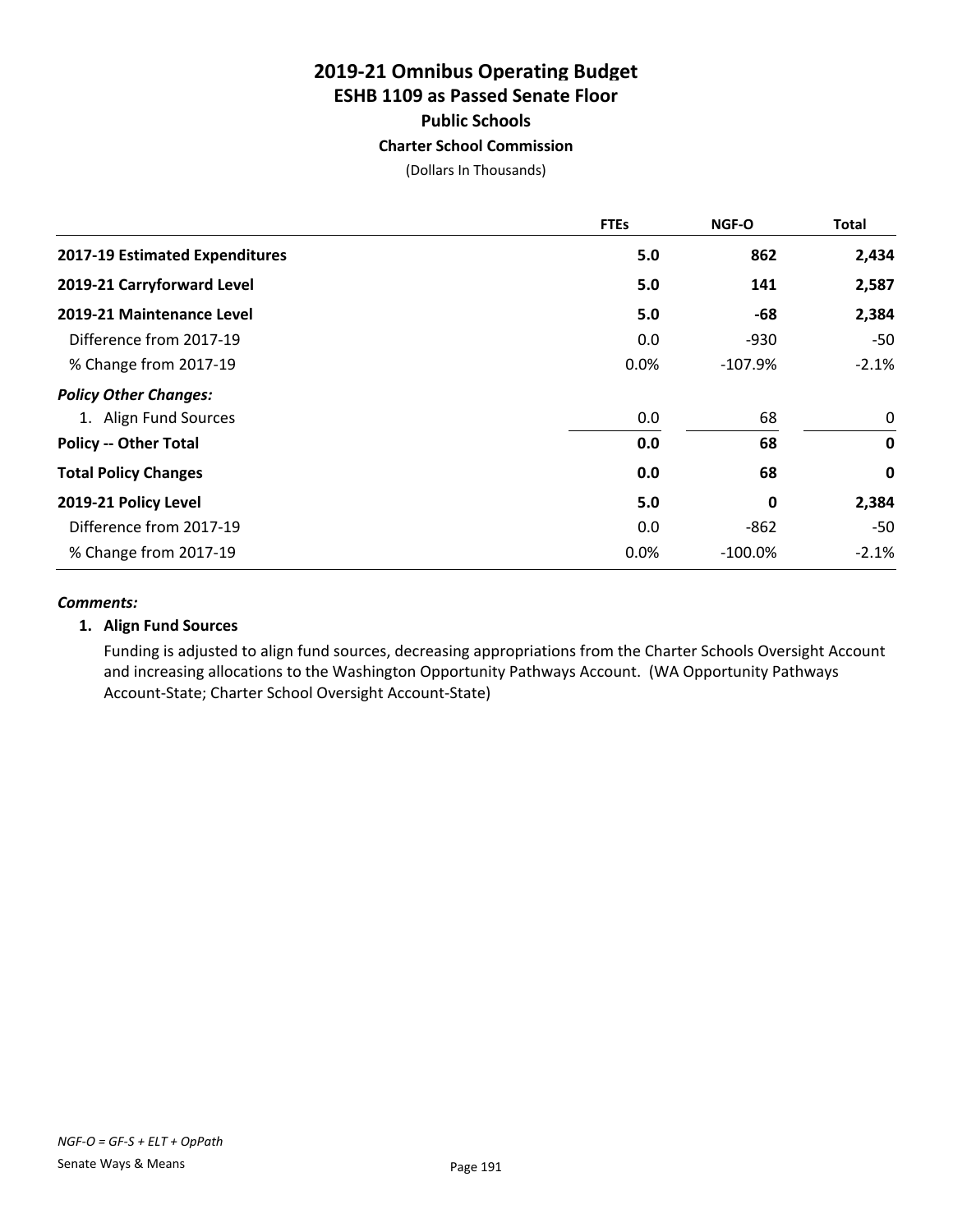# **2019-21 Omnibus Operating Budget ESHB 1109 as Passed Senate Floor Public Schools**

## **Compensation Adjustments**

(Dollars In Thousands)

|                                       | <b>FTEs</b> | NGF-O        | Total        |
|---------------------------------------|-------------|--------------|--------------|
| <b>2017-19 Estimated Expenditures</b> | 0.0         | 2,235,990    | 2,320,010    |
| 2019-21 Carryforward Level            | 0.0         | 0            | 0            |
| 2019-21 Maintenance Level             | 0.0         | 819,780      | 819,780      |
| Difference from 2017-19               | 0.0         | $-1,416,210$ | $-1,500,230$ |
| % Change from 2017-19                 |             | $-63.3%$     | $-64.7\%$    |
| <b>Policy Other Changes:</b>          |             |              |              |
| 1. Special Education Multiplier       | 0.0         | 4,111        | 4,111        |
| <b>Policy -- Other Total</b>          | 0.0         | 4,111        | 4,111        |
| Policy -- Comp Total                  | 0.0         | 277,125      | 277,125      |
| <b>Total Policy Changes</b>           | 0.0         | 281,236      | 281,236      |
| 2019-21 Policy Level                  | 0.0         | 1,101,016    | 1,101,016    |
| Difference from 2017-19               | 0.0         | $-1,134,974$ | $-1,218,994$ |
| % Change from 2017-19                 |             | $-50.8%$     | $-52.5%$     |

#### *Comments:*

#### **1. Special Education Multiplier**

Funding is provided for the implementation of Engrossed Second Substitute Senate Bill 5091 (state and federal special education funding) to increase the special education multiplier from 0.9609 to 1.0. (General Fund-State)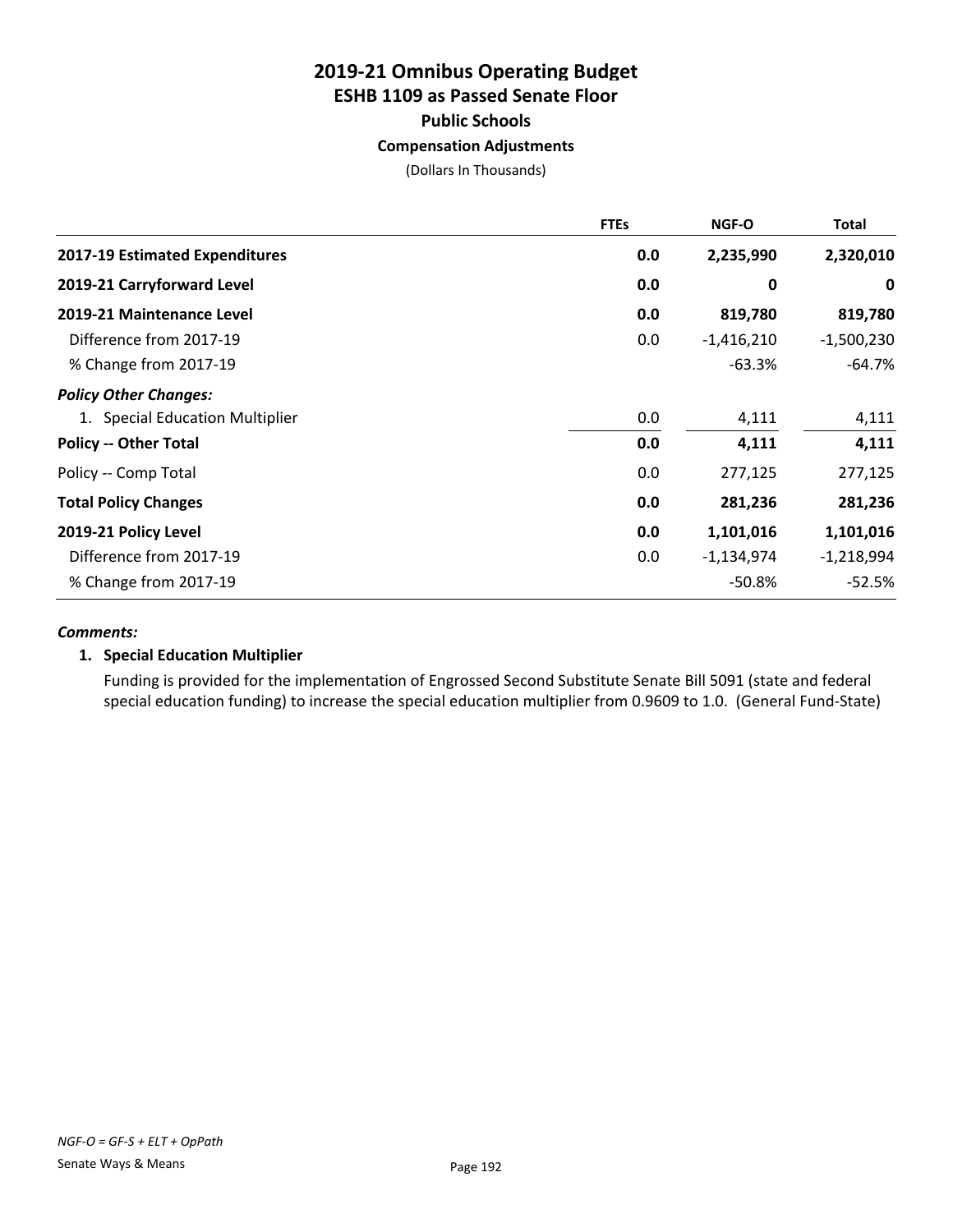**Student Achievement Council**

(Dollars In Thousands)

|                                                  | <b>FTEs</b> | NGF-O   | <b>Total</b> |
|--------------------------------------------------|-------------|---------|--------------|
| 2017-19 Estimated Expenditures                   | 108.7       | 739,981 | 780,703      |
| 2019-21 Carryforward Level                       | 109.7       | 748,391 | 786,361      |
| 2019-21 Maintenance Level                        | 114.7       | 746,456 | 795,134      |
| Difference from 2017-19                          | 6.0         | 6,475   | 14,431       |
| % Change from 2017-19                            | 5.5%        | 0.9%    | 1.8%         |
| <b>Policy Other Changes:</b>                     |             |         |              |
| <b>Opportunity Scholarship State Match</b><br>1. | 0.0         | 7,468   | 7,468        |
| <b>Student Debt</b><br>2.                        | 0.8         | 2,195   | 2,195        |
| <b>Homeless College Students</b><br>3.           | 0.0         | 278     | 278          |
| <b>National Guard Grant</b><br>4.                | 0.0         | 1,050   | 1,050        |
| College Bound WSOS Adjustment<br>5.              | 0.0         | 1,878   | 1,878        |
| <b>Washington College Promise</b><br>6.          | 0.0         | 277     | 277          |
| Mental Health Scholarship<br>7.                  | 0.0         | 2,000   | 2,000        |
| <b>State Need Grant Waiting List</b><br>8.       | 0.0         | 80,500  | 80,500       |
| 9.<br><b>Maintain State Need Grant</b>           | 0.0         | 17,000  | 23,000       |
| <b>Policy -- Other Total</b>                     | 0.8         | 112,646 | 118,646      |
| Policy -- Transfer Total                         | 0.0         | 200     | 200          |
| <b>Total Policy Changes</b>                      | 0.8         | 112,846 | 118,846      |
| 2019-21 Policy Level                             | 115.5       | 859,302 | 913,980      |
| Difference from 2017-19                          | 6.8         | 119,321 | 133,277      |
| % Change from 2017-19                            | 6.2%        | 16.1%   | 17.1%        |

## *Comments:*

## **1. Opportunity Scholarship State Match**

Funding is provided to match private contributions to the Washington Opportunity Scholarship. A public-private partnership, this program provides scholarships to students who have received their high school diploma or GED in Washington state and are pursuing a four-year degree in science, math, technology, engineering or health care. (General Fund-State)

## **2. Student Debt**

Pursuant to 2SSB 5774 (Student debt), funding is provided to support the Income Share Agreement Pilot Program and Washington Student Loan Refinancing Program. Additional funding is provided for expenditure into the Income Share Agreement Account created in the bill, and expenditure authority is provided for the account accordingly. (General Fund-State)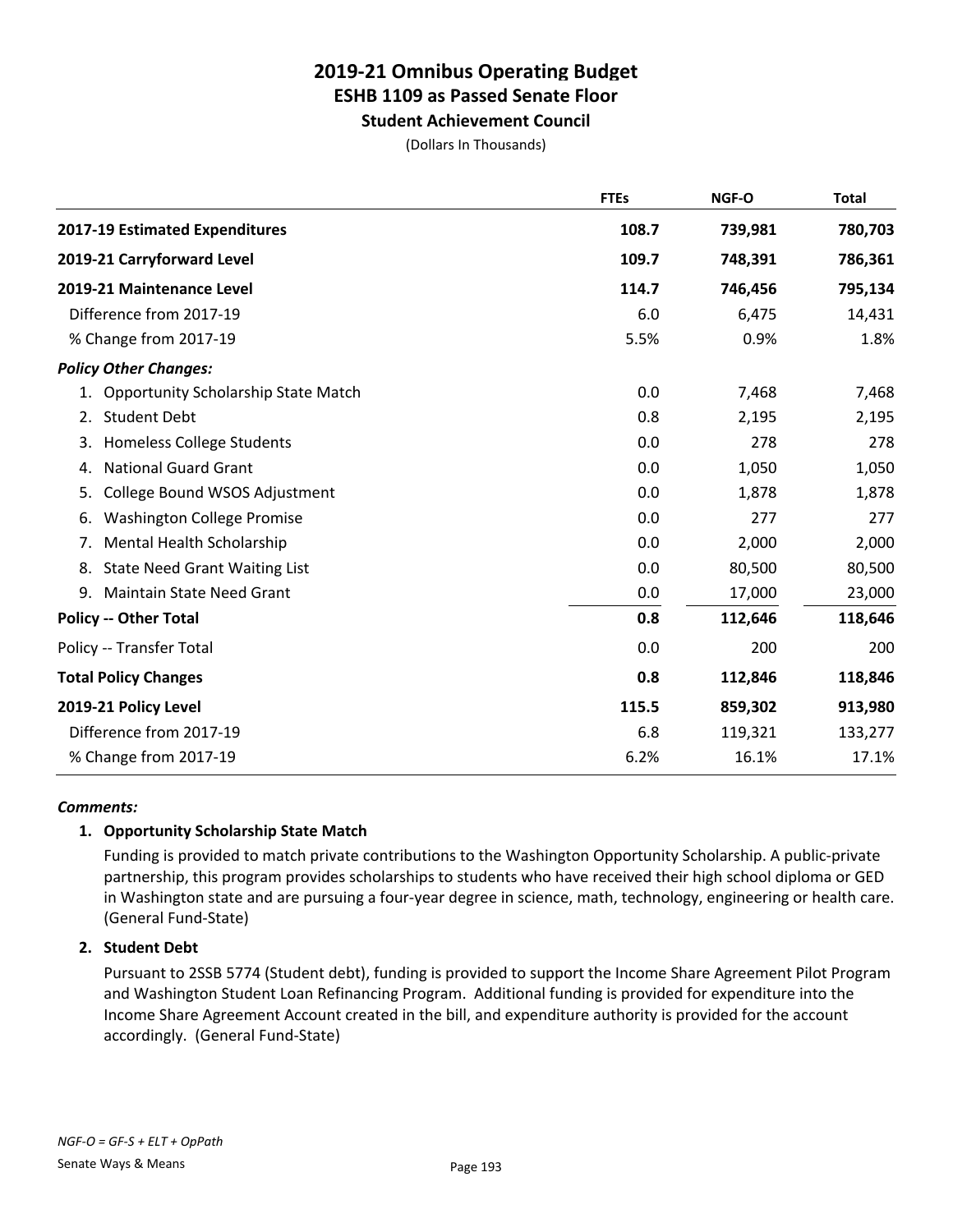**Student Achievement Council**

(Dollars In Thousands)

## **3. Homeless College Students**

Pursuant to 2SSB 5800 (Homeless College Students), funding is provided for a pilot program to provide assistance to students experiencing homelessness or who were in the foster care system when they graduated high school. (General Fund-State)

## **4. National Guard Grant**

Funding is provided for implementation of SB 5197 (National guard ed. grants). The Washington National Guard Postsecondary Education Grant Program will provide conditional scholarships to members of the Washington National Guard. (General Fund-State)

## **5. College Bound WSOS Adjustment**

Prior to the 2017-18 academic year, the entire value of the Washington State Opportunity Scholarship (WSOS) was deducted from the College Bound Scholarship award. In the 2017-18 academic year, students who received the WSOS also received a full College Bound award. The 2018 supplemental budget directed student financial assistance offices to deduct the full WSOS from the College Bound award. Funding is provided for College Bound students who also receive the WSOS to receive a full College Bound Scholarship. (General Fund-State)

## **6. Washington College Promise**

Funding is provided to implement 2SSB 5393 (College promise scholarship), the council will provide support for the program and will expand awards to participants in certain apprenticeship programs. (General Fund-State)

## **7. Mental Health Scholarship**

Funding is provided for a new behavioral health professional conditional scholarship for students who commit to working in behavioral health fields in state hospitals and state behavioral health community sites. (General Fund-State)

## **8. State Need Grant Waiting List**

Funding is provided to further reduce the State Need Grant (SNG) waiting list in FY 2020 and in FY 2021 based on the legislative intent included in the 2018 supplemental budget. The outlook assumes funding to eliminate the waiting list beginning in FY 2022. This item accompanies request legislation to make the State Need Grant an entitlement beginning in FY 2022 and change its name to the Washington College Promise. (General Fund-State)

## **9. Maintain State Need Grant**

Funding is provided to maintain the SNG at current service levels in the 2019-21 biennium. It is intended to hold SNG awards harmless from tuition and fee increases, and changes in college attendance among students served by SNG. Additional funding is also assumed for the 2021-23 biennium in the 4-year outlook. (General Fund-State; State Educational Trust Fund Account-State)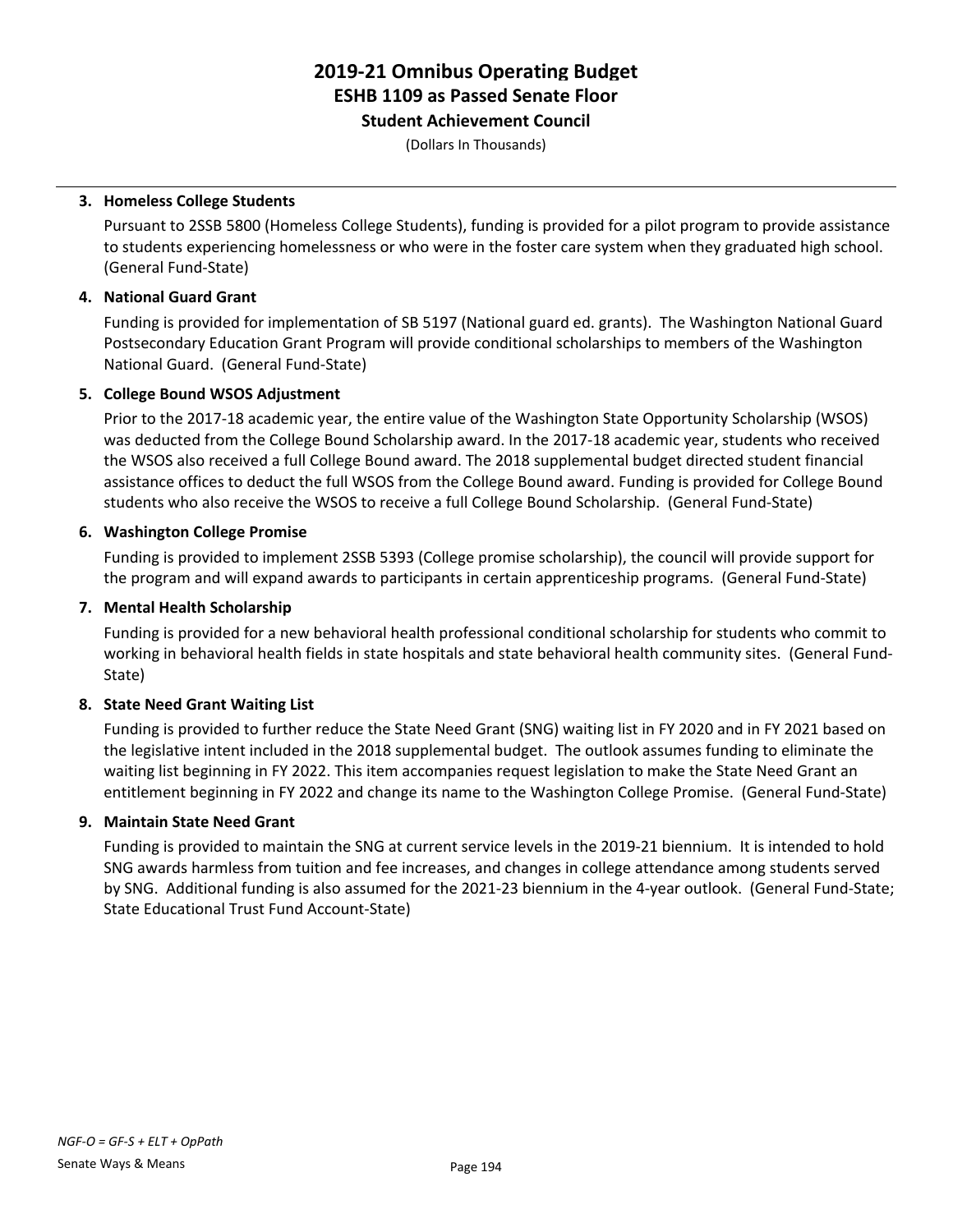**University of Washington**

|                                                | <b>FTEs</b> | NGF-O   | <b>Total</b> |
|------------------------------------------------|-------------|---------|--------------|
| 2017-19 Estimated Expenditures                 | 22,798.5    | 669,752 | 7,789,466    |
| 2019-21 Carryforward Level                     | 22,808.5    | 679,734 | 7,901,283    |
| 2019-21 Maintenance Level                      | 25,023.0    | 687,225 | 7,939,328    |
| Difference from 2017-19                        | 2,224.5     | 17,473  | 149,862      |
| % Change from 2017-19                          | 9.8%        | 2.6%    | 1.9%         |
| <b>Policy Other Changes:</b>                   |             |         |              |
| 1. Paramedic Training                          | 0.0         | 450     | 450          |
| Small forestland owners<br>2.                  | 1.6         | 489     | 489          |
| Telehealth program/youth<br>3.                 | 6.5         | 2,734   | 2,734        |
| Higher ed./veteran health<br>4.                | 1.0         | 255     | 255          |
| <b>Children's Mental Health</b><br>5.          | 2.5         | 865     | 865          |
| Regenerative Medicine Institute<br>6.          | 0.0         | 750     | 750          |
| Resp to Ocean Acidification Study<br>7.        | 0.0         | 501     | 501          |
| <b>Ocean Sampling</b><br>8.                    | 0.0         | 0       | 200          |
| 9.<br><b>Biorefinery Feasibility study</b>     | 0.0         | 300     | 300          |
| <b>Bridges Center for Labor Studies</b><br>10. | 0.0         | 600     | 600          |
| <b>Climate Impacts Group</b><br>11.            | 1.5         | 400     | 400          |
| 12.<br><b>Dementia Care Training</b>           | 0.0         | 500     | 500          |
| Dental Ed/Persons with Disabilities<br>13.     | 0.0         | 500     | 500          |
| Firearm Policy Research Program<br>14.         | 0.0         | 1,000   | 1,000        |
| 15.<br><b>Foundational Support</b>             | 0.0         | 14,650  | 14,650       |
| European Green Crab<br>16.                     | 0.0         | 0       | 400          |
| Latino Physician Supply Study<br>17.           | 0.0         | 150     | 150          |
| 18.<br>Math Improvement Pilot                  | 0.0         | 190     | 190          |
| 19.<br><b>Mental Health Residency</b>          | 0.0         | 600     | 600          |
| <b>CAMCET Operations</b><br>20.                | 0.0         | 2,000   | 2,000        |
| 21. Project ECHO Expansion                     | 0.0         | 500     | 500          |
| 22. State Bank Business Plan                   | 0.0         | 100     | 100          |
| <b>Policy -- Other Total</b>                   | 13.1        | 27,534  | 28,134       |
| <b>Total Policy Changes</b>                    | 13.1        | 27,534  | 28,134       |
| 2019-21 Policy Level                           | 25,036.1    | 714,759 | 7,967,462    |
| Difference from 2017-19                        | 2,237.6     | 45,007  | 177,996      |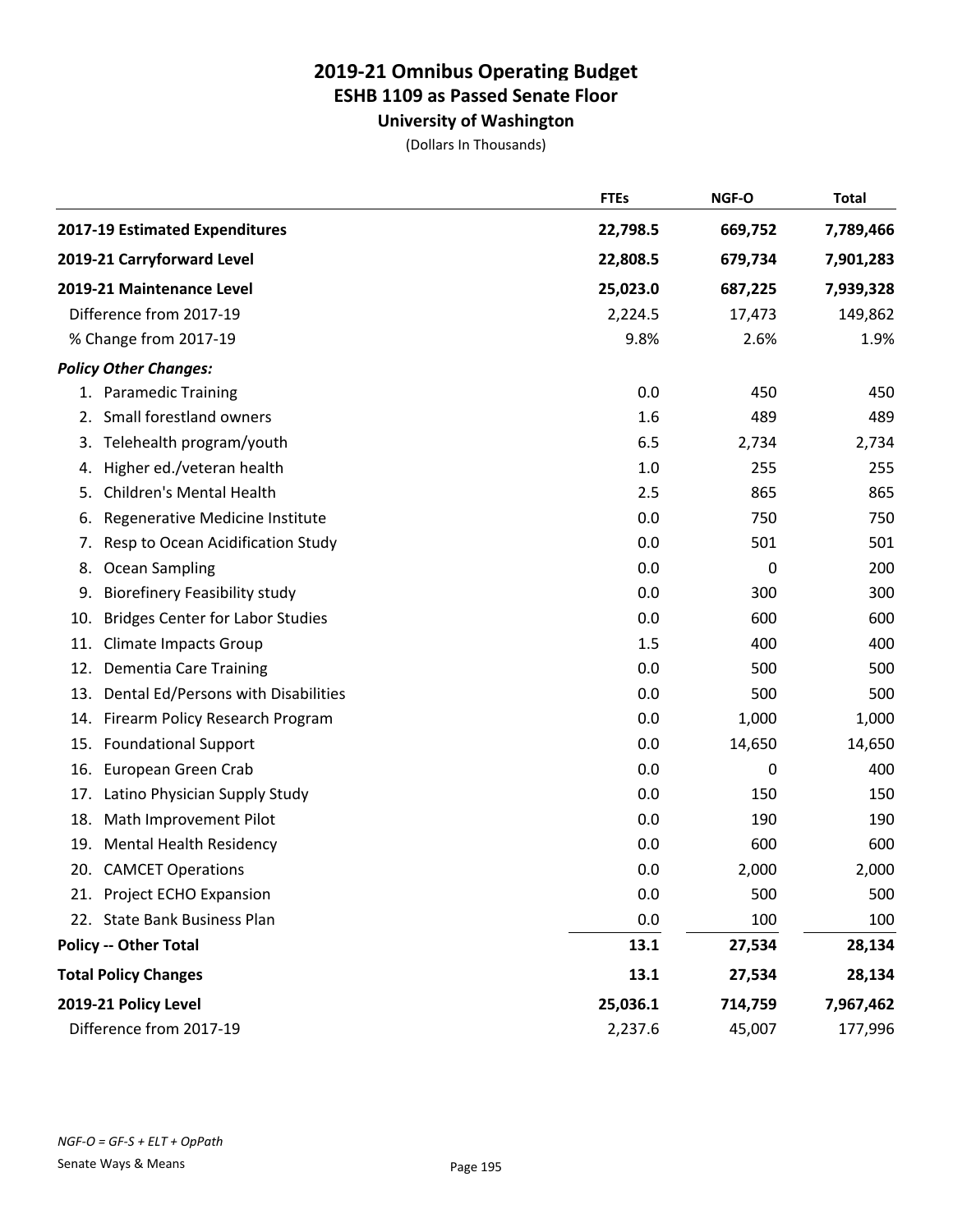**University of Washington**

(Dollars In Thousands)

|                       |      | <b>NGF-O</b> | <b>Total</b> |
|-----------------------|------|--------------|--------------|
| % Change from 2017-19 | 9.8% | 6.7%         | $\angle 3\%$ |

#### *Comments:*

### **1. Paramedic Training**

Funding is provided for implementation of SB 5211 (Paramedic Training), including the purchase of six simulators to be used in paramedic training in lieu of live animals. (General Fund-State)

## **2. Small forestland owners**

Pursuant to ESSB 5330 (Small forestland owners), funding is provided for an analysis of trends in small forestland ownership and policy options, and report the results of the analysis to the legislature and forest practices board by November 1, 2020. (General Fund-State)

## **3. Telehealth program/youth**

Pursuant to ESSB 5389 (Telehealth program/youth), funding is provided to design a training curriculum and training delivery system for middle, junior high, and high school staff to identify students at risk for substance abuse, violence, or youth suicide in schools. (General Fund-State)

## **4. Higher ed./veteran health**

Pursuant to SSB 5428 (Higher ed./veteran health), funding is provided to employ at least one full-time mental health counselor with experience and training working with active duty military and veterans. (General Fund-State)

## **5. Children's Mental Health**

Pursuant to SB 5903 (Children's Mental Health), funding is provided to implement a two-year pilot program called Partnership Access Line (PAL) for schools. (General Fund-State)

## **6. Regenerative Medicine Institute**

Funding is provided for the Institute for Stem Cell and Regenerative Medicine. (General Fund-State)

## **7. Resp to Ocean Acidification Study**

One-time funding is provided for the Washington Ocean Acidification Center to conduct biological response studies on the effect of ocean acidification on marine species, such as salmon and forage fish. (General Fund-State)

## **8. Ocean Sampling**

The Washington Ocean Acidification Center is provided funding for ocean acidification sampling, an existing sampling program that pairs collection of seawater chemistry samples with additional samples of organisms. (Aquatic Lands Enhancement Account-State)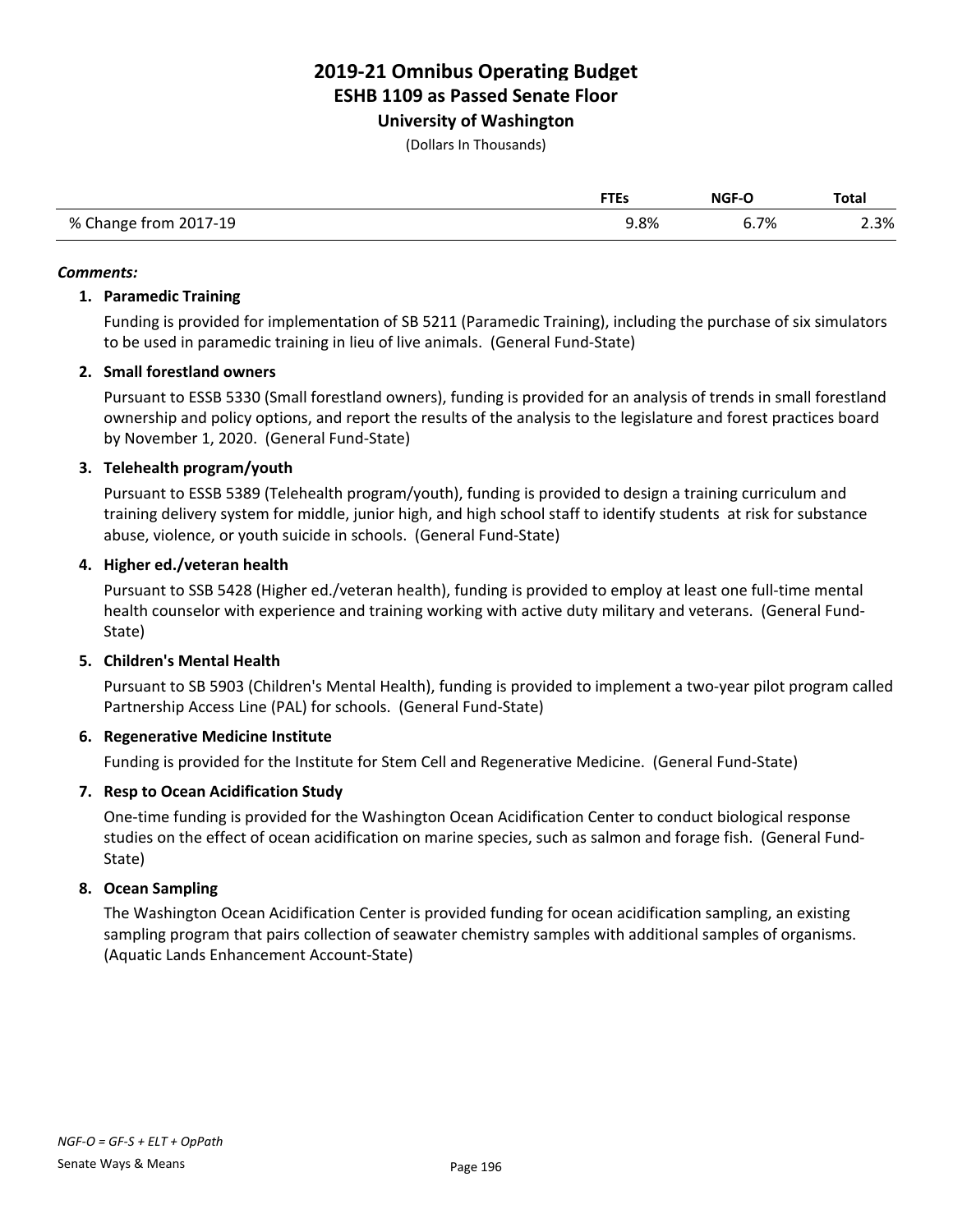## **University of Washington**

(Dollars In Thousands)

## **9. Biorefinery Feasibility study**

Funding is provided to match non-state funding contributions for a study of the feasibility of constructing a biorefinery in southwest Washington. The study will result in a comprehensive technical and economic evaluation for southwest Washington biorefineries that will be used by biorefinery technology companies to develop their business plans and to attract potential investors. (General Fund-State)

## **10. Bridges Center for Labor Studies**

Funding is provided to the Harry Bridges Center for Labor Studies to support labor research. (General Fund-State)

## **11. Climate Impacts Group**

Funding is provided for the Climate Impacts Group. (General Fund-State)

## **12. Dementia Care Training**

Funding is provided for dementia care best practices training for primary care practitioners using the Project ECHO telehealth model. (General Fund-State)

## **13. Dental Ed/Persons with Disabilities**

Funding is provided for the Dental Education in the Care of Persons with Disabilities program within the School of Dentistry. (General Fund-State)

## **14. Firearm Policy Research Program**

Funding is provided for a firearm policy research program. The program will support investigations of firearm death and injury risk factors, evaluate the effectiveness of state firearm laws and policies, assess the consequences of firearm violence, and develop strategies to reduce the toll of firearm violence to citizens of the state. (General Fund-State)

## **15. Foundational Support**

Additional state funds are provided to the institutions of higher education for employee compensation, academic program enhancements, student support services, and other institutional priorities that maintain a quality academic experience for Washington students. (General Fund-State)

## **16. European Green Crab**

Funding is provided from the Geoduck Aquaculture Research Account for the Washington sea grant program crab team to protect against the impacts of invasive European green crab. (Geoduck Aquaculture Research Account-State)

## **17. Latino Physician Supply Study**

Funding is provided for the School of Social Work to conduct a study of the state's current supply of Latino physicians and provide policy recommendations to meet the state's need for Latino physicians, especially those who are bilingual. (General Fund-State)

## **18. Math Improvement Pilot**

Funding is provided for the College of Education to partner with school districts on a pilot program to improve the math scores of k12 students. (General Fund-State)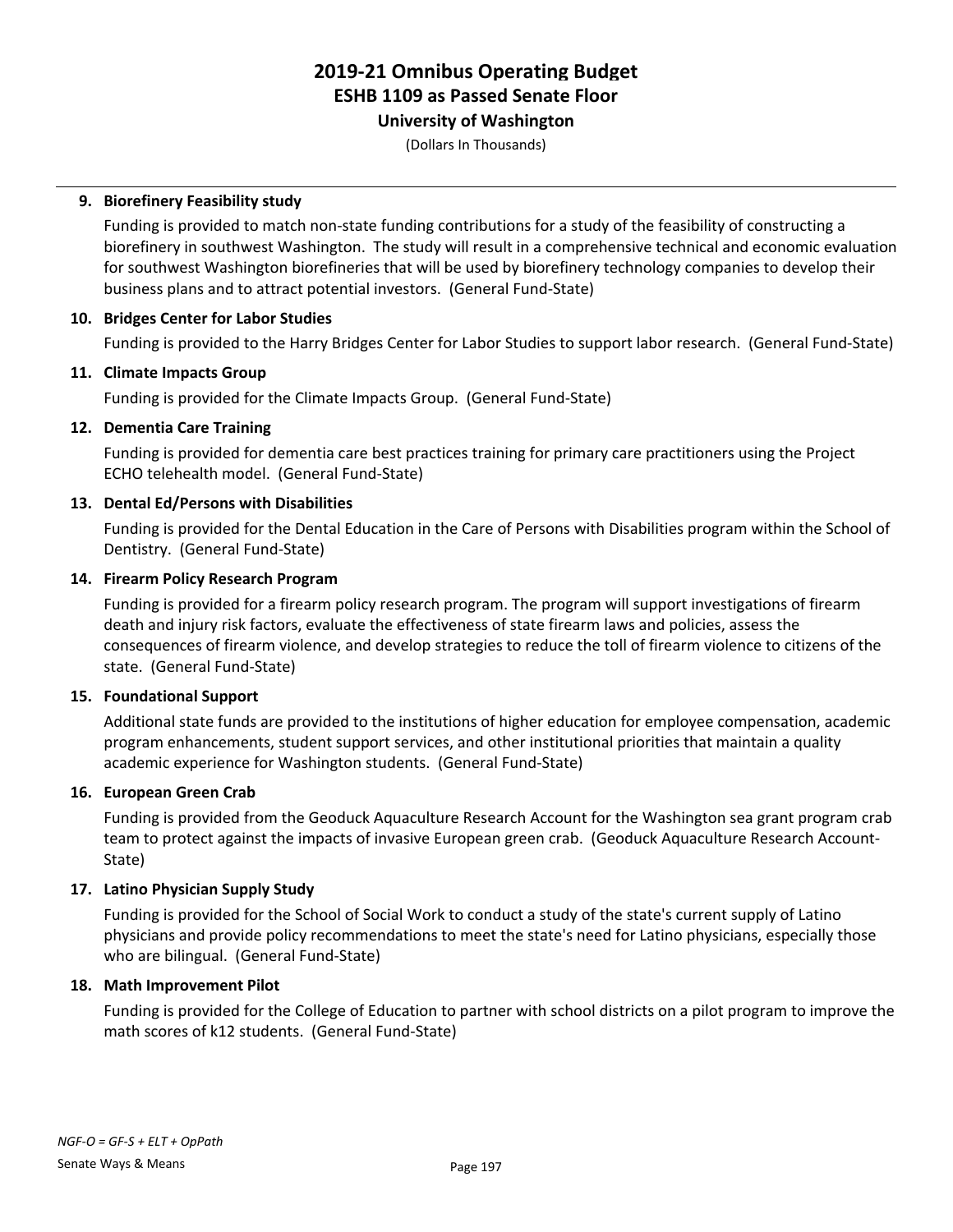**University of Washington**

(Dollars In Thousands)

### **19. Mental Health Residency**

Funding is provided for the psychiatry residency program at the University of Washington to offer additional residency positions that are approved by the Accreditation Council for Graduate Medical Education. Additional funding is assumed for the 2021-23 biennium in the four-year Budget Outlook. (General Fund-State)

#### **20. CAMCET Operations**

Funding is provided for shared clean energy research instrumentation and testbed operations at the Center for Advanced Materials and Clean Energy Technologies (CAMCET) facility. (General Fund-State)

#### **21. Project ECHO Expansion**

Funding is provided for the Extension for Community Healthcare Outcomes project (Project ECHO). (General Fund-State)

#### **22. State Bank Business Plan**

Funding is provided for the Evans School of Public Affairs to complete the business plan for a publicly owned Washington State depository bank initially funded in the 2018 supplemental operating budget. (General Fund-State)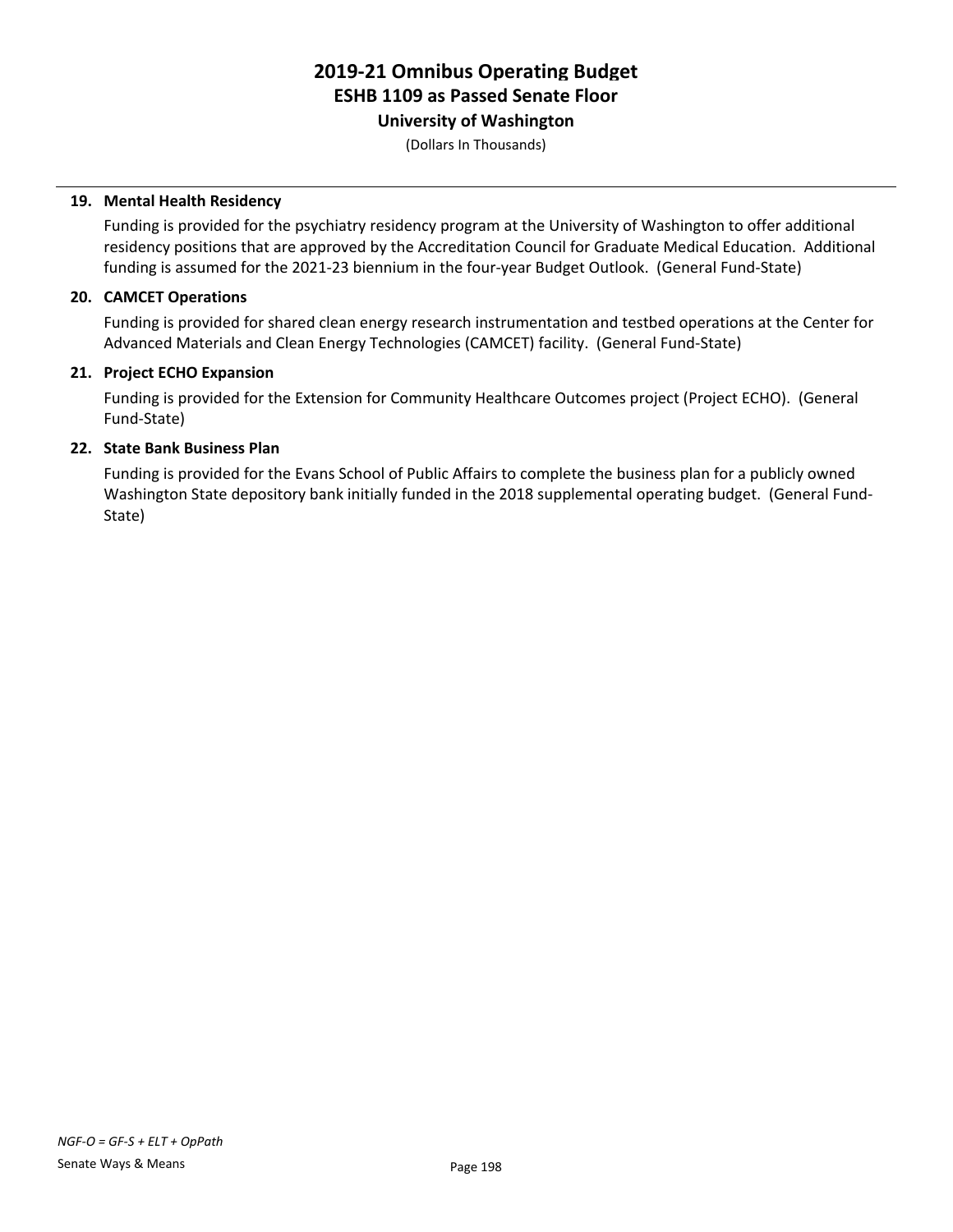**Washington State University**

(Dollars In Thousands)

|                                           | <b>FTEs</b> | NGF-O   | <b>Total</b> |
|-------------------------------------------|-------------|---------|--------------|
| 2017-19 Estimated Expenditures            | 6,498.5     | 446,943 | 1,640,575    |
| 2019-21 Carryforward Level                | 6,512.4     | 482,571 | 1,695,370    |
| 2019-21 Maintenance Level                 | 6,617.6     | 467,595 | 1,752,103    |
| Difference from 2017-19                   | 119.1       | 20,652  | 111,528      |
| % Change from 2017-19                     | 1.8%        | 4.6%    | 6.8%         |
| <b>Policy Other Changes:</b>              |             |         |              |
| Higher ed./veteran health<br>1.           | 1.0         | 168     | 168          |
| <b>Children's Mental Health</b><br>2.     | 0.0         | 414     | 614          |
| Sustainable Farms and Fields<br>3.        | 1.8         | 331     | 331          |
| <b>Foundational Support</b><br>4.         | 0.0         | 4,200   | 4,200        |
| Postsecondary Data Workgroup<br>5.        | 0.0         | 85      | 85           |
| Medical School - Completion Funding<br>6. | 50.8        | 10,800  | 17,358       |
| Raspberry and Blueberry Research<br>7.    | 0.0         | 500     | 500          |
| Soil Health Initiative<br>8.              | 0.0         | 500     | 500          |
| <b>Policy -- Other Total</b>              | 53.6        | 16,998  | 23,756       |
| <b>Total Policy Changes</b>               | 53.6        | 16,998  | 23,756       |
| 2019-21 Policy Level                      | 6,671.2     | 484,593 | 1,775,859    |
| Difference from 2017-19                   | 172.7       | 37,650  | 135,284      |
| % Change from 2017-19                     | 2.7%        | 8.4%    | 8.2%         |

## *Comments:*

## **1. Higher ed./veteran health**

Pursuant to SSB 5428 (Higher ed./veteran health), funding is provided to employ at least one full-time mental health counselor with experience and training working with active duty military and veterans. (General Fund-State)

## **2. Children's Mental Health**

Pursuant to SB 5903 (Children's Mental Health), funding is provided to offer two 24-month child and adolescent psychiatry residency positions that are approved by the accreditation council for graduate medical education. (General Fund-State; Inst of Hi Ed-Dedicated Local Account-Non-Appr)

## **3. Sustainable Farms and Fields**

Pursuant to SSB 5947 (Sustainable farms and fields), funding is provided to develop a sustainable farms and fields grant program. (General Fund-State)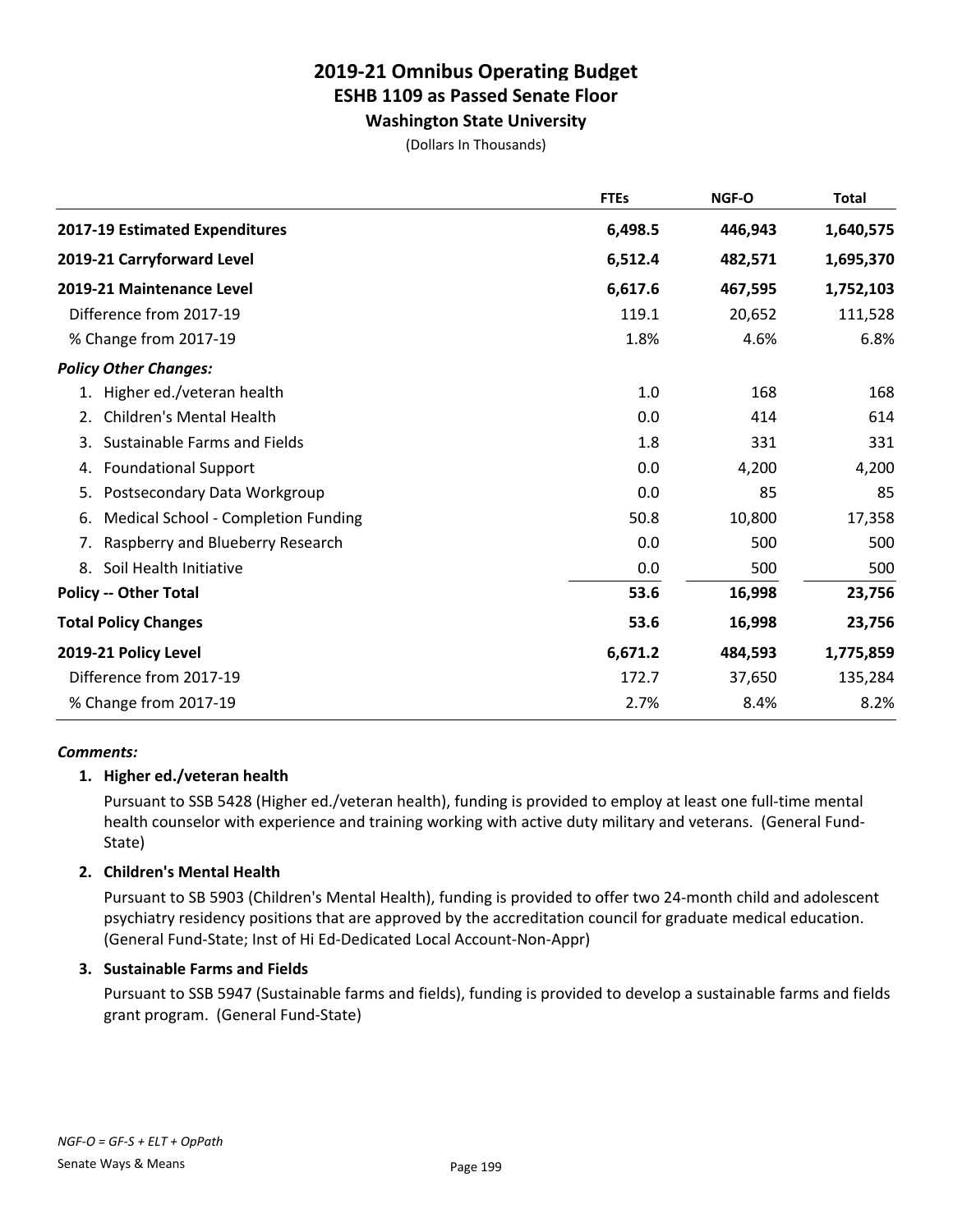## **Washington State University**

(Dollars In Thousands)

## **4. Foundational Support**

Additional state funds are provided to the institutions of higher education for employee compensation, academic program enhancements, student support services, and other institutional priorities that maintain a quality academic experience for Washington students. (General Fund-State)

#### **5. Postsecondary Data Workgroup**

Funding is provided for the William D. Ruckelshaus Center to coordinate a workgroup and process to develop options and recommendations to improve consistency, simplicity, transparency, and accountability in higher education data systems. (General Fund-State)

#### **6. Medical School - Completion Funding**

Completes funding for 240 students - four cohorts of 60 students each - at the Elson S. Floyd College of Medicine. (General Fund-State; Inst of Hi Ed-Operating Fees Account-Non-Appr)

#### **7. Raspberry and Blueberry Research**

Funding is provided for raspberry and blueberry research in Whatcom county through Washington State University's Whatcom County Extension program. (General Fund-State)

#### **8. Soil Health Initiative**

Funding is provided for new soil health research and extension activities to develop, evaluate and incentivize best management practices across the agricultural systems in Washington. The initiative will build a network that must include a Mount Vernon REC site. (General Fund-State)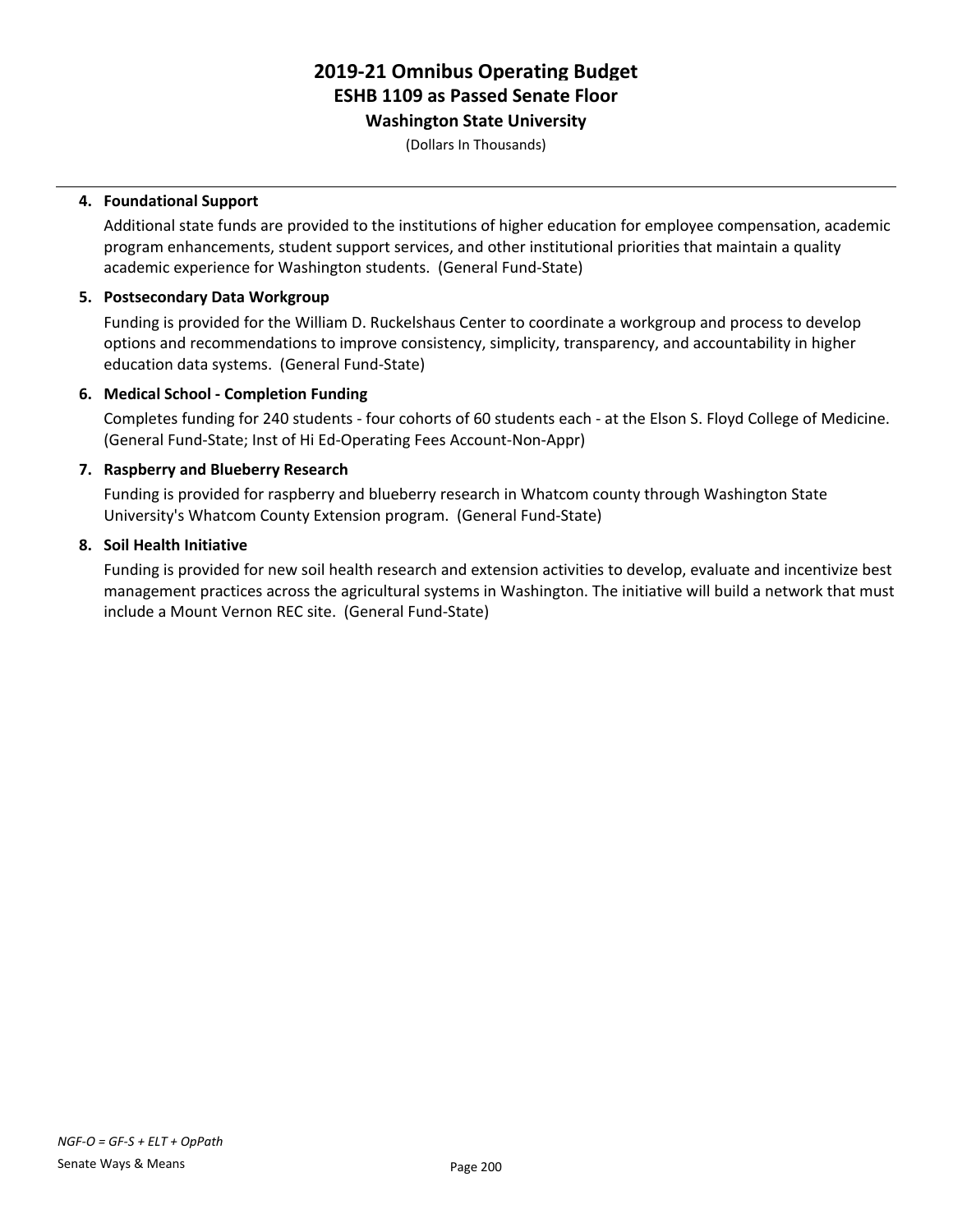## **Eastern Washington University**

(Dollars In Thousands)

|                                   | <b>FTEs</b> | NGF-O   | Total   |
|-----------------------------------|-------------|---------|---------|
| 2017-19 Estimated Expenditures    | 1,437.9     | 118,826 | 318,009 |
| 2019-21 Carryforward Level        | 1,437.9     | 121,665 | 324,888 |
| 2019-21 Maintenance Level         | 1,437.9     | 124,013 | 328,350 |
| Difference from 2017-19           | 0.0         | 5,187   | 10,341  |
| % Change from 2017-19             | 0.0%        | 4.4%    | 3.3%    |
| <b>Policy Other Changes:</b>      |             |         |         |
| Higher ed./veteran health         | 1.0         | 180     | 180     |
| Deep Lake Watershed Study<br>2.   | 0.0         | 146     | 146     |
| <b>Foundational Support</b><br>3. | 0.0         | 1,470   | 1,470   |
| 4. Lucy Covington Center Archive  | 0.0         | 250     | 250     |
| <b>Policy -- Other Total</b>      | 1.0         | 2,046   | 2,046   |
| <b>Total Policy Changes</b>       | 1.0         | 2,046   | 2,046   |
| 2019-21 Policy Level              | 1,438.9     | 126,059 | 330,396 |
| Difference from 2017-19           | 1.0         | 7,233   | 12,387  |
| % Change from 2017-19             | 0.1%        | 6.1%    | 3.9%    |

## *Comments:*

## **1. Higher ed./veteran health**

Pursuant to SSB 5428 (Higher ed./veteran health), funding is provided to employ at least one full-time mental health counselor with experience and training working with active duty military and veterans. (General Fund-State)

## **2. Deep Lake Watershed Study**

Funding is provided for a comprehensive analysis of the deep lake watershed involving land owners, ranchers, lake owners, one or more conservation districts, the Department of Ecology and the Department of Natural Resources. (General Fund-State)

## **3. Foundational Support**

Additional state funds are provided to the institutions of higher education for employee compensation, academic program enhancements, student support services, and other institutional priorities that maintain a quality academic experience for Washington students. (General Fund-State)

## **4. Lucy Covington Center Archive**

Funding is provided to support the gathering and archiving of time-sensitive histories for a Lucy Covington Center on the Cheney campus. (General Fund-State)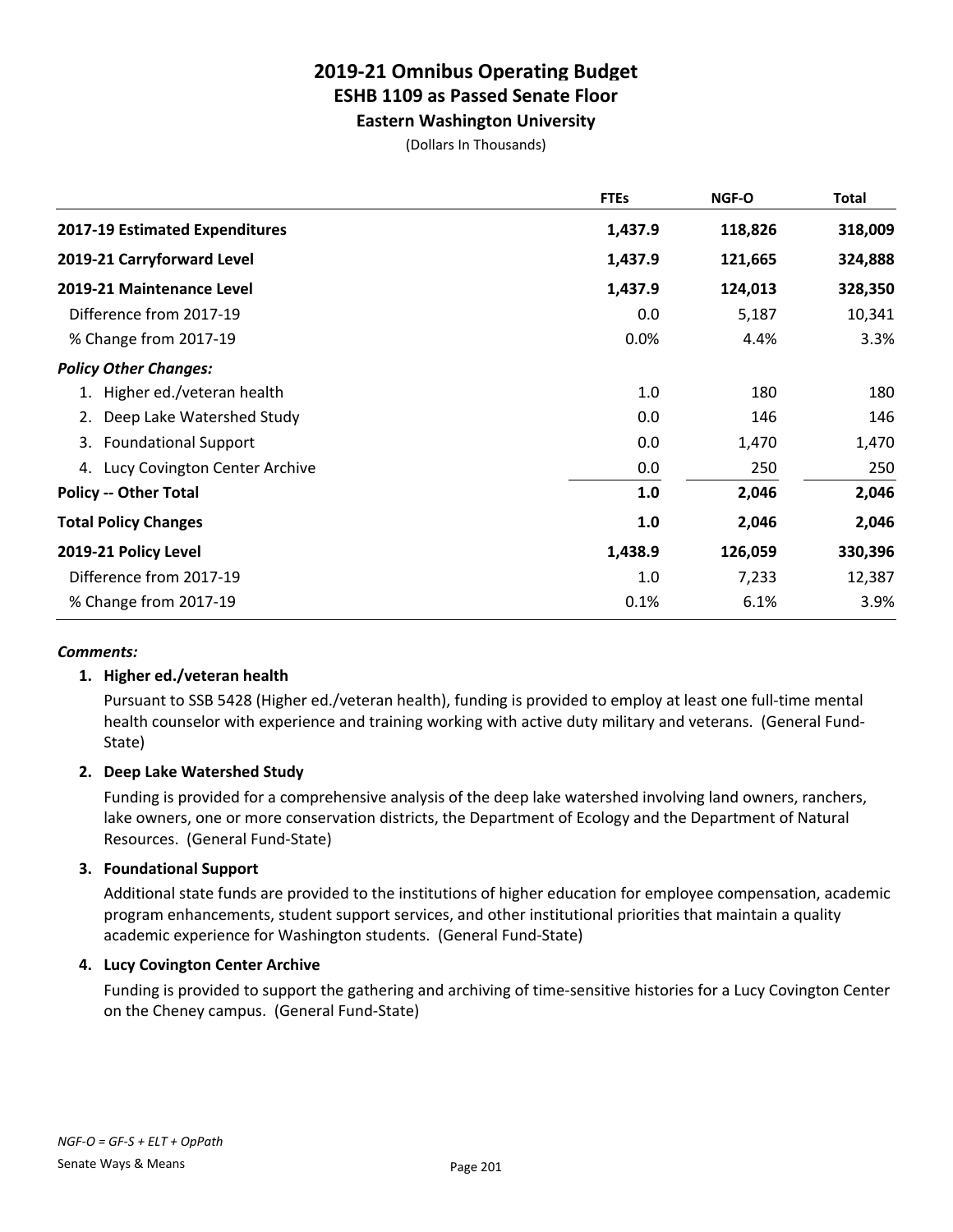## **Central Washington University**

(Dollars In Thousands)

|                                       | <b>FTEs</b> | NGF-O   | Total   |
|---------------------------------------|-------------|---------|---------|
| <b>2017-19 Estimated Expenditures</b> | 1,547.6     | 117,858 | 399,177 |
| 2019-21 Carryforward Level            | 1,547.6     | 120,777 | 406,282 |
| 2019-21 Maintenance Level             | 1,586.4     | 124,278 | 417,695 |
| Difference from 2017-19               | 38.8        | 6,420   | 18,518  |
| % Change from 2017-19                 | 2.5%        | 5.4%    | 4.6%    |
| <b>Policy Other Changes:</b>          |             |         |         |
| 1. Higher ed./veteran health          | 1.0         | 207     | 207     |
| <b>Foundational Support</b><br>2.     | 0.0         | 1,470   | 1,470   |
| Game On Program<br>3.                 | 0.0         | 300     | 300     |
| <b>Policy -- Other Total</b>          | 1.0         | 1,977   | 1,977   |
| <b>Total Policy Changes</b>           | 1.0         | 1,977   | 1,977   |
| 2019-21 Policy Level                  | 1,587.4     | 126,255 | 419,672 |
| Difference from 2017-19               | 39.8        | 8,397   | 20,495  |
| % Change from 2017-19                 | 2.6%        | 7.1%    | 5.1%    |

## *Comments:*

## **1. Higher ed./veteran health**

Pursuant to SSB 5428 (Higher ed./veteran health), funding is provided to employ at least one full-time mental health counselor with experience and training working with active duty military and veterans. (General Fund-State)

## **2. Foundational Support**

Additional state funds are provided to the institutions of higher education for employee compensation, academic program enhancements, student support services, and other institutional priorities that maintain a quality academic experience for Washington students. (General Fund-State)

## **3. Game On Program**

Funding is provided for the Game On! Program, which teaches leadership, science, technology, engineering, and math to underserved middle and high school students. (General Fund-State)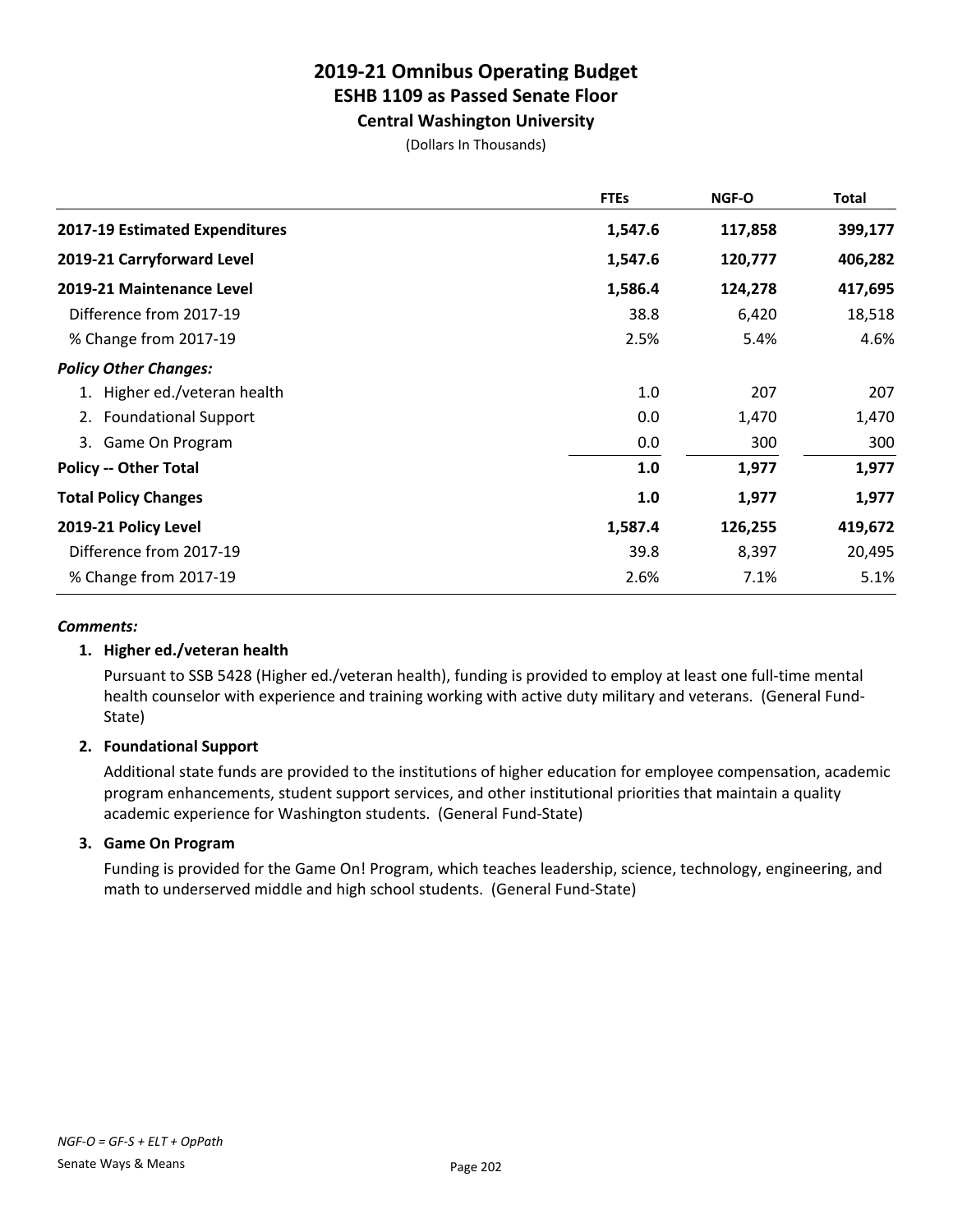## **The Evergreen State College**

(Dollars In Thousands)

|                                       | <b>FTEs</b> | NGF-O  | Total   |
|---------------------------------------|-------------|--------|---------|
| <b>2017-19 Estimated Expenditures</b> | 643.2       | 60,184 | 151,235 |
| 2019-21 Carryforward Level            | 641.0       | 60,802 | 154,430 |
| 2019-21 Maintenance Level             | 670.7       | 62,593 | 157,157 |
| Difference from 2017-19               | 27.5        | 2,409  | 5,922   |
| % Change from 2017-19                 | 4.3%        | 4.0%   | 3.9%    |
| <b>Policy Other Changes:</b>          |             |        |         |
| 1. Higher ed./veteran health          | 1.0         | 156    | 156     |
| <b>Foundational Support</b><br>2.     | 0.0         | 1,630  | 1,630   |
| 3. Support WSIPP Projects             | 0.0         | 209    | 209     |
| <b>Policy -- Other Total</b>          | 1.0         | 1,995  | 1,995   |
| <b>Total Policy Changes</b>           | 1.0         | 1,995  | 1,995   |
| 2019-21 Policy Level                  | 671.7       | 64,588 | 159,152 |
| Difference from 2017-19               | 28.5        | 4,404  | 7,917   |
| % Change from 2017-19                 | 4.4%        | 7.3%   | 5.2%    |

## *Comments:*

## **1. Higher ed./veteran health**

Pursuant to SSB 5428 (Higher ed./veteran health), funding is provided to employ at least one full-time mental health counselor with experience and training working with active duty military and veterans. (General Fund-State)

## **2. Foundational Support**

Additional state funds are provided to the institutions of higher education for employee compensation, academic program enhancements, student support services, and other institutional priorities that maintain a quality academic experience for Washington students. (General Fund-State)

## **3. Support WSIPP Projects**

Funding is provided to support the cost of six research studies conducted by WSIPP that were originally underestimated. (General Fund-State)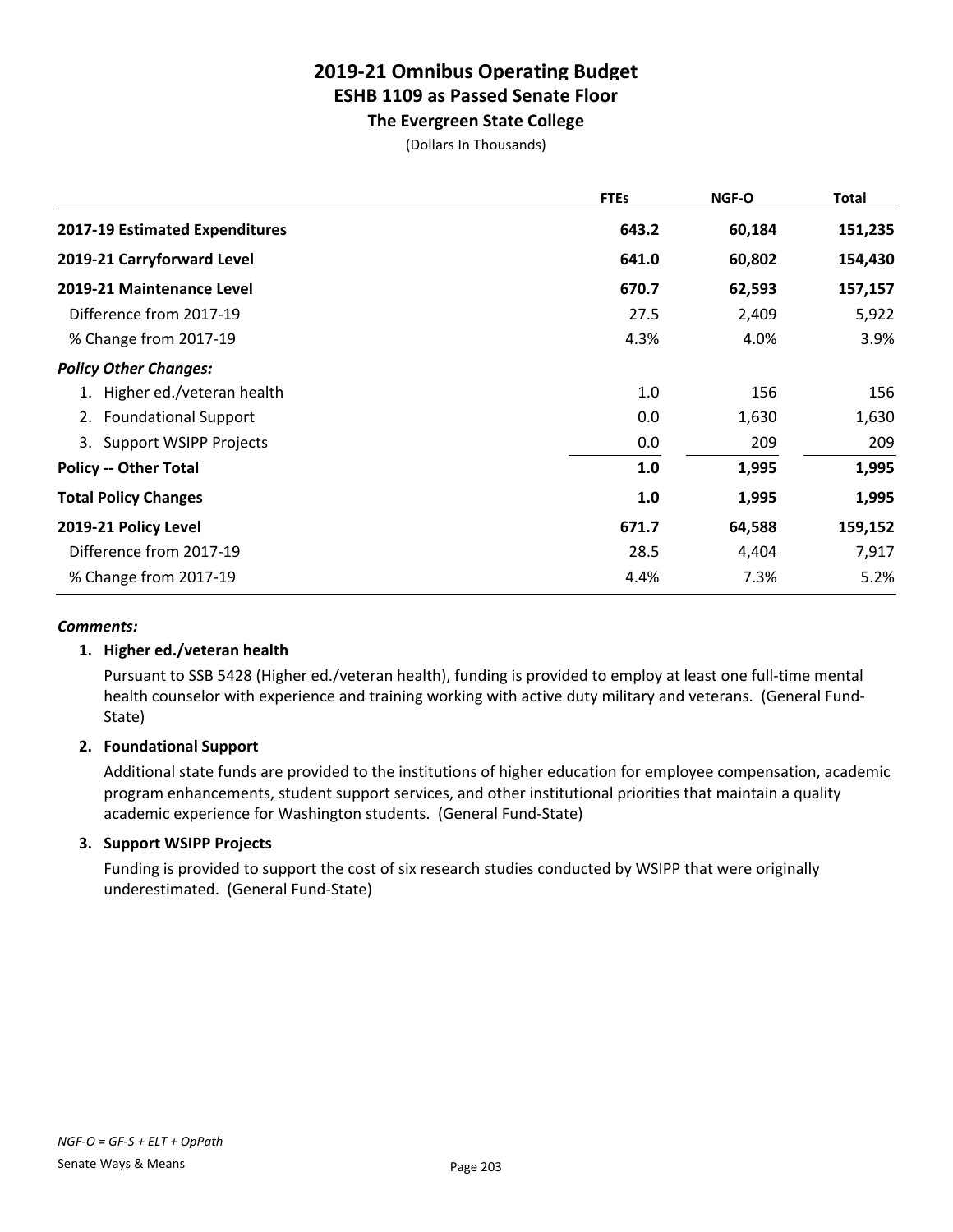**Western Washington University**

(Dollars In Thousands)

|                                | <b>FTEs</b> | <b>NGF-O</b> | <b>Total</b> |
|--------------------------------|-------------|--------------|--------------|
| 2017-19 Estimated Expenditures | 1,777.9     | 159,131      | 394,367      |
| 2019-21 Carryforward Level     | 1,787.2     | 164,730      | 404,919      |
| 2019-21 Maintenance Level      | 1,822.2     | 167,025      | 408,728      |
| Difference from 2017-19        | 44.3        | 7,894        | 14,361       |
| % Change from 2017-19          | 2.5%        | 5.0%         | 3.6%         |
| <b>Policy Other Changes:</b>   |             |              |              |
| 1. Higher ed./veteran health   | 1.0         | 192          | 192          |
| 2. Foundational Support        | 0.0         | 1,450        | 1,450        |
| <b>Policy -- Other Total</b>   | 1.0         | 1,642        | 1,642        |
| <b>Total Policy Changes</b>    | 1.0         | 1,642        | 1,642        |
| 2019-21 Policy Level           | 1,823.2     | 168,667      | 410,370      |
| Difference from 2017-19        | 45.3        | 9,536        | 16,003       |
| % Change from 2017-19          | 2.5%        | 6.0%         | 4.1%         |

## *Comments:*

## **1. Higher ed./veteran health**

Pursuant to SSB 5428 (Higher ed./veteran health), funding is provided to employ at least one full-time mental health counselor with experience and training working with active duty military and veterans. (General Fund-State)

## **2. Foundational Support**

Additional state funds are provided to the institutions of higher education for employee compensation, academic program enhancements, student support services, and other institutional priorities that maintain a quality academic experience for Washington students. (General Fund-State)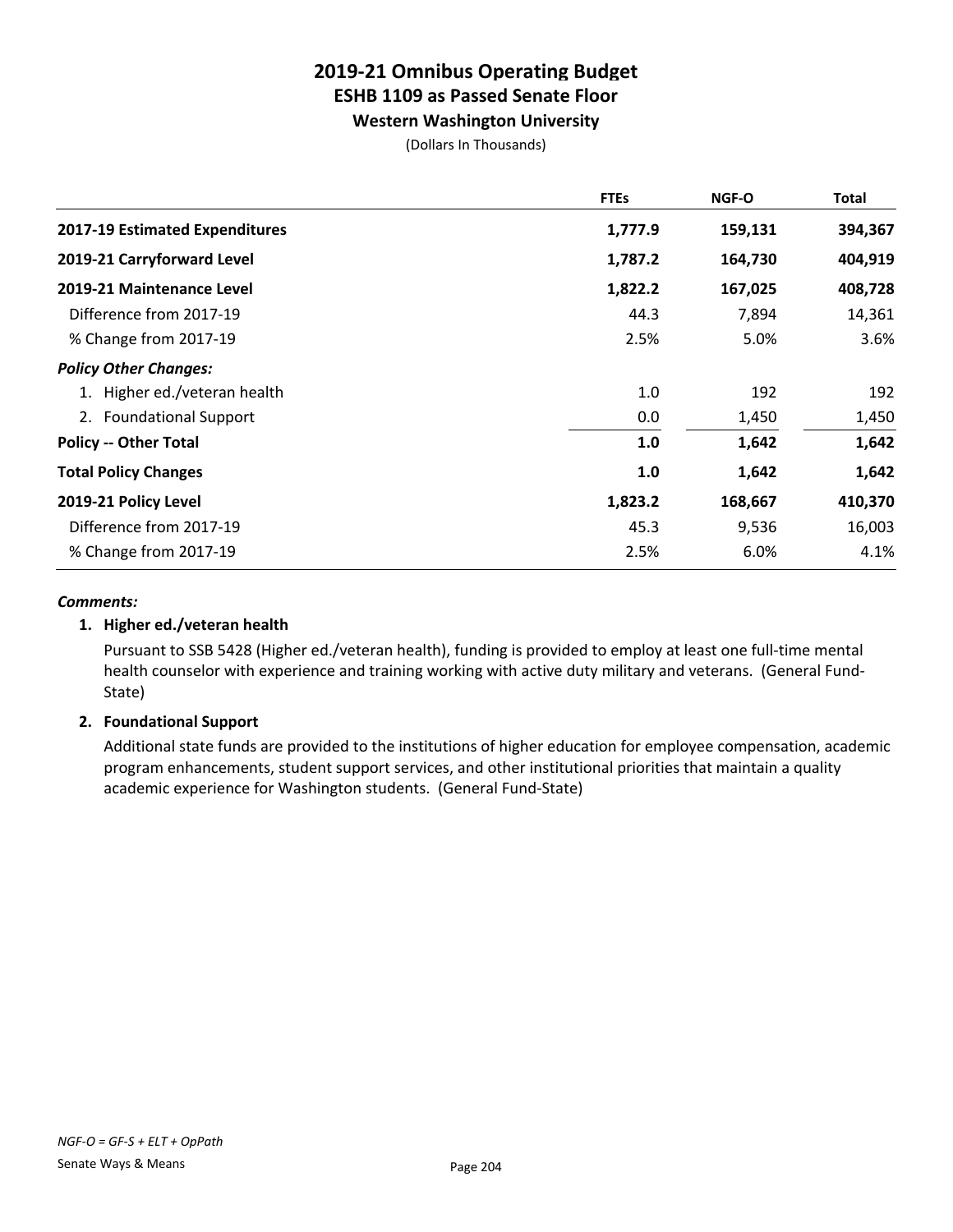## **Community & Technical College System**

(Dollars In Thousands)

|                                              | <b>FTEs</b> | NGF-O     | <b>Total</b> |
|----------------------------------------------|-------------|-----------|--------------|
| 2017-19 Estimated Expenditures               | 15,984.1    | 1,400,981 | 3,034,316    |
| 2019-21 Carryforward Level                   | 15,987.1    | 1,433,680 | 3,098,125    |
| 2019-21 Maintenance Level                    | 14,587.1    | 1,488,112 | 3,181,525    |
| Difference from 2017-19                      | $-1,397.0$  | 87,131    | 147,209      |
| % Change from 2017-19                        | $-8.7%$     | 6.2%      | 4.9%         |
| <b>Policy Other Changes:</b>                 |             |           |              |
| Homeless college students<br>1.              | 0.0         | 548       | 548          |
| <b>Additional Compensation Support</b><br>2. | 0.0         | 9,000     | 9,000        |
| Youth Civic Ed and Leadership Progr<br>3.    | 0.0         | 200       | 200          |
| <b>Foundational Support</b><br>4.            | 0.0         | 11,050    | 11,050       |
| Simulated Good Manufacturing Pract<br>5.     | 0.0         | 500       | 500          |
| Southwest WA Center of Excellence<br>6.      | 0.0         | 300       | 300          |
| <b>BH Workforce Credentialing</b><br>7.      | 0.0         | 300       | 300          |
| <b>Policy -- Other Total</b>                 | 0.0         | 21,898    | 21,898       |
| <b>Total Policy Changes</b>                  | 0.0         | 21,898    | 21,898       |
| 2019-21 Policy Level                         | 14,587.1    | 1,510,010 | 3,203,423    |
| Difference from 2017-19                      | $-1,397.0$  | 109,029   | 169,107      |
| % Change from 2017-19                        | $-8.7%$     | 7.8%      | 5.6%         |

## *Comments:*

## **1. Homeless college students**

Pursuant to 2SSB 5800 (Homeless College Students), funding is provided for a pilot program to provide assistance to students experiencing homelessness or who were in the foster care system when they graduated high school. (General Fund-State)

## **2. Additional Compensation Support**

One-time funding is provided to temporarily replace a portion of tuition expenditures for employee salaries and benefits. (General Fund-State)

## **3. Youth Civic Ed and Leadership Progr**

Funding is provided for Everett Community College to partner with the Washington State Family and Community Engagement Trust on a youth civic education and leadership program. (General Fund-State)

## **4. Foundational Support**

Additional state funds are provided to the institutions of higher education for employee compensation, academic program enhancements, student support services, and other institutional priorities that maintain a quality academic experience for Washington students. (General Fund-State)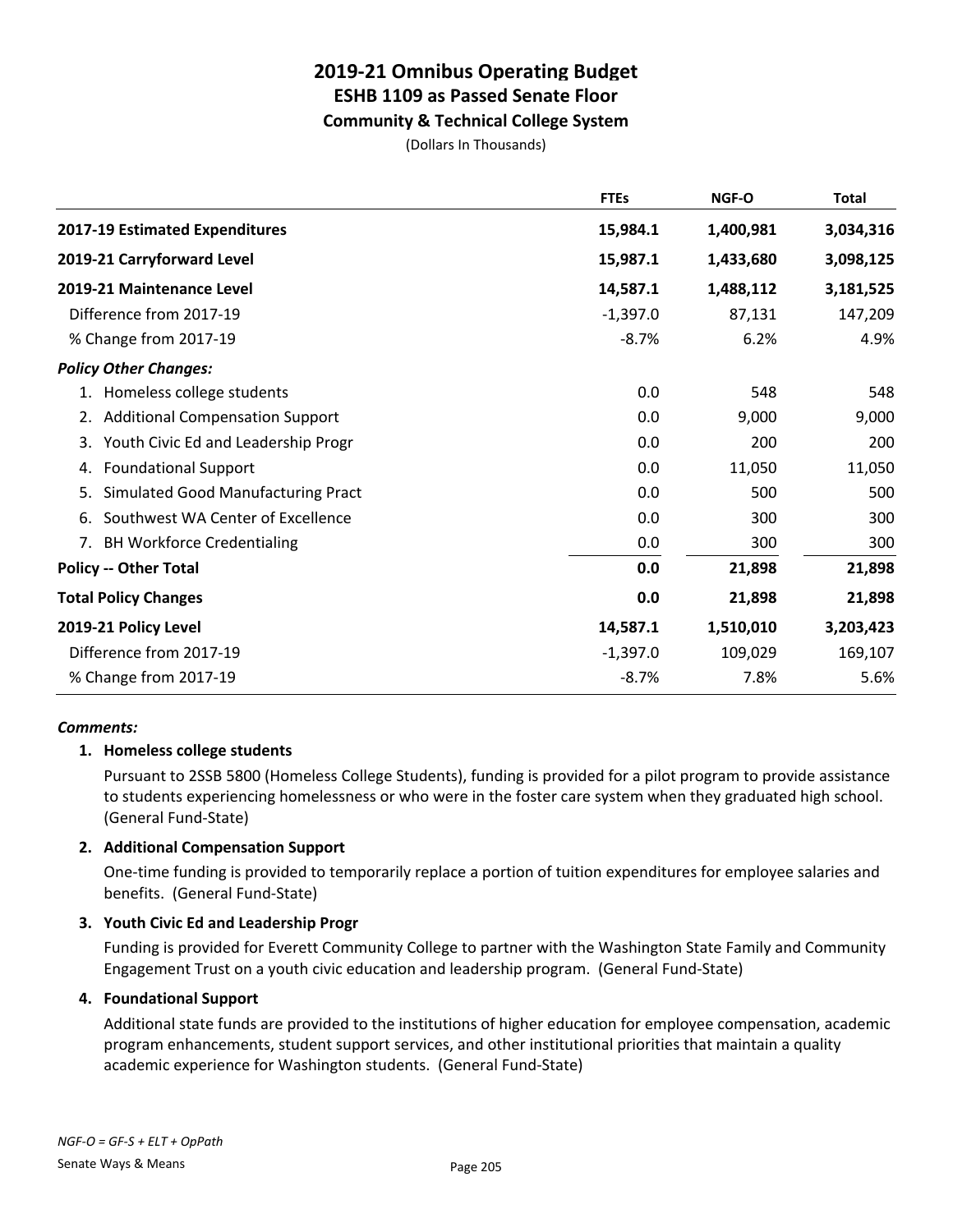## **Community & Technical College System**

(Dollars In Thousands)

## **5. Simulated Good Manufacturing Pract**

Funding is provided to purchase equipment for a regional training facility on the campus of AGC Biologics in Bothell to offer a simulated good manufacturing practice (GMP) experience. (General Fund-State)

## **6. Southwest WA Center of Excellence**

Funding is provided to establish a branch Center of Excellence in Southwest Washington focused on advanced manufacturing. (General Fund-State)

## **7. BH Workforce Credentialing**

Funding is provided to the Puget Sound Welcome Back Center at Highline College to create a grant program for internationally trained individuals seeking employment in the behavioral health (BH) field in Washington state. (General Fund-State)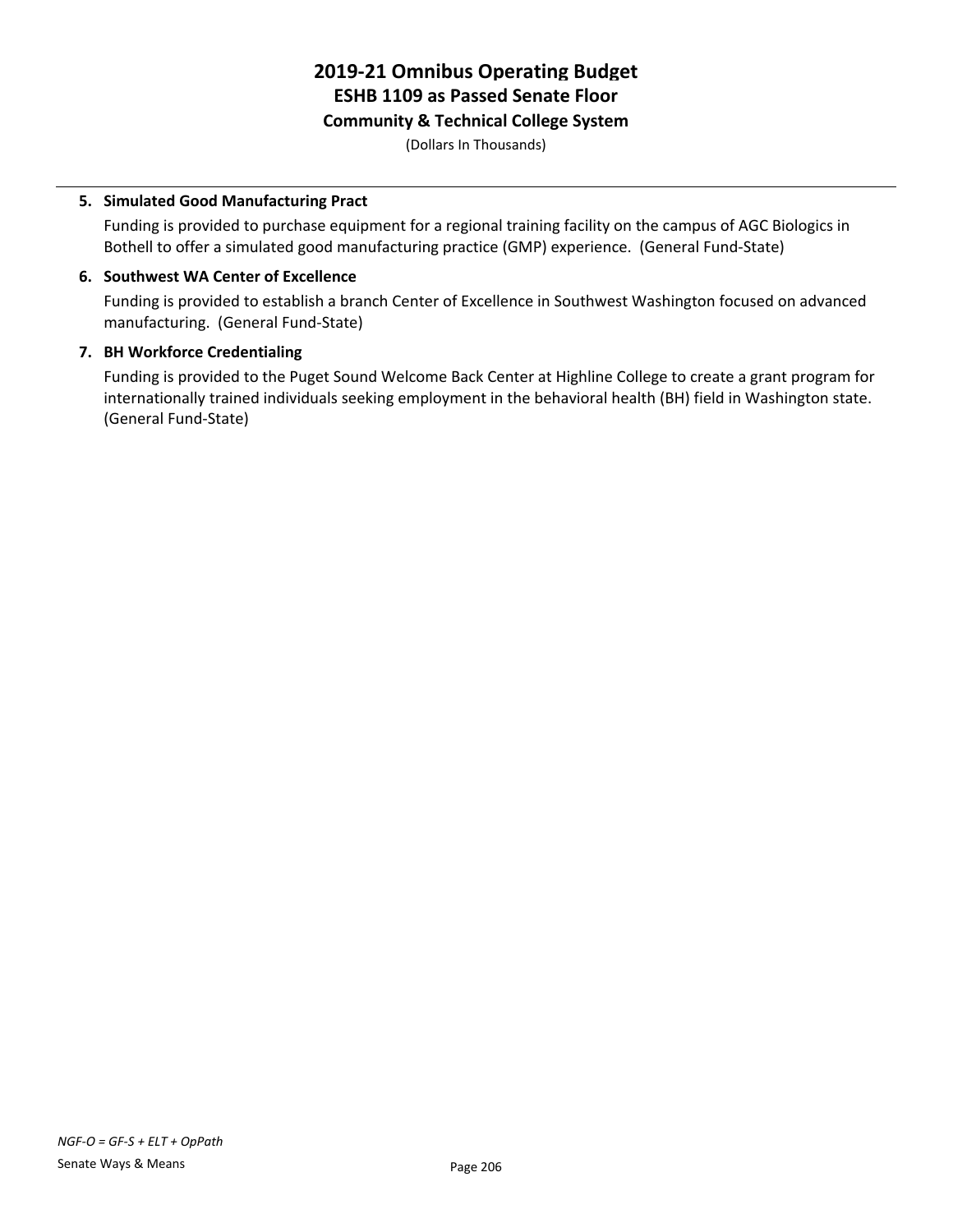## **2019-21 Omnibus Operating Budget ESHB 1109 as Passed Senate Floor State School for the Blind**

(Dollars In Thousands)

|                                       | <b>FTEs</b> | <b>NGF-O</b> | <b>Total</b> |
|---------------------------------------|-------------|--------------|--------------|
| <b>2017-19 Estimated Expenditures</b> | 97.5        | 14,546       | 19,277       |
| 2019-21 Carryforward Level            | 97.5        | 14,677       | 21,270       |
| 2019-21 Maintenance Level             | 97.5        | 15,548       | 22,264       |
| Difference from 2017-19               | 0.0         | 1,002        | 2,987        |
| % Change from 2017-19                 | 0.0%        | 6.9%         | 15.5%        |
| <b>Policy Other Changes:</b>          |             |              |              |
| 1. School Social Worker               | 1.0         | 234          | 234          |
| <b>Policy -- Other Total</b>          | 1.0         | 234          | 234          |
| Policy -- Comp Total                  | 0.0         | 716          | 716          |
| <b>Total Policy Changes</b>           | 1.0         | 950          | 950          |
| 2019-21 Policy Level                  | 98.5        | 16,498       | 23,214       |
| Difference from 2017-19               | 1.0         | 1,952        | 3,937        |
| % Change from 2017-19                 | 1.0%        | 13.4%        | 20.4%        |

#### *Comments:*

## **1. School Social Worker**

Funding is provided for the Washington State School for the Blind (WSSB) to hire a licensed clinical social worker to support student mental health, help students adjust to living with a visual impairment, and provide family education and connections to local and regional resources. (General Fund-State)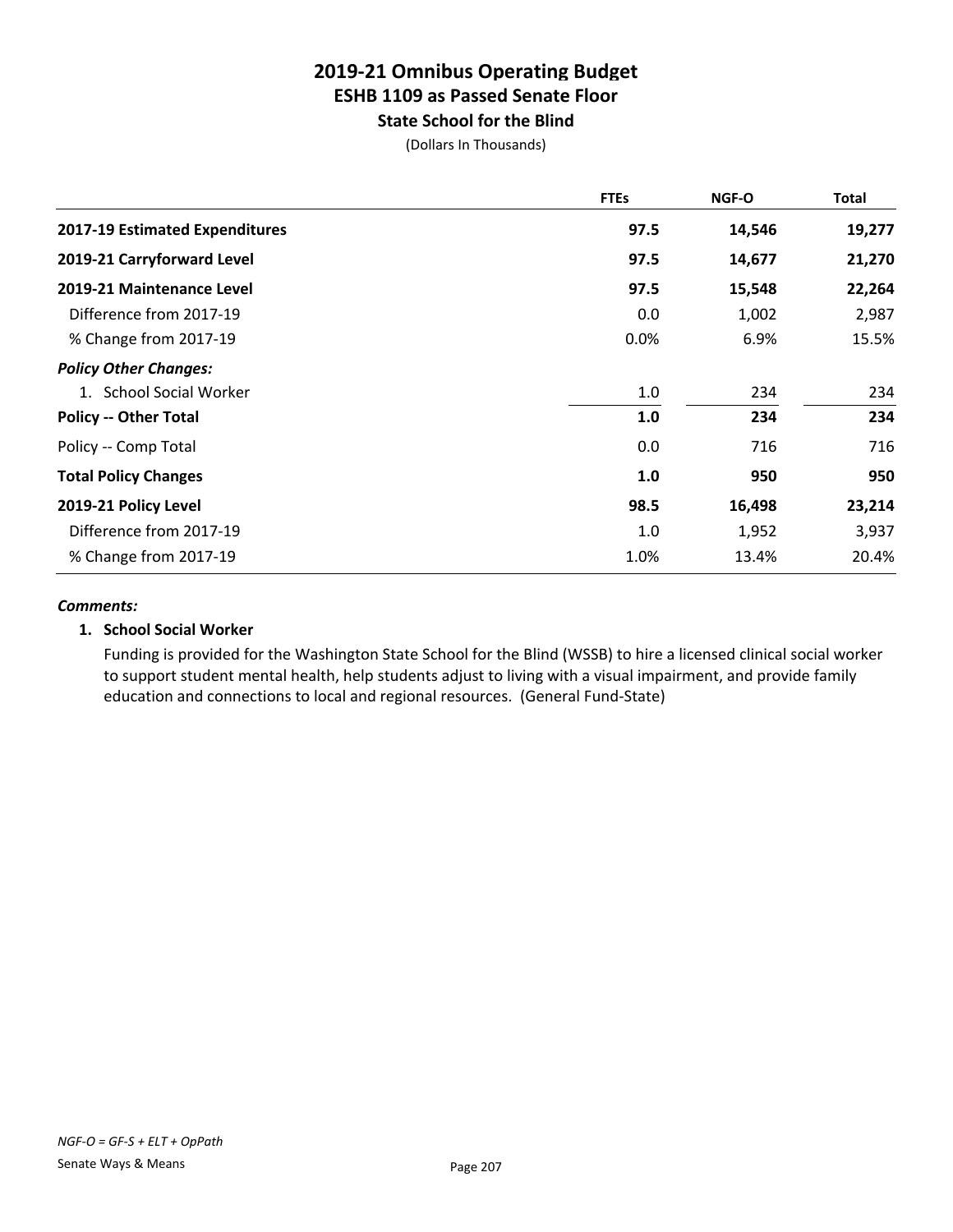## **Center for Childhood Deafness & Hearing Loss**

(Dollars In Thousands)

|                                      | <b>FTEs</b> | NGF-O  | <b>Total</b> |
|--------------------------------------|-------------|--------|--------------|
| 2017-19 Estimated Expenditures       | 126.0       | 21,857 | 22,980       |
| 2019-21 Carryforward Level           | 126.0       | 22,689 | 23,813       |
| 2019-21 Maintenance Level            | 126.0       | 24,069 | 25,193       |
| Difference from 2017-19              | 0.0         | 2,212  | 2,213        |
| % Change from 2017-19                | 0.0%        | 10.1%  | 9.6%         |
| <b>Policy Other Changes:</b>         |             |        |              |
| 1. School Social Worker              | 1.0         | 268    | 268          |
| <b>CDHL Nutrition Services</b><br>2. | 2.0         | 128    | 128          |
| <b>CDHL Transportation</b><br>3.     | 3.8         | 526    | 526          |
| 4. WA Career Academy for the Deaf    | 1.0         | 221    | 221          |
| <b>Policy -- Other Total</b>         | 7.8         | 1,143  | 1,143        |
| Policy -- Comp Total                 | 0.0         | 530    | 530          |
| <b>Total Policy Changes</b>          | 7.8         | 1,673  | 1,673        |
| 2019-21 Policy Level                 | 133.8       | 25,742 | 26,866       |
| Difference from 2017-19              | 7.8         | 3,885  | 3,886        |
| % Change from 2017-19                | 6.2%        | 17.8%  | 16.9%        |

#### *Comments:*

#### **1. School Social Worker**

Funding is provided to hire a licensed clinical social worker to support student mental health, family education, and connections to local and regional resources. (General Fund-State)

#### **2. CDHL Nutrition Services**

Funding is provided for increased staffing and compensation neccesary to accommodate breakfast meal preparation and services in the cafeteria that were formerly provided in the cottages only. (General Fund-State)

## **3. CDHL Transportation**

Funding is provided to support increases in contract, salary and goods and services costs for the transportation program. (General Fund-State)

## **4. WA Career Academy for the Deaf**

Funding is provided for a job coach at the Washington Career Academy, the agency's post-high school program for deaf and hard of hearing individuals between the ages of 18 and 22 who have graduated from high school or hold a GED. (General Fund-State)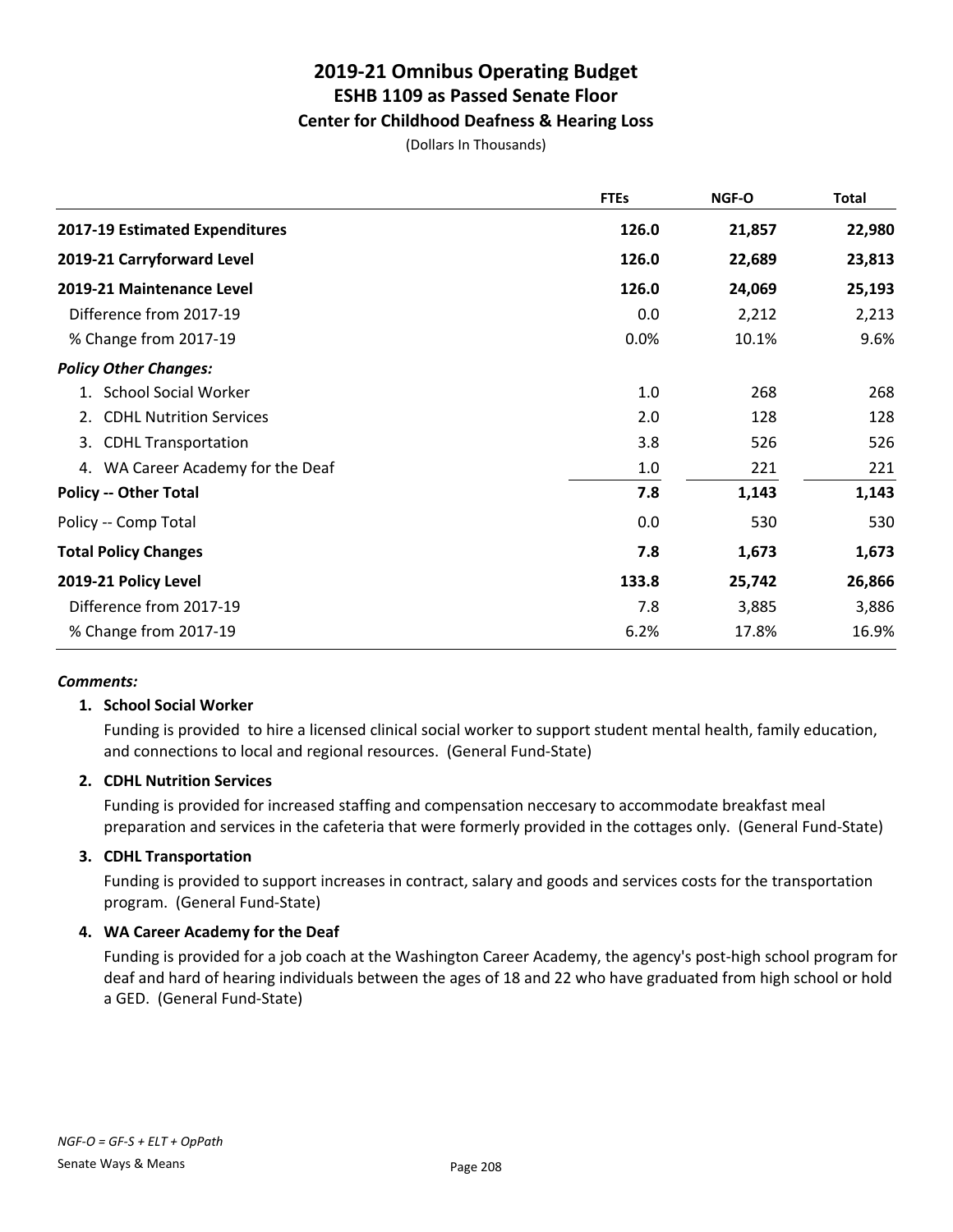## **Workforce Training & Education Coordinating Board**

(Dollars In Thousands)

|                                  | <b>FTEs</b> | <b>NGF-O</b> | Total   |
|----------------------------------|-------------|--------------|---------|
| 2017-19 Estimated Expenditures   | 25.4        | 3,838        | 60,031  |
| 2019-21 Carryforward Level       | 25.1        | 3,596        | 59,821  |
| 2019-21 Maintenance Level        | 25.1        | 3,632        | 59,902  |
| Difference from 2017-19          | $-0.3$      | $-206$       | $-129$  |
| % Change from 2017-19            | $-1.0%$     | $-5.4%$      | $-0.2%$ |
| <b>Policy Other Changes:</b>     |             |              |         |
| 1. Postsecondary religious accs. | 0.2         | 28           | 28      |
| <b>Policy -- Other Total</b>     | 0.2         | 28           | 28      |
| <b>Total Policy Changes</b>      | 0.2         | 28           | 28      |
| 2019-21 Policy Level             | 25.3        | 3,660        | 59,930  |
| Difference from 2017-19          | $-0.1$      | $-178$       | $-101$  |
| % Change from 2017-19            | $-0.4%$     | $-4.6%$      | $-0.2%$ |

#### *Comments:*

## **1. Postsecondary religious accs.**

Pursuant to SSB 5166 (Postsecondary religious acc.), funding is provided to develop a policy for private career schools to provide religious accommodation for students to observe and take part in religious holy days or activities. (General Fund-State)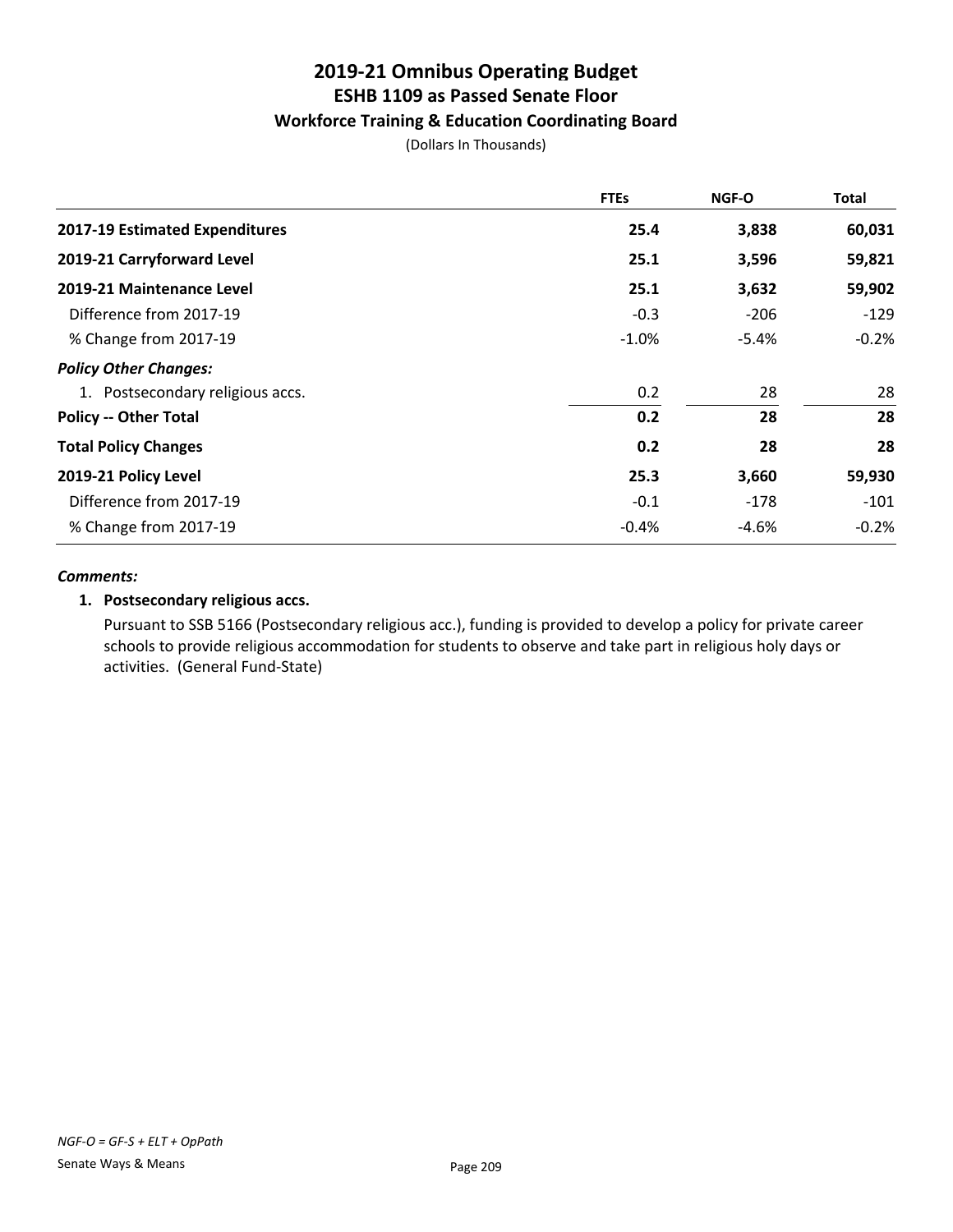**Department of Early Learning**

|                                | <b>FTEs</b> | <b>NGF-O</b> | <b>Total</b> |
|--------------------------------|-------------|--------------|--------------|
| 2017-19 Estimated Expenditures | 146.1       | 170,852      | 358,818      |
| 2019-21 Carryforward Level     | 0.0         | 0            | $\mathbf 0$  |
| 2019-21 Maintenance Level      | 0.0         | 0            | $\mathbf 0$  |
| Difference from 2017-19        | $-146.1$    | $-170,852$   | $-358,818$   |
| % Change from 2017-19          | $-100.0\%$  | $-100.0\%$   | $-100.0\%$   |
| 2019-21 Policy Level           | 0.0         | 0            | $\mathbf 0$  |
| Difference from 2017-19        | $-146.1$    | $-170,852$   | $-358,818$   |
| % Change from 2017-19          | $-100.0\%$  | $-100.0\%$   | $-100.0\%$   |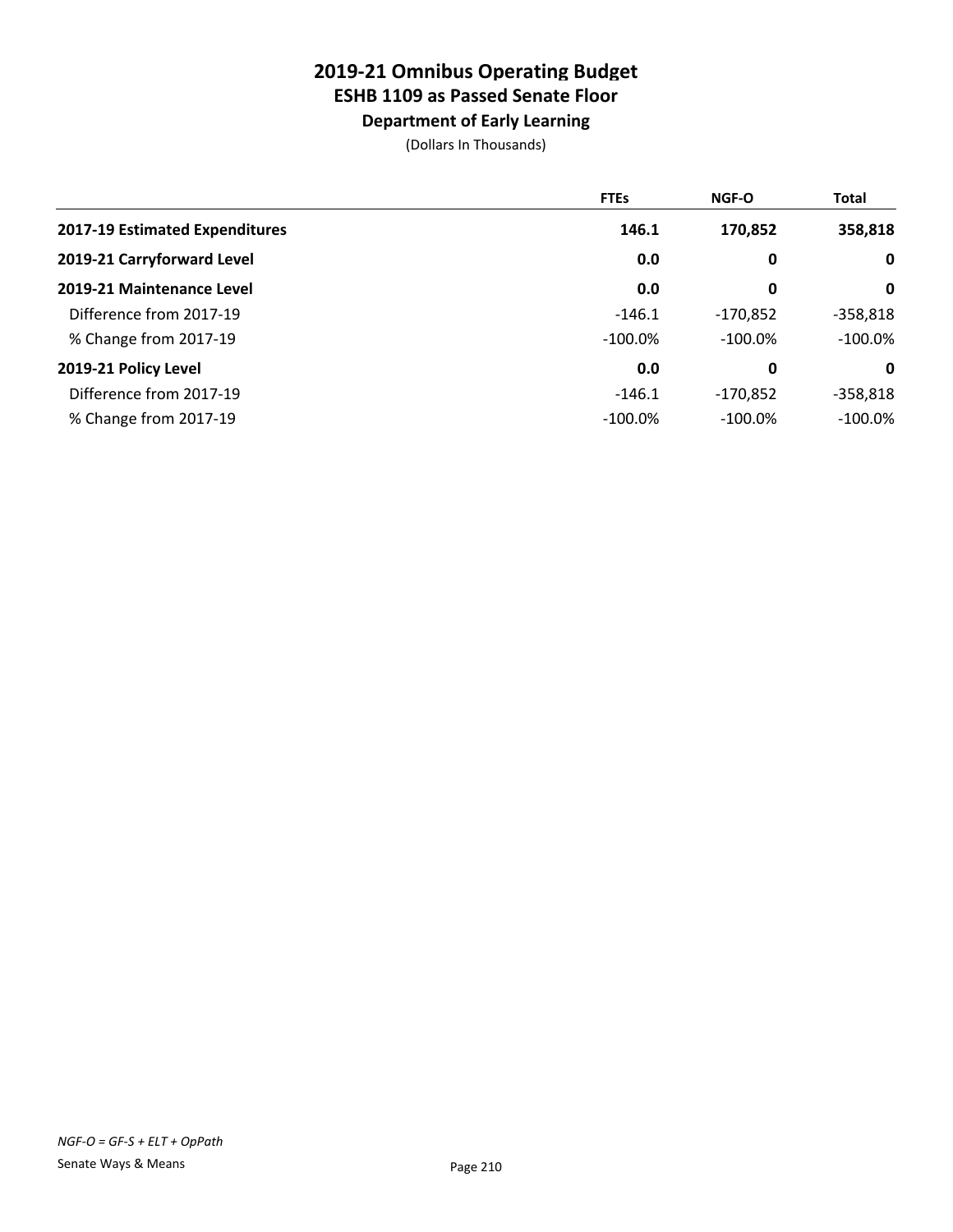**Washington State Arts Commission**

(Dollars In Thousands)

|                                        | <b>FTEs</b> | NGF-O   | <b>Total</b> |
|----------------------------------------|-------------|---------|--------------|
| 2017-19 Estimated Expenditures         | 16.0        | 2,990   | 5,284        |
| 2019-21 Carryforward Level             | 13.0        | 2,789   | 5,088        |
| 2019-21 Maintenance Level              | 13.0        | 2,849   | 5,152        |
| Difference from 2017-19                | $-3.0$      | $-141$  | $-132$       |
| % Change from 2017-19                  | $-18.8%$    | $-4.7%$ | $-2.5%$      |
| <b>Policy Other Changes:</b>           |             |         |              |
| Maintain Public Art Portal Resource    | 0.6         | 200     | 200          |
| 2. Care of State-owned Public Art      | 3.0         | 559     | 559          |
| 3. Folk Arts Job Stimulation Program   | 0.0         | 200     | 200          |
| 4. Early Learning and Arts Integration | 0.9         | 496     | 496          |
| <b>Policy -- Other Total</b>           | 4.5         | 1,455   | 1,455        |
| <b>Total Policy Changes</b>            | 4.5         | 1,455   | 1,455        |
| 2019-21 Policy Level                   | 17.5        | 4,304   | 6,607        |
| Difference from 2017-19                | 1.5         | 1,314   | 1,323        |
| % Change from 2017-19                  | 9.4%        | 43.9%   | 25.0%        |

## *Comments:*

## **1. Maintain Public Art Portal Resource**

Funding is provided for maintenance of the My Public Art Portal (arts.wa.gov/my-public-art-portal) that provides access to Washington's state art collection. (General Fund-State)

## **2. Care of State-owned Public Art**

Funding is provided for two Collections Technicians and support staff to maintain and repair state-owned artworks. (General Fund-State)

## **3. Folk Arts Job Stimulation Program**

Funding is provided to expand the folk arts job stimulation program, which pairs master practitioners with apprentices to improve their skills and work toward mastery of folk and heritage traditions. (General Fund-State)

## **4. Early Learning and Arts Integration**

Funding provided for an arts-integration program that encourages kindergarten readiness in partnership with Educational Service Districts (ESDs), the Office of the Superintendent of Public Instruction (OSPI), and the Department of Children, Youth, and Families (DCYF). The arts-integration approach supports the development of early literacy, numeracy, collaboration, and empathy to encourage equal opportunity for all kindergarteners. (General Fund-State)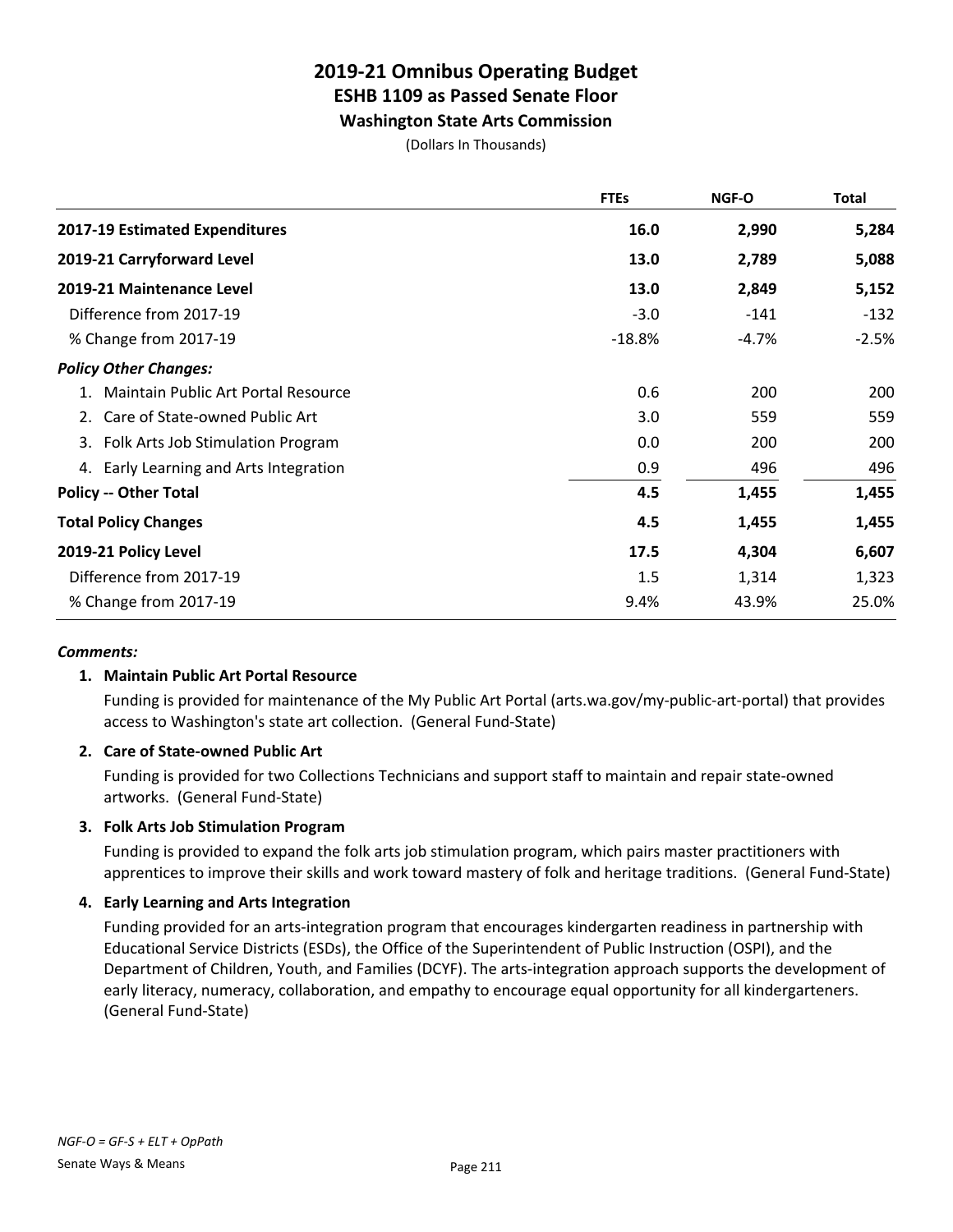**Washington State Historical Society**

(Dollars In Thousands)

|                                | <b>FTEs</b> | NGF-O | <b>Total</b> |
|--------------------------------|-------------|-------|--------------|
| 2017-19 Estimated Expenditures | 36.2        | 5,307 | 8,018        |
| 2019-21 Carryforward Level     | 37.0        | 5,440 | 8,187        |
| 2019-21 Maintenance Level      | 37.0        | 5,469 | 8,222        |
| Difference from 2017-19        | 0.8         | 162   | 204          |
| % Change from 2017-19          | 2.1%        | 3.1%  | 2.5%         |
| <b>Policy Other Changes:</b>   |             |       |              |
| 1. General Operations          | 0.0         | 1,000 | 1,000        |
| <b>Policy -- Other Total</b>   | 0.0         | 1,000 | 1,000        |
| <b>Total Policy Changes</b>    | 0.0         | 1,000 | 1,000        |
| 2019-21 Policy Level           | 37.0        | 6,469 | 9,222        |
| Difference from 2017-19        | 0.8         | 1,162 | 1,204        |
| % Change from 2017-19          | 2.1%        | 21.9% | 15.0%        |

#### *Comments:*

## **1. General Operations**

Funding is provided for general support and operations of the Washington State Historical Society. (General Fund-State)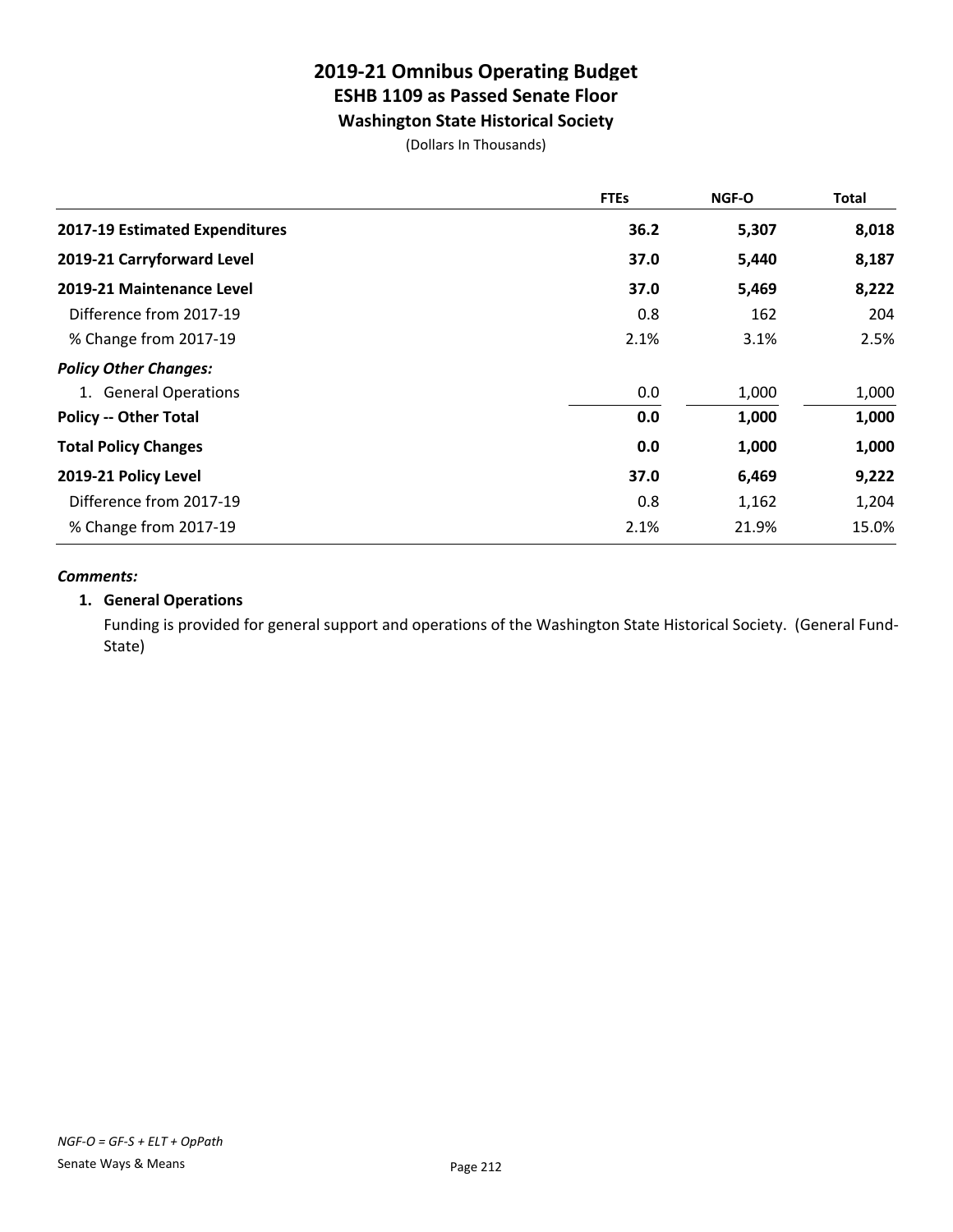## **Eastern Washington State Historical Society**

(Dollars In Thousands)

|                                | <b>FTEs</b> | <b>NGF-O</b> | <b>Total</b> |
|--------------------------------|-------------|--------------|--------------|
| 2017-19 Estimated Expenditures | 31.2        | 4,018        | 7,617        |
| 2019-21 Carryforward Level     | 32.0        | 4,232        | 7,864        |
| 2019-21 Maintenance Level      | 32.0        | 4,395        | 8,041        |
| Difference from 2017-19        | 0.9         | 377          | 424          |
| % Change from 2017-19          | 2.7%        | 9.4%         | 5.6%         |
| <b>Policy Other Changes:</b>   |             |              |              |
| 1. General Operations          | 0.0         | 1,000        | 1,000        |
| <b>Policy -- Other Total</b>   | 0.0         | 1,000        | 1,000        |
| <b>Total Policy Changes</b>    | 0.0         | 1,000        | 1,000        |
| 2019-21 Policy Level           | 32.0        | 5,395        | 9,041        |
| Difference from 2017-19        | 0.9         | 1,377        | 1,424        |
| % Change from 2017-19          | 2.7%        | 34.3%        | 18.7%        |

#### *Comments:*

## **1. General Operations**

Funding is provided for general support and operations of the Eastern Washington State Historical Society. (General Fund-State)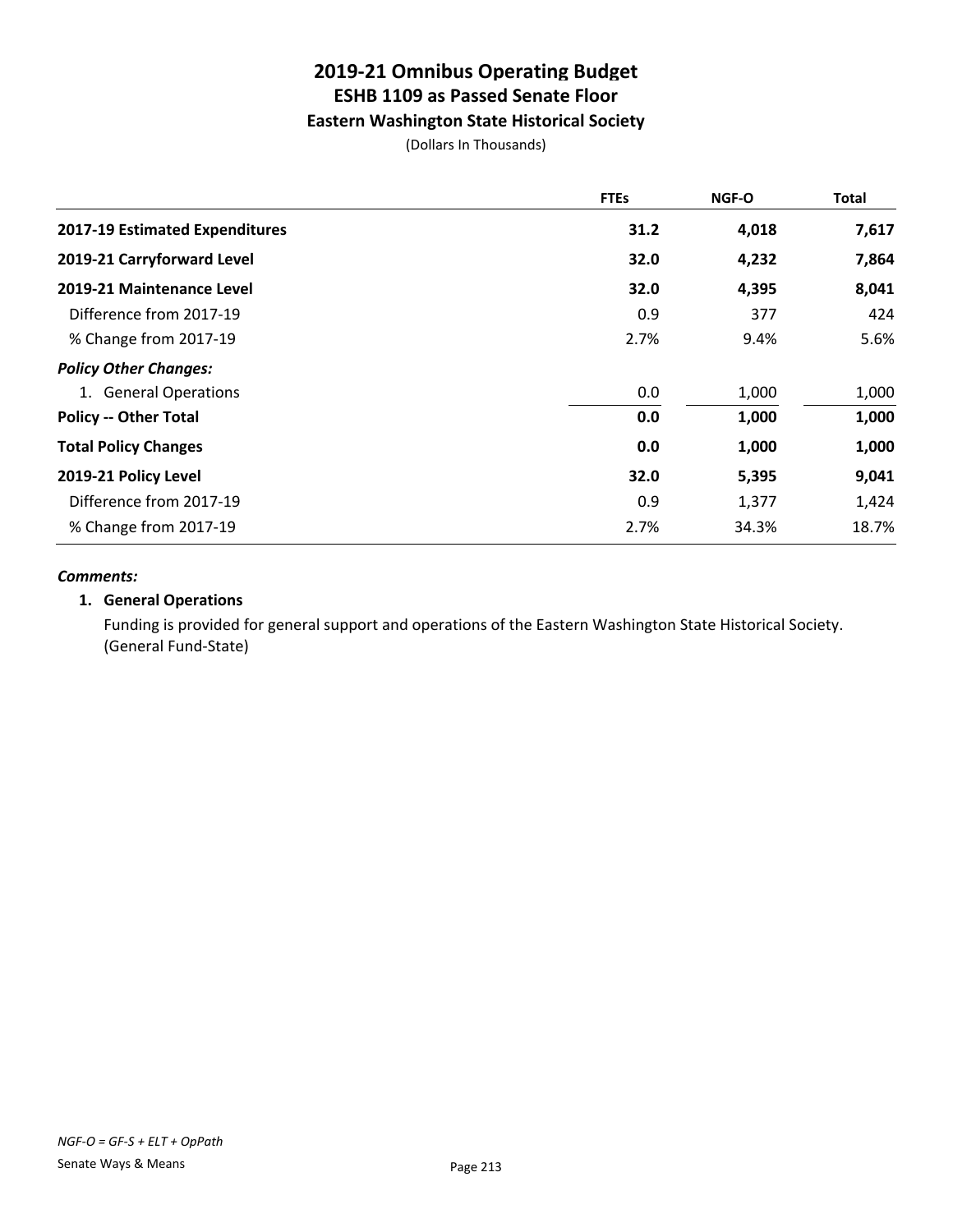**Bond Retirement and Interest**

(Dollars In Thousands)

|                                 | <b>FTEs</b> | <b>NGF-O</b> | <b>Total</b> |
|---------------------------------|-------------|--------------|--------------|
| 2017-19 Estimated Expenditures  | 0.0         | 2,293,796    | 2,488,239    |
| 2019-21 Carryforward Level      | 0.0         | 2,372,707    | 2,564,670    |
| 2019-21 Maintenance Level       | 0.0         | 2,421,604    | 2,583,010    |
| Difference from 2017-19         | 0.0         | 127,808      | 94,771       |
| % Change from 2017-19           |             | 5.6%         | 3.8%         |
| <b>Policy Other Changes:</b>    |             |              |              |
| 1. Debt Service on New Projects | 0.0         | 45,724       | 45,724       |
| <b>Policy -- Other Total</b>    | 0.0         | 45,724       | 45,724       |
| <b>Total Policy Changes</b>     | 0.0         | 45,724       | 45,724       |
| 2019-21 Policy Level            | 0.0         | 2,467,328    | 2,628,734    |
| Difference from 2017-19         | 0.0         | 173,532      | 140,495      |
| % Change from 2017-19           |             | 7.6%         | 5.6%         |

#### *Comments:*

## **1. Debt Service on New Projects**

Funding is provided for debt service on new bonds. (General Fund-State)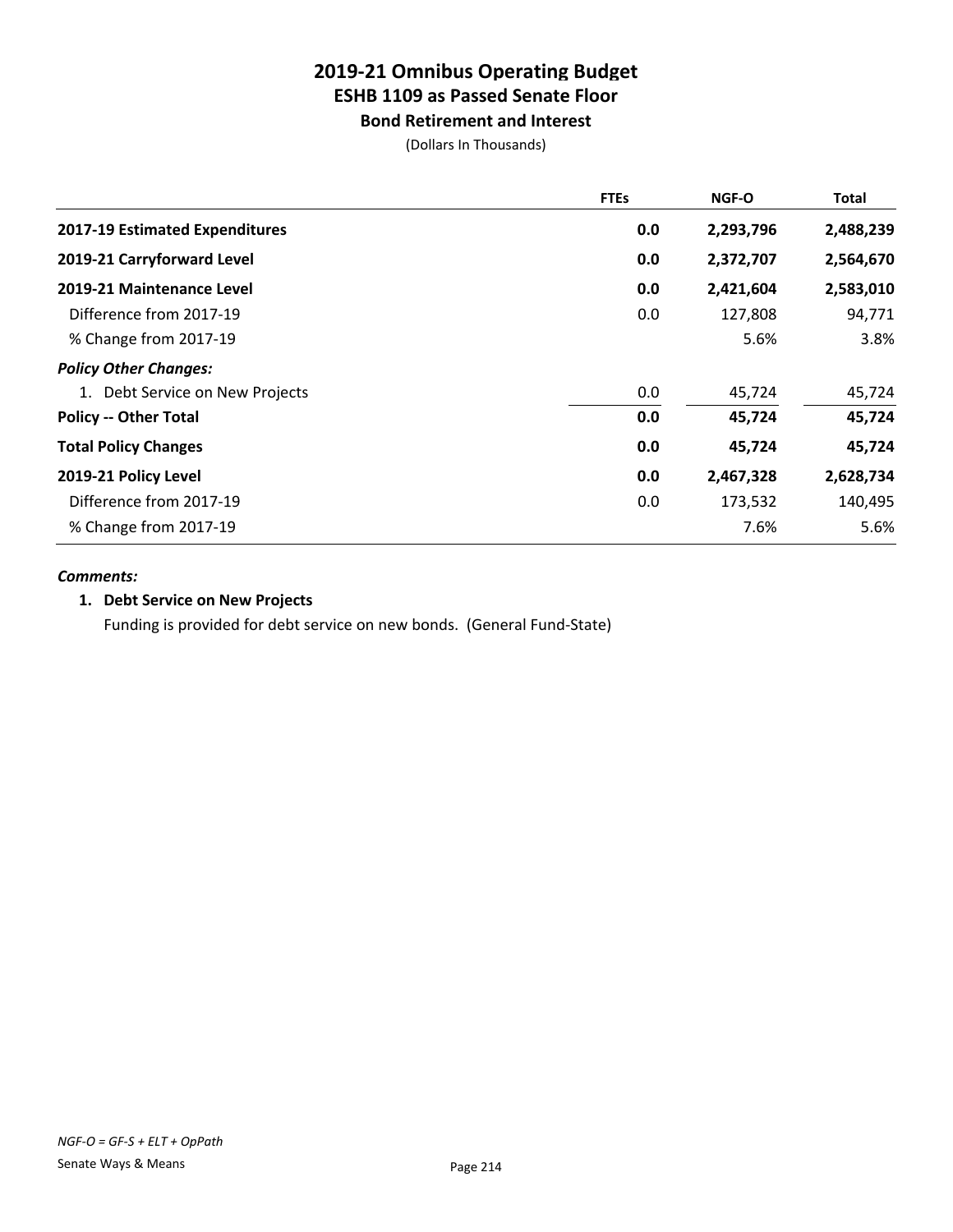## **Special Appropriations to the Governor**

(Dollars In Thousands)

|                                                  | <b>FTEs</b> | NGF-O     | <b>Total</b> |
|--------------------------------------------------|-------------|-----------|--------------|
| 2017-19 Estimated Expenditures                   | 1.0         | 192,244   | 219,688      |
| 2019-21 Carryforward Level                       | 2.0         | 117,061   | 121,267      |
| 2019-21 Maintenance Level                        | 0.1         | 110,273   | 110,273      |
| Difference from 2017-19                          | $-1.0$      | $-81,971$ | $-109,415$   |
| % Change from 2017-19                            | $-95.0%$    | $-42.6%$  | $-49.8%$     |
| <b>Policy Other Changes:</b>                     |             |           |              |
| 1. Cancer Research Endowment                     | 0.0         | 6,393     | 6,393        |
| 2. School Employees Benefits Board               | 0.0         | 10,000    | 10,000       |
| Free-to-School Civic Education<br>3.             | 0.0         | 166       | 225          |
| Home Visiting Service Account<br>4.              | 0.0         | 4,978     | 4,978        |
| <b>IT Pool</b><br>5.                             | 0.0         | 19,900    | 103,790      |
| Lease Cost Pool<br>6.                            | 0.0         | 11,489    | 20,535       |
| No Child Left Inside<br>7.                       | 0.0         | 500       | 500          |
| Northeast WA Wolf-Livestock Account<br>8.        | 0.0         | 512       | 512          |
| <b>Extraordinary Criminal Justice Cost</b><br>9. | 0.0         | 958       | 958          |
| <b>Efficiencies in State Spending</b><br>10.     | 0.0         | $-52,441$ | $-237,453$   |
| <b>Temporary SST Mitigation</b><br>11.           | 0.0         | 8,132     | 8,132        |
| 12. WA State Gambling Commn Taskforce            | 0.0         | 100       | 100          |
| <b>Policy -- Other Total</b>                     | 0.0         | 10,687    | $-81,330$    |
| Policy -- Central Svcs Total                     | 0.0         | 51,037    | 82,335       |
| <b>Total Policy Changes</b>                      | 0.0         | 61,724    | 1,005        |
| 2019-21 Policy Level                             | 0.1         | 171,997   | 111,278      |
| Difference from 2017-19                          | $-1.0$      | $-20,247$ | $-108,410$   |
| % Change from 2017-19                            | $-95.0%$    | $-10.5%$  | $-49.3%$     |

## *Comments:*

## **1. Cancer Research Endowment**

Pursuant to RCW 43.348.080, moneys are appropriated to be expended into the Andy Hill Cancer Research Endowment Fund Match Transfer Account to provide matching funds for the cancer research endowment program. Senate Bill 5986 (vapor and heated tobacco/tax) will deposit additional moneys into the account that will bring the total amount available for matching funds to four million five hundred thousand dollars each fiscal year. (General Fund-State)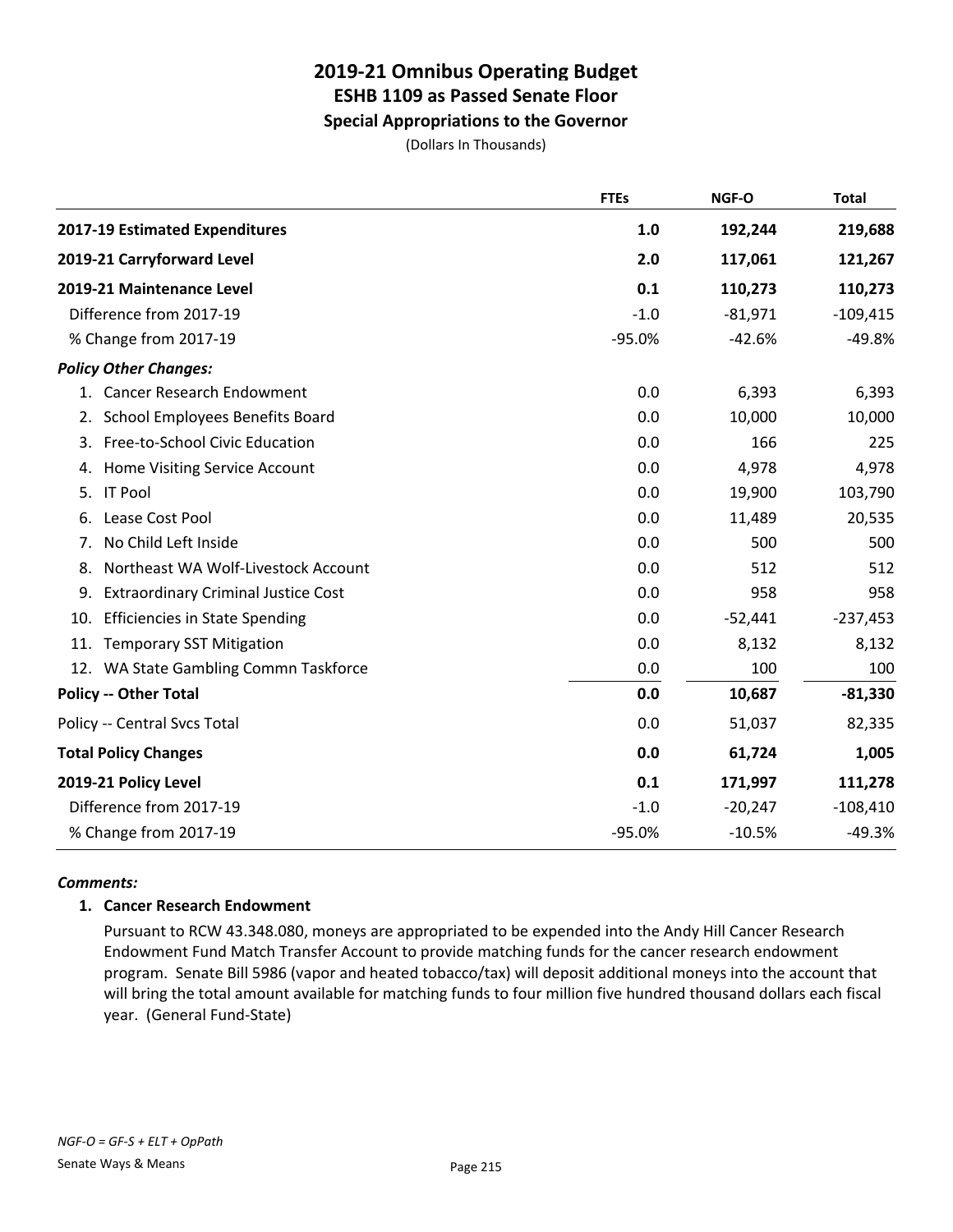## **Special Appropriations to the Governor**

(Dollars In Thousands)

## **2. School Employees Benefits Board**

The Health Care Authority (HCA) has been directed to develop a School Employees' Benefits program. Health care premium payments will not begin until January 2020, so the HCA requires continuing start-up funding for the period of July 2019 to January 2020. It is intended that the appropriation be repaid, with interest, during the 2021-23 fiscal biennium. (General Fund-State)

## **3. Free-to-School Civic Education**

Funding is provided for the free-to-schools civic education tours on capitol campus. (General Fund-State; General Fund-Federal; General Fund-Local)

## **4. Home Visiting Service Account**

General Fund-State moneys are appropriated for expenditure to the Home Visiting Services Account for additional slots. (General Fund-State)

## **5. IT Pool**

An information technology pool is created. The Office of Financial Management will allocate funds from the pool to state agencies for selected projects, subject to approval by the State Chief Information Officer. (General Fund-State; General Fund-Federal; General Fund-Local; other accounts)

## **6. Lease Cost Pool**

A lease cost pool is created. The Office of Financial Management will allocate funds from the pool to state agencies for costs related to lease payments, relocation, furniture, equipment and tenant improvements. (General Fund-State; General Fund-Federal; General Fund-Fam Supt; other accounts)

## **7. No Child Left Inside**

Additional General Fund-State moneys are appropriated to the Outdoor Education and Recreation Program Account for the No Child Left Inside Program that provides grants to public agencies and nonprofit organizations to offer outdoor educational opportunities to schools pursuant to RCW 79A.05.351. (General Fund-State)

## **8. Northeast WA Wolf-Livestock Account**

General Fund-State moneys are appropriated for expenditure to the Northeast Washington Wolf-Livestock Management Account created in Chapter 257, Laws of 2017 (ESHB 2126) for the deployment of nonlethal wolf deterrence resources. (General Fund-State)

## **9. Extraordinary Criminal Justice Cost**

In accordance with RCW 43.330.190, funding is provided for the Office of Financial Management to distribute funds to Mason, Thurston and Yakima counties for extraordinary criminal justice costs for aggravated murder cases. (General Fund-State)

## **10. Efficiencies in State Spending**

Funding is adjusted for agency and institution appropriations to reflect savings from actions taken to lower overtime costs, professional service contracts, travel, goods and services, and capital outlays by one and one-half percent in fiscal year 2020 and three percent in fiscal year 2021. If agency or client service delivery needs require a deviation from the cost centers identified in this section, agencies and institutions may modify spending in an alternate manner to achieve the required savings. (General Fund-State; General Fund-Federal; General Fund-Local; other accounts)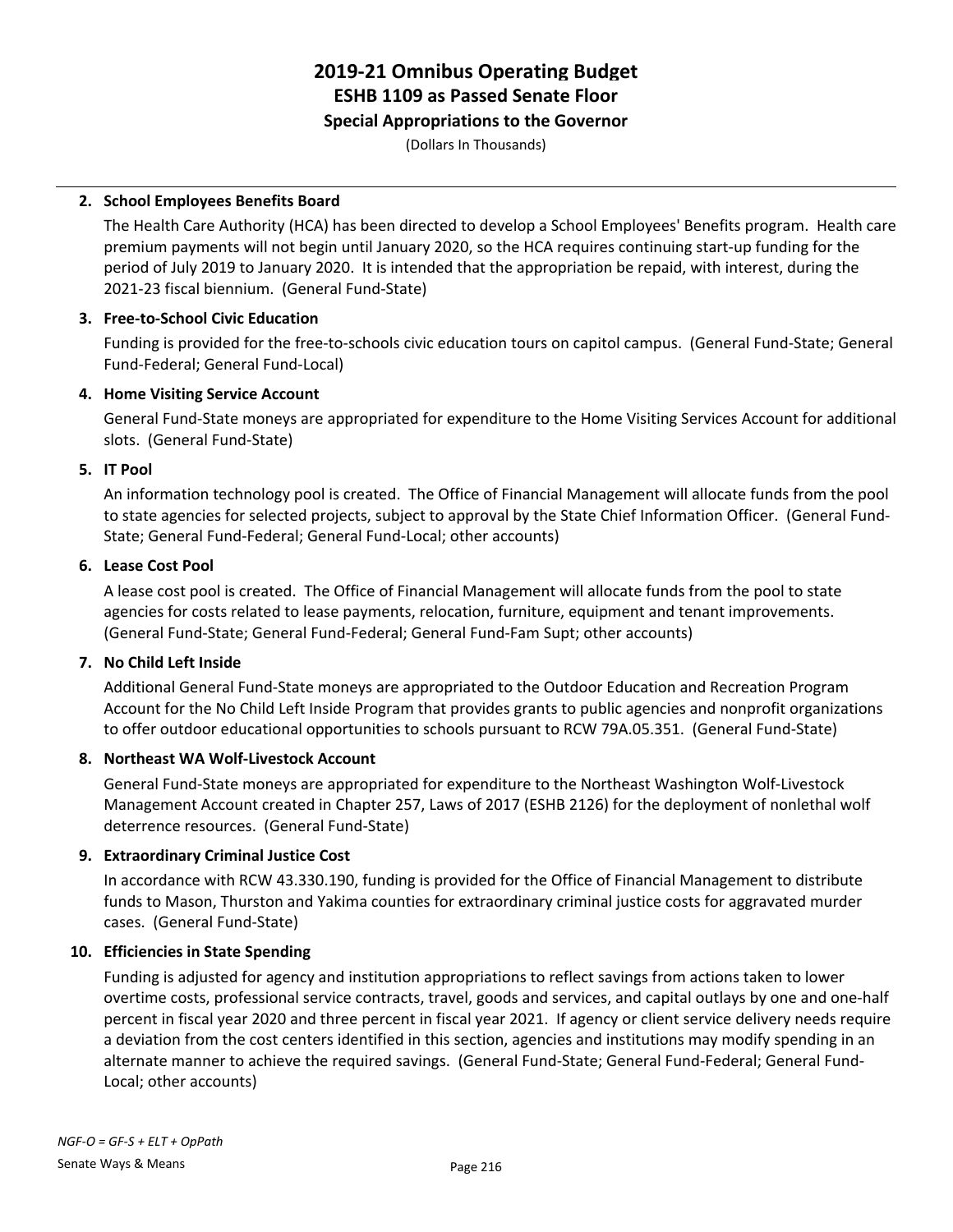### **Special Appropriations to the Governor**

(Dollars In Thousands)

#### **11. Temporary SST Mitigation**

Funding is provided to cities that are disproportionately impacted when streamlined sales tax mitigation payments are scheduled to end in October, 2019. Temporary funding is provided over a four year period, gradually decreasing each fiscal year. (General Fund-State)

#### **12. WA State Gambling Commn Taskforce**

Funding is provided for the Gambling Commission, on behalf of the joint legislative task force on problem gambling, to contract with an independent facilitator to implement Engrossed Substitute House Bill 1880 (problem gambling). (General Fund-State)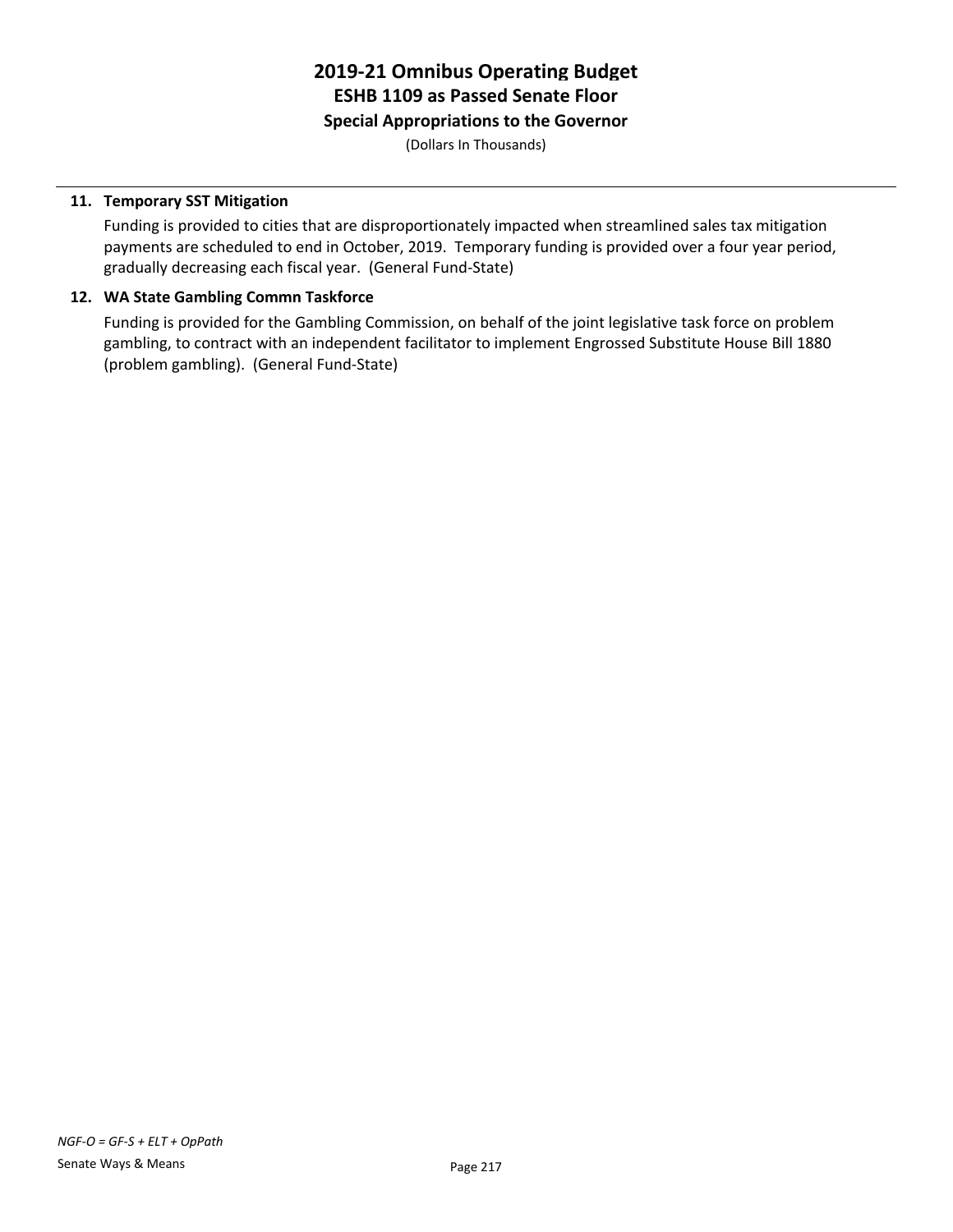# **Sundry Claims**

|                                | <b>FTEs</b> | NGF-O      | <b>Total</b> |
|--------------------------------|-------------|------------|--------------|
| 2017-19 Estimated Expenditures | 0.0         | 159        | 159          |
| 2019-21 Carryforward Level     | 0.0         | 0          | $\mathbf 0$  |
| 2019-21 Maintenance Level      | 0.0         | 0          | $\mathbf 0$  |
| Difference from 2017-19        | 0.0         | $-159$     | $-159$       |
| % Change from 2017-19          |             | $-100.0%$  | $-100.0\%$   |
| 2019-21 Policy Level           | 0.0         | 0          | 0            |
| Difference from 2017-19        | 0.0         | $-159$     | $-159$       |
| % Change from 2017-19          |             | $-100.0\%$ | $-100.0\%$   |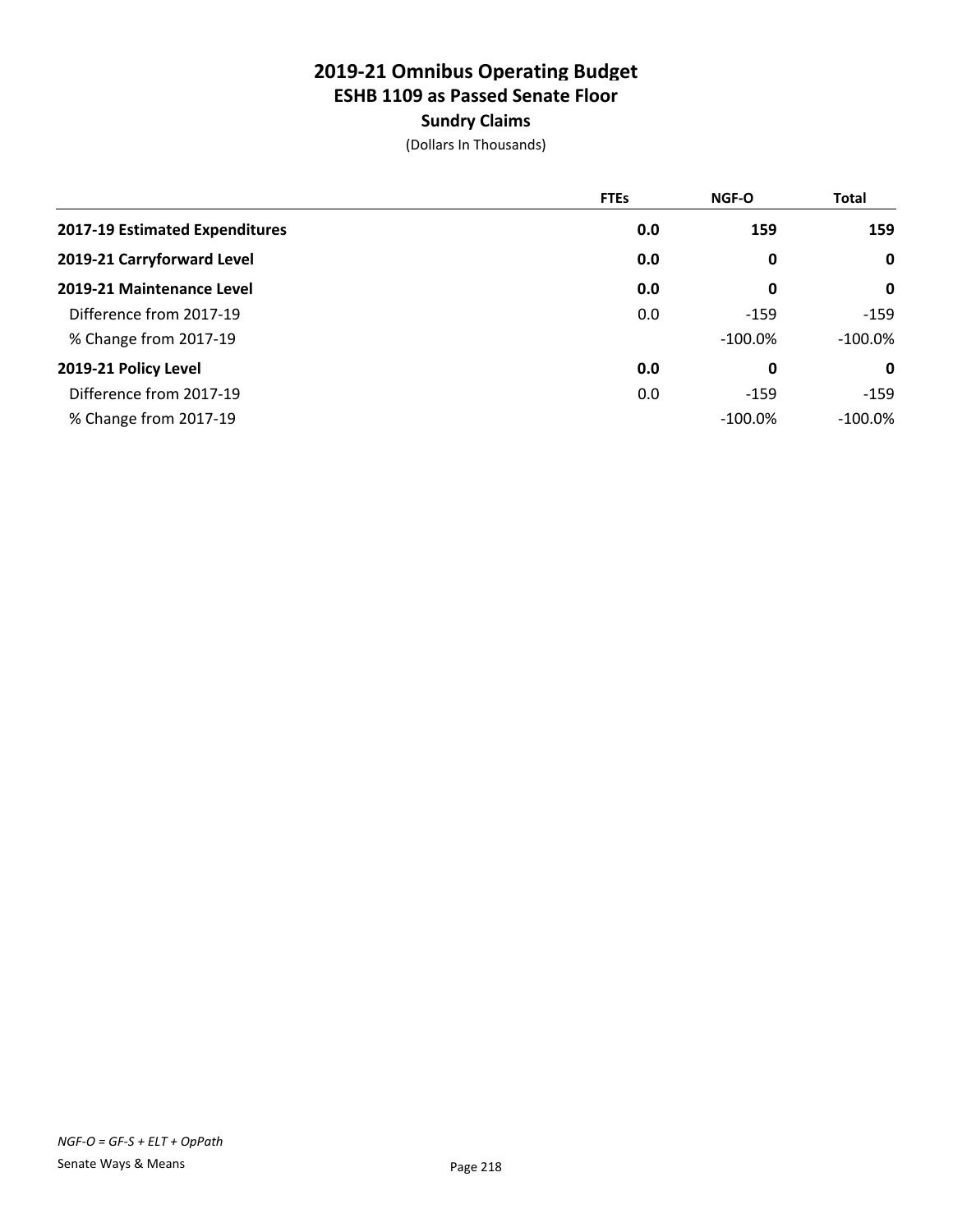# **State Employee Compensation Adjustments**

|                                | <b>FTEs</b> | NGF-O     | <b>Total</b> |
|--------------------------------|-------------|-----------|--------------|
| 2017-19 Estimated Expenditures | 0.0         | 2,900     | 1,000        |
| 2019-21 Carryforward Level     | 0.0         | 5,800     | 2,000        |
| 2019-21 Maintenance Level      | 0.0         | 0         | $\mathbf 0$  |
| Difference from 2017-19        | 0.0         | $-2,900$  | $-1,000$     |
| % Change from 2017-19          |             | $-100.0%$ | $-100.0\%$   |
| Policy -- Comp Total           | 0.0         | 462,041   | 1,148,943    |
| <b>Total Policy Changes</b>    | 0.0         | 462,041   | 1,148,943    |
| 2019-21 Policy Level           | 0.0         | 462,041   | 1,148,943    |
| Difference from 2017-19        | 0.0         | 459,141   | 1,147,943    |
| % Change from 2017-19          |             | 15,832.4% | 114,794.3%   |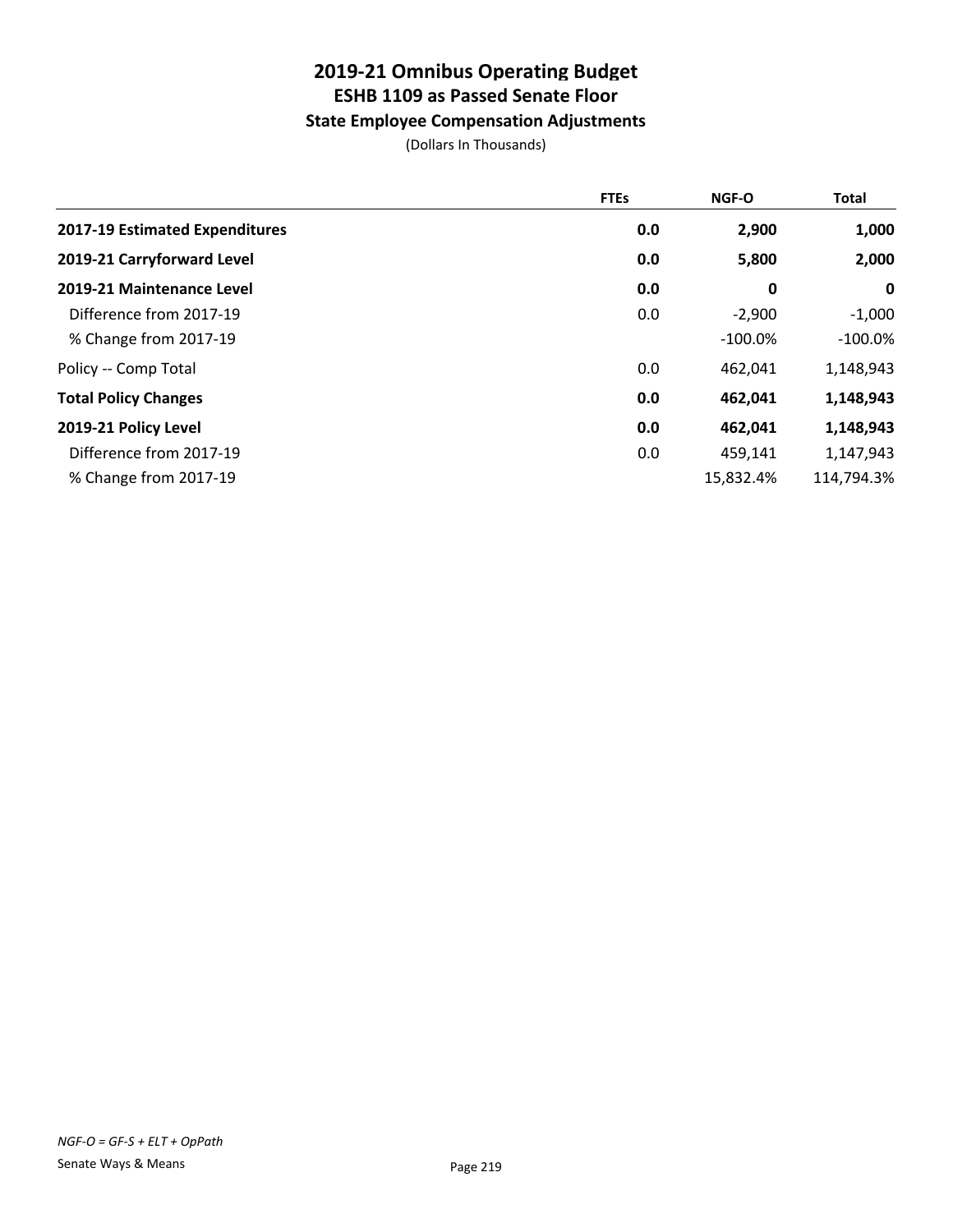# **Contributions to Retirement Systems**

(Dollars In Thousands)

| <b>FTEs</b> | NGF-O     | Total     |
|-------------|-----------|-----------|
| 0.0         | 161,800   | 161,800   |
| 0.0         | 165,302   | 165,302   |
| 0.0         | 214,200   | 214,200   |
| 0.0         | 52,400    | 52,400    |
|             | 32.4%     | 32.4%     |
|             |           |           |
| 0.0         | $-13,855$ | 0         |
| 0.0         | $-50,000$ | $-50,000$ |
| 0.0         | 0         | 15,532    |
| 0.0         | $-63,855$ | $-34,468$ |
| 0.0         | $-63,855$ | $-34,468$ |
| 0.0         | 150,345   | 179,732   |
| 0.0         | $-11,455$ | 17,932    |
|             | $-7.1%$   | 11.1%     |
|             |           |           |

### *Comments:*

### **1. Pension Funding Stabilization Acct**

One-time funding is provided for contributions to the Judicial Retirement System from the anticipated fund balance. (General Fund-State; Pension Funding Stabilization Account-State)

### **2. Local Public Safety Account**

Funding is eliminated for a general fund transfer to the local public safety enhancement account, consistent with the provisions of Senate Bill No. 5983. (General Fund-State)

### **3. Vol. Fire Relief & Pension Fund**

Funding is provided for transfer from the Volunteer Firefighters and Reserve Officers Administrative Account to the to Pension Fund. (Vol Firefighters' & Reserve Officers' Admin Account-State)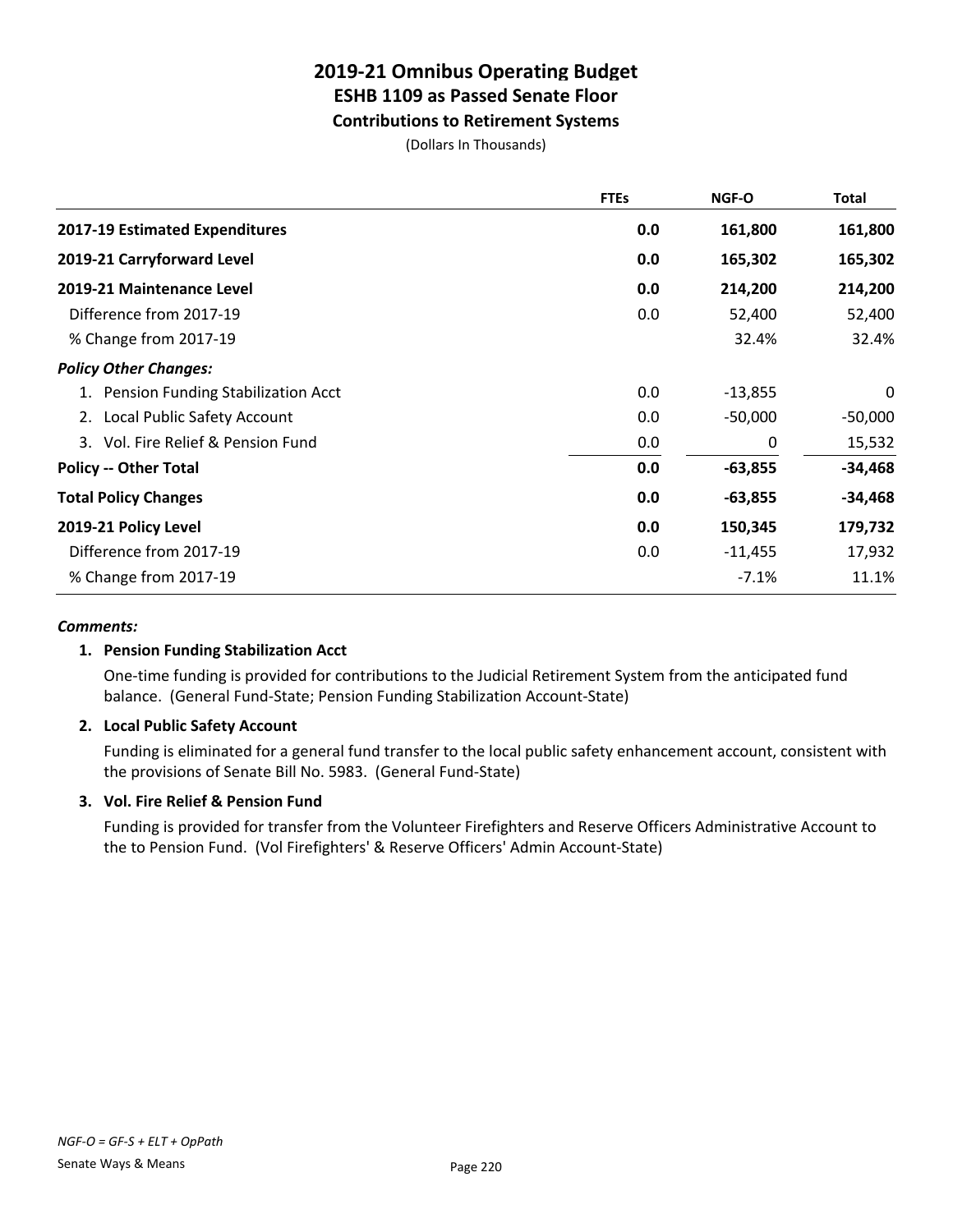2019 Omnibus Supplemental Operating Budget ESHB 1109 as Passed Senate Floor

# **AGENCY DETAIL**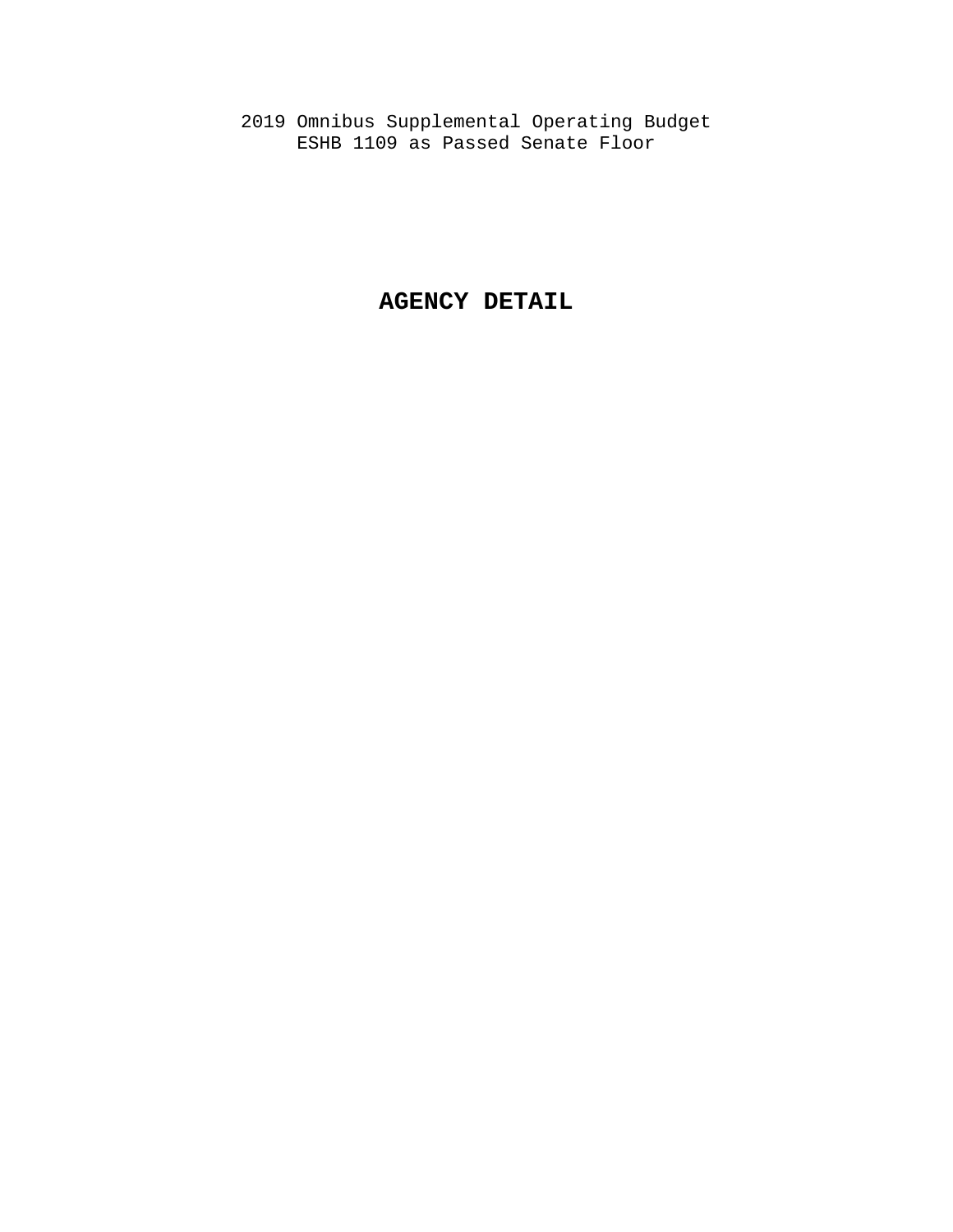# Supreme Court

|                                  | <b>FTEs</b> | <b>NGF-O</b> | <b>Total</b> |
|----------------------------------|-------------|--------------|--------------|
| 2017-19 Original Appropriations  | 60.9        | 15,737       | 16,408       |
| 2017-19 Maintenance Level        | 60.9        | 15,755       | 16,426       |
| Difference from 2017-19 Original | 0.0         | 18           | 18           |
| % Change from 2017-19 Original   | 0.0%        | 0.1%         | 0.1%         |
| 2017-19 Policy Level             | 60.9        | 15,755       | 16,426       |
| Difference from 2017-19 Original | 0.0         | 18           | 18           |
| % Change from 2017-19 Original   | 0.0%        | 0.1%         | $0.1\%$      |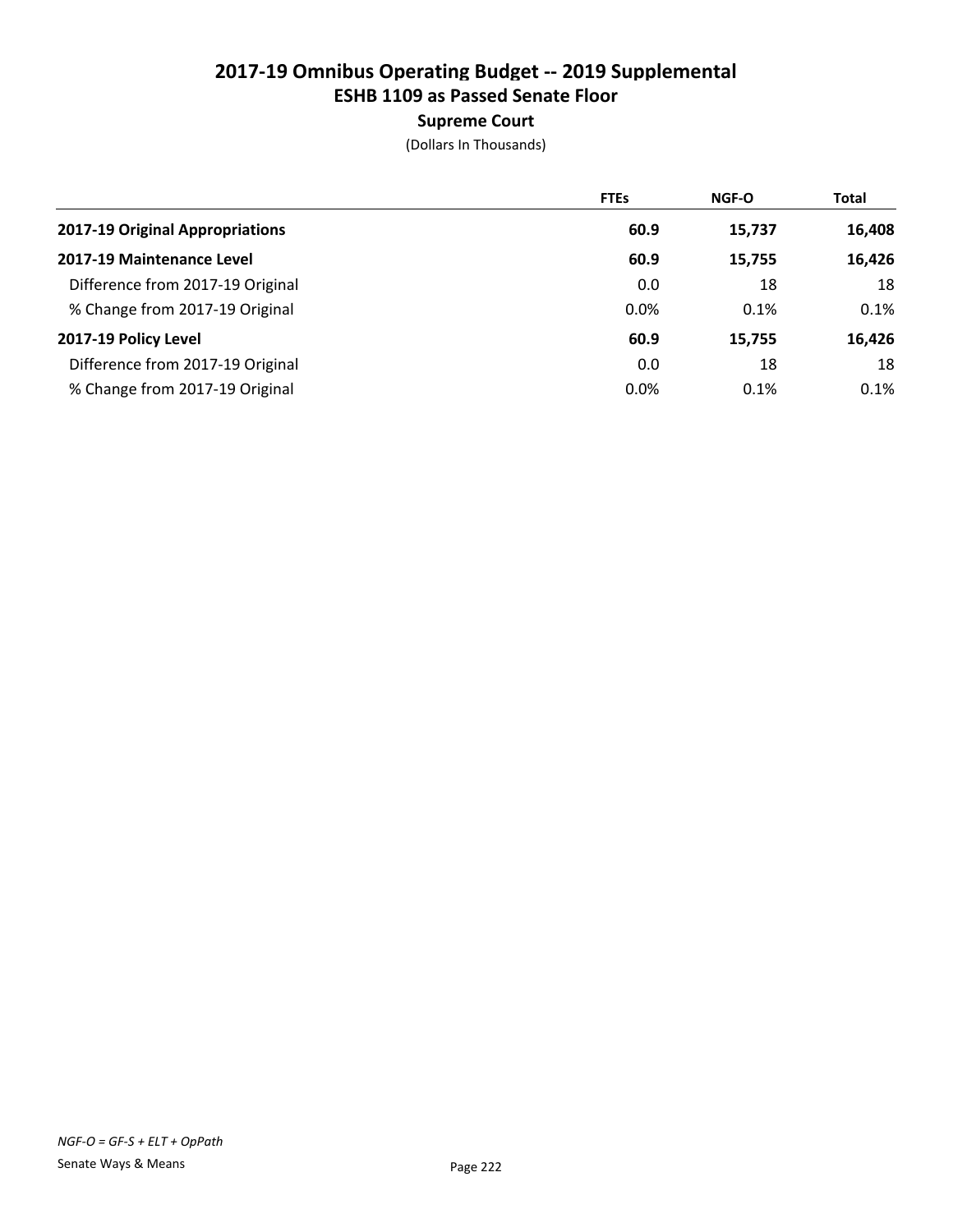# Court of Appeals

|                                  | <b>FTEs</b> | <b>NGF-O</b> | <b>Total</b> |
|----------------------------------|-------------|--------------|--------------|
| 2017-19 Original Appropriations  | 140.6       | 35,408       | 36,885       |
| 2017-19 Maintenance Level        | 140.6       | 35,518       | 36,995       |
| Difference from 2017-19 Original | 0.0         | 110          | 110          |
| % Change from 2017-19 Original   | 0.0%        | 0.3%         | 0.3%         |
| 2017-19 Policy Level             | 140.6       | 35,518       | 36,995       |
| Difference from 2017-19 Original | 0.0         | 110          | 110          |
| % Change from 2017-19 Original   | 0.0%        | 0.3%         | 0.3%         |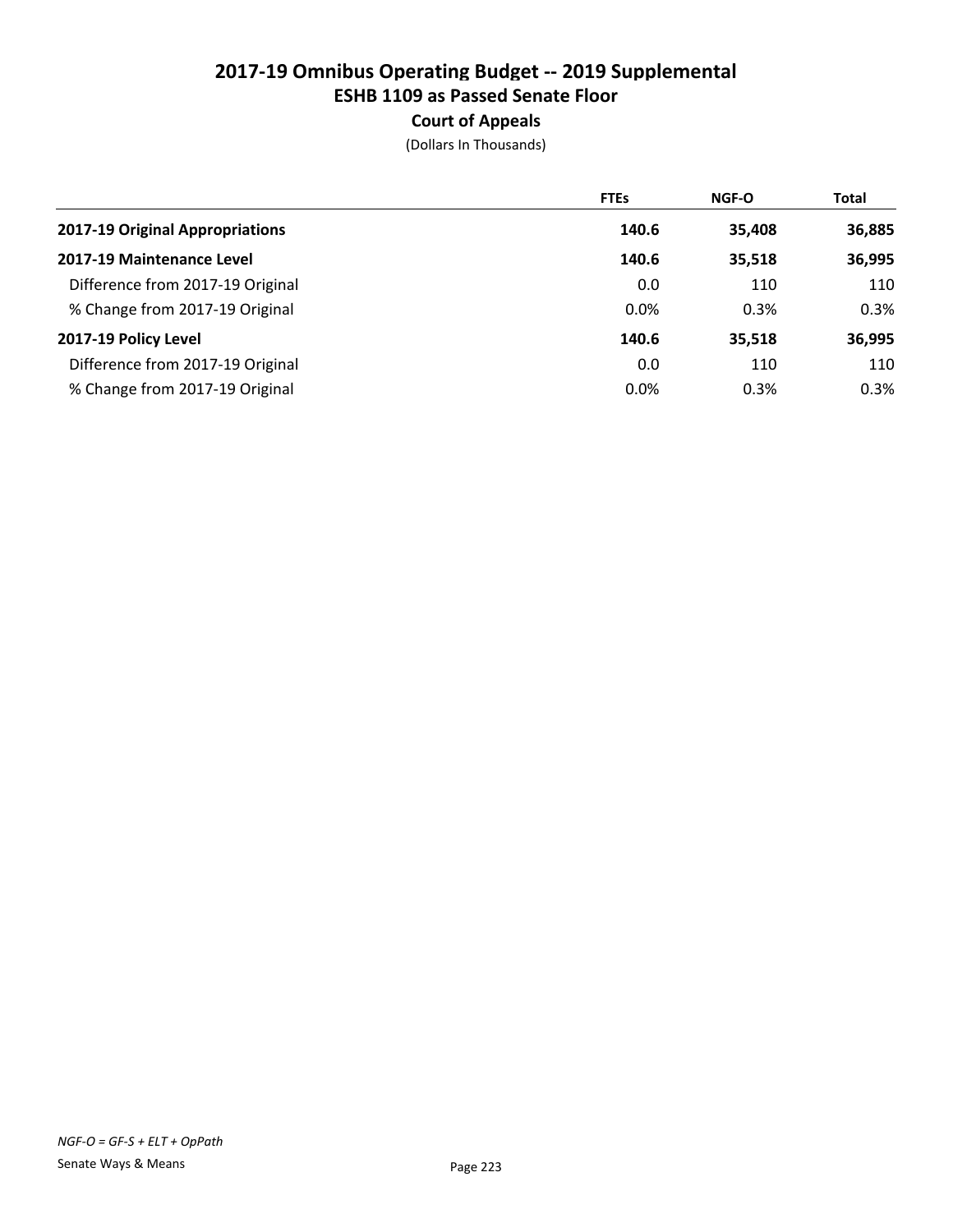# Administrative Office of the Courts

(Dollars In Thousands)

|                                  | <b>FTEs</b> | <b>NGF-O</b> | <b>Total</b> |
|----------------------------------|-------------|--------------|--------------|
| 2017-19 Original Appropriations  | 412.5       | 113,709      | 188,919      |
| 2017-19 Maintenance Level        | 412.5       | 113,792      | 189,002      |
| Difference from 2017-19 Original | 0.0         | 83           | 83           |
| % Change from 2017-19 Original   | 0.0%        | 0.1%         | $0.0\%$      |
| <b>Policy Other Changes:</b>     |             |              |              |
| 1. Thurston County Impact Fee    | 0.0         | 750          | 750          |
| 2. Legal Financial Obligations   | 0.0         | 82           | 82           |
| <b>Policy -- Other Total</b>     | 0.0         | 832          | 832          |
| <b>Total Policy Changes</b>      | 0.0         | 832          | 832          |
| 2017-19 Policy Level             | 412.5       | 114,624      | 189,834      |
| Difference from 2017-19 Original | 0.0         | 915          | 915          |
| % Change from 2017-19 Original   | 0.0%        | 0.8%         | 0.5%         |

### *Comments:*

### 1. Thurston County Impact Fee

Funding is provided for the statewide fiscal impact of civil filings in Thurston County (General Fund-State)

# 2. Legal Financial Obligations

Additional funding is provided for the production and mailing of Legal Financial Obligations (LFO) for county clerks and for the Department of Corrections. (General Fund-State)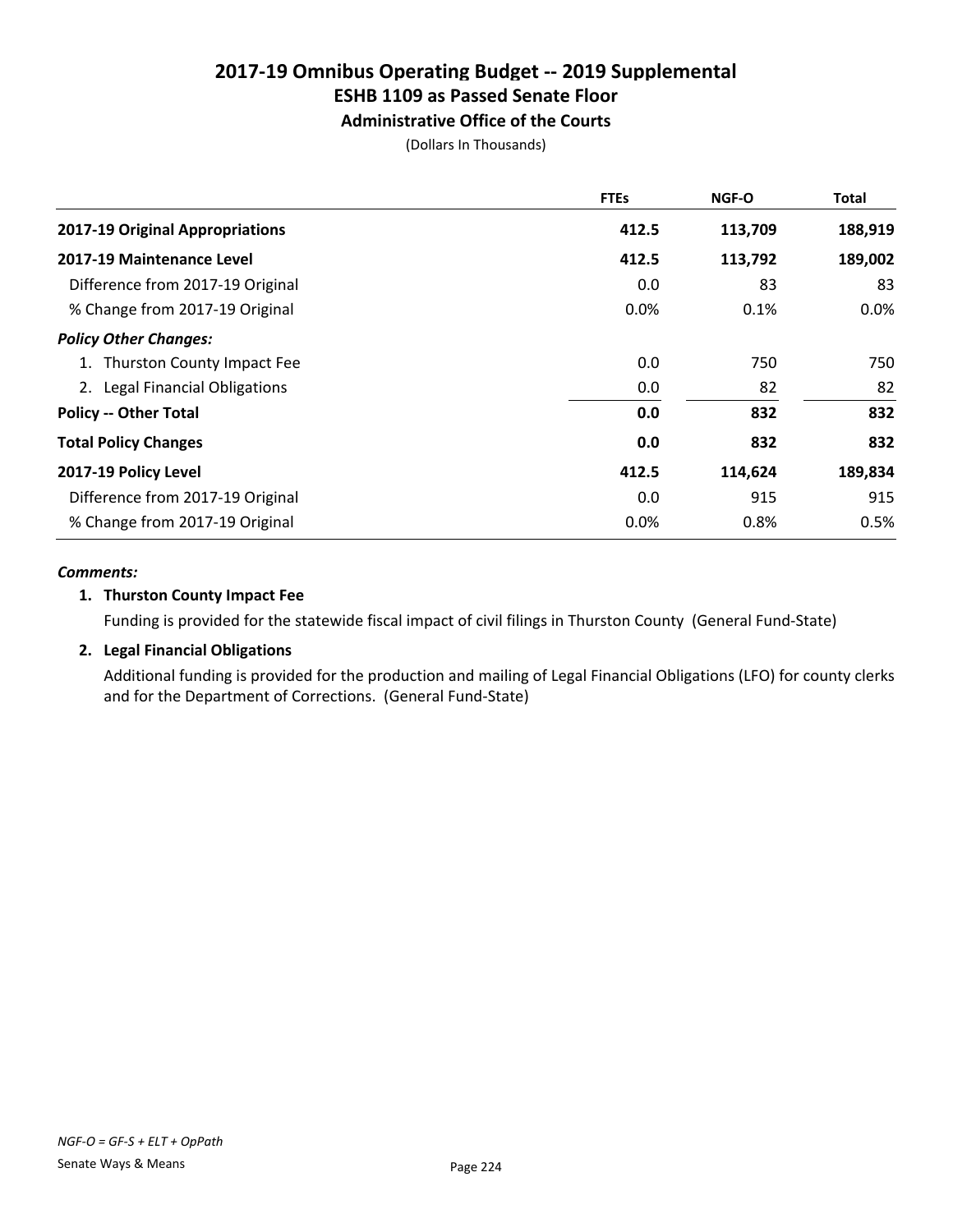# Office of Civil Legal Aid

|                                  | <b>FTEs</b> | <b>NGF-O</b> | <b>Total</b> |
|----------------------------------|-------------|--------------|--------------|
| 2017-19 Original Appropriations  | 3.0         | 32,063       | 33,950       |
| 2017-19 Maintenance Level        | 3.0         | 32,238       | 34,125       |
| Difference from 2017-19 Original | 0.0         | 175          | 175          |
| % Change from 2017-19 Original   | 0.0%        | 0.5%         | 0.5%         |
| 2017-19 Policy Level             | 3.0         | 32,238       | 34,125       |
| Difference from 2017-19 Original | 0.0         | 175          | 175          |
| % Change from 2017-19 Original   | 0.0%        | 0.5%         | $0.5\%$      |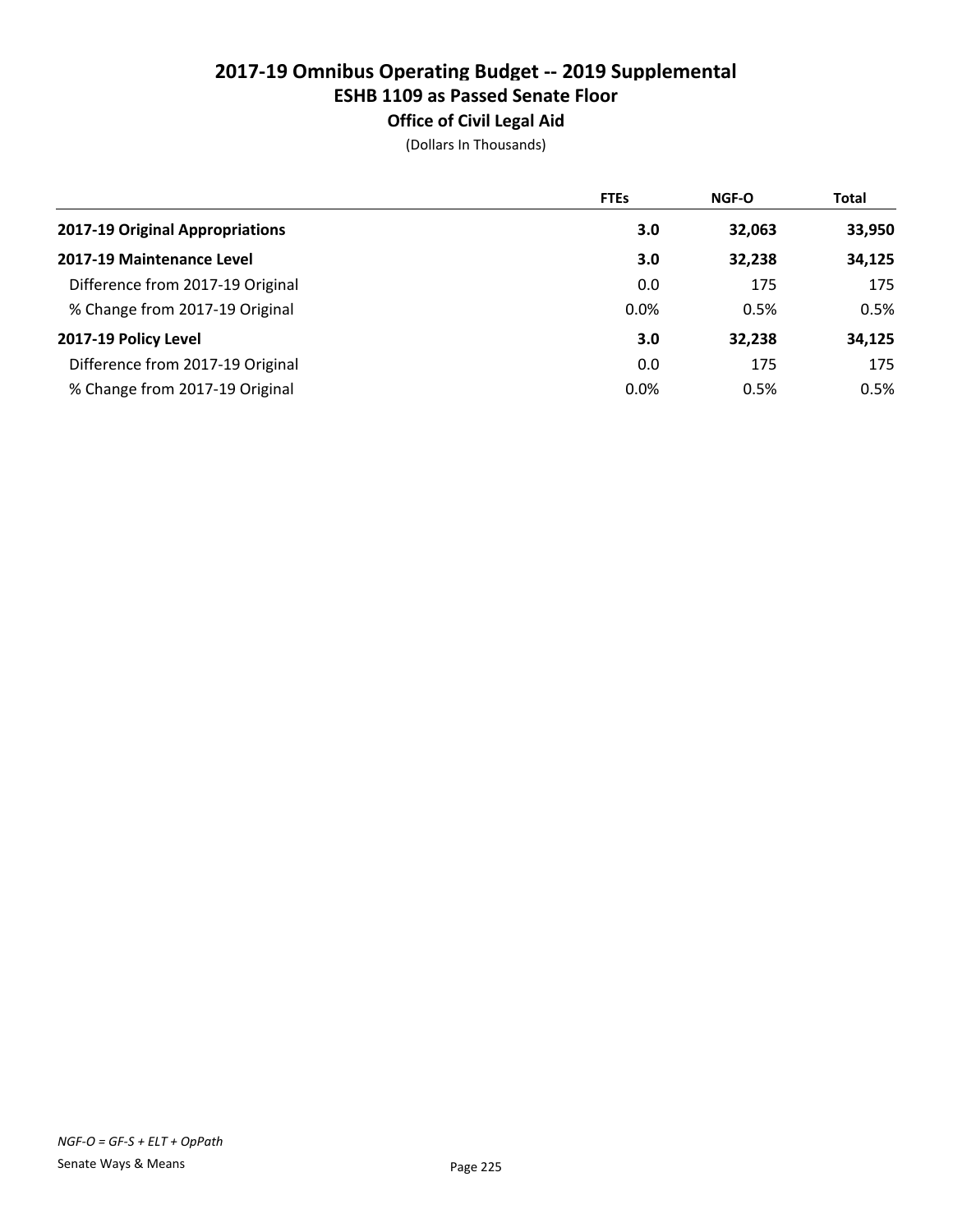# Office of the Governor

(Dollars In Thousands)

|                                  | <b>FTEs</b> | <b>NGF-O</b> | <b>Total</b> |
|----------------------------------|-------------|--------------|--------------|
| 2017-19 Original Appropriations  | 53.1        | 13,549       | 18,225       |
| 2017-19 Maintenance Level        | 53.1        | 13,549       | 18,225       |
| Difference from 2017-19 Original | 0.0         | 0            | 0            |
| % Change from 2017-19 Original   | 0.0%        | 0.0%         | $0.0\%$      |
| <b>Policy Other Changes:</b>     |             |              |              |
| 1. Executive Protection Funding  | 0.0         | 1,471        | 1,471        |
| <b>Policy -- Other Total</b>     | 0.0         | 1,471        | 1,471        |
| <b>Total Policy Changes</b>      | 0.0         | 1,471        | 1,471        |
| 2017-19 Policy Level             | 53.1        | 15,020       | 19,696       |
| Difference from 2017-19 Original | 0.0         | 1,471        | 1,471        |
| % Change from 2017-19 Original   | 0.0%        | 10.9%        | 8.1%         |

### *Comments:*

### 1. Executive Protection Funding

Funding is provided for costs associated with the Executive Protection Unit. (General Fund-State)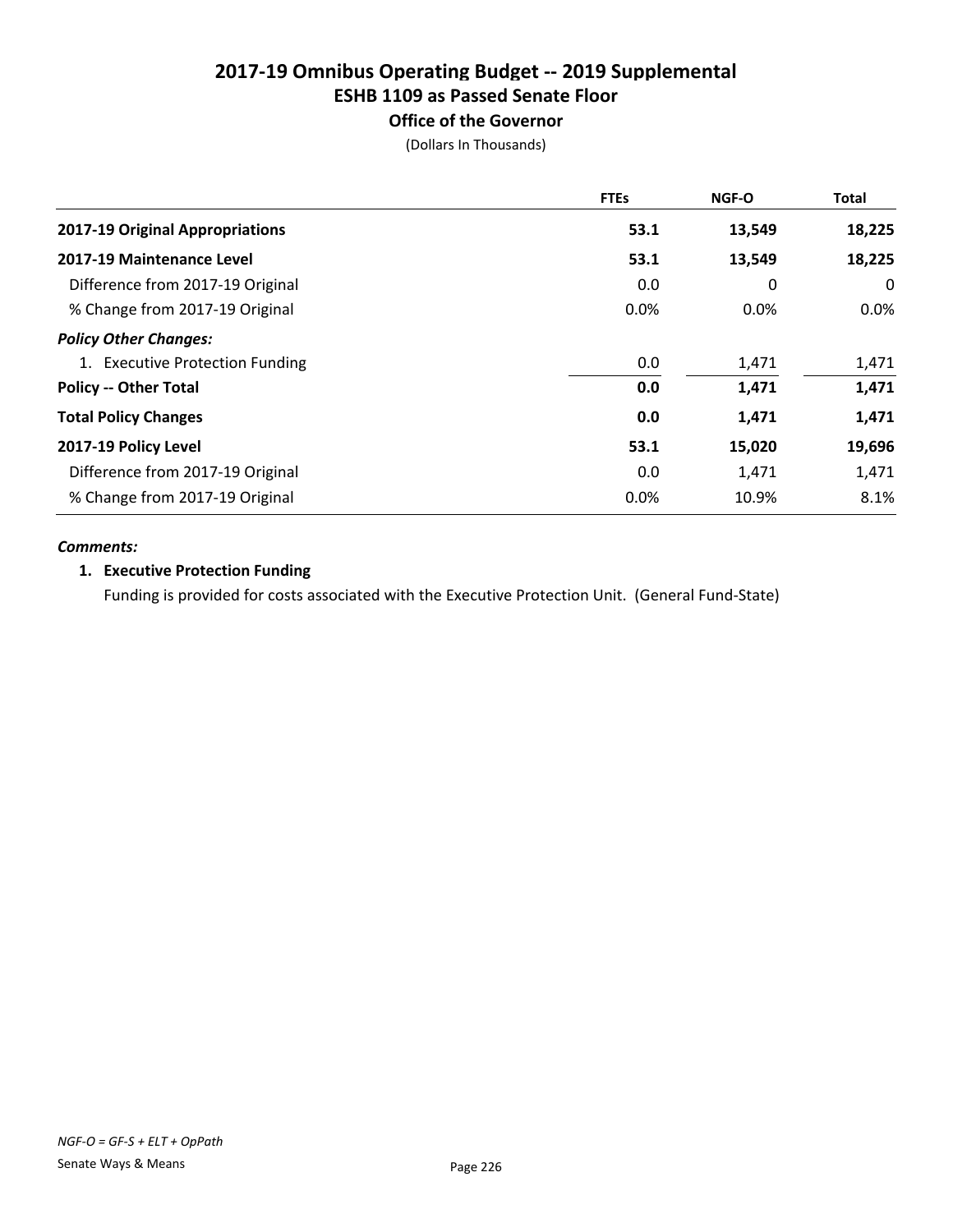# ESHB 1109 as Passed Senate Floor

# Public Disclosure Commission

(Dollars In Thousands)

|                                  | <b>FTEs</b> | <b>NGF-O</b> | Total   |
|----------------------------------|-------------|--------------|---------|
| 2017-19 Original Appropriations  | 25.6        | 6,662        | 6,922   |
| <b>2017-19 Maintenance Level</b> | 25.6        | 6,662        | 6,922   |
| Difference from 2017-19 Original | 0.0         | 0            | 0       |
| % Change from 2017-19 Original   | 0.0%        | 0.0%         | $0.0\%$ |
| <b>Policy Other Changes:</b>     |             |              |         |
| 1. PDC Transparency Account      | 0.0         | 0            | 22      |
| <b>Policy -- Other Total</b>     | 0.0         | 0            | 22      |
| Policy -- Central Svcs Total     | 0.0         | 889          | 889     |
| <b>Total Policy Changes</b>      | 0.0         | 889          | 911     |
| 2017-19 Policy Level             | 25.6        | 7,551        | 7,833   |
| Difference from 2017-19 Original | 0.0         | 889          | 911     |
| % Change from 2017-19 Original   | 0.0%        | 13.3%        | 13.2%   |

#### *Comments:*

### 1. PDC Transparency Account

Funding is provided for appropriation authority to allow the agency to pay legal fees for third parties who are awarded money from the state by a judge in citizen action proceedings. (Public Disclosure Transparency Account-State)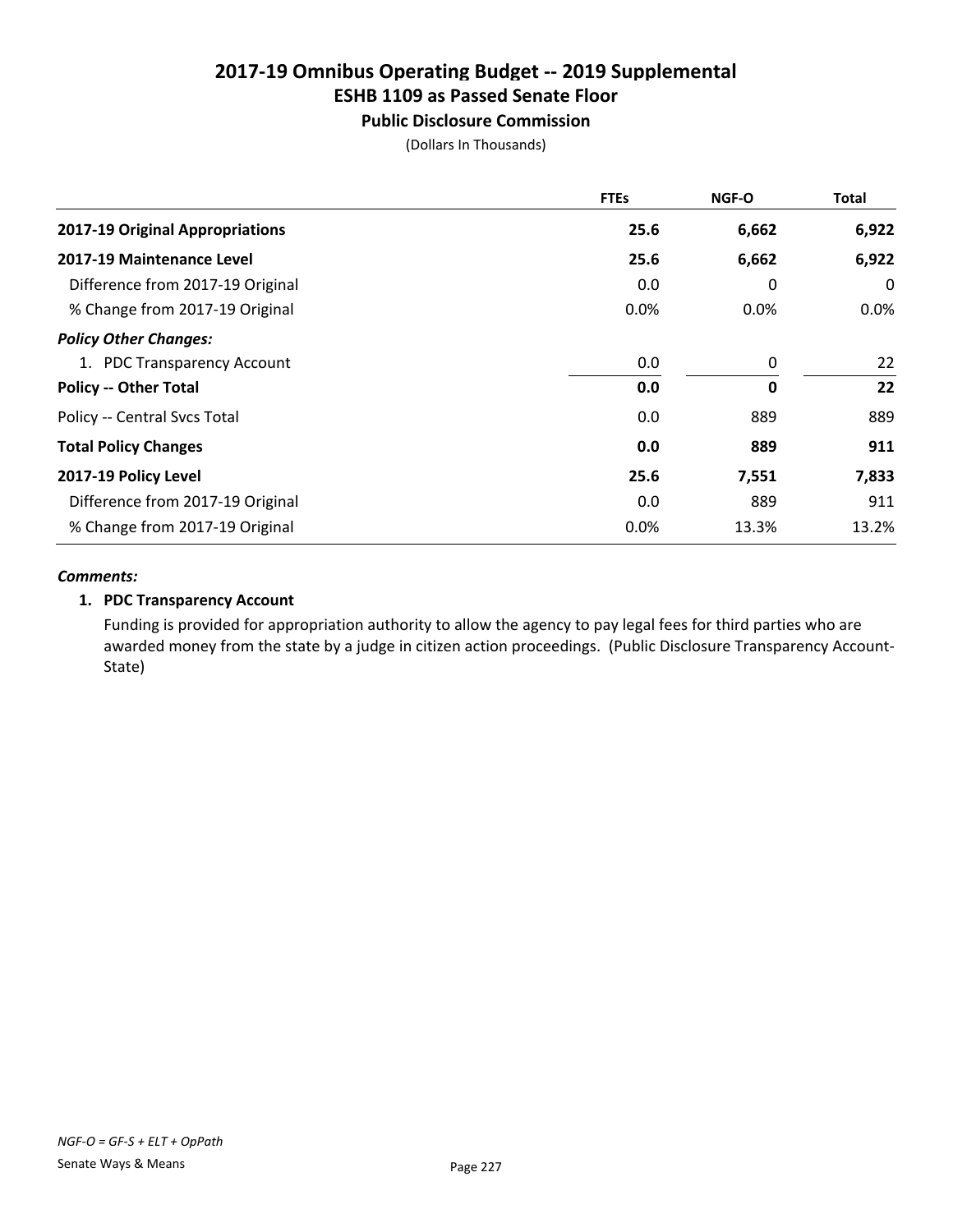# Office of the Secretary of State

(Dollars In Thousands)

|                                  | <b>FTEs</b> | <b>NGF-O</b> | <b>Total</b> |
|----------------------------------|-------------|--------------|--------------|
| 2017-19 Original Appropriations  | 281.3       | 29,348       | 91,870       |
| 2017-19 Maintenance Level        | 281.3       | 29,748       | 92,337       |
| Difference from 2017-19 Original | 0.0         | 400          | 467          |
| % Change from 2017-19 Original   | 0.0%        | 1.4%         | 0.5%         |
| <b>Policy Other Changes:</b>     |             |              |              |
| 1. Prepaid postage - King County | 0.0         | 600          | 600          |
| <b>Policy -- Other Total</b>     | 0.0         | 600          | 600          |
| <b>Total Policy Changes</b>      | 0.0         | 600          | 600          |
| 2017-19 Policy Level             | 281.3       | 30,348       | 92,937       |
| Difference from 2017-19 Original | 0.0         | 1,000        | 1,067        |
| % Change from 2017-19 Original   | 0.0%        | 3.4%         | 1.2%         |

### *Comments:*

### 1. Prepaid postage - King County

Funding is provided to reimburse King County for prepaid postage on ballot return envelopes for all King County voters in calendar year 2018. (General Fund-State)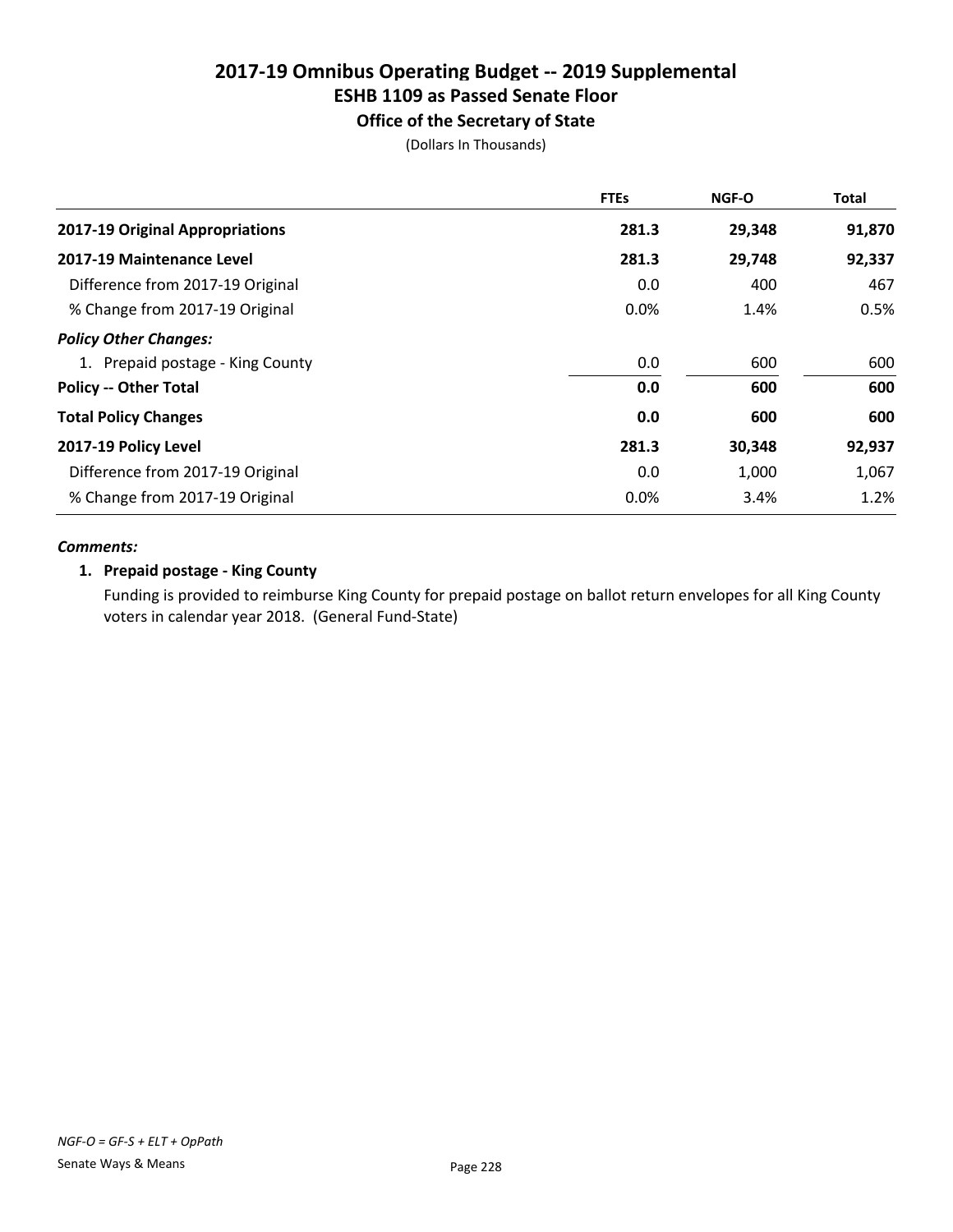# ESHB 1109 as Passed Senate Floor

# Comm on Asian-Pacific-American Affairs

|                                  | <b>FTEs</b> | <b>NGF-O</b> | <b>Total</b> |
|----------------------------------|-------------|--------------|--------------|
| 2017-19 Original Appropriations  | 2.0         | 495          | 521          |
| 2017-19 Maintenance Level        | 2.0         | 508          | 534          |
| Difference from 2017-19 Original | 0.0         | 13           | 13           |
| % Change from 2017-19 Original   | 0.0%        | 2.6%         | 2.5%         |
| Policy -- Comp Total             | 0.0         | 5            | 5            |
| <b>Total Policy Changes</b>      | 0.0         | 5            | 5            |
| 2017-19 Policy Level             | 2.0         | 513          | 539          |
| Difference from 2017-19 Original | 0.0         | 18           | 18           |
| % Change from 2017-19 Original   | 0.0%        | 3.6%         | 3.5%         |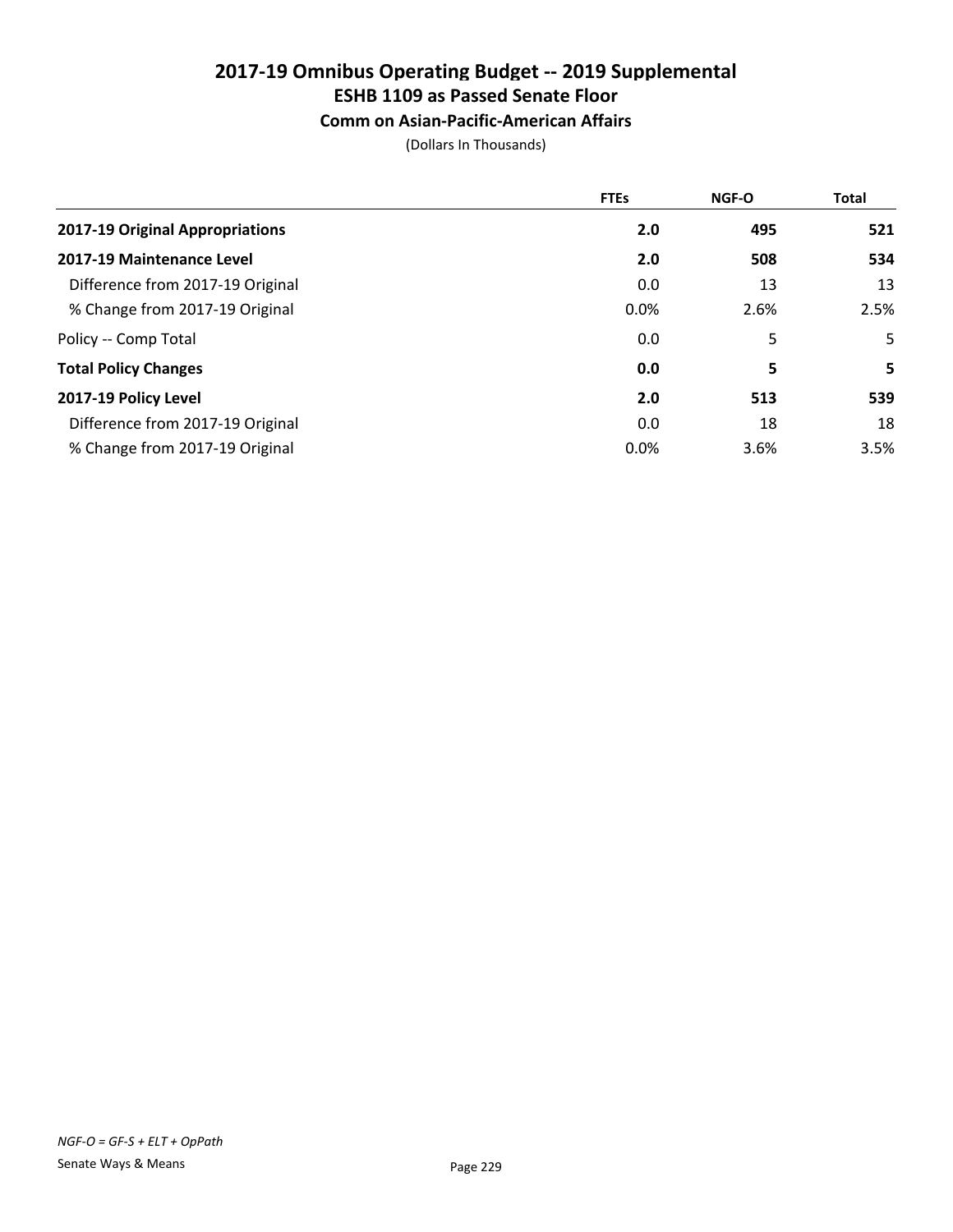Office of the Attorney General

(Dollars In Thousands)

|                                  | <b>FTEs</b> | NGF-O   | <b>Total</b> |
|----------------------------------|-------------|---------|--------------|
| 2017-19 Original Appropriations  | 1,182.5     | 16,168  | 304,019      |
| 2017-19 Maintenance Level        | 1,182.5     | 16,168  | 304,274      |
| Difference from 2017-19 Original | 0.0         | 0       | 255          |
| % Change from 2017-19 Original   | 0.0%        | 0.0%    | 0.1%         |
| <b>Policy Other Changes:</b>     |             |         |              |
| 1. Increased Legal Fees PDC      | 0.0         | 0       | 889          |
| <b>Policy -- Other Total</b>     | 0.0         | 0       | 889          |
| <b>Total Policy Changes</b>      | 0.0         | 0       | 889          |
| 2017-19 Policy Level             | 1,182.5     | 16,168  | 305,163      |
| Difference from 2017-19 Original | 0.0         | 0       | 1,144        |
| % Change from 2017-19 Original   | 0.0%        | $0.0\%$ | 0.4%         |

#### *Comments:*

### 1. Increased Legal Fees PDC

Funding is provided for legal services provided to the Public Disclosure Commission on campaign finance related matters. This is one-time. (Legal Services Revolving Account-State)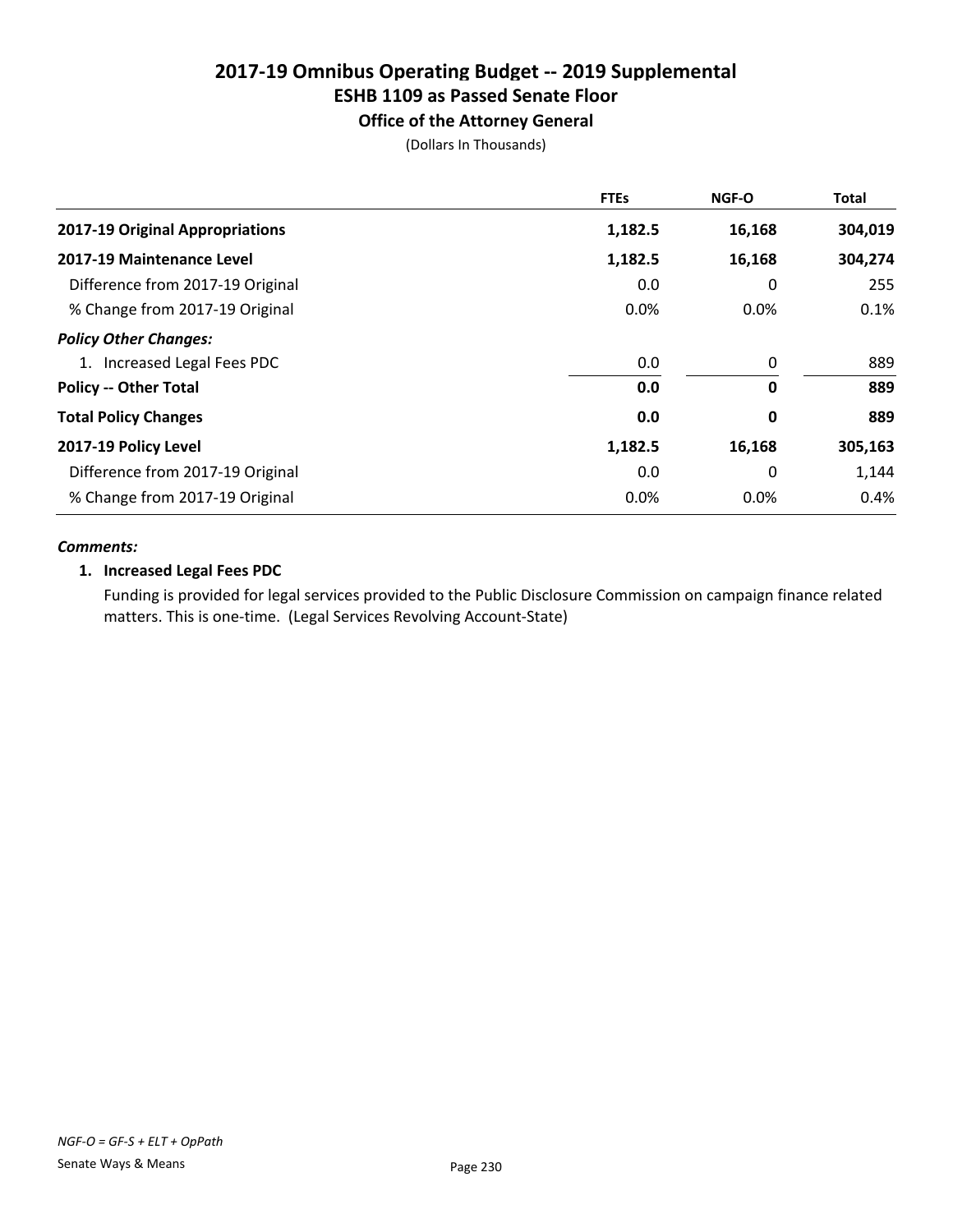# Department of Commerce

|                                  | <b>FTEs</b> | <b>NGF-O</b> | <b>Total</b> |
|----------------------------------|-------------|--------------|--------------|
| 2017-19 Original Appropriations  | 288.5       | 141,629      | 582,332      |
| 2017-19 Maintenance Level        | 293.3       | 141.716      | 580,583      |
| Difference from 2017-19 Original | 4.9         | 87           | $-1,749$     |
| % Change from 2017-19 Original   | 1.7%        | 0.1%         | $-0.3%$      |
| 2017-19 Policy Level             | 293.3       | 141.716      | 580,583      |
| Difference from 2017-19 Original | 4.9         | 87           | $-1,749$     |
| % Change from 2017-19 Original   | 1.7%        | 0.1%         | $-0.3%$      |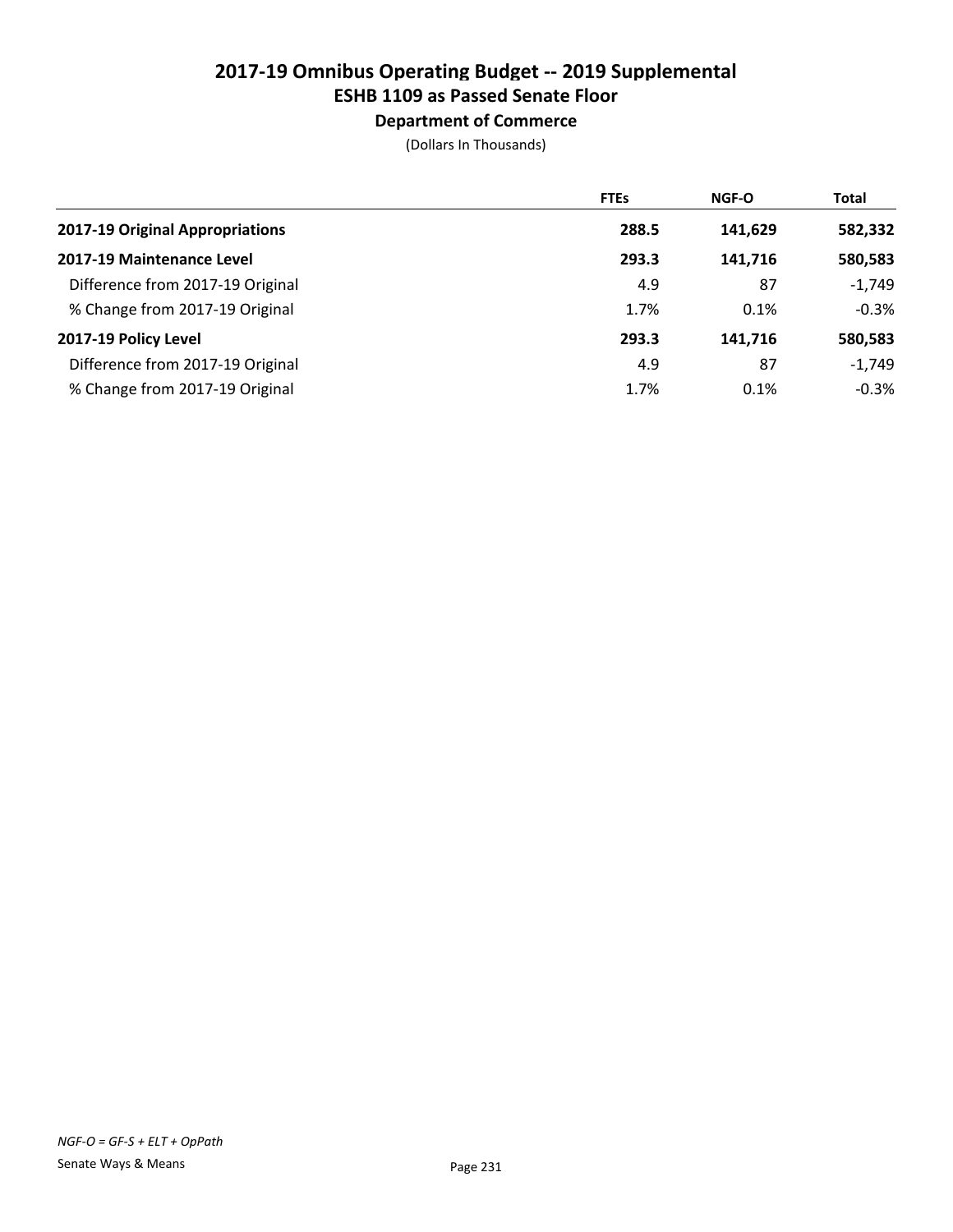# ESHB 1109 as Passed Senate Floor

Office of Financial Management

|                                  | <b>FTEs</b> | NGF-O   | <b>Total</b> |
|----------------------------------|-------------|---------|--------------|
| 2017-19 Original Appropriations  | 217.8       | 24,215  | 141,240      |
| 2017-19 Maintenance Level        | 217.8       | 24.215  | 141,340      |
| Difference from 2017-19 Original | 0.0         | 0       | 100          |
| % Change from 2017-19 Original   | 0.0%        | $0.0\%$ | 0.1%         |
| 2017-19 Policy Level             | 217.8       | 24.215  | 141,340      |
| Difference from 2017-19 Original | 0.0         | 0       | 100          |
| % Change from 2017-19 Original   | 0.0%        | 0.0%    | 0.1%         |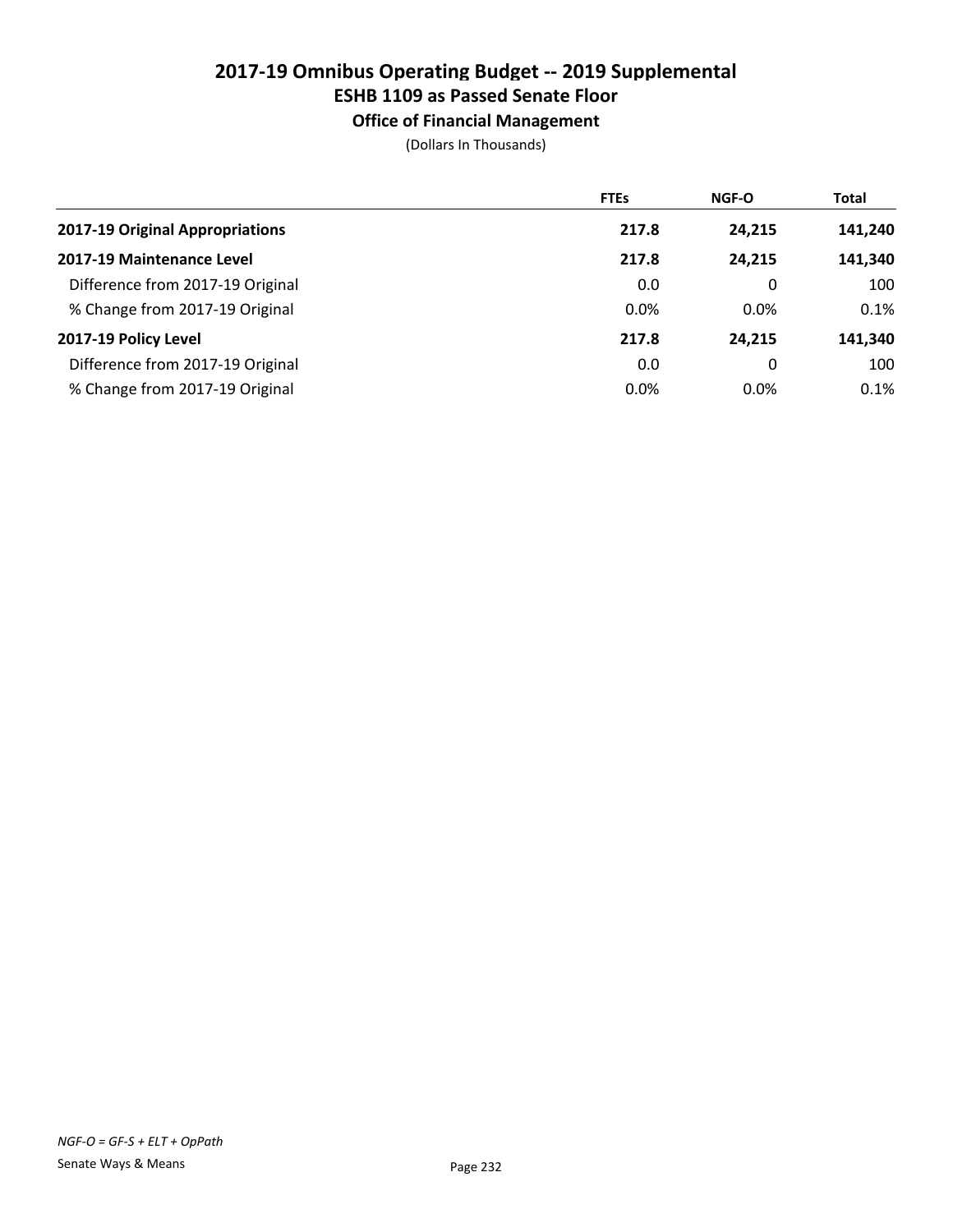# ESHB 1109 as Passed Senate Floor

Office of Administrative Hearings

|                                  | <b>FTEs</b> | <b>NGF-O</b> | <b>Total</b> |
|----------------------------------|-------------|--------------|--------------|
| 2017-19 Original Appropriations  | 166.2       | 0            | 41,202       |
| 2017-19 Maintenance Level        | 166.2       | 525          | 41,727       |
| Difference from 2017-19 Original | 0.0         | 525          | 525          |
| % Change from 2017-19 Original   | 0.0%        |              | 1.3%         |
| 2017-19 Policy Level             | 166.2       | 525          | 41,727       |
| Difference from 2017-19 Original | 0.0         | 525          | 525          |
| % Change from 2017-19 Original   | 0.0%        |              | 1.3%         |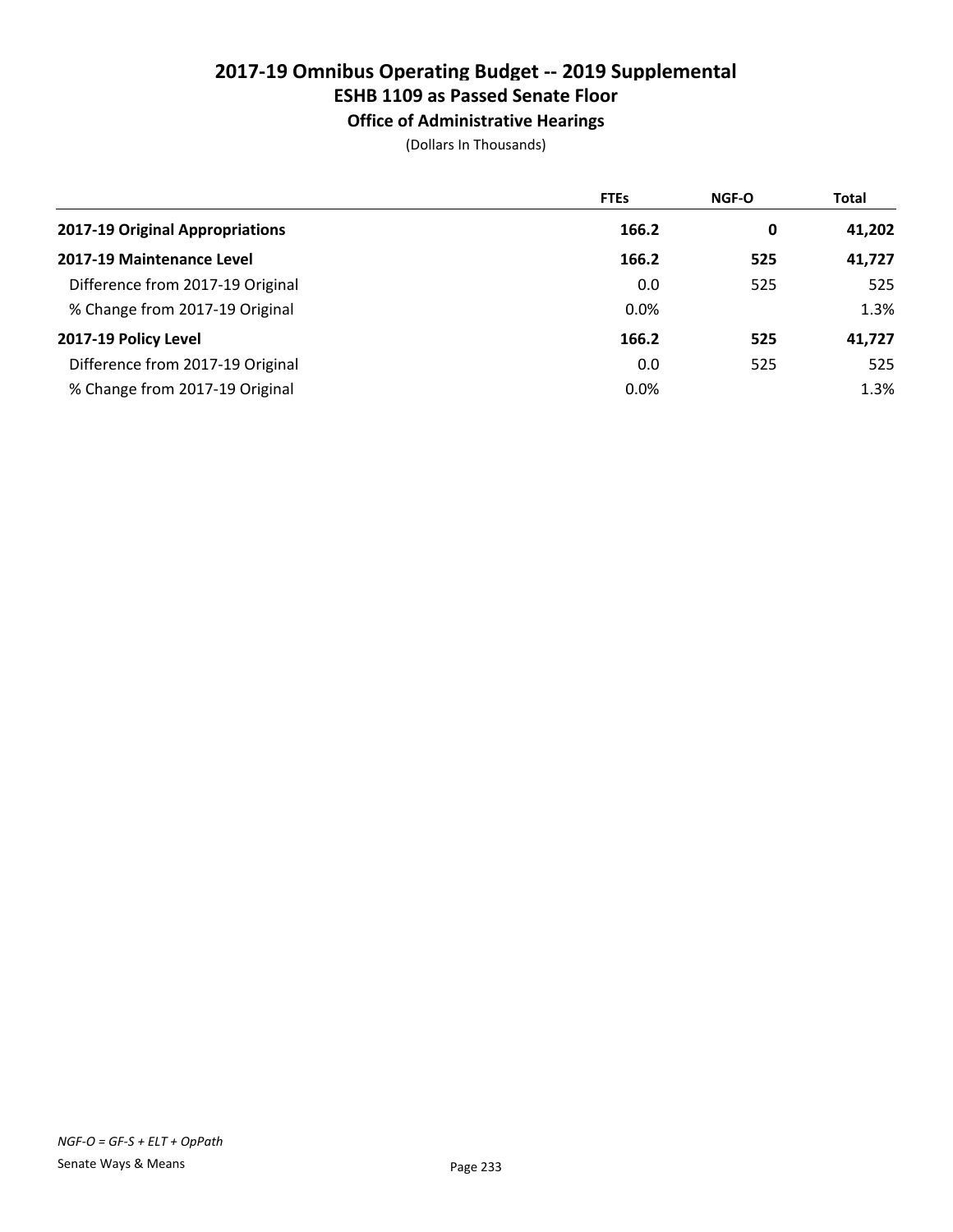# Washington State Commission on Hispanic Affairs

|                                  | <b>FTEs</b> | NGF-O | <b>Total</b> |
|----------------------------------|-------------|-------|--------------|
| 2017-19 Original Appropriations  | 2.0         | 510   | 536          |
| 2017-19 Maintenance Level        | 2.0         | 510   | 536          |
| Difference from 2017-19 Original | 0.0         | 0     | $\mathbf 0$  |
| % Change from 2017-19 Original   | 0.0%        | 0.0%  | $0.0\%$      |
| Policy -- Comp Total             | 0.0         | 5     | 5.           |
| <b>Total Policy Changes</b>      | 0.0         | 5     | 5.           |
| 2017-19 Policy Level             | 2.0         | 515   | 541          |
| Difference from 2017-19 Original | 0.0         | 5     | 5.           |
| % Change from 2017-19 Original   | 0.0%        | 1.0%  | 0.9%         |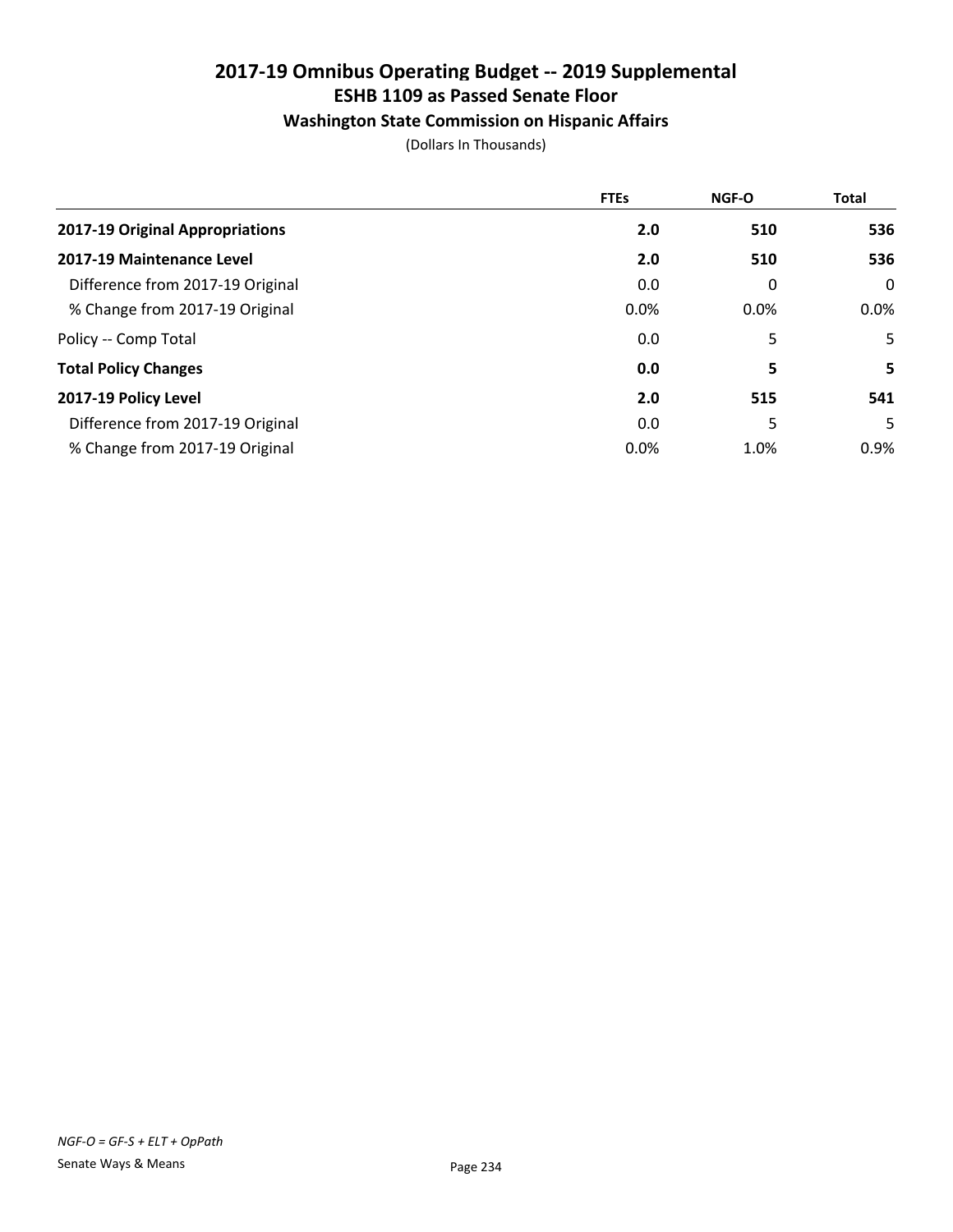# Department of Revenue

(Dollars In Thousands)

|                                        | <b>FTEs</b> | <b>NGF-O</b> | <b>Total</b> |
|----------------------------------------|-------------|--------------|--------------|
| 2017-19 Original Appropriations        | 1,311.8     | 265,095      | 321,305      |
| 2017-19 Maintenance Level              | 1,311.8     | 265,095      | 321,305      |
| Difference from 2017-19 Original       | 0.0         | 0            | 0            |
| % Change from 2017-19 Original         | 0.0%        | $0.0\%$      | $0.0\%$      |
| <b>Policy Other Changes:</b>           |             |              |              |
| 1. Property Tax Litigation             | 0.0         | 93           | 93           |
| 2. Sales Suppression Feasibility Study | 0.0         | 377          | 377          |
| <b>Policy -- Other Total</b>           | 0.0         | 470          | 470          |
| <b>Total Policy Changes</b>            | 0.0         | 470          | 470          |
| 2017-19 Policy Level                   | 1,311.8     | 265,565      | 321,775      |
| Difference from 2017-19 Original       | 0.0         | 470          | 470          |
| % Change from 2017-19 Original         | 0.0%        | 0.2%         | 0.1%         |

### *Comments:*

### 1. Property Tax Litigation

The Department of Revenue must prepare for a trial on a utility property tax case that could negatively impact future property tax collection. Funding is provided for expert witnesses, legal services and other costs associated with litigation. (General Fund-State)

### 2. Sales Suppression Feasibility Study

Funding is provided for a feasibility study to prevent losing tax revenue from underreported or unreported business by using sales suppression devices and tactics. The study must include the potential costs and constraints of options to combat and mitigate the use of this software. (General Fund-State)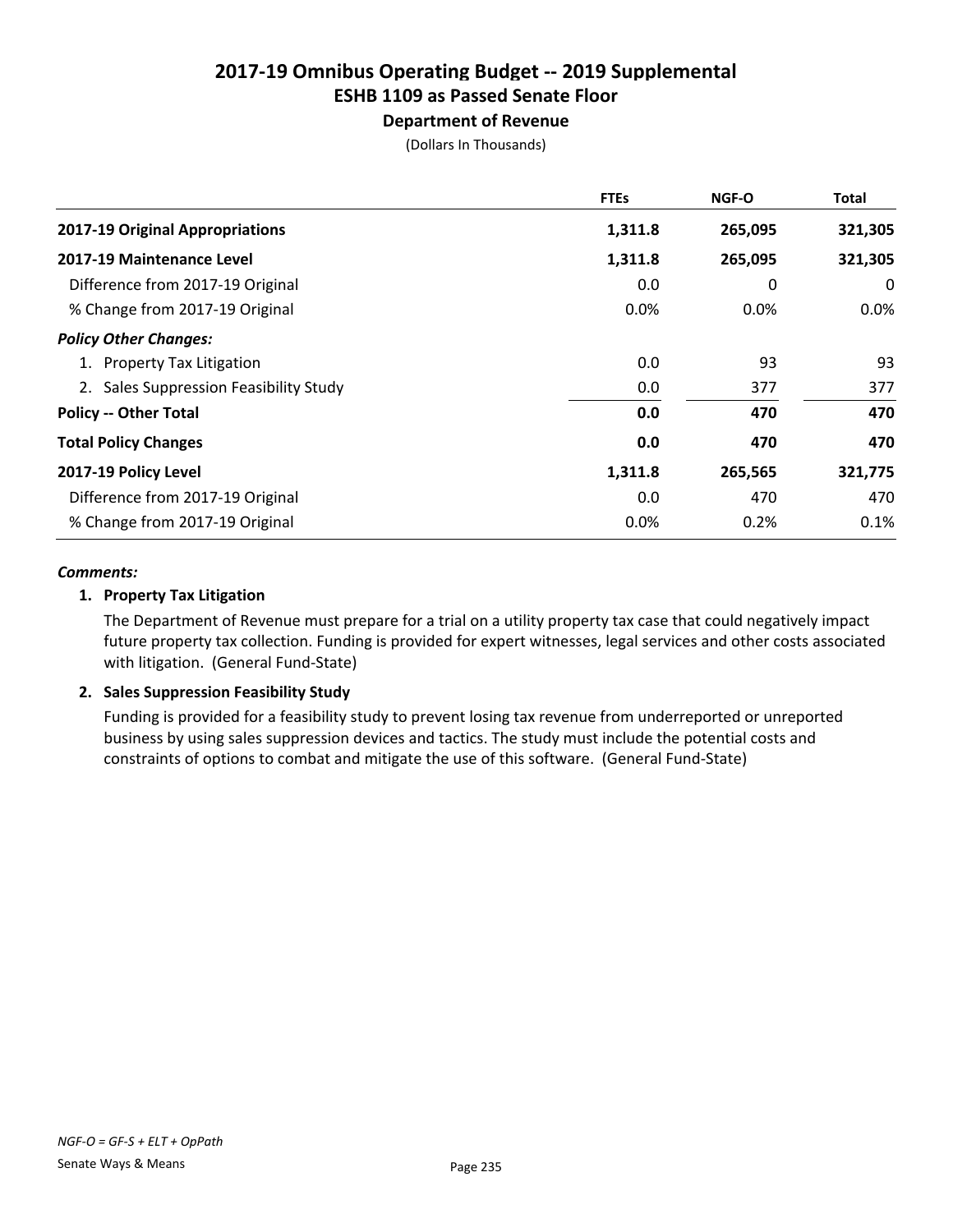# Board of Tax Appeals

|                                  | <b>FTEs</b> | <b>NGF-O</b> | <b>Total</b> |
|----------------------------------|-------------|--------------|--------------|
| 2017-19 Original Appropriations  | 14.0        | 3,819        | 3,981        |
| 2017-19 Maintenance Level        | 14.0        | 3,819        | 3,981        |
| Difference from 2017-19 Original | 0.0         | 0            | 0            |
| % Change from 2017-19 Original   | 0.0%        | $0.0\%$      | $0.0\%$      |
| Policy -- Comp Total             | 0.0         | 72           | 72           |
| <b>Total Policy Changes</b>      | 0.0         | 72           | 72           |
| 2017-19 Policy Level             | 14.0        | 3,891        | 4,053        |
| Difference from 2017-19 Original | 0.0         | 72           | 72           |
| % Change from 2017-19 Original   | 0.0%        | 1.9%         | 1.8%         |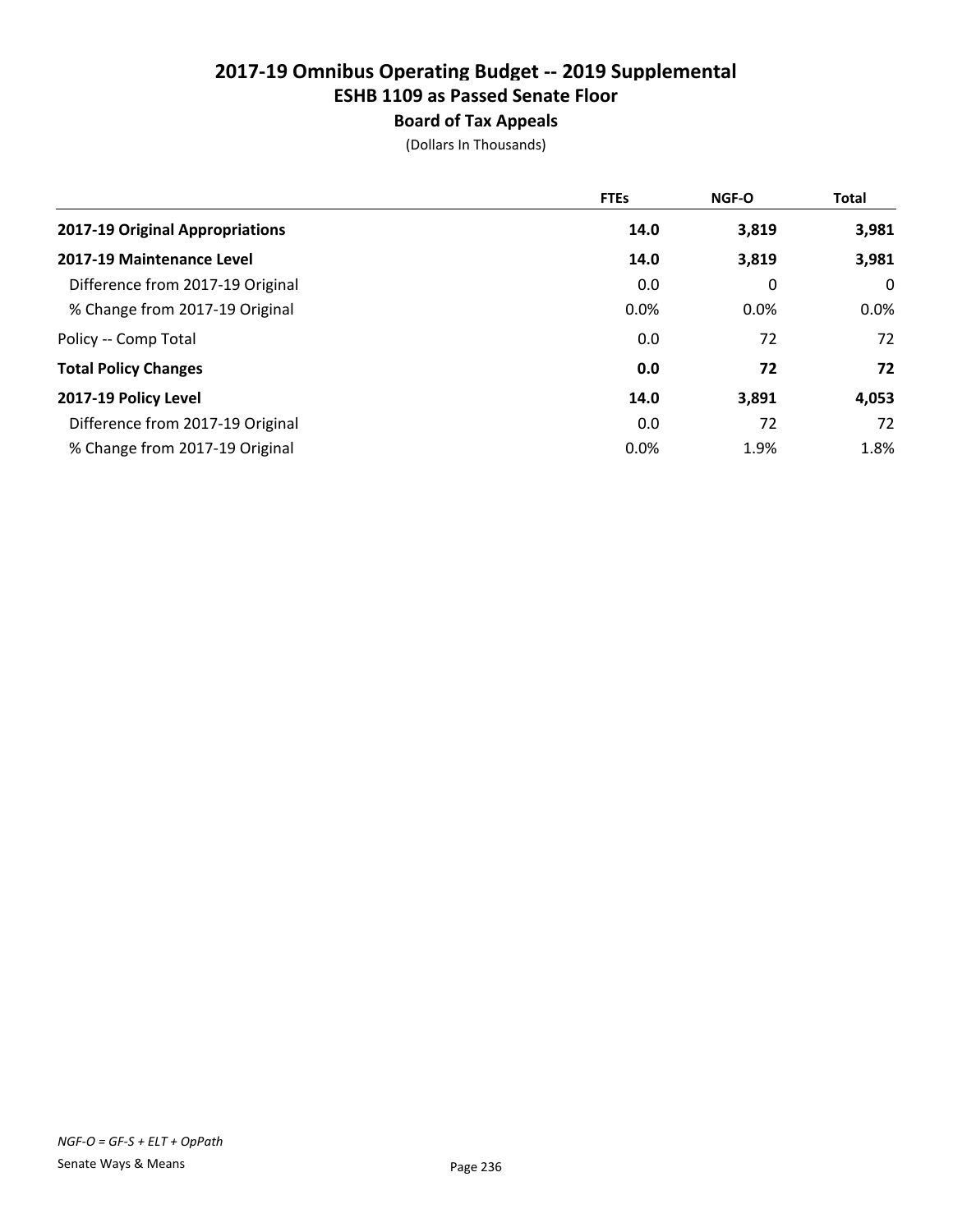# ESHB 1109 as Passed Senate Floor

Forensic Investigations Council

|                                  | <b>FTEs</b> | NGF-O | <b>Total</b> |
|----------------------------------|-------------|-------|--------------|
| 2017-19 Original Appropriations  | 0.0         | 0     | 633          |
| 2017-19 Maintenance Level        | 0.0         | 0     | 660          |
| Difference from 2017-19 Original | 0.0         | 0     | 27           |
| % Change from 2017-19 Original   |             |       | 4.3%         |
| 2017-19 Policy Level             | 0.0         | 0     | 660          |
| Difference from 2017-19 Original | 0.0         | 0     | 27           |
| % Change from 2017-19 Original   |             |       | 4.3%         |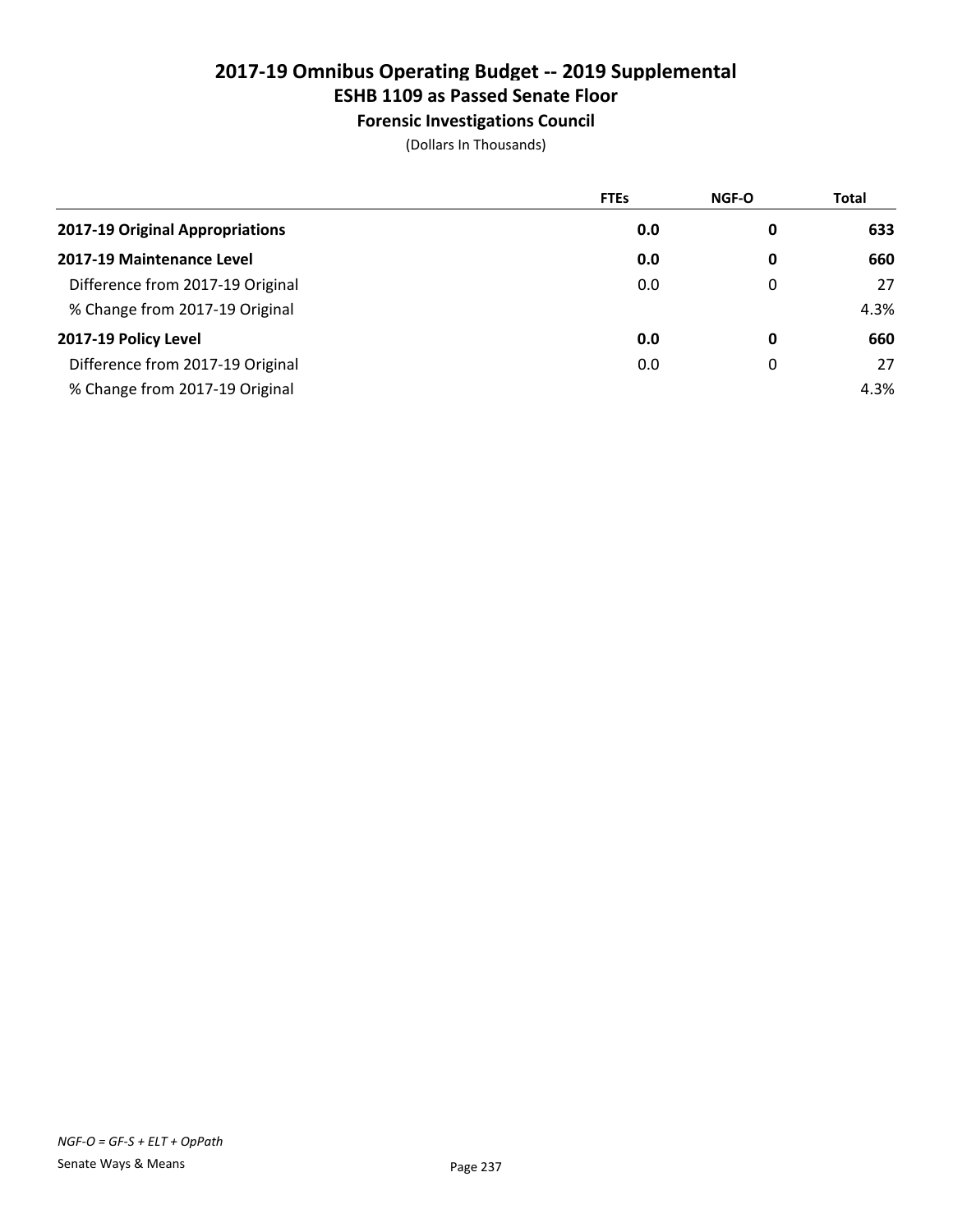# Military Department

(Dollars In Thousands)

|                                  | <b>FTEs</b> | <b>NGF-O</b> | <b>Total</b> |
|----------------------------------|-------------|--------------|--------------|
| 2017-19 Original Appropriations  | 328.0       | 16,032       | 352,674      |
| 2017-19 Maintenance Level        | 328.0       | 16,032       | 352,674      |
| Difference from 2017-19 Original | 0.0         | 0            | 0            |
| % Change from 2017-19 Original   | 0.0%        | 0.0%         | $0.0\%$      |
| <b>Policy Other Changes:</b>     |             |              |              |
| 1. Disaster Response Account     | 0.0         | 0            | $-60,080$    |
| <b>Policy -- Other Total</b>     | 0.0         | 0            | $-60,080$    |
| <b>Total Policy Changes</b>      | 0.0         | 0            | $-60,080$    |
| 2017-19 Policy Level             | 328.0       | 16,032       | 292,594      |
| Difference from 2017-19 Original | 0.0         | 0            | $-60,080$    |
| % Change from 2017-19 Original   | 0.0%        | $0.0\%$      | $-17.0%$     |

#### *Comments:*

### 1. Disaster Response Account

Funding is provided to continue recovery efforts for presidentially declared disasters that remain open. This includes completion of on going state, local and tribal infrastructure projects. (Disaster Response Account-State; Disaster Response Account-Federal)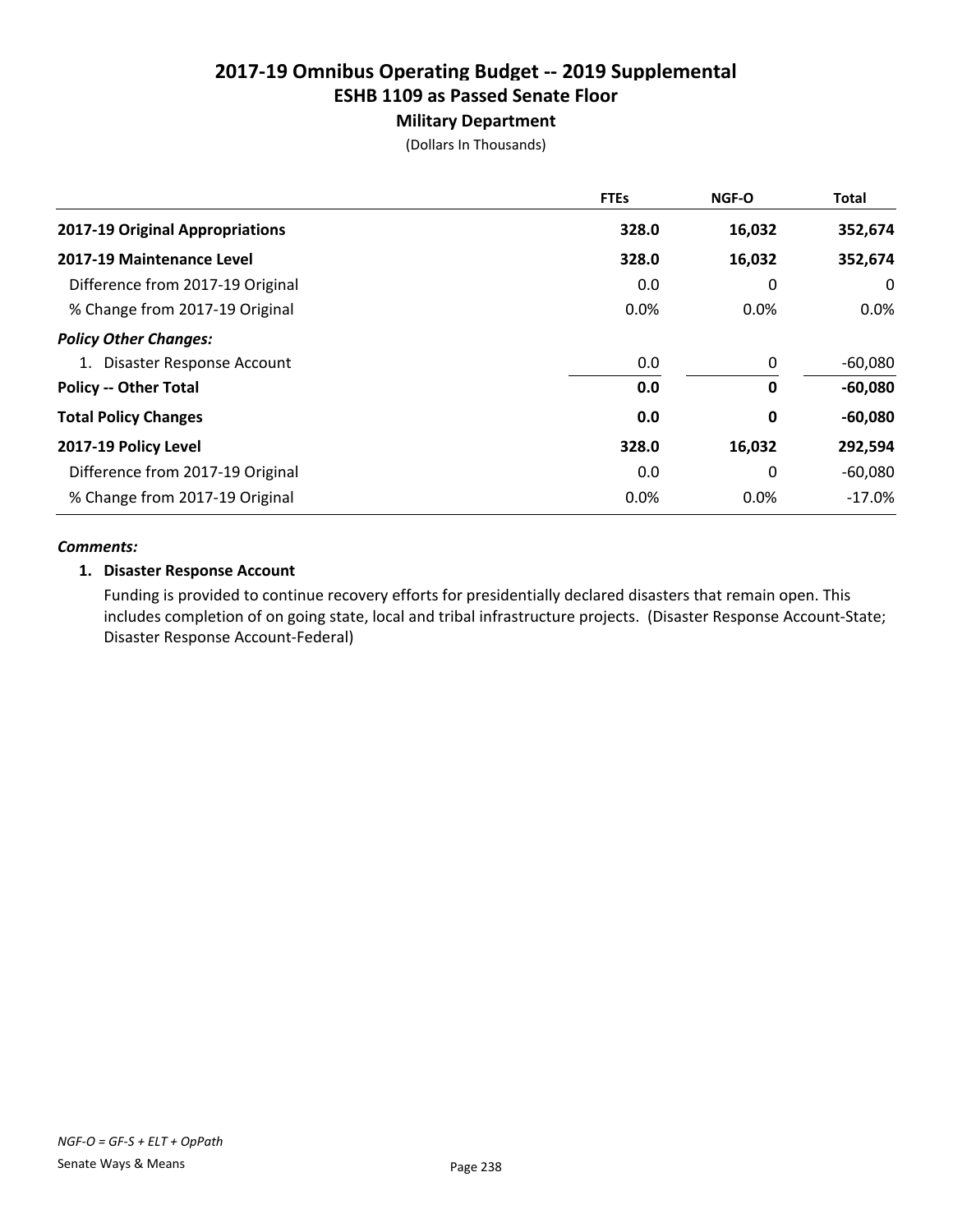# LEOFF 2 Retirement Board

(Dollars In Thousands)

|                                     | <b>FTEs</b> | <b>NGF-O</b> | <b>Total</b> |
|-------------------------------------|-------------|--------------|--------------|
| 2017-19 Original Appropriations     | 7.0         | 0            | 2,460        |
| 2017-19 Maintenance Level           | 7.0         | 0            | 2,460        |
| Difference from 2017-19 Original    | 0.0         | 0            | 0            |
| % Change from 2017-19 Original      | 0.0%        |              | $0.0\%$      |
| <b>Policy Other Changes:</b>        |             |              |              |
| 1. Trustee Professional Development | 0.0         | 0            | 10           |
| <b>Policy -- Other Total</b>        | 0.0         | 0            | 10           |
| Policy -- Comp Total                | 0.0         | 0            | 18           |
| <b>Total Policy Changes</b>         | 0.0         | 0            | 28           |
| 2017-19 Policy Level                | 7.0         | 0            | 2,488        |
| Difference from 2017-19 Original    | 0.0         | 0            | 28           |
| % Change from 2017-19 Original      | 0.0%        |              | 1.1%         |

#### *Comments:*

### 1. Trustee Professional Development

This item supports an increase in expenses related to implementing the board's trustee professional development policy. (LEOFF Plan 2 Expense Fund-Non-Appr)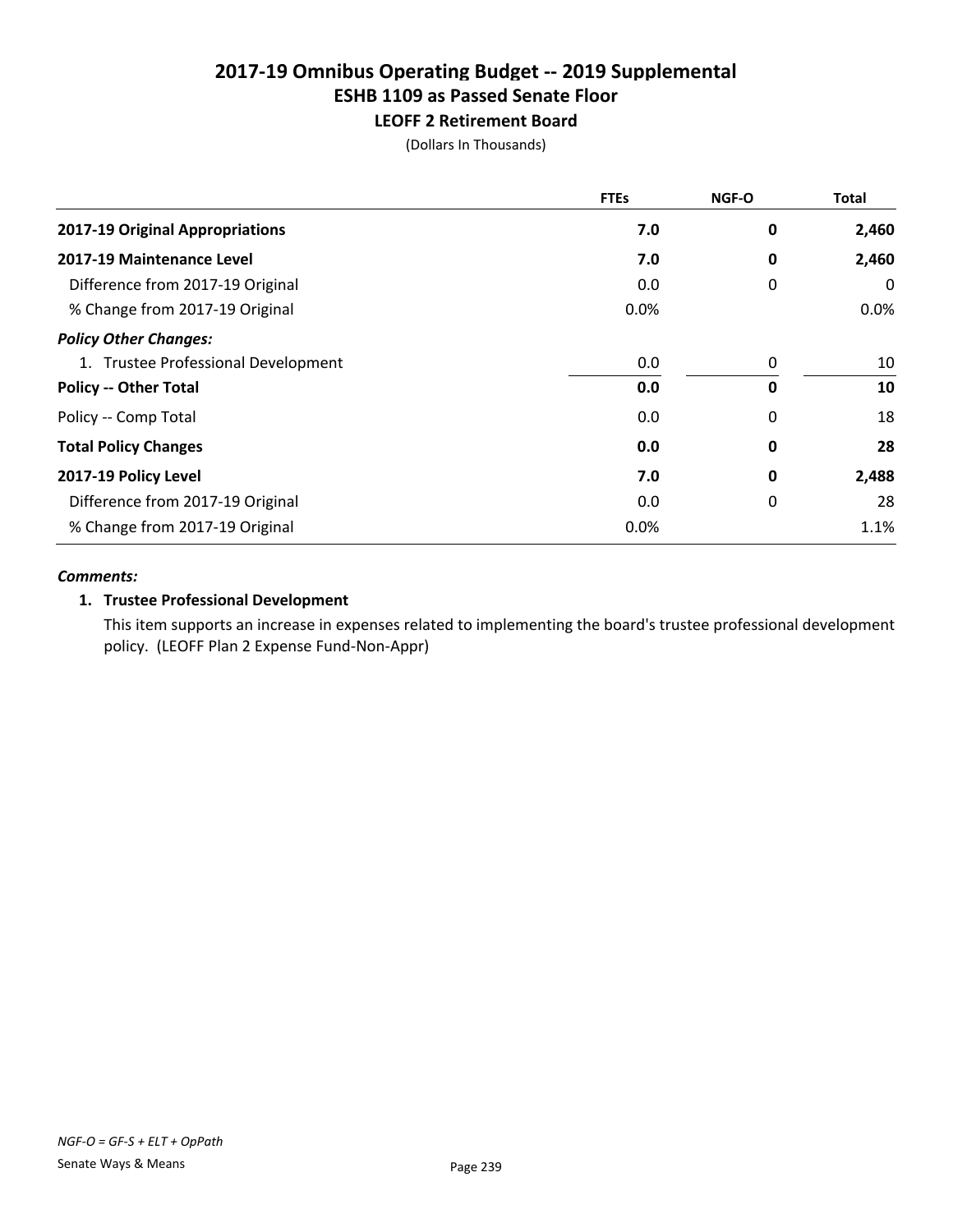# Department of Archaeology & Historic Preservation

|                                  | <b>FTEs</b> | <b>NGF-O</b> | <b>Total</b> |
|----------------------------------|-------------|--------------|--------------|
| 2017-19 Original Appropriations  | 17.8        | 3,217        | 5,983        |
| 2017-19 Maintenance Level        | 17.8        | 3,233        | 5,999        |
| Difference from 2017-19 Original | 0.0         | 16           | 16           |
| % Change from 2017-19 Original   | 0.0%        | 0.5%         | 0.3%         |
| 2017-19 Policy Level             | 17.8        | 3,233        | 5,999        |
| Difference from 2017-19 Original | 0.0         | 16           | 16           |
| % Change from 2017-19 Original   | 0.0%        | 0.5%         | 0.3%         |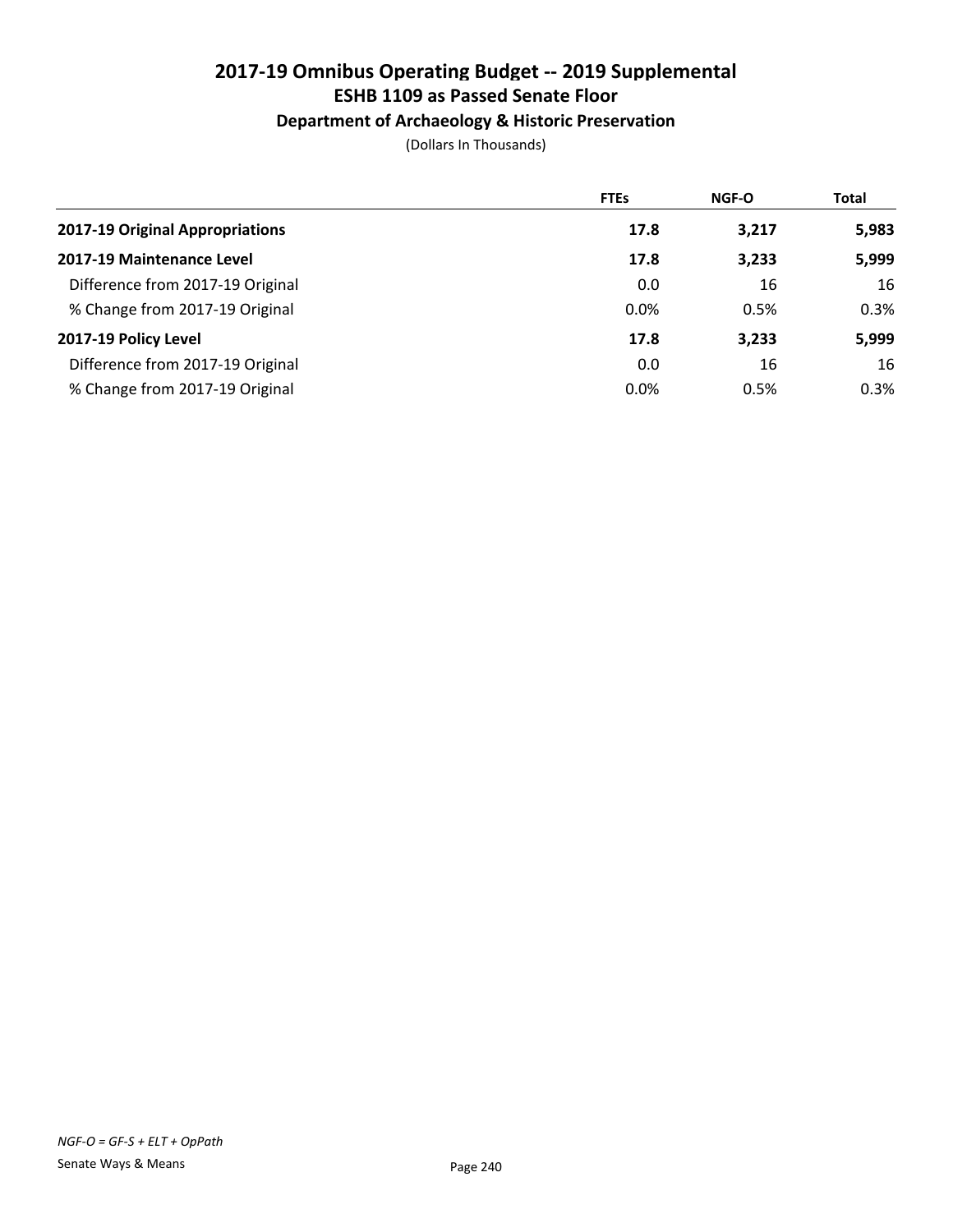# Washington State Health Care Authority

(Dollars In Thousands)

|                                               | <b>FTEs</b> | NGF-O     | <b>Total</b> |
|-----------------------------------------------|-------------|-----------|--------------|
| 2017-19 Original Appropriations               | 1,242.4     | 4,662,347 | 19,160,021   |
| 2017-19 Maintenance Level                     | 1,242.4     | 4,680,380 | 19,253,158   |
| Difference from 2017-19 Original              | 0.0         | 18,033    | 93,137       |
| % Change from 2017-19 Original                | 0.0%        | 0.4%      | 0.5%         |
| <b>Policy Other Changes:</b>                  |             |           |              |
| <b>Healthier WA Savings Restoration</b><br>1. | 0.0         | 29,532    | 66,756       |
| <b>Pharmacy Savings Restoration</b><br>2.     | 0.0         | 6,628     | 24,861       |
| <b>Dental Savings Restoration</b><br>3.       | 1.4         | 6,500     | 17,131       |
| <b>PEBB Administrative Fees</b><br>4.         | 0.0         | 0         | 187          |
| Low Income Health Care/I-502<br>5.            | 0.0         | $-2,721$  | 0            |
| Community Health Centers/I-502<br>6.          | 0.0         | $-272$    | 0            |
| <b>Behavioral Health Grants</b><br>7.         | 3.7         | 0         | 15,247       |
| <b>Family Planning Clinic Rates</b><br>8.     | 0.0         | 76        | 76           |
| 9.<br><b>BHO Reserves Savings</b>             | 0.0         | $-40,000$ | $-70,000$    |
| <b>Policy -- Other Total</b>                  | 5.0         | $-257$    | 54,258       |
| Policy -- Transfer Total                      | 0.0         | $-2,032$  | $-2,032$     |
| <b>Total Policy Changes</b>                   | 5.0         | $-2,289$  | 52,226       |
| 2017-19 Policy Level                          | 1,247.4     | 4,678,091 | 19,305,384   |
| Difference from 2017-19 Original              | 5.0         | 15,744    | 145,363      |
| % Change from 2017-19 Original                | 0.4%        | 0.3%      | 0.8%         |

#### *Comments:*

### 1. Healthier WA Savings Restoration

Healthier Washington is a project that allows the Health Care Authority and the Department of Social and Health Services to establish integrated clinical models of physical and behavioral health care, thereby improving the effectiveness of health care purchasing and transforming the health care delivery system. As a result of delayed efforts to integrate these clinical models, savings assumed in the current budget will not be realized this biennium. Funding is provided to restore a portion of the assumed savings. (General Fund-State; General Fund-Medicaid)

### 2. Pharmacy Savings Restoration

The Health Care Authority has implemented a single Medicaid preferred drug list. The savings assumptions in the current budget will not be achieved at the level or within the timeline originally anticipated. Funding is provided to restore a portion of the assumed savings. (General Fund-State; General Fund-Medicaid)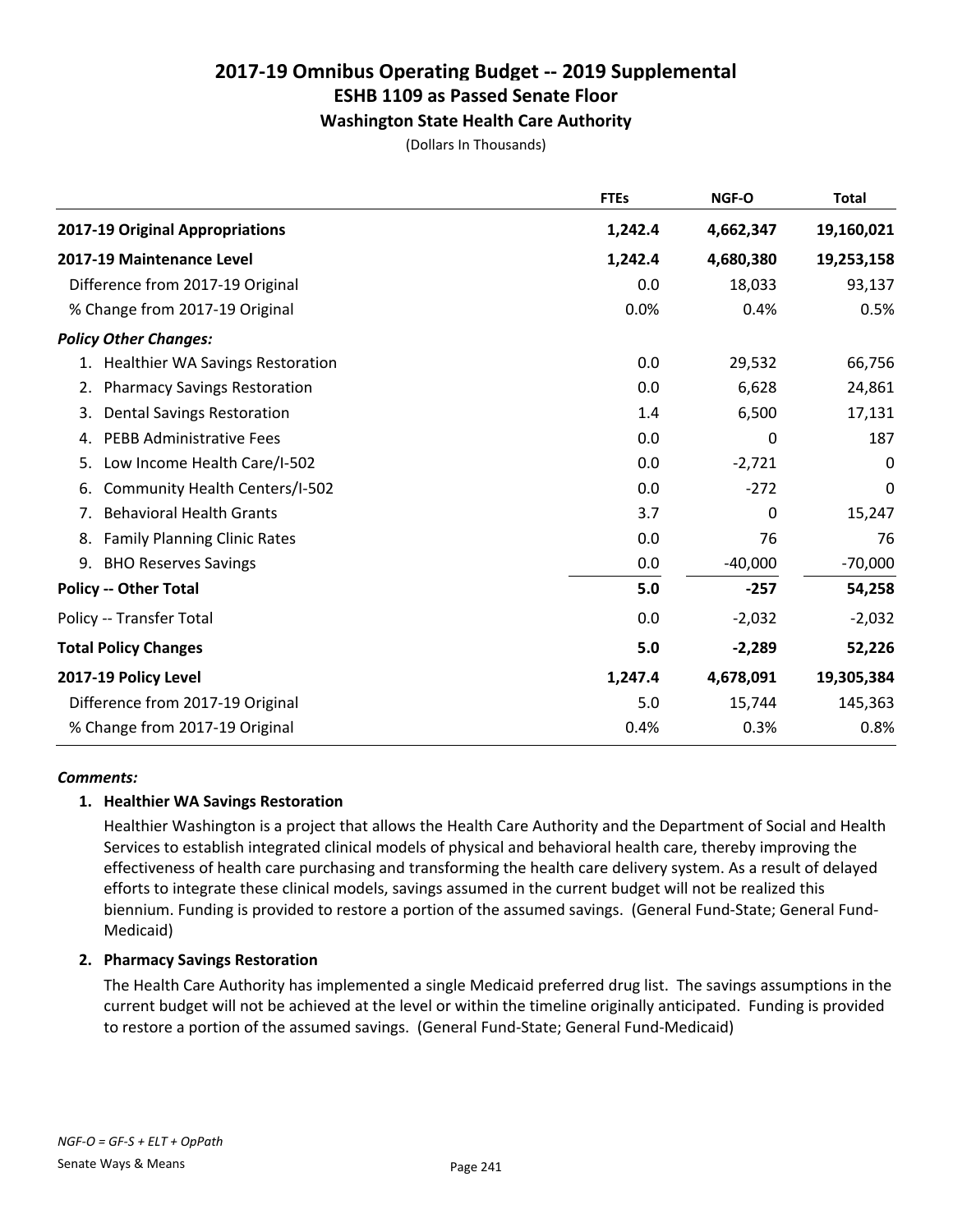## Washington State Health Care Authority

(Dollars In Thousands)

### 3. Dental Savings Restoration

The Health Care Authority has named apparently successful bidders to transition dental services from fee for service to managed care. Savings from reduced emergency department utilization as a result were assumed in the current budget; however, the savings assumptions in the current budget will not be achieved at the level or within the timeline originally anticipated. Funding is provided to restore the assumed savings for fiscal year 2019. (General Fund-State; General Fund-Medicaid)

### 4. PEBB Administrative Fees

This provides additional spending authority to cover projected costs in Flexible Spending Arrangement (FSA) and Dependent Care Assistance Program (DCAP) administration fees. These third party administrator costs would exceed authorized levels without the increase. (Flexible Spending Administrative Account-Non-Appr)

### 5. Low Income Health Care/I-502

Initiative 502 directed a portion of the revenue from taxes on the sale of marijuana into the Basic Health Trust Account. Those dollars are used in lieu of General Fund-State dollars for capitation payments for Medicaid clients enrolled in managed care plans. Funding is adjusted to reflect updated estimates of marijuana-related revenue. (General Fund-State; Basic Health Plan Trust Account-Non-Appr)

### 6. Community Health Centers/I-502

Initiative 502, passed by voters in 2012, authorizes the regulation, sale, and taxation of marijuana for adults over the age of 21. The initiative directed a portion of the tax revenue to fund primary, dental, migrant, and maternity health care services through contracts with community health centers. The Health Care Authority (HCA) will use the tax revenue in lieu of state general fund payments to community health centers for services provided to medical assistance clients. (General Fund-State; Dedicated Marijuana Account-State)

# 7. Behavioral Health Grants

Federal expenditure authority is provided for multiple federal grant awards to address and combat substance use disorder (General Fund-Federal)

# 8. Family Planning Clinic Rates

Funding is provided to increase reimbursement rates for reproductive health services ineligible for federal matching funds. (General Fund-State)

### 9. BHO Reserves Savings

Effective January 1, 2020, all regions of the state are required to transition to fully integrated physical and behavioral health care, meaning funding for these services will shift from Behavioral Health Organizations (BHOs) to fully integrated managed care contracts. The current BHOs are required to return state and federal Medicaid reserves remaining after termination of their contract, resulting in a one-time savings. (General Fund-State; General Fund-Medicaid)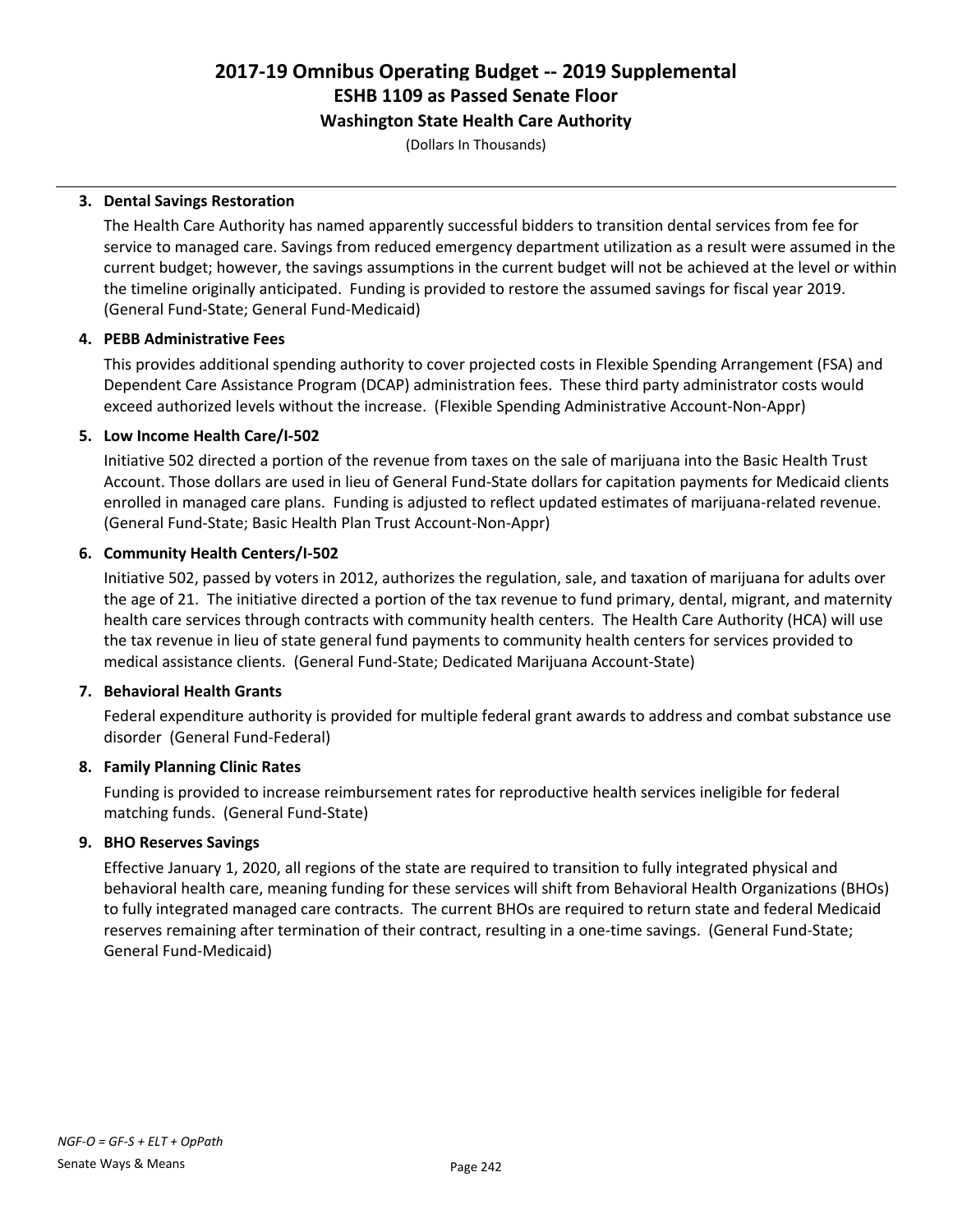# Board of Industrial Insurance Appeals

(Dollars In Thousands)

|                                     | <b>FTEs</b> | <b>NGF-O</b> | <b>Total</b> |
|-------------------------------------|-------------|--------------|--------------|
| 2017-19 Original Appropriations     | 162.5       | 0            | 45,141       |
| 2017-19 Maintenance Level           | 162.5       | 0            | 45,247       |
| Difference from 2017-19 Original    | 0.0         | 0            | 106          |
| % Change from 2017-19 Original      | 0.0%        |              | 0.2%         |
| <b>Policy Other Changes:</b>        |             |              |              |
| 1. One-time Lease Adjustments/Moves | 0.0         | 0            | 309          |
| <b>Policy -- Other Total</b>        | 0.0         | 0            | 309          |
| <b>Total Policy Changes</b>         | 0.0         | 0            | 309          |
| 2017-19 Policy Level                | 162.5       | 0            | 45,556       |
| Difference from 2017-19 Original    | 0.0         | 0            | 415          |
| % Change from 2017-19 Original      | 0.0%        |              | 0.9%         |

### *Comments:*

### 1. One-time Lease Adjustments/Moves

Funding is provided for one-time relocation and project costs for the Lakewood and Vancouver office locations. (Accident Account-State; Medical Aid Account-State)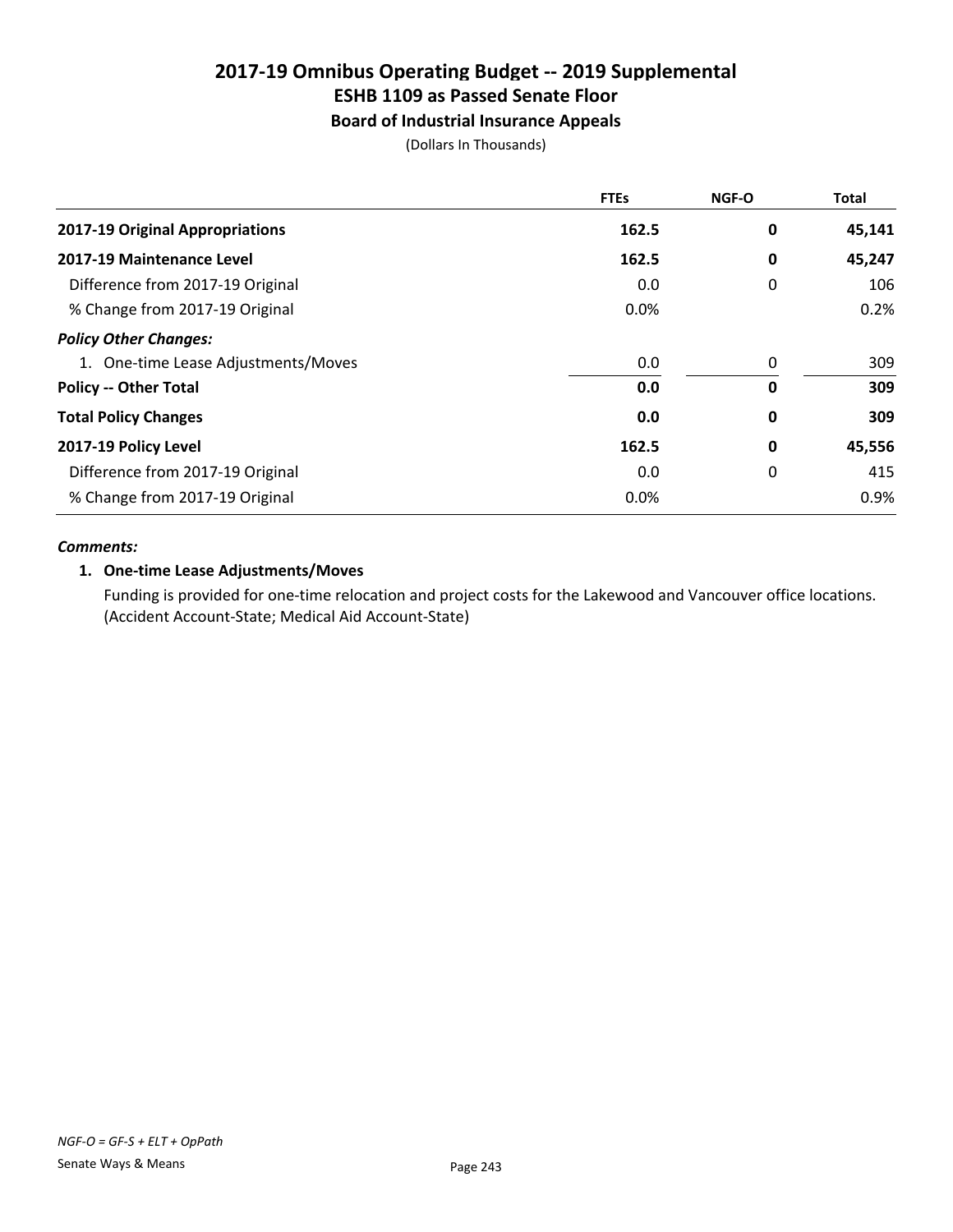# WA State Criminal Justice Training Commission

|                                  | <b>FTEs</b> | <b>NGF-O</b> | <b>Total</b> |
|----------------------------------|-------------|--------------|--------------|
| 2017-19 Original Appropriations  | 54.5        | 44.807       | 60,735       |
| 2017-19 Maintenance Level        | 54.5        | 44,807       | 60,733       |
| Difference from 2017-19 Original | 0.0         | 0            | $-2$         |
| % Change from 2017-19 Original   | 0.0%        | 0.0%         | $0.0\%$      |
| 2017-19 Policy Level             | 54.5        | 44,807       | 60,733       |
| Difference from 2017-19 Original | 0.0         | 0            | $-2$         |
| % Change from 2017-19 Original   | 0.0%        | 0.0%         | $0.0\%$      |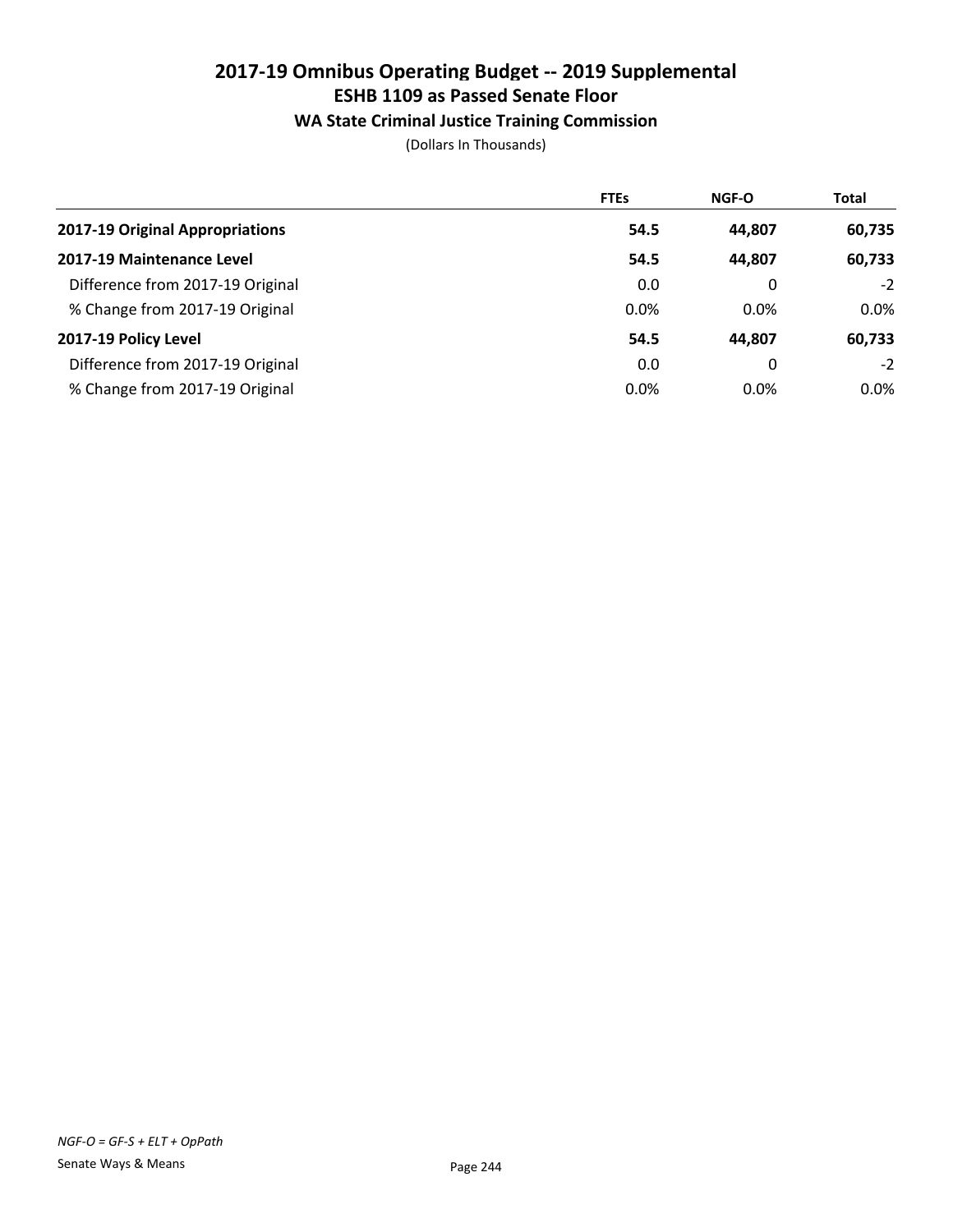# ESHB 1109 as Passed Senate Floor

Department of Labor and Industries

|                                  | <b>FTEs</b> | NGF-O   | <b>Total</b> |
|----------------------------------|-------------|---------|--------------|
| 2017-19 Original Appropriations  | 2,998.5     | 15,798  | 807,634      |
| 2017-19 Maintenance Level        | 3,000.1     | 15,798  | 812,038      |
| Difference from 2017-19 Original | 1.6         | 0       | 4,404        |
| % Change from 2017-19 Original   | 0.1%        | $0.0\%$ | 0.5%         |
| 2017-19 Policy Level             | 3,000.1     | 15.798  | 812,038      |
| Difference from 2017-19 Original | 1.6         | 0       | 4,404        |
| % Change from 2017-19 Original   | 0.1%        | $0.0\%$ | 0.5%         |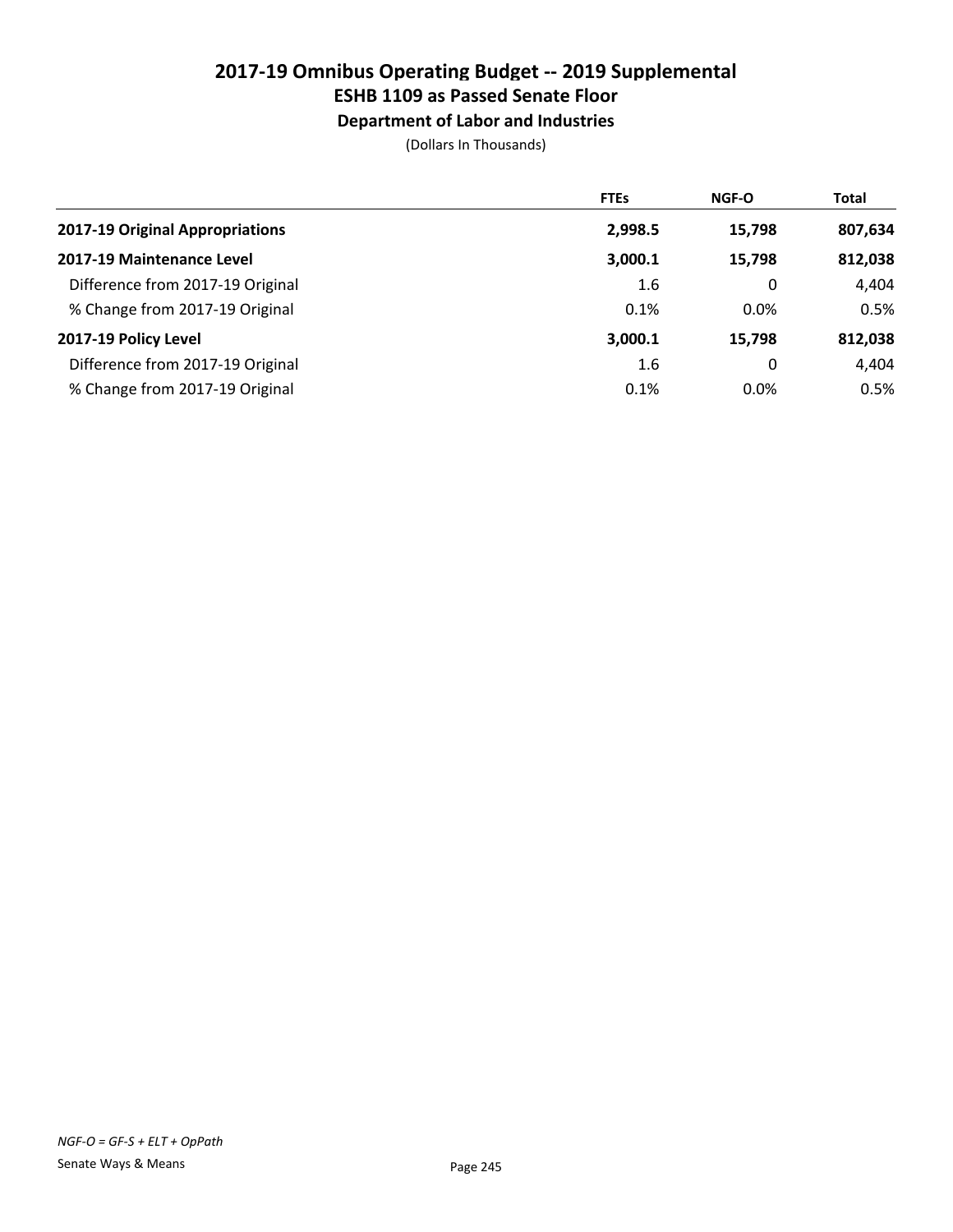# Department of Health

(Dollars In Thousands)

|                                        | <b>FTEs</b> | <b>NGF-O</b> | Total     |
|----------------------------------------|-------------|--------------|-----------|
| 2017-19 Original Appropriations        | 1,823.8     | 149,285      | 1,232,858 |
| 2017-19 Maintenance Level              | 1,823.8     | 149,480      | 1,221,783 |
| Difference from 2017-19 Original       | 0.0         | 195          | $-11,075$ |
| % Change from 2017-19 Original         | 0.0%        | 0.1%         | $-0.9%$   |
| <b>Policy Other Changes:</b>           |             |              |           |
| 1. WMC Increased Legal Costs           | 1.4         | $\mathbf{0}$ | 1,028     |
| <b>WMC Clinical Investigator Costs</b> | 1.5         | 0            | 1,063     |
| <b>Measles Outbreak Response</b><br>3. | 0.0         | 161          | 161       |
| <b>Policy -- Other Total</b>           | 2.9         | 161          | 2,252     |
| <b>Total Policy Changes</b>            | 2.9         | 161          | 2,252     |
| 2017-19 Policy Level                   | 1,826.6     | 149,641      | 1,224,035 |
| Difference from 2017-19 Original       | 2.9         | 356          | $-8,823$  |
| % Change from 2017-19 Original         | 0.2%        | 0.2%         | $-0.7\%$  |

### *Comments:*

### 1. WMC Increased Legal Costs

Funding is provided to the Washington Medical Commission for increased litigation costs. (Health Professions Account-State)

### 2. WMC Clinical Investigator Costs

Funding is provided to the Washington Medical Commission for a new investigator class, the Clinical Health Care Investigator. The new investigator class was included in the 2017-19 collective bargaining agreement, however, additional funding was not include for the additional staff. (Health Professions Account-State)

### 3. Measles Outbreak Response

One-time funding is provided to the Department of Health for non-budgeted costs associated with the measles outbreak response. (General Fund-State)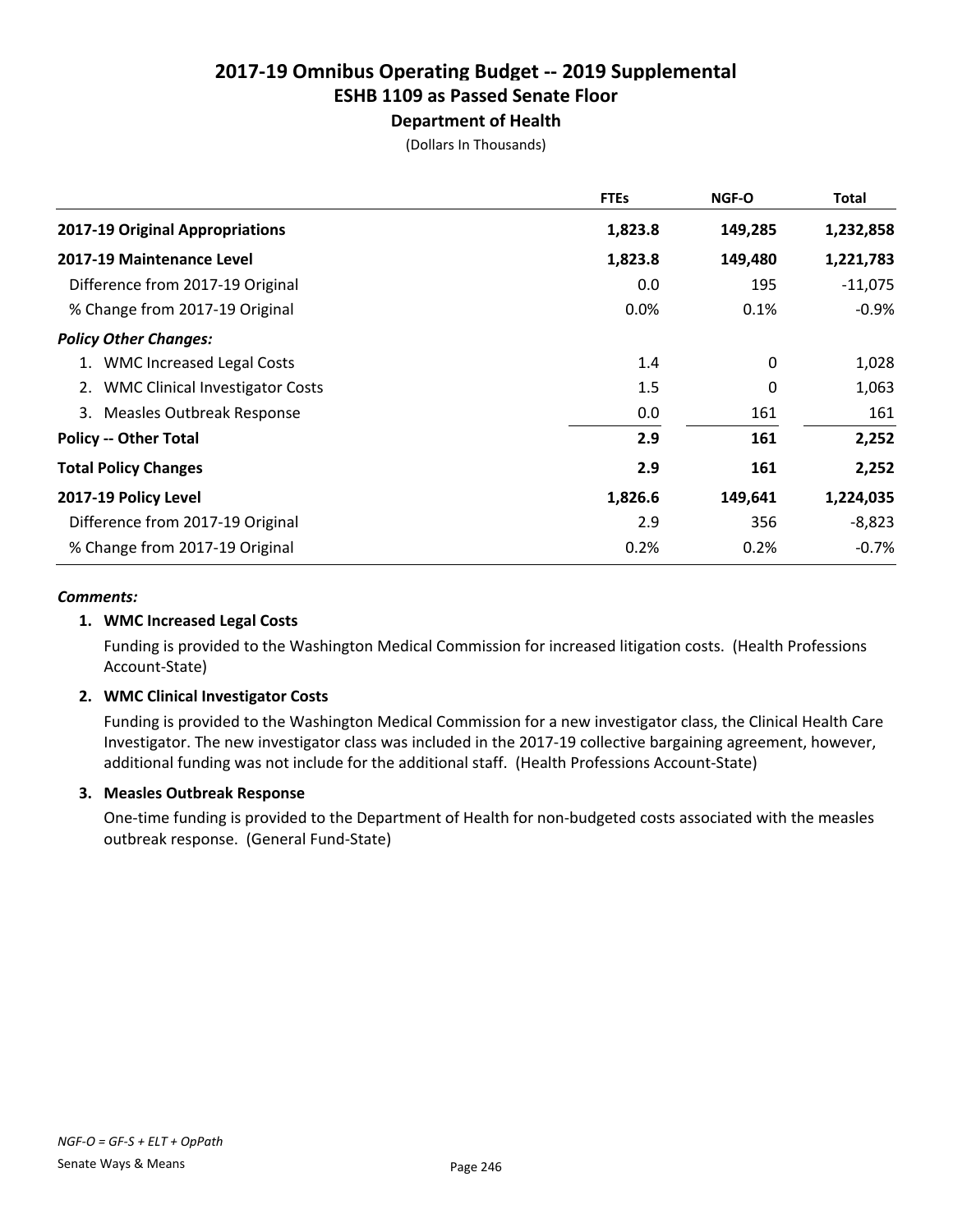# ESHB 1109 as Passed Senate Floor

# Department of Veterans' Affairs

(Dollars In Thousands)

|                                  | <b>FTEs</b> | <b>NGF-O</b> | <b>Total</b> |
|----------------------------------|-------------|--------------|--------------|
| 2017-19 Original Appropriations  | 859.0       | 33,779       | 157,664      |
| 2017-19 Maintenance Level        | 859.0       | 33,779       | 157,664      |
| Difference from 2017-19 Original | 0.0         | 0            | 0            |
| % Change from 2017-19 Original   | $0.0\%$     | 0.0%         | $0.0\%$      |
| <b>Policy Other Changes:</b>     |             |              |              |
| <b>Revenue Shortfall/Orting</b>  | 0.0         | 6,440        | 6,440        |
| Revenue Shortfall/Walla Walla    | 0.0         | 4,110        | 4,110        |
| 3. Payee Automated System        | 0.0         | 203          | 203          |
| <b>Policy -- Other Total</b>     | 0.0         | 10,753       | 10,753       |
| <b>Total Policy Changes</b>      | 0.0         | 10,753       | 10,753       |
| 2017-19 Policy Level             | 859.0       | 44,532       | 168,417      |
| Difference from 2017-19 Original | 0.0         | 10,753       | 10,753       |
| % Change from 2017-19 Original   | 0.0%        | 31.8%        | 6.8%         |

### *Comments:*

### 1. Revenue Shortfall/Orting

Funding is provided for a General Fund-State backfill at the Washington Soldiers Home (WSH) in Orting for decreased revenue collections. Historically, the census at WSH has hovered between 95 percent and 100 percent. In FY 2017, due in part to quality of care issues discovered during a survey conducted by the Department of Social and Health Services, the census dipped to approximately 50 percent. It is assumed that the census will improve in the 2019-21 biennium. (General Fund-State)

### 2. Revenue Shortfall/Walla Walla

Funding is provided for a General Fund-State backfill at the Walla Walla Veterans Home due to a delayed phase-in of clients during FY 2018. It is assumed that the phase-in will continue, and the census will improve, in the 2019- 21 biennium. (General Fund-State)

### 3. Payee Automated System

One-time funding is provided to replace the Department's existing payee automated system. In a 2018, an external application and network penetration test conducted by the State's Auditor's Office discovered the system was vulnerable to system attacks. (General Fund-State)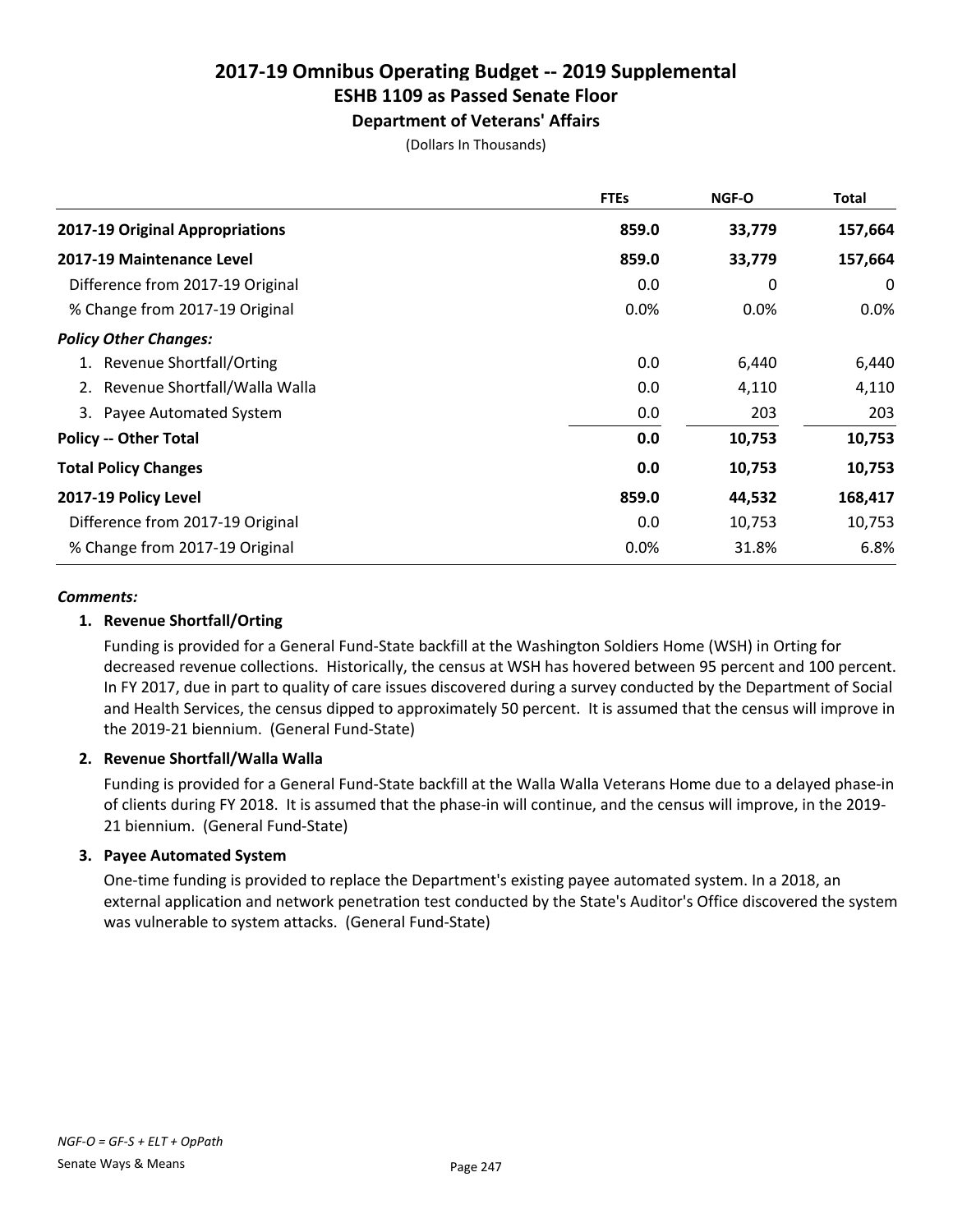# Department of Children, Youth, and Families

(Dollars In Thousands)

|                                          | <b>FTEs</b> | NGF-O    | <b>Total</b> |
|------------------------------------------|-------------|----------|--------------|
| 2017-19 Original Appropriations          | 1,580.7     | 594,501  | 1,041,038    |
| 2017-19 Maintenance Level                | 1,588.8     | 597,394  | 1,063,668    |
| Difference from 2017-19 Original         | 8.1         | 2,893    | 22,630       |
| % Change from 2017-19 Original           | 0.5%        | 0.5%     | 2.2%         |
| <b>Policy Other Changes:</b>             |             |          |              |
| 1. Facilities One-Time Cost              | 0.0         | 1,256    | 2,093        |
| <b>Increase BRS Rates</b><br>2.          | 0.0         | 3,025    | 4,932        |
| One-time Fund Swap<br>3.                 | 0.0         | $-3,409$ | 0            |
| Lease Adjustment<br>4.                   | 0.0         | 59       | 99           |
| <b>DCYF Headquarters</b><br>5.           | 0.0         | 638      | 1,063        |
| <b>Preschool Development Grant</b><br>6. | 0.0         | 0        | 2,158        |
| <b>Policy -- Other Total</b>             | 0.0         | 1,569    | 10,345       |
| Policy -- Transfer Total                 | $-2.5$      | $-6,131$ | $-9,326$     |
| <b>Total Policy Changes</b>              | $-2.5$      | $-4,562$ | 1,019        |
| 2017-19 Policy Level                     | 1,586.3     | 592,832  | 1,064,687    |
| Difference from 2017-19 Original         | 5.6         | $-1,669$ | 23,649       |
| % Change from 2017-19 Original           | 0.4%        | $-0.3%$  | 2.3%         |

#### *Comments:*

### 1. Facilities One-Time Cost

Funding is provided for one-time relocation and project costs to support the Department of Children, Youth, and Families Leased Facilities Strategic Plan. (General Fund-State; General Fund-Federal)

#### 2. Increase BRS Rates

A rate increase is provided to Behavioral Rehabilitation Services providers who meet federal accreditation requirements for Title IV-E funding. (General Fund-State; General Fund-Fam Supt)

#### 3. One-time Fund Swap

There is a one-time reduction of unallocated General Fund-State fund balance that will be offset by using increased federal Child Care Development Funds. (General Fund-State; General Fund-Federal)

#### 4. Lease Adjustment

Funding is provided for the ongoing cost of new leases that are necessary to support the Department of Children, Youth, and Families Leased Facilities Strategic Plan. (General Fund-State; General Fund-Federal)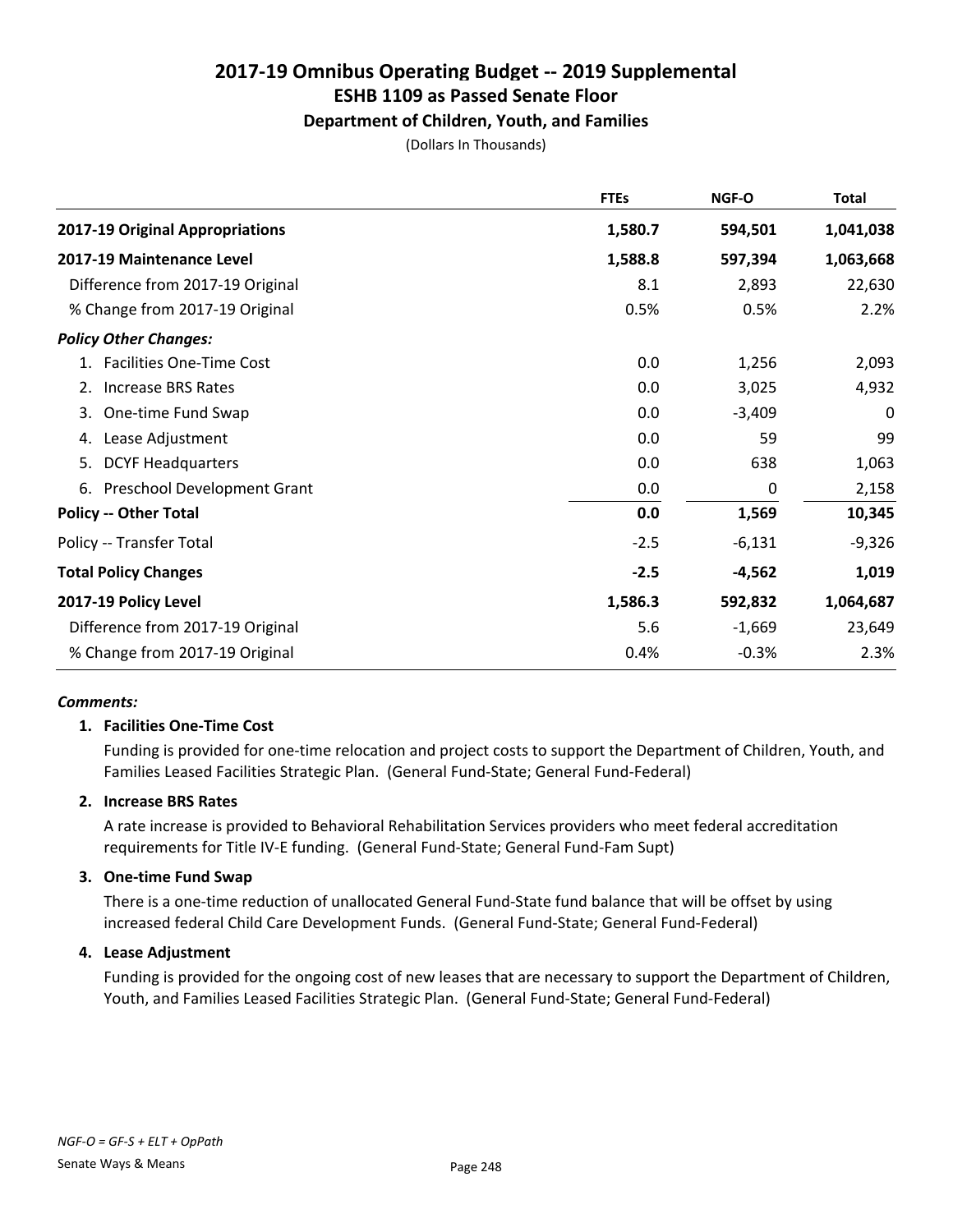### Department of Children, Youth, and Families

(Dollars In Thousands)

### 5. DCYF Headquarters

Funding is provided to cover the costs of new space for the Department of Children, Youth, and Families headquarters. These increases reflect leadership staffing expansion necessary to implement Second Engrossed Second Substitute House Bill 1661, which created the agency. (General Fund-State; General Fund-Federal)

### 6. Preschool Development Grant

The Department received an initial federal Preschool Development Birth through Five grant award for calendar year 2019 to implement the following activities: a needs assessment, a strategic plan, maximizing parental knowledge and choice, sharing best practices, and improving overall quality. The funding will assist the Department in planning an Early Childhood Education and Assistance Program (ECEAP) pilot, a shared services pilot, and an inclusive preschool classroom pilot. (General Fund-Federal)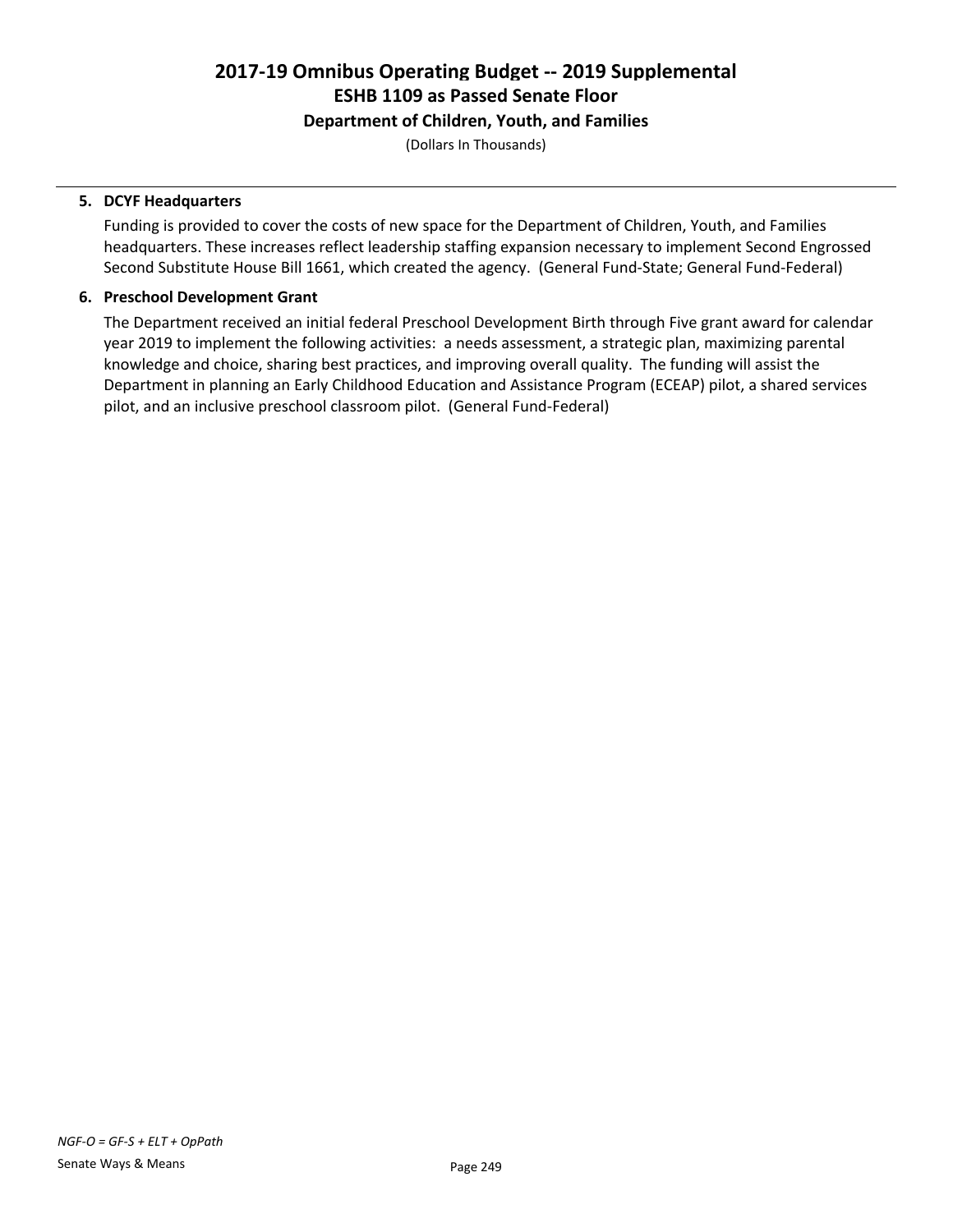# ESHB 1109 as Passed Senate Floor

Department of Corrections

(Dollars In Thousands)

|                                                  | <b>FTEs</b> | NGF-O     | <b>Total</b> |
|--------------------------------------------------|-------------|-----------|--------------|
| 2017-19 Original Appropriations                  | 8,513.1     | 2,005,579 | 2,108,138    |
| 2017-19 Maintenance Level                        | 8,550.2     | 2,024,943 | 2,127,502    |
| Difference from 2017-19 Original                 | 37.1        | 19,364    | 19,364       |
| % Change from 2017-19 Original                   | 0.4%        | 1.0%      | 0.9%         |
| <b>Policy Other Changes:</b>                     |             |           |              |
| <b>Capital Project Operating Costs</b><br>1.     | 2.3         | 552       | 552          |
| Direct Patient Care: DVC Adjustment<br>2.        | 0.0         | 2,909     | 2,909        |
| <b>Custody Staff: Health Care Delivery</b><br>3. | 26.8        | 4,750     | 4,750        |
| Yakima Jail Women's TC<br>4.                     | 0.7         | 697       | 697          |
| Unit W WCCW<br>5.                                | 3.0         | 490       | 490          |
| <b>Tolling Project</b><br>6.                     | 0.0         | 1,170     | 1,170        |
| <b>Policy -- Other Total</b>                     | 32.7        | 10,568    | 10,568       |
| Policy -- Comp Total                             | 0.0         | 952       | 952          |
| <b>Total Policy Changes</b>                      | 32.7        | 11,520    | 11,520       |
| 2017-19 Policy Level                             | 8,582.8     | 2,036,463 | 2,139,022    |
| Difference from 2017-19 Original                 | 69.8        | 30,884    | 30,884       |
| % Change from 2017-19 Original                   | 0.8%        | 1.5%      | 1.5%         |

### *Comments:*

# 1. Capital Project Operating Costs

Funding is provided for the operating costs related to several capital projects that were funded in the 2017-19 capital budget and anticipated to be completed during fiscal year 2019. These are critical capacity projects needed to reduce overcrowding in prisons and include the 128-bed minimum security prison at Maple Lane (#30001168) and the Ahtanum View work release 41-bed expansion (#30001166). (General Fund-State)

# 2. Direct Patient Care: DVC Adjustment

Funding is provided to account for direct variable costs that were not previously being captured through the caseload update model, leaving a gap in funding for direct patient health care (General Fund-State)

# 3. Custody Staff: Health Care Delivery

Funding is provided for security positions in prison facilities to address the medical and mental health needs of incarcerated individuals. (General Fund-State)

### 4. Yakima Jail Women's TC

Funding is provided to cover the increased contract costs and to establish a substance abuse recovery therapeutic community (TC) with on-site case management as the incarcerated female population move from the older Yakima County Jail to the newer facility. (General Fund-State)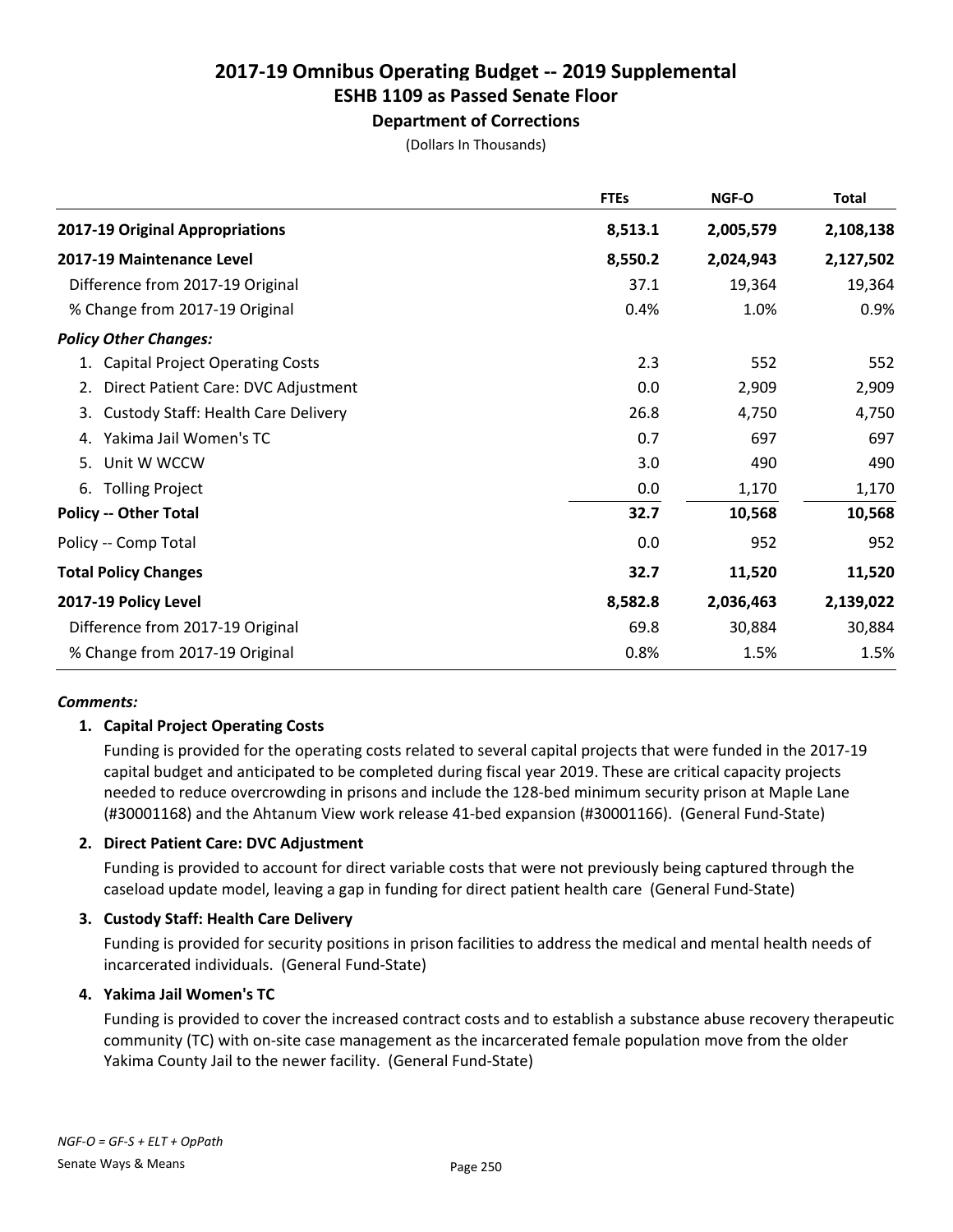# Department of Corrections

(Dollars In Thousands)

#### 5. Unit W WCCW

Funding is temporarily provided for the operating costs of Unit W at the Washington Corrections Center for Women (WCCW). (General Fund-State)

### 6. Tolling Project

Funding is provided to cover costs associated with reducing the risk of miscalculating the end of community supervision and prison earned release dates of individuals releasing from the custody of the department. (General Fund-State)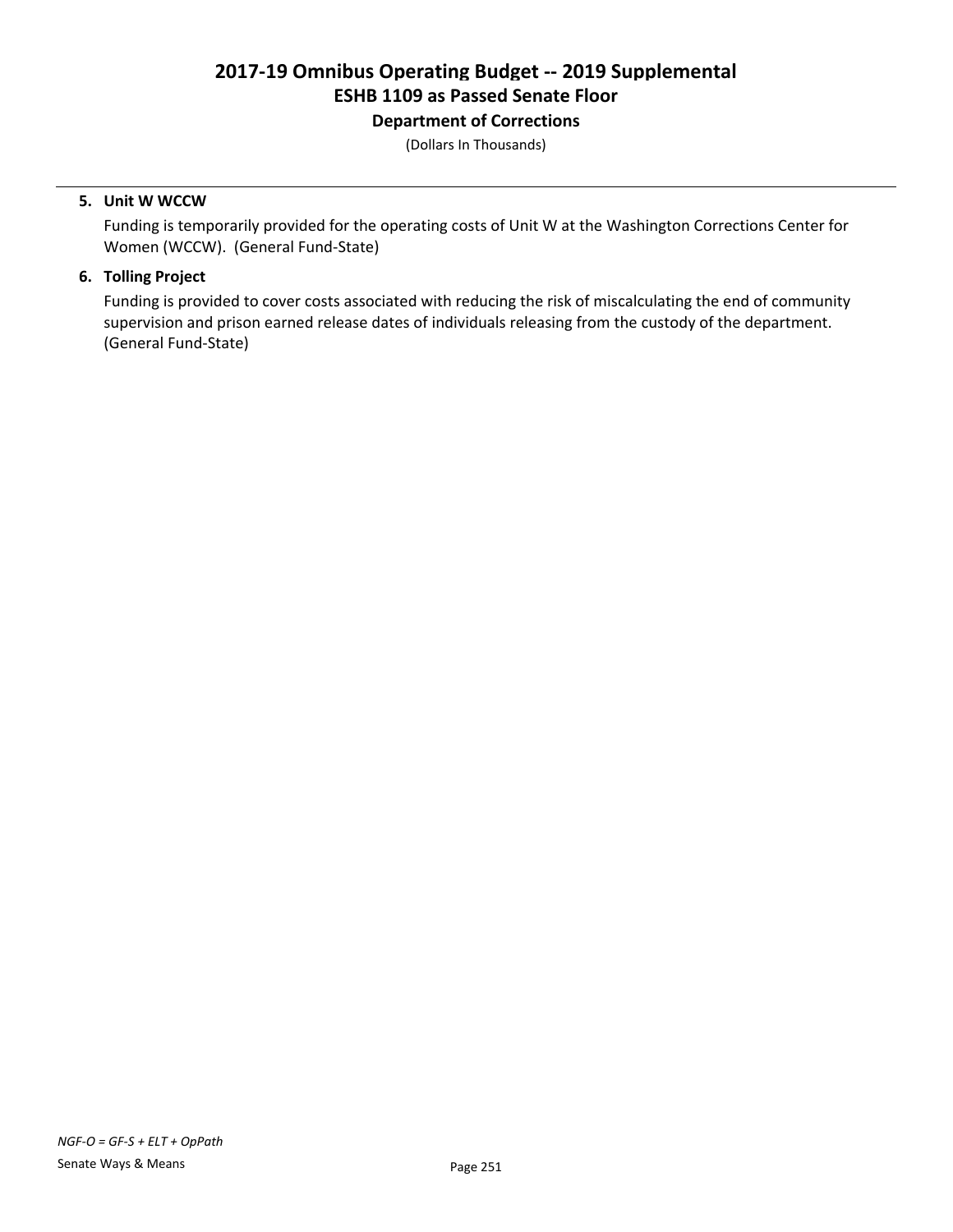# Department of Social and Health Services

### Juvenile Rehabilitation

(Dollars In Thousands)

|                                    | <b>FTEs</b> | <b>NGF-O</b> | <b>Total</b> |
|------------------------------------|-------------|--------------|--------------|
| 2017-19 Original Appropriations    | 832.2       | 184,907      | 199,273      |
| 2017-19 Maintenance Level          | 810.8       | 181,492      | 195,858      |
| Difference from 2017-19 Original   | $-21.4$     | $-3,415$     | $-3,415$     |
| % Change from 2017-19 Original     | $-2.6%$     | $-1.8%$      | $-1.7%$      |
| <b>Policy Other Changes:</b>       |             |              |              |
| 1. Increase Staff at JR Facilities | 18.9        | 3,108        | 3,108        |
| <b>Policy -- Other Total</b>       | 18.9        | 3,108        | 3,108        |
| <b>Total Policy Changes</b>        | 18.9        | 3,108        | 3,108        |
| 2017-19 Policy Level               | 829.7       | 184,600      | 198,966      |
| Difference from 2017-19 Original   | $-2.5$      | $-307$       | $-307$       |
| % Change from 2017-19 Original     | $-0.3%$     | $-0.2%$      | $-0.2%$      |

### *Comments:*

### 1. Increase Staff at JR Facilities

The interim Prison Rape Elimination Act (PREA) audit issued in October 2018 found that Juvenile Rehabilitation (JR) failed to meet PREA standard 115.313 (c) which requires each secure juvenile facility to maintain staffing ratios of a minimum of 1:8 during waking hours and 1:16 during sleeping hours. Funding is provided to maintain the existing staffing levels necessary to bring the three JR facilities into compliance with this standard. (General Fund-State)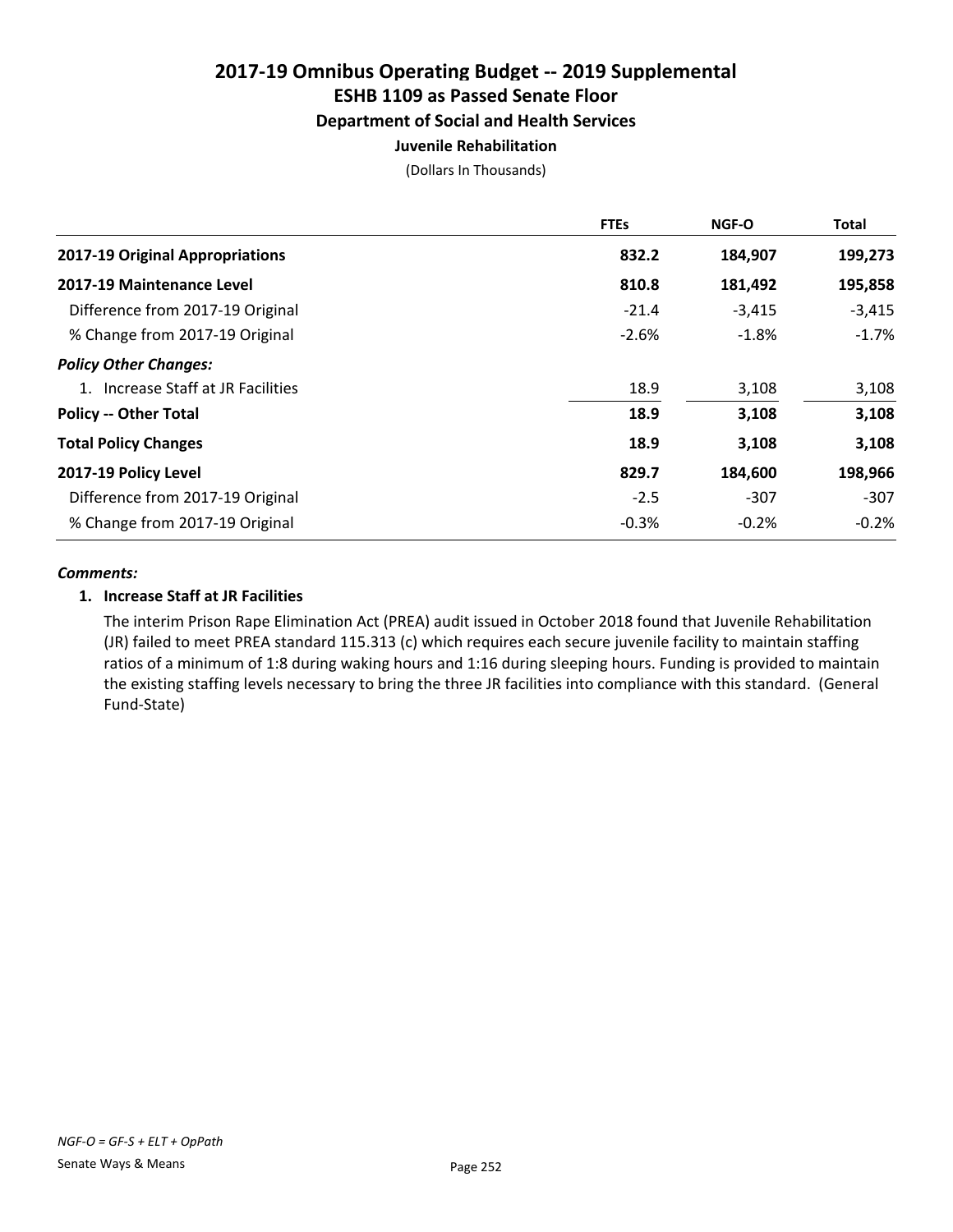# ESHB 1109 as Passed Senate Floor

### Department of Social and Health Services

#### Mental Health

(Dollars In Thousands)

|                                              | <b>FTEs</b> | NGF-O     | <b>Total</b> |
|----------------------------------------------|-------------|-----------|--------------|
| 2017-19 Original Appropriations              | 3,444.0     | 984,017   | 1,768,195    |
| 2017-19 Maintenance Level                    | 3,444.0     | 1,078,053 | 1,816,088    |
| Difference from 2017-19 Original             | 0.0         | 94,036    | 47,893       |
| % Change from 2017-19 Original               | 0.0%        | 9.6%      | 2.7%         |
| <b>Policy Other Changes:</b>                 |             |           |              |
| 1. BHA Administration Support                | 2.1         | 571       | 571          |
| <b>ESH Office Relocation</b><br>2.           | 0.0         | 296       | 296          |
| <b>State Hospital Operations</b><br>3.       | 196.0       | 43,102    | 43,102       |
| <b>Trueblood Fines</b><br>4.                 | 0.0         | $-28,028$ | $-28,028$    |
| <b>WSH Enclose Nurses Stations</b><br>5.     | 0.0         | 375       | 375          |
| <b>WSH Security Guards</b><br>6.             | 0.9         | 181       | 181          |
| Ross Lawsuit<br>7.                           | 4.5         | 1,179     | 1,179        |
| <b>Forensic Competency Restoration</b><br>8. | 0.0         | 1,282     | 1,282        |
| <b>SILAS Implementation</b><br>9.            | 0.8         | 260       | 260          |
| <b>Policy -- Other Total</b>                 | 204.3       | 19,218    | 19,218       |
| Policy -- Transfer Total                     | 0.0         | 2,032     | 0            |
| <b>Total Policy Changes</b>                  | 204.3       | 21,250    | 19,218       |
| 2017-19 Policy Level                         | 3,648.2     | 1,099,303 | 1,835,306    |
| Difference from 2017-19 Original             | 204.3       | 115,286   | 67,111       |
| % Change from 2017-19 Original               | 5.9%        | 11.7%     | 3.8%         |

#### *Comments:*

#### 1. BHA Administration Support

Funding is provided to staff the core business functions and processes of the Behavioral Health Administration (BHA). This includes oversight of daily operations, tribal relations, policy development and analysis, and records management. (General Fund-State)

#### 2. ESH Office Relocation

Funding is provided to relocate staff at Eastern State Hospital (ESH) from wards that are currently being renovated for forensic placements. (General Fund-State)

#### 3. State Hospital Operations

Funding is provided to maintain the current level of spending at the state psychiatric hospitals. (General Fund-State)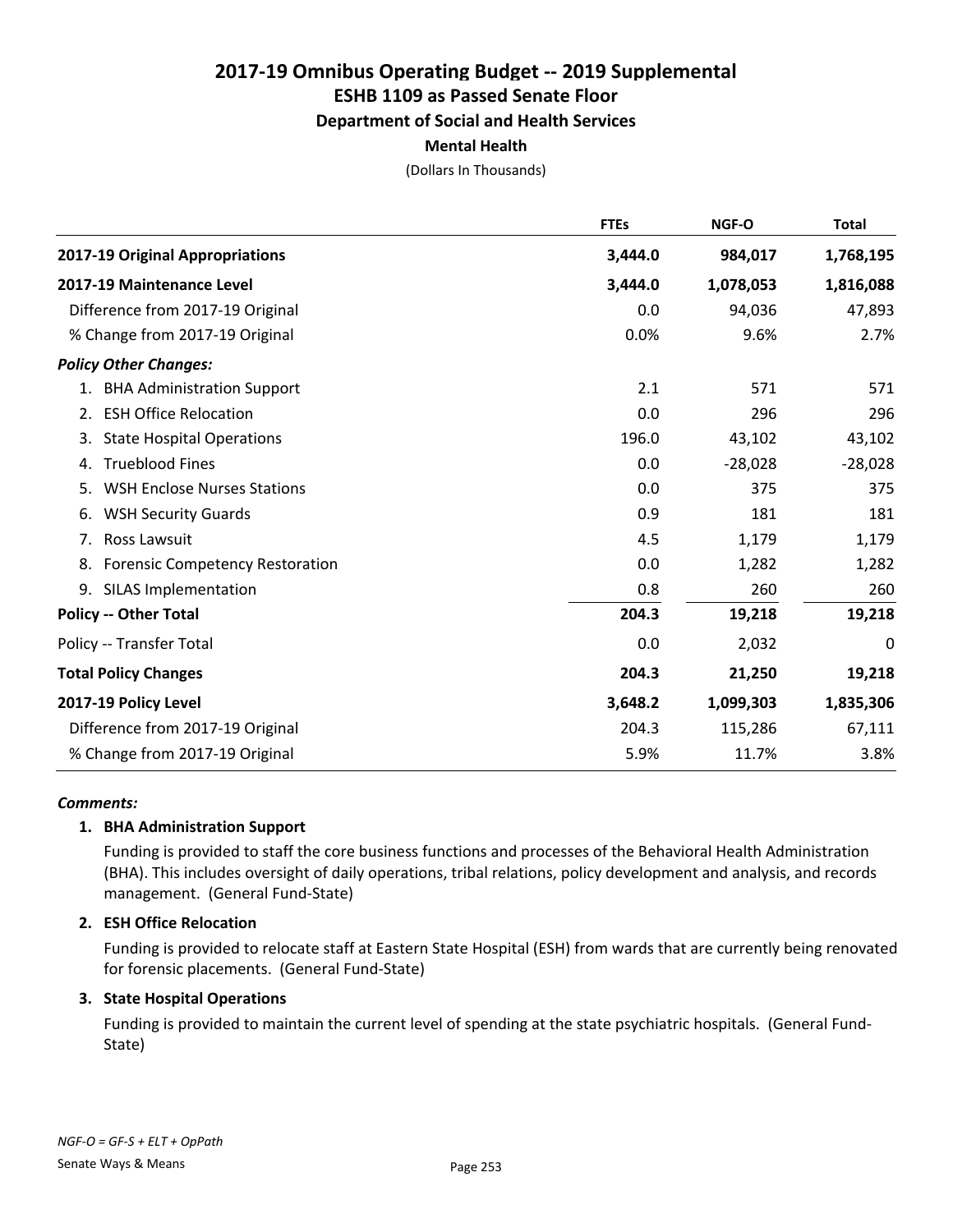Department of Social and Health Services

# Mental Health

(Dollars In Thousands)

#### 4. Trueblood Fines

A settlement agreement was reached in the Trueblood et. al v. DSHS lawsuit in August 2018 which proposes the suspension of fines beginning December 2018, provided the state maintains substantial compliance with the terms in the settlement agreement. The agreement was approved by the U.S. District Court - Western District on December 11, 2018. Appropriations are adjusted to reflect the suspension of fines beginning in December 2018. (General Fund-State)

#### 5. WSH Enclose Nurses Stations

Funding is provided to enclose nurisng stations at Western State Hospital (General Fund-State)

#### 6. WSH Security Guards

Funding is provided for 1.8 FTE security guards at Western State Hospital. (General Fund-State)

#### 7. Ross Lawsuit

Funding is provided to staff the agreement with plaintiffs in the litigation Ross v. Lashway, related to patients who are found not guilty by reason of insanity, residing at the state hospitals. (General Fund-State)

#### 8. Forensic Competency Restoration

Funding is increased to cover the cost of operating the Yakima Competency Restoration Program and the Maple Lane Competency Restoration Program. These two facilities provide 54 beds for the statewide forensic competency restoration system. (General Fund-State)

#### 9. SILAS Implementation

Funding is provided to integrate a scheduling, time, and leave system that will standardize and modernize staff management processes at Western State Hospital in Lakewood. (General Fund-State)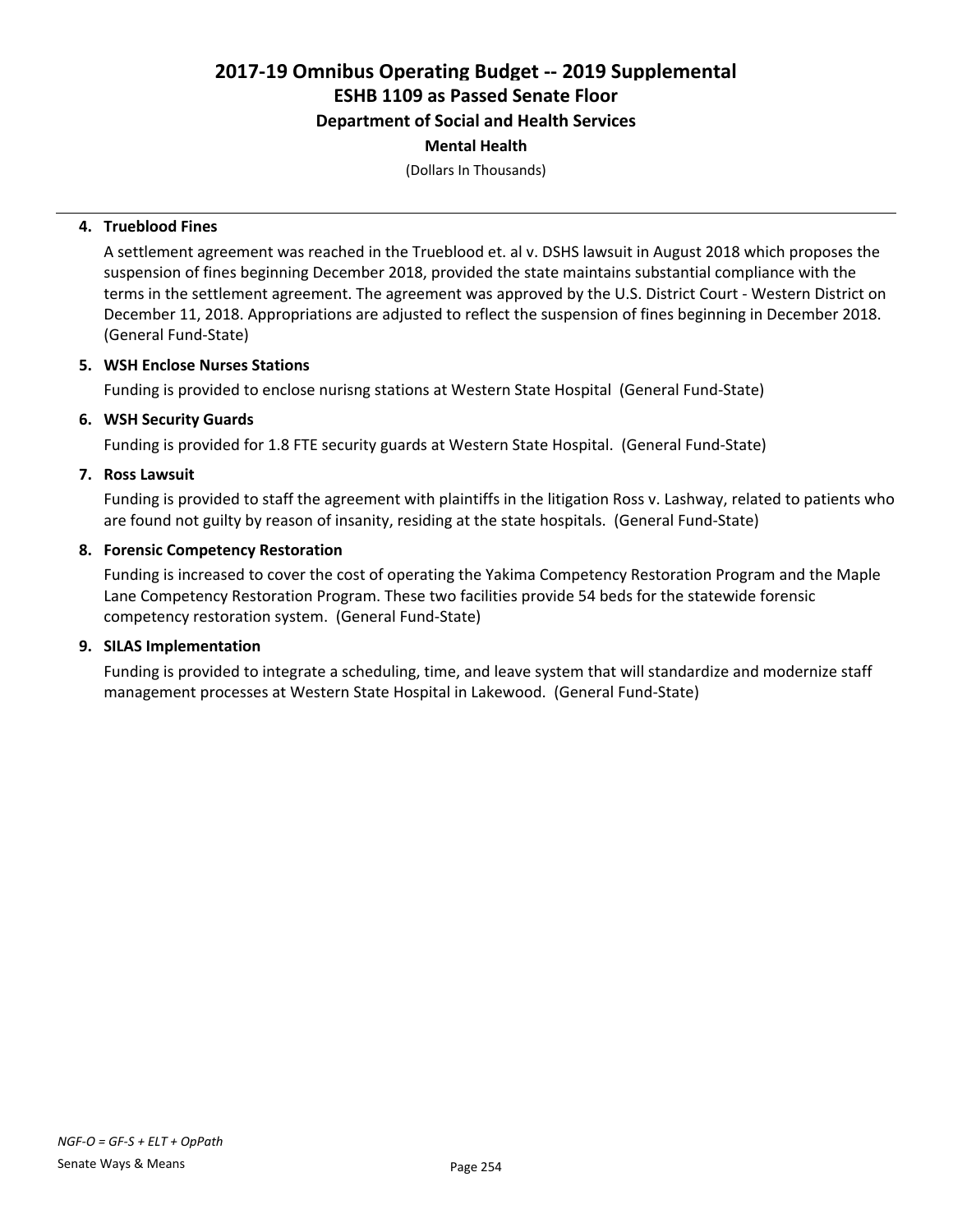ESHB 1109 as Passed Senate Floor

#### Department of Social and Health Services

#### Developmental Disabilities

(Dollars In Thousands)

|                                  | <b>FTEs</b> | <b>NGF-O</b> | Total     |
|----------------------------------|-------------|--------------|-----------|
| 2017-19 Original Appropriations  | 3,774.4     | 1,475,427    | 3,029,727 |
| 2017-19 Maintenance Level        | 3,774.5     | 1,465,125    | 3,011,589 |
| Difference from 2017-19 Original | 0.2         | $-10,302$    | $-18,138$ |
| % Change from 2017-19 Original   | 0.0%        | $-0.7%$      | $-0.6%$   |
| <b>Policy Other Changes:</b>     |             |              |           |
| 1. Facility Maintenance Costs    | 3.0         | 132          | 287       |
| 2. RHC ICF Medicaid Compliance   | 99.0        | 9,031        | 17,945    |
| Rainier PAT A<br>3.              | 0.0         | 802          | 1,603     |
| 4. Electronic Visit Verification | 0.0         | $-562$       | 0         |
| <b>Policy -- Other Total</b>     | 102.0       | 9,403        | 19,835    |
| <b>Total Policy Changes</b>      | 102.0       | 9,403        | 19,835    |
| 2017-19 Policy Level             | 3,876.5     | 1,474,528    | 3,031,424 |
| Difference from 2017-19 Original | 102.2       | -899         | 1,697     |
| % Change from 2017-19 Original   | 2.7%        | $-0.1%$      | 0.1%      |

#### *Comments:*

#### 1. Facility Maintenance Costs

One-time funding is provided to address facility maintenance issues at the Residential Habilitation Centers (RHCs) in compliance with Centers for Medicare and Medicaid Services (CMS) requirements for Intermediate Care Facilities (ICFs). (General Fund-State; General Fund-Medicaid)

#### 2. RHC ICF Medicaid Compliance

Funding is provided to add staff at the Residential Habilitation Centers (RHCs) and State Operated Living Alternatives (SOLAs) during the 2017-19 biennium to comply with active treatment, health and safety, client rights, and other Centers for Medicare and Medicaid Services (CMS) requirements for Intermediate Care Facilities (ICFs). (General Fund-State; General Fund-Medicaid)

#### 3. Rainier PAT A

Funding is provided for the transition of residents due to the decertification of Rainier School PAT A ICF by CMS in calendar year 2019. (General Fund-State; General Fund-Medicaid)

#### 4. Electronic Visit Verification

A General Fund-State reduction is made due to a delay in the implementation of the Electronic Visit Verification (EVV) system under the federal 21st Century Cures Act. The 2018 Supplemental Budget replaced an anticipated reduction in federal funds with state funds for FY 2019. The loss of federal funds will not occur due to the delay in the implementation date. (General Fund-State; General Fund-Medicaid)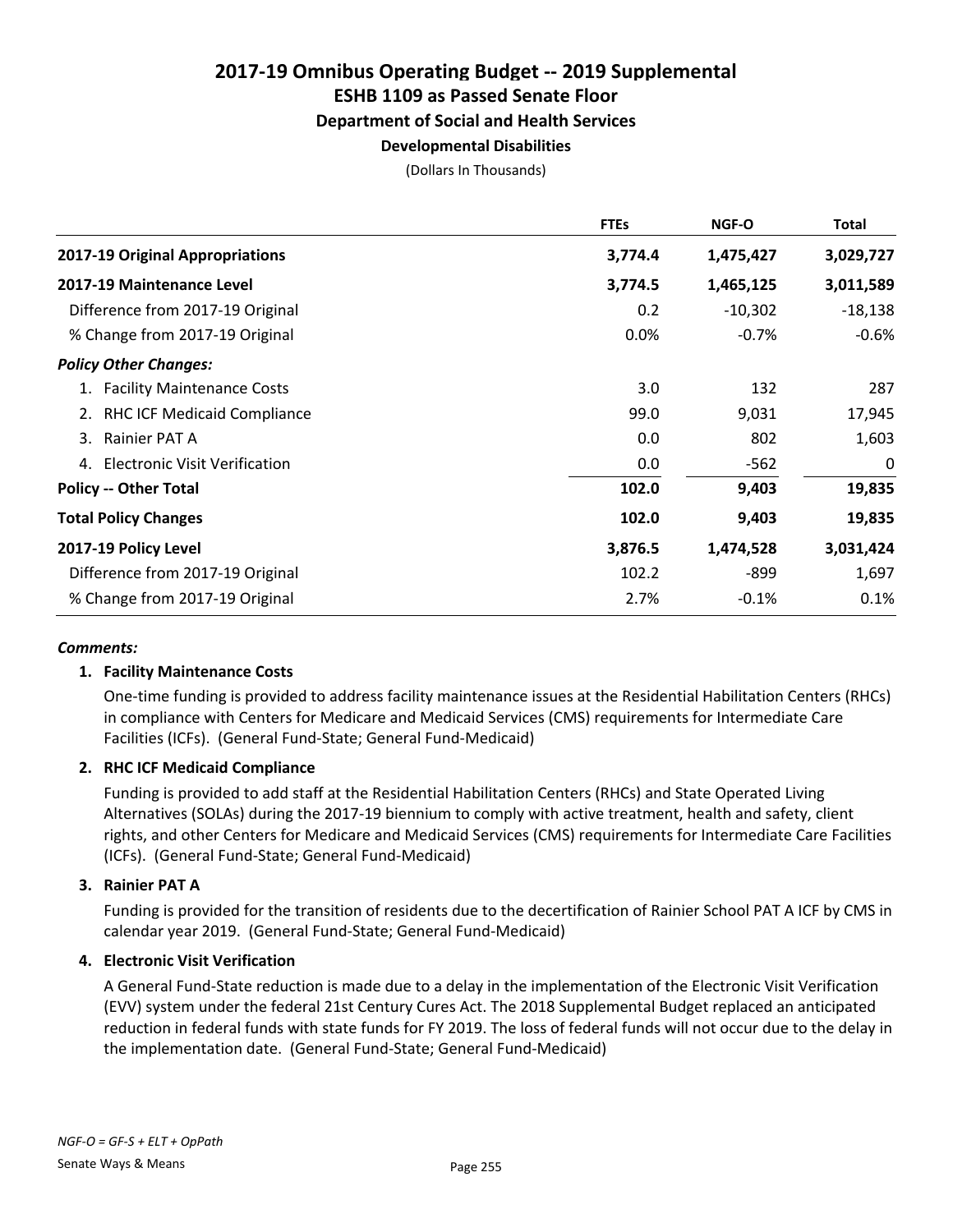# Department of Social and Health Services

# Long-Term Care

(Dollars In Thousands)

|                                  | <b>FTEs</b> | <b>NGF-O</b> | Total     |
|----------------------------------|-------------|--------------|-----------|
| 2017-19 Original Appropriations  | 1,996.5     | 2,285,528    | 5,314,827 |
| 2017-19 Maintenance Level        | 1,997.0     | 2,260,839    | 5,270,752 |
| Difference from 2017-19 Original | 0.5         | $-24,689$    | $-44,075$ |
| % Change from 2017-19 Original   | 0.0%        | $-1.1%$      | $-0.8%$   |
| <b>Policy Other Changes:</b>     |             |              |           |
| 1. Electronic Visit Verification | 0.0         | -1,636       | 0         |
| 2. Asset Verification Pilot      | 0.0         | 226          | 451       |
| <b>Policy -- Other Total</b>     | 0.0         | $-1,410$     | 451       |
| <b>Total Policy Changes</b>      | 0.0         | $-1,410$     | 451       |
| 2017-19 Policy Level             | 1,997.0     | 2,259,429    | 5,271,203 |
| Difference from 2017-19 Original | 0.5         | $-26,099$    | $-43,624$ |
| % Change from 2017-19 Original   | 0.0%        | $-1.1%$      | $-0.8%$   |

#### *Comments:*

#### 1. Electronic Visit Verification

A General Fund-State reduction is made due to a delay in the implementation of the Electronic Visit Verification (EVV) system under the federal 21st Century Cures Act. The 2018 Supplemental Budget replaced an anticipated reduction in federal funds with state funds for FY 2019. The loss of federal funds will not occur due to the delay in the implementation date. (General Fund-State; General Fund-Medicaid)

#### 2. Asset Verification Pilot

Funding is provided for a pilot program to test an asset verification system (AVS), which is a federal requirement for the Medicaid financial eligibility process. The Department is required to submit a report by December 1, 2019 on the results of the pilot, information gathered on cost savings and other benefits of implementing an AVS, and the plan and cost estimate of implementing a statewide system. (General Fund-State; General Fund-Medicaid)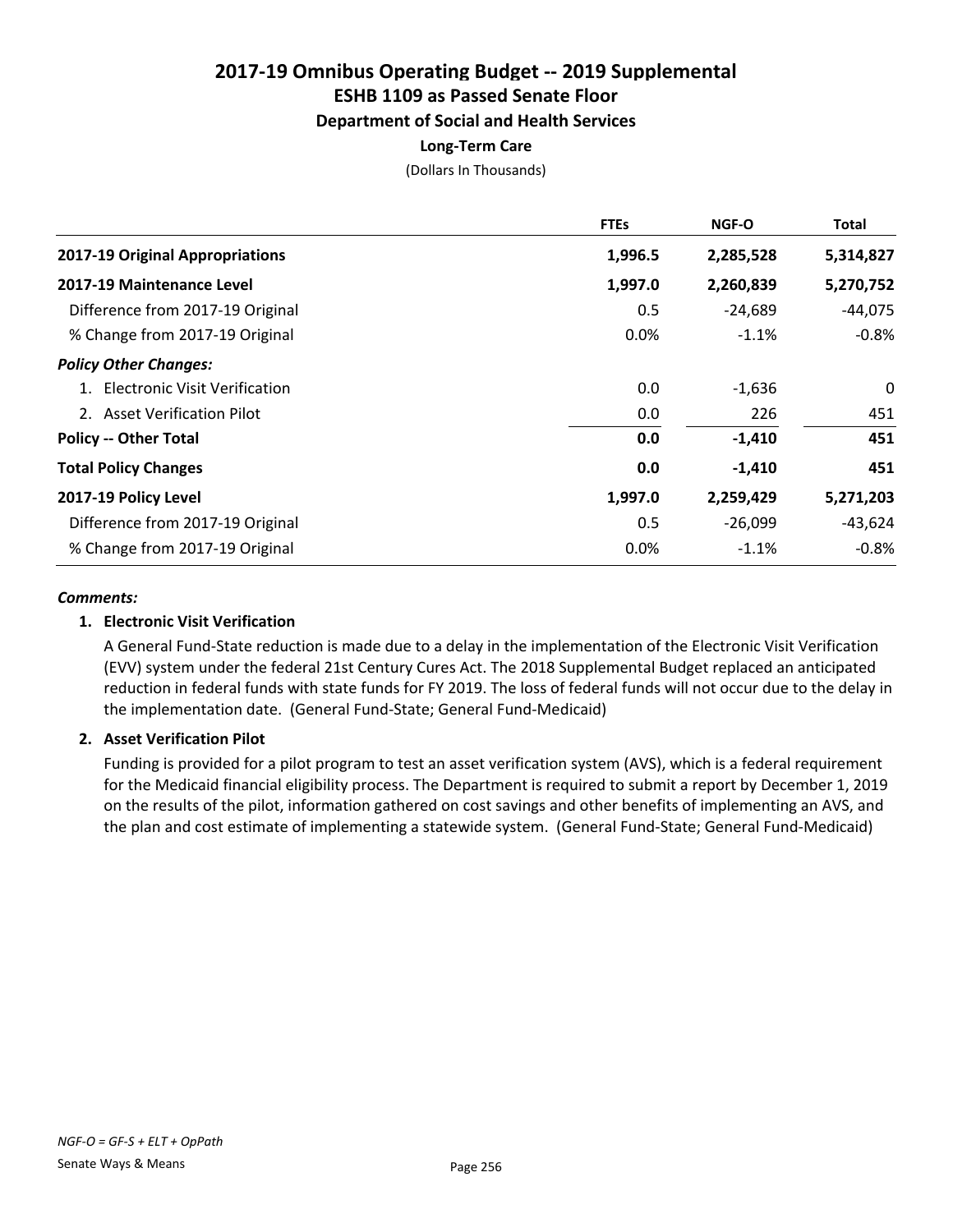ESHB 1109 as Passed Senate Floor

#### Department of Social and Health Services

#### Economic Services Administration

(Dollars In Thousands)

|                                                  | <b>FTEs</b> | <b>NGF-O</b> | Total     |
|--------------------------------------------------|-------------|--------------|-----------|
| 2017-19 Original Appropriations                  | 4,385.6     | 735,666      | 2,219,185 |
| 2017-19 Maintenance Level                        | 4,385.6     | 754,131      | 2,233,000 |
| Difference from 2017-19 Original                 | 0.0         | 18,465       | 13,815    |
| % Change from 2017-19 Original                   | 0.0%        | 2.5%         | 0.6%      |
| <b>Policy Other Changes:</b>                     |             |              |           |
| 1. Automatic Voter Registration                  | 0.3         | 45           | 64        |
| <b>Digital Marketing DCS Award</b><br>2.         | 1.0         | 0            | 500       |
| Families Forward Washington Grant<br>3.          | 0.5         | 0            | 412       |
| <b>Reallocation to Diversion Cash Asst</b><br>4. | 0.0         | 1,031        | 1,031     |
| <b>Reduction to WF Partner Contracts</b><br>5.   | 0.0         | $-1,374$     | $-1,374$  |
| <b>Reallocation to Other WF Services</b><br>6.   | 0.0         | 343          | 343       |
| <b>Policy -- Other Total</b>                     | 1.8         | 45           | 976       |
| Policy -- Transfer Total                         | 2.5         | 6,131        | 9,326     |
| <b>Total Policy Changes</b>                      | 4.3         | 6,176        | 10,302    |
| 2017-19 Policy Level                             | 4,389.9     | 760,307      | 2,243,302 |
| Difference from 2017-19 Original                 | 4.3         | 24,641       | 24,117    |
| % Change from 2017-19 Original                   | 0.1%        | 3.3%         | 1.1%      |

#### *Comments:*

#### 1. Automatic Voter Registration

Funding is provided for staffing and information technology impacts associated with the implementation of automatic voter registration, consistent with Chapter 110, Laws of 2018. (General Fund-State; General Fund-Federal)

#### 2. Digital Marketing DCS Award

One-time federal expenditure authority is increased to allow DSHS's Division of Child Support to participate in a federal demonstration project using digital marketing to increase participation in the child support program. (General Fund-Federal)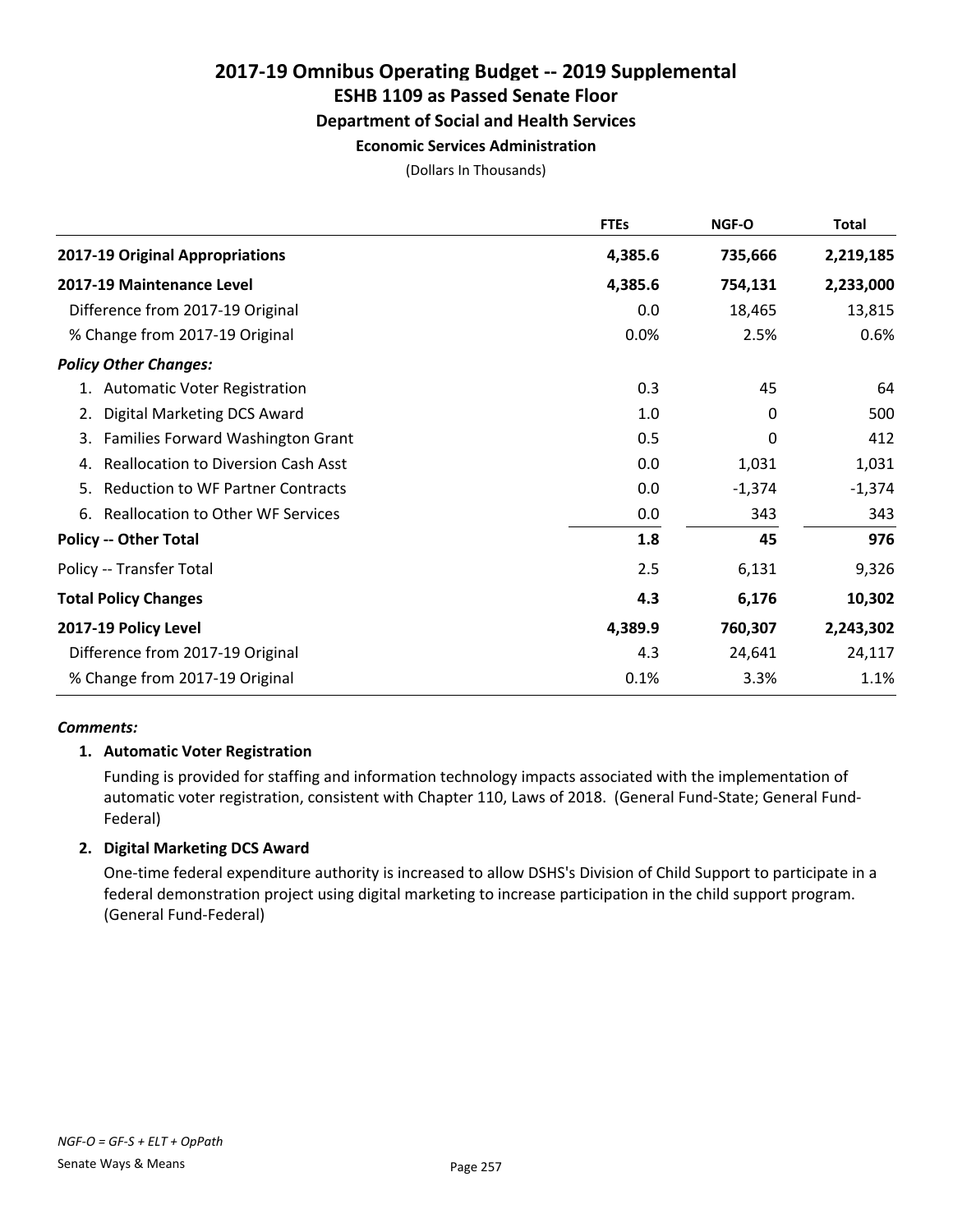# 2017-19 Omnibus Operating Budget -- 2019 Supplemental ESHB 1109 as Passed Senate Floor Department of Social and Health Services

# Economic Services Administration

(Dollars In Thousands)

#### 3. Families Forward Washington Grant

One-time federal expenditure authority is increased to allow the Economic Services Administration to implement the Families Forward Washington grant, a multi-year grant that the Division of Child Support (DCS) received through the W.K. Kellogg Foundation. This demonstration project allows DCS to test strategies through contracting with local partners to provide occupational skills training, financial education and asset building, and case management services to non-custodial parents in Benton and Franklin counties who owe child support and have difficulty meeting their obligations due to low earnings. (General Fund-Local; General Fund-Fam Supt)

#### 4. Reallocation to Diversion Cash Asst

Part of the underspending in the WorkFirst partner contracts is reallocated to the Diversion Cash Assistance program to provide temporary cash assistance to approximately 942 additional families to prevent them from having to participate in the Temporary Assistance for Needy Families program. (General Fund-State)

#### 5. Reduction to WF Partner Contracts

As a result of underspending in the WorkFirst partner contracts, funding is reduced and reallocated to other services. (General Fund-State)

#### 6. Reallocation to Other WF Services

Part of the underspending in the WorkFirst partner contracts is reallocated to expand the transportation pilot which provides assistance to TANF participants to reduce barriers to their participation in the workforce. (General Fund-State)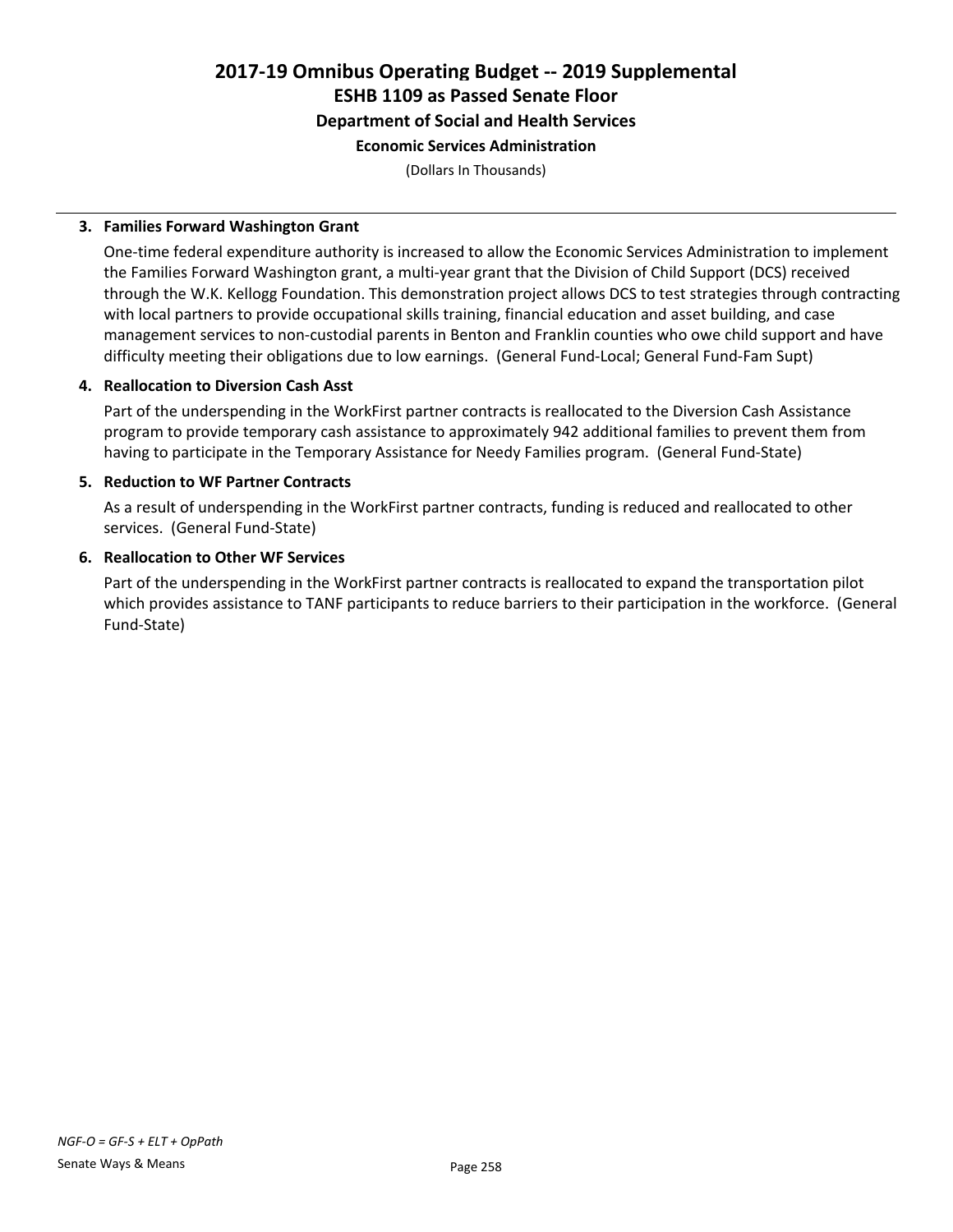# Department of Social and Health Services

# Vocational Rehabilitation

(Dollars In Thousands)

|                                     | <b>FTEs</b> | <b>NGF-O</b> | Total   |
|-------------------------------------|-------------|--------------|---------|
| 2017-19 Original Appropriations     | 318.1       | 28,333       | 140,087 |
| 2017-19 Maintenance Level           | 317.6       | 28,416       | 140,170 |
| Difference from 2017-19 Original    | $-0.5$      | 83           | 83      |
| % Change from 2017-19 Original      | $-0.2%$     | 0.3%         | 0.1%    |
| <b>Policy Other Changes:</b>        |             |              |         |
| 1. Leased Facilities One-Time Costs | 0.0         | 38           | 38      |
| <b>Policy -- Other Total</b>        | 0.0         | 38           | 38      |
| <b>Total Policy Changes</b>         | 0.0         | 38           | 38      |
| 2017-19 Policy Level                | 317.6       | 28,454       | 140,208 |
| Difference from 2017-19 Original    | $-0.5$      | 121          | 121     |
| % Change from 2017-19 Original      | $-0.2%$     | 0.4%         | 0.1%    |

#### *Comments:*

#### 1. Leased Facilities One-Time Costs

Funding is provided for leased facilities one-time relocation and project costs. (General Fund-State)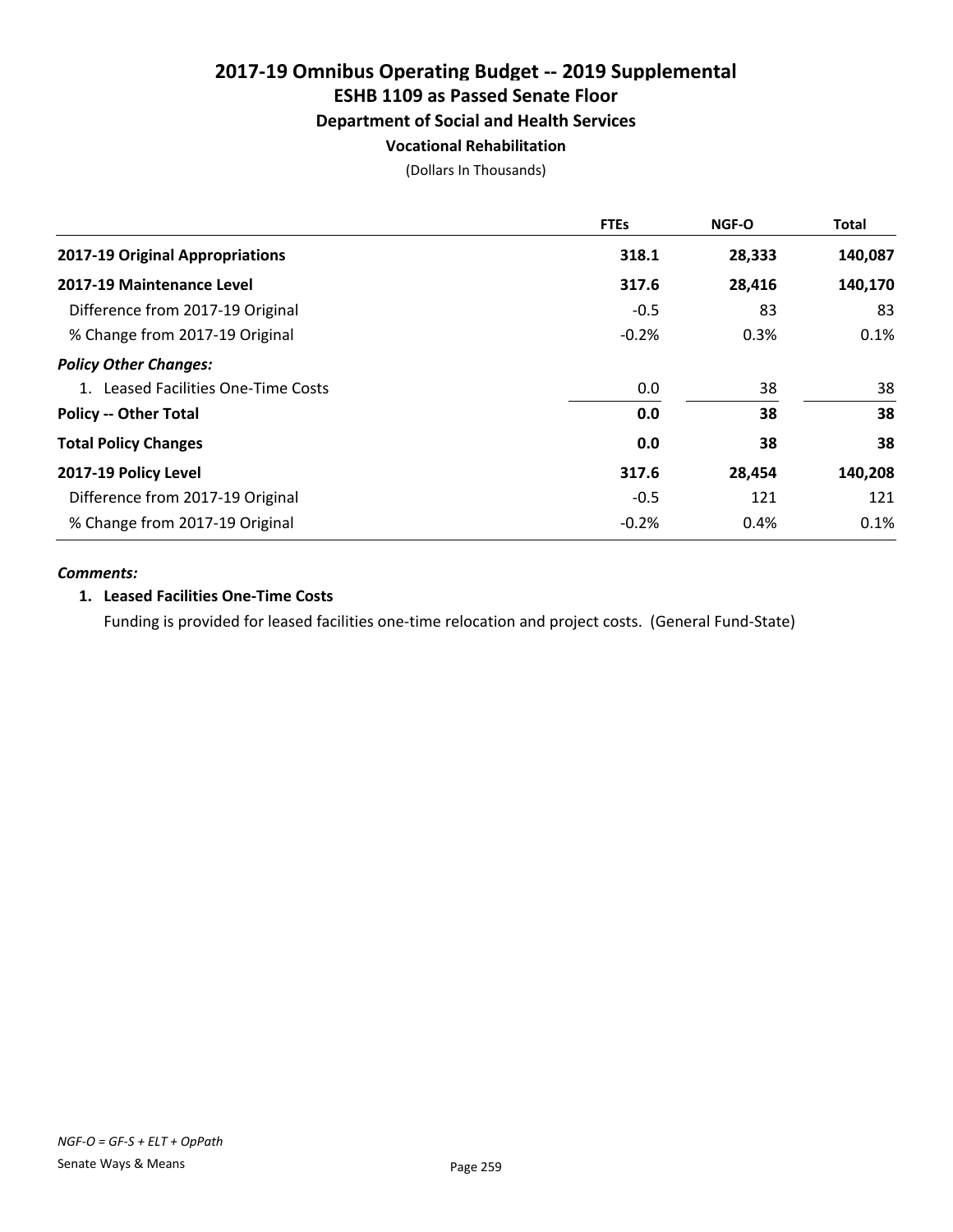### ESHB 1109 as Passed Senate Floor

### Department of Social and Health Services

### Administration and Supporting Services

(Dollars In Thousands)

|                                        | <b>FTEs</b> | <b>NGF-O</b> | Total   |
|----------------------------------------|-------------|--------------|---------|
| 2017-19 Original Appropriations        | 552.4       | 63,076       | 113,154 |
| 2017-19 Maintenance Level              | 553.4       | 62,842       | 112,889 |
| Difference from 2017-19 Original       | 1.0         | $-234$       | $-265$  |
| % Change from 2017-19 Original         | 0.2%        | $-0.4%$      | $-0.2%$ |
| <b>Policy Other Changes:</b>           |             |              |         |
| 1. SILAS - Leave Attendance Scheduling | 3.6         | 104          | 134     |
| 2. Leased Facilities One-Time Costs    | 0.0         | 281          | 363     |
| <b>Policy -- Other Total</b>           | 3.6         | 385          | 497     |
| <b>Total Policy Changes</b>            | 3.6         | 385          | 497     |
| 2017-19 Policy Level                   | 556.9       | 63,227       | 113,386 |
| Difference from 2017-19 Original       | 4.6         | 151          | 232     |
| % Change from 2017-19 Original         | 0.8%        | 0.2%         | 0.2%    |

#### *Comments:*

#### 1. SILAS - Leave Attendance Scheduling

Additional funding is provided for the automated staff scheduling system for Western State Hospital (WSH). (General Fund-State; General Fund-Federal)

#### 2. Leased Facilities One-Time Costs

Funding is provided for one-time costs related to relocation and facility upgrades for the efficient use of work space. (General Fund-State; General Fund-Federal)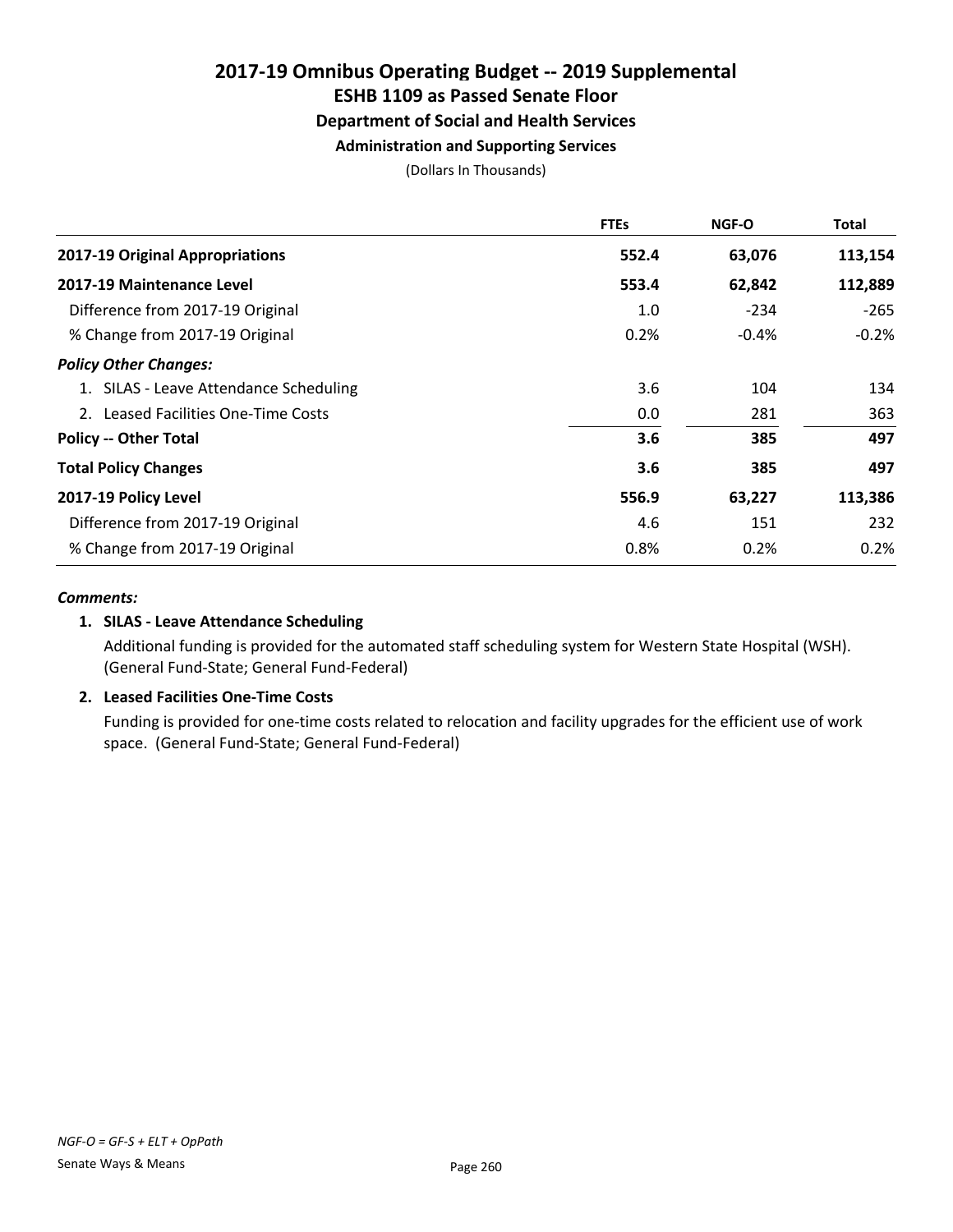# ESHB 1109 as Passed Senate Floor

### Department of Social and Health Services

#### Special Commitment Center

(Dollars In Thousands)

|                                       | <b>FTEs</b> | <b>NGF-O</b> | Total  |
|---------------------------------------|-------------|--------------|--------|
| 2017-19 Original Appropriations       | 431.1       | 93,359       | 98,217 |
| 2017-19 Maintenance Level             | 431.1       | 94,447       | 99,305 |
| Difference from 2017-19 Original      | 0.0         | 1,088        | 1,088  |
| % Change from 2017-19 Original        | 0.0%        | 1.2%         | 1.1%   |
| <b>Policy Other Changes:</b>          |             |              |        |
| 1. Transport and Hospital Watch Staff | 1.3         | 224          | 224    |
| <b>Policy -- Other Total</b>          | 1.3         | 224          | 224    |
| <b>Total Policy Changes</b>           | 1.3         | 224          | 224    |
| 2017-19 Policy Level                  | 432.4       | 94,671       | 99,529 |
| Difference from 2017-19 Original      | 1.3         | 1,312        | 1,312  |
| % Change from 2017-19 Original        | 0.3%        | 1.4%         | 1.3%   |

#### *Comments:*

#### 1. Transport and Hospital Watch Staff

Funding is provided for security guards to assist the SCC transport teams in performing hospital watches for residents who are admitted into local area hospitals as required by state law. (General Fund-State)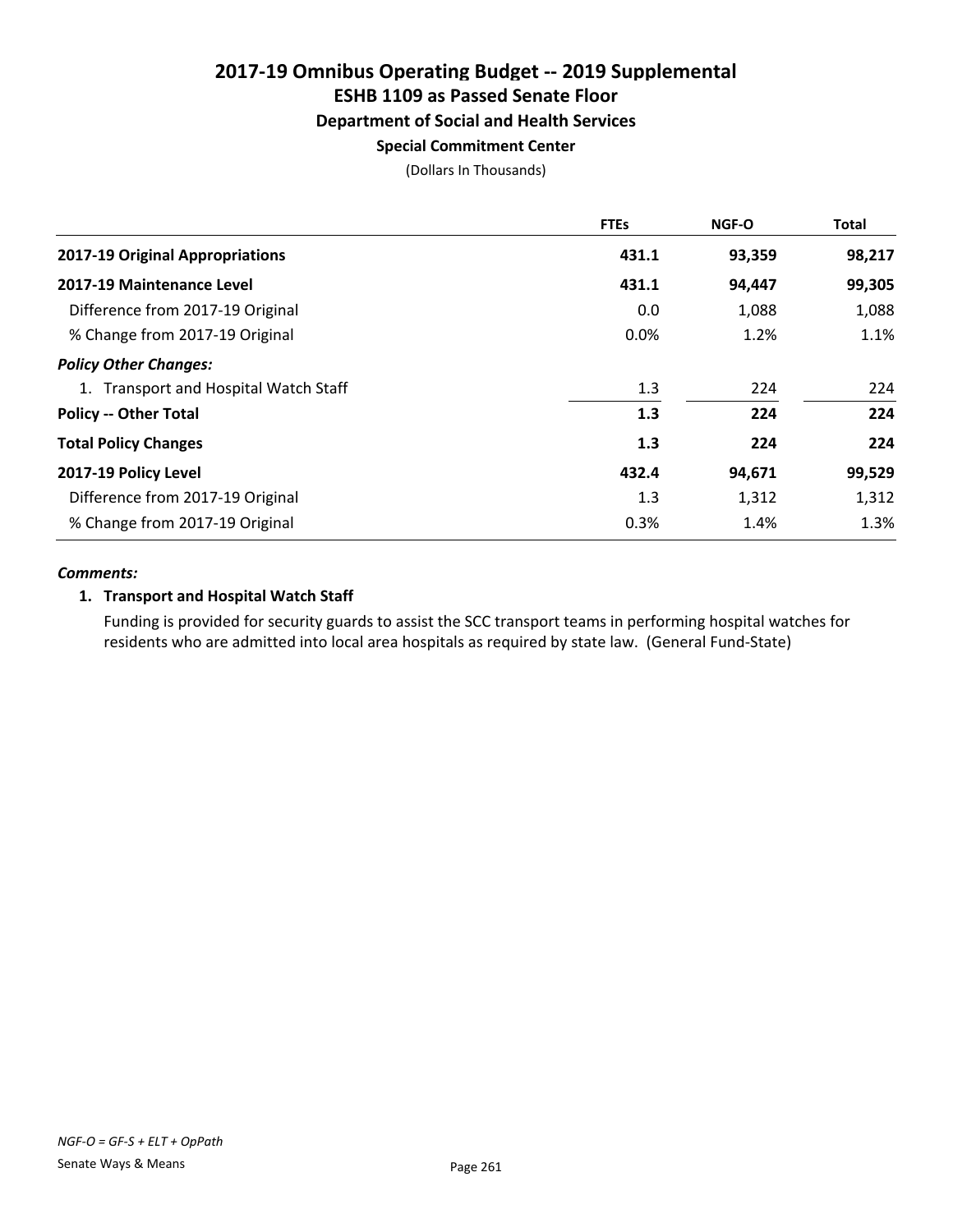ESHB 1109 as Passed Senate Floor

#### Department of Social and Health Services

#### Payments to Other Agencies

|                                  | <b>FTEs</b> | <b>NGF-O</b> | Total    |
|----------------------------------|-------------|--------------|----------|
| 2017-19 Original Appropriations  | 0.0         | 125,028      | 182,109  |
| 2017-19 Maintenance Level        | 0.0         | 124.953      | 181,799  |
| Difference from 2017-19 Original | 0.0         | $-75$        | $-310$   |
| % Change from 2017-19 Original   |             | $-0.1%$      | $-0.2%$  |
| 2017-19 Policy Level             | 0.0         | 124.953      | 181,799  |
| Difference from 2017-19 Original | 0.0         | $-75$        | $-310$   |
| % Change from 2017-19 Original   |             | $-0.1%$      | $-0.2\%$ |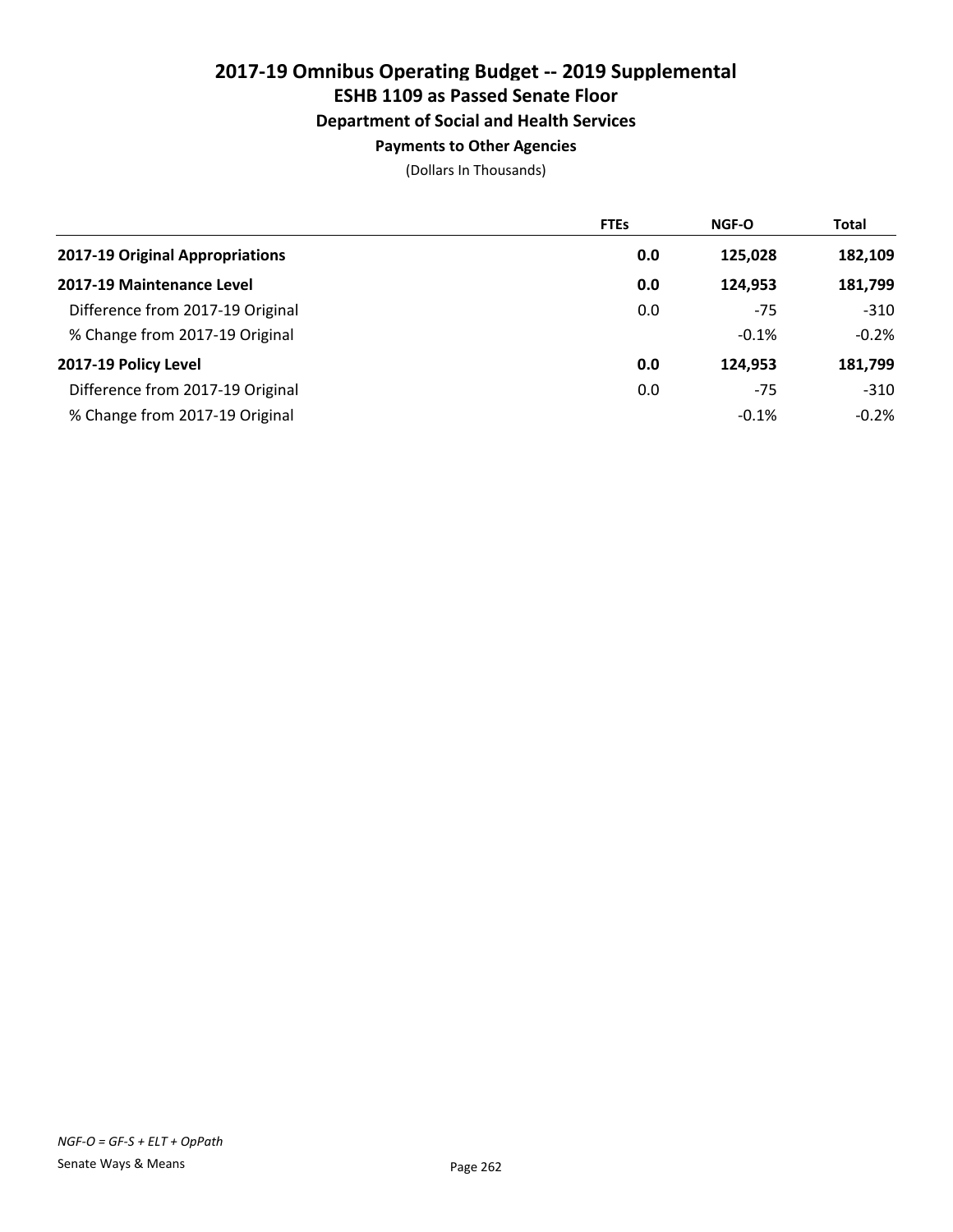# Department of Ecology

(Dollars In Thousands)

|                                  | <b>FTEs</b> | <b>NGF-O</b> | Total   |
|----------------------------------|-------------|--------------|---------|
| 2017-19 Original Appropriations  | 1,629.6     | 42,240       | 505,133 |
| 2017-19 Maintenance Level        | 1,629.6     | 42,240       | 505,208 |
| Difference from 2017-19 Original | 0.0         | 0            | 75      |
| % Change from 2017-19 Original   | 0.0%        | 0.0%         | $0.0\%$ |
| <b>Policy Other Changes:</b>     |             |              |         |
| 1. Lighthouse Litigation         | 0.0         | 0            | 1,487   |
| <b>Policy -- Other Total</b>     | 0.0         | 0            | 1,487   |
| <b>Total Policy Changes</b>      | 0.0         | 0            | 1,487   |
| 2017-19 Policy Level             | 1,629.6     | 42,240       | 506,695 |
| Difference from 2017-19 Original | 0.0         | 0            | 1,562   |
| % Change from 2017-19 Original   | 0.0%        | $0.0\%$      | 0.3%    |

#### *Comments:*

#### 1. Lighthouse Litigation

The department is a defendant in a U.S. federal court case filed by Lighthouse Resources, parent company of Millennium Bulk Terminals. Trial is set for May 2019. One-time funding is provided to cover the cost of expert witnesses, discovery, motions practice and other expenses that will occur during the preparation and trial phases of the case. (State Toxics Control Account-State)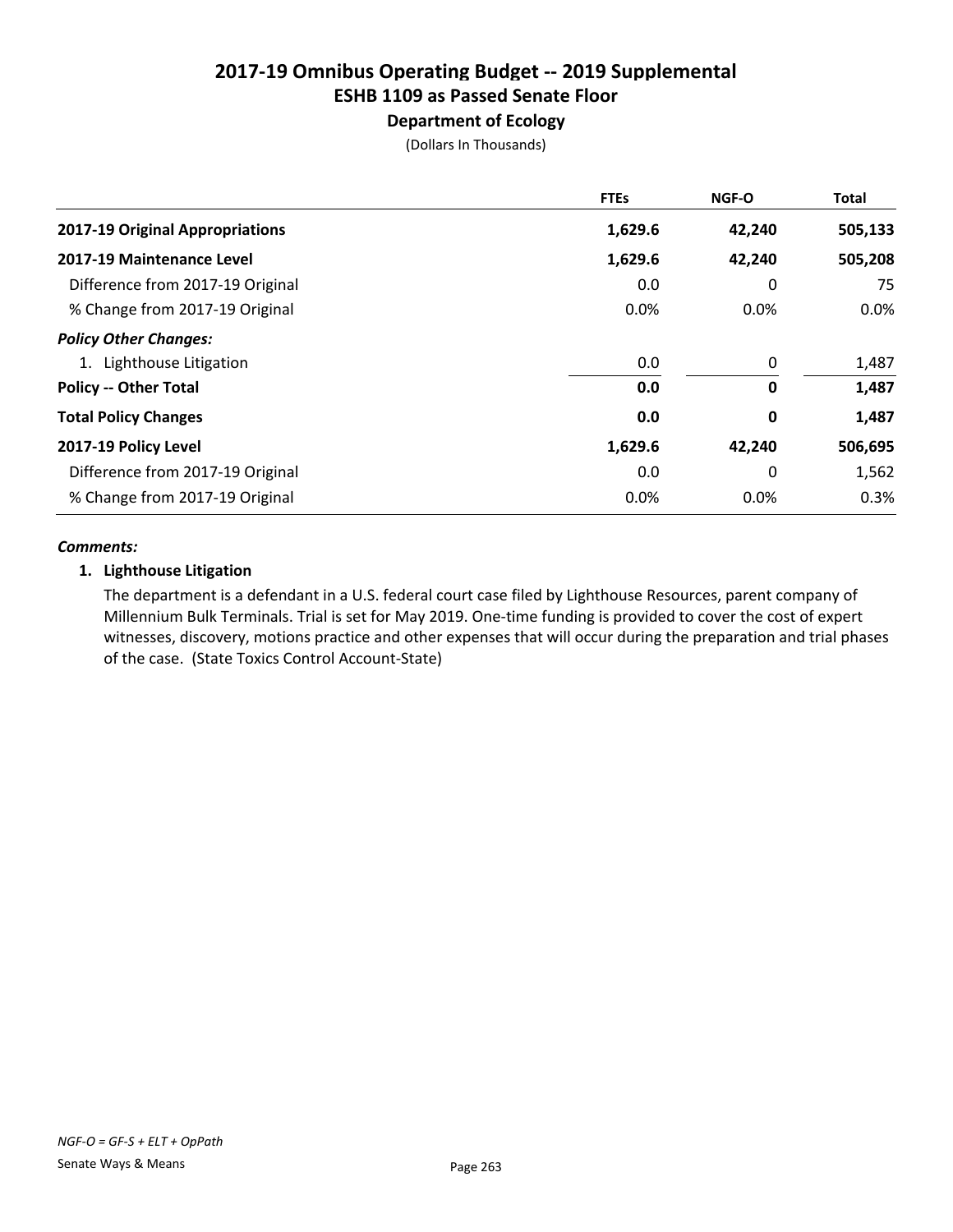#### Washington Pollution Liability Insurance Program

(Dollars In Thousands)

|                                     | <b>FTEs</b> | <b>NGF-O</b> | <b>Total</b> |
|-------------------------------------|-------------|--------------|--------------|
| 2017-19 Original Appropriations     | 8.0         | 0            | 2,565        |
| 2017-19 Maintenance Level           | 8.0         | 0            | 2,565        |
| Difference from 2017-19 Original    | 0.0         | 0            | 0            |
| % Change from 2017-19 Original      | 0.0%        |              | $0.0\%$      |
| <b>Policy Other Changes:</b>        |             |              |              |
| 1. Tank Insurance Programs Study    | 0.0         | 0            | 50           |
| 2. SB 6159/Limit Heating Oil Claims | 0.7         | 0            | 142          |
| <b>Policy -- Other Total</b>        | 0.7         | 0            | 192          |
| <b>Total Policy Changes</b>         | 0.7         | 0            | 192          |
| 2017-19 Policy Level                | 8.7         | 0            | 2,757        |
| Difference from 2017-19 Original    | 0.7         | 0            | 192          |
| % Change from 2017-19 Original      | 8.1%        |              | 7.5%         |

#### *Comments:*

#### 1. Tank Insurance Programs Study

One-time funding and staff are provided to initiate a performance evaluation of the commercial underground storage tank reinsurance and heating oil insurance programs. The purpose of the study is to assess performance, compare outcomes to peer programs in other states and provide recommendations on potential programmatic improvements. (Pollution Liab Insurance Prog Trust Account-State)

#### 2. SB 6159/Limit Heating Oil Claims

One-time funding and staff are provided to implement Chapter 194, Laws of 2018 (related to the reauthorization of the underground storage tank program), which imposed a \$15 million annual limit on claims payouts for leaking heating oil tanks enrolled in the agency's no-cost insurance program. This funding will be used to notify registered tank owners of the new statutory claims payout cap, amend rules and provide staff assistance to insured individuals seeking information and assistance regarding the claims cap. (Pollution Liab Insurance Prog Trust Account-State; Heating Oil Pollution Liability Trust Account-Non-Appr)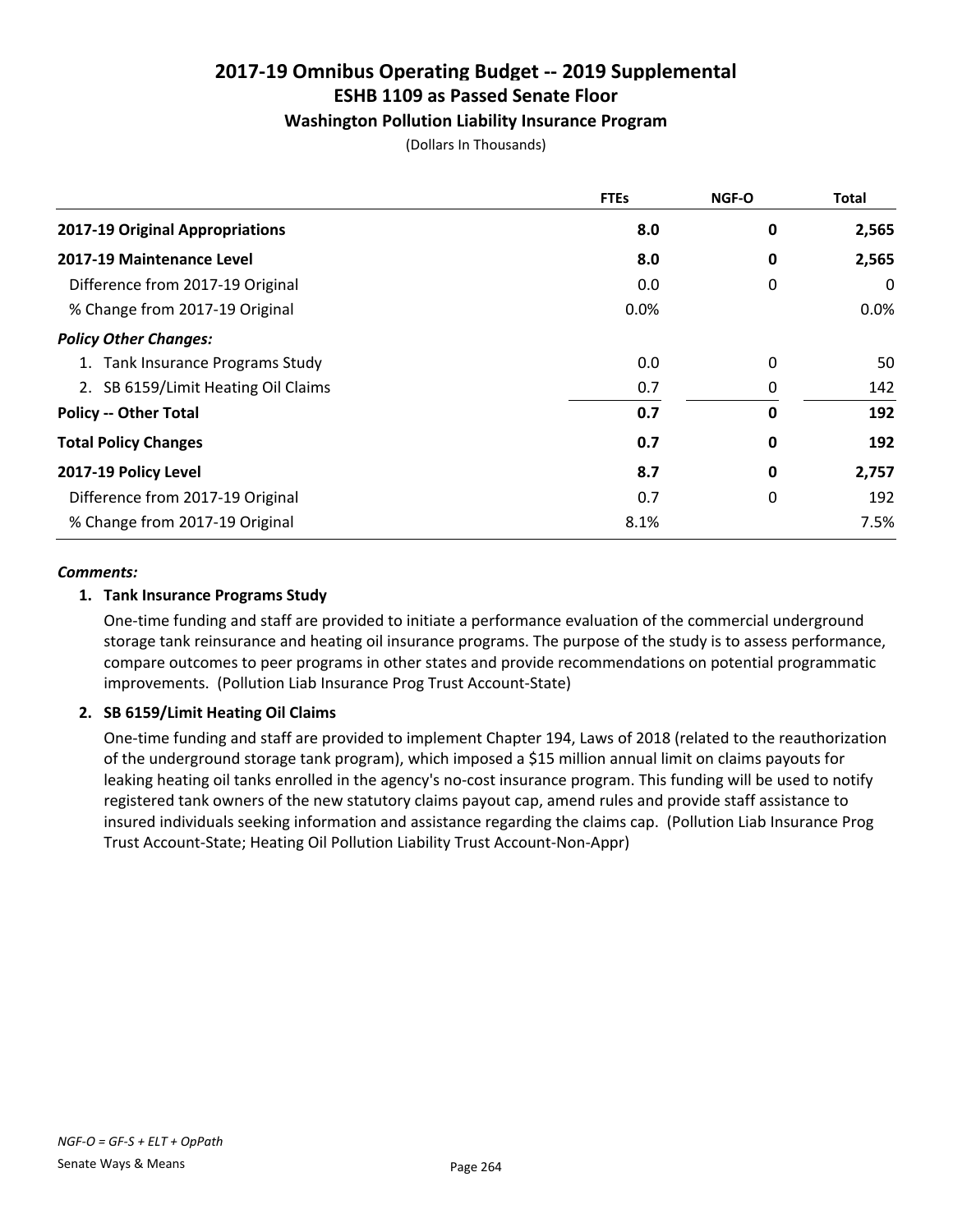### State Parks and Recreation Commission

(Dollars In Thousands)

|                                  | <b>FTEs</b> | <b>NGF-O</b> | Total   |
|----------------------------------|-------------|--------------|---------|
| 2017-19 Original Appropriations  | 680.9       | 19,321       | 165,454 |
| 2017-19 Maintenance Level        | 680.9       | 19,321       | 166,140 |
| Difference from 2017-19 Original | 0.0         | 0            | 686     |
| % Change from 2017-19 Original   | 0.0%        | 0.0%         | 0.4%    |
| <b>Policy Other Changes:</b>     |             |              |         |
| <b>Technology Costs</b>          | 0.0         | 0            | 43      |
| 2. Land Rehabilitation           | 0.0         | 250          | 250     |
| <b>Policy -- Other Total</b>     | 0.0         | 250          | 293     |
| <b>Total Policy Changes</b>      | 0.0         | 250          | 293     |
| 2017-19 Policy Level             | 680.9       | 19,571       | 166,433 |
| Difference from 2017-19 Original | 0.0         | 250          | 979     |
| % Change from 2017-19 Original   | 0.0%        | 1.3%         | 0.6%    |

#### *Comments:*

#### 1. Technology Costs

Internet access costs at state park locations have increased. One-time funding is provided to pay for the increase in costs during fiscal year 2019. (Parks Renewal and Stewardship Account-State)

#### 2. Land Rehabilitation

One-time funding is provided to rehabilitate park land damaged by wildfires at Gingko and Twenty-Five Mile Creek parks and to address a pine park beetle infestation at Mount Spokane State Park. (General Fund-State)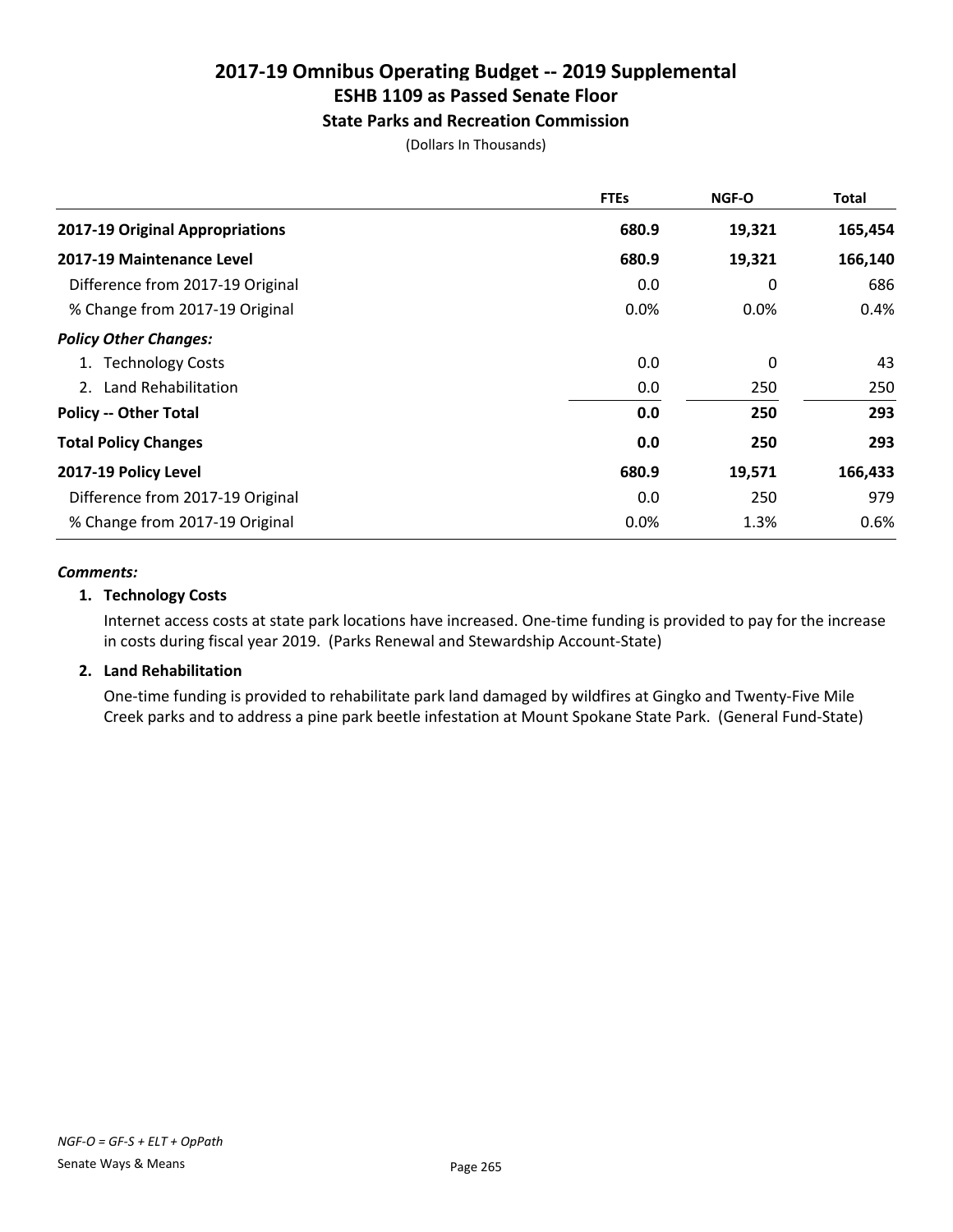# ESHB 1109 as Passed Senate Floor

#### State Conservation Commission

(Dollars In Thousands)

|                                  | <b>FTEs</b> | NGF-O  | <b>Total</b> |
|----------------------------------|-------------|--------|--------------|
| 2017-19 Original Appropriations  | 18.9        | 14,403 | 25,577       |
| 2017-19 Maintenance Level        | 18.9        | 14,403 | 25,577       |
| Difference from 2017-19 Original | 0.0         | 0      | 0            |
| % Change from 2017-19 Original   | 0.0%        | 0.0%   | $0.0\%$      |
| <b>Policy Other Changes:</b>     |             |        |              |
| 1. Attorney General Costs        | 0.0         | 300    | 300          |
| <b>Policy -- Other Total</b>     | 0.0         | 300    | 300          |
| <b>Total Policy Changes</b>      | 0.0         | 300    | 300          |
| 2017-19 Policy Level             | 18.9        | 14,703 | 25,877       |
| Difference from 2017-19 Original | 0.0         | 300    | 300          |
| % Change from 2017-19 Original   | 0.0%        | 2.1%   | 1.2%         |

#### *Comments:*

#### 1. Attorney General Costs

Additional one-time funding is provided to the commission to pay for costs in fiscal year 2019 related to an administrative hearing concerning the Thurston Conservation District. (General Fund-State)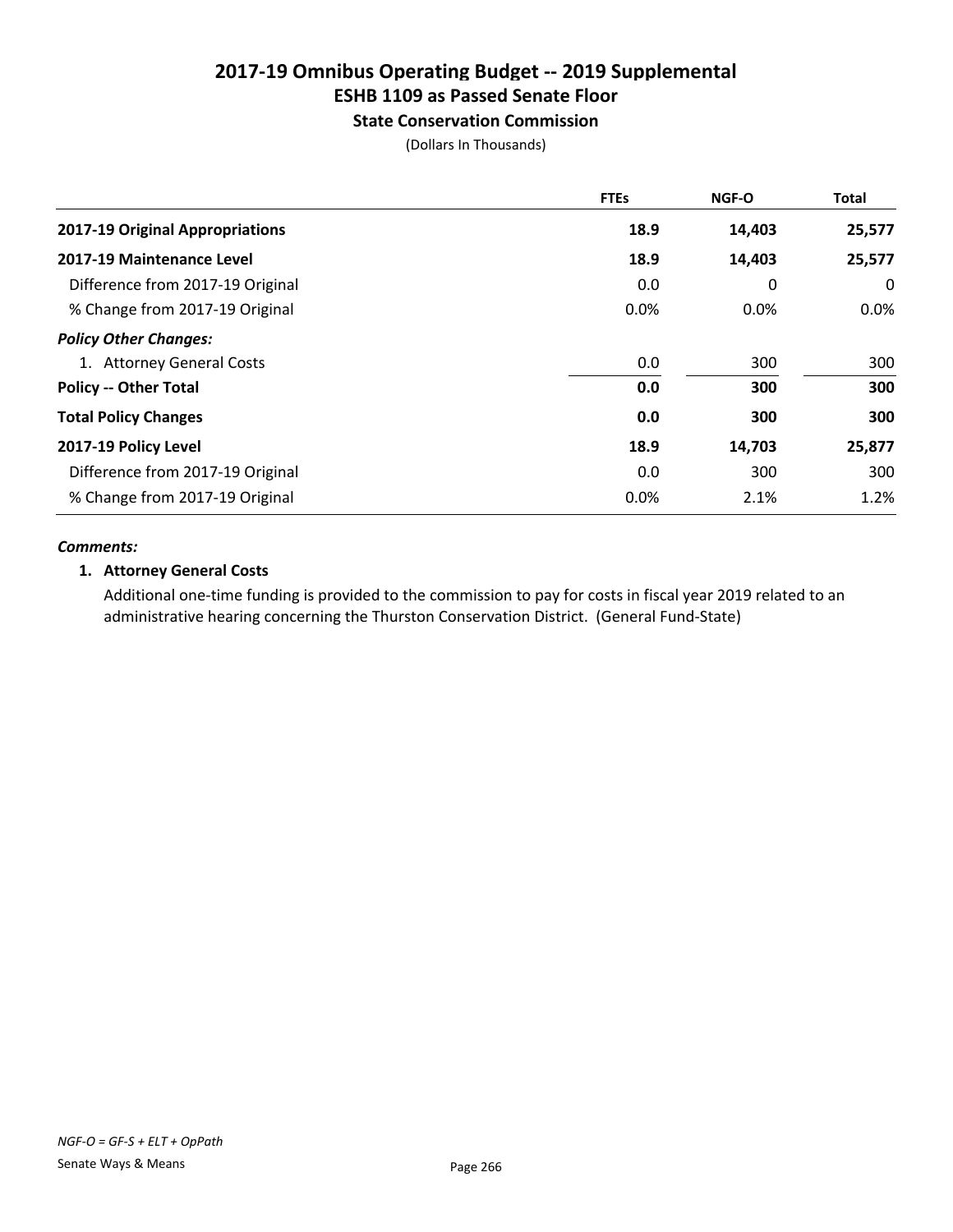# Department of Fish and Wildlife

(Dollars In Thousands)

|                                  | <b>FTEs</b> | <b>NGF-O</b> | <b>Total</b> |
|----------------------------------|-------------|--------------|--------------|
| 2017-19 Original Appropriations  | 1,527.3     | 94,429       | 457,477      |
| 2017-19 Maintenance Level        | 1,527.3     | 94,429       | 457,627      |
| Difference from 2017-19 Original | 0.0         | 0            | 150          |
| % Change from 2017-19 Original   | 0.0%        | 0.0%         | 0.0%         |
| <b>Policy Other Changes:</b>     |             |              |              |
| 1. Wolf Conflict Response        | 0.0         | 216          | 216          |
| <b>Policy -- Other Total</b>     | 0.0         | 216          | 216          |
| <b>Total Policy Changes</b>      | 0.0         | 216          | 216          |
| 2017-19 Policy Level             | 1,527.3     | 94,645       | 457,843      |
| Difference from 2017-19 Original | 0.0         | 216          | 366          |
| % Change from 2017-19 Original   | 0.0%        | 0.2%         | 0.1%         |

#### *Comments:*

#### 1. Wolf Conflict Response

Funding is provided for additional range rider and cost-share contracts; support for the Wolf Advisory Group; responding to increased wolf conflicts; and radio collars and flights. (General Fund-State)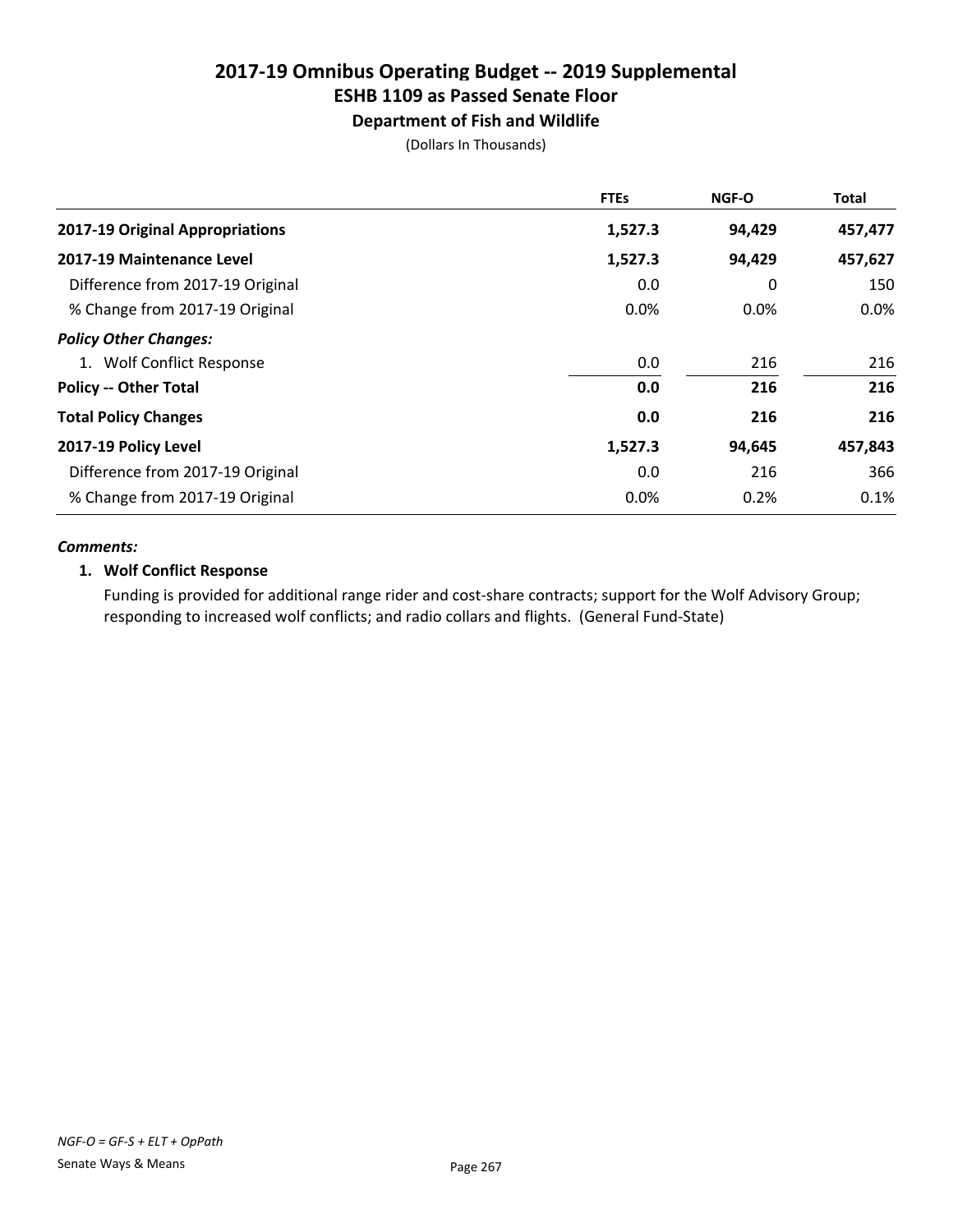# Puget Sound Partnership

|                                  | <b>FTEs</b> | <b>NGF-O</b> | <b>Total</b> |
|----------------------------------|-------------|--------------|--------------|
| 2017-19 Original Appropriations  | 37.9        | 5,309        | 18,060       |
| 2017-19 Maintenance Level        | 37.9        | 5,309        | 19,331       |
| Difference from 2017-19 Original | 0.0         | 0            | 1,271        |
| % Change from 2017-19 Original   | 0.0%        | 0.0%         | 7.0%         |
| 2017-19 Policy Level             | 37.9        | 5,309        | 19,331       |
| Difference from 2017-19 Original | 0.0         | 0            | 1,271        |
| % Change from 2017-19 Original   | 0.0%        | 0.0%         | 7.0%         |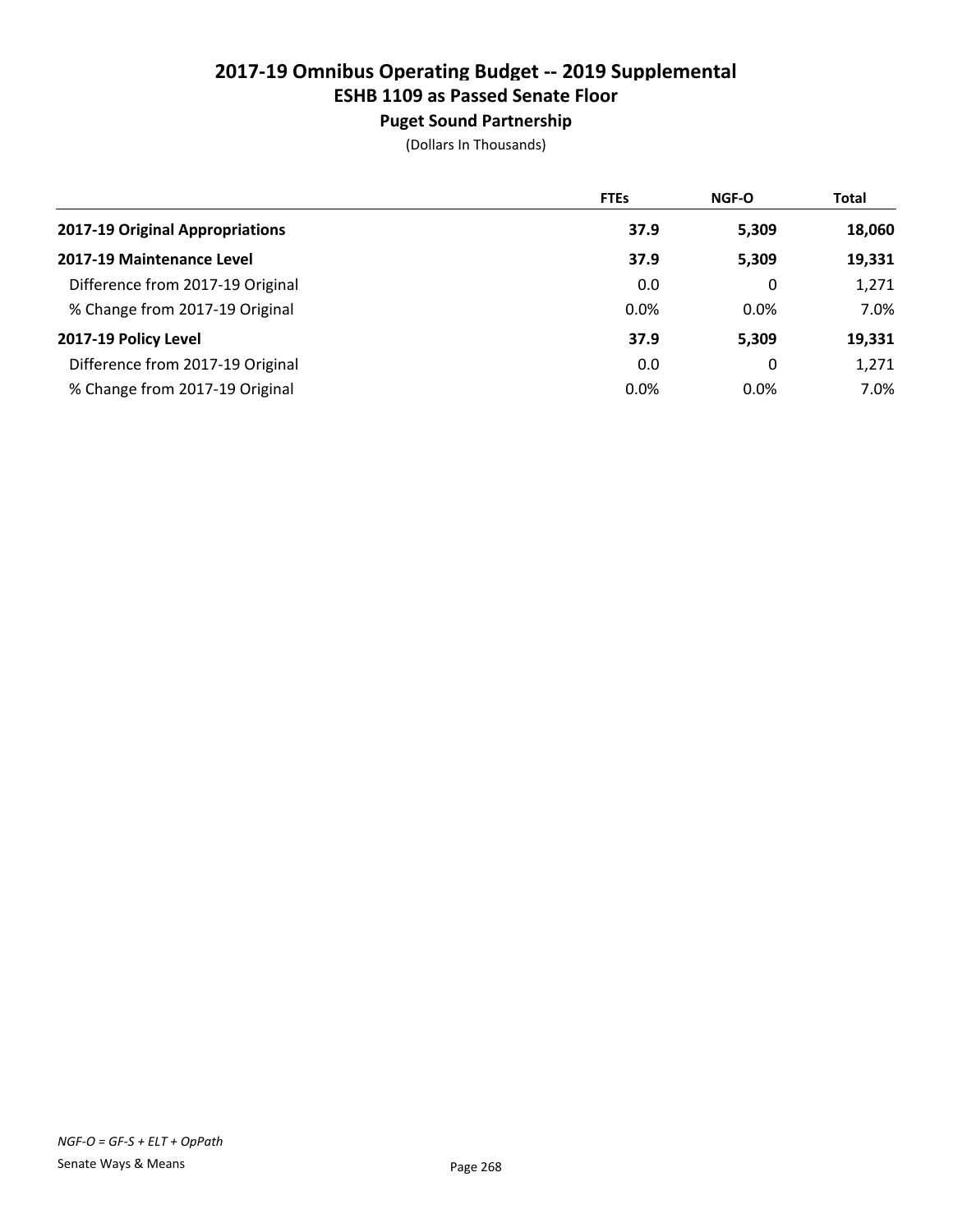# Department of Natural Resources

(Dollars In Thousands)

|                                                       | <b>FTEs</b> | <b>NGF-O</b> | <b>Total</b> |
|-------------------------------------------------------|-------------|--------------|--------------|
| 2017-19 Original Appropriations                       | 1,484.8     | 123,171      | 525,335      |
| 2017-19 Maintenance Level                             | 1,484.8     | 123,171      | 525,335      |
| Difference from 2017-19 Original                      | 0.0         | 0            | 0            |
| % Change from 2017-19 Original                        | 0.0%        | 0.0%         | 0.0%         |
| <b>Policy Other Changes:</b>                          |             |              |              |
| 1. Emergency Fire Suppression                         | 0.0         | 14,408       | 40,378       |
| <b>Policy -- Other Total</b>                          | 0.0         | 14,408       | 40,378       |
| <b>Total Policy Changes</b>                           | 0.0         | 14,408       | 40,378       |
| 2017-19 Policy Level                                  | 1,484.8     | 137,579      | 565,713      |
| Difference from 2017-19 Original                      | 0.0         | 14,408       | 40,378       |
| % Change from 2017-19 Original                        | 0.0%        | 11.7%        | 7.7%         |
| <b>Approps in Other Legislation Proposed Changes:</b> |             |              |              |
| 2. BSA Eligible Fire Suppression                      | 0.0         | 0            | 40,685       |
| <b>Total Approps in Other Legislation Proposed</b>    | 0.0         | 0            | 40,685       |
| <b>Grand Total</b>                                    | 1,484.8     | 137,579      | 606,398      |

#### *Comments:*

#### 1. Emergency Fire Suppression

Funding is provided for the Department of Natural Resources' fire suppression costs in FY 2019 that exceeded the amounts that were provided in the 2017-19 enacted budget. Federal and local spending authority is provided for payments from other firefighting agencies. Additional funding for FY 2019 fire suppression costs is also provided in separate legislation. (General Fund-State; General Fund-Federal; General Fund-Local; other accounts)

#### 2. BSA Eligible Fire Suppression

One-time funding is provided from the Budget Stabilization Account for Department of Natural Resources fire suppression costs from FY 2019 resulting from the State of Emergency described in the July 31, 2018, Governor's proclamation. This funding is provided in SB XXXX. (Budget Stabilization Account-State)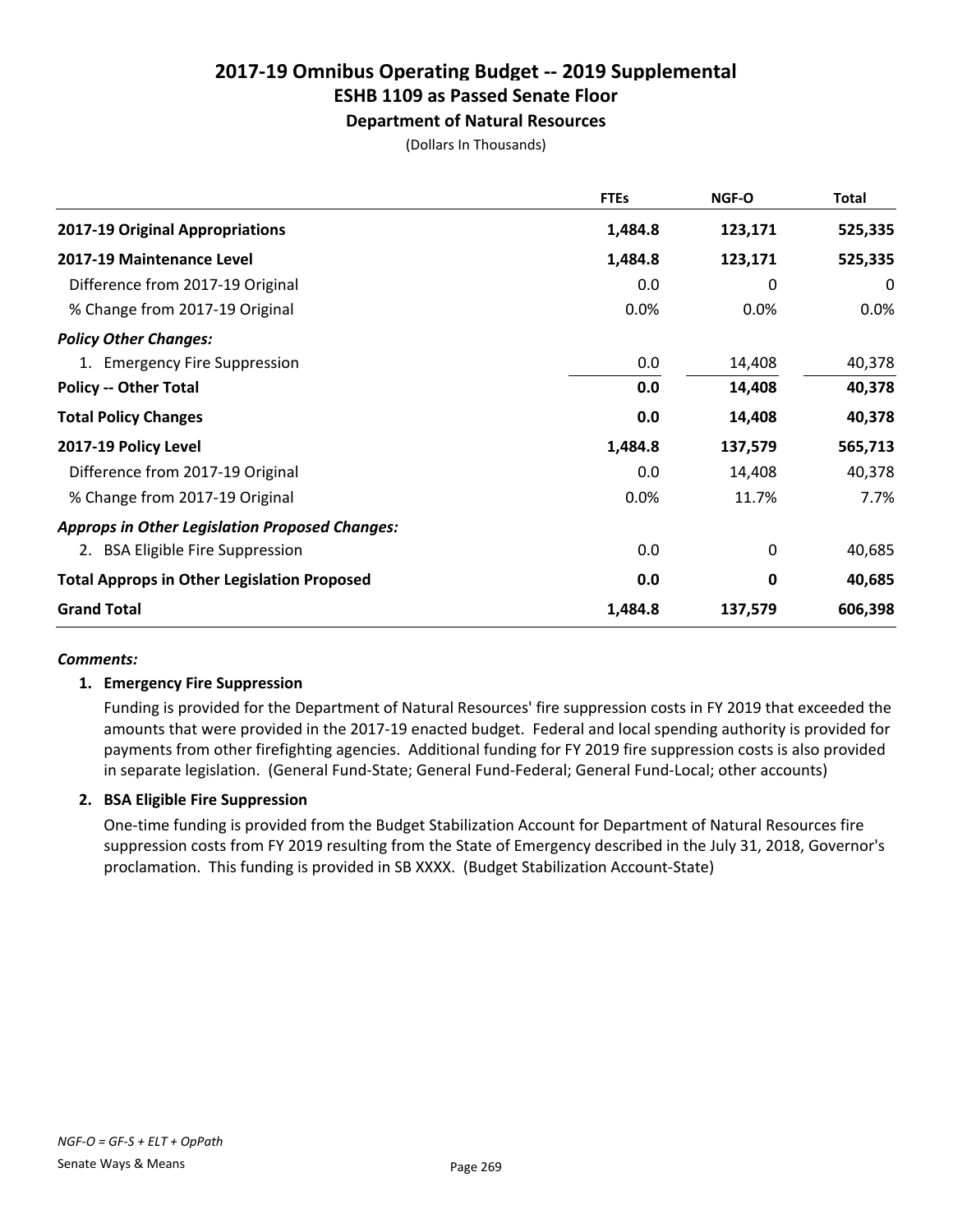# Department of Agriculture

(Dollars In Thousands)

|                                    | <b>FTEs</b> | <b>NGF-O</b> | Total   |
|------------------------------------|-------------|--------------|---------|
| 2017-19 Original Appropriations    | 873.3       | 34,353       | 200,305 |
| 2017-19 Maintenance Level          | 873.3       | 34,353       | 200,305 |
| Difference from 2017-19 Original   | 0.0         | 0            | 0       |
| % Change from 2017-19 Original     | 0.0%        | $0.0\%$      | $0.0\%$ |
| <b>Policy Other Changes:</b>       |             |              |         |
| 1. European Gypsy Moth Eradication | 1.2         | 155          | 620     |
| 2. Livestock Branding Inspection   | 0.0         | 543          | 543     |
| <b>Policy -- Other Total</b>       | 1.2         | 698          | 1,163   |
| <b>Total Policy Changes</b>        | 1.2         | 698          | 1,163   |
| 2017-19 Policy Level               | 874.4       | 35,051       | 201,468 |
| Difference from 2017-19 Original   | 1.2         | 698          | 1,163   |
| % Change from 2017-19 Original     | 0.1%        | 2.0%         | 0.6%    |

#### *Comments:*

#### 1. European Gypsy Moth Eradication

Funding is provided to complete the European gypsy moth eradication and follow up with post-treatment, highdensity trapping efforts. (General Fund-State; General Fund-Federal)

#### 2. Livestock Branding Inspection

Fees to cover the costs of inspecting cattle brands do not fully fund the inspection program. One-time funds are provided to fulfill the remaining costs of inspection in fiscal year 2019. (General Fund-State)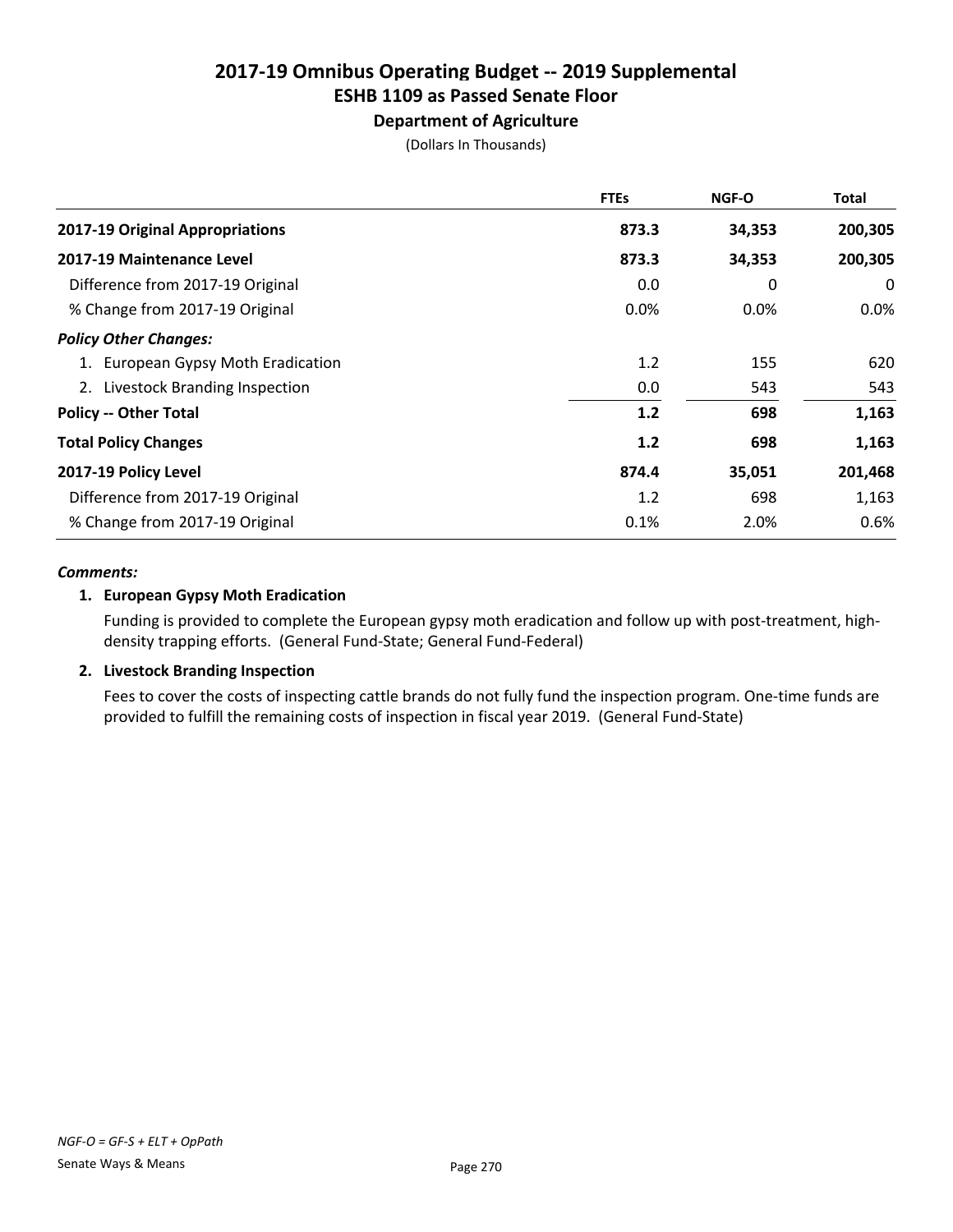# Washington State Patrol

(Dollars In Thousands)

|                                                       | <b>FTEs</b> | NGF-O        | <b>Total</b> |
|-------------------------------------------------------|-------------|--------------|--------------|
| 2017-19 Original Appropriations                       | 535.7       | 90,462       | 174,050      |
| 2017-19 Maintenance Level                             | 535.7       | 90,462       | 173,775      |
| Difference from 2017-19 Original                      | 0.0         | 0            | $-275$       |
| % Change from 2017-19 Original                        | 0.0%        | 0.0%         | $-0.2%$      |
| <b>Policy Other Changes:</b>                          |             |              |              |
| 1. County Criminal Justice Services                   | 0.0         | 0            | 510          |
| 2. Fire Mobilization Costs                            | 0.0         | 0            | 4,975        |
| <b>Policy -- Other Total</b>                          | 0.0         | $\mathbf{0}$ | 5,485        |
| <b>Total Policy Changes</b>                           | 0.0         | 0            | 5,485        |
| 2017-19 Policy Level                                  | 535.7       | 90,462       | 179,260      |
| Difference from 2017-19 Original                      | 0.0         | 0            | 5,210        |
| % Change from 2017-19 Original                        | 0.0%        | 0.0%         | 3.0%         |
| <b>Approps in Other Legislation Proposed Changes:</b> |             |              |              |
| 3. Bump Stock Buyback Program                         | 0.0         | 150          | 150          |
| <b>Total Approps in Other Legislation Proposed</b>    | 0.0         | 150          | 150          |
| <b>Grand Total</b>                                    | 535.7       | 90,612       | 179,410      |

#### *Comments:*

#### 1. County Criminal Justice Services

Additional funding is provided for services to support local police, sheriffs' departments, and multi-agency task forces in the prosecution of criminals. (County Criminal Justice Assistance Account-State)

#### 2. Fire Mobilization Costs

Funding is provided to cover costs incurred by local jurisdictions, other state and federal agencies, and volunteer firefighters for combating wildfires in Washington. (Disaster Response Account-State)

#### 3. Bump Stock Buyback Program

Funding is provided for the implementation of the Bump-fire Stock Buyback Program pursuant to Chapter 9, Laws of 2019 (SSB 5954). The Washington State Patrol (WSP) will travel statewide to conduct the program and contract with an outside vendor to destroy the surrendered bump-fire stocks. (General Fund-State)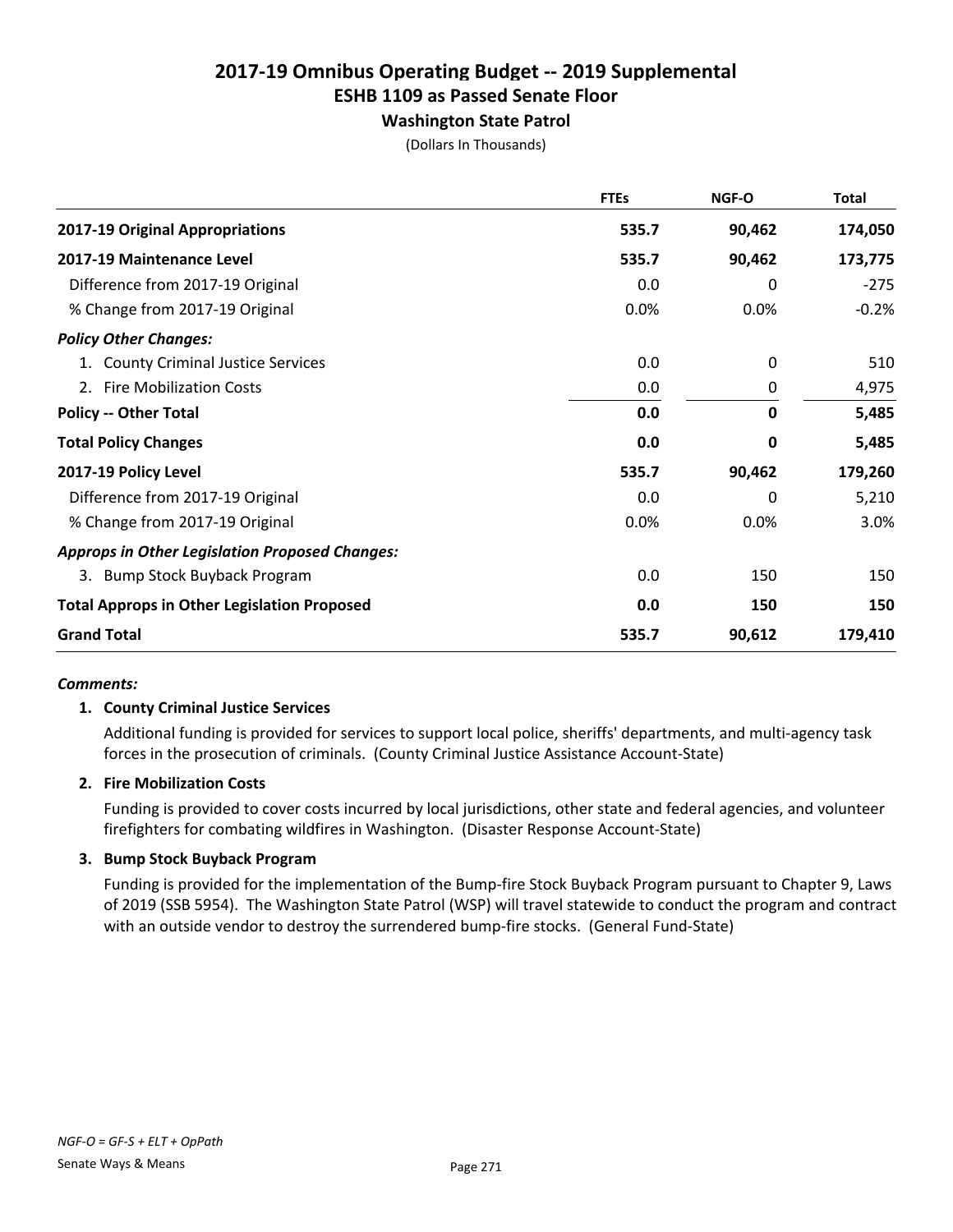# Department of Licensing

(Dollars In Thousands)

|                                  | <b>FTEs</b> | <b>NGF-O</b> | <b>Total</b> |
|----------------------------------|-------------|--------------|--------------|
| 2017-19 Original Appropriations  | 238.3       | 3,833        | 51,758       |
| 2017-19 Maintenance Level        | 238.3       | 3,869        | 48,982       |
| Difference from 2017-19 Original | 0.0         | 36           | $-2,776$     |
| % Change from 2017-19 Original   | 0.0%        | 0.9%         | $-5.4%$      |
| <b>Policy Other Changes:</b>     |             |              |              |
| <b>BTM3 Adjustments</b>          | 0.0         | 0            | $-3,147$     |
| <b>Vessel Renewal Reminders</b>  | 0.0         | 75           | 75           |
| Implementation of I-1639<br>3.   | 0.0         | 782          | 782          |
| <b>Policy -- Other Total</b>     | 0.0         | 857          | $-2,290$     |
| <b>Total Policy Changes</b>      | 0.0         | 857          | $-2,290$     |
| 2017-19 Policy Level             | 238.3       | 4,726        | 46,692       |
| Difference from 2017-19 Original | 0.0         | 893          | $-5,066$     |
| % Change from 2017-19 Original   | 0.0%        | 23.3%        | $-9.8%$      |

#### *Comments:*

#### 1. BTM3 Adjustments

Funding is adjusted to reflect anticipated project expenditures for Phase 3 of the Business Technology and Modernization (BTM) project, which will replace the agency's current business and professions IT systems. (Architects' License Account-State; Professional Engineers' Account-State; Real Estate Commission Account-State; other accounts)

#### 2. Vessel Renewal Reminders

Funding is provided to continue mailing vessel registration renewal reminder postcards. (General Fund-State)

#### 3. Implementation of I-1639

Funding is provided for computer upgrades and additional staffing to implement Initiative 1639, related to firearm safety measures, that was approved by voters in 2018. (General Fund-State)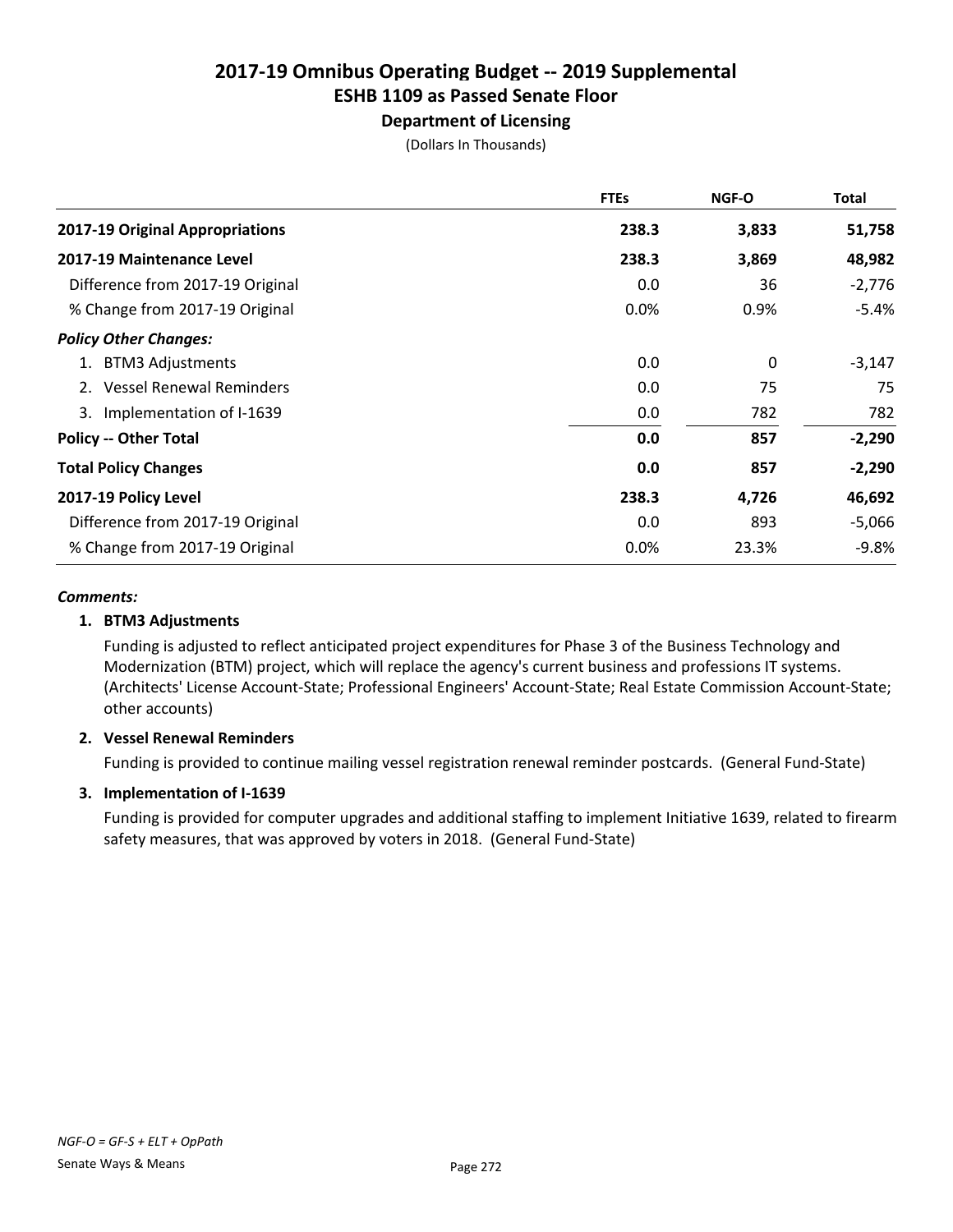Public Schools

#### OSPI & Statewide Programs

(Dollars In Thousands)

|                                     | <b>FTEs</b> | <b>NGF-O</b> | Total    |
|-------------------------------------|-------------|--------------|----------|
| 2017-19 Original Appropriations     | 330.4       | 104,825      | 206,435  |
| 2017-19 Maintenance Level           | 330.4       | 105,225      | 210,243  |
| Difference from 2017-19 Original    | 0.0         | 400          | 3,808    |
| % Change from 2017-19 Original      | 0.0%        | 0.4%         | 1.8%     |
| <b>Policy Other Changes:</b>        |             |              |          |
| 1. Compliance with Enrichment       | 0.0         | $-1,000$     | $-1,000$ |
| 2. School Financial System Redesign | 0.0         | 1,248        | 1,248    |
| Website ADA compliance<br>3.        | 0.0         | 50           | 50       |
| <b>Policy -- Other Total</b>        | 0.0         | 298          | 298      |
| <b>Total Policy Changes</b>         | 0.0         | 298          | 298      |
| 2017-19 Policy Level                | 330.4       | 105,523      | 210,541  |
| Difference from 2017-19 Original    | 0.0         | 698          | 4,106    |
| % Change from 2017-19 Original      | 0.0%        | 0.7%         | 2.0%     |

#### *Comments:*

#### 1. Compliance with Enrichment

Funding is modified for compliance with enrichment (approp. index ST2). (General Fund-State)

#### 2. School Financial System Redesign

Additional funding is provided for a school district financial system redesign using underspend dollars. (General Fund-State)

#### 3. Website ADA compliance

Funding is provided to upgrade the existing public website with modern accessibility functionality. (General Fund-State)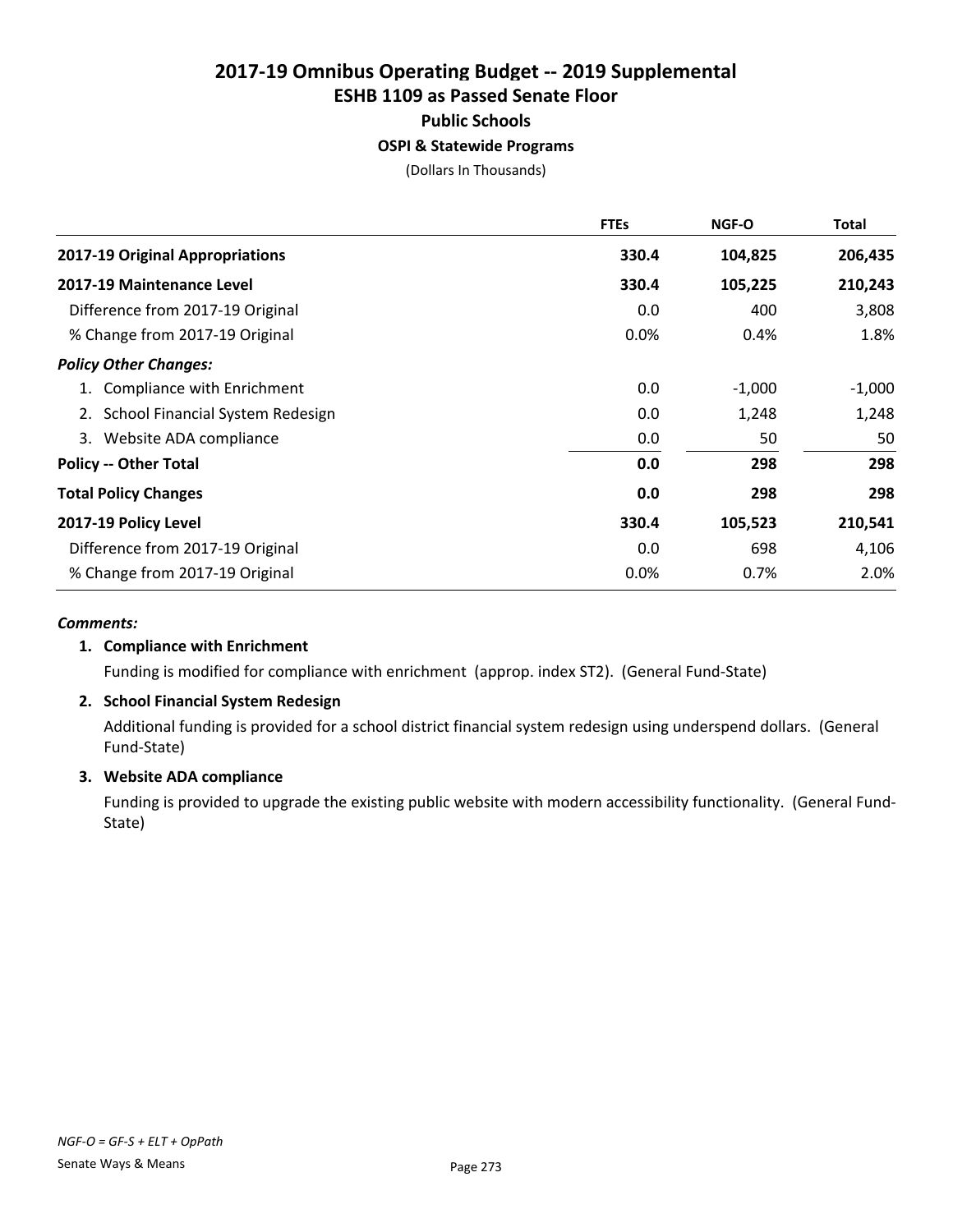Public Schools

#### General Apportionment

(Dollars In Thousands)

|                                    | <b>FTEs</b> | <b>NGF-O</b> | <b>Total</b> |
|------------------------------------|-------------|--------------|--------------|
| 2017-19 Original Appropriations    | 0.0         | 14,977,358   | 14,977,358   |
| 2017-19 Maintenance Level          | 0.0         | 14,939,570   | 14,939,570   |
| Difference from 2017-19 Original   | 0.0         | $-37,788$    | $-37,788$    |
| % Change from 2017-19 Original     |             | $-0.3%$      | $-0.3%$      |
| <b>Policy Other Changes:</b>       |             |              |              |
| 1. Remove Forest Revenue Deduction | 0.0         | 10,680       | 10,680       |
| <b>Policy -- Other Total</b>       | 0.0         | 10,680       | 10,680       |
| <b>Total Policy Changes</b>        | 0.0         | 10,680       | 10,680       |
| 2017-19 Policy Level               | 0.0         | 14,950,250   | 14,950,250   |
| Difference from 2017-19 Original   | 0.0         | $-27,108$    | $-27,108$    |
| % Change from 2017-19 Original     |             | $-0.2%$      | $-0.2%$      |

#### *Comments:*

#### 1. Remove Forest Revenue Deduction

Funding is provided to allow school districts to retain federal forest revenues without incurring a reduction to state allocations as a result of a rule change adopted by The Office of Superintendent of Public Instruction in April 2018. (General Fund-State)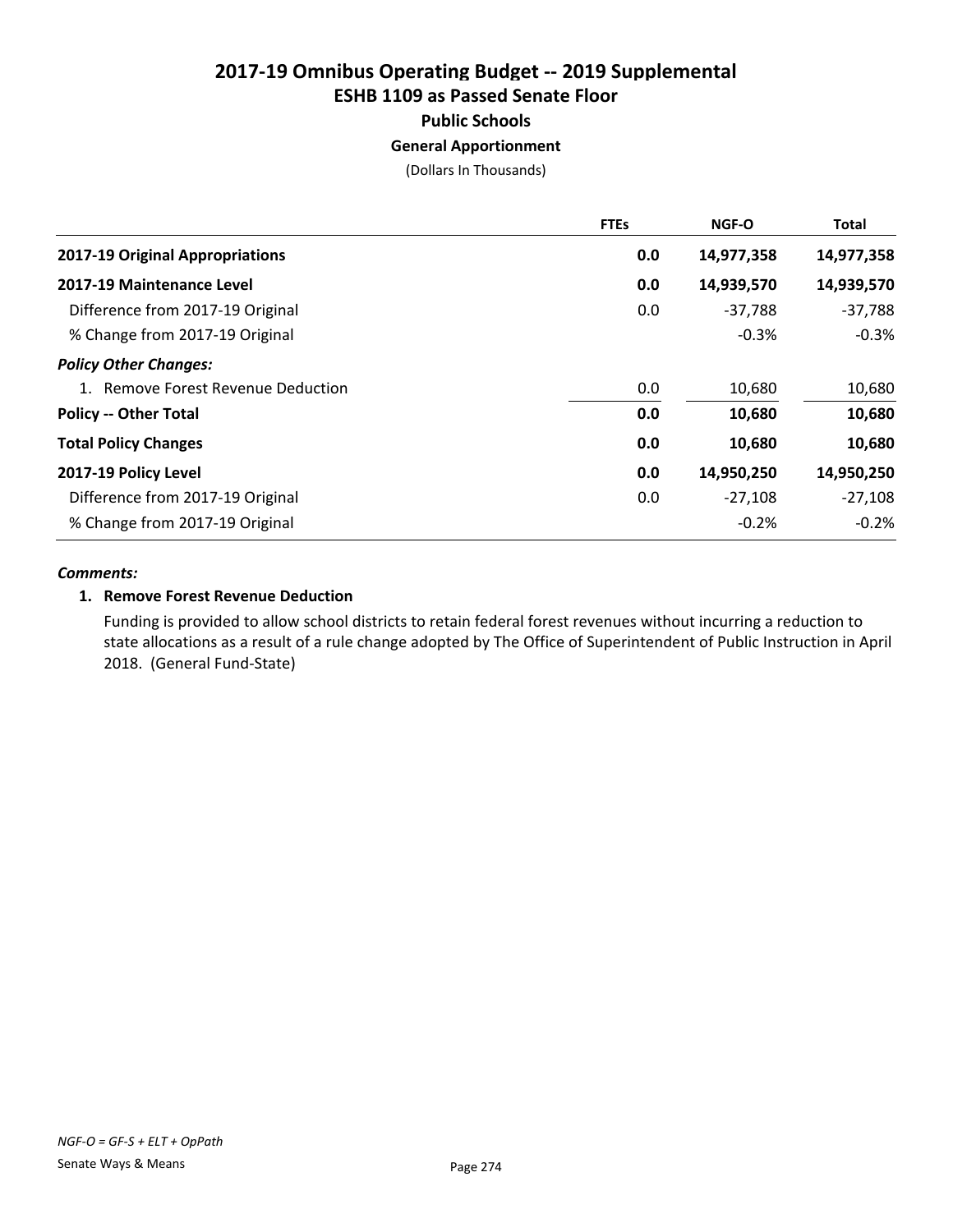### Public Schools

Pupil Transportation

|                                  | <b>FTEs</b> | <b>NGF-O</b> | <b>Total</b> |
|----------------------------------|-------------|--------------|--------------|
| 2017-19 Original Appropriations  | 0.0         | 1,038,045    | 1,038,045    |
| 2017-19 Maintenance Level        | 0.0         | 1,052,308    | 1,052,308    |
| Difference from 2017-19 Original | 0.0         | 14,263       | 14,263       |
| % Change from 2017-19 Original   |             | 1.4%         | 1.4%         |
| 2017-19 Policy Level             | 0.0         | 1,052,308    | 1,052,308    |
| Difference from 2017-19 Original | 0.0         | 14,263       | 14,263       |
| % Change from 2017-19 Original   |             | 1.4%         | 1.4%         |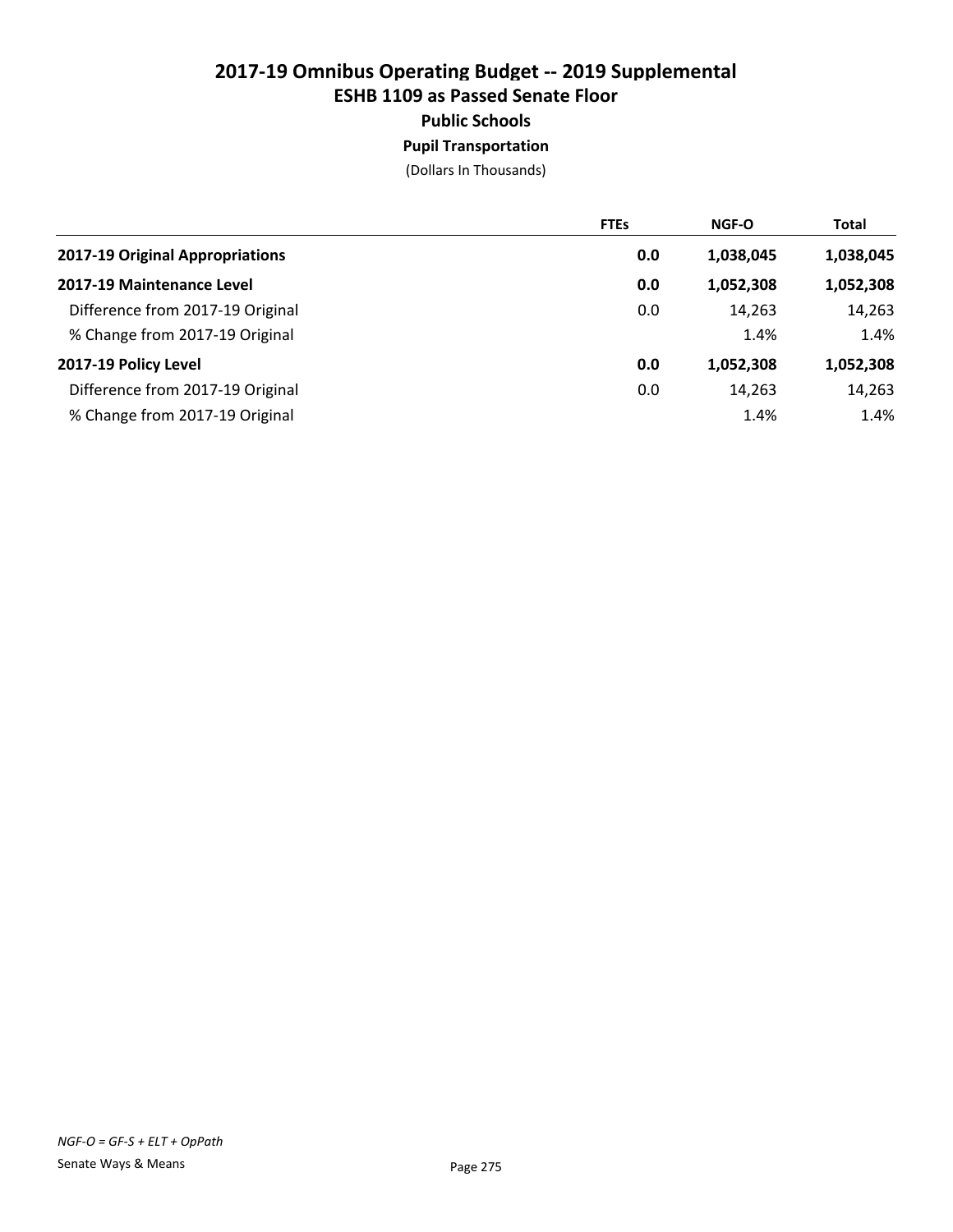#### Public Schools

Special Education

|                                  | <b>FTEs</b> | NGF-O     | <b>Total</b> |
|----------------------------------|-------------|-----------|--------------|
| 2017-19 Original Appropriations  | 2.0         | 2,022,113 | 2,528,367    |
| 2017-19 Maintenance Level        | 2.0         | 2,045,357 | 2,560,610    |
| Difference from 2017-19 Original | 0.0         | 23.244    | 32,243       |
| % Change from 2017-19 Original   | 0.0%        | 1.1%      | 1.3%         |
| 2017-19 Policy Level             | 2.0         | 2,045,357 | 2,560,610    |
| Difference from 2017-19 Original | 0.0         | 23.244    | 32,243       |
| % Change from 2017-19 Original   | 0.0%        | 1.1%      | 1.3%         |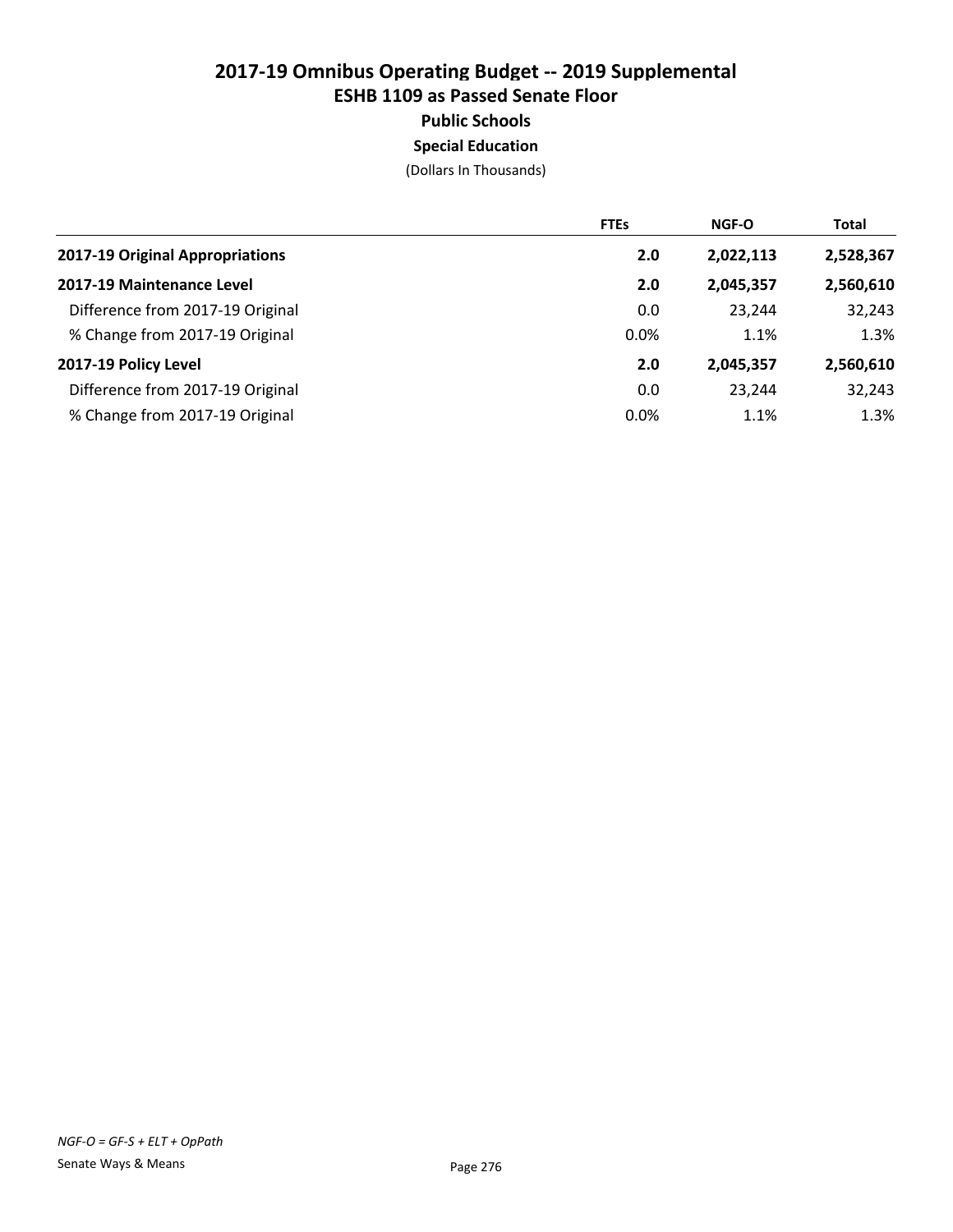#### Public Schools

#### Educational Service Districts

|                                  | <b>FTEs</b> | <b>NGF-O</b> | <b>Total</b> |
|----------------------------------|-------------|--------------|--------------|
| 2017-19 Original Appropriations  | 0.0         | 18,017       | 18,017       |
| 2017-19 Maintenance Level        | 0.0         | 18,020       | 18,020       |
| Difference from 2017-19 Original | 0.0         | 3            | 3            |
| % Change from 2017-19 Original   |             | 0.0%         | $0.0\%$      |
| 2017-19 Policy Level             | 0.0         | 18,020       | 18,020       |
| Difference from 2017-19 Original | 0.0         | 3            | 3            |
| % Change from 2017-19 Original   |             | 0.0%         | $0.0\%$      |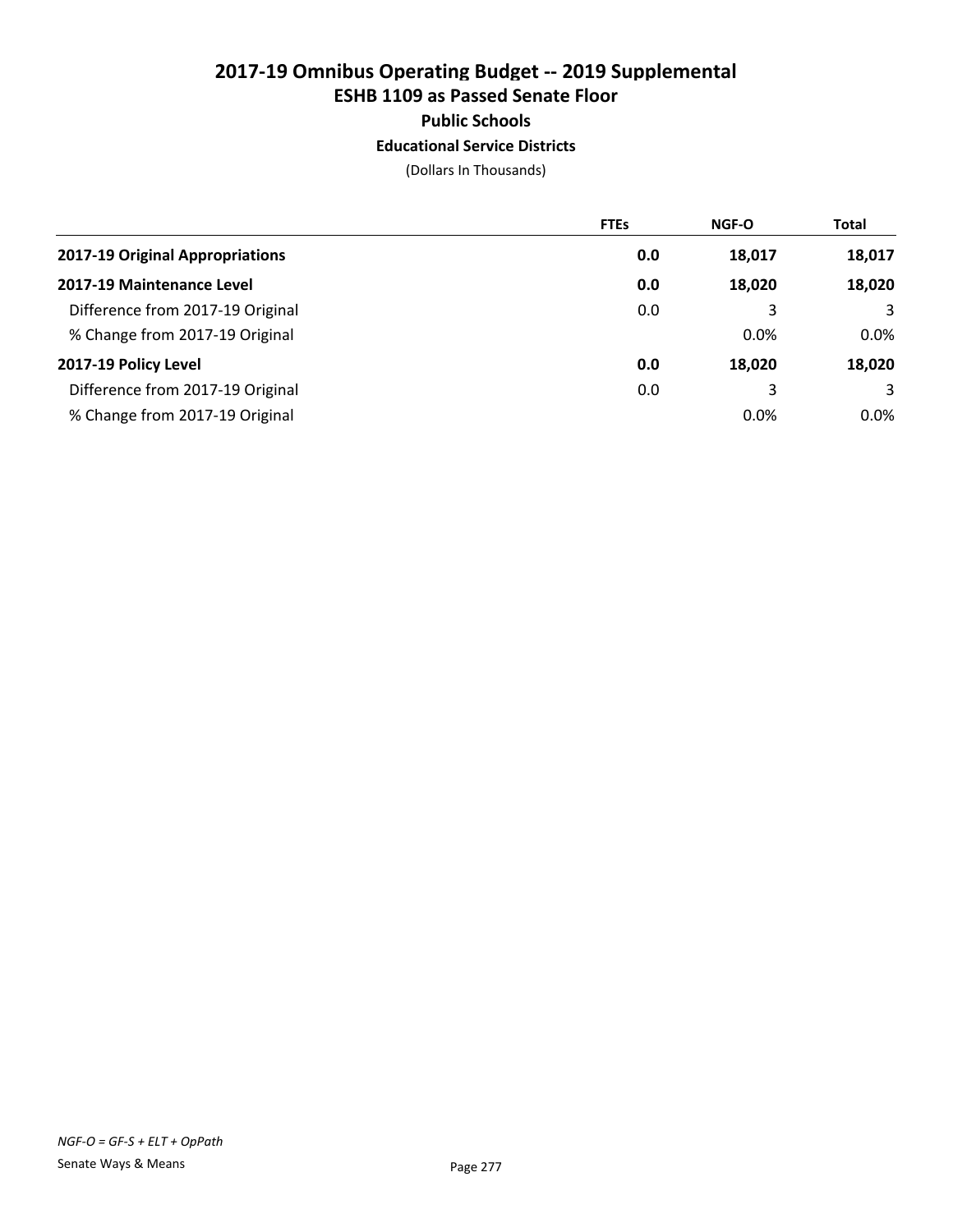#### Public Schools

### Levy Equalization

|                                  | <b>FTEs</b> | <b>NGF-O</b> | <b>Total</b> |
|----------------------------------|-------------|--------------|--------------|
| 2017-19 Original Appropriations  | 0.0         | 877,396      | 877,396      |
| 2017-19 Maintenance Level        | 0.0         | 860,879      | 860,879      |
| Difference from 2017-19 Original | 0.0         | $-16,517$    | $-16,517$    |
| % Change from 2017-19 Original   |             | $-1.9%$      | $-1.9%$      |
| 2017-19 Policy Level             | 0.0         | 860,879      | 860,879      |
| Difference from 2017-19 Original | 0.0         | $-16.517$    | $-16,517$    |
| % Change from 2017-19 Original   |             | $-1.9%$      | -1.9%        |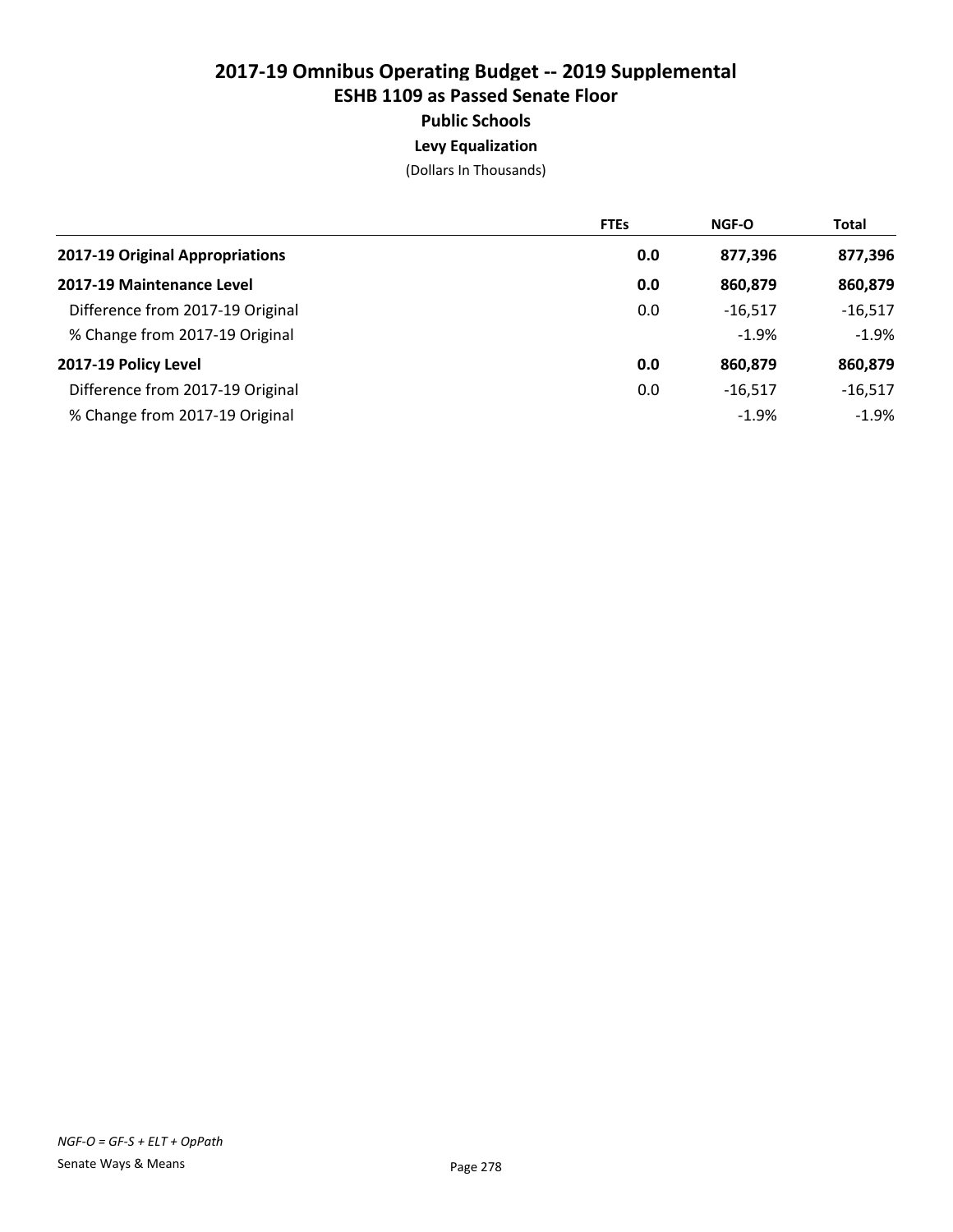# Public Schools

# Elementary & Secondary School Improvement

|                                  | <b>FTEs</b> | NGF-O | Total |
|----------------------------------|-------------|-------|-------|
| 2017-19 Original Appropriations  | 0.0         | 0     | 5,802 |
| 2017-19 Maintenance Level        | 0.0         | 0     | 6,302 |
| Difference from 2017-19 Original | 0.0         | 0     | 500   |
| % Change from 2017-19 Original   |             |       | 8.6%  |
| 2017-19 Policy Level             | 0.0         | 0     | 6,302 |
| Difference from 2017-19 Original | 0.0         | 0     | 500   |
| % Change from 2017-19 Original   |             |       | 8.6%  |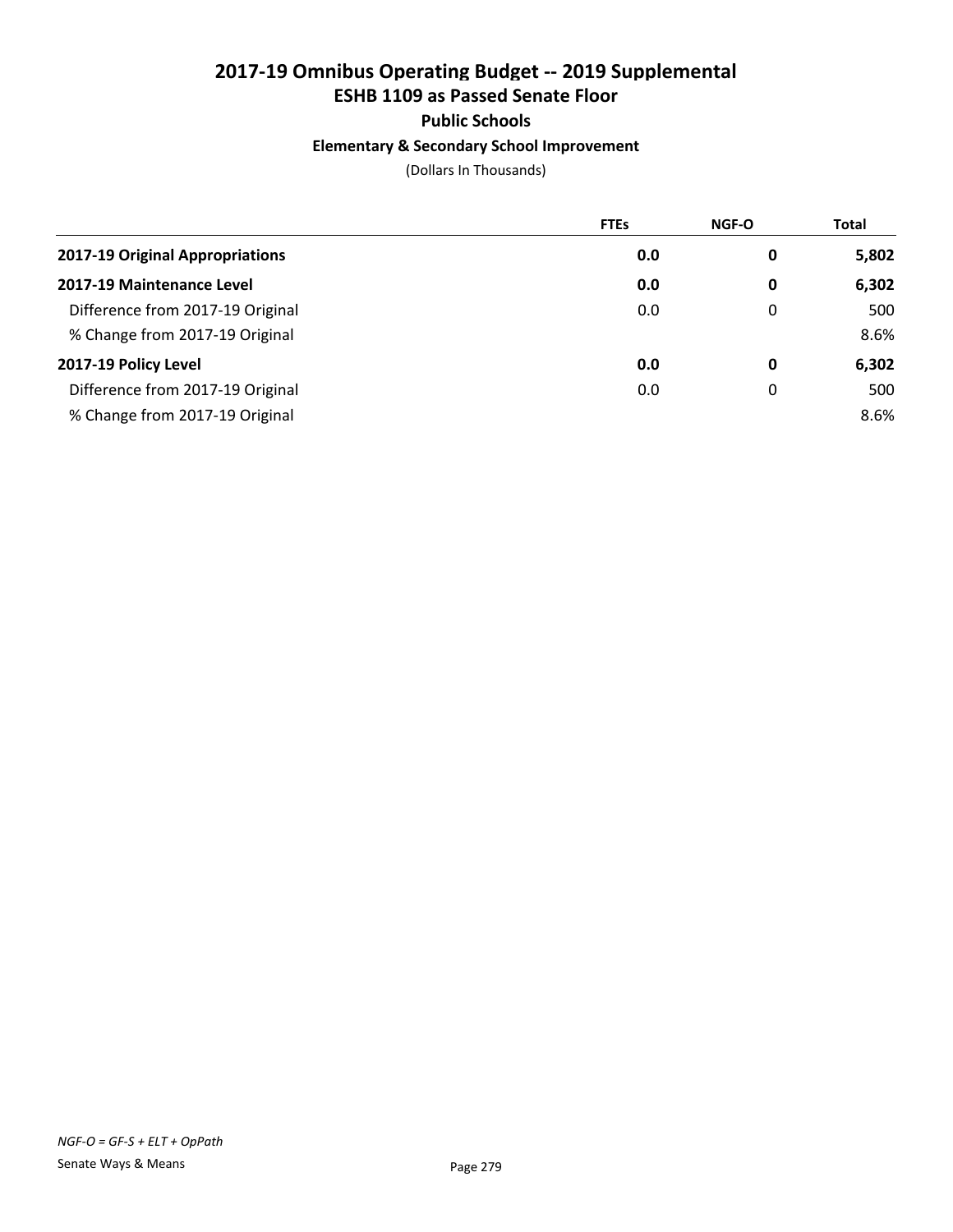#### Public Schools

#### Institutional Education

|                                  | <b>FTEs</b> | <b>NGF-O</b> | <b>Total</b> |
|----------------------------------|-------------|--------------|--------------|
| 2017-19 Original Appropriations  | 0.0         | 27,991       | 27,991       |
| 2017-19 Maintenance Level        | 0.0         | 27,134       | 27,134       |
| Difference from 2017-19 Original | 0.0         | -857         | $-857$       |
| % Change from 2017-19 Original   |             | $-3.1%$      | $-3.1%$      |
| 2017-19 Policy Level             | 0.0         | 27,134       | 27,134       |
| Difference from 2017-19 Original | 0.0         | -857         | $-857$       |
| % Change from 2017-19 Original   |             | $-3.1%$      | $-3.1\%$     |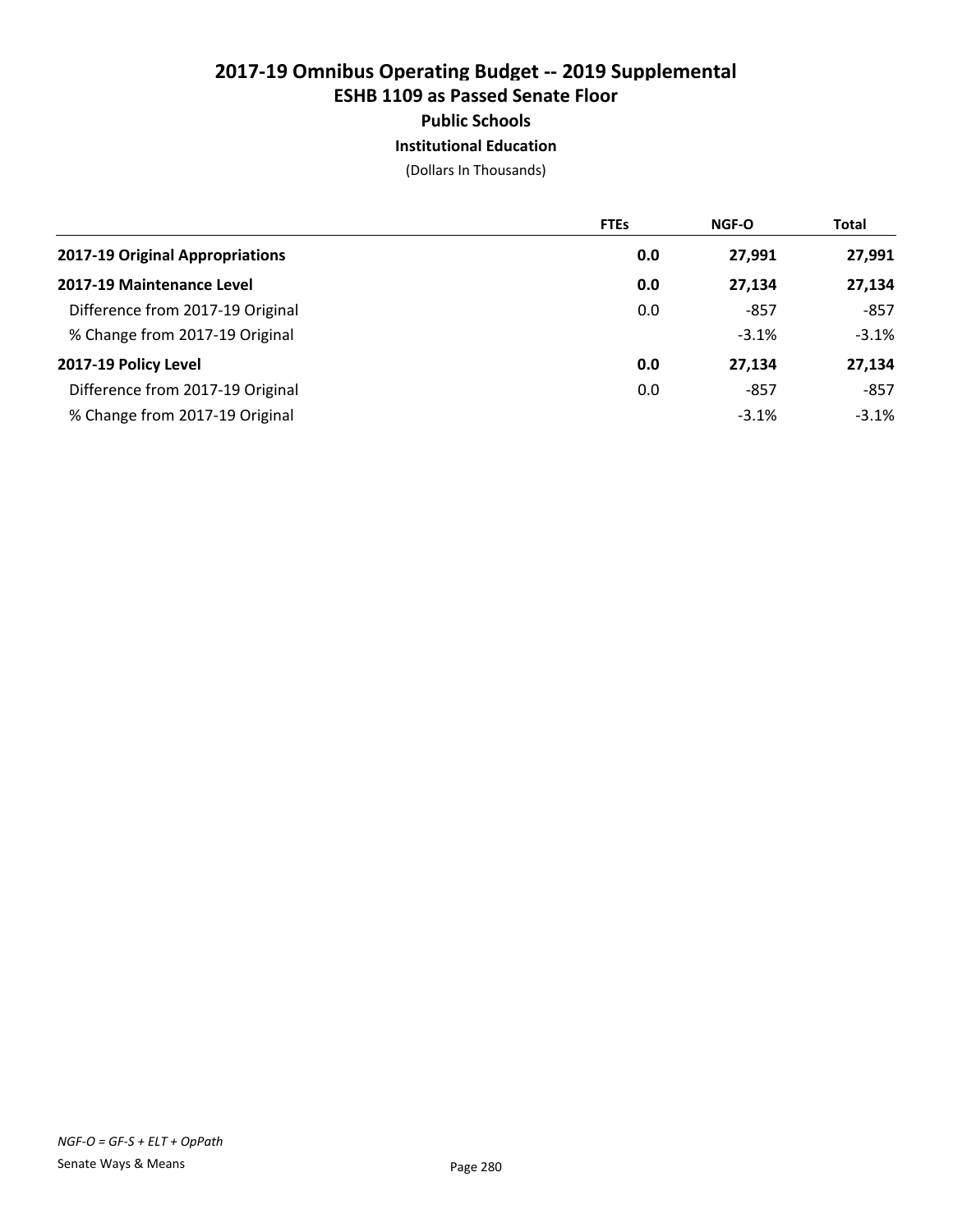### Public Schools

#### Education of Highly Capable Students

|                                  | <b>FTEs</b> | <b>NGF-O</b> | <b>Total</b> |
|----------------------------------|-------------|--------------|--------------|
| 2017-19 Original Appropriations  | 0.0         | 45,673       | 45,673       |
| 2017-19 Maintenance Level        | 0.0         | 45.564       | 45,564       |
| Difference from 2017-19 Original | 0.0         | $-109$       | $-109$       |
| % Change from 2017-19 Original   |             | $-0.2%$      | $-0.2%$      |
| 2017-19 Policy Level             | 0.0         | 45.564       | 45,564       |
| Difference from 2017-19 Original | 0.0         | $-109$       | $-109$       |
| % Change from 2017-19 Original   |             | $-0.2%$      | $-0.2\%$     |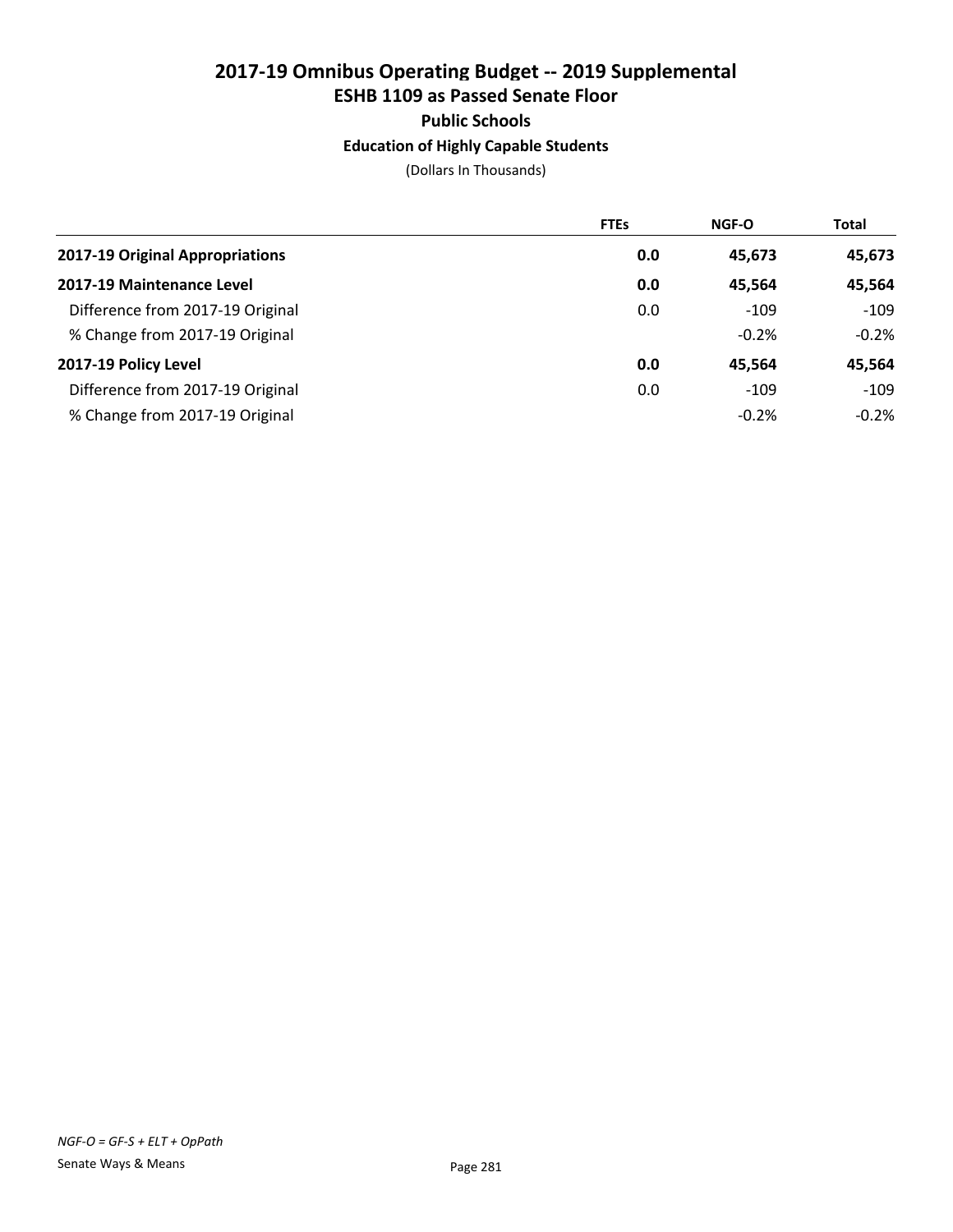Public Schools

Education Reform

(Dollars In Thousands)

|                                  | <b>FTEs</b> | NGF-O     | Total     |
|----------------------------------|-------------|-----------|-----------|
| 2017-19 Original Appropriations  | 39.7        | 290,113   | 387,139   |
| 2017-19 Maintenance Level        | 39.7        | 268,888   | 365,914   |
| Difference from 2017-19 Original | 0.0         | $-21,225$ | $-21,225$ |
| % Change from 2017-19 Original   | 0.0%        | $-7.3%$   | $-5.5%$   |
| <b>Policy Other Changes:</b>     |             |           |           |
| 1. Performance Based Evaluations | 0.0         | -248      | $-248$    |
| <b>Policy -- Other Total</b>     | 0.0         | $-248$    | $-248$    |
| <b>Total Policy Changes</b>      | 0.0         | $-248$    | $-248$    |
| 2017-19 Policy Level             | 39.7        | 268,640   | 365,666   |
| Difference from 2017-19 Original | 0.0         | $-21,473$ | $-21,473$ |
| % Change from 2017-19 Original   | 0.0%        | $-7.4%$   | $-5.5%$   |

#### *Comments:*

#### 1. Performance Based Evaluations

Funding is modified for performance based evaluations (approp. index RJ1). (General Fund-State)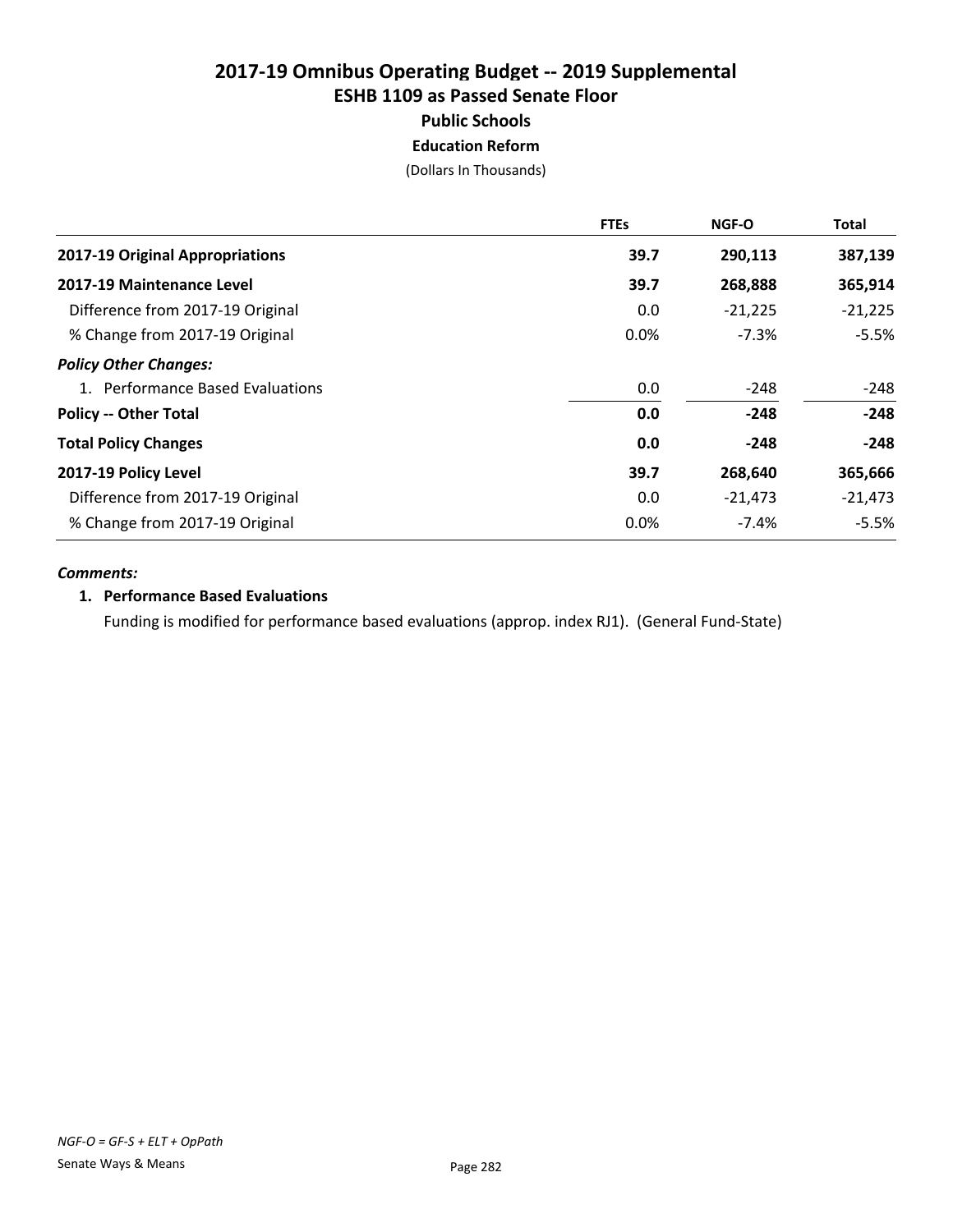#### Public Schools

#### Transitional Bilingual Instruction

|                                  | <b>FTEs</b> | <b>NGF-O</b> | <b>Total</b> |
|----------------------------------|-------------|--------------|--------------|
| 2017-19 Original Appropriations  | 0.0         | 310,329      | 407,577      |
| 2017-19 Maintenance Level        | 0.0         | 309,970      | 407,218      |
| Difference from 2017-19 Original | 0.0         | $-359$       | $-359$       |
| % Change from 2017-19 Original   |             | $-0.1%$      | $-0.1\%$     |
| 2017-19 Policy Level             | 0.0         | 309,970      | 407,218      |
| Difference from 2017-19 Original | 0.0         | $-359$       | $-359$       |
| % Change from 2017-19 Original   |             | $-0.1%$      | $-0.1\%$     |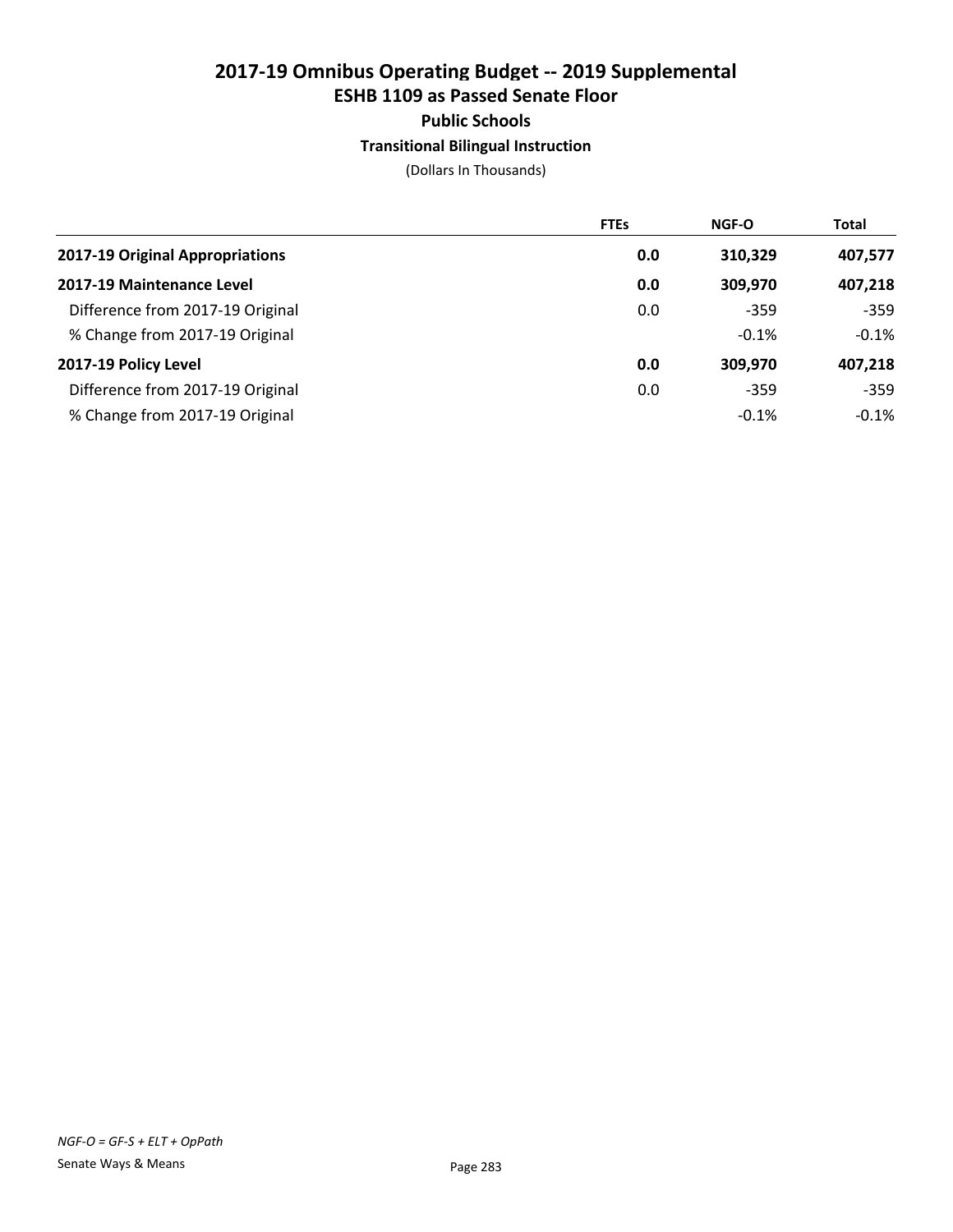#### Public Schools

#### Learning Assistance Program (LAP)

|                                  | <b>FTEs</b> | NGF-O    | <b>Total</b> |
|----------------------------------|-------------|----------|--------------|
| 2017-19 Original Appropriations  | 0.0         | 671,588  | 1,191,075    |
| 2017-19 Maintenance Level        | 0.0         | 668,960  | 1,188,447    |
| Difference from 2017-19 Original | 0.0         | $-2,628$ | $-2,628$     |
| % Change from 2017-19 Original   |             | $-0.4%$  | $-0.2%$      |
| 2017-19 Policy Level             | 0.0         | 668.960  | 1,188,447    |
| Difference from 2017-19 Original | 0.0         | $-2,628$ | $-2,628$     |
| % Change from 2017-19 Original   |             | $-0.4%$  | $-0.2%$      |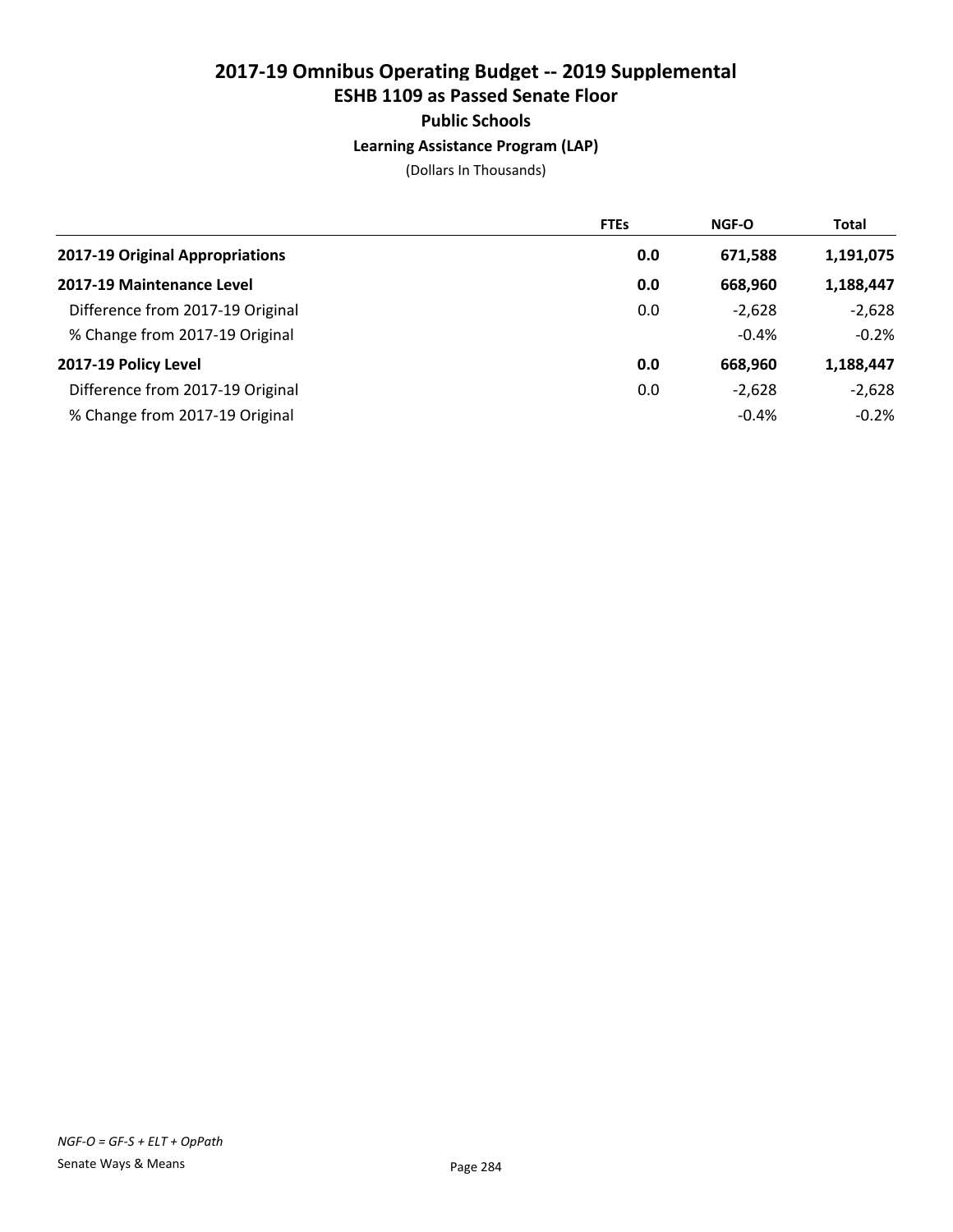# Public Schools

### Charter Schools Apportionment

|                                  | <b>FTEs</b> | <b>NGF-O</b> | <b>Total</b> |
|----------------------------------|-------------|--------------|--------------|
| 2017-19 Original Appropriations  | 0.0         | 55,569       | 55,569       |
| 2017-19 Maintenance Level        | 0.0         | 54,601       | 54,601       |
| Difference from 2017-19 Original | 0.0         | -968         | -968         |
| % Change from 2017-19 Original   |             | $-1.7%$      | $-1.7\%$     |
| 2017-19 Policy Level             | 0.0         | 54,601       | 54,601       |
| Difference from 2017-19 Original | 0.0         | -968         | $-968$       |
| % Change from 2017-19 Original   |             | $-1.7%$      | $-1.7\%$     |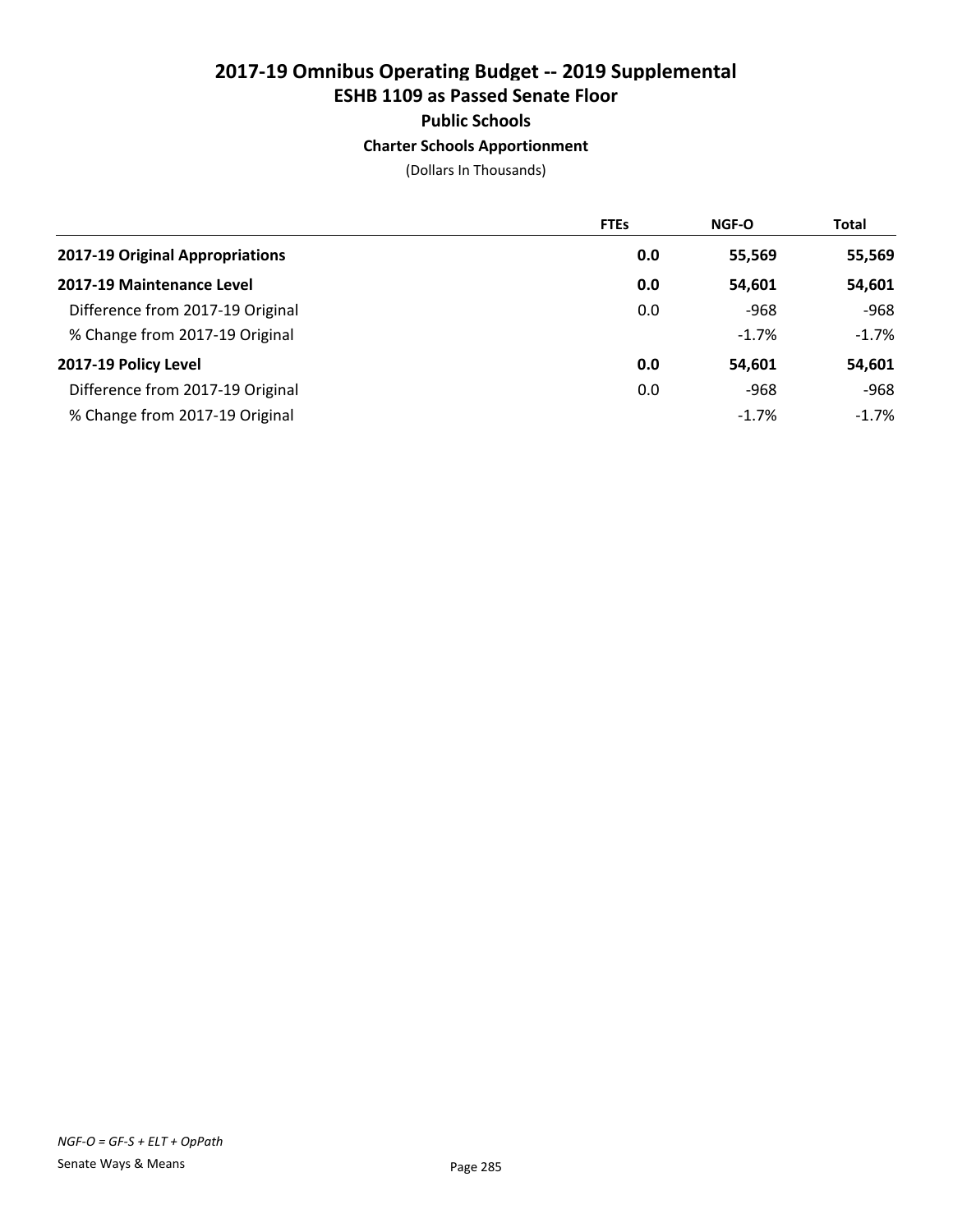### Public Schools

#### Compensation Adjustments

|                                  | <b>FTEs</b> | <b>NGF-O</b> | <b>Total</b> |
|----------------------------------|-------------|--------------|--------------|
| 2017-19 Original Appropriations  | 0.0         | 2,235,990    | 2,320,010    |
| 2017-19 Maintenance Level        | 0.0         | 2,263,932    | 2,347,952    |
| Difference from 2017-19 Original | 0.0         | 27,942       | 27,942       |
| % Change from 2017-19 Original   |             | 1.2%         | 1.2%         |
| 2017-19 Policy Level             | 0.0         | 2,263,932    | 2,347,952    |
| Difference from 2017-19 Original | 0.0         | 27.942       | 27,942       |
| % Change from 2017-19 Original   |             | 1.2%         | 1.2%         |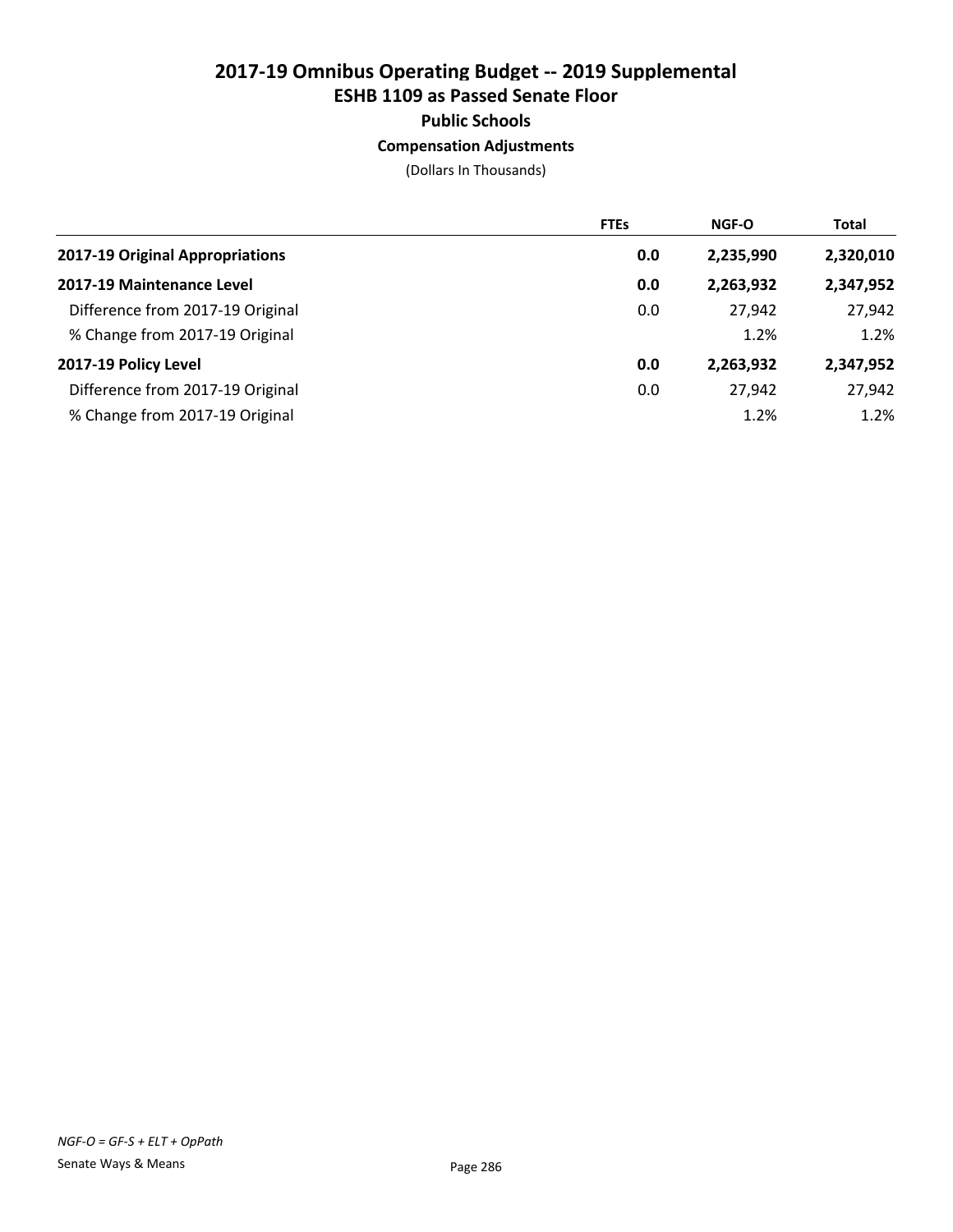# ESHB 1109 as Passed Senate Floor

Student Achievement Council

|                                  | <b>FTEs</b> | <b>NGF-O</b> | <b>Total</b> |
|----------------------------------|-------------|--------------|--------------|
| 2017-19 Original Appropriations  | 108.7       | 739,981      | 780,703      |
| 2017-19 Maintenance Level        | 108.7       | 737,523      | 778,245      |
| Difference from 2017-19 Original | 0.0         | $-2,458$     | $-2,458$     |
| % Change from 2017-19 Original   | 0.0%        | $-0.3%$      | $-0.3%$      |
| 2017-19 Policy Level             | 108.7       | 737,523      | 778,245      |
| Difference from 2017-19 Original | 0.0         | $-2.458$     | $-2,458$     |
| % Change from 2017-19 Original   | 0.0%        | $-0.3%$      | $-0.3%$      |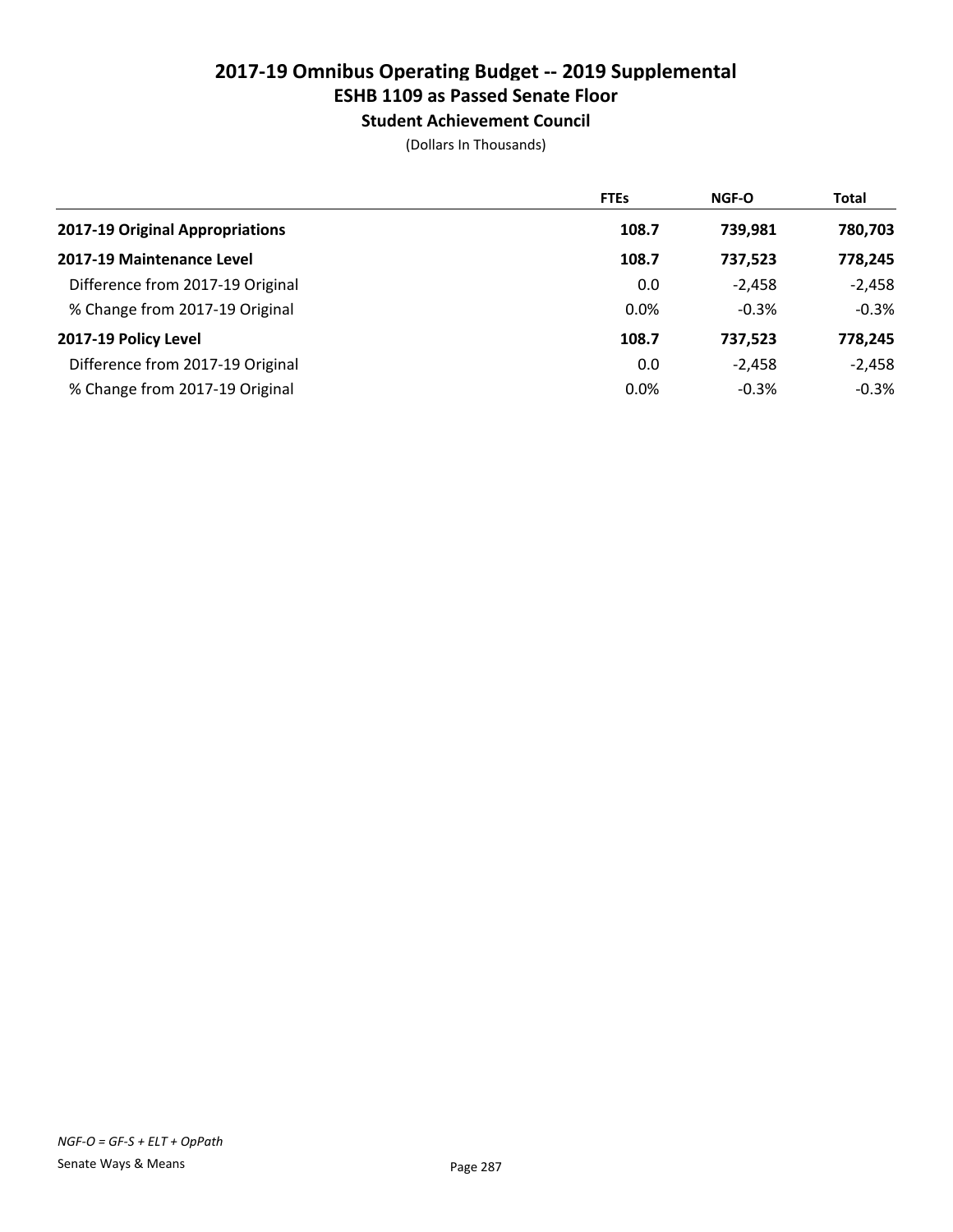# University of Washington

|                                  | <b>FTEs</b> | NGF-O   | <b>Total</b> |
|----------------------------------|-------------|---------|--------------|
| 2017-19 Original Appropriations  | 22,798.5    | 669,752 | 7,789,466    |
| 2017-19 Maintenance Level        | 22,798.5    | 669,907 | 7,789,621    |
| Difference from 2017-19 Original | 0.0         | 155     | 155          |
| % Change from 2017-19 Original   | 0.0%        | $0.0\%$ | 0.0%         |
| 2017-19 Policy Level             | 22,798.5    | 669,907 | 7,789,621    |
| Difference from 2017-19 Original | 0.0         | 155     | 155          |
| % Change from 2017-19 Original   | 0.0%        | $0.0\%$ | $0.0\%$      |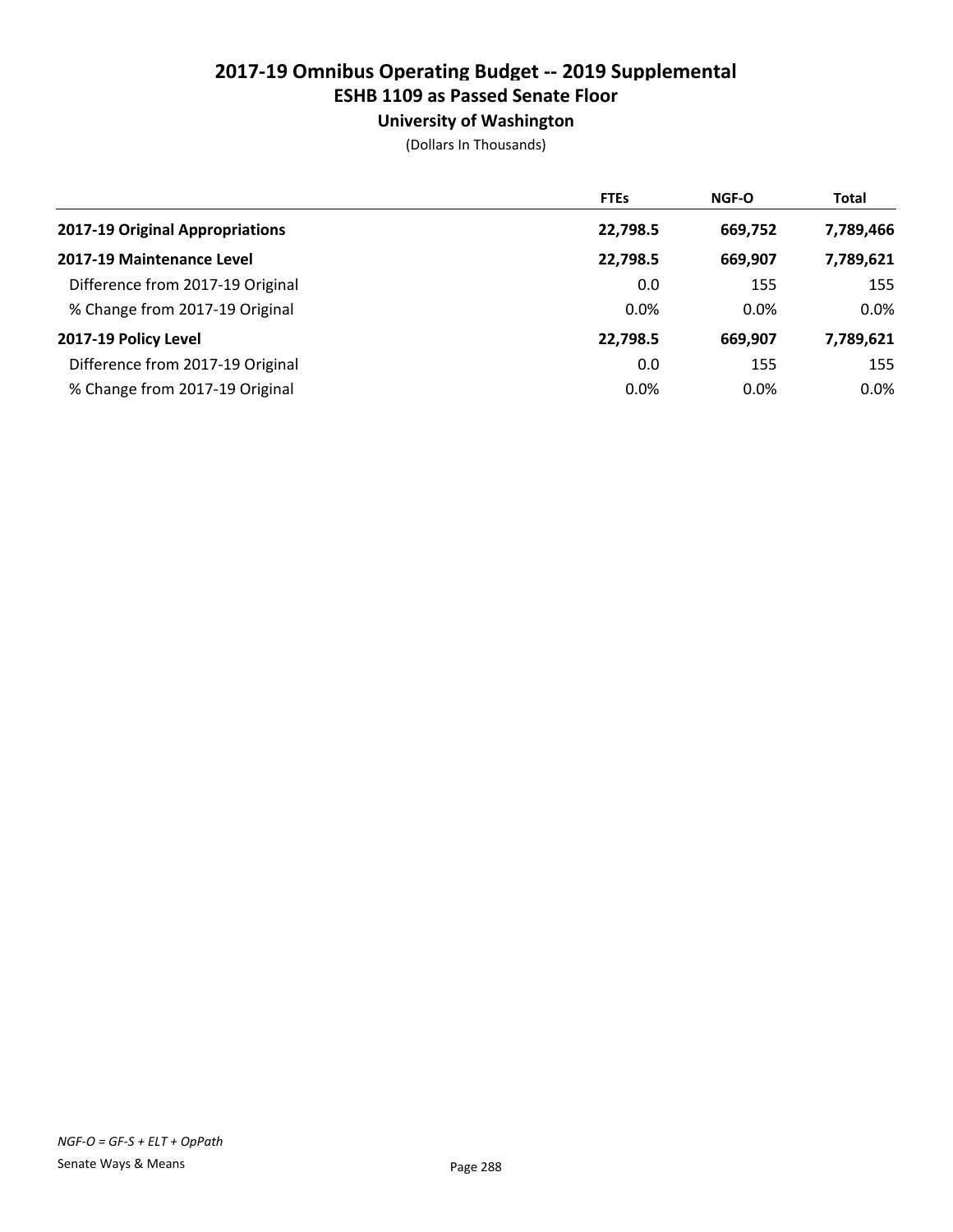# Washington State University

(Dollars In Thousands)

|                                  | <b>FTEs</b> | <b>NGF-O</b> | <b>Total</b> |
|----------------------------------|-------------|--------------|--------------|
| 2017-19 Original Appropriations  | 6,498.5     | 446,943      | 1,640,575    |
| 2017-19 Maintenance Level        | 6,498.5     | 447,053      | 1,640,685    |
| Difference from 2017-19 Original | 0.0         | 110          | 110          |
| % Change from 2017-19 Original   | 0.0%        | $0.0\%$      | 0.0%         |
| <b>Policy Other Changes:</b>     |             |              |              |
| 1. Renewable Energy Program      | 2.6         | 596          | 596          |
| <b>Policy -- Other Total</b>     | 2.6         | 596          | 596          |
| <b>Total Policy Changes</b>      | 2.6         | 596          | 596          |
| 2017-19 Policy Level             | 6,501.1     | 447,649      | 1,641,281    |
| Difference from 2017-19 Original | 2.6         | 706          | 706          |
| % Change from 2017-19 Original   | 0.0%        | 0.2%         | $0.0\%$      |

#### *Comments:*

#### 1. Renewable Energy Program

The 2017 Legislature enacted Engrossed Substitute Senate Bill 5939, which created a new solar energy incentive program and transferred the existing program from the Department of Revenue to the WSU Energy Program. Funding is provided to continue implementing the Renewable Energy Production Incentive Program. Program demands exceeded initial estimates; therefore, additional funding for staffing and implementation costs is provided. (General Fund-State)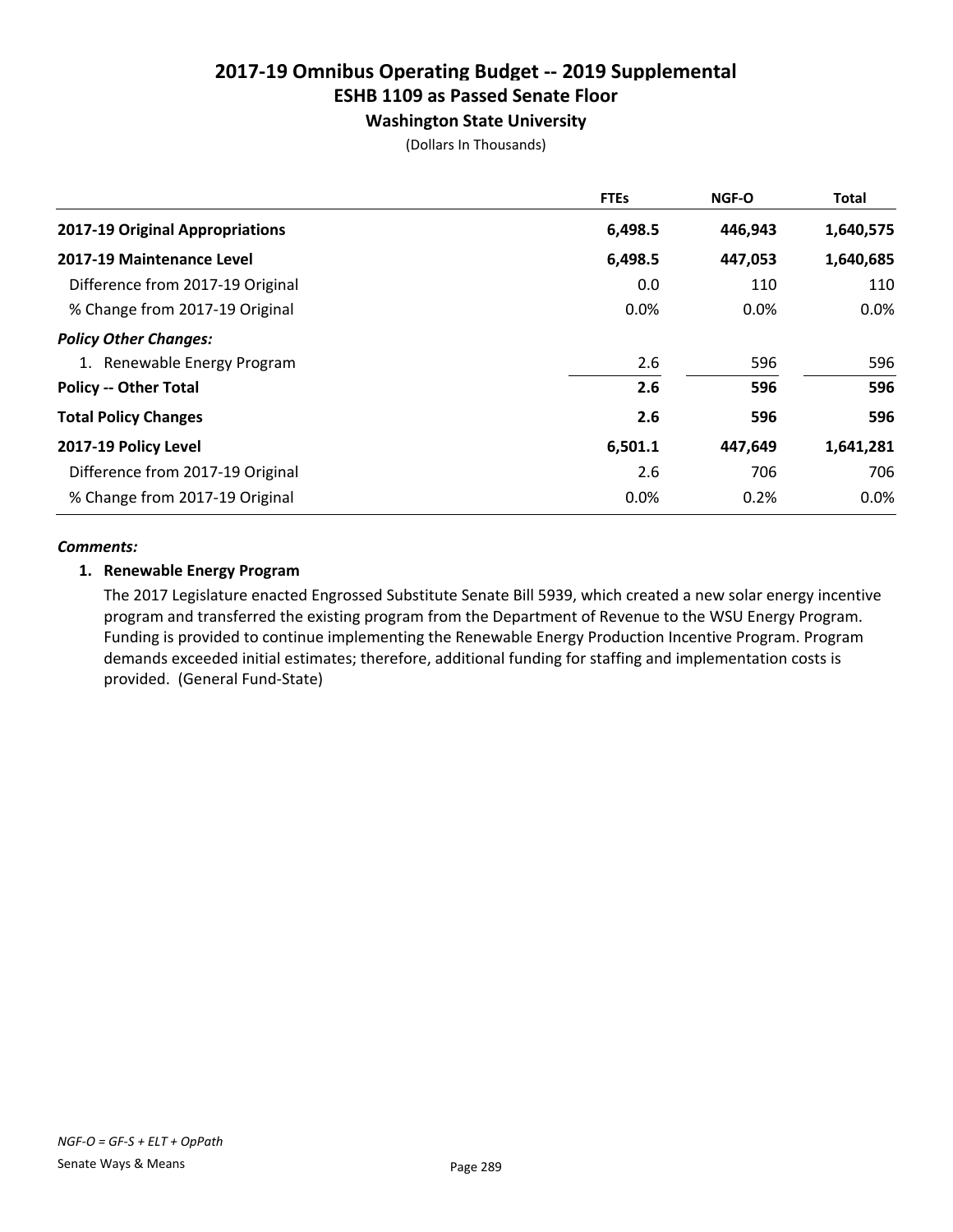# ESHB 1109 as Passed Senate Floor

Eastern Washington University

|                                  | <b>FTEs</b> | NGF-O   | <b>Total</b> |
|----------------------------------|-------------|---------|--------------|
| 2017-19 Original Appropriations  | 1,437.9     | 118,826 | 318,009      |
| 2017-19 Maintenance Level        | 1,437.9     | 118,866 | 318,049      |
| Difference from 2017-19 Original | 0.0         | 40      | 40           |
| % Change from 2017-19 Original   | 0.0%        | $0.0\%$ | $0.0\%$      |
| 2017-19 Policy Level             | 1,437.9     | 118,866 | 318,049      |
| Difference from 2017-19 Original | 0.0         | 40      | 40           |
| % Change from 2017-19 Original   | 0.0%        | $0.0\%$ | $0.0\%$      |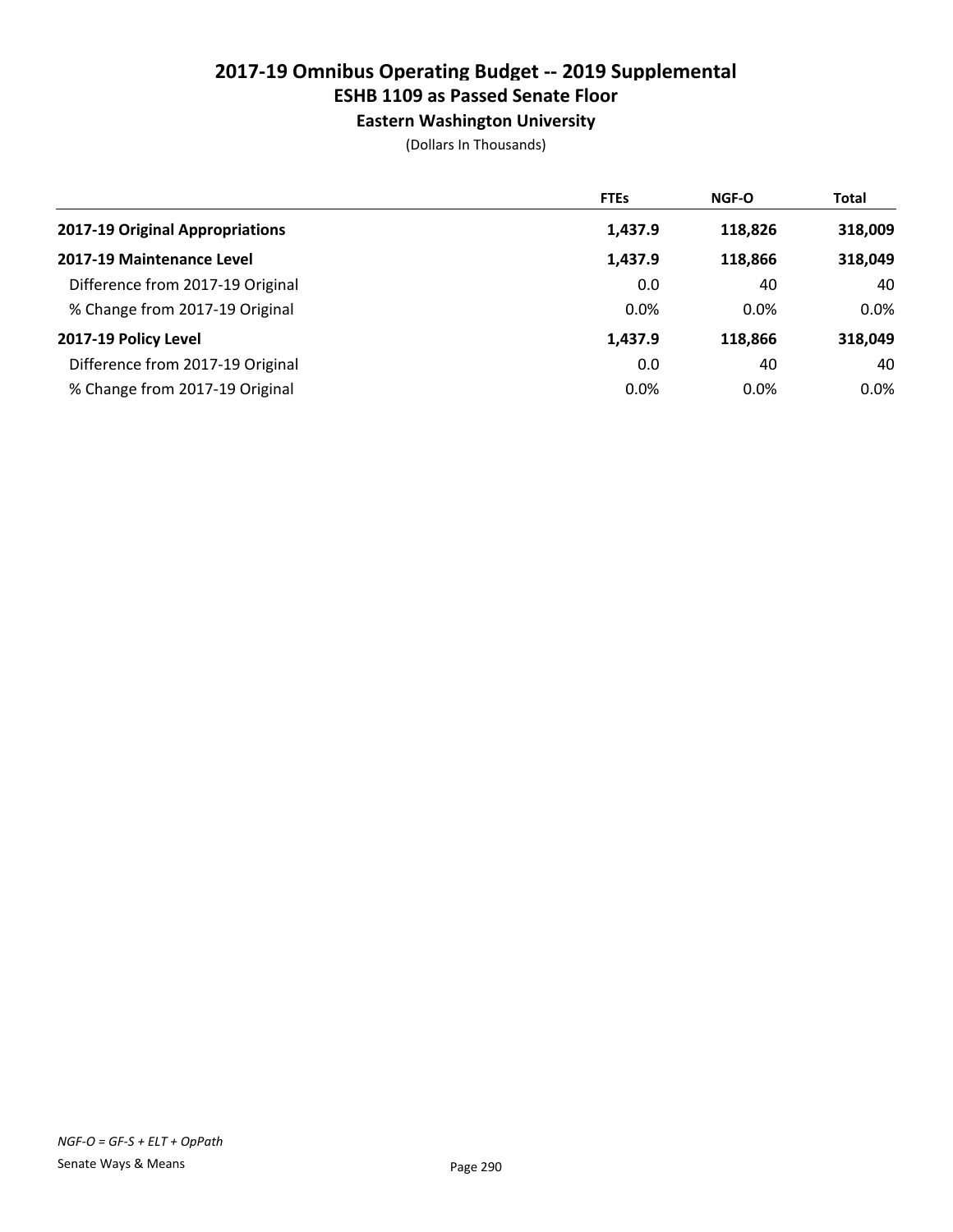# ESHB 1109 as Passed Senate Floor

Central Washington University

|                                  | <b>FTEs</b> | NGF-O   | <b>Total</b> |
|----------------------------------|-------------|---------|--------------|
| 2017-19 Original Appropriations  | 1,547.6     | 117,858 | 398,930      |
| 2017-19 Maintenance Level        | 1,547.6     | 118,683 | 399,755      |
| Difference from 2017-19 Original | 0.0         | 825     | 825          |
| % Change from 2017-19 Original   | 0.0%        | 0.7%    | 0.2%         |
| 2017-19 Policy Level             | 1,547.6     | 118.683 | 399,755      |
| Difference from 2017-19 Original | 0.0         | 825     | 825          |
| % Change from 2017-19 Original   | 0.0%        | 0.7%    | 0.2%         |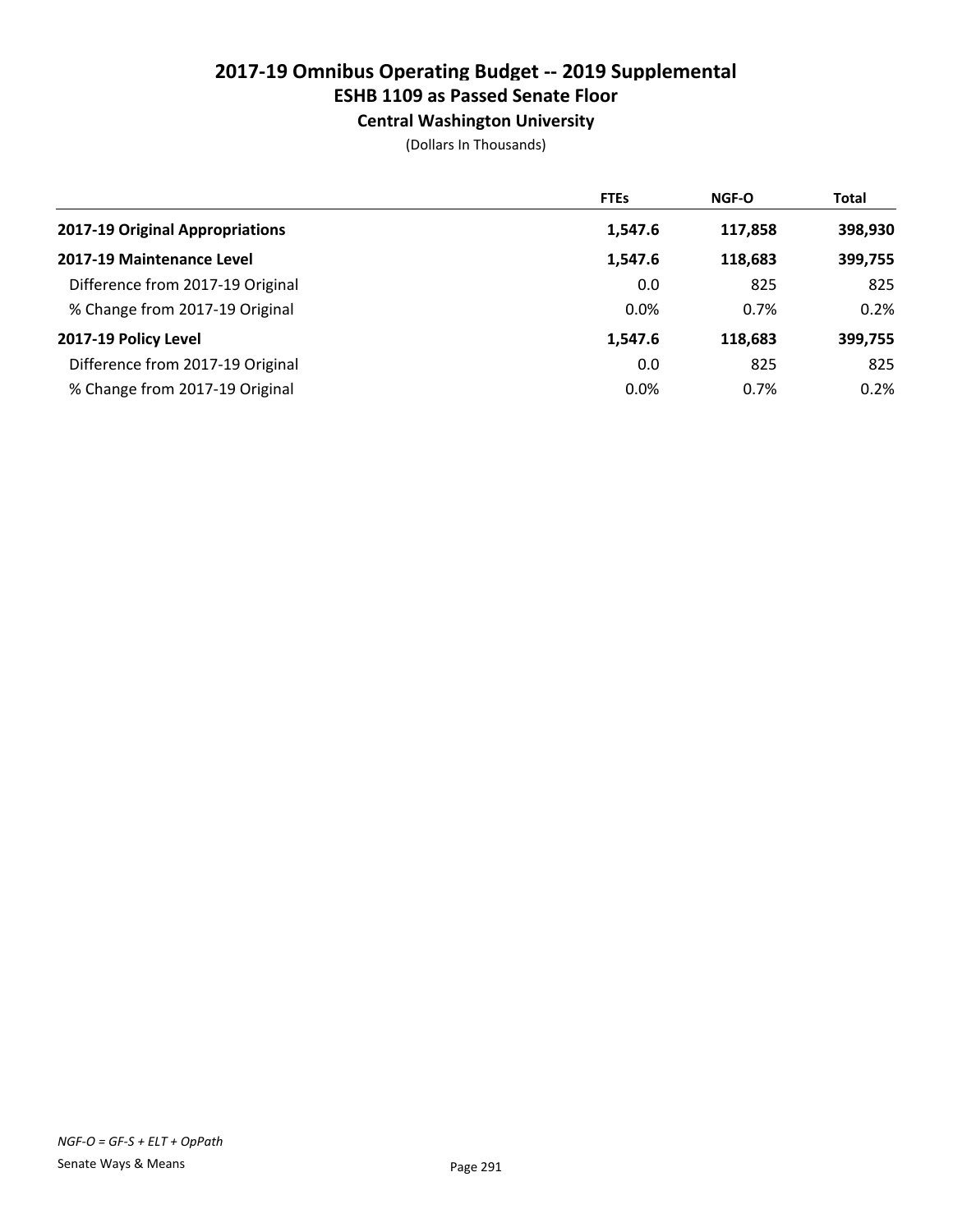# ESHB 1109 as Passed Senate Floor

The Evergreen State College

|                                  | <b>FTEs</b> | NGF-O  | <b>Total</b> |
|----------------------------------|-------------|--------|--------------|
| 2017-19 Original Appropriations  | 643.2       | 60,184 | 151,235      |
| 2017-19 Maintenance Level        | 643.2       | 60,198 | 151,249      |
| Difference from 2017-19 Original | 0.0         | 14     | 14           |
| % Change from 2017-19 Original   | 0.0%        | 0.0%   | $0.0\%$      |
| 2017-19 Policy Level             | 643.2       | 60,198 | 151,249      |
| Difference from 2017-19 Original | 0.0         | 14     | 14           |
| % Change from 2017-19 Original   | 0.0%        | 0.0%   | $0.0\%$      |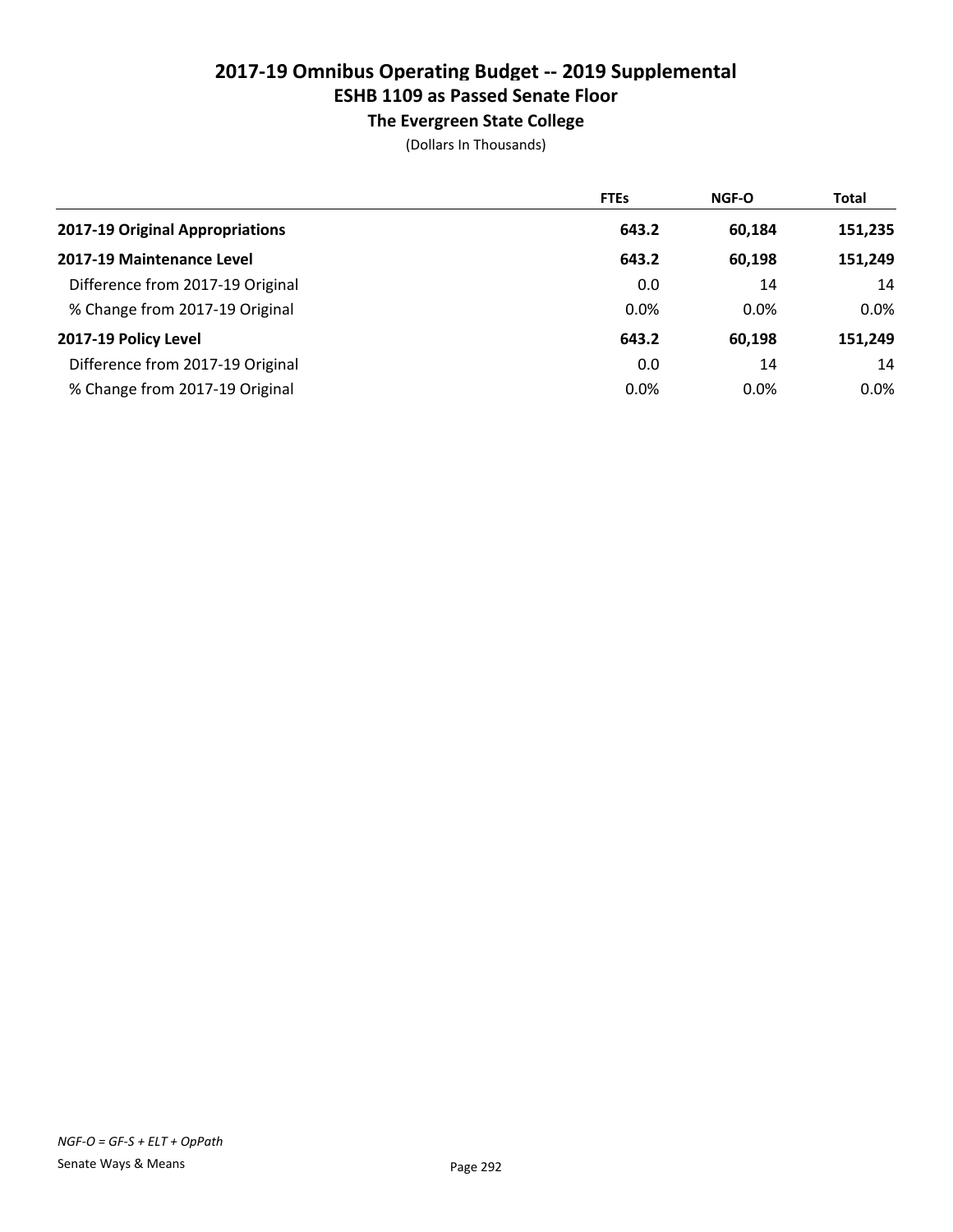## ESHB 1109 as Passed Senate Floor

Western Washington University

|                                  | <b>FTEs</b> | <b>NGF-O</b> | <b>Total</b> |
|----------------------------------|-------------|--------------|--------------|
| 2017-19 Original Appropriations  | 1,777.9     | 159,131      | 393,743      |
| 2017-19 Maintenance Level        | 1,777.9     | 159.193      | 393,805      |
| Difference from 2017-19 Original | 0.0         | 62           | 62           |
| % Change from 2017-19 Original   | 0.0%        | $0.0\%$      | $0.0\%$      |
| 2017-19 Policy Level             | 1,777.9     | 159.193      | 393,805      |
| Difference from 2017-19 Original | 0.0         | 62           | 62           |
| % Change from 2017-19 Original   | 0.0%        | $0.0\%$      | $0.0\%$      |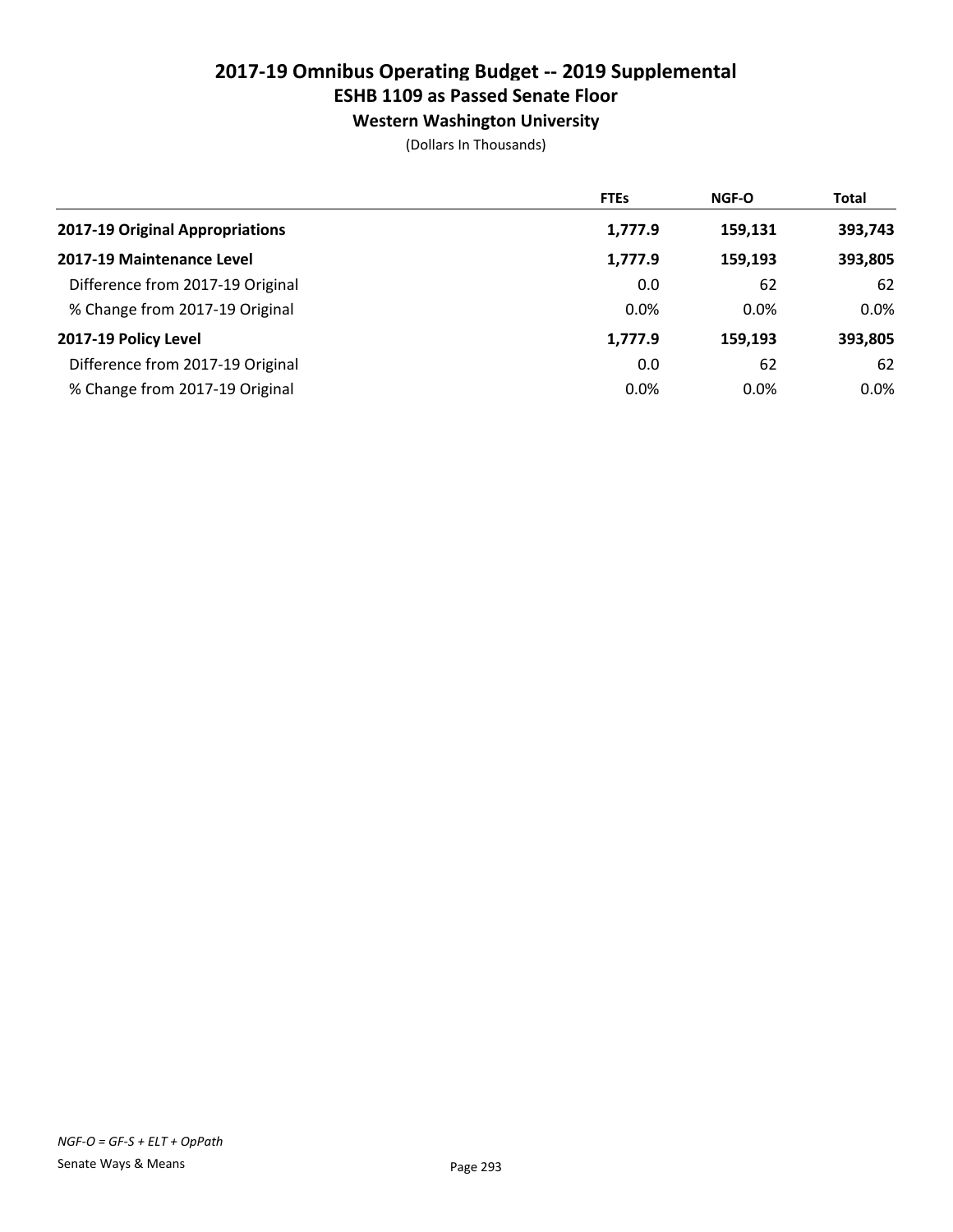## ESHB 1109 as Passed Senate Floor

### Community & Technical College System

|                                  | <b>FTEs</b> | <b>NGF-O</b> | <b>Total</b> |
|----------------------------------|-------------|--------------|--------------|
| 2017-19 Original Appropriations  | 15,984.1    | 1,400,981    | 3,034,316    |
| 2017-19 Maintenance Level        | 15,984.1    | 1,401,056    | 3,034,391    |
| Difference from 2017-19 Original | 0.0         | 75           | 75           |
| % Change from 2017-19 Original   | 0.0%        | $0.0\%$      | $0.0\%$      |
| 2017-19 Policy Level             | 15,984.1    | 1,401,056    | 3,034,391    |
| Difference from 2017-19 Original | 0.0         | 75           | 75           |
| % Change from 2017-19 Original   | 0.0%        | $0.0\%$      | $0.0\%$      |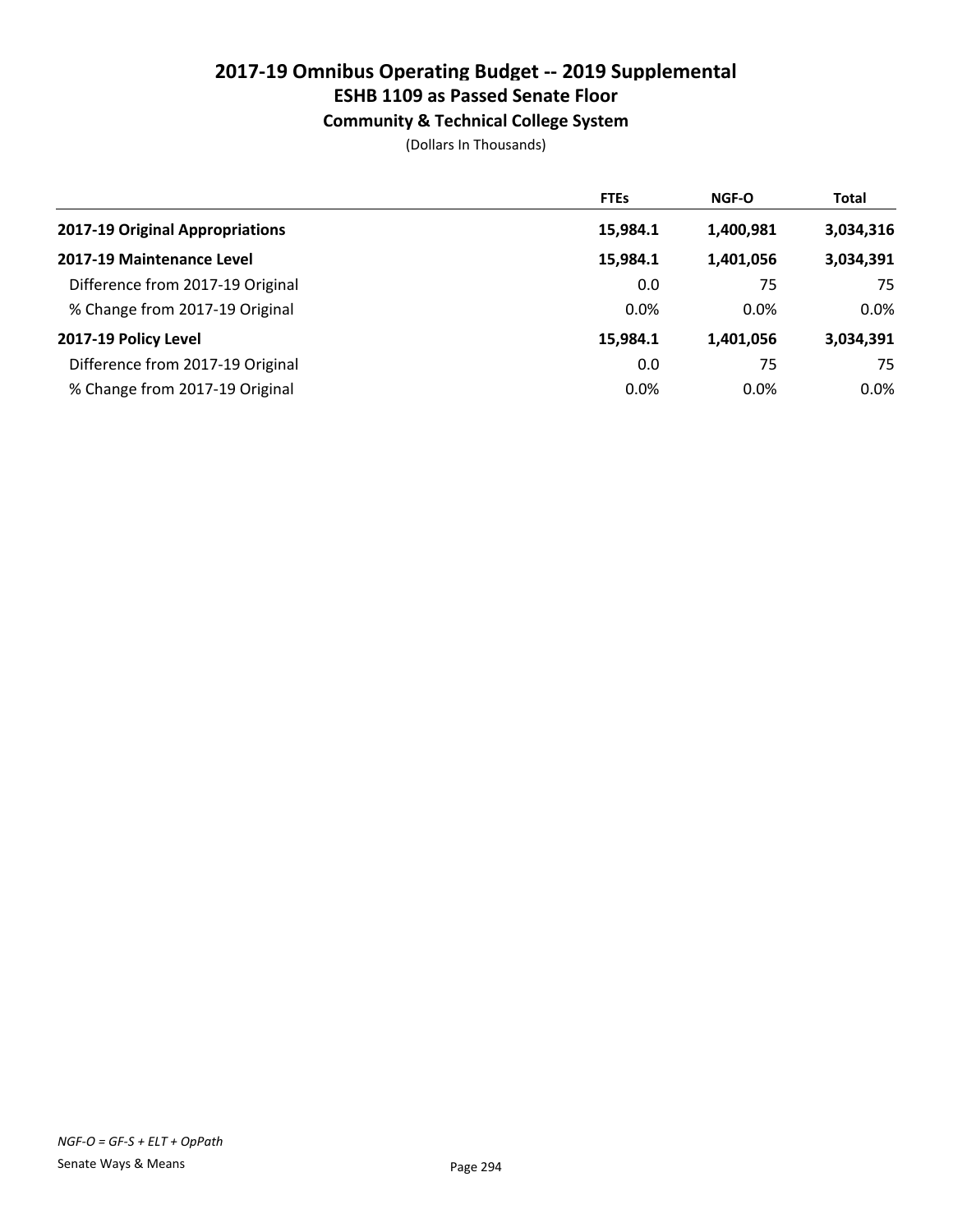# State School for the Blind

|                                  | <b>FTEs</b> | <b>NGF-O</b> | <b>Total</b> |
|----------------------------------|-------------|--------------|--------------|
| 2017-19 Original Appropriations  | 97.5        | 14,546       | 19,277       |
| 2017-19 Maintenance Level        | 97.5        | 14,546       | 19,277       |
| Difference from 2017-19 Original | 0.0         | 0            | 0            |
| % Change from 2017-19 Original   | 0.0%        | 0.0%         | $0.0\%$      |
| Policy -- Comp Total             | 0.0         | 716          | 716          |
| <b>Total Policy Changes</b>      | 0.0         | 716          | 716          |
| 2017-19 Policy Level             | 97.5        | 15,262       | 19,993       |
| Difference from 2017-19 Original | 0.0         | 716          | 716          |
| % Change from 2017-19 Original   | 0.0%        | 4.9%         | 3.7%         |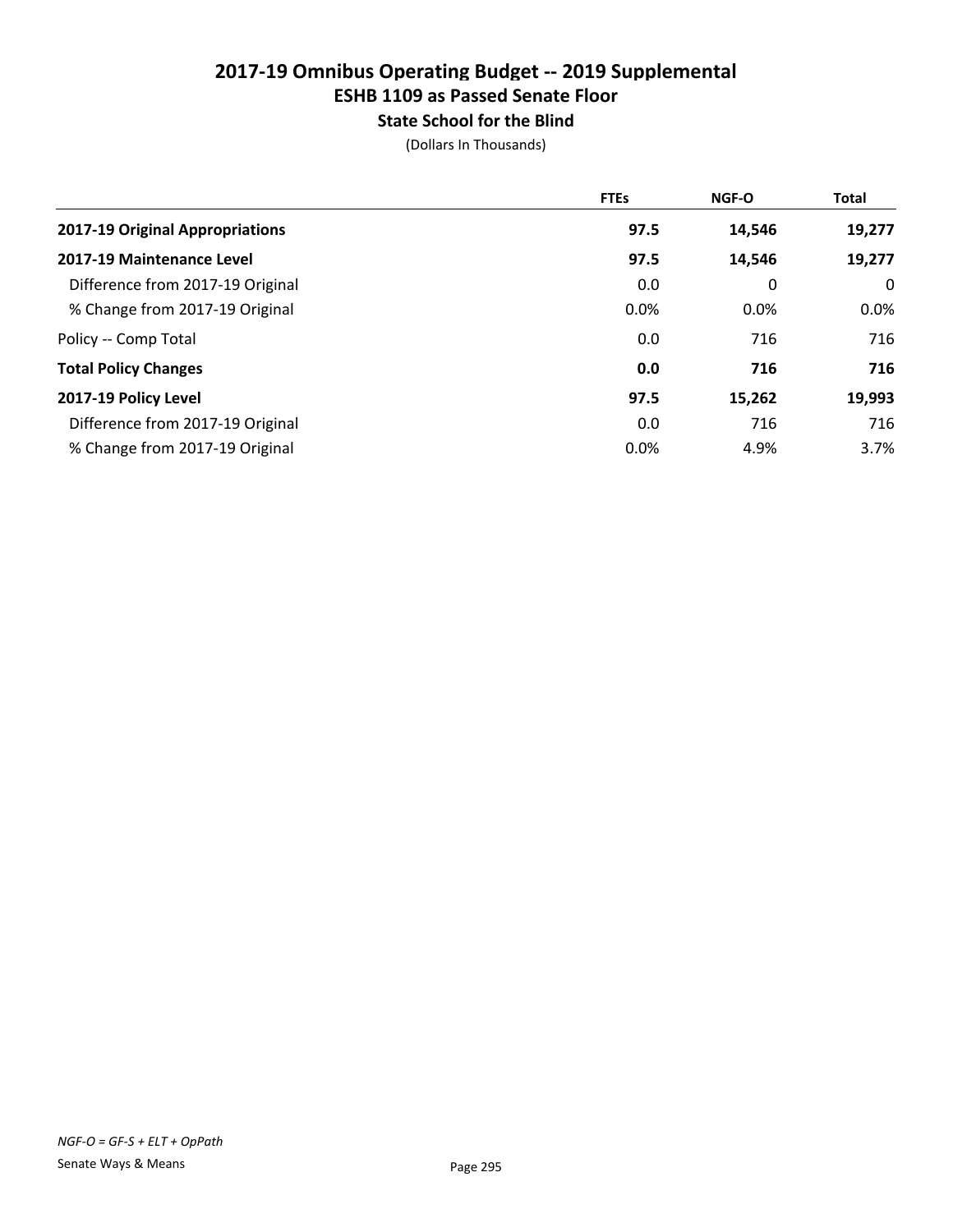#### Center for Childhood Deafness & Hearing Loss

(Dollars In Thousands)

|                                   | <b>FTEs</b> | NGF-O  | Total   |
|-----------------------------------|-------------|--------|---------|
| 2017-19 Original Appropriations   | 126.0       | 21,857 | 22,980  |
| 2017-19 Maintenance Level         | 126.0       | 21,857 | 22,980  |
| Difference from 2017-19 Original  | 0.0         | 0      | 0       |
| % Change from 2017-19 Original    | $0.0\%$     | 0.0%   | $0.0\%$ |
| <b>Policy Other Changes:</b>      |             |        |         |
| <b>Nutrition Services</b>         | 0.0         | 23     | 23      |
| 2. Transportation                 | 1.9         | 378    | 378     |
| 3. WA Career Academy for the Deaf | 0.5         | 78     | 78      |
| <b>Policy -- Other Total</b>      | 2.4         | 479    | 479     |
| Policy -- Comp Total              | 0.0         | 530    | 530     |
| <b>Total Policy Changes</b>       | 2.4         | 1,009  | 1,009   |
| 2017-19 Policy Level              | 128.4       | 22,866 | 23,989  |
| Difference from 2017-19 Original  | 2.4         | 1,009  | 1,009   |
| % Change from 2017-19 Original    | 1.9%        | 4.6%   | 4.4%    |

#### *Comments:*

#### 1. Nutrition Services

Funding is provided for increased staffing and compensation necesary to accommodate breakfast meal preparation and services in the cafeteria what were formerly provided in the cottages only. (General Fund-State)

#### 2. Transportation

Funding is provided to support increases in contract, salary and goods and services costs for the transportation program. (General Fund-State)

#### 3. WA Career Academy for the Deaf

Funding is provided for a job coach at the Washington Career Academy, the agency's post-high school program for deaf and hard of hearing individuals between the ages of 18 and 22 who have graduated from high school or hold a GED. (General Fund-State)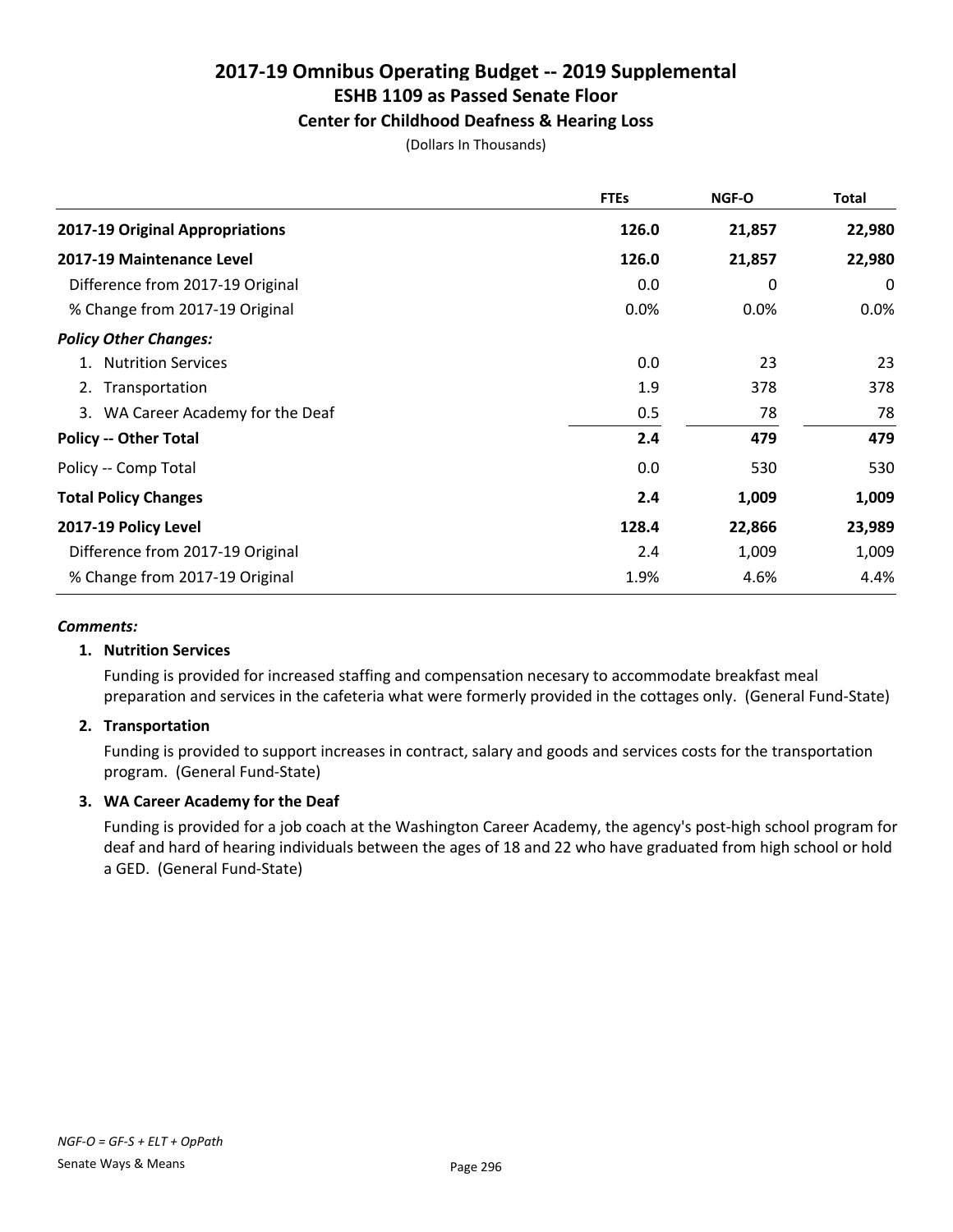#### Workforce Training & Education Coordinating Board

|                                  | <b>FTEs</b> | <b>NGF-O</b> | <b>Total</b> |
|----------------------------------|-------------|--------------|--------------|
| 2017-19 Original Appropriations  | 25.4        | 3,838        | 60,031       |
| 2017-19 Maintenance Level        | 25.4        | 3,868        | 60,061       |
| Difference from 2017-19 Original | 0.0         | 30           | 30           |
| % Change from 2017-19 Original   | 0.0%        | 0.8%         | 0.1%         |
| 2017-19 Policy Level             | 25.4        | 3,868        | 60,061       |
| Difference from 2017-19 Original | 0.0         | 30           | 30           |
| % Change from 2017-19 Original   | 0.0%        | 0.8%         | $0.1\%$      |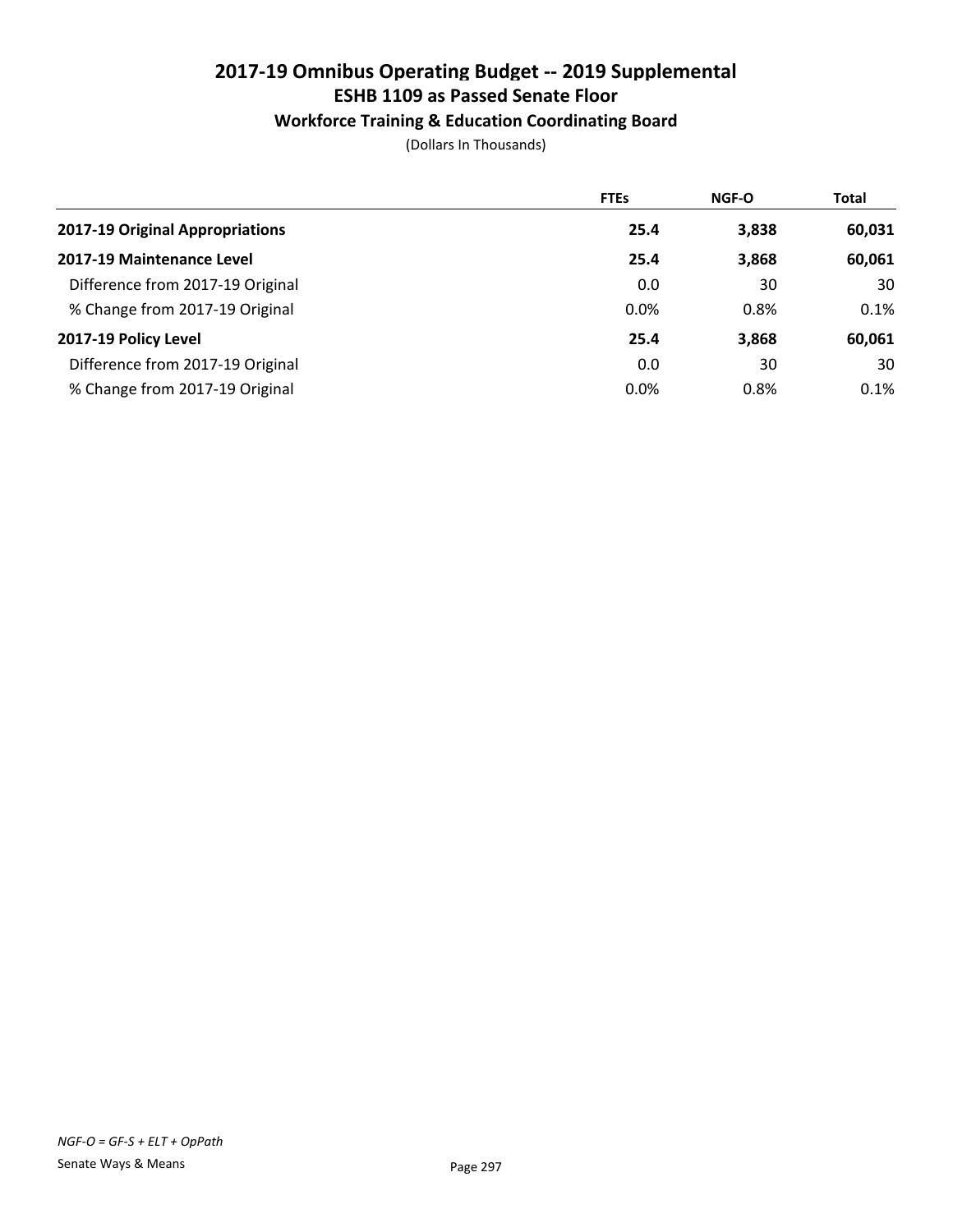# ESHB 1109 as Passed Senate Floor

Bond Retirement and Interest

|                                  | <b>FTEs</b> | <b>NGF-O</b> | <b>Total</b> |
|----------------------------------|-------------|--------------|--------------|
| 2017-19 Original Appropriations  | 0.0         | 2,293,796    | 2,488,239    |
| 2017-19 Maintenance Level        | 0.0         | 2,279,784    | 2,469,097    |
| Difference from 2017-19 Original | 0.0         | $-14.012$    | $-19,142$    |
| % Change from 2017-19 Original   |             | $-0.6%$      | $-0.8%$      |
| 2017-19 Policy Level             | 0.0         | 2,279,784    | 2,469,097    |
| Difference from 2017-19 Original | 0.0         | $-14.012$    | $-19.142$    |
| % Change from 2017-19 Original   |             | $-0.6%$      | $-0.8%$      |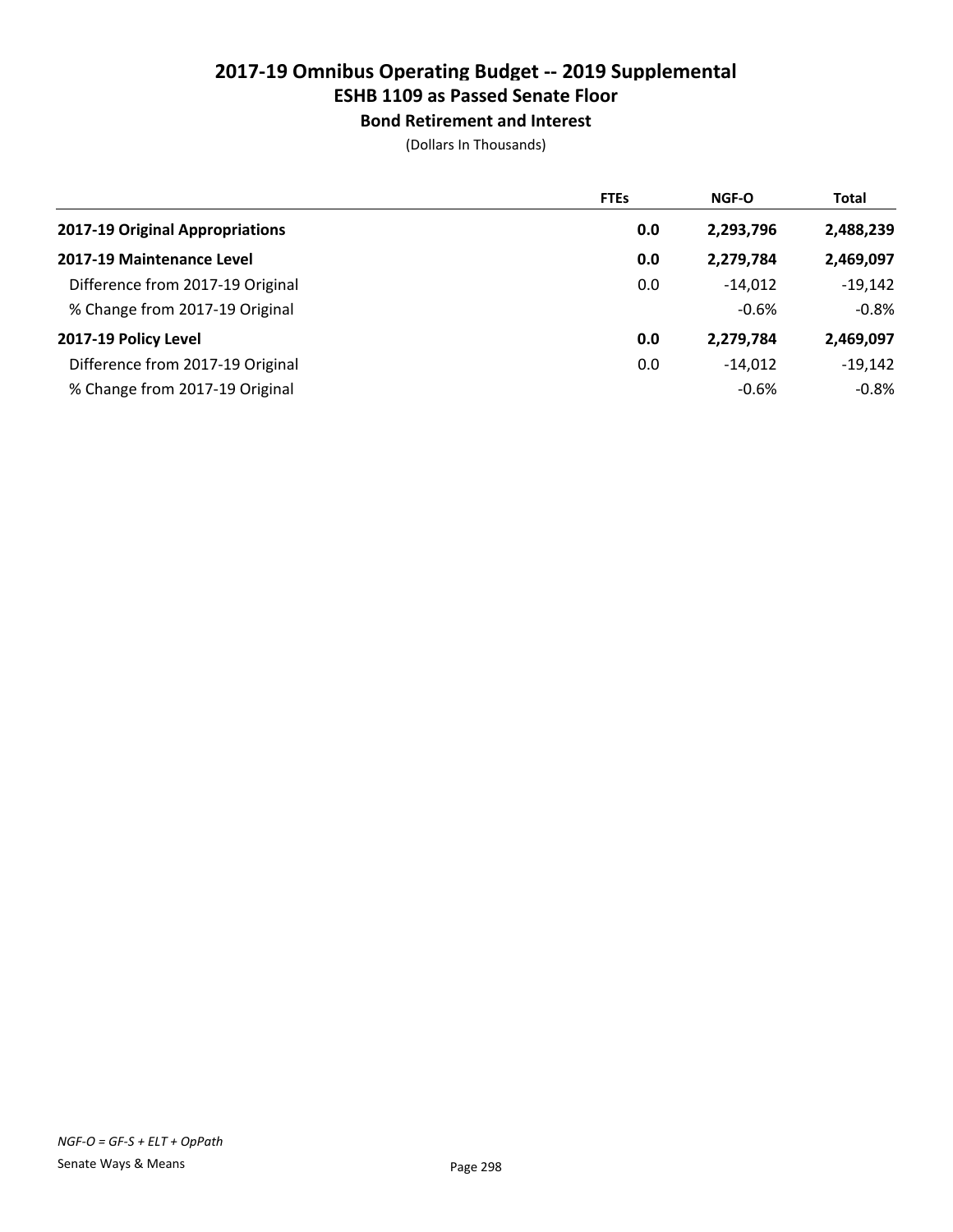# ESHB 1109 as Passed Senate Floor

## Special Appropriations to the Governor

(Dollars In Thousands)

|                                       | <b>FTEs</b> | <b>NGF-O</b> | <b>Total</b> |
|---------------------------------------|-------------|--------------|--------------|
| 2017-19 Original Appropriations       | 1.0         | 192,244      | 200,688      |
| 2017-19 Maintenance Level             | 1.0         | 192,244      | 200,688      |
| Difference from 2017-19 Original      | 0.0         | 0            | 0            |
| % Change from 2017-19 Original        | 0.0%        | 0.0%         | $0.0\%$      |
| <b>Policy Other Changes:</b>          |             |              |              |
| 1. Municipal Criminal Justice Account | 0.0         | 1,063        | 1,063        |
| <b>Policy -- Other Total</b>          | 0.0         | 1,063        | 1,063        |
| <b>Total Policy Changes</b>           | 0.0         | 1,063        | 1,063        |
| 2017-19 Policy Level                  | 1.0         | 193,307      | 201,751      |
| Difference from 2017-19 Original      | 0.0         | 1,063        | 1,063        |
| % Change from 2017-19 Original        | 0.0%        | 0.6%         | 0.5%         |

#### *Comments:*

#### 1. Municipal Criminal Justice Account

Funds are provided for expenditure into the Municipal Criminal Justice Assistance Account to prevent a cash deficit. (General Fund-State)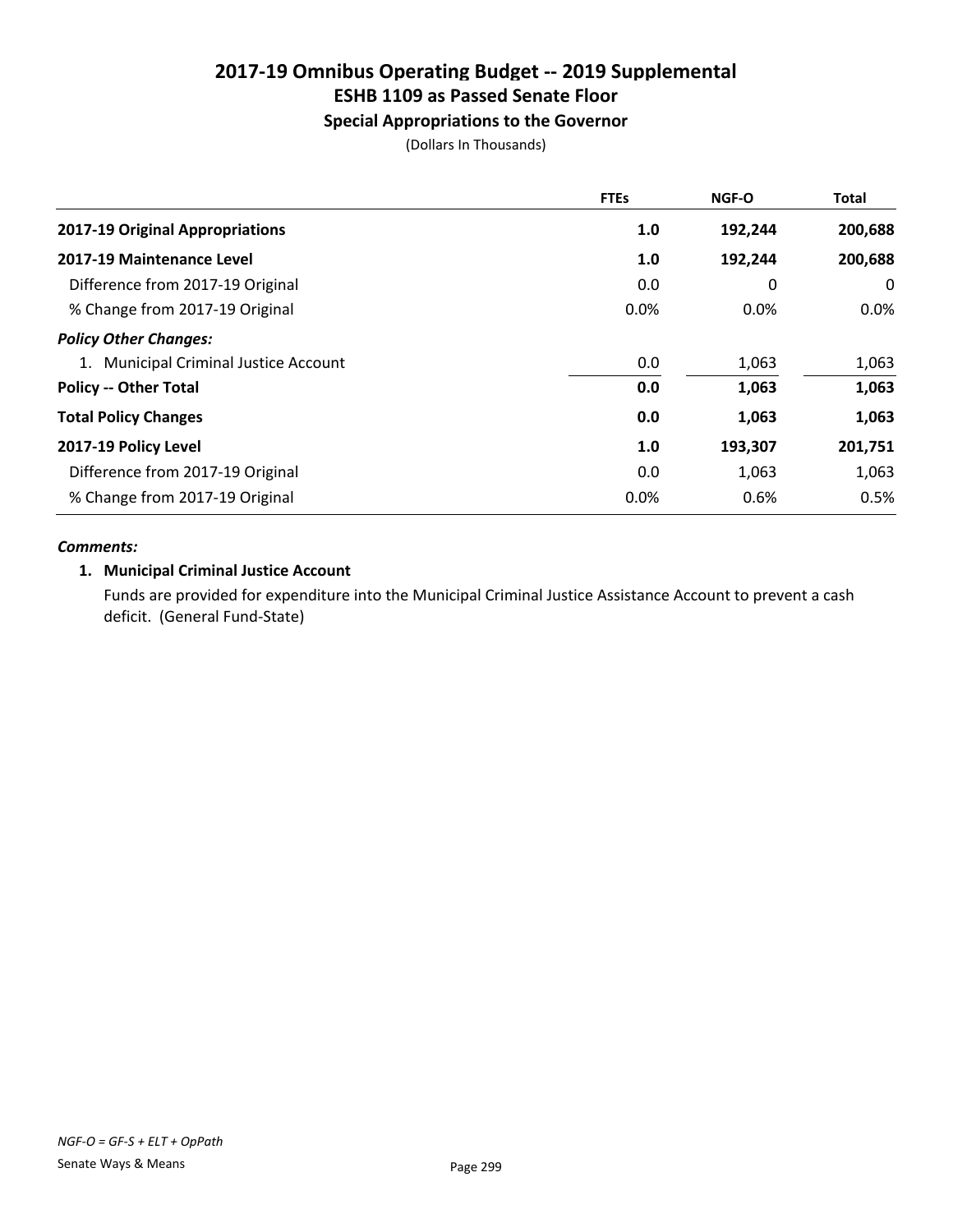#### Sundry Claims

(Dollars In Thousands)

|                                  | <b>FTEs</b> | NGF-O  | <b>Total</b> |
|----------------------------------|-------------|--------|--------------|
| 2017-19 Original Appropriations  | 0.0         | 159    | 159          |
| 2017-19 Maintenance Level        | 0.0         | 159    | 159          |
| Difference from 2017-19 Original | 0.0         | 0      | 0            |
| % Change from 2017-19 Original   |             | 0.0%   | $0.0\%$      |
| <b>Policy Other Changes:</b>     |             |        |              |
| 1. Self Defense                  | 0.0         | 177    | 177          |
| 2. Wrongful Convictions          | 0.0         | 610    | 610          |
| <b>Policy -- Other Total</b>     | 0.0         | 787    | 787          |
| <b>Total Policy Changes</b>      | 0.0         | 787    | 787          |
| 2017-19 Policy Level             | 0.0         | 946    | 946          |
| Difference from 2017-19 Original | 0.0         | 787    | 787          |
| % Change from 2017-19 Original   |             | 495.0% | 495.0%       |

#### *Comments:*

#### 1. Self Defense

On the recommendation of the Department of Enterprise Services' Office of Risk Management, payment is made under RCW 9A.16.110 for claims reimbursing legal costs and other expenses of criminal defendants acquitted on the basis of self defense. (General Fund-State)

#### 2. Wrongful Convictions

On the recommendation of the Department of Enterprise Services' Office of Risk Management, payment is made under RCW 4.100.060 for claims related to wrongful convictions. (General Fund-State)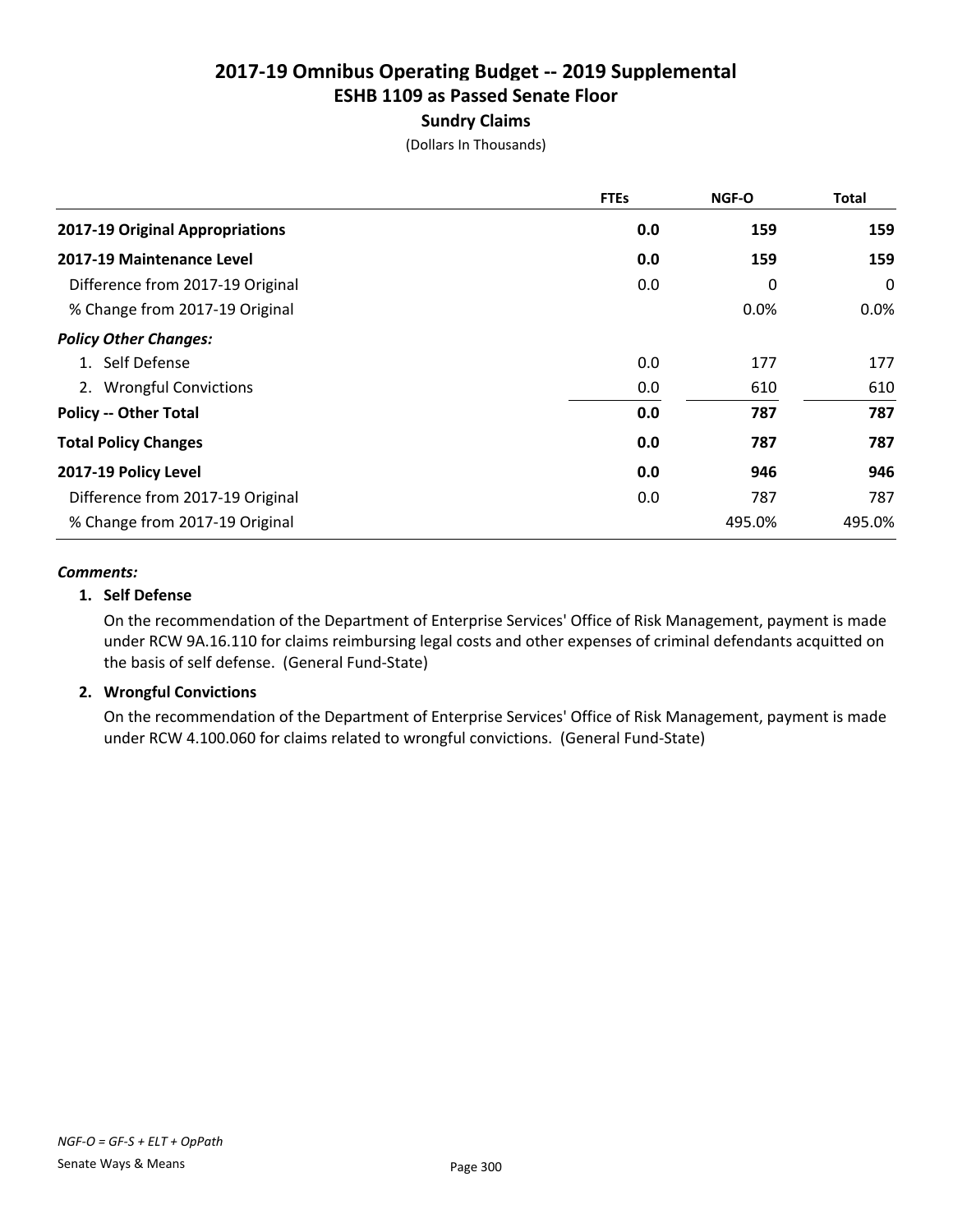## **Table of Contents Biennial**

| <b>Title</b>                                                   | Page |
|----------------------------------------------------------------|------|
| Accountancy, State Board of                                    | 69   |
| Actuary, Office of the State                                   | 12   |
| Administrative Hearings, Office of                             | 52   |
| Administrative Office of the Courts                            | 21   |
| African-American Affairs, Washington State Commission on       | 56   |
| Agriculture, Department of                                     | 165  |
| Archaeology & Historic Preservation, Department of             | 81   |
| Arts Commission, Washington State                              | 211  |
| Asian-Pacific-American Affairs, Washington State Commission on | 35   |
| Attorney General, Office of the                                | 39   |
| Auditor, Office of the State                                   | 37   |
| <b>Bond Retirement &amp; Interest</b>                          | 214  |
| <b>Caseload Forecast Council</b>                               | 41   |
| Central Washington University                                  | 202  |
| Children, Youth, and Families, Department of                   | 106  |
| Columbia River Gorge Commission                                | 142  |
| Commerce, Department of                                        | 43   |
| Community & Technical College System                           | 205  |
| Conservation Commission, State                                 | 154  |
| <b>Consolidated Technology Services</b>                        | 66   |
| Corrections, Department of                                     | 112  |
| Court of Appeals                                               | 19   |
| Criminal Justice Training Commission, Washington State         | 94   |
| DSHS - Administration and Supporting Services                  | 137  |
| <b>DSHS - Alcohol and Substance Abuse</b>                      | 135  |
| DSHS - Children and Family Services                            | 118  |
| <b>DSHS - Consolidated Field Services</b>                      | 141  |
| <b>DSHS - Developmental Disabilities</b>                       | 124  |
| <b>DSHS - Economic Services Administration</b>                 | 132  |
| <b>DSHS - Information System Services</b>                      | 140  |
| DSHS - Juvenile Rehabilitation                                 | 119  |
| DSHS - Long-Term Care                                          | 128  |
| <b>DSHS - Mental Health</b>                                    | 120  |
| DSHS - Payments to Other Agencies                              | 139  |
| <b>DSHS - Special Commitment Center</b>                        | 138  |
| <b>DSHS - Vocational Rehabilitation</b>                        | 136  |
| Early Learning, Department of                                  | 210  |
| Eastern Washington State Historical Society                    | 213  |
| Eastern Washington University                                  | 201  |
| Ecology, Department of                                         | 143  |
| Economic & Revenue Forecast Council                            | 49   |
| <b>Employee Compensation Adjustments, State</b>                | 219  |
| <b>Employment Security Department</b>                          | 117  |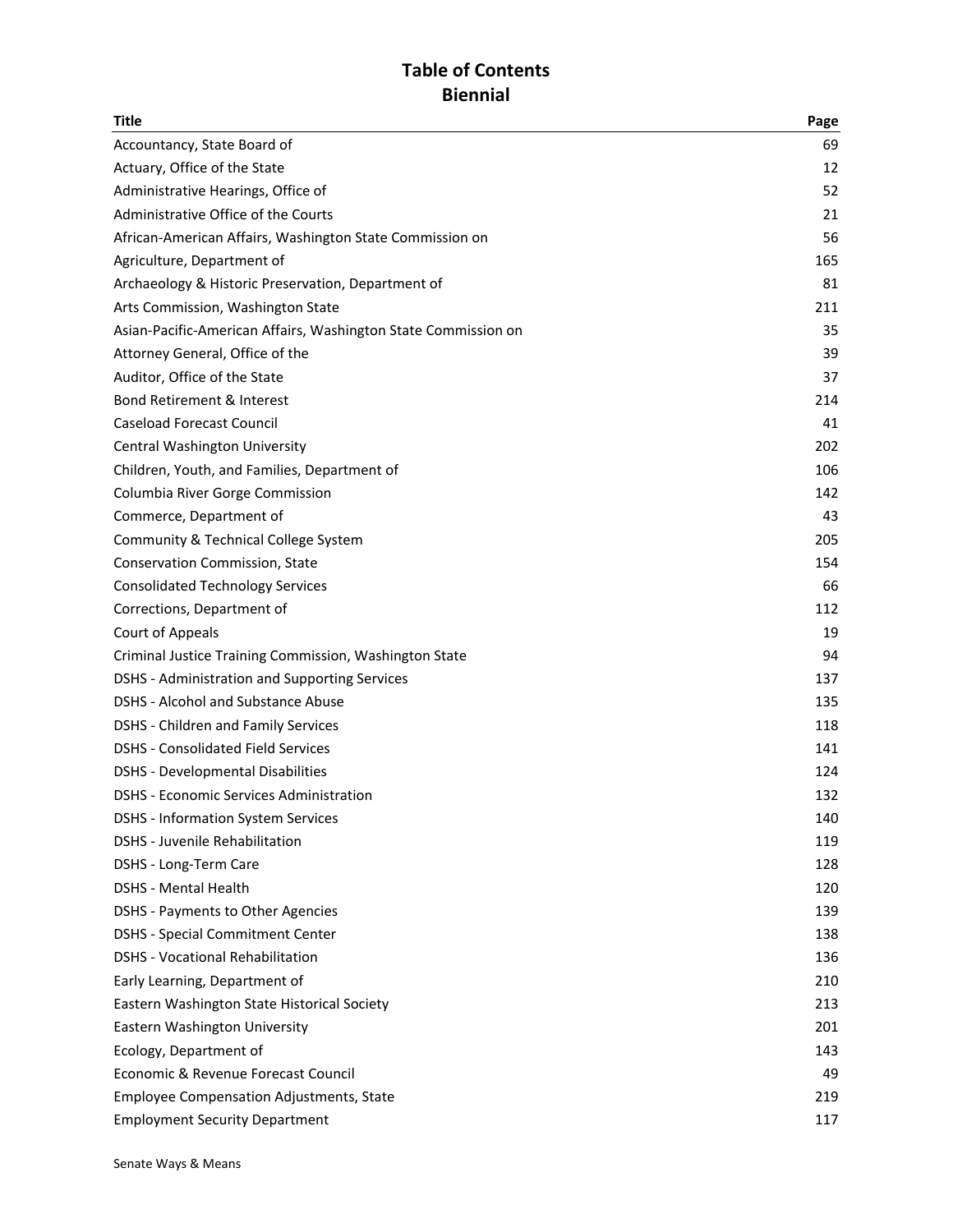## **Table of Contents Biennial**

| <b>Title</b>                                                     | Page |
|------------------------------------------------------------------|------|
| Enterprise Services, Department of                               | 71   |
| Environmental and Land Use Hearings Office                       | 153  |
| Financial Institutions, Department of                            | 42   |
| Financial Management, Office of                                  | 50   |
| Fish and Wildlife, Department of                                 | 155  |
| Forensic Investigations Council                                  | 70   |
| Gambling Commission, Washington State                            | 54   |
| Governor, Office of the                                          | 28   |
| Health Care Authority, Washington State                          | 83   |
| Health, Department of                                            | 99   |
| Hispanic Affairs, Washington State Commission on                 | 55   |
| Historical Society, Washington State                             | 212  |
| Horse Racing Commission, Washington                              | 73   |
| <b>House of Representatives</b>                                  | 8    |
| Human Rights Commission                                          | 92   |
| Indian Affairs, Governor's Office of                             | 34   |
| Industrial Insurance Appeals, Board of                           | 93   |
| Insurance Commissioner, Office of the                            | 64   |
| Investment Board, State                                          | 59   |
| Joint Legislative Audit & Review Committee                       | 10   |
| Joint Legislative Systems Committee                              | 14   |
| Judicial Conduct, Commission on                                  | 20   |
| Labor and Industries, Department of                              | 96   |
| Legislative Evaluation & Accountability Program Committee        | 11   |
| <b>LEOFF 2 Retirement Board</b>                                  | 80   |
| Licensing, Department of                                         | 170  |
| Lieutenant Governor, Office of the                               | 30   |
| Liquor and Cannabis Board, Washington State                      | 74   |
| Lottery Commission, State                                        | 53   |
| <b>Military Department</b>                                       | 77   |
| Minority & Women's Business Enterprises, Office of               | 63   |
| Natural Resources, Department of                                 | 161  |
| Office of Civil Legal Aid                                        | 26   |
| Office of Legislative Support Services                           | 13   |
| Parks and Recreation Commission, State                           | 150  |
| Pollution Liability Insurance Program, Washington                | 149  |
| Professional Engineers and Land Surveyors, Board of Registration | 82   |
| Public Defense, Office of                                        | 24   |
| <b>Public Disclosure Commission</b>                              | 31   |
| <b>Public Employment Relations Commission</b>                    | 79   |
| <b>Public Schools - Charter School Commission</b>                | 191  |
| Public Schools - Charter Schools Apportionment                   | 190  |
| <b>Public Schools - Compensation Adjustments</b>                 | 192  |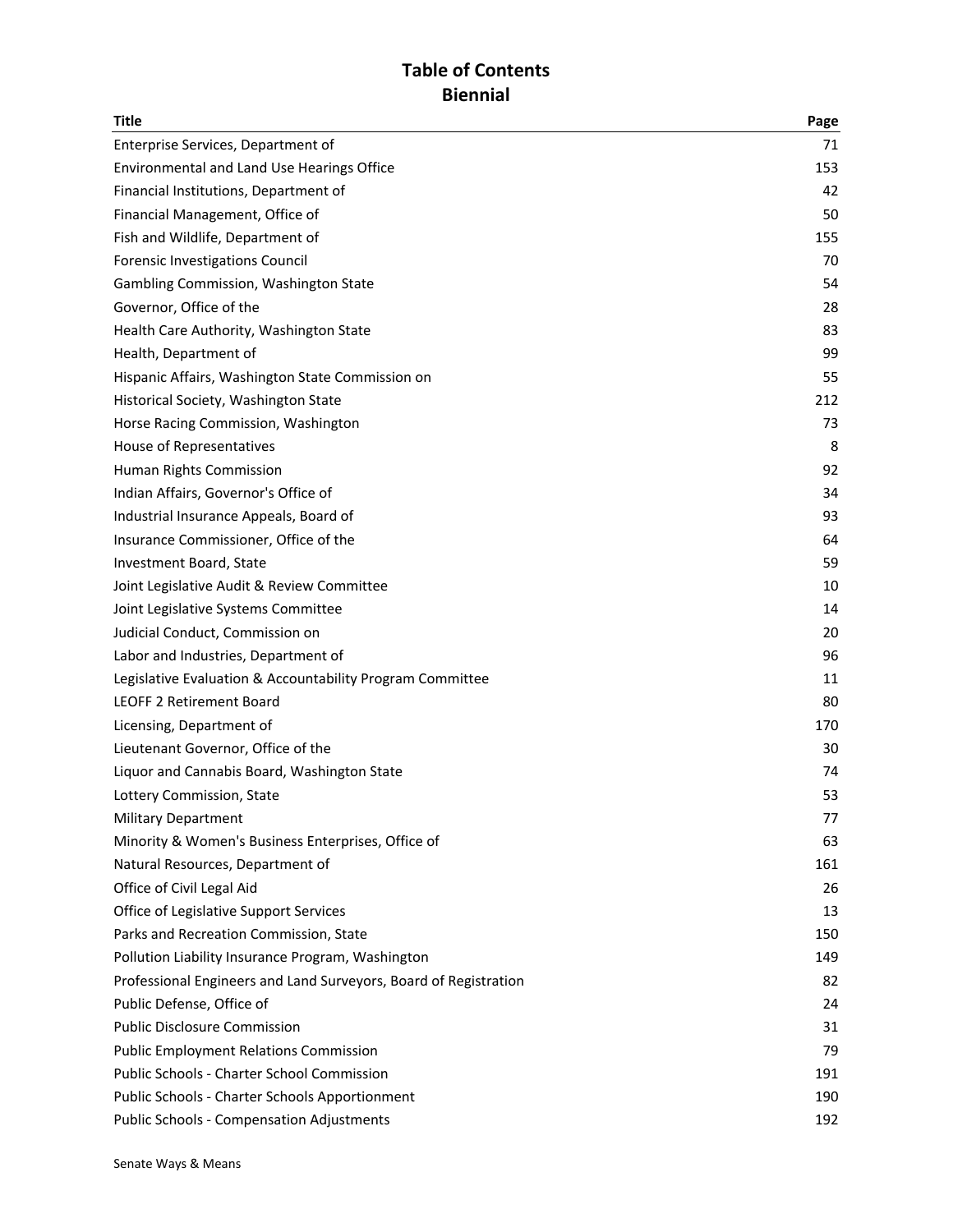## **Table of Contents Biennial**

| <b>Title</b>                                                  | Page |
|---------------------------------------------------------------|------|
| Public Schools - Education of Highly Capable Students         | 185  |
| <b>Public Schools - Education Reform</b>                      | 186  |
| <b>Public Schools - Educational Service Districts</b>         | 181  |
| Public Schools - Elementary & Secondary School Improvement    | 183  |
| Public Schools - General Apportionment                        | 177  |
| <b>Public Schools - Institutional Education</b>               | 184  |
| Public Schools - Learning Assistance Program (LAP)            | 189  |
| Public Schools - Levy Equalization                            | 182  |
| Public Schools - OSPI & Statewide Programs                    | 172  |
| Public Schools - Pupil Transportation                         | 178  |
| Public Schools - School Food Services                         | 179  |
| Public Schools - Special Education                            | 180  |
| Public Schools - Transitional Bilingual Instruction           | 188  |
| <b>Puget Sound Partnership</b>                                | 159  |
| Recreation and Conservation Funding Board                     | 152  |
| <b>Redistricting Commission</b>                               | 16   |
| Retirement Systems, Contributions to                          | 220  |
| Retirement Systems, Department of                             | 57   |
| Revenue, Department of                                        | 60   |
| Salaries for Elected Officials, Citizens' Commission on       | 38   |
| School for the Blind, State                                   | 207  |
| Secretary of State, Office of the                             | 32   |
| Senate                                                        | 9    |
| Services for the Blind, Department of                         | 116  |
| Special Appropriations to the Governor                        | 215  |
| State Law Library                                             | 18   |
| State Patrol, Washington                                      | 167  |
| <b>Statute Law Committee</b>                                  | 15   |
| <b>Student Achievement Council</b>                            | 193  |
| <b>Sundry Claims</b>                                          | 218  |
| Supreme Court                                                 | 17   |
| Tax Appeals, Board of                                         | 62   |
| The Evergreen State College                                   | 203  |
| Treasurer, Office of the State                                | 36   |
| University of Washington                                      | 195  |
| Utilities and Transportation Commission                       | 75   |
| Veterans' Affairs, Department of                              | 104  |
| Volunteer Firefighters, Board for                             | 76   |
| Washington State Center for Childhood Deafness & Hearing Loss | 208  |
| <b>Washington State University</b>                            | 199  |
| Western Washington University                                 | 204  |
| Workforce Training & Education Coordinating Board             | 209  |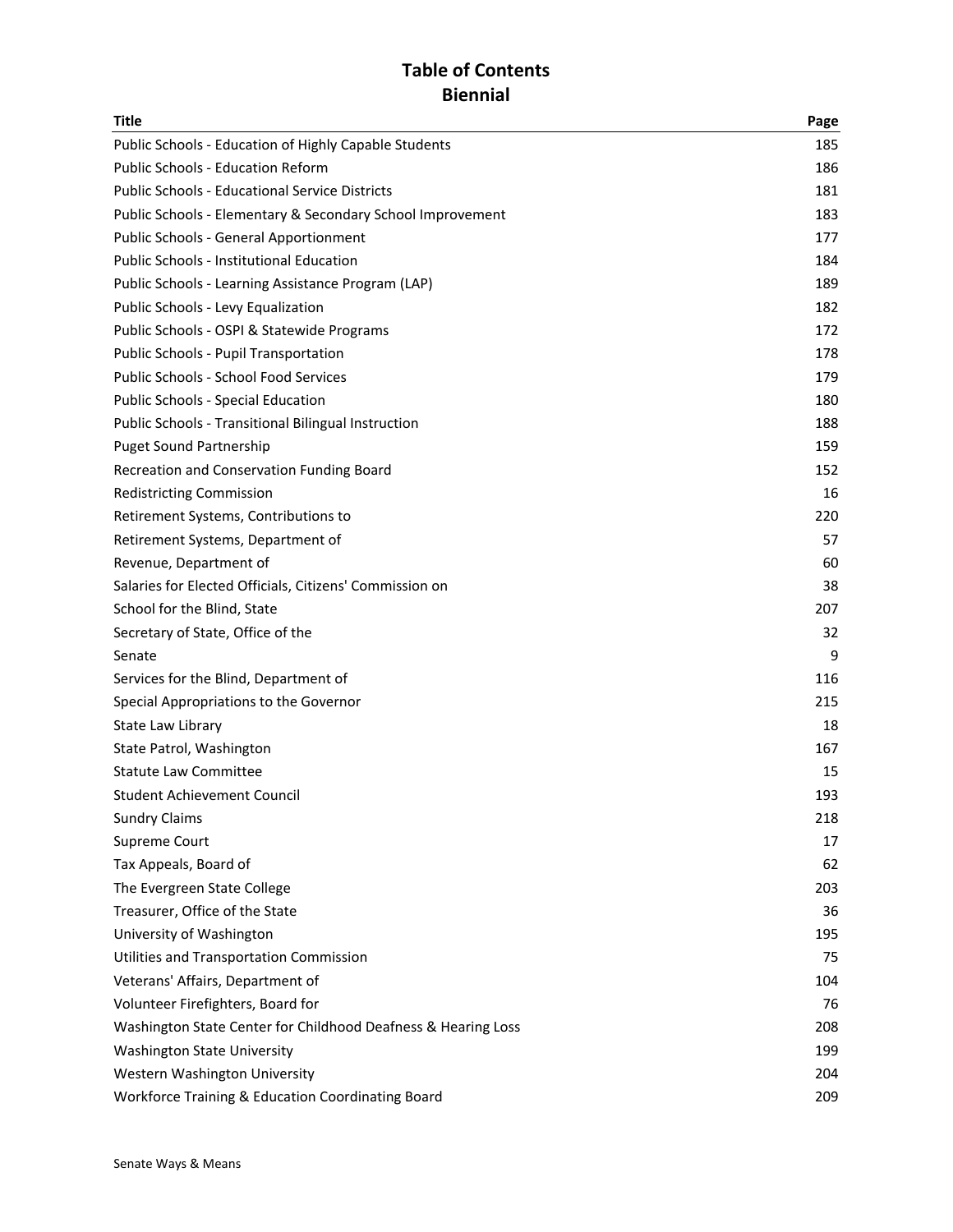## Table of Contents **Supplemental**

| <b>Title</b>                                                   | Page |
|----------------------------------------------------------------|------|
| Administrative Hearings, Office of                             | 233  |
| Administrative Office of the Courts                            | 224  |
| Agriculture, Department of                                     | 270  |
| Archaeology & Historic Preservation, Department of             | 240  |
| Asian-Pacific-American Affairs, Washington State Commission on | 229  |
| Attorney General, Office of the                                | 230  |
| <b>Bond Retirement &amp; Interest</b>                          | 298  |
| Central Washington University                                  | 291  |
| Children, Youth, and Families, Department of                   | 248  |
| Commerce, Department of                                        | 231  |
| Community & Technical College System                           | 294  |
| <b>Conservation Commission, State</b>                          | 266  |
| Corrections, Department of                                     | 250  |
| Court of Appeals                                               | 223  |
| Criminal Justice Training Commission, Washington State         | 244  |
| DSHS - Administration and Supporting Services                  | 260  |
| <b>DSHS</b> - Developmental Disabilities                       | 255  |
| <b>DSHS - Economic Services Administration</b>                 | 257  |
| <b>DSHS</b> - Juvenile Rehabilitation                          | 252  |
| DSHS - Long-Term Care                                          | 256  |
| <b>DSHS - Mental Health</b>                                    | 253  |
| DSHS - Payments to Other Agencies                              | 262  |
| <b>DSHS - Special Commitment Center</b>                        | 261  |
| <b>DSHS - Vocational Rehabilitation</b>                        | 259  |
| Eastern Washington University                                  | 290  |
| Ecology, Department of                                         | 263  |
| Financial Management, Office of                                | 232  |
| Fish and Wildlife, Department of                               | 267  |
| Forensic Investigations Council                                | 237  |
| Governor, Office of the                                        | 226  |
| Health Care Authority, Washington State                        | 241  |
| Health, Department of                                          | 246  |
| Hispanic Affairs, Washington State Commission on               | 234  |
| Industrial Insurance Appeals, Board of                         | 243  |
| Labor and Industries, Department of                            | 245  |
| <b>LEOFF 2 Retirement Board</b>                                | 239  |
| Licensing, Department of                                       | 272  |
| <b>Military Department</b>                                     | 238  |
| Natural Resources, Department of                               | 269  |
| Office of Civil Legal Aid                                      | 225  |
| Parks and Recreation Commission, State                         | 265  |
| Pollution Liability Insurance Program, Washington              | 264  |
| <b>Public Disclosure Commission</b>                            | 227  |